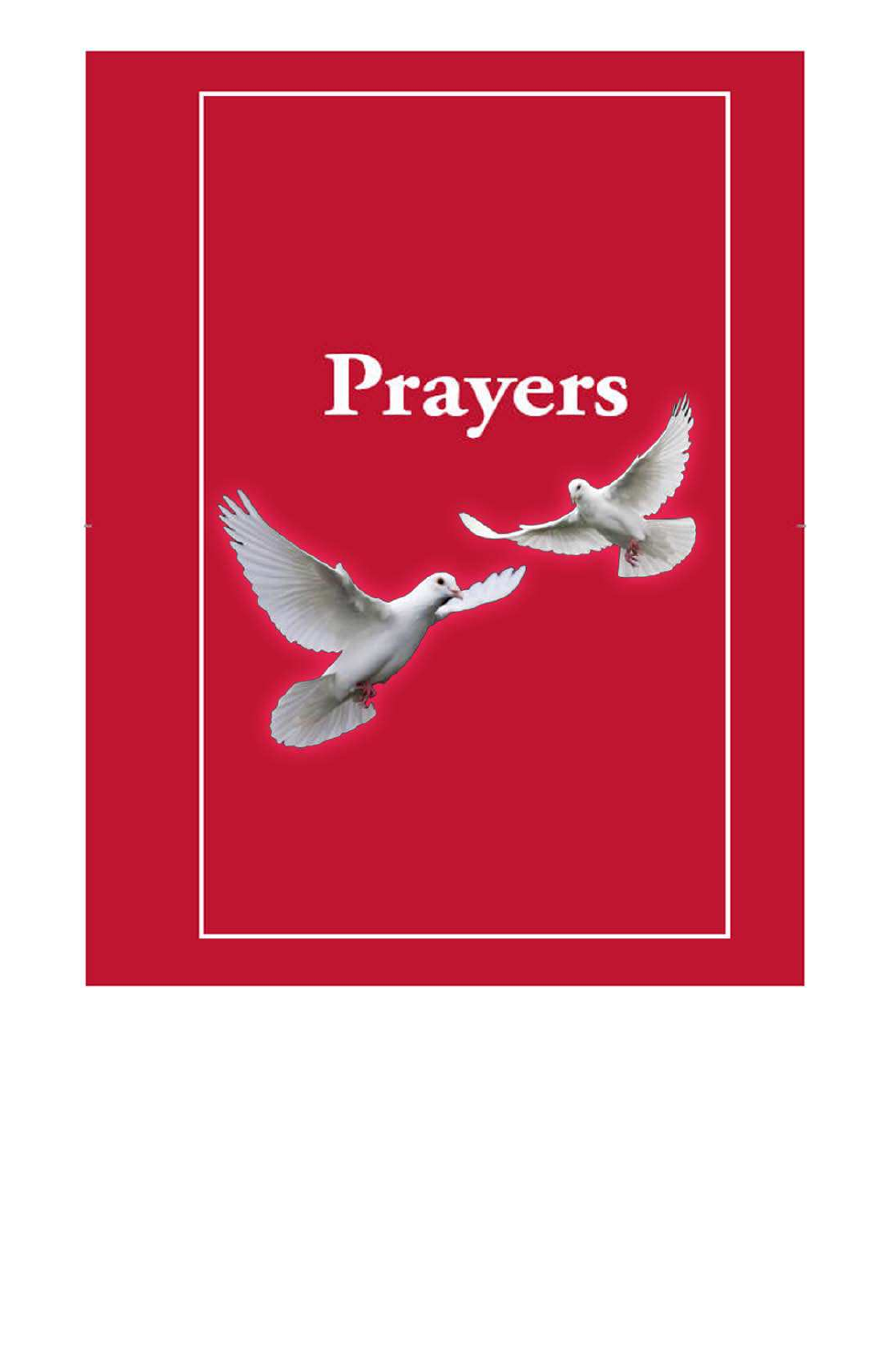"Daily Confession of Faith"

**In Christ I am anointed and a powerful person of God. I am a joint-heir with Jesus and more than a conqueror. I am a doer of the Word of God and a channel for His blessings. If God be for me, who can be against me? I am blessed coming in and I am blessed Going out. My enemies are fleeing before me. God has commanded His blessing on my storehouses. He has opened His Good treasures and I shall lend and not borrow. I am the head and not the tail. He has given me power to make wealth. I dwell in the secret place I have His protection and provision. God is my refuge, my fortress I am not afraid of the snare of the fowler. No Evil shall befall me and no plague shall come nigh My dwelling. God has given his angels Charge over me and they are bearing me up in their hands lest I dash my foot against a stone, as declared in Psalms 91. I Peter 2:9 establishes I am a chosen generation, A royal priesthood, a holy nation. I am a peculiar person called out of darkness Into His marvelous light. I Peter 2:24 states, I have been healed by the stripes of Jesus. Cancer, sugar diabetes, heart disease, sickness, Afflictions, infections, or any other disease cannot enter my body. I am without spot or blemish, An intercessor, the righteousness of God, saved, and washed in the Blood of Jesus. "No weapon formed against me shall prosper, and every tongue Which rises against me in judgment You shall condemn. This is the heritage of the servants of the LORD, and their Righteousness is from Me," Says the LORD. I am saved from wrath by Him and justified by the Blood of the Lamb.** 

**Lord I pray that those may prosper that love Jerusalem and that peace will be within them and prosperity in their houses according to Psalms 122:6-9.** 

*Hallelujah, Hallelujah, Hallelujah!*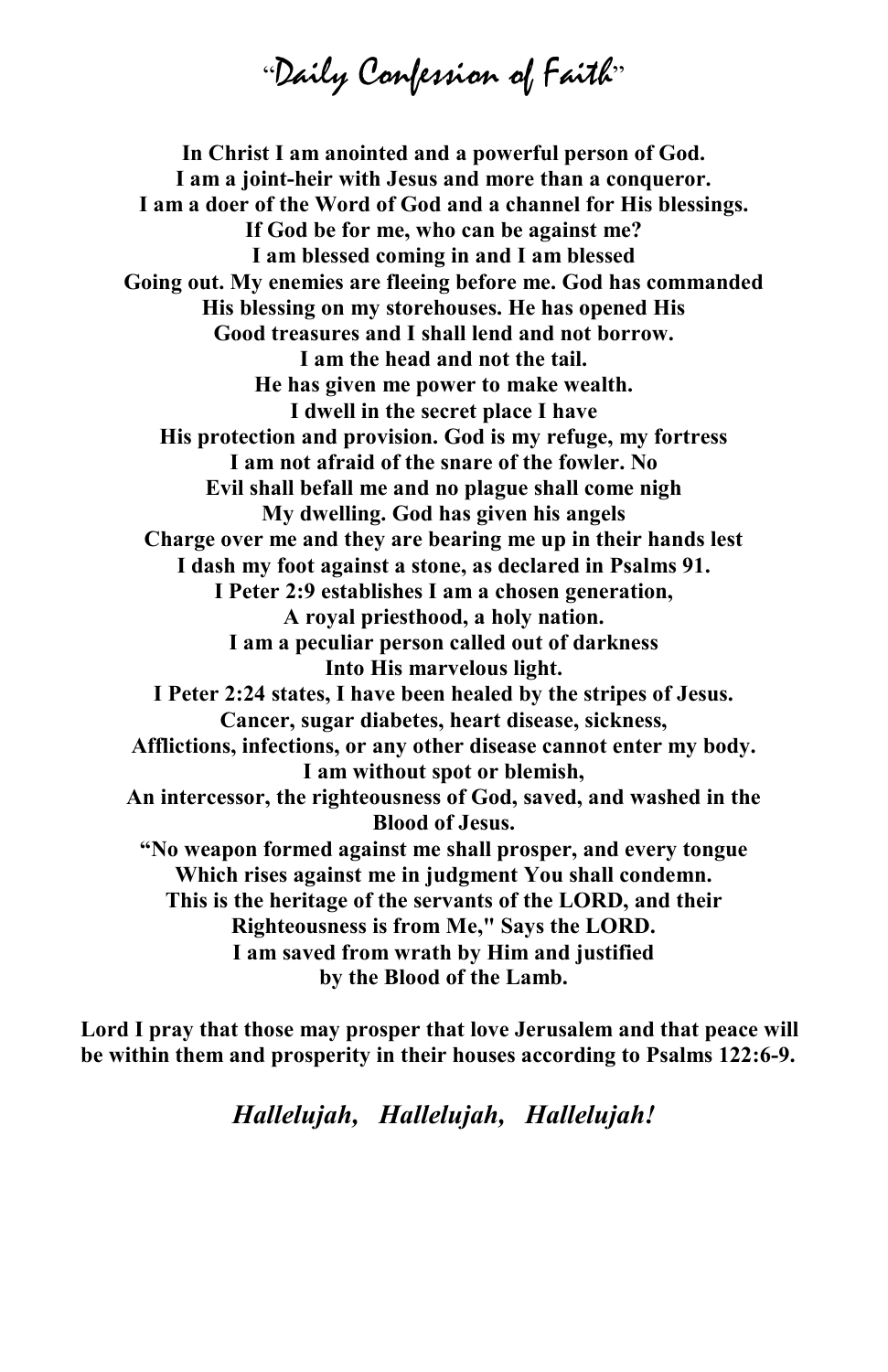### **TO GOD BE THE GLORY**



**Richard Broadbent, III Founder of Christian Word Ministries, Producer of "Prayers" "The little Red Prayer Book"** 

> **March 27, 1937 March 29, 2010**

**Richard Broadbent III (Brother B). One night while at the "Toronto Outpouring" Brother B received a vision while talking to the Lord, on the edge of his hotel bed, at 3 in the morning for 3 hours. Brother B then with the guidance and wisdom of the Holy Spirit started and oversaw Christian Word Ministries in obedience to what God had revealed to him. Prayers from the Holy Spirit started flowing. Several years later the book of prayers was confirmed to Mr. B and staff of Christian Word Ministries, by Mahesh & Bonnie Chavda at a tent meeting while at Fort Mills, SC. Brother B proceeded to prayerfully bring together & produce the book, "Prayers". Many testimonies started and continue today to flow forth from this little red anointed book of prayers. Brother B always helped others, and spoke of the goodness, and mercy of God. Brother B had a deep love for the Lord, his wife, his children, grandchildren, the staff of Christian Word Ministries, and a deep loyalty to his friends. Most of all, Brother B gave God the Glory for His Son Jesus Christ! Submitted By: Daniel Hardigree , his friend.** 

We believe this book of prayers was given to us by our LORD to teach us how to pray His Word and His Will for our lives. We pray this Book of Prayers will bless you. **The book of "Prayers" is not intended to take the place of the Bible, GOD'S Holy Word, nor is it to keep you from your personal time with your Heavenly Father.** *"Love the Lord thy God with all thy heart, and with all thy soul, and with all thy mind. This is the first and greatest commandment. And the second is like unto it. Thou shalt love thy neighbor as thyself."* Matthew 22:37-39.

Please feel free to photocopy any portion of this Book and and share for free. The book of "Prayers" is not to be sold or used in any way for mmonetary gain of any kind by the public. This is an information line only. You can access Classic Edition 10a and Commemorative Edition 12 at www.mobileprayers.org.on all mobile devices, Iphone, Blackberry, Ipods, and ebooks, Kindle and Nook, etc. You can download a free copy of "Prayers" Classic Edition 10a or "Prayers" New Commemorative Edition 12 on our website at [www.christianword.org.](http://www.christianword.org/) We are only offering the "Prayers" Edition 12 for online orders (donation required) and mail orders. You can also order "Prayers" Edition 12 (as many books as you need for \$5 per book) by writing to us at **Christian Word Ministries, 428 Southland Drive, Lexington, Kentucky 40503**. If you order more than 2 Books by mail we are asking you to bless this ministry with a \$5 per book suggested donation to help cover the cost of publishing and distribution. . For more information on ordering you can call our order informational line at 859-219-9082.

#### **Copyright © 2012 by Christian Word Ministries - All Rights Reserved**

**Portions Copyrighted © 2010 by Daniel Hardigree and used here by Permission**  Edited by: Pastor Millie Rheinsmith, Prayers by: Pastor Millie Rheinsmith, Dick Broadbent, Daniel Hardigree, Gwen Burton, Jim Stone, Brenda Figgs, and Pastor John Kilpatrick

#### **Please read the next page for more in-depth instructions for ordering.**

#### **New Commemorative Edition 12**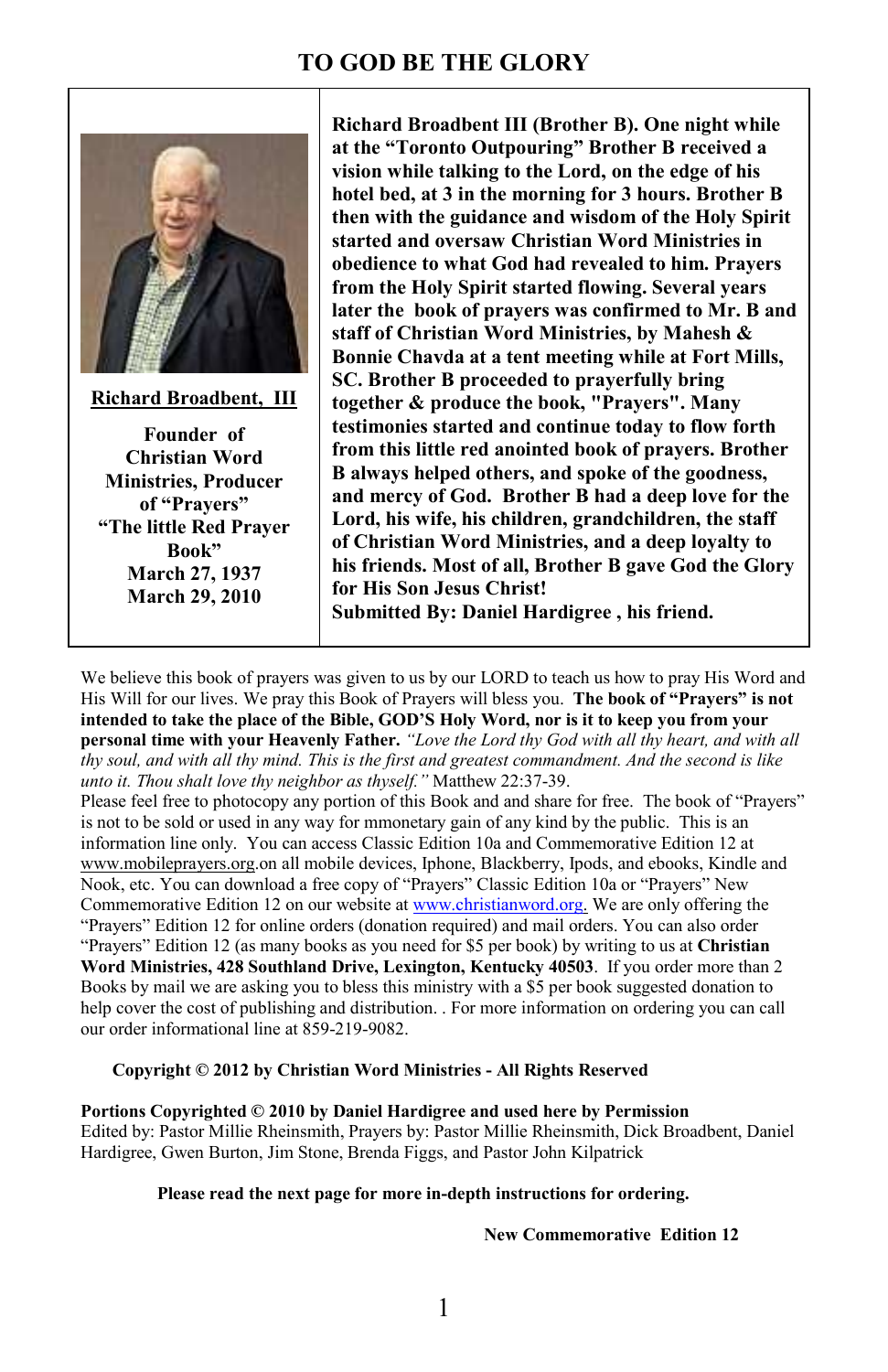### **ORDERING PRAYERS BOOKS**

Here at Christian Word Ministries we feel obligated to be good stewards of the funds that God provides for us to operate on. Therefore, we are asking for your help in keeping our shipping costs down. Any time books are returned to us for any reason, we are charged *again,* the same postage amount that it costs to ship them out. We are asking that you read the following instructions and do your part to help lower the number of books returned to us. When ordering by mail we accept checks, money orders or cash donations.

### **THE REASONS REGULAR ORDERS ARE RETURNED**

Incorrect address or incomplete address (apartment #, unit # etc. was not included). Please double check the address and make sure it is complete and correct, or someone else may get your books, or they may be returned to us. The recipient rejects the books because they were not aware that they had been ordered for them or that they would be coming to their address. Some people think they will be billed for the books if they accept them. Please do not order for others unless they will be expecting the books. Books mailed to P. O. Boxes - If books are not picked up in a timely manner, the Post Office returns the books to us. We only ship to P. O. Boxes if it is for prisons, jails, or a *donation* order.

#### **FOR PRISON ORDERS:**

We mail a *free* book to all prisoners. The prisons and jails allow an inmate to receive one Prayers Book from the publisher (us). The prisons and jails insist that the correct methods are used in sending any mail to an inmate. Please do not order a book for a prisoner unless you can give us their complete mailing information. Please double check all information when ordering.

#### **THE REASONS FOR INMATE MAIL BEING RETURNED**

Prison name is incomplete or incorrect. Prisoner number is missing or wrong. If a prisoner has a prisoner (or inmate) number, dorm number, etc., it must be included in the address and it must be correct or they will not get their book. A prisoner has been released or moved to another facility. If you want to order for a prisoner that you know will be released or moved within 6 weeks, please wait until you have their new address before you request a book for them. They will not forward an inmate's book or let them take it with them when they are being discharged or transferred.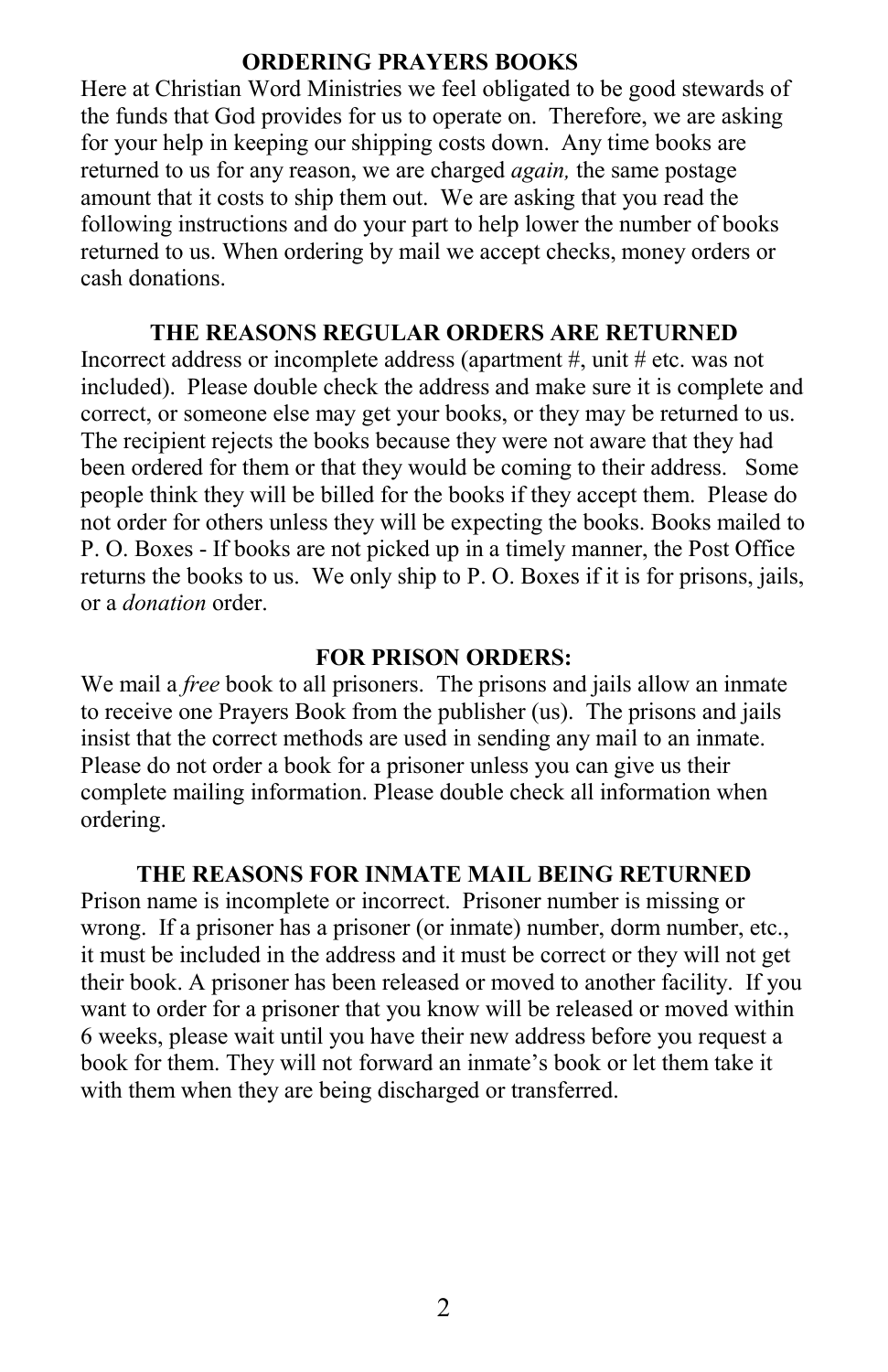| <b>Dedication</b>                                                               |                |
|---------------------------------------------------------------------------------|----------------|
| Ordering Instructions                                                           | $\mathbf{1}$   |
| <b>Table of Contents</b>                                                        | $\overline{2}$ |
| Are You Sure? Yes, You Can Know For Sure! (Teaching)                            | 6              |
| Why Pray                                                                        | 37             |
| Dangers of Unforgiveness in Our Hearts (Teaching)                               | 39             |
| <b>Salvation Prayer</b>                                                         | 41             |
| Lord's Principle of Prayer (Teaching)                                           | 41             |
| Entering Into His Presence for Prayer                                           | 48             |
| Daily Prayer – Putting on the Whole Armor of God                                | 48             |
| Daily Warfare Prayer (Speak Out Loud When Possible)                             | 51             |
| Forgiveness of Sin Prayer                                                       | 51             |
| Forgiveness of Others Prayer                                                    | 52             |
| A Prayer for a Person in Need of Salvation                                      | 52             |
| Do Not Fear – We Have the Authority (Teaching)                                  | 53             |
| Believer's Scriptural Authority to War Against Powers/Principalities (Teaching) | 53             |
| Prayer to Claim Authority Over the Enemy                                        | 54             |
| We Do Not Wrestle Against Flesh and Blood But Against  (Teaching)               | 55             |
| Spiritual Warfare Prayer                                                        | 56             |
| Repentance For A Wrong Attitude                                                 | 57             |
| Let the Glory of the Lord Arise                                                 | 57             |
| Face to Face (Poem)                                                             | 57             |
| Daily Prayer For A Child                                                        | 58             |
| Prayer for Teenagers To Pray                                                    | 59             |
| Parent's Prayer For Their Teenager(s)                                           | 60             |
| Prayer for the Single Parent                                                    | 62             |
| Prayer for a Single Christian                                                   | 62             |
| Prayer to Pray for Someone Who is a Caretaker                                   | 63             |
| Prayer for the Caretaker Struggling with Past Bitterness                        | 64             |
| Prayer to Help You Take Care of a Loved One With Alzheimer's/Dementia           | 64             |
| Prayer for Dealing With a Loved One With Alzheimer's/Dementia                   | 65             |
| Prayer for Those Who are in Managed Care Facilities                             | 65             |
| <b>Blessing Prayer</b>                                                          | 65             |
| Prayers Binding and Loosing                                                     | 66             |
| Filled with the Holy Spirit Prayer                                              | 67             |
| Armor of God Prayer                                                             | 67             |
| Angels For Protection Prayer                                                    | 67             |
| Thank You For Your Promises Prayer                                              | 68             |
| Psalm 91 Protection Prayer                                                      | 68             |
| Blessing to Pray Over Others (by John Kilpatrick)                               | 69             |
| Numbers 6:23-26 Blessing Prayer                                                 | 70             |
| Daily Commitment to the Lord for His Will in Your Life                          | 70             |
| Praying for Your Presence With Me, LORD                                         | 71             |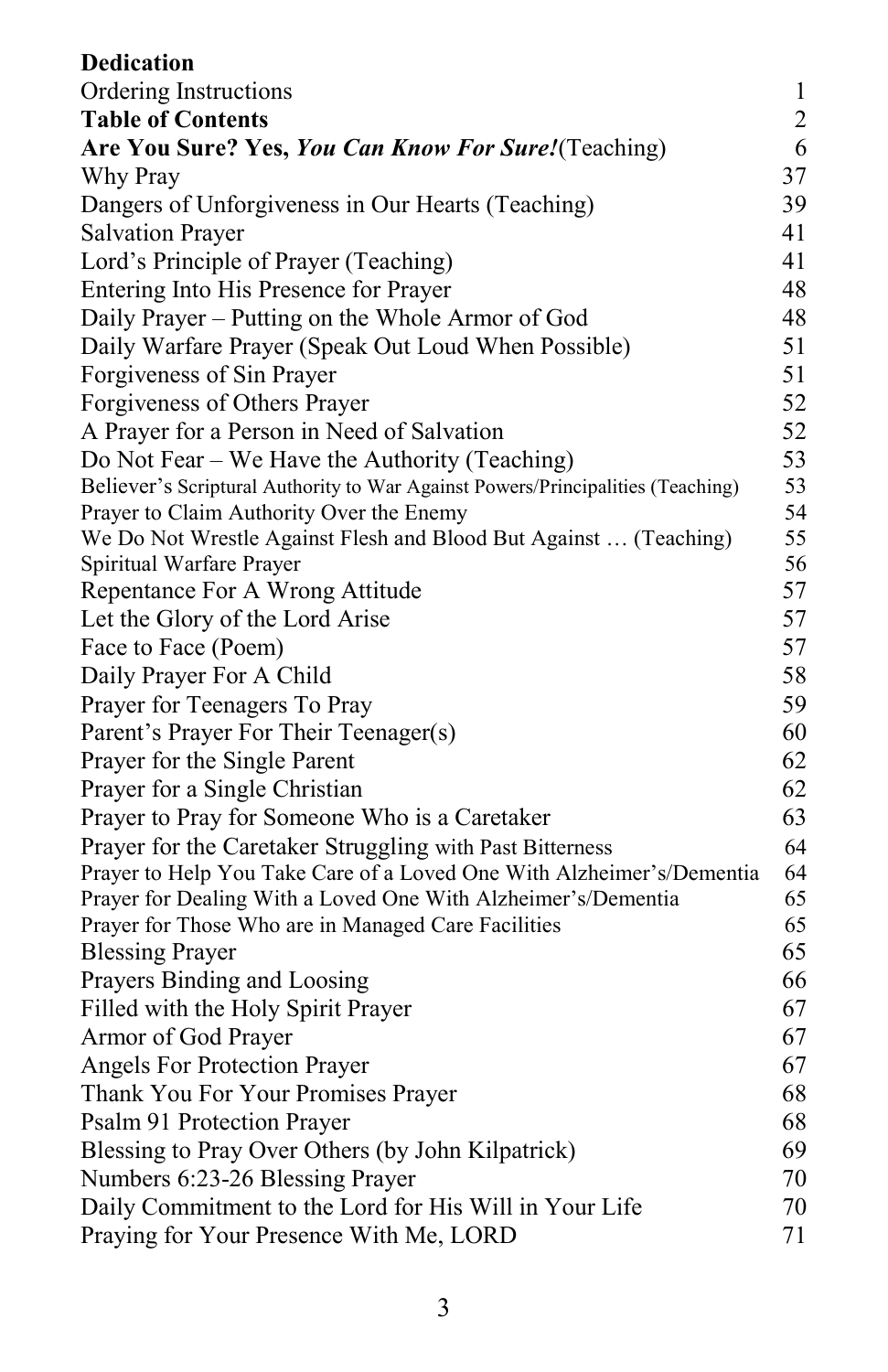| Prayer for Mind Cleansing and Clarity                                | 71 |
|----------------------------------------------------------------------|----|
| Prayer to Let Go of Resentment and Bitterness                        | 72 |
| Lord Help Me Prayer                                                  | 72 |
| 1 Thessalonians 5:23-24 Prayer                                       | 74 |
| Isaiah 40:31 Prayer                                                  | 74 |
| Ephesians 1:17-23 Prayer                                             | 74 |
| Ephesians 3:16-21 Prayer                                             | 76 |
| <b>PRAYING THE PSALMS</b>                                            | 76 |
| Psalms 31 Prayer                                                     | 76 |
| Psalms 32 Prayer                                                     | 77 |
| Psalms 35 Prayer                                                     | 77 |
| Psalms 41 Prayer (Remember To Bless the Poor)                        | 78 |
| Psalms 51 Prayer                                                     | 78 |
| Psalms 67 Prayer                                                     | 79 |
| Psalms 91 Protection Prayer (See page 68)                            | 68 |
| Psalms 103 Prayer                                                    | 79 |
| Jabez Prayer                                                         | 80 |
| Romans 12 Prayer                                                     | 80 |
| Learning to Know His Voice (Teaching)                                | 81 |
| Prayer to Hear Only His Voice                                        | 81 |
| Hearing God's Voice Prayer                                           | 82 |
| Prayer to Pray for Our Judges to Have Wisdom                         | 82 |
| Prayer to Pray for Your Pastor                                       | 83 |
| <b>Hospital Prayer</b>                                               | 83 |
| Law Enforcement, Emergency Medical, Firemen                          | 84 |
| Prayer to Pray for a Person that is Incarcerated                     | 85 |
| Prayer to Help an Ex-Convict to Stay on the Right Path               | 86 |
| God's Paint Brush (Poem)                                             | 86 |
| Prayer Against the Loneliness of Being Incarcerated                  | 87 |
| Inmates Prayer for Deliverance-"Yesterday" How Did I Get Here?(Poem) | 87 |
| Prayer For A Person Grieving Over The Loss of A Loved One            | 88 |
| Prayer for Someone Who Has Lost a Spouse                             | 88 |
| Prayer for Someone Missing a Spouse Who Has Passed                   | 89 |
| Praying for My Family                                                | 89 |
| Anna and Ashley's Prayer of Deliverance                              | 90 |
| Prayer for Freedom of Guilt of a Past Abortion                       | 90 |
| Prayer for the Prodigal (the lost son)                               | 90 |
| The Prodigal's Prayer                                                | 91 |
| <b>Unity Prayer</b>                                                  | 91 |
| <b>Traveling Mercies</b>                                             | 92 |
| Prayer for God's Protection (A Hedge)                                | 92 |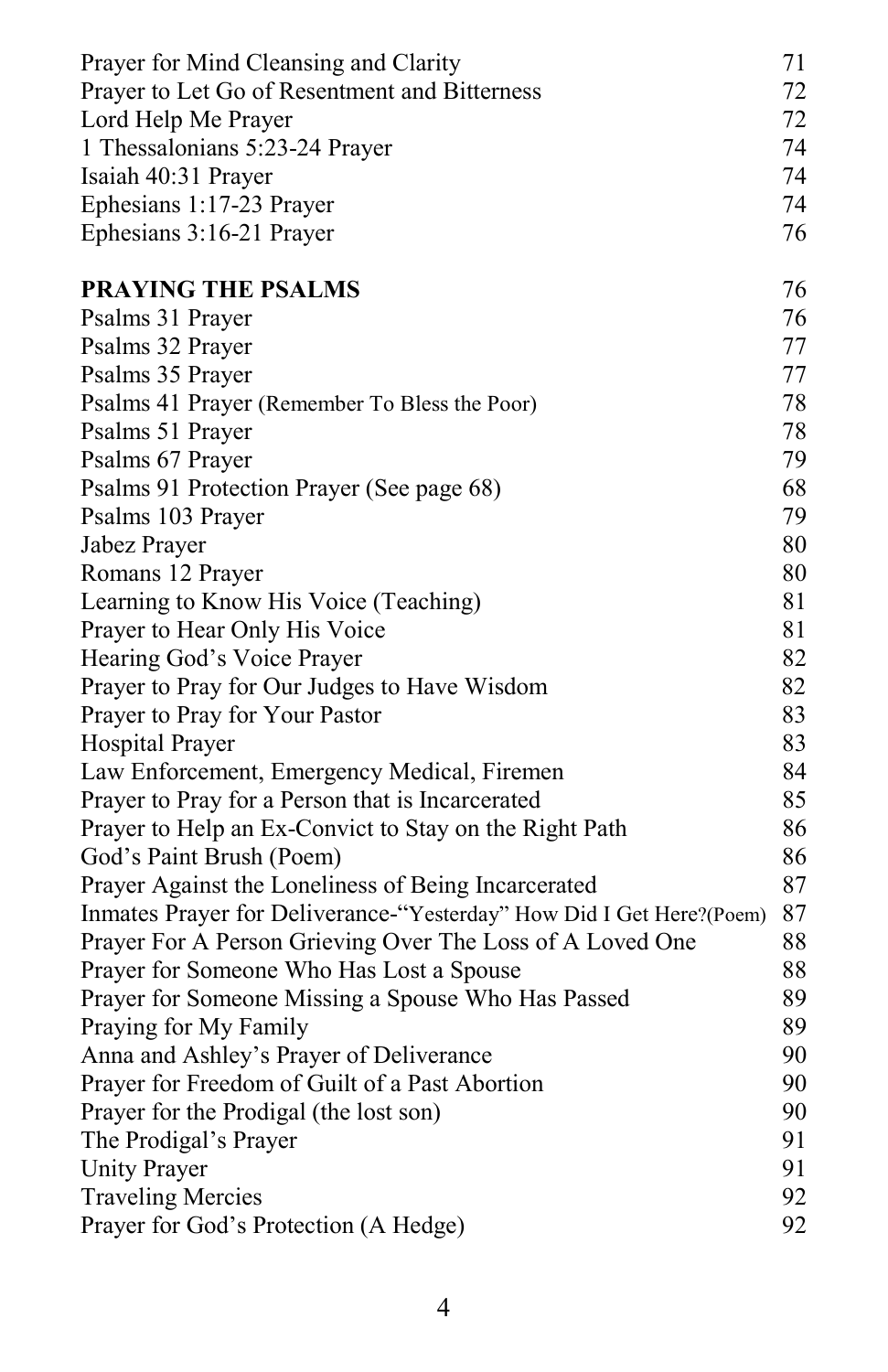| <b>Communion Prayer</b>                                            | 93  |
|--------------------------------------------------------------------|-----|
| Prayer of Freedom from Any Strongholds in Our Lives                | 94  |
| Prayer to Keep Strongholds From Me After They Are Gone             | 94  |
| Night Prayer                                                       | 95  |
| <b>Bedroom Blessing</b>                                            | 96  |
| Physical Healing Paragraph (Teaching)                              | 97  |
| Healing Scriptures List (speak healing into your Body/spirit/life) | 97  |
| Physical Healing Prayer                                            | 99  |
| Repentance Prayer by Dr. Joe Wright                                | 100 |
| True Repentance (Teaching)                                         | 100 |
| Forgiveness Prayer                                                 | 101 |
| Baptism of the Holy Spirit                                         | 101 |
| Asking for Wisdom                                                  | 102 |
| Lord Give Me Wisdom Prayer                                         | 103 |
| Prayer for Israel                                                  | 104 |
| Prayer for America                                                 | 104 |
| Prayer for Members of Our Armed Forces                             | 105 |
| Prayer for Our President                                           | 107 |
| Prayer for World Leaders                                           | 108 |
| Prayer for Our Missionaries                                        | 108 |
| Prayer for the Lost                                                | 109 |
| Abiding In His Love Prayer                                         | 109 |
| Job 22:27-28 Prayer                                                | 110 |
| Prayer to Dedicate a Home to the Lord                              | 111 |
| Power of Your Spoken Word – Sins of the Tongue (Teaching)          | 111 |
| Prayer Against Hurtful Words Spoken Past and/or Present            | 116 |
| Repentance of Any Wrong Words I Have Spoken                        | 116 |
| Keep Us from Harm Prayer                                           | 117 |
| I Receive Forgiveness and Cleansing For My Sins                    | 117 |
| God's Promise to Bless Me (Teaching)                               | 118 |
| <b>Releasing Guilt Prayer</b>                                      | 119 |
| Praise the Lord                                                    | 119 |
| Christ in You, the Hope of Glory (Poem)                            | 119 |
| Letting Go of Resentment & Bitterness Prayer                       | 120 |
| Prayer for Children to Pray to Begin Their Day                     | 121 |
| Prayers For Spirit, Soul, and Body                                 | 121 |
| Prayer to Know God's Divine Purpose For Your Life                  | 122 |
| Prayer for Health/Body/Soul/Spirit/Blessings/Prosperity            | 123 |
| Importance of Affirmations (Teaching)                              | 124 |
| Affirmations (Declarations)                                        | 124 |
| Affirmation Prayer Over Our Children/Grandchildren                 | 125 |
| I Am in Christ (Affirmations)                                      | 126 |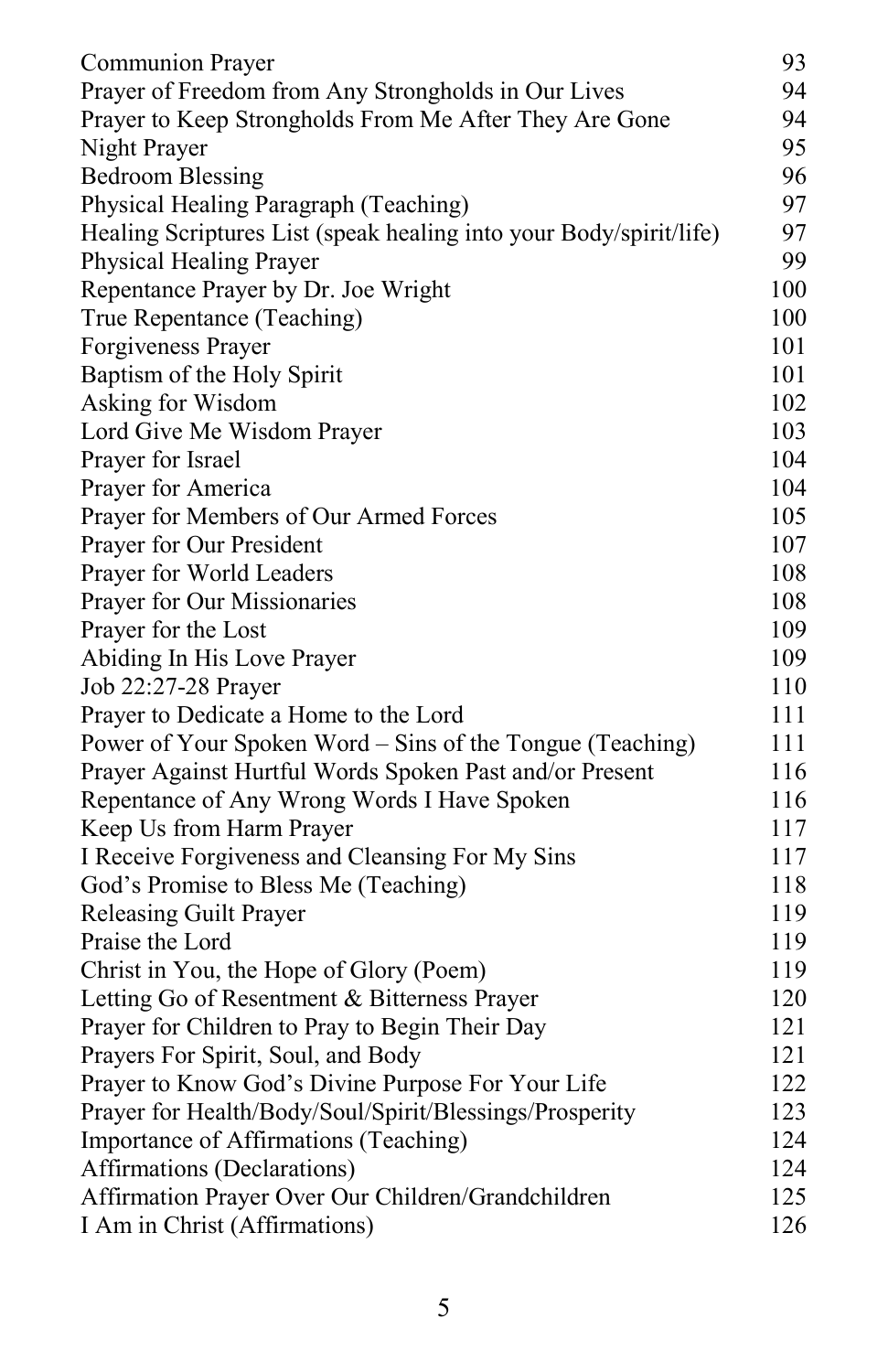| Affirmations for Youth and Teenagers to Say                            | 128 |
|------------------------------------------------------------------------|-----|
| <b>Healing Affirmations</b>                                            | 128 |
| Names of God (This is only a partial list. Always refer to Your Bible) | 130 |
| Word of Provision Prayer                                               | 131 |
| Prayer of Impartation                                                  | 132 |
| Priestly Blessing (Anointing a Brother/Sister in Christ)               | 133 |
| Prayer of Worship                                                      | 134 |
| I Will Worship You (Poem)                                              | 136 |
| Prayer Acknowledging My Commitment to the Lord                         | 136 |
| I Call Upon You, Lord - Jeremiah 33:3                                  | 137 |
| Prayer of Deliverance From Addiction For the Believer                  | 137 |
| Humbling Yourself Before the Lord Prayer                               | 138 |
| Knowing God's Plan for You Regarding Marriage                          | 138 |
| Prayer to Bless a Marriage                                             | 139 |
| Prayer for Husband and Wife to Strengthen A Rocky Marriage             | 140 |
| Prayer to Strengthen a Restored Marriage                               | 140 |
| Prayer for Peace for a Troubled Marriage                               | 141 |
| Prayer for Restoration of Marriage                                     | 142 |
| Prayer for Forgiveness for a Past Divorce                              | 143 |
| Prayer for Healing from Divorce                                        | 143 |
| Pray for the Lord to Open the Gates                                    | 144 |
| Prayer to Stop Deception                                               | 144 |
| Prayer to Help Control the Sin of Anger                                | 145 |
| Children's Dedication Prayer                                           | 145 |
| Are We As Christians To Judge Others? (Teaching)                       | 146 |
| Do Not Give The Enemy Ground to Attack (Teaching)                      | 148 |
| How to Take Authority When Things are Flying Around (Teaching)         | 149 |
| In A Pinch Prayer - Taking Authority (When things are flying           |     |
| around you!)                                                           | 149 |
| I Forgive Myself Prayer                                                | 150 |
| Biblical Grounds for Sickness, Disease, etc (Teaching)                 | 150 |
| Confirmation by Two or Three Witnesses (Teaching)                      | 151 |
| Why Pray for Forgiveness and Repentance (Why Forgive?)                 | 152 |
| Praying Against the Root Cause, Not the Symptom (Teaching)             | 152 |
| Putting the Word of God into Action (Teaching)                         | 153 |
| A Word of Encouragement from the Lord (Teaching)                       | 153 |
| Working Out Your Salvation in Fear and Trembling (Teaching)            | 153 |
| (Teaching)<br>Restoration                                              | 155 |
| Entering The Presence of God (The Holy of Holies) (Teaching)           | 157 |
| A Few Things to Always Meditate/Ponder On                              | 169 |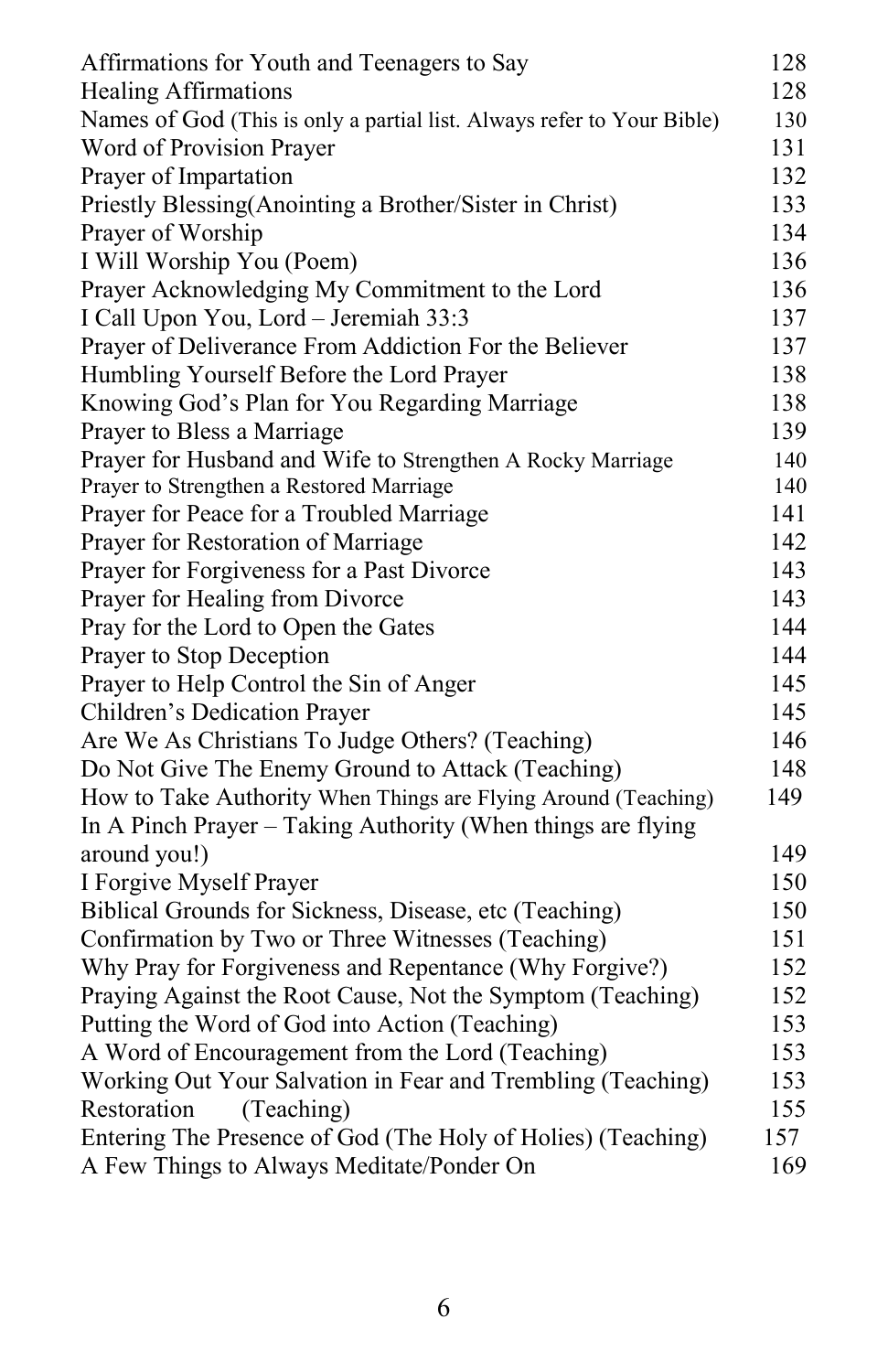## **ARE YOU SURE?**  *YES, YOU CAN KNOW FOR SURE!*

*What our Heavenly Father has openly intended for you to have received through a church, a loved one or friend, but has not been heard or presented to you in a simple manner He wants you to read and know, so You Can Know For Sure. I invite you to hear afresh, God's invitation from His heart to yours! I come to you and give to you, as He gave me these words from His heart to give to you, simple, and forward!*

"I knew you before I formed you in your mother's womb…" "Yes, I have loved you with an everlasting love; therefore with lovingkindness **have I drawn you**." (Jeremiah 1:5, 31:3)

**Introduction** You shall know the Truth and the Truth shall set you free. We need to stand free and to know what true freedom is. Life is full of many choices and there is a sure path (Jeremiah 6:16) we can take. We all have to make decisions in various areas of life on a daily basis. Unfortunately there are those things in this life that "appear as one thing" when they are actually something totally different. The truth about something can determine whether we make the right choices in this life. Truth is not something that is relative to one situation and then changes to fit another situation. Truth is constant, never changing. Having a working knowledge of what Truth really is and how to walk in the Truth will help you to make the right decisions in your life.

*"Multitudes, multitudes in the valley of decision!"* Joel 3:14 NKJV

As you go through this life you will need to recognize the Truth in order to see clearly so you understand what is truly happening and why. In turn this will help us to understand and reason clearly. We need to be sure of the path we are on and realize that there is only one way meant for us.

**Are the Decisions we Make that Important?** Absolutely, the course you're on, the decisions you select will lead you somewhere eventually. There used to be a saying that all roads lead to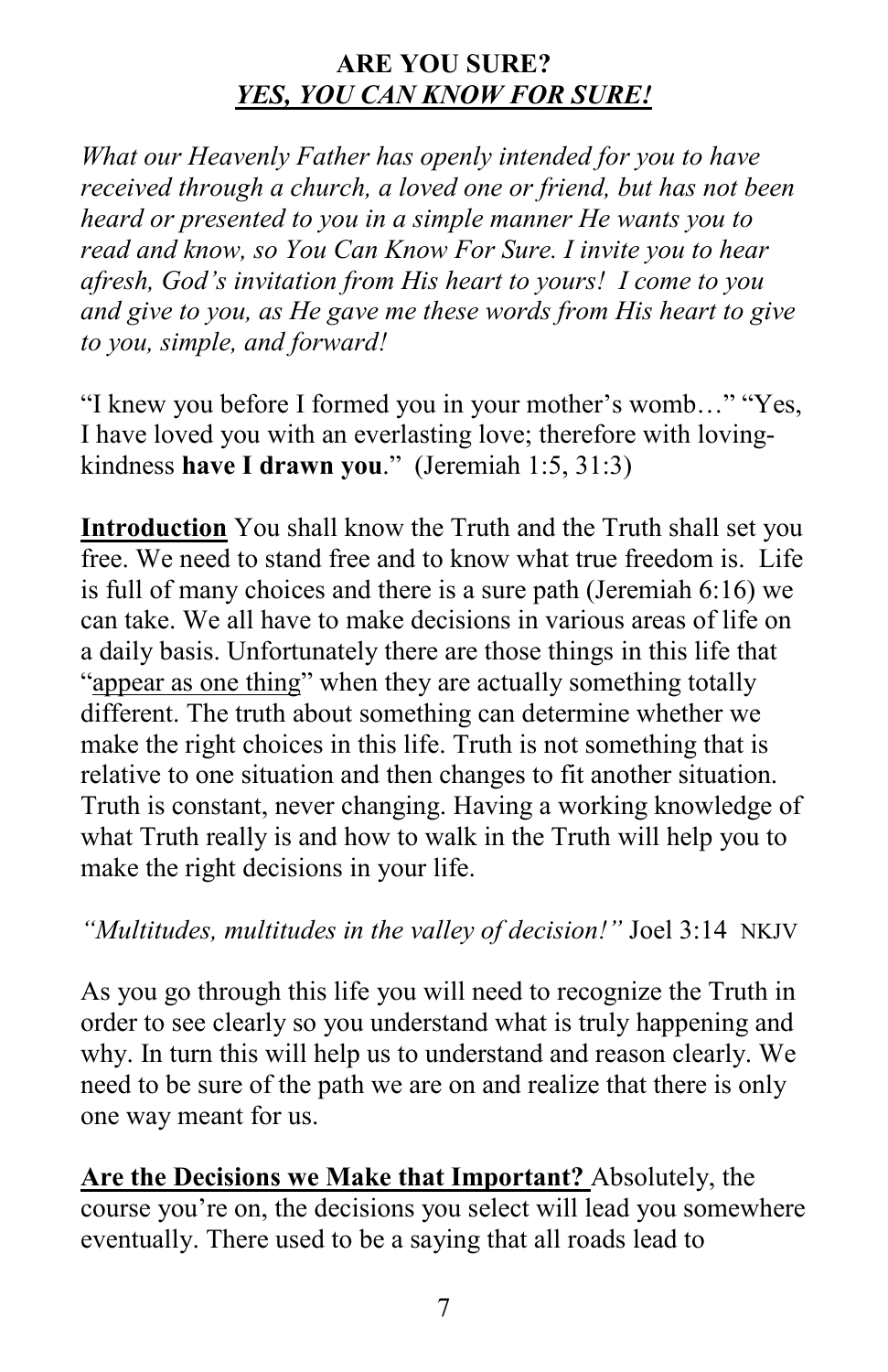Rome. This is not true! All roads do not lead to Rome. Some roads are dead ends. Other roads in this life *seem to be* right but end up a waste of time. Some roads in this life lead people down paths (Jeremiah 18:15) they may wish they had never taken (regret, sorrow, even death). The stark reality is that *we go through "this" life only once***.** That is a vital statement. We all want the best for our lives and others. Most people go through life trying to keep up with *their perception of "life"* and trying to get it right along with the flow (ways) of humanity and its challenges. Sometimes our decisions can tend to weigh us down even when they are not all that serious. That is not to say that some aren't!

**The Right Plan (Course) for Your Life and How to Find It, Get to It, and Live "In" It** Like a car going down the road, we don't want to end up in a ditch! That is what this message is about, finding and staying "on" that sure path for your life. Wouldn't it be sad to be thinking that things are really going well and believing things are okay when actually you could be headed straight for trouble, or be in it and not realize it?

**From Here to There** It is important to **start out** on the right path. And it is important to **stay on** the right path. Finally it is important to end up at **the correct destination point**. (2 Tim 4:7) Let's say you start in a straight line, your destination is miles up ahead and you get off just *one degree* then you will end up quite a ways from your intended destination and most likely not finish the course.

**How I came into the Right Path and How I "Know" It!** You might say at this point, "How do you know this?" A change so pervasive and strong came into my life when I was about five and a half years old. I experienced something so life enriching and powerful that I have to share and help others know that Truth. Since then, I have walked in the Truth, experienced Truth and found out that Truth is a Person. He is very real! He desires us to have *a loving, and caring relationship with Him*. Truth has a Name, His Name is Jesus. It is in a relationship with God's Son, Jesus Christ, that we experience and learn about Him. He is committed in His love and faithfulness toward us. Literally and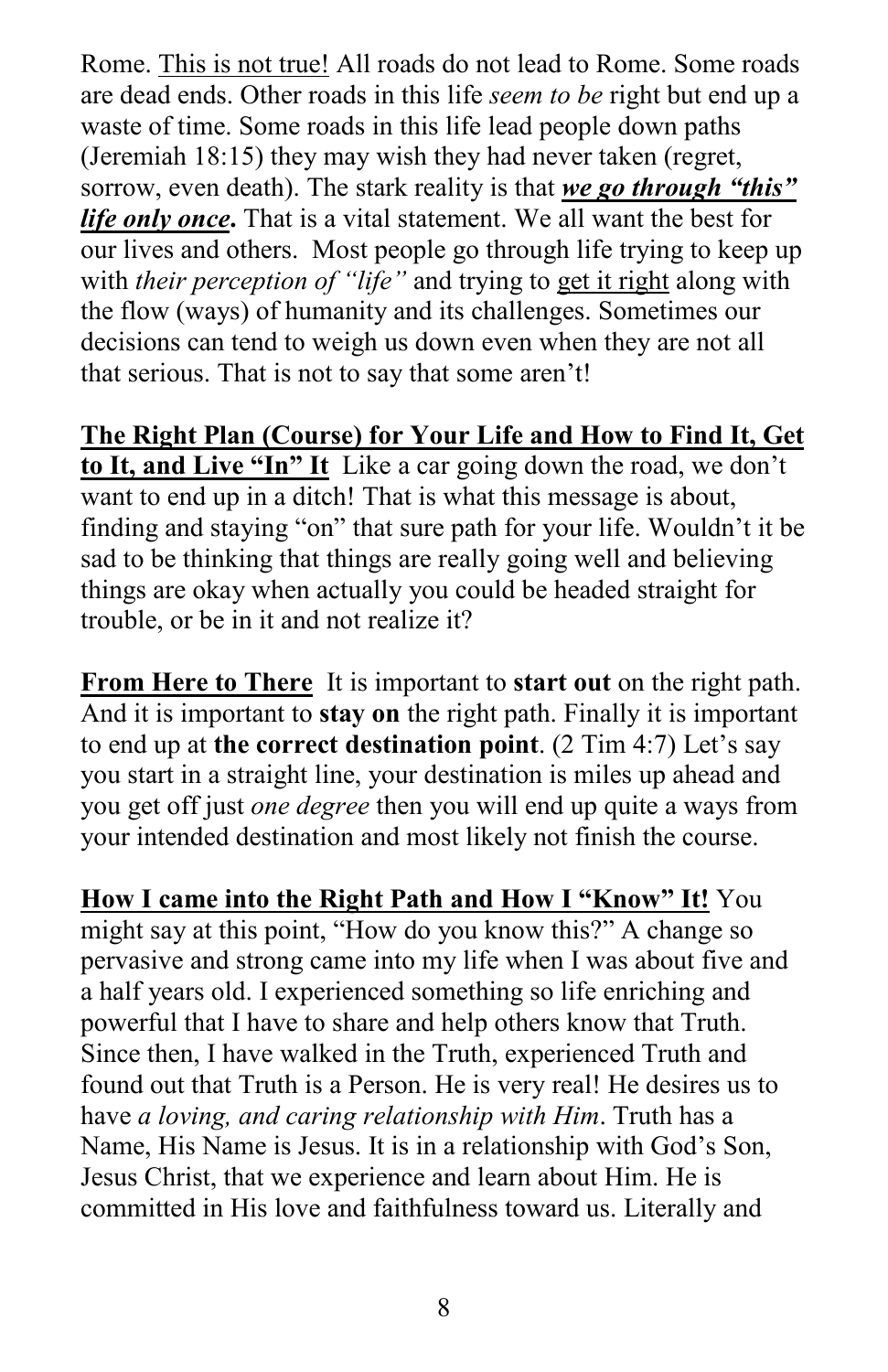figuratively speaking, it is God Who places and keeps our feet on His path in life. He is the One Who designed and created your life, He knows all of the situations and circumstances you will ever encounter. He has a plan on how to deal with each situation or circumstance that arises. He is in control of His creation. When you meet up with Him, then you are on the correct path! (Psalms 119:35, 119:105, and Proverbs 2:9) He desires to bless you, enrich you, causing you to prosper in all areas of the life He has designed for you. He desires to help you, and encourage you. Those who find Him and enter in with Him will never be sorry.

**Awakening to Truth (God is the Truth)** There is only one True Truth. Even God's Word to us declares that God is Light and in Him there is no darkness (deception or lies). When a person has the Truth opened up to them; then they can say the Truth has been revealed. True revelation can only come through *those who have a relationship with God through Jesus Christ*. The Truth will not only reveal new aspects about God but He will also open up new insights, wisdom, and revelations about life, self, and others around you and the way you perceive things will change because the touch of the Creator changes all who choose to follow Him. This will happen because you are being transformed into His likeness.

**Why does this Occur?** Mankind was originally made in His likeness, and in the likeness of His Precious Son, Jesus. We are of His design and He knows what is best for each of us. Notice I said He knows what is best for us. Usually we think we know what is best for us (this is called **pride**). When we think that way then we get in trouble! That is why the human race is so far away in their relationship with God, instead of knowing God, they are seeking "paths to enlightenment" but leaving God their Creator out of their thinking (their life), being blind themselves but they think they truly see. They are those who continue stumbling down a mental path of self deception. We think we have to do things "our way" because we think we know best. In all actuality we simply need to come to God for all our needs. We need God *all the time*! It is God's persistent love, mercy, and our relationship with Him that helps us endure the hardships of this life. **The help or revelation**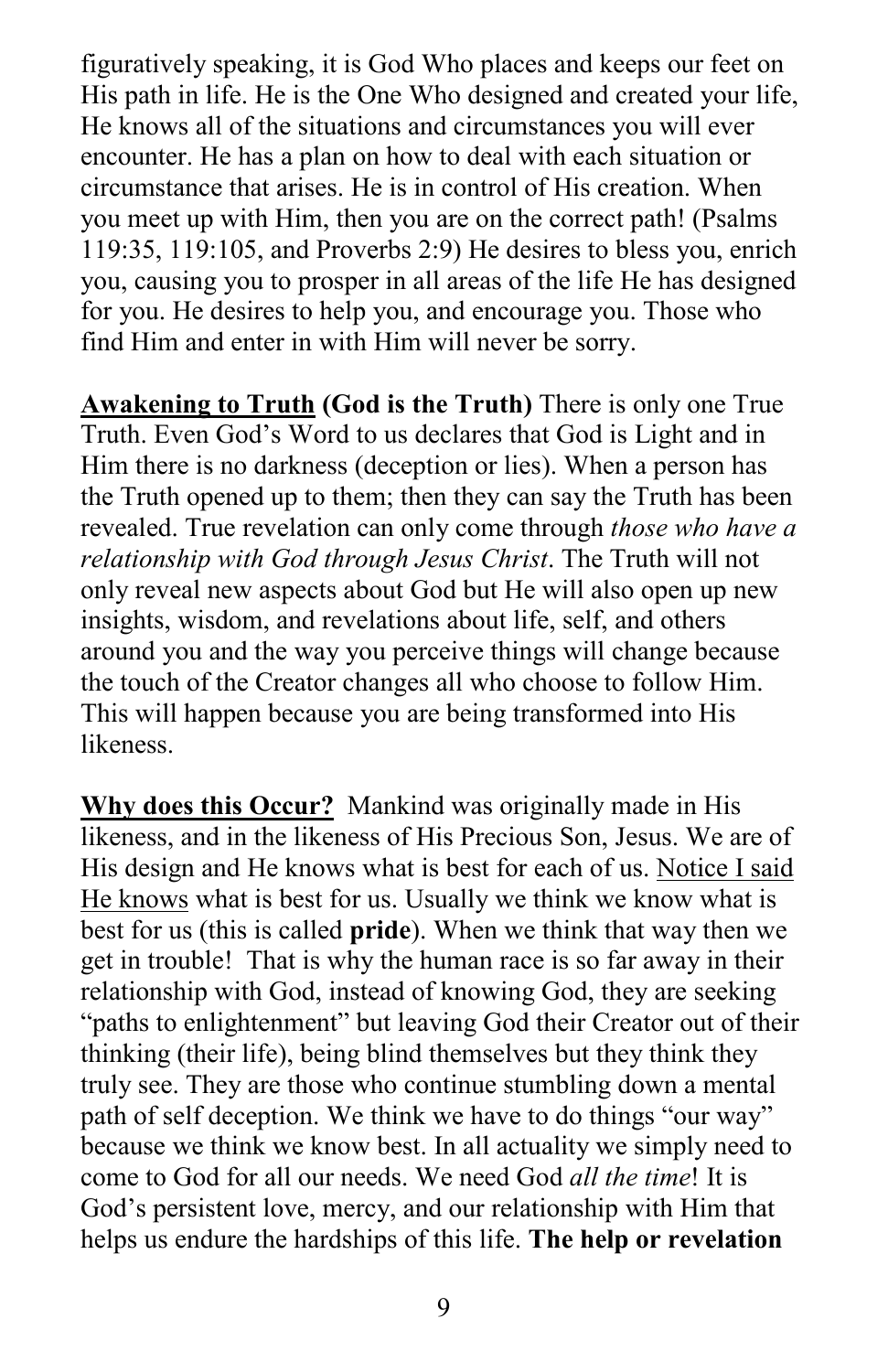**God gives us is**: seeing and understanding what is also missing in our lives or where we fall short. We are then able to realize "*the condition that our condition is in*!" This revelation from our Heavenly Father is not given to us to condemn us or beat us up but as a loving Father He helps us see our need, where we fall short and that we need His help, without which we would never be able to make it! Our true need is to come to Him and embrace Him and all He has for us; Himself, Life Eternal through His Son Jesus the Christ. Our Heavenly Father dearly loves us ! Yes, He loves and cares for you! Even when we were in darkness (ignorance) and opposed to Him, He loved us and gave His life for us! *That my friend is True Love!*

**We Are Not So Perfect After All -** Revelation will always affect our realization. Most people perceive everything going on in their life as good, good enough, close enough, near perfect, or perfect. Either way it is common for most people to settle for what seems to work well or is comfortable. Being comfortable or being at ease can be a major deception. Falling short of a mature or complete outcome by thinking you are "close enough to what it should be" is essentially saying "Well that's good enough for me" or "that's the way it should be." Our perception about the way life is and going can be a lie that we readily accept. For example, "Everything seems to be flowing smoothly so why upset things by changing it now!" Most people think that if life is going good it has to be a "God thing!" Wrong!

**How An Enemy of Our Soul Is Allowed to Creep In** Many people believe there is a God and for them that is "good enough." No, it is not enough! To just believe there is a God does not insure anything except that God is or was in their thinking at sometime and I will deal with Him later when I have the time, things are okay, "I'm okay", or "I am too busy for this stuff now." **Friend**, I have lived long enough to see people make that mistake. Things can so easily drive you away from God and His Truth: distractions, accidents, weddings, and even the death of a loved one. *You don't know the day, the hour, minute or second your life can be taken from you!* The Truth is God's Word tells us there is more to just believing that God "is".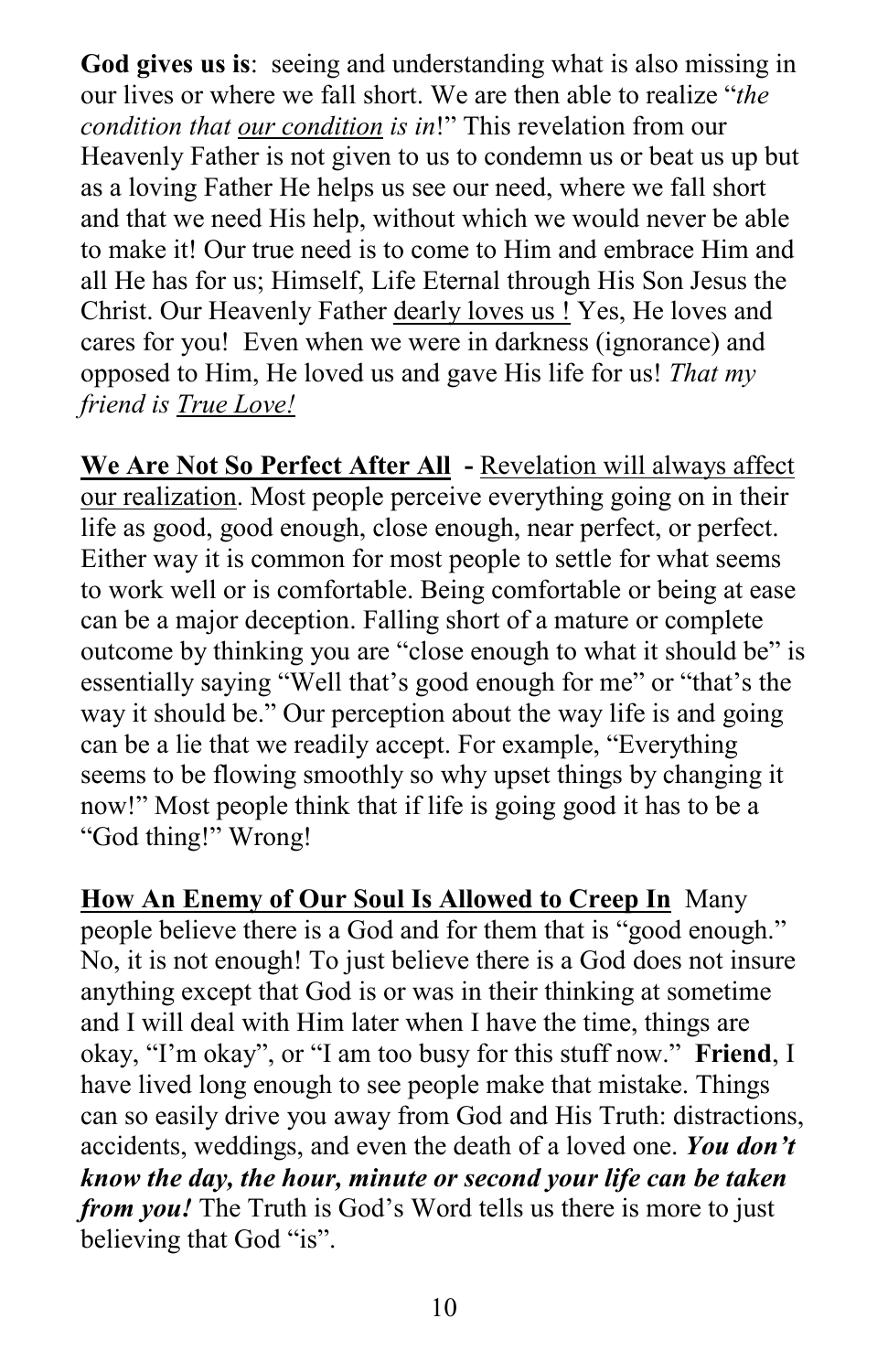*God tells us in His Word,* "Thou believest that there is one God; thou doest well: the devils also believe, and tremble." (James 2:19) When all is said and done, these devils, (fallen angels, deceiving and lying spirits sent out to deceive mankind by God's enemy satan), are *not* going to be in Heaven with God, they will be in a place set aside for them by God and this is not a good place to be, or end up!

**The Spiritual Realm is Real** The spiritual realm is a real unseen existence, alive and active. There is a war going on of satan and his demonic spirits (evil) against God, His angels, and praying saints. This war is for the possession of your soul (mind, will, and emotions) and to dominate the unredeemed spirit of all unsaved on earth. There are many **lies** out there. Let me give you insight as to how these lies work to seduce and draw you away from God and the relationship He desires to have with you and His loving thought out plan for your life in Him. Some of those lies :

- Lie #1 All people will be forgiven and be in Heaven. God will surely forgive me without Jesus in my life.
- Lie #2 There is no God or Devil.
- Lie #3 There is no Heaven or Hell.
- Lie #4 The Bible was just a book written by men.
- Lie #5 Religion was thought up by a man or men to control the masses.
- Lie #6 Man evolved.
- Lie #7 I believe some of the Bible is true and I don't take it so Literally, I am okay.
- Lie #8 I can get to Heaven on my own good behavior or merit.
- Lie #9 I am good and I will be good and help others. (This is called "works".)
- Lie #10 I believe in God but I don't think I need to ask Jesus into my heart, because there are many ways to Him.
- Lie #11 I believe there is a God. I believe in God. This "cross" or "Jesus" thing is not for me.
- Lie #12 I believe in God, and His Son and what Jesus did. I am good, and that is good enough!
- Lie #13 I believe Jesus was just a Prophet sent by God.
- Lie #14 How can Jesus' Blood save anyone? ...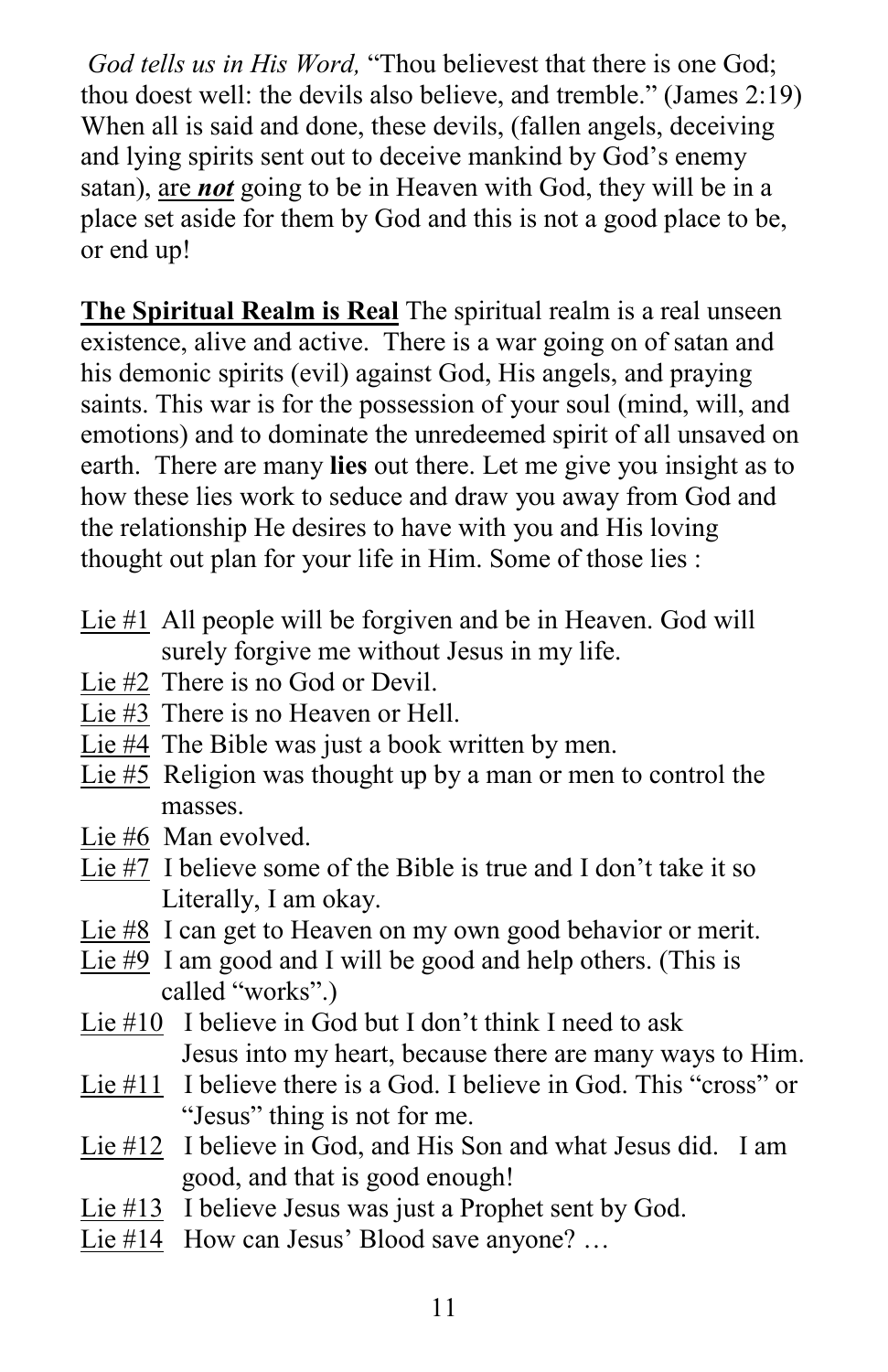that's a bloody Religion.

- Do you expect me to teach my children that?
- Lie #15 I will never be good enough. I'm working on it.
- Lie #16 God is dead
- Lie #17 I am not important enough to God

... it's God's fault, what kind of God would…, and the excuses & lies go on!

The devil gives people excuses and reasons to believe God does not exist or that He is far off. The devil is also trying to persuade people into thinking they don't need God or that He is a weak God. The devil does not want you to know that God is loving, kind, merciful, & forgiving, He has a good plan for your life; **a relationship with Him moment by moment,** our One True, and LIVING God, our Heavenly Father!

**The devil**, *originally named Lucifer*, is a created being, a fallen Cherub (angel), who became twisted on the inside. "How art thou fallen from heaven, O Lucifer, son of the morning? How art thou cut down to the ground, which weakened (by deception) the nations"? (Isaiah 14:12) The only power the devil has is the power you give him over yourself by believing his lies. These lies are like a trap, or a snare that take people captive. The devil, the enemy of God, and his evil followers on this planet are always trying to deceive and draw us away from our Heavenly Father, from a relationship with God the True Heavenly Father and His plan for our lives. People don't even realize when they are deceived or ensnared, that is how slick (devious) the devil is. The most dangerous thing I see in people that allows this deception to occur is pride. *Pride is blindness to God, His Way, and the reality that we need Him!* Pride tells us that we can do things without God's help or intervention. **That is dangerous (deadly).** Through pride we become blinded, set in our minds and hearts to go another way (stiff necked), with a bad attitude (hard-hearted) and rebellious (against or opposing God). When blinded like that we can believe a lie or think we are okay even when we are not. **God is the turning point**, the turning around place is in Him! We need God's help! We need God!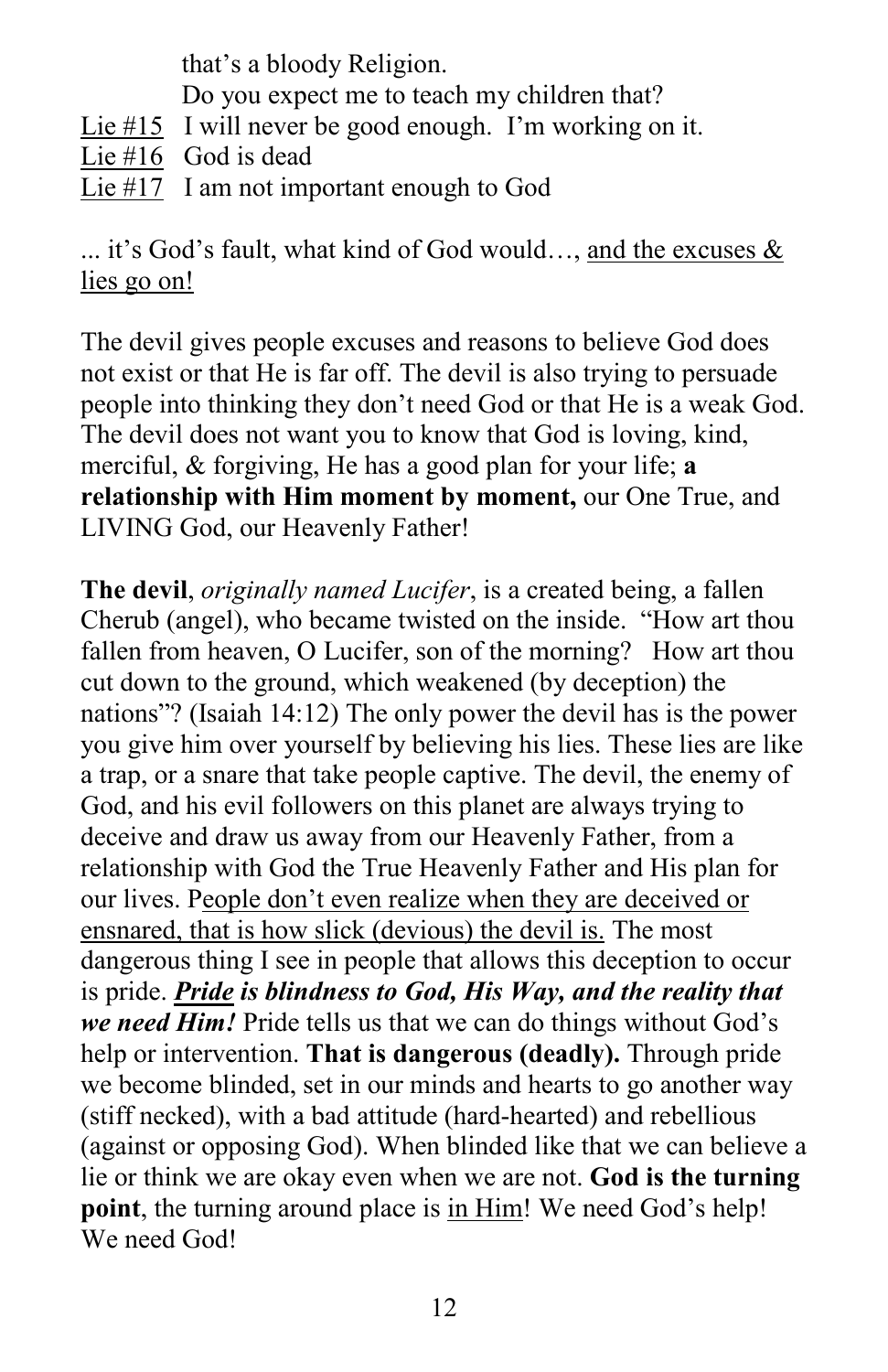**The KEY** *As for me and you, the key is to know and have a relationship with our Heavenly Father. This is not an option*, nor an opinion, but Truth (which is greater than a fact)! *Experience Truth!!! I did and continue to!!!* We must realize that God is real and He has thoughts, feelings, power, and is pure love. God is pure in thought, intent, and motive! He is for us! He is telling you "I truly love you, come to me." God loves us and knows what is best for us. Anything else is a lie, and is rejecting Him.

**The Truth, the Whole Truth and Nothing but the Truth!** You cannot just have a part of God's Word or Truth. We must have the entire Truth. *Just to believe that God is, is not enough!* God's Word to us states, "**As** *you* **believe in** *your* **heart AND confess with** *your* **mouth that Jesus Christ is Lord, then** *you* **are saved.**"

**To be "saved"** means that a conversion or *a God-produced change* takes place in a person due to Jesus Christ being received into your heart. I truly believe that there is a higher percentage of church members who believe that they are truly saved *yet lack a true conversion*.

*This is extremely important! When you receive Jesus Christ into your heart, His character, and the power of God will bring change into your life as you seek it, as you allow! Sometimes it is experienced and seen quickly and at other times it is not as evident or so fast coming forth. Either way we walk it out and He empowers that change to come about in that obedience to Him!* 

*Conversion can be defined as a change that takes place in our heart or spirit-man (inner most being), through the Spirit of God. We are born into this world, separated from God, due to sin. We become awakened or "made alive" to God through the intervention of His Holy Spirit in our lives, moving us to repentance. Repentance* is the turning away from our sinful nature, by acknowledging our sin before God. We realize in God's Presence that we fall short of being Holy like Him, and then turning to God we receive His help, mercy and grace by His Holy Spirit **to empower us to turn** from our old ways and be changed **into God's likeness (being)***.* You know you have truly repented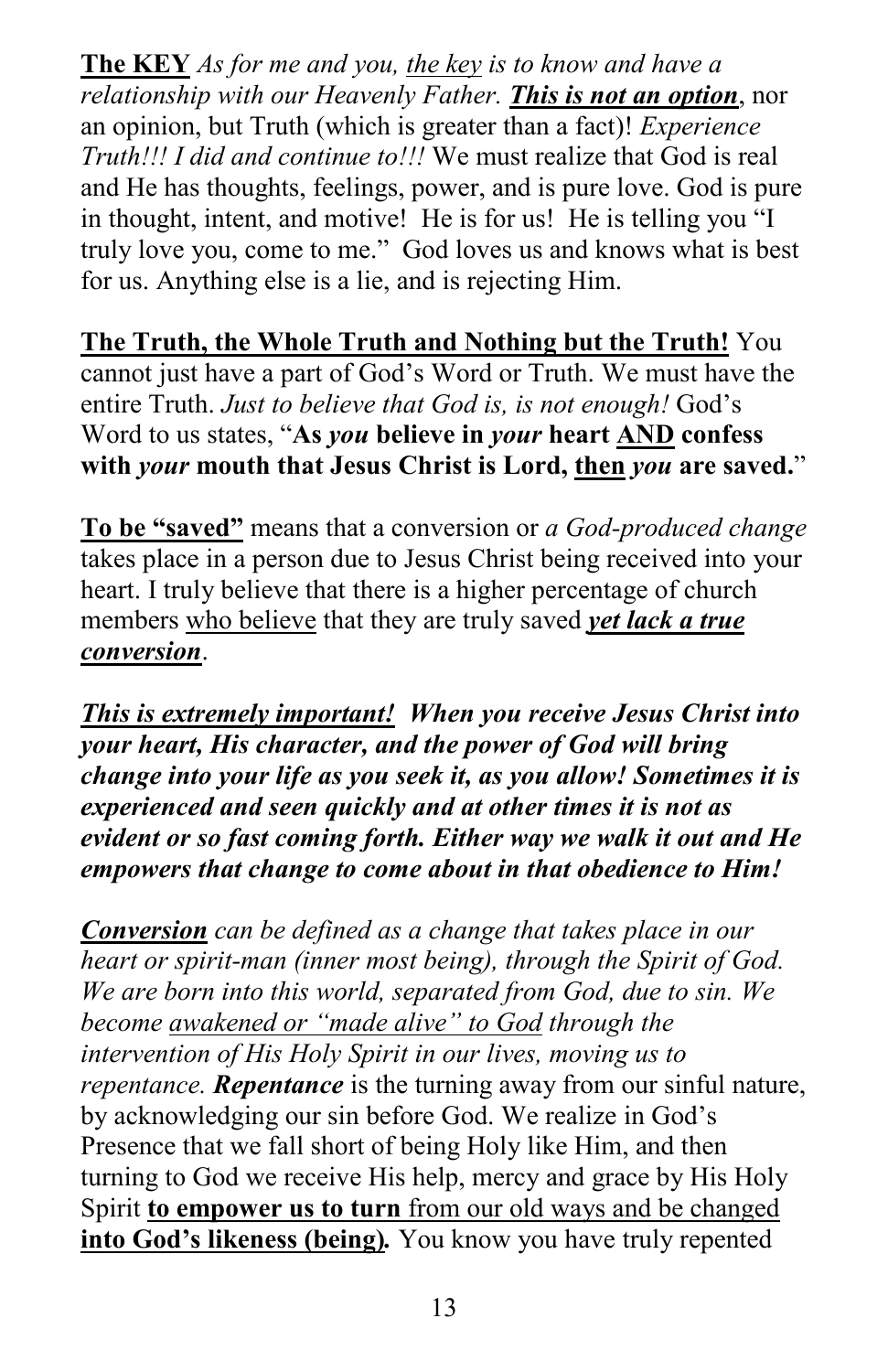because once you have turned away from the sin you will not want to go back to it because you love God and don't want to hurt Him. Remember sin hurts you in more ways than you may realize at that moment and it hurts others. When we repent it is a step to growth and maturity in Him and in this life for ourselves. Repentance should shut doors that allows wrong people into our lives and it opens doors for God to move and for right relationships to flow into those areas of our lives. *This can only be done through the Holy Spirit as we submit (yield) and allow this change to take place in us. The Holy Spirit helps us to see this need to receive Jesus Christ as Savior, who takes away our sins and to receive Him as Lord, to help us live a life right unto God. At this point, by an act of faith on our part (believing that God is and trusting Him), we ask Jesus Christ into our heart (inner man) as Savior and Lord. This is the process of giving our lives to God and receiving Jesus Christ as our Savior and Lord.* When we are born into the Kingdom of God as his dear sons or daughters there is an inward change that takes place and we need to allow that to flow through our mind, will, and emotions to the world outside! Over time it will go forth naturally. Then are we becoming that light of Christ the Lord desires to be seen in the earth for others to partake thereof! We become fruit on God's tree!

**After receiving Jesus Christ into your heart** a "desire" to remain in that relationship with Him will come alive or exist in you. Therefore you will "know" He lives in you!

**You say that you believe?!** Then you are in a wonderful position or place! Rejoice in that, but do not stop reading. **Let** God's TRUTH confirm that to you as you read and as you go.

**Who You Are and How a Person can be Separated From God and Not Realize it!** You are a spirit being in a body, with a mind, will, and emotions. These three parts, the mind, the will, and emotions make up your human **soul**. When Jesus is Savior in your life, the "true" you, the spirit-man expresses itself through the soul into the world around you. Therefore when all things are in their correct God-given order then God (in our spirit-being) moves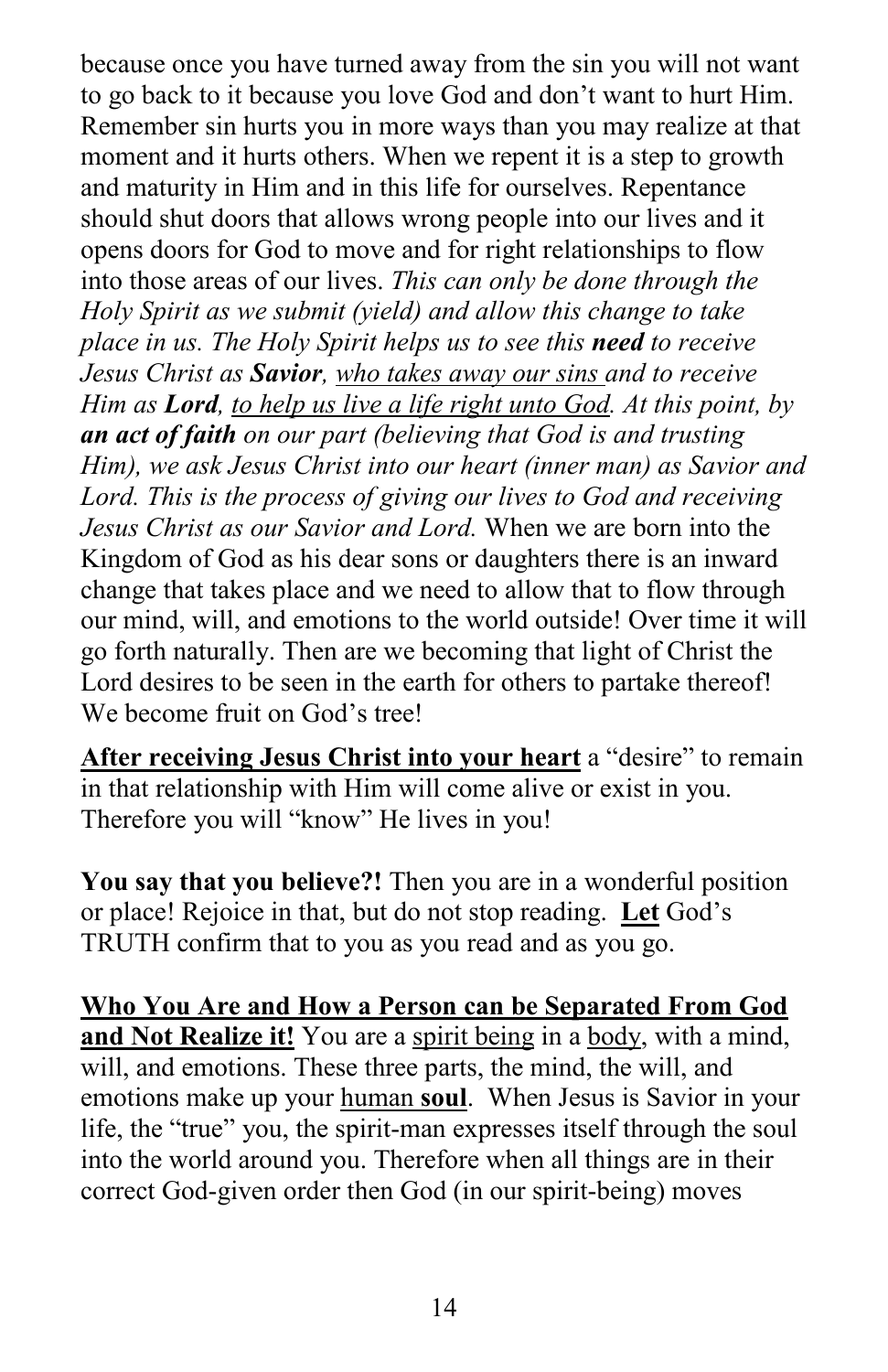through our soul via His Holy Spirit; expressing Himself to the world through us; making known His Presence, His Love, and His Way. However, if Jesus is not Savior and Lord in your life then whatever thought pops up tends to rule and express itself, directing your life. For example, let's take a light bulb with no electricity; it may be good and functional. It may exist but it does not shine forth shedding light. Now if that light bulb was a human being, not having experienced God, it would not know what it is missing, thinking life is okay, thinking "this is life just the way it ought to be!" You know in life, light bulbs when placed in a light socket brings forth light, else it is set aside or thrown away! I thank God He didn't cast me aside or throw me away! God saw me in my *state of need* and *made a way* for me through His Son Jesus Christ. Now I am connected and shine! God wants to come into your life, like electricity to a light bulb that is not perfect, to love you and get you connected to Him. He wants to shine in us and through us in a darkened (blinded and ignorant of God) and dying world that truly needs Him. The only thing we have to do is *make the right choice (Deuteronomy 30:19, Joel 3:14) to come to Him, repent showing true regret of sin and being away from Him, acknowledge we need Him, and ask His Son Jesus Christ into our heart as Savior who takes our sins and Lord to lead us from this day forth,* which will allow that connection in to our lives, **then** we will start to shine with God's Life and Light! The Word of God tells us that, "The **spirit of man** is the candle of the Lord, searching all the inward parts of the belly." (Proverbs 20:27). What do candles do? Like light bulbs, they are meant to bring light to the room they are in. Light, in this case, brings revelation of what is in the room (person) and understanding (revelation) takes place, God's Truth is brought forth. Just like a light being turned on in a darkened place, you will then see and understand exactly what is before you concerning God, you, and this world. Ignorance (darkness) flees when God's Light comes in. Change of the way you perceive God, your life, and the world has come!

Let's Take it From the Top! Here is the problem. When we are born, we are born in our human nature separated from knowing & experiencing God and the Truth of God, due to the spiritual fall or separation of Adam, the first man, from God; therefore our minds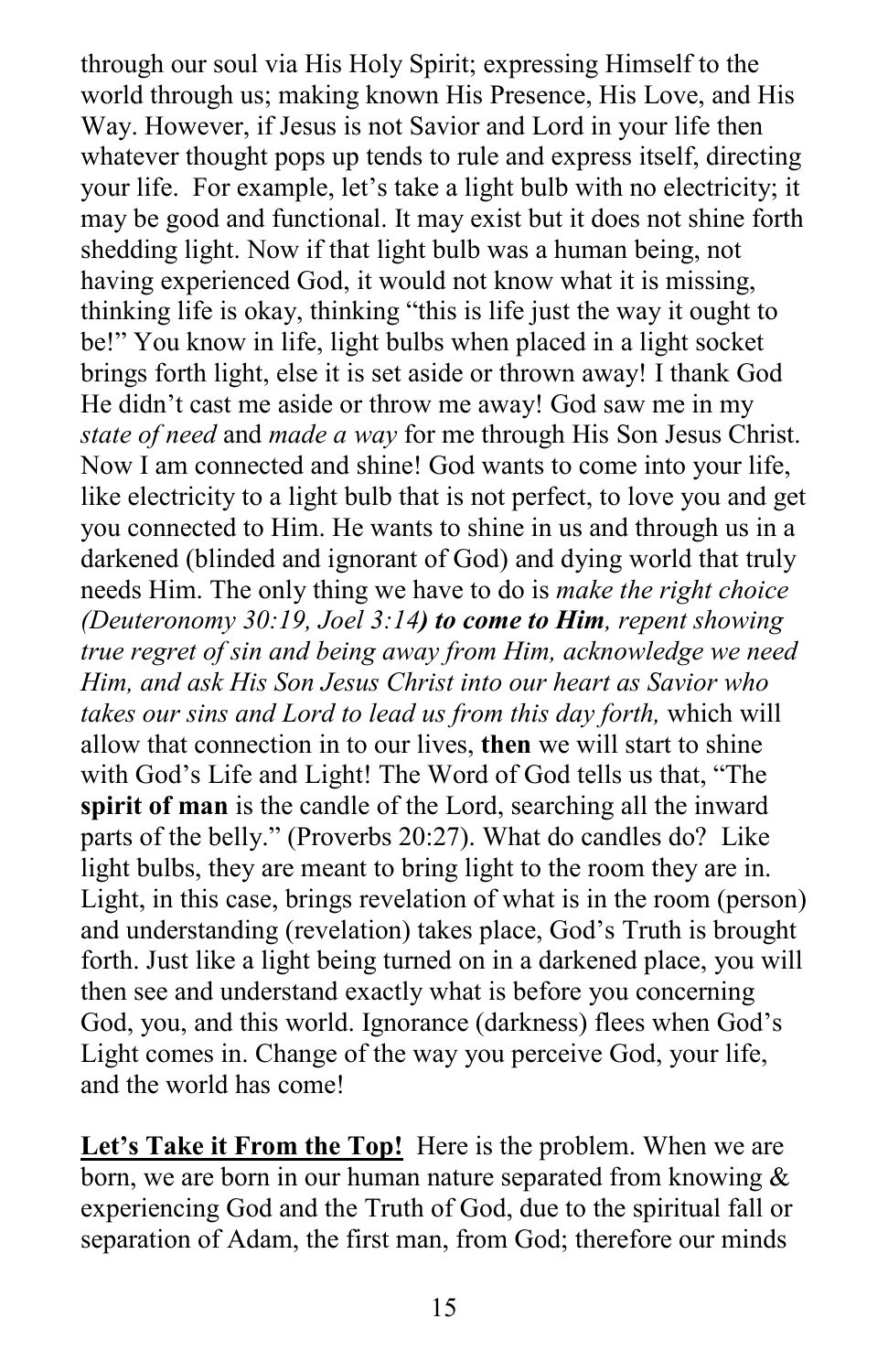from one generation to the next, are corrupt, shaped by sinful (separating from God) tendencies. There is a veil of this sinful blindness or darkness that keeps us from seeing and understanding the Truth. Darkness can mask Truth if we don't know Truth. We therefore cannot perceive the Truth on our own. When we belong to God through Jesus Christ, *the Spirit of God helps to order and direct our thoughts. However, on our own, with misguided minds (with wrong or bad perceptions), we think we are okay.* We think we can do anything right, apart from God, but in all actuality, we are deceived. We must have God, (like a light in a dark room) in us to even begin to understand how far off base we are or how bad we have missed what is really going on. **God is not coming to us to condemn us but to reveal Himself to us and invite us to share with Him the most wonderful Life and Light of His Presence and Way.** Without the Truth and Light of God we will not understand why the worlds – people, fallen or separated from God, act and do the things they do. If you listen to what people say you can clearly hear their words justifying their actions, giving a clear broadcast of the darkened heart and mind they live in. God didn't make us robots. Instead, God gave us a choice, and it is up to each one of us to walk with Him else we walk apart from Him. Thank God He didn't forsake us, nor leave us in that condition, but has provided *a way back* to our Heavenly Father through His Son Jesus Christ. *Jesus said, "I am the Way, the Truth, and the Life: no man cometh unto the Father, but by Me."* (John 14:6)

**God Made A Way**! Jesus Christ is the Way back to our Heavenly Father as given to us by the Father. The Word of God clearly states that our life is hid in Him. So if you want to find your purpose and fulfillment in this life, you can only find it in a relationship with our Heavenly Father through Jesus the Christ. In God's eyes, *everybody has value and worth.* We must realize that we are God's creation and He loves us, He dearly cares for us. He has also given us great potential, a purpose, and has a plan for our lives. Each person that comes on this planet has worth and value in His eyes!!! Even if you were conceived outside of marriage; you are *not an accident! The Lord tells us through His Word,* "I knew you before I formed you in your mother's womb…", Jeremiah 1:5.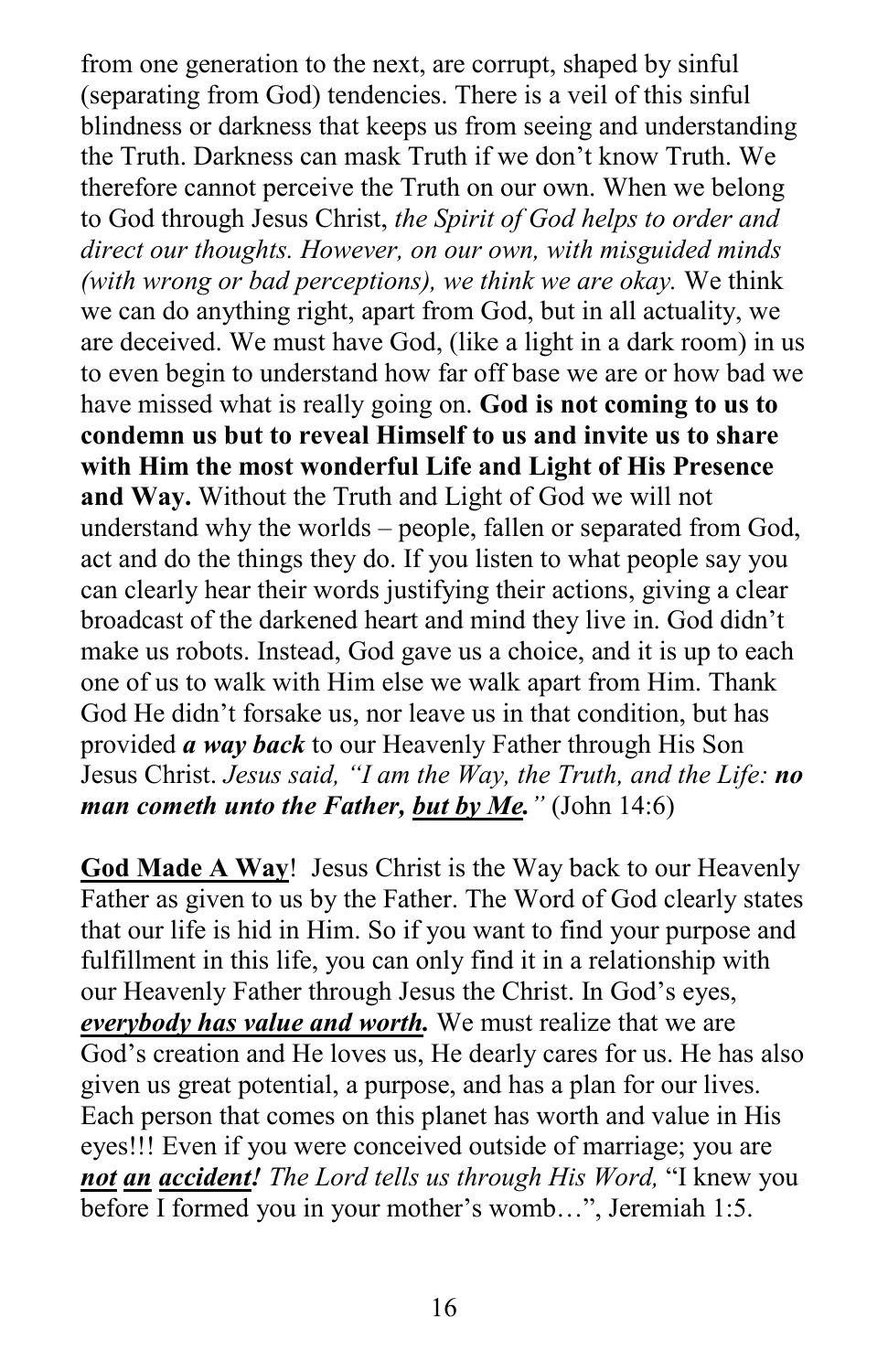"Yes, I have loved you with an everlasting love; therefore with loving-kindness have I drawn you…" (Jeremiah 31:3).

*The first step in finding His purpose and plan for your life is to go to Him! The way to God is through His Son, Jesus Christ. "For God so loved the world, that He gave His only begotten Son, that whosoever believeth in Him should not perish, but have everlasting life." (John 3:16) It is that simple!* For many people that is too simple. Most people "feel" they are not worthy and therefore do not want to go to God or cry out to Him. Others are blinded by pride and don't even realize it (self-sufficient not wanting to acknowledge a need for help). That is either the fallen nature of mankind or the devil lying to you. *The truth is that you are God's precious creation and He longs for you to come to Him!* Other people feel or reason that they have to work to *earn* entrance into Heaven or some way "qualify" to get on "God's good side" so He will allow them into Heaven. That is called "works", and is man's way by human effort. *That is not God's way and it will fail!* God tells us very clearly that He loves us. He then tells us that *all* have sinned and fallen short of His glory (magnificence). Yes, even at one point in time, I, the person writing this book, was lost in sin, separated from God, not even knowing God really existed. Yet while Jesus was on the cross *He counted it (going to the cross for you and me,) as joy set before Him, to die* on that cross, for my sins **and yours**, which had separated us from Him (Jesus the Christ) and God the Father.

Jesus has made the Way (Path) back to God the Father. *For this very reason God so loved you that He sent His only Son Jesus Christ as the perfect (substitute) sin offering to die on the cross for you and me. Nothing and no one else would ever be that perfect sacrifice that would bridge that gap back to the Father, only JESUS! Remember, Jesus said,* **"I am the Way, the Truth, and the Life: no man cometh unto the Father, but by Me." (**John 14:6**)** *Only Jesus' life sacrificed, His Blood, could make atonement (pay in full) for our sins before our Heavenly Father! His Son was the only acceptable sacrifice to God the Father for our sins. This selfless act of love on God's part, through His Son, made a Way for us back to the One True Heavenly Father, God,*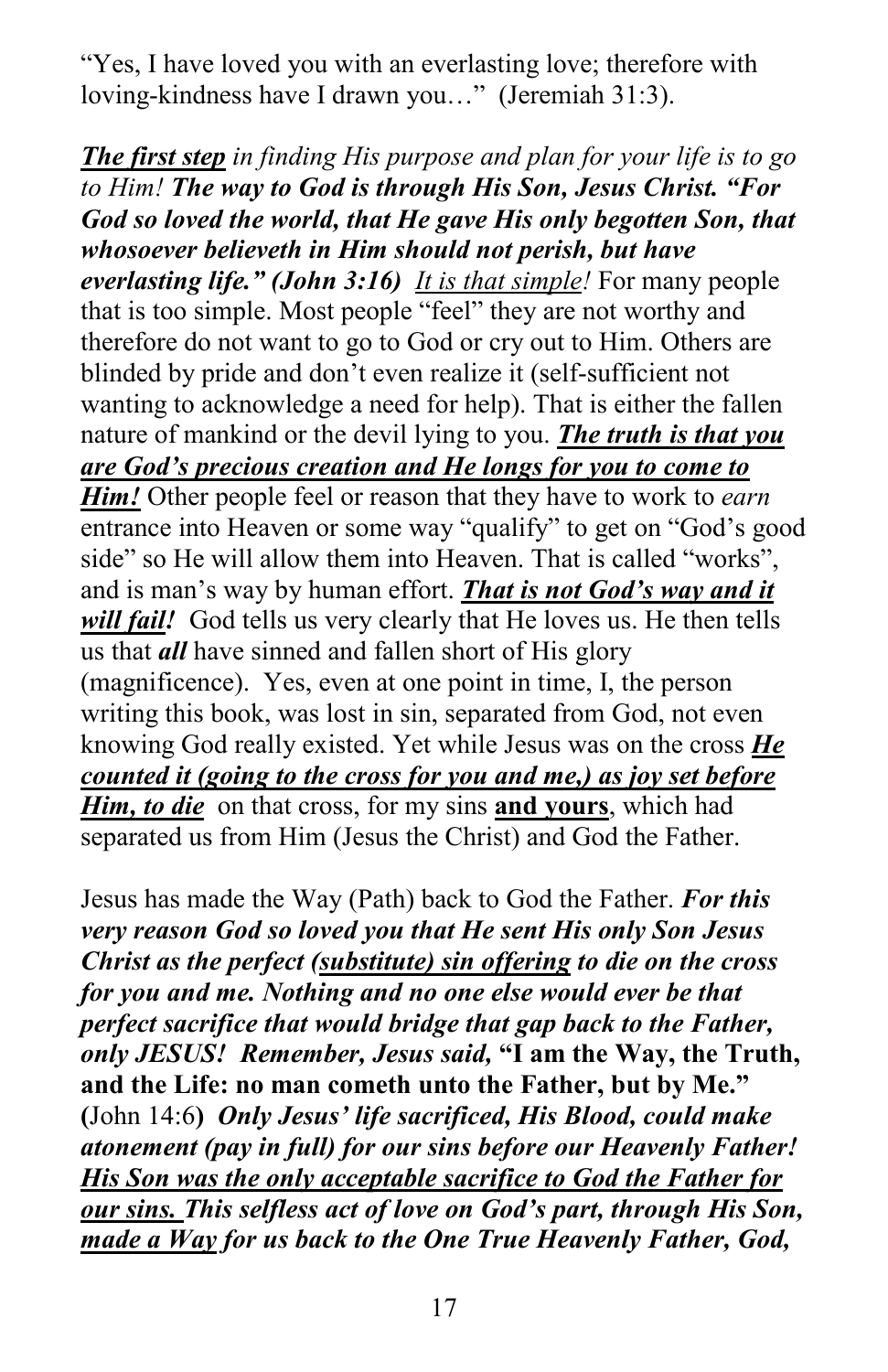## *so we could once again enter into a relationship with Him. He so longingly desires for us to be with Him!*

Jesus Christ made it possible for you and me to become accepted back into a place of fellowship with God, our Heavenly Father. *Our part is to accept that gift of His love.* Jesus paid the only acceptable price for our sins, so that we would no longer be separated by those sins from our Heavenly Father. It is now up to us individually to receive that *gift.* (Romans 5:18) **God did not plan to have you come on this earth just to watch you grow old and die.** God cares about you! You are His creation! He desires a relationship with you here and now, then eternity! *Yes! I said a relationship! Yes, it is possible; I live and speak from that very relationship even now, because that is where I live, move and have my being, which is "in" my relationship with Him! If I can then since God is "not a respecter of persons", which means He doesn't come to me to get approval, then you too can have and walk in what He has given me, for your very own life also!*

"*Looking unto Jesus the Author and Finisher of our faith; Who for the joy that was set before Him [that is you and me] endured the cross, despising the shame, and is set down at the right hand of the throne of God."* (Hebrews 12:2)

**The Feeling of Unworthiness in His Presence** Sometimes we realize God's awesomeness and we "feel" unworthy to be in His Presence or to go to Him, due to His true love and character. The truth is that when we become His dear children through Jesus Christ, we are made worthy and restored to Him. God desires us to do more than just ask Jesus Christ into our heart and become converted. We are to continue in an ongoing relationship with Him. Even in maintaining our relationship with Him, He knows that we need His help and He is faithful to us by supplying it! **This is not a come to Him "one time" deal!** He desires for us to grow closer to Him, getting to know Him through an ongoing and continuous basis. As we mature and grow in Him many things in our lives will be seen for what they truly are. Remember, God already knew that those things were in your life before you chose to give your life to Him that is also how much He loves each of us!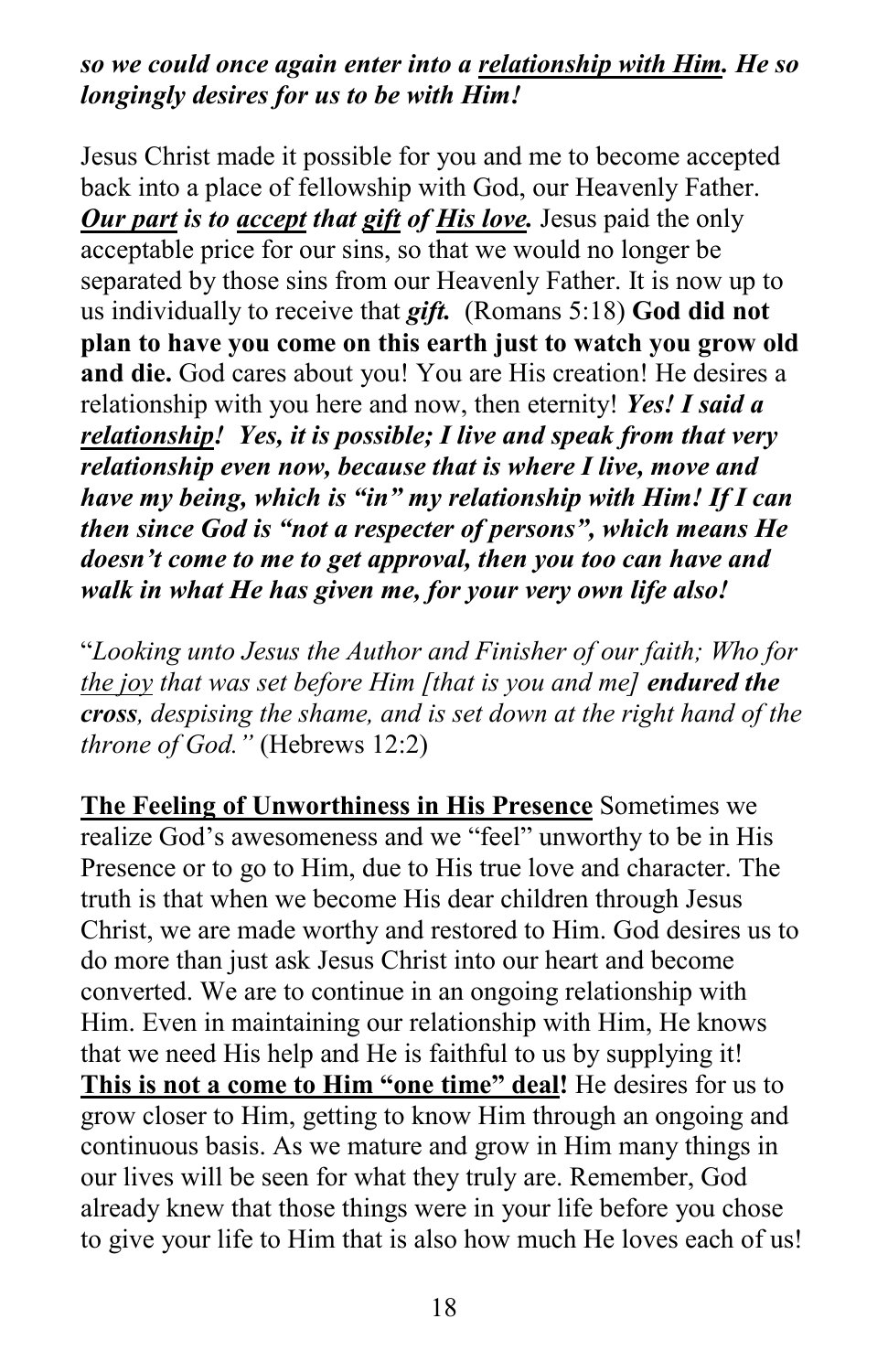Our Heavenly Father wants to reveal things to us so that we can see the lies that we have been told and believe. He wants us see past the lies of the world and the enemy we have believed and to be set free in areas of our lives where we are deceived (believe a lie and thinking we are okay or "good" or "bad" opposed to **the Truth that we are simply His children and need to come/go home into His Arms!**). In other words, we come to Him and **exchange** whatever the darkness is, for the Truth (Light) and receive a fresh new way of thinking and living causing you and me to be changed more into His Likeness, therefore we are coming closer to Him. **He has already taken the first step through His Son Jesus at the Cross! It is now up to us to respond by taking the next step by** *accepting* **the gift of Eternal Life through Jesus Christ.** 

**Is Hell real?** Yes! Most people do not take God seriously enough at His Word and that is sad. I was walking along one day and God quickly brought back into my mind an incident of a man who had driven his car to a wooded area. The man got out of his car, went into the woods, and using a gun, killed himself. The man had a history of drugs and work-related problems. I was walking along the street where I lived one day, and I asked the Lord "Is the man in Hell, Lord?" The Lord clearly and recognizably said, "Yes". At that moment, I was looking down toward the sidewalk and God gave me to see a dark hole. I saw this man stretching upward, trying to reach up and get out of this pit. Pain soared up out of this opening from him. This man was in pain! Fear and torment were easily seen on his face. I was allowed to experience a slight measure of it myself, it was horrible! I saw fire race through him. The man screamed. The agony of the moment raced ever so briefly through me! Just as fast as I saw it and experienced it, it went away, and more was to come. A feeling of dread as to what might come next followed. I was left without words. I asked the Lord if this man had ever asked Jesus Christ into His heart. And the Lord said, "No". The man had been led down this darkened road through drugs and self-means (ideas and wrong choices). The man was in excruciating torment. I remember thinking, "Oh God, if he had only asked Jesus Christ into his heart as his Savior and Lord, and had that relationship in his life, then he would not be there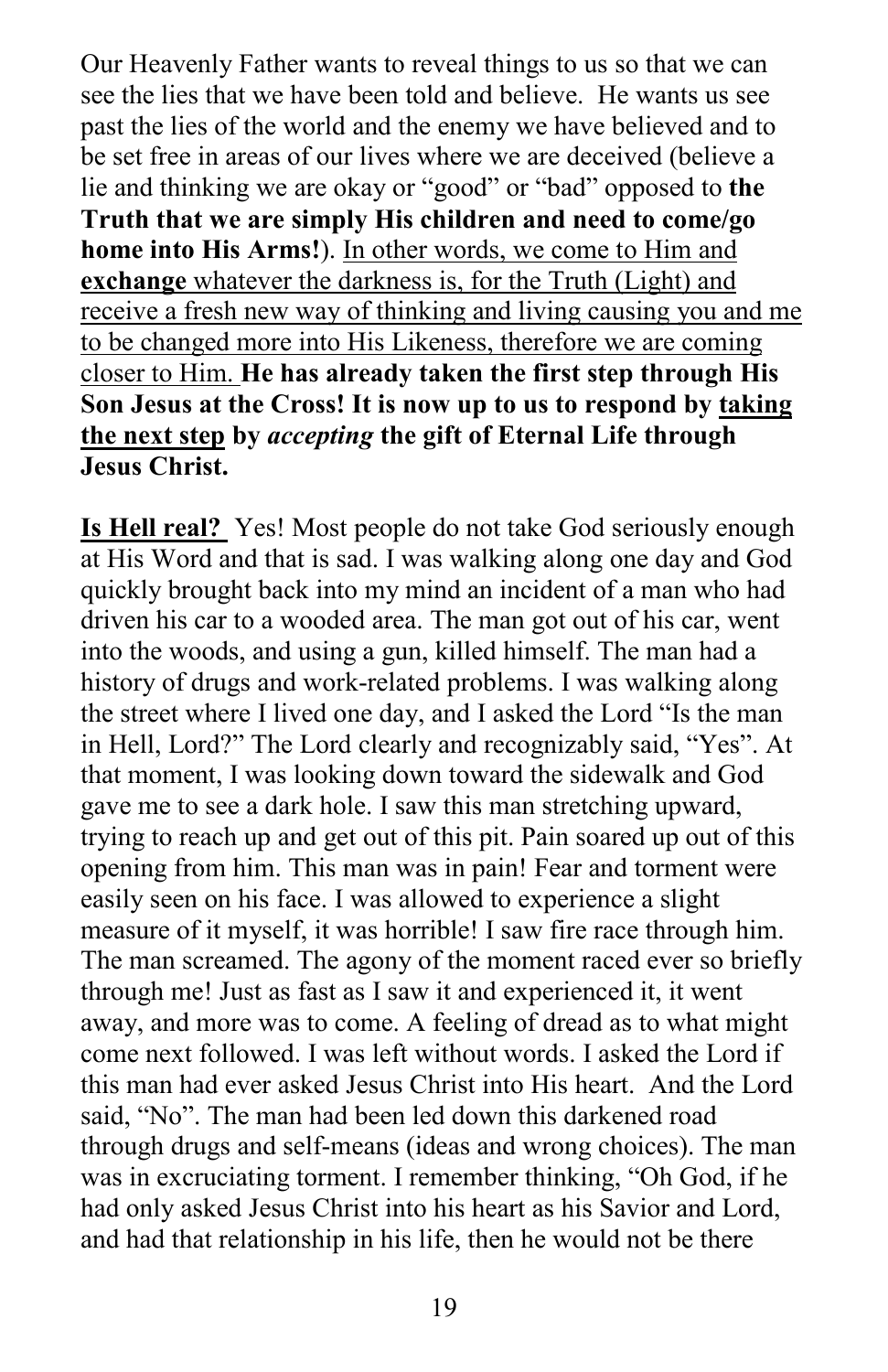today." *Physically we live this life only once and death marks the end of the physical life. We each need to have our own relationship with our Heavenly Father through Jesus Christ! Those that do not follow God through receiving Jesus Christ as their Savior and Lord, AND do not do (obey) His will are the same people who are actually saying to God that they desire to do their own thing and go their own way. They are therefore in rebellion against Him, and are following the way of the devil.* 

All of this is plainly depicted throughout God's Word in Psalms 9:17. God's Holy and Righteous children will not be subject to the same place in eternity as *the children of wrath*. The children of wrath are those who will experience God's wrath in a place set aside for them, the devil and his kind, a place called Hell and the Lake of Fire! They have chosen it for themselves; no one forced them into opposition against God. We have all been given **a free will** by God and the right to make our own decision (choice) to receive Jesus Christ as our Savior (Who takes away our sins), and Lord (Who leads us in Life Eternal).

### **Knowing You Are Speaking To the God Who Created You !**

God has given all *who chooses to come to Him* through His Son, Jesus Christ, *Eternal Life.* This brings all of humanity to the place where each of us must individually make a choice to receive Jesus Christ, God's only Son, into our heart. There is only One Way back to God (YHVH), some people use the name Jehovah here but that is not an exact Hebraic rendering of the Name of God the Father. So we know Who we are speaking of I want to give you some background now. The True Heavenly Father, decided what Way was the only acceptable Way, Himself. He didn't come and ask man's advice, being God (!) He decided and made the only (one) acceptable Way back to Him. That Way is through His Son Jesus the Christ. We need to understand that "Jesus" was the Name of the human form (the man, or house that the spirit of Jesus would dwell in when He came to Earth) that God the Father chose for Him. "Christ" is the Holy Spirit. Jesus was indwelt with the Holy Spirit and in-filled with the Holy Spirit (Ruach Ha Kodesh) of God (YHVH), Know the Truth and the Truth (Who is a Person, the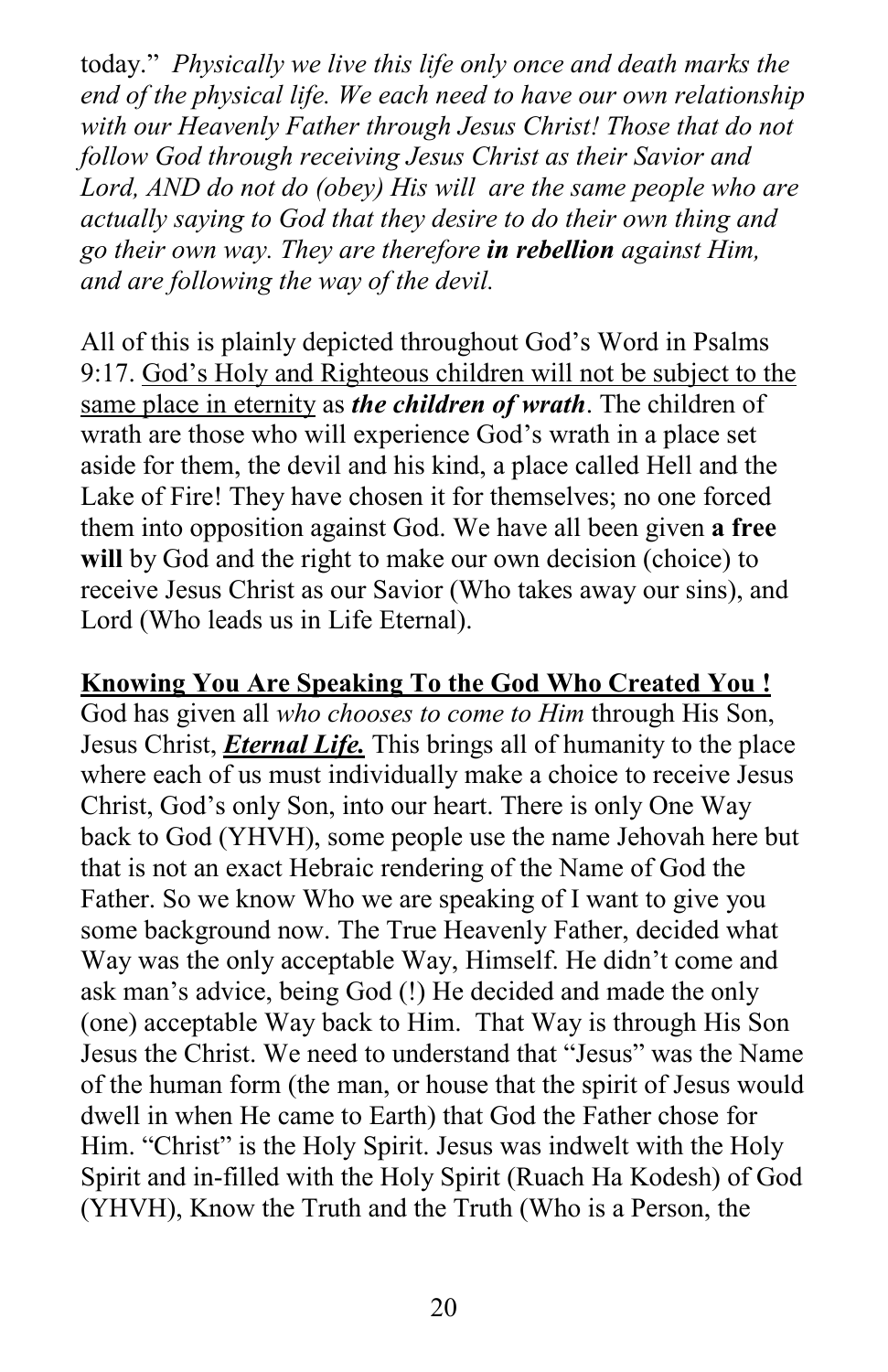Holy Spirit) will set you free! Jesus Christ is therefore called the Messiah (Yeshua). Who is alive forever more! Jesus the Christ!

So as you can see clearly the Way back to God is not "Buddha", not "Mohammad", not Allah, and not any other false god.

## *Messiah (Yeshua-Jesus Christ) is* the Only True, acceptable sacrifice and therefore, the Only True Way back to God our Heavenly Father.

Notice that when your mom called for you she did not use another name. For sake of the conversation, let me be called "Sam". When you come into my place of work you don't say you are looking for "Joe" if you are trying to see me or talk with me, you ask for "Sam"! It is sad to say, but *many are deceived* thinking that "YHVH" and "Allah" are one in the same. **Not so!** Many are being deceived with a demonic doctrine and are being given a bill of false peace, false unity, and a false sense of safety. Many are being sold out to the guise (deception) of "political correctness". Many are being taught wrong that Allah is another name for the True God of Heaven. **This Is Not So!** To tell someone Allah is God is a LIE and is straight from the "father of lies", the devil or satan himself! We are being confronted with a lie right to our face by the devil in the name of peace, a false peace and must be armed with the Truth of the One True and Living God so we are able to make the right choice. Choose Life, Jesus Christ as Savior and Lord, or choose death in a false god. The line is clearly drawn and seen. We do not bow to the false god Allah, but we choose Life, in Jesus Christ! These words are not to attack the Muslim, for they too are sons of Abraham through Ishmael, son of the Egyptian bond servant Hagar, who was cast out from Abraham's camp. When their provisions had run out Hagar cried to the Lord, *". . . and lifted up her voice, and wept. And God heard the voice of the lad, and the angel of God called Hagar out of heaven, and said unto her, What aileth thee, Hagar fear not; for God hath heard the voice of the lad where he is. Arise, lift up the lad, and hold him in thine hand; for I will make him a great nation." Genesis 16:16-18.*  God took care of Ishmael by providing water springing up in the desert. This verse prophetically implies that the sons of Ishmael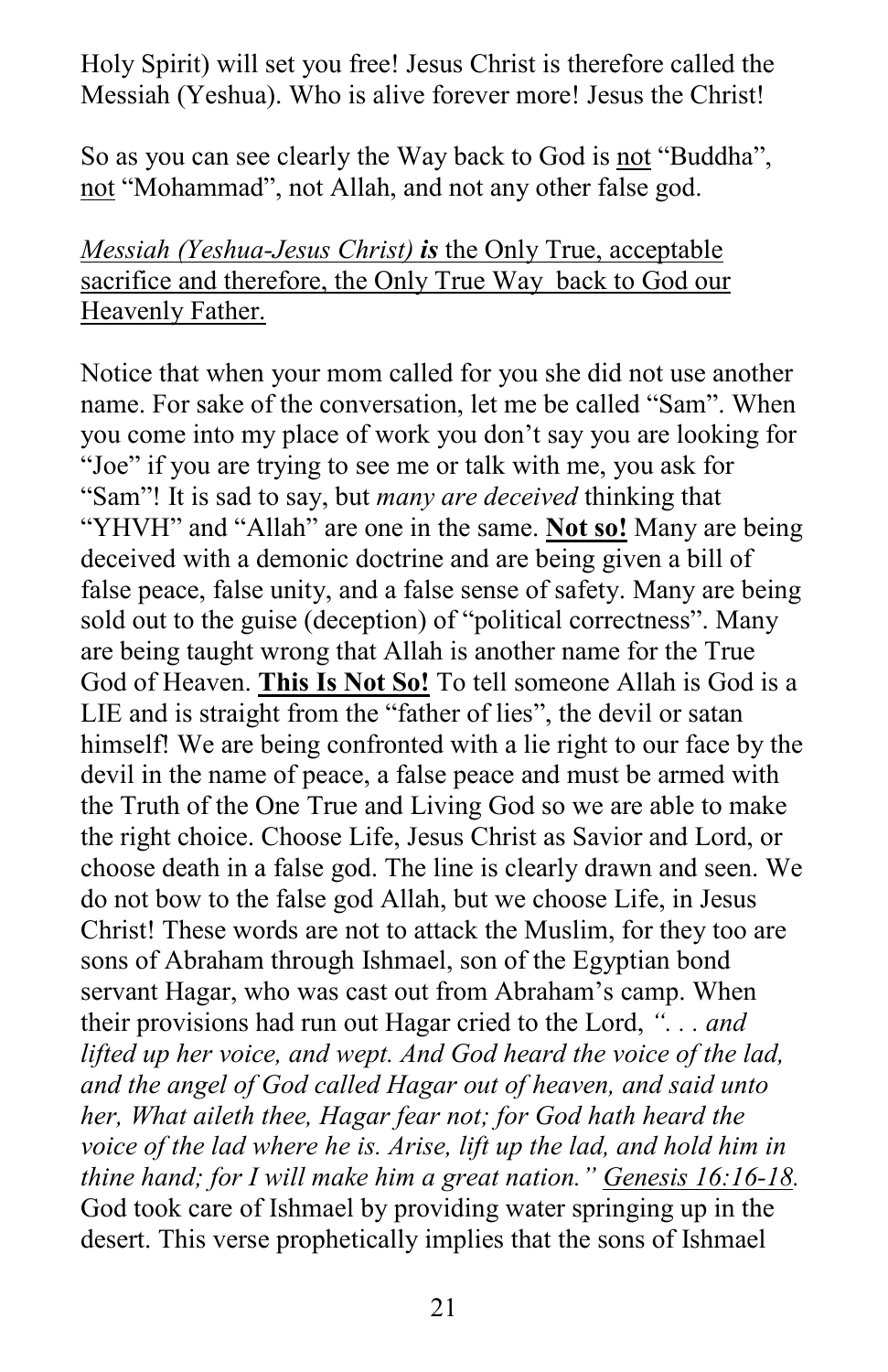may come to *the Living Waters*, *of Jesus Christ (Yeshua), through repentance, and by accepting and receiving, Jesus Christ (Yeshua), as their Messiah, Lord and Savior.* 

God the Father, Jesus His Son, and the Holy Spirit are the True and Living God, the Truth, the Life, and the Way, *longsuffering, and compassionate,* Creator of all things that exist. All things consists and are held together by Them. Jesus Christ has the fullness of the God-head. He is the Truth. He is Life Eternal. He is the Light of men. He is the One you had better be trusting and receiving, following and pouring your life back to. Jesus Christ *is* **the Only True Way back** to our Heavenly Father. Our Heavenly Father, through His Word to us in 2<sup>nd</sup> Corinthians 5 verse 18 says, "But all things are from God, Who **through** Jesus Christ **reconciled us to Himself** [received us into favor, brought us into harmony with Himself] and gave to us the ministry of reconciliation [that by word and deed we might aim to bring others into harmony with Him]." AMP - Verse 19, "It was God [*personally present*] in Christ, reconciling and restoring the world to favor with Himself, **not** counting up and holding against [men] their trespasses [*but canceling them*] , and committing to us the message of reconciliation (of the restoration of favor)." AMP

*We each have a free will to choose or not to choose Eternal Life (with God).* **We choose Eternal Life by asking His Son, Jesus Christ, into our heart, and allowing Him to change us from there outward! John 3:16 clearly states, "For God so loved the world that He gave His Only begotten Son that whosoever believeth in Him shall not** *perish* **but have Eternal Life."** 

**Perish** means to die, death, spiritual death, being separated from God eternally. Thank God that it is not His desire for you or me to be separated from Him. Instead God so loved us that He made a Way back to Himself through Jesus Christ. Psalms 49:8 says, *"For a soul is far too precious to be ransomed by mere earthly* 

*wealth. There is not enough of it in all the earth to buy eternal life for just one soul, to keep it out of hell."*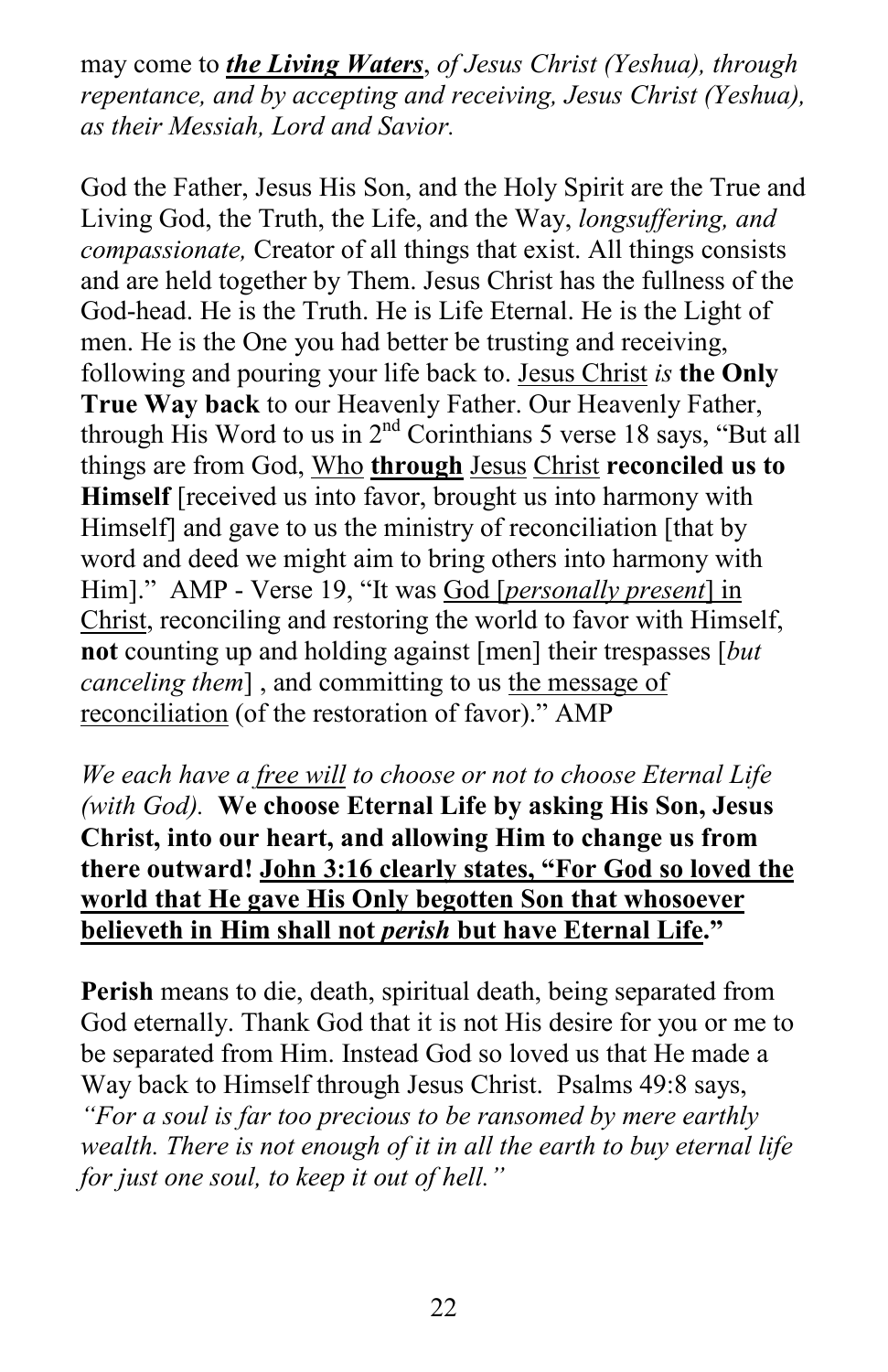# **Some Major Stumbling Blocks, Pit Falls, and Wrong Beliefs about "Getting Into Heaven"**

**First -** *Many do not believe God at His Word, and that Jesus Christ is alive even in the flesh, today.* God, through His Word to us, clearly states that Jesus Christ appeared after His death and resurrection to: Mary, two men on the Damascus road, to the disciples in a room, and to countless others. Was this just as a spirit? **No!** Did He actually come in the flesh? **Yes!** Let's look at the evidence recorded in God's Word. Thomas, a disciple of Jesus Christ, was not with the other disciples the first time they saw Jesus after the crucifixion and resurrection. When the other disciples reported the appearance of Jesus to Thomas, he doubted this occurrence! When Jesus appeared a second time to the disciples, "doubting Thomas" was there and not only saw Him but also TOUCHED the nail-scared places in Jesus' hands. Thomas commented saying, **"My Lord, my God!"** (John 20:28). Wow! You cannot ask for any greater witness or testimony than that! **Jesus resurrected and alive in the flesh**! Many other people also saw Him ascend into the clouds out of sight.

**Jesus Is Alive and Lives In Born Again Believers** God's Word to us clearly states: (1) "In that day you shall know that I am in My Father, and you in Me, and **I in you**. 23 Jesus answered and said to him, "If anyone loves Me, he will keep My word; and My Father will love him, and We will come to him, and make Our abode with him. John 14:20 & 23 (2) "Abide in Me, and **I in you**. As the branch cannot bear fruit of itself, unless it abides in the vine, so neither can you, unless you abide in Me. "I am the vine, you are the branches; he who abides in Me, and **I in Him**, he bears much fruit; for apart from Me you can do nothing. John 15:4-5 (3) "And the glory which Thou hast given Me I have given to them; that they may be one, just as We are one; **I inThem**, and Thou (Heavenly Father) in Me(Jesus Christ), that they may be perfected in unity. (John 17:21-23)

**Second** - *Many have not confessed Jesus as their personal Savior, the One True awaited Messiah. He came in the flesh, died on the cross, and God raised Him from the dead: spirit, soul, and body.*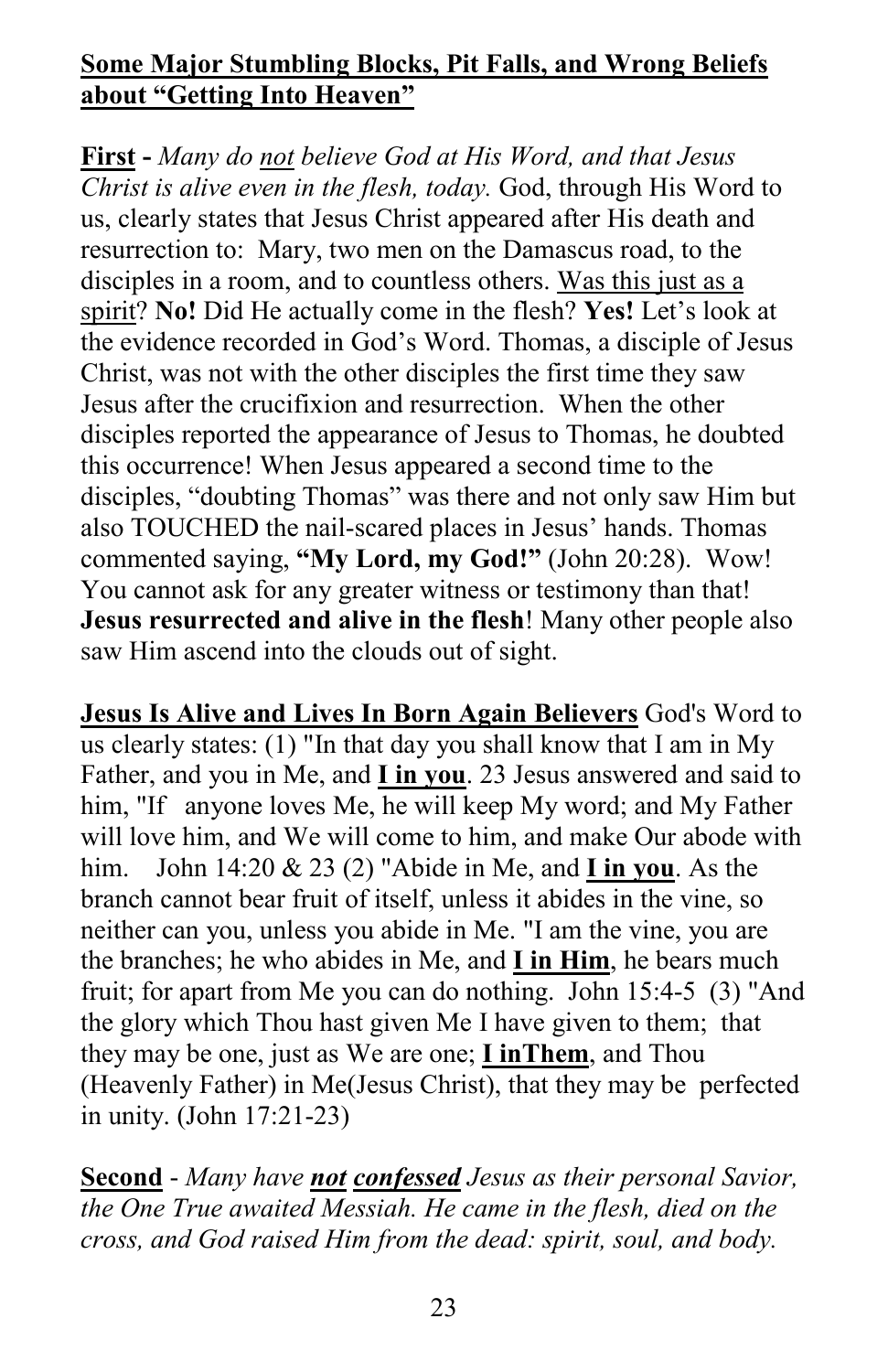As you believe in your heart and confess with your mouth then you will be saved, that is, born into the Kingdom of God as His dear son or daughter. It only takes simple childlike faith (belief and trust) to enter into God's Kingdom.

**Third** - *Many think they are good and that they have done good works, therefore God will let them into Heaven on that basis.* "I am good." There are tons of people who for various reasons think that because of their right standing (reputation) in the community, by being a member of a church, rightfully justifying their actions before themselves with good deeds or works they have done "for God", that they are in good-standing with God. These people think they will be in Heaven one day. They may even think that God wouldn't dare do anything but accept them. WRONG! *This is a wakeup call folks!* Just because you do good works or think you are the way you should be *it is not enough***.** You might be saying "I did this..., I did that..., I prayed..., I talk with God..., and I have this understanding with God..., I will make God..., I have a certain degree from this Seminary, I was ordained by Pastor Billy, I was an Elder at …, or I was a Deacon at …, or I was a Bishop at …, I cut the grass at church, or I helped widow Jenkins." **Sorry**, that will not get you into Heaven. (Titus 3:3-7)

**Fourth** - *Many think that by reading the scriptures they can obtain an entrance into Heaven.* The Holy scriptures of God are from the Spirit of God. God by His Holy Spirit breathed the scriptures into men who have penned the various books of the Bible for over thousands of years. Just picking up God's Word and reading the scriptures does not change your heart. That would be like trying to obtain entrance into Heaven through "intellectual ascent", which is also a type of "works" or trying to gain entrance into Heaven by "doing" something good (i.e., to achieve your way into Heaven). The Word of God clearly states that man's own righteousness is as dirty rags. (Isaiah 64:6) God's Word says in John 5:37-40, "And the Father Himself, which hath sent me, hath borne witness of me. Ye have neither heard His Voice at any time, nor seen His shape. *And ye have not His Word abiding in you:* **for whom He hath sent Him ye believe not ye** search the scriptures *for in them* **ye think** *ye have eternal life* and they are they which testify of me. **And ye**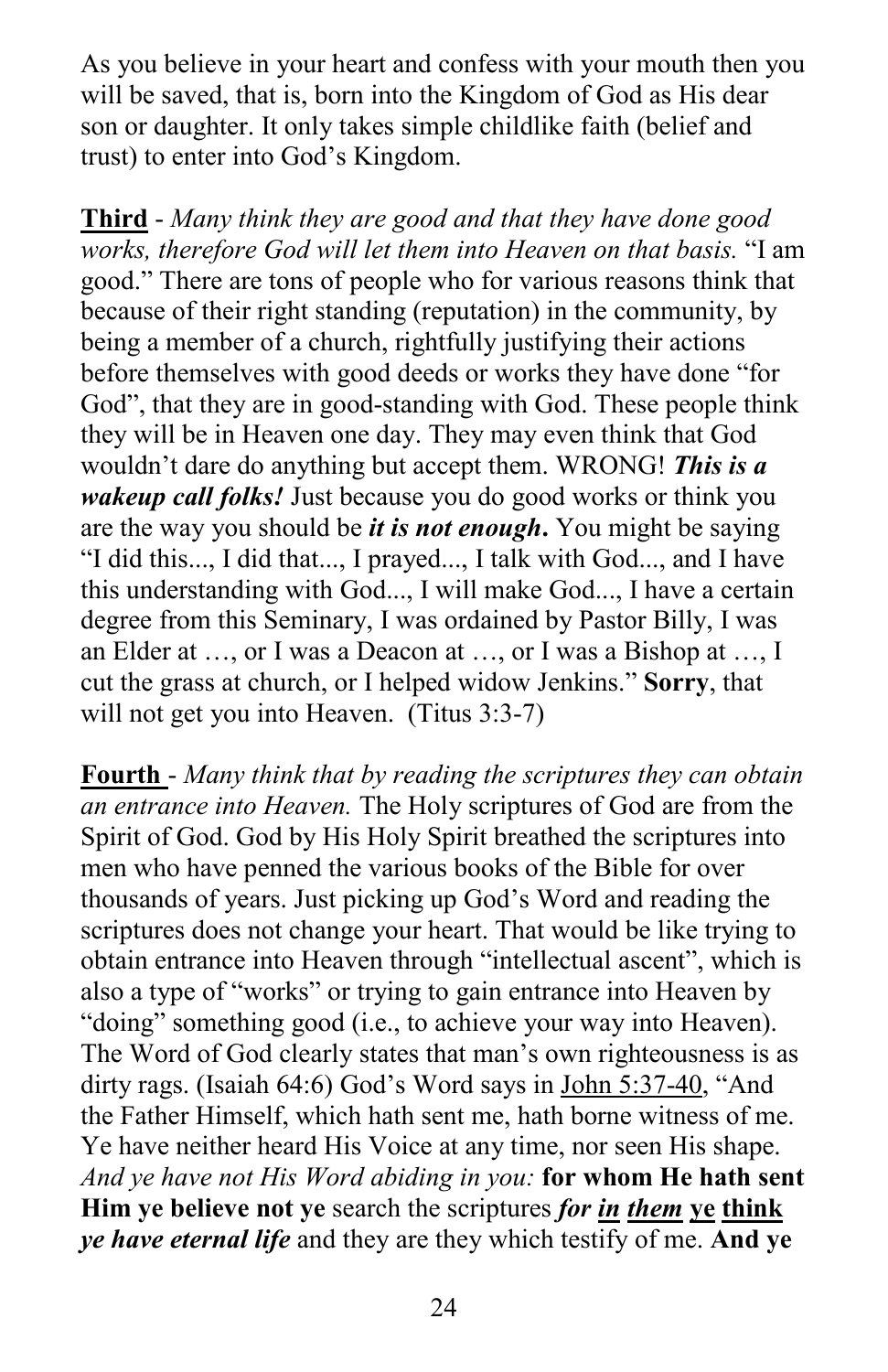**will not come to Me, that ye might have life." (That "life" means Eternal Life in the Heavenly Father, through His Son, Jesus Christ.)** One of the purposes of the scriptures is to testify of Him. The Word of God was designed to be received into your spirit, and that can only take place by the aid of God's Spirit, the Holy Spirit. The Holy Spirit quickens (makes understood) what God is speaking to us in our mind. The process works like this: the Holy Spirit communicates to our spirit-man who in turn communicates to our mind (soul) the things of God. (God's revelation and understanding then comes forth.) "*The spirit of man is the candle of the LORD, searching all the inward parts of the belly." (Proverbs 20:27)*

**Fifth -** *By my own merit or ability. Our righteousness* **(right-ness before God)** *without Jesus Christ is as dirty rags. (Isaiah 64)* We need to see that *our righteousness (rightness) is as dirty rags*  before God. The only Righteousness acceptable to God comes through Jesus Christ by means of His shed Blood. As the verses above in John 5:37-40, infers, we desperately need to go to Him; the One Who has Life and *is* Life. Do not let your personal problems with God and His Word hinder you in going to Him. We need to accept Him at His Word and know that He has our best interest at heart! In the beginning was the Word and the Word was with God and the Word was God (John 1:1). God and His Word are inseparable! The Word is as much a part of Him as Jesus His Son and His Holy Spirit is. The Word was made flesh and dwelt among us, the Son of God, Jesus Christ. (John 1:14) Only through Jesus Christ and His Blood can we be deemed as right before God.

**Sixth** – Many believe **"I've blown it now** and there is no possible way God could love me, or that I could change it or make it right with Him or others, I'm done for, why am I even reading this, I'm just fooling myself. *First off, you are not God!* God is God. God is Judge of you. God created you, He allowed you on this earth, you may have made some major mistake(s) but that's no excuse! God is the God of the last hours, minutes, and one second, 1 second of this life!!! Come on! What is impossible with man IS POSSIBLE with God. You said it, but let me say it in a positive way. Yes I said positive way!!! CHOICE! Even now, maybe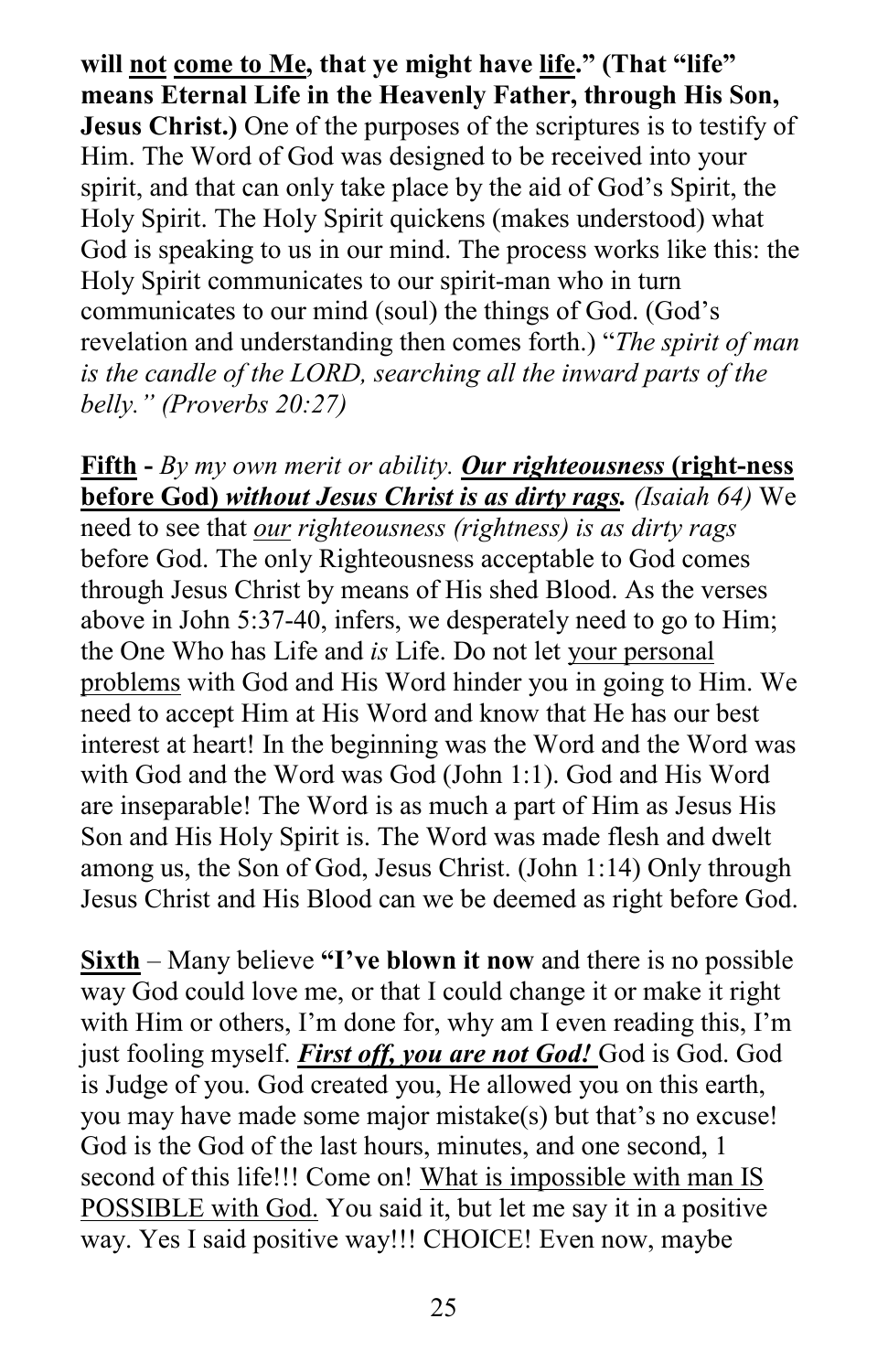seconds before eternity for you. Can "this" God still love me and except me? Me!? **Yes** dear friend, YES! Change comes from God empowering you not you empowering you. You or I trying to do it is like a drowning man in the ocean reaching up, grabbing a hand full of hair or an ear and pulling/pushing upward to try to keep ourselves from drowning. Oh, God! Only God saves. Our part is to receive the gift Jesus Christ gave us from going to the cross. Through believing on Him and in what He did for you and me, and receiving it. He already knows where we are at and why! Well, But! NO! No buts!! He knows us to the fullest, all the hidden stuff, no one's ever going to fool God! Come, He says, My yoke is easy My burden is light, exchange yours for Mine and I will take yours and receive you too! He takes all the "stuff" and in turn doesn't beat us, doesn't whack us, but totally and 1000 percent makes us his sons/daughters for eternity. You can't beat that!!! Nobody does it that good but God! JESUS!

# *How to Move Past Any Stumbling Blocks, KNOWING you can have Eternal Life! God's Word to you and me in* Rom 10:9-13

clearly states "that if you confess with your mouth Jesus as Lord, and believe in your heart that God raised Him from the dead, you will be saved; for with the heart a person believes, resulting in righteousness, and with the mouth he confesses, resulting in salvation. For the Scripture says, "WHOEVER BELIEVES IN HIM WILL NOT BE DISAPPOINTED." For there is no distinction between Jew and Greek; for the same Lord is Lord of all, abounding in riches for all who call on Him; for "WHOEVER WILL CALL ON THE NAME OF THE LORD WILL BE SAVED." Rom 10:9-13 (NASU)

It is written in God's Word to you and me in *I John 5:13, that you can know you have (now) Eternal Life*. That means exactly what it says, "**you can know**" or you can be absolutely sure that once you ask Jesus Christ into your heart, He is there and with you! This restored relationship only comes through Jesus Christ, our resurrected and living Savior. There is no other way back to the Father, but through His Son. Only through Jesus Christ can a man's life be redeemed. God tells us this in His Word and God is not a liar, unlike man. He does what He says. He is Who He says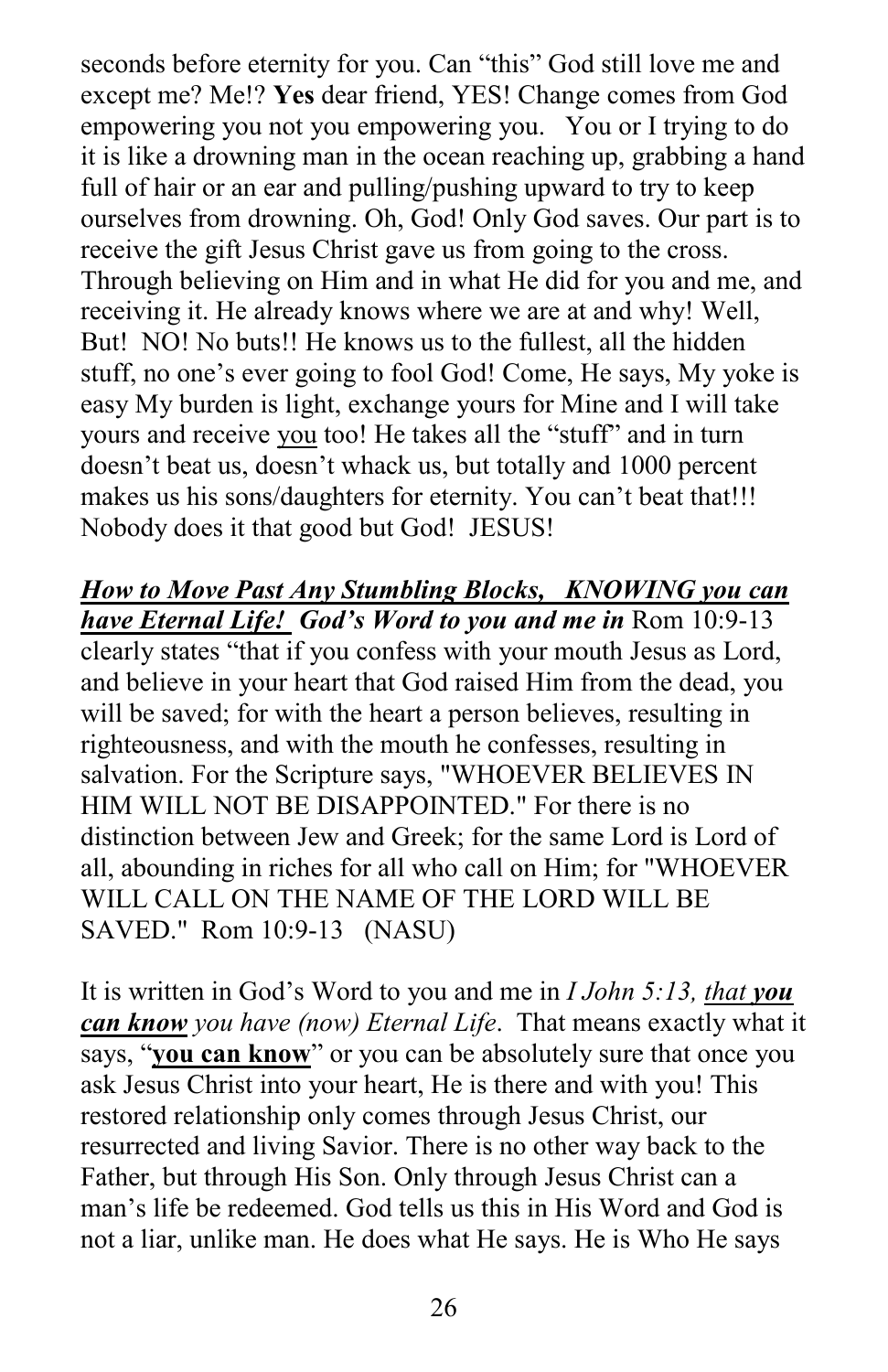He is. (Hebrews 6:18) God is love. (1 John 4:16) Just know it!! It's decided, it is done!!

# **He is ALIVE! JESUS is ALIVE!!!**

Jesus speaking said, "After a little while the world will no longer see Me, but you will see Me; **because I live, you will live also**. "In that day you will know that I am in My Father, and you in Me, *and I in you*." John 14:19-21

# **After the Crucifixion of Jesus of Nazareth:**

Two men were on the Amaeus road encountered Jesus and as they brook bread with Him realized who they had been with! They went to the eleven and told them they had seen the Lord, they said to them **"He is risen!"** 

"But Thomas, one of the twelve, called Didymus, was not with them when Jesus came. So the other disciples were saying to Thomas, "We have seen the Lord!" But he said to them, "Unless I see in His hands the imprint of the nails, and put my finger into the place of the nails, and put my hand into His side, I will not believe." After eight days His disciples were again inside, and Thomas with them. Jesus came, the doors having been shut, and stood in their midst and said, "Peace be with you." Then He said to Thomas, "Reach here with your finger, and see My hands; and reach here your hand and put it into My side; and do not be unbelieving, **but believing**." Thomas answered and said to Him, "*My Lord and my God*!" Jesus said to him, "Because you have seen Me, have you believed? Blessed are they who did not see, and yet believed." John 20:24-29

**After Jesus death on the cross, two men on the Amaeus road encountered Jesus and as they broke bread with Him realized who they had been with went to the eleven and told them "He is risen!", (alive)** 

**And the testimony is this,** God has given us eternal life, and *this life is in His Son.* He who has the Son has the life; he who does not have the Son of God does not have the life." 1 John 5:11-12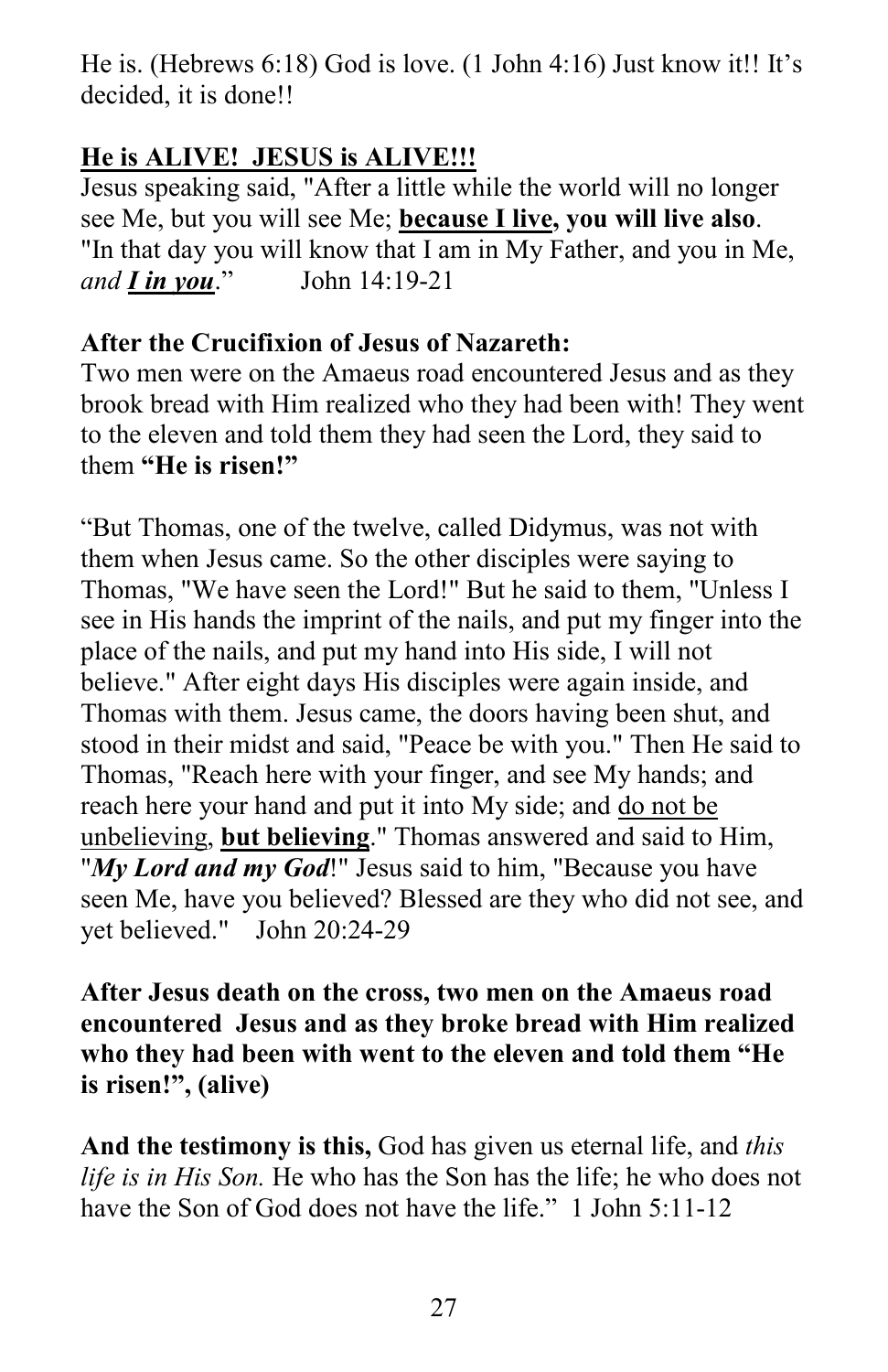**You can absolutely believe and trust God!** I have experienced that during 100% of my relationship with Him in these last 42 plus years *and so have countless others* who have experienced His Mercy, His Faithfulness, and Loving Kindness! *If you truly desire Him and seek Him, He will not turn you out!* Wow! What a statement!!!

**(1)** There is no rejection or messing up! God is not looking for a chance or excuse to "whack" you. Get rid of that earthly thinking! When that type of thinking arises just know that it does not come from God.

**(2)** Don't worry about making a mistake. God looks at and *knows* your **heart**. He loves you dearly. So, don't argue with Him! Dear child, God loves you and through Jesus Christ He has made a clear-cut way back to Him. There is no other path, way, or whatever you might call it, back to the Heavenly Father. (Hebrews 12:13)

# *There are no excuses for not coming to Him!*

"For He saith, I have heard thee in a time accepted, and in the day of salvation have I succoured (helped) thee: **behold, now is the accepted time; behold, now is the day of salvation.**"

(2 Corinthians 6:2)

# **How to ask Jesus Christ into your heart:**

**First , this is by an action of faith. We go to God, believing and trusting that He is all that He has said He is, and will do for us all He has said He will do through His Son, Jesus Christ.** 

**Second , by acting upon that belief.** (**"A step of faith") In accordance with your faith, we believe and trust God, and ask Jesus Christ to come into your heart, receive Him. (He will then come into your heart just as He has promised!)** 

"**But as many as received Him, to them He gave the power to become the sons of God, even to them that believe on His Name**" (John 1:12). You can receive Jesus into your heart now by praying and trusting God at His Word. God knows the desire of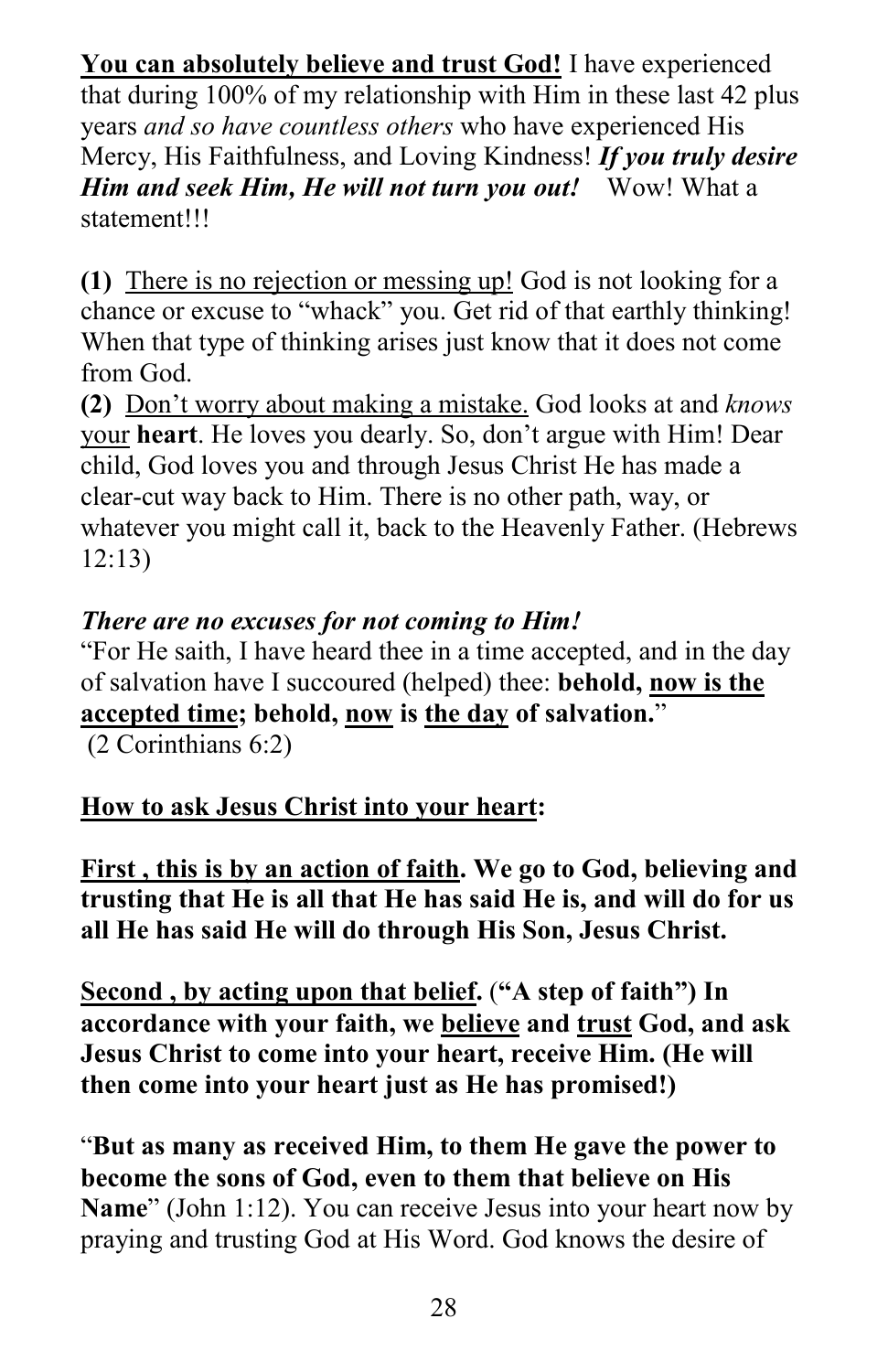your heart and is ready to come and live in you and through your spirit. He will not turn you away. This is the way to taste and see, and know (and continue to know) that the Lord is good! **I ask you to get in a place now,** where you will not be disturbed, so you can get quiet in the privacy of your own mind with Him. **How do you know He is there with you?** He is omnipresent, which is an attribute of God. He can be with someone in China and be with you here at the same moment in time. Trust me. I know what I am telling you. It's a God thing!

*Be determined to block out all interferences*, get still, quiet, and serious with God. *Tell God you are serious about what you are about to pray*. Will He hear you? Absolutely! He loves you, you are His creation. He has been waiting on you to come to Him and He is listening to you right now!

# **If you have already asked Jesus Christ into your heart:**

Even if you have previously prayed a prayer asking Jesus Christ into your heart, asking Jesus into your heart again is not wrong before God. *I encourage you to say the following prayer* and say it with *meaning in your heart* (sincerely or in your best effort). This will only strengthen you in Him because it demonstrates your commitment to the Lord. (That is your faith and heart's determination!)

There are some basic reasons people think they are saved *but are not*:

 They do not believe Jesus Christ is risen from the dead and therefore don't believe He is alive today: spirit, soul, and body.

 They have not confessed Jesus as Lord and Savior before mankind.\*

We can lead you through the prayer part but you will need to believe and confess Jesus Christ as Savior and Lord yourself! Then confess Him as your Savior and Lord before another person.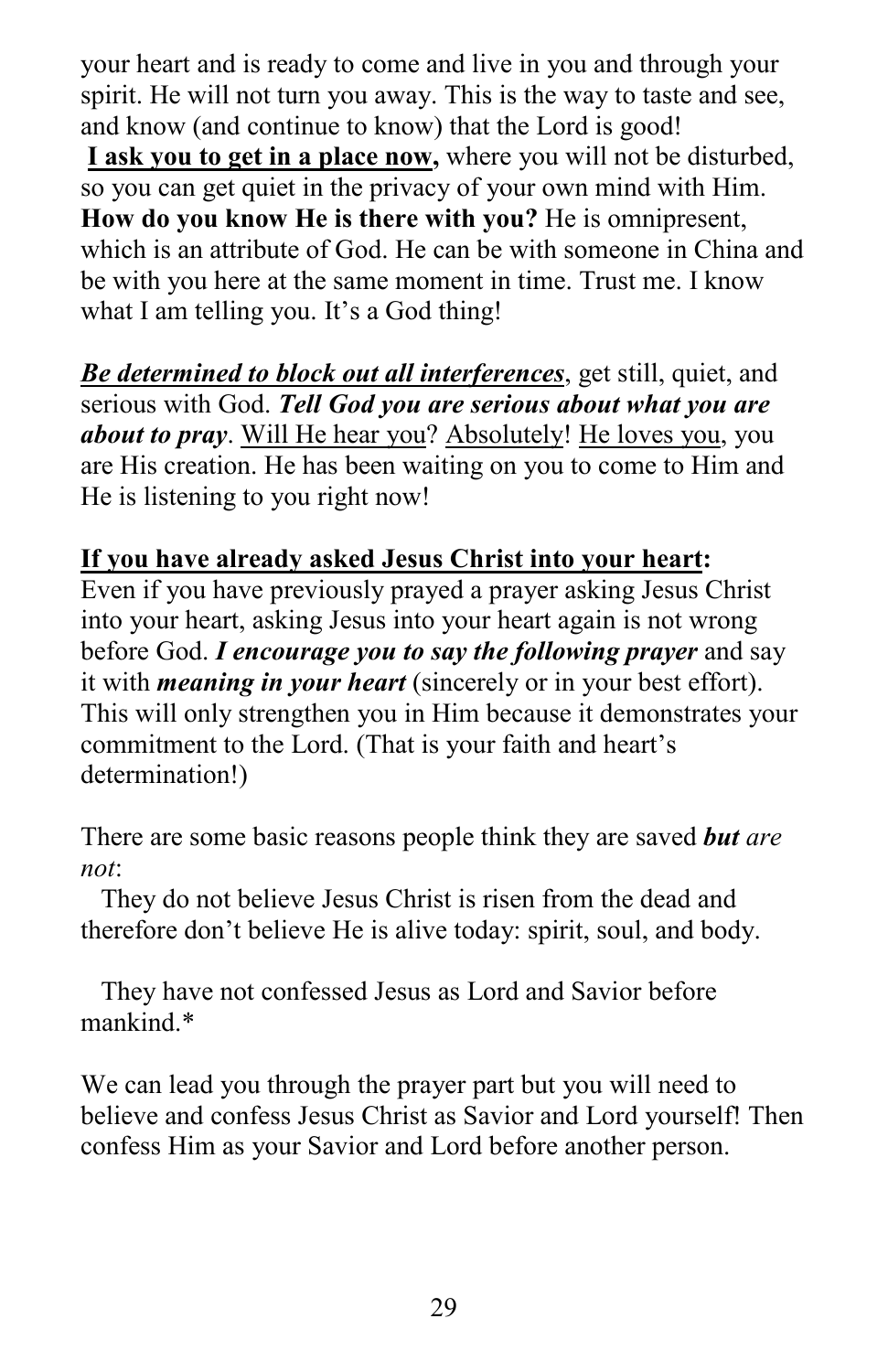# **Please Pray asking Jesus Christ to Be Your Lord and Savior (Sinners Prayer) (Please Pray Out Loud) :**

Heavenly Father I come to You now in the name of Your Son Jesus Christ. I confess that I am a sinner and that I have sinned against You. I ask You to forgive me for all of my sins and I repent for my sins and I choose to follow and obey and accept Your Son Jesus Christ as my Lord and Savior. I believe in my heart that You sent Your Son Jesus Christ to die for my sins on the cross at Calvary. I believe that Your son Jesus Christ was born of the virgin Mary, was crucified and died on the cross at Calvary for me and the sins of all others. I believe that after 3 days He was raised from the dead, ascended into Heaven, and is alive today. I ask You Jesus Christ to be the Lord of my life and to be my Savior. I receive You now as my Lord and Savior with all of my heart. I believe that Jesus Christ is my King and my God and the Lord of my life. I believe that Jesus Christ is alive in me, and I declare that Jesus Christ is the Lord of my life.

**For those who are having trouble saying that prayer please remember that:** *First and foremost* God loves you and you are His precious creation! (No "ifs, ands, or buts,"!) I don't care what is in the past that you have done, He is saying "Come, I sent My Son to make a Way for you! Today is a new day! This is the day and now is the time God wants to help you start New! Only God can do that but we each have a part, a choice! To receive and walk in His Truth! It first takes us to acknowledge our sins and then give them to God, then "the Past" can remain and stay "in" the past!! Don't bring the past in to your Now or Future, leave that in God's Hands too by confessing them to God! Then we *move on forward* **with** Him in the "Newness of His Life" and His plan for you! Break out of the old way, there is a new way, a New Life "in" Jesus Christ! (I am in it now, it is real! He is Real!)

# His Word says *"For I know the thoughts that I think toward you, saith the LORD, thoughts of peace, and not of evil, to give you an expected end." Jeremiah 29:11( KJV)*

 . .for the Lord is good; for His mercy and kindness and steadfast love endured forever!" Jeremiah 33:11 (AMP)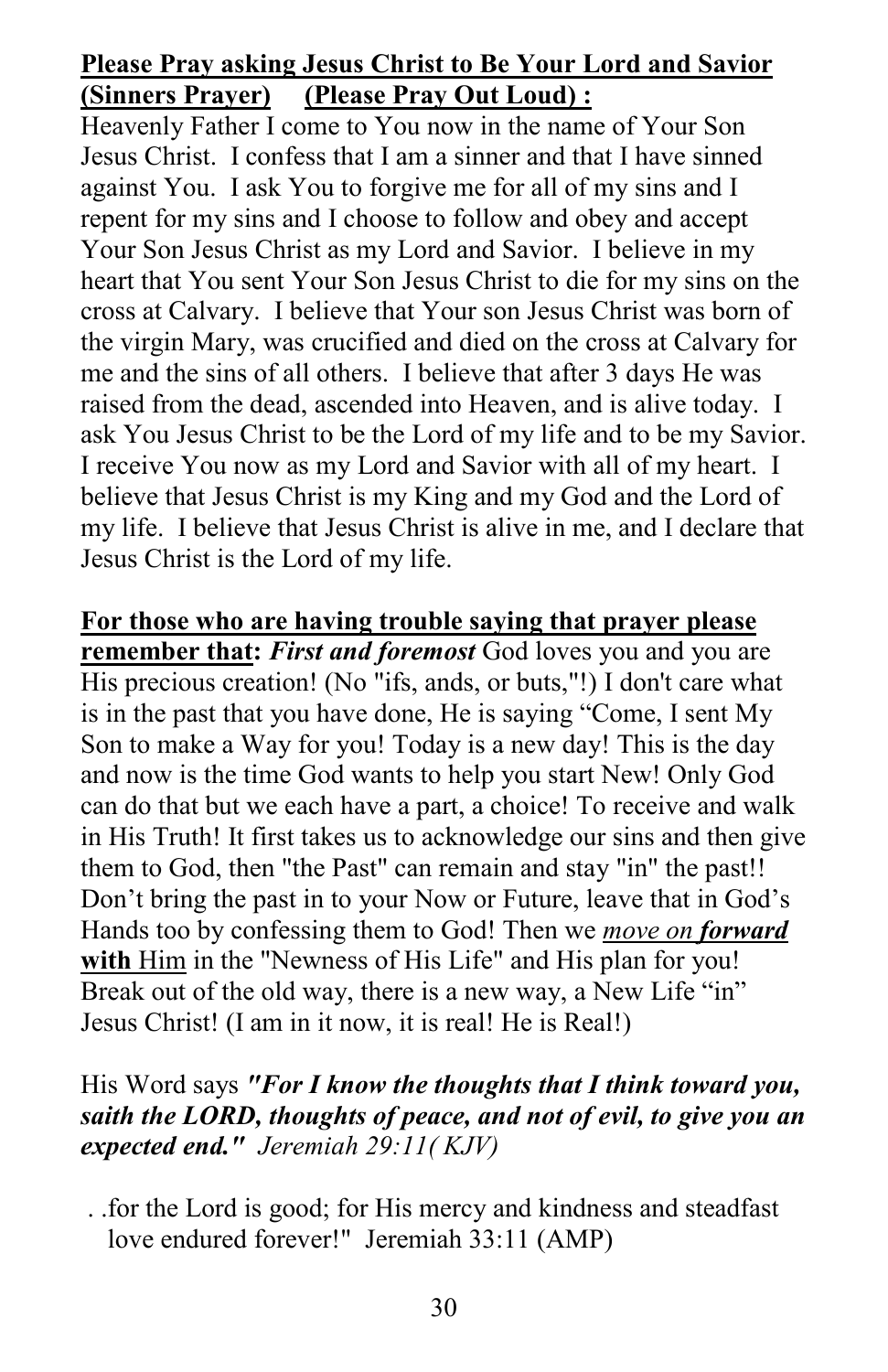. . it is the goodness of God that leads (draws us) to repentance. (Romans 2:4)

God is love! God is good! He wants the best for our lives and while we are alive He strongly desires us to come to Him AS WE ARE. He won't beat us! **He doesn't say one thing and do another, God is trustworthy**, you can hold Him to His Word, it is Truth! He loves You. Even the worst can come to Him and repent, and sincerely ask Jesus Christ into their heart, and become one of the sons of God! *"For I know the thoughts that I think toward you, saith the LORD, thoughts of peace, and not of evil, to give you an expected end."* 

# **The Right Heart Attitude**

Heavenly Father I need You! I need Your Precious Gift bought for me through Your Son, Jesus Christ! *For "godly" sorrow worketh repentance to salvation* not to be repented of: but the sorrow of the world worketh *death*." 2 Corinthian 7 verse 10

*Prayer -* "Heavenly Father, I come to You and ask You in Jesus' Name to set me free from any wrong thoughts, feelings of fear, doubt, and unbelief. Lord Jesus I ask You to free me from any thoughts that I have that is contrary to You and is hindering me now from coming to You. I ask You, Father God, to deliver me and help me now to be free from all hindrances I have in becoming Your born-again Kingdom child, in Jesus Christ's Holy Name. I resist the devil and all his evil spirits must flee and leave my presence. Lord God, remove any lies and hindrances and help me so I can say the above prayer of salvation in earnest from my heart! Lord Jesus I ask You to help me now. I choose to believe in You, I choose to trust in You now, to speak and pray to You the prayer of salvation, which is enough to help me, and cause me to become Your Kingdom Child! Go back to the Prayer above and pray it out loud!"

Now, go back and **choose to** say the Sinners Prayer with all of your heart, soul and being!

**If you prayed the prayer asking Jesus Christ into your heart as your Savior and Lord, and you meant it, then you need to realize that the Living God, Creator of Heaven and Earth now lives within you! That is awesome! God is awesome!!!**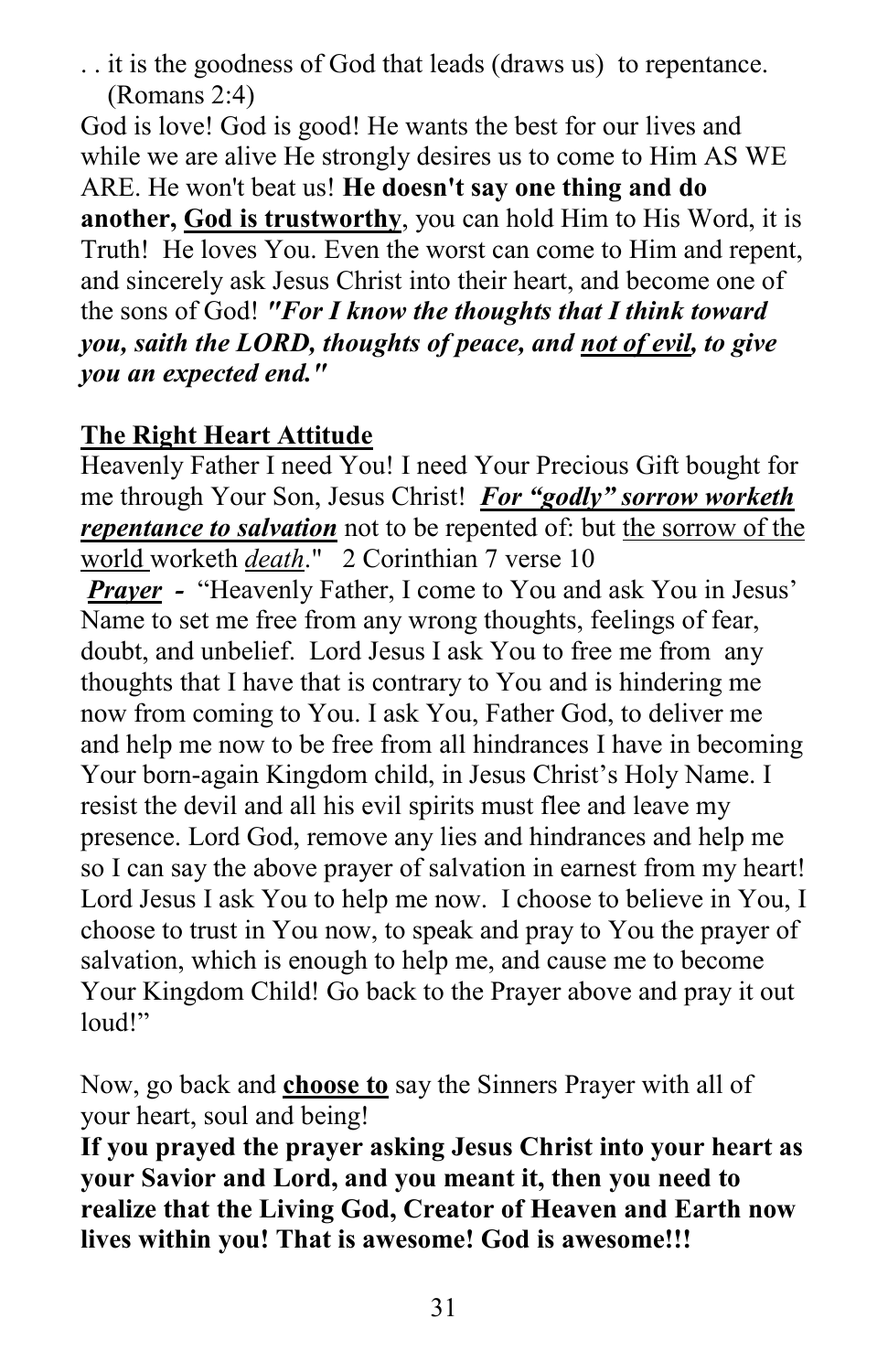If you have prayed either of the above Prayers out loud, asking Jesus Christ into your heart, **according to Romans 10:9, write us at Christian Word Ministries and let us know of your commitment to the Lord Jesus Christ. We will place you on our prayer list immediately due to your decision of faith in Christ! If you have already accepted Christ in your heart and have recommitted your life to the Lord or are a Christian and never have confessed Jesus before another person please tell someone and write us to confess it before us, we love you and accept this conversion in your life whole heartedly, in fact, we are proud of you like our Heavenly Father is! Also let us know because Prayer covering is very important!! (428 Southland Dr., Lexington, KY 40502)** 

# **After saying the Sinners Prayer For Salvation - Give Him Thanks!**

Thank You Heavenly Father, God. I love You, and I thank You Jesus, and thank You Holy Spirit. Thank You Jesus Christ that You are alive in me! Lord thank You for all that You have done for me by making me Your son/daughter through the shed Blood of Jesus Christ. Thank You, Lord Jesus for taking all of the sins, the guilt, the shame, and the weight of all burdens of those sins from my shoulders. Cause me Lord to live and move in Your ways, to hear and know You all the days of my life, and walk with You in Your Righteousness forevermore! Lord Jesus Christ, teach me what it means to abide (live) in You, and You in me, no matter what this world (fallen/corrupt life) or the devil throws at me. Your "Will" be done in and through my life as a light, so other people may come to You and know You! Continue to praise Him! Get some praise and worship CD's or music and celebrate Jesus!

**Nail it Down** The next best thing you can do is to immediately talk to someone, or call someone, another believer in Christ, and tell them what you have just done! The Word of God tells us to tell others. This allows you to confess the Name of Jesus before man, and it also strengthens you in Him. Write what you just did on a piece of paper, date it, sign it, put it in a special place, and go out and celebrate it! Note: The devil will come either sooner or later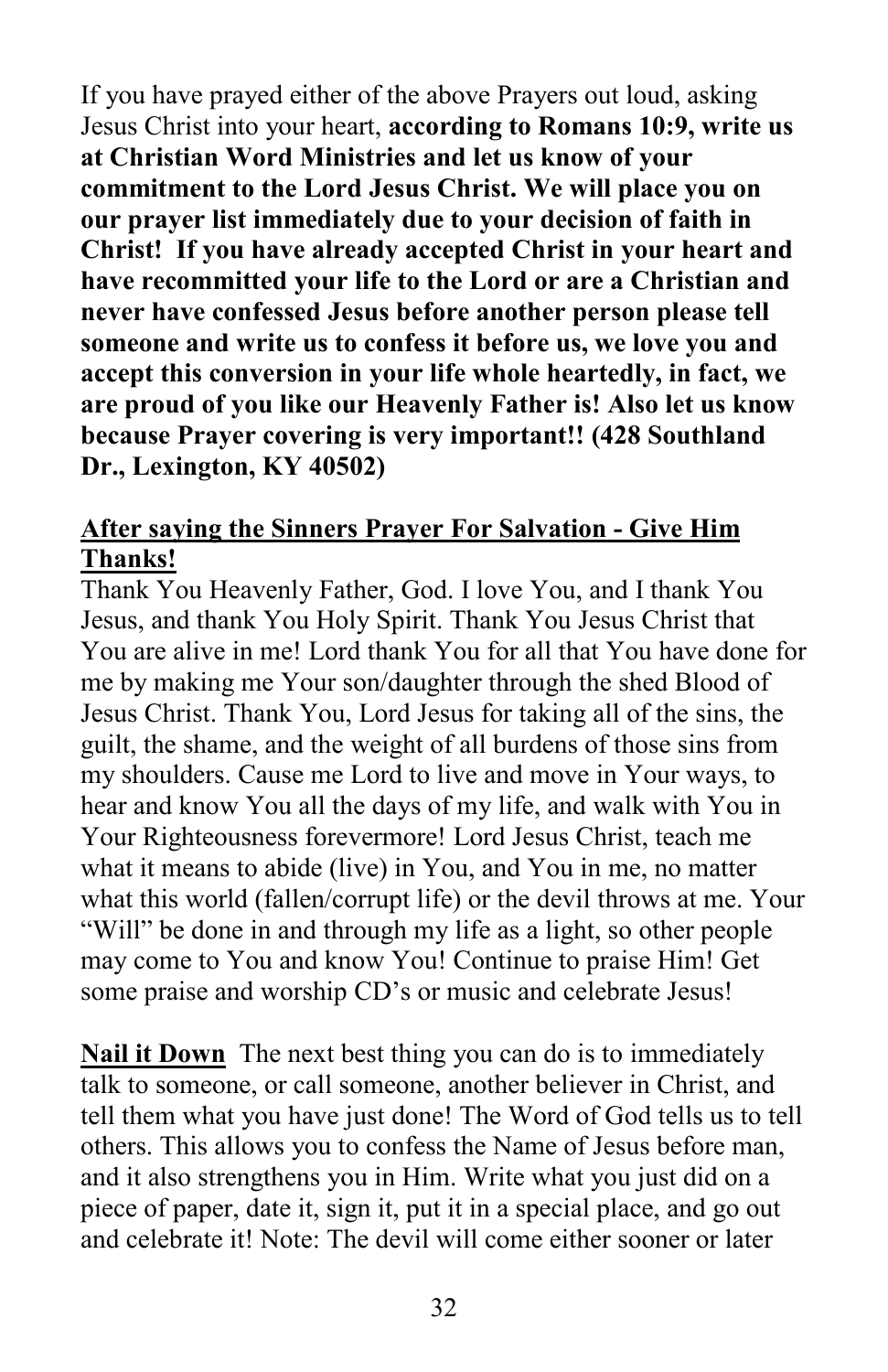and try to get you to believe you didn't become God's child or that this was not real to begin with. The devil will use anybody or anything to do this! Not everybody is going to agree with or like what you just did, and there are reasons for that. *Don't let that stop you!* They need to hear it. It might be the very testimony they have waited for, or that God uses you to bring them into His Kingdom. However, if at first they don't agree, don't be discouraged. They have been living in darkness a long time. It is not up to you to change that. That is the work of the Holy Spirit! **You are a new creature in Christ**, celebrate, rejoice and be glad. Then go forth and **never** deny Jesus as being Your Savior and Lord.

**Assurance of Salvation** I am going to pray for you the reader, "Heavenly Father, I ask You in the Name of Your Son Jesus Christ, to continue to affirm this new believer in Christ with a strong sense of Your Presence in and upon their life. I ask You Lord to reveal to each of those who ask Jesus into their hearts, that their sins are as far from them as the East is from the West, gone, never to return to them again. I ask Lord that Your Holy Spirit speak to, minister, and guide each one of these people in a definite way, according to Your plan for their lives. Heavenly Father, I pray that You grant them a deep inner peace and resolve in their entire being, that they can know that they have entered an Everlasting Blood Covenant with You, a covenant where You said You would never, never, leave them nor forsake them. (Hebrews 13:5-6) Also Father, teach them to know they can depend on You. Lord, I ask that Your Kingdom come and Your Will be done in each of their lives. Heavenly Father, strengthen them, cause them to Hear and Know Your Voice, keep them from all harm and tricks of mankind, keep them from the devil and his fallen angels, teach Your Kingdom children, and grow them in Your love, wisdom, power, and by the leading of Your Holy Spirit. Lord God, place within them strongly, the desire to become a praise and a glory unto You all the days of their lives. Lord, empower them to praise and glorify You, in Jesus Christ's Holy Name, I ask all of these things according to Your Will and Your Word in the Book of John 14:13-14, Amen (so be it !)."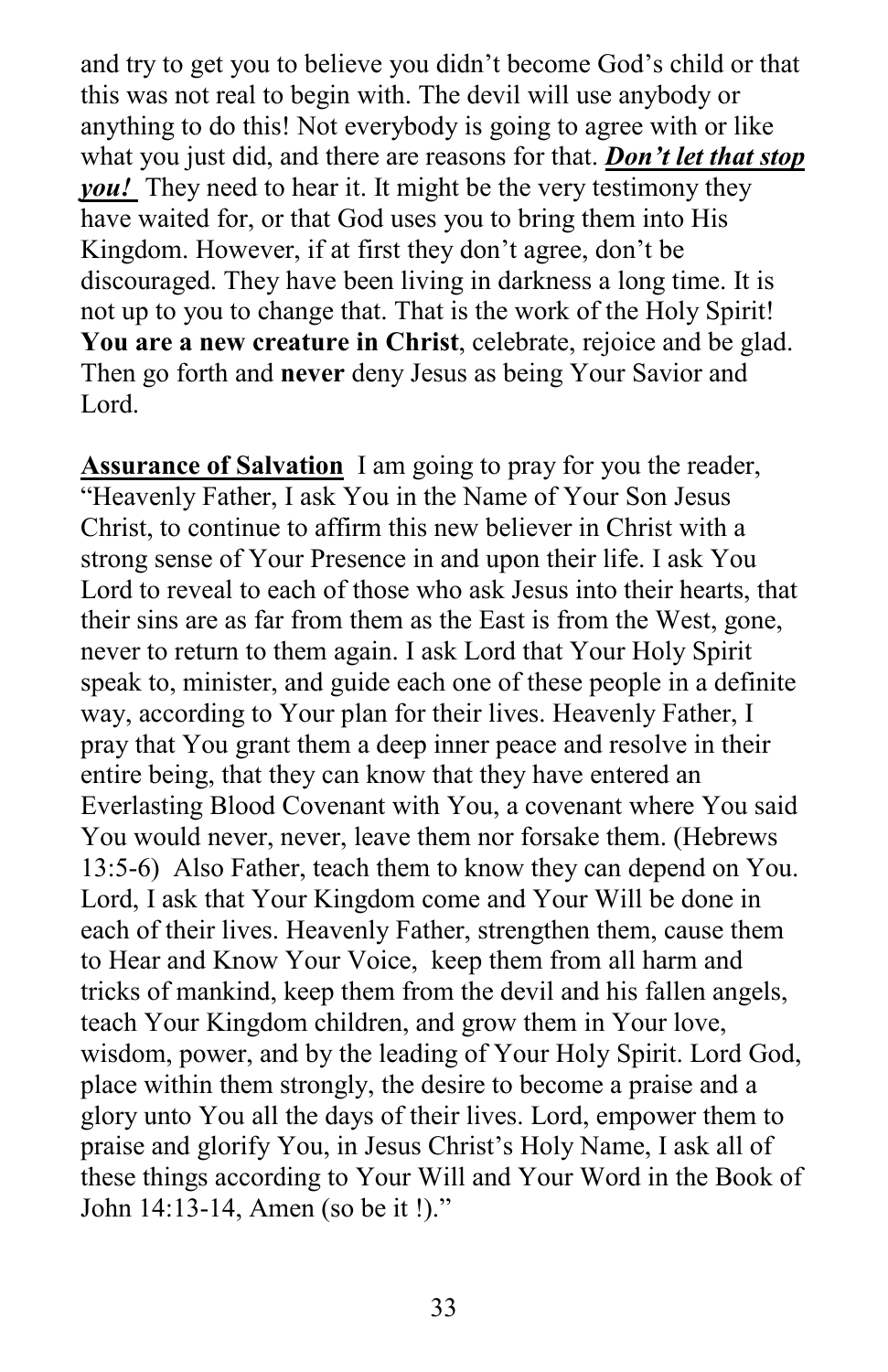*Now start getting acquainted with God the Father, God the Son, and God the Holy Spirit, His Word, and His Ways. Here Is How:*

(1)**Read His Word** (Start in the Book of John, one chapter a day). Pray: Lord Jesus, reveal to me what I am reading in Your Word.

(2) **Pray** (communicate with Him). Set aside a time for just you and Him! Talk to Him as you go through your day. He is interested even in the small things in your life!

(3) **Have fellowship and communion with Him**. Love Him with all your heart, soul, mind, strength, and obedience.

(4) **Fellowship with other true believers.** Father God has other children we can fellowship with. (Other brothers and sisters in Christ!)

(5) **Study the Word to prove yourself and be approved unto the Lord**, *so you may walk in His precepts, principles, and ways as He reveals them to you.* (1 Corinthians 2:13 and 1 John 2:27)

(6) **Share Jesus and your new life (experiences) in Christ with others.**

(7) **The Walk of Faith** Trust in, Lean, Rely on, & Adhere to Jesus from now on!

# *New Beginnings*

You are now "**born again**" into the Kingdom of God, restored to Him. When this occurs, the Spirit of God, the Holy Spirit, enters into you when you relinquish your spirit to Jesus the Christ through the act of believing, turning from your sinful nature, to trusting Him all your life, and then by an **act** of faith, asking Jesus Christ into your heart as your Savior (who takes away your sins) and Lord of your life (to lead you into all Truth all the days of your life). This humble or surrendered spirit is extremely precious and what God desires! This allows God's Holy Spirit to come into you and place the seal of God's redemption (redeem – make new, of Kingdom worth and value, sonship, daughters included!) upon your heart (innermost being – spirit person).

**And last but not least** the Word of God is clear in Mark 16:16, "**He that believeth and is baptized shall be saved**; but he that believeth not shall be damned." *Baptism* is the outward sign of the inward work of the heart, your heart. You will also need to find a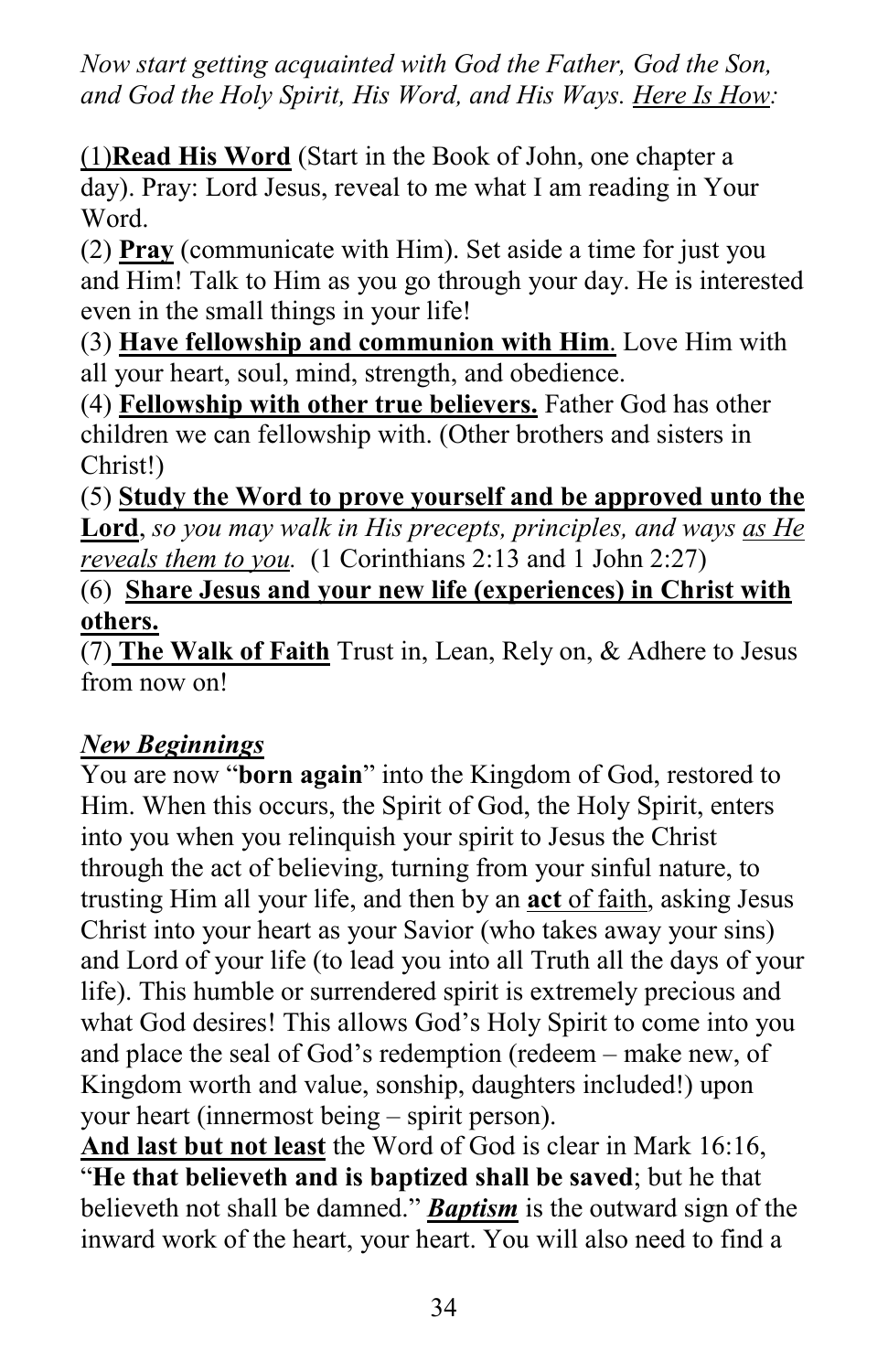Christian brother or sister in Christ who has been baptized, to baptize you. "And baptism, which is a figure [of their deliverance], now will also save you [from inward questionings and fears], not by the removing of outward body filth [bathing], but by [providing you with] the answer of a good and clear conscience (inward cleanness and peace) before God [because you are demonstrating what you believe to be yours] through the resurrection of Jesus Christ." 1 Peter 3:21 (\*Amp. Bible)

**Feelings -** Some people do feel something at this point and some people don't. *Don't worry about that!* **If you meant it then don't question it!** What you have to really come to terms with is that **now you have Him "in" you!** It is settled, a "done deal". You have been in this world a long time operating and being tuned to worldly ways of thinking, feeling, and doing. I call that **"the flesh."** Realize this, our walk with God is not about our thoughts (logic or rationalization) what we do for a living, and it is not about our feelings. Our walk now is to be focused in **a** *faith-***based realm** wherein we have a "trust and obey" relationship with our Heavenly Father. It may take some time to get your thinking, feelings, and emotions turned around, or ordered by God's Ways, Word and Spirit, **but they will come with God's help**, as we diligently seek Him. *Give yourself time*! I have been there and I am still walking by faith. This is not a fast or speedy *"microwave"* process. *Give yourself and God time*. I know what I am talking about!

**DO NOT WORRY! (Matthew 6:25-34)** (Worrying is a sin anyway.) I know what I have experienced in my walk with the Lord! You will want to get more of the Word in you, and spend more time in prayer with Him. You will want to spend more time with His children (other believers in Christ, your new family, your brothers and sisters in Christ). Your target or goal is to get to know Him and spend more time in His Presence. Allow Him to bring increasing change in Your Life. *Just as the natural person needs natural food to grow; now you will want to feed your spirit-man spiritual food and drink to continue to grow*. (John 6:54-56) Feed before Him in prayer on the Book of John. Ask Him to reveal His Word and Himself to You! Ask Him questions and keep a journal, expectantly waiting for His answers. Even today I thirst and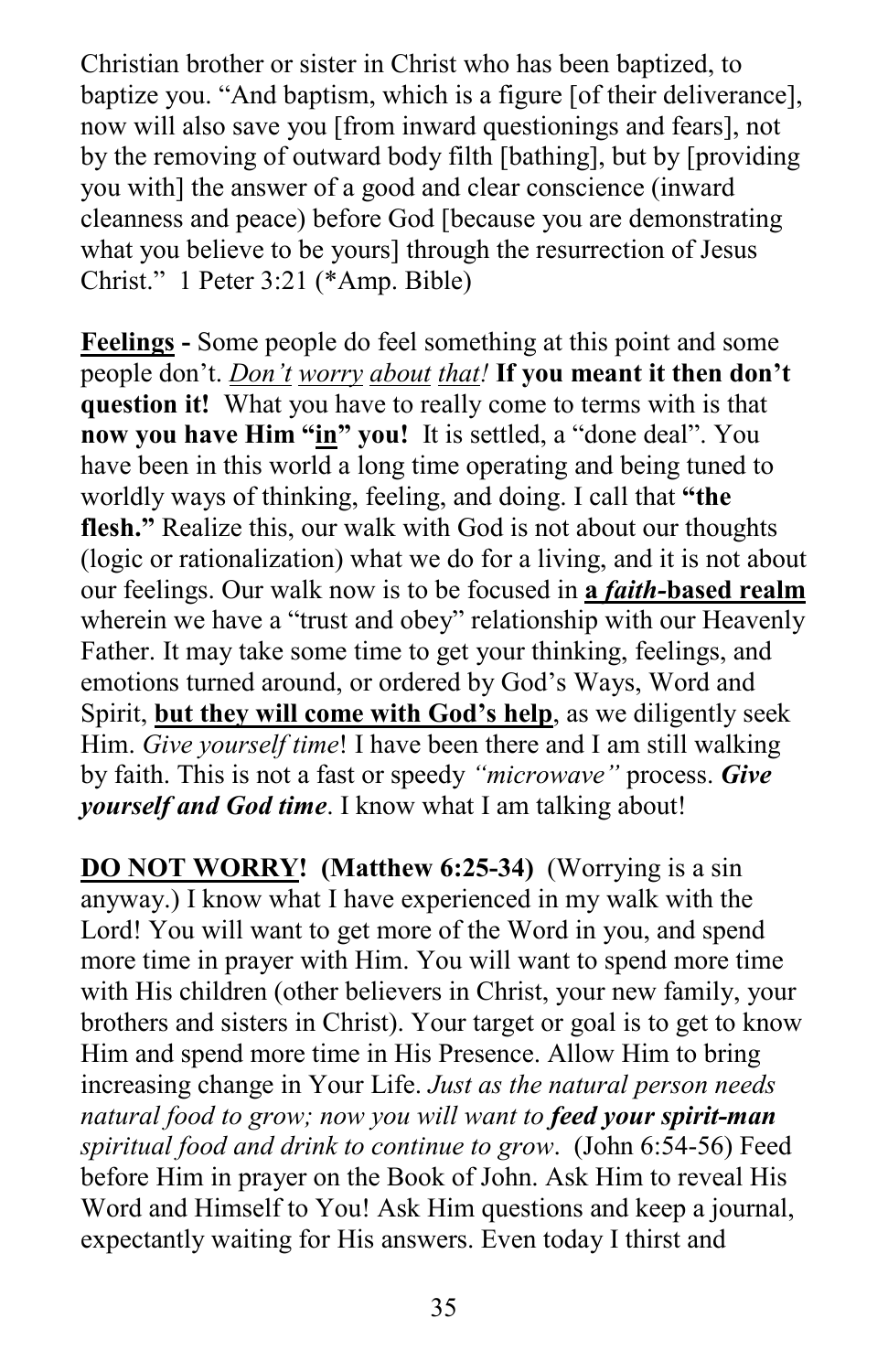hunger for more of God. The Word of God says you will find Him if you seek Him with all your heart, all your soul, and all your being. God desires you to draw near to Him, and in doing so, He promises to draw near to you! In doing so, you will continue to grow into the likeness of His Son, Jesus Christ. God will reveal Himself to you.

#### **What If I Sin Again After Asking Jesus Into My Heart?**

We are not to deliberately sin. After becoming one of His dear children you will still make mistakes and get into sin. Hopefully you will not sin as often as time goes on and as you mature in Christ. Just in case you do, then know that the Word of God in 1 John 1:9 says, "If we confess our sins, He is faithful and just to forgive us our sins and to cleanse us from all unrighteousness." Once we confess our sins, they are gone, never to be remembered by God (Jeremiah 31:34). He will never bring up confessed sins, nor hold them against us again. His mercy and grace is sufficient. He will deal with you and deliver you from that! Ask the Lord to take all the guilt and shame, wrong memories, and urges away from you daily. He loves you!!! He will never, never, leave you nor forsake you! So, don't bring up past confessed sin that has been forgiven. All you are doing is beating yourself up. God has cast it aside, forgotten it. He might be saying to you, "What are you talking about?" If you have confessed your sin **with true regret** (a true repentant heart), He has already forgiven you, and He wants you to **forgive yourself**! God doesn't want us focused on sin. He wants us to be Him (God) conscious (focused). "Finally, brethren, whatever things are true, whatever things are noble, whatever things are just, whatever things are pure , whatever things are lovely, whatever things are of good report, if there is any virtue and if there is anything praiseworthy **meditate on these things**. *The things* which you learned and received and heard and saw in me, these do, and the God of peace will be with you."

Phil 4:8-9 NKJV

Now where is our focus supposed to be now! As a **New Creature in Christ**! Not sin! Not self! Not evil or wrong done to you or wrong of others, But JESUS Christ (!) and being made into His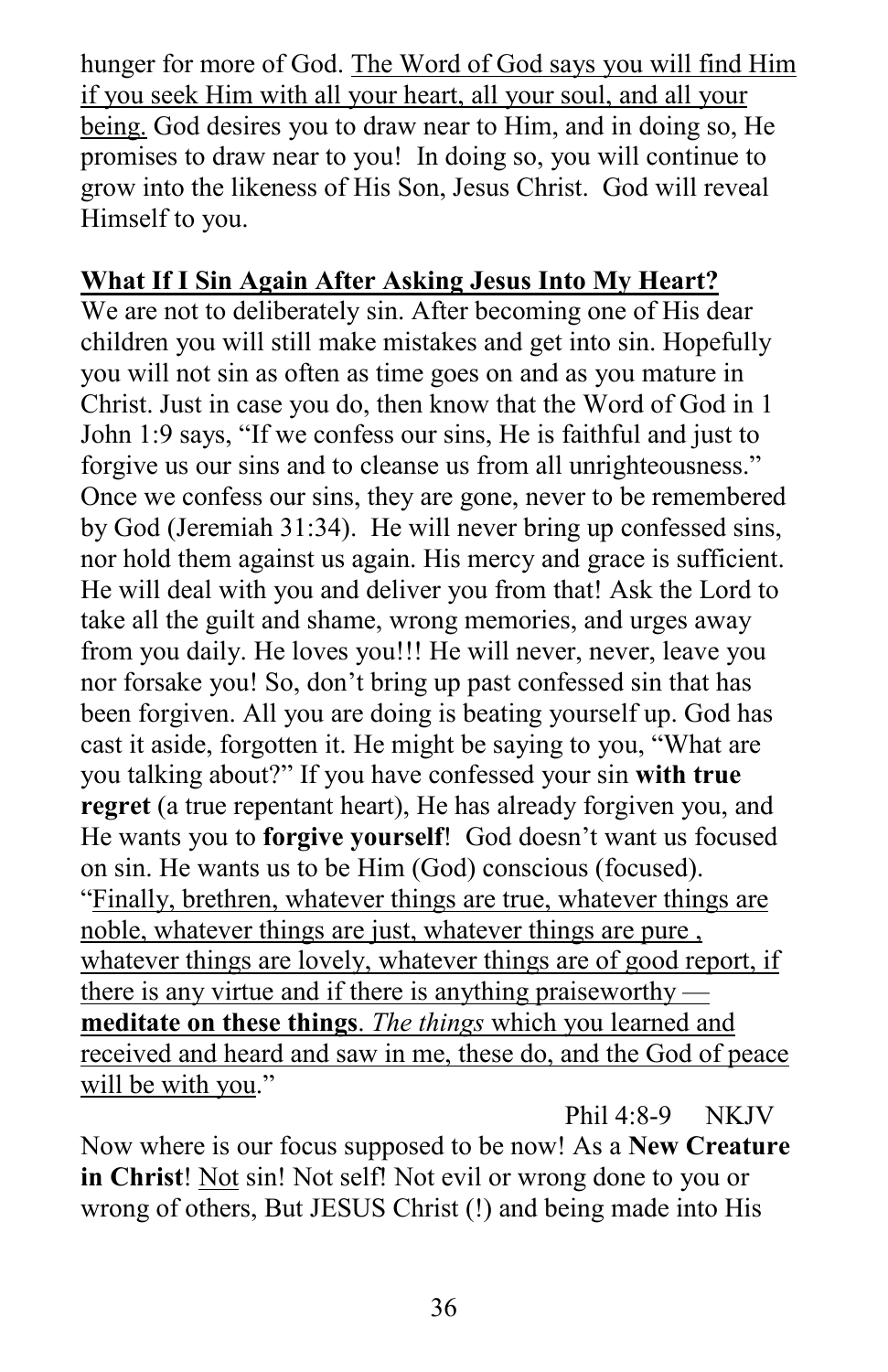likeness by His power and GRACE! On Him and His goodness. Yes!

# **It is Written**

God's final authority on the matter is given to us through His Word in 1 John 5:13 as follows: "These things have I written unto you that believe (continuously) on the Name of the Son of God; *that ye may know that ye have Eternal Life (relationship with and in Him)*, and *that ye may believe on the Name of the Son of God."*  See, there it is! **You can know!** Very plain and very straight forward. Now receive that Truth, and *believe on the Name of the Son of God*, and receive Him into Your heart. Walk there in!

*After asking Jesus Christ into your heart, He now lives within you. You can now walk in total confidence knowing for sure that He is in you! Jesus said, "You shall love the Lord your God with all your heart, with all our soul, and with all your mind,' This is the first and great commandment. And the second is like it: 'You shall love your neighbor as yourself." (Matthew 22:37-39) We need to always continue to ABIDE in Jesus Christ by seeking Him through (1) prayer, (2) fellowship with other believers where God is the center of attention (we are the "church") this should include praise and worship, (3) time with Him in His Word (the Bible), (4) telling others about Him – what experiences we have had with Him (witnessing), (5) Praise and Worship of the Lord – a time when we exalt God from our heart! God desires an ongoing and* **growing relationship** *with us! This is the place, in Him, you are to "be" from now on, and not stray from! Jesus Christ is our resting place in God! Finally, continue to believe in, trust in, lean on, rely on, and cleave to the Lord Jesus Christ with all of your heart growing in Him. (Proverbs 3:5-7)* 

"When I passed by you again and looked upon you, indeed your time was the time of love; so I spread My wings over you and covered your nakedness. Yes, I swore an oath to you and entered into a covenant with you, and you became Mine," says the Lord GOD. Ezek 16:8

Having Jesus Christ in your heart is the difference between having *a Relationship* with God which is **Life** and a religion which is not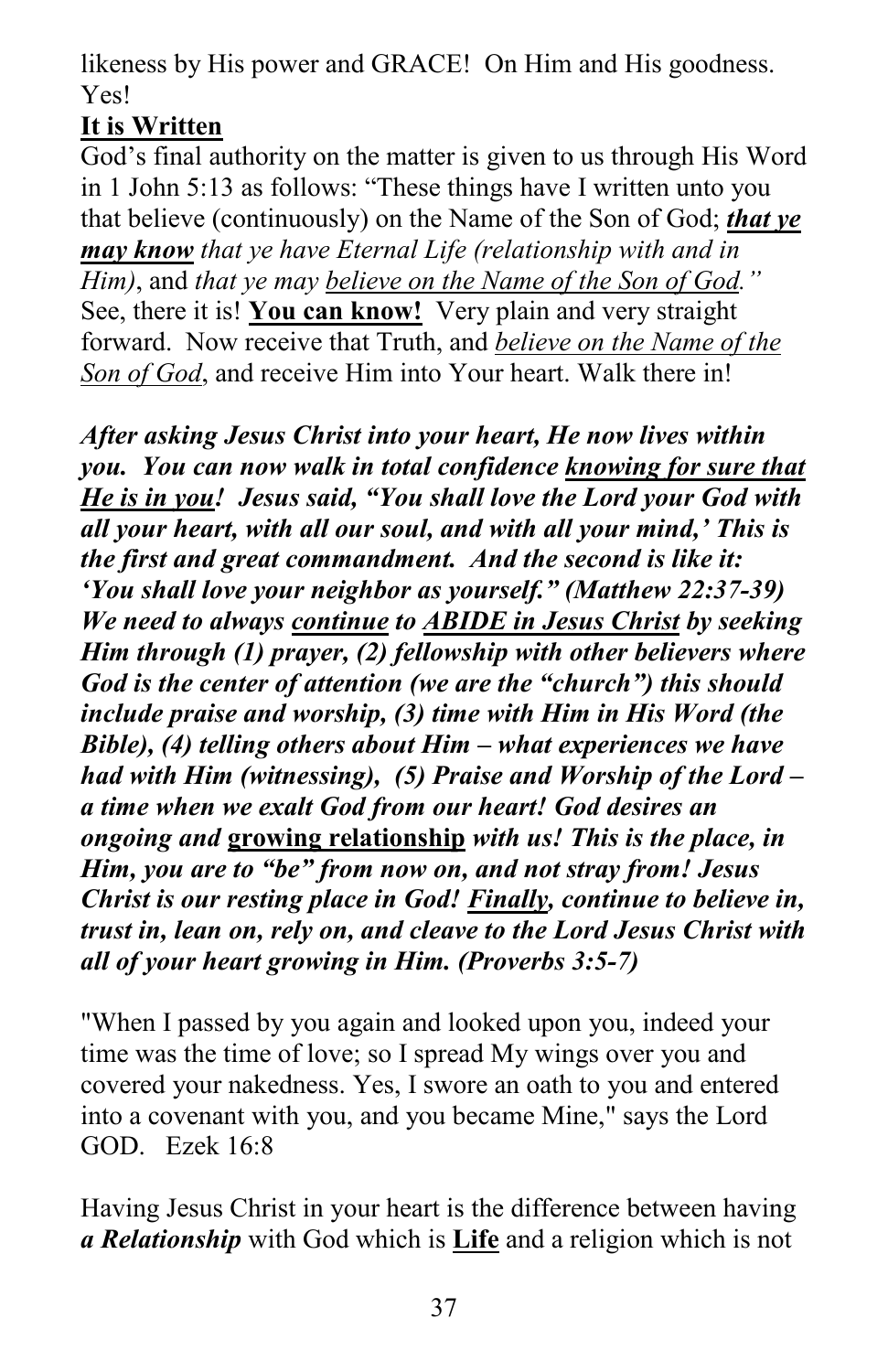a relationship with God. It is the Holy Spirit within us that allows this close knit interaction with God, hearing Him, knowing Him (not just a knowing of Him) and that we continue maturing (growing) in Him. Religion is only a band aid, not Eternal Life. We desperately need a Relationship with God. This only comes through asking Jesus Christ into our hearts, and **then** getting to KNOW Him! He is ready and willing to bring you into an intimate relationship, and then a daily walk with Him. God wants to spend time and Eternity with you. Y*ou can know for sure* He is always with you when you are awake or asleep, moment by moment!

*Jesus said, "I am the Way, the Truth, and the Life: no man cometh unto the Father, but by Me."* **(**John 14:6**)** 

## **Now, that you are His child by asking Jesus Christ into your Heart**

Now, that you have been born into God's Kingdom through asking Jesus Christ into your heart, **you are His child**. As a child of God you need to feed your spirit on God's spiritual Word! We want to encourage you to read, meditate, and pray on the Gospel of John. The Lord says in His Word to us that if we will *ASK*, when seeking Him, that He will give it to us. Here is the way I remember it: Each letter of ASK. Ask the Lord to reveal Himself and His Word to you daily!

- **A A**sk and it will be given to you.
- **Seek and you shall find.**
- $\overline{K}$  Knock and it will be opened unto you.

*This comes from the gospel of Matthew 7:7*. He also says that we have not because we ask not, so ask the Lord to teach you and give you understanding of what you are reading in His Word and to place His Word in your heart so that you will grow in Him! I also encourage you to read from the books of Psalms and Proverbs. Ask the Lord to reveal Himself and what He wants you to learn or possess in His Word to you daily. **Don't ever quit reading the word of God.** 

**Why?** After He lays one foundation and area of life into you then He desires to reveal more of Himself in the same or different areas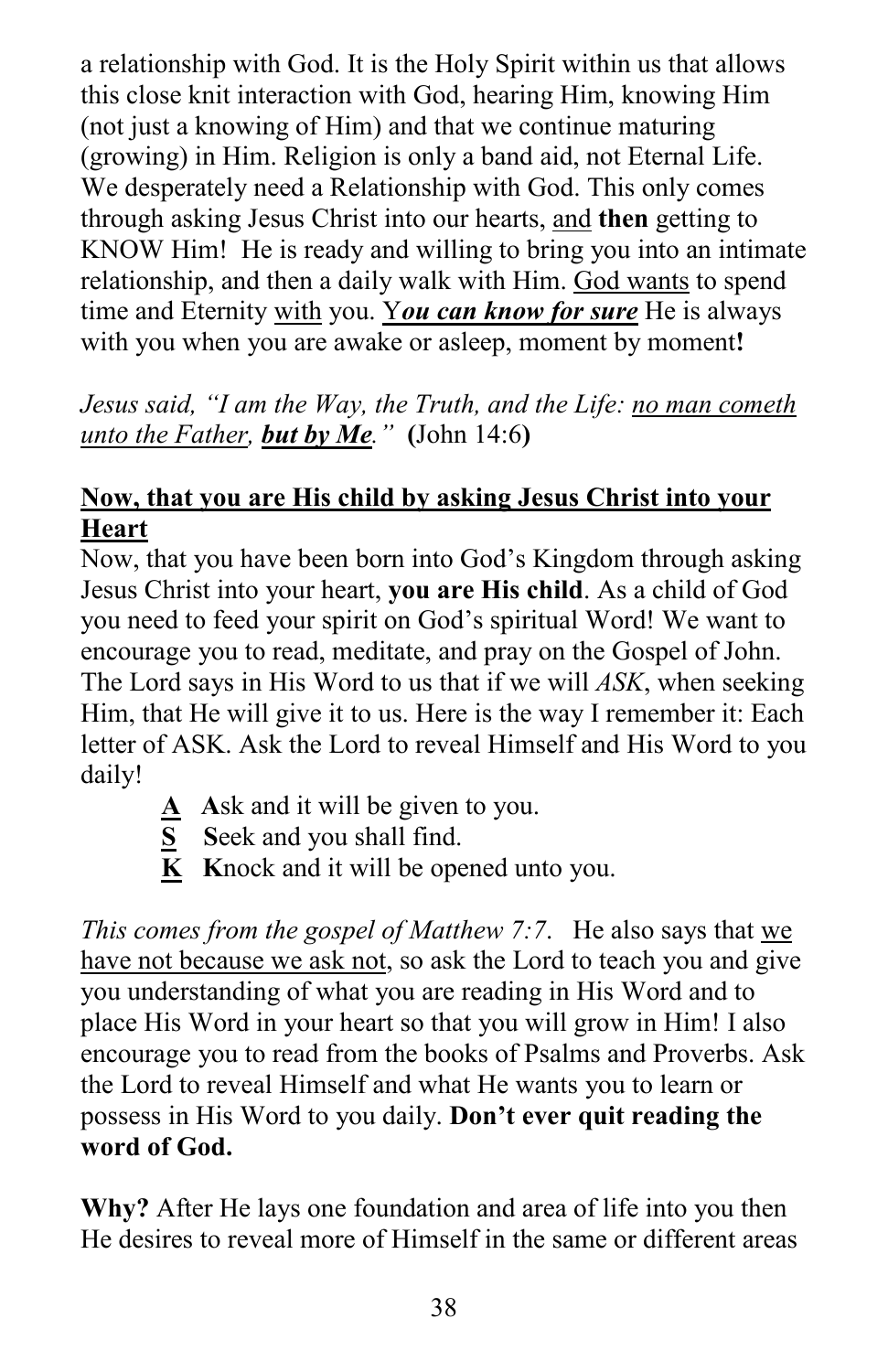for growth or maturity. *We are the Temple of the Holy Spirit*. Let us always be **humble!**

**The FOCUS is now the Lord and the new Relationship Life "in": God the Father, the Son, and the Holy Spirit, His Kingdom come His Will be done in you and through your life. You are now that vessel He is pouring His supernatural life into and it will produce fruit which will give glory, honor, and praise back to Him. Our life is to be in Him and a Worship unto Him as we go, so that others may see and taste the (fruit) goodness of God! It's all about Him! (Read John 10:4)** 

#### **Why Pray?(***The Importance of Prayer* **is our Relationship with God!)**

Praying to our Heavenly Father, in the Name of Jesus Christ, using God's Holy Word (scripture) in prayer is the most powerful thing we can do for ourselves and others. *The heart of prayer is the Will of our Heavenly Father. Part of that Will is simply coming to Him. He desires us, as His dear children to know Him. He desires your love, your attention, your fellowship (more than just being related to Him through Jesus), He also desires a time of communion, an intimate time of personal exchange and involvement, and finally a release of His Will and manifest Presence in the earth through prayer.* As you pray for your needs and the needs of others, you are actually becoming a prayer warrior, an intercessor, just as Jesus was and is today for each of us. Jesus is constantly interceding for us to our Heavenly Father. It is written that Jesus was sent to destroy the works of the devil, 1 John 3:8. We are to do the same. We have been given to us the power and authority through Jesus Christ. All we have to do is live in the promise of the Word of God and to use His precious Name. The most powerful weapons we have are the Name of Jesus Christ and God's Holy Word against, satan and his foul wicked demons. No power of darkness can stand against the Word of God in the Name of Jesus Christ, and through the Blood of Jesus Christ. *The importance of confessing our sins and worshipping God, according to the Word of God: "If I regard iniquity in my heart, the Lord will not hear me." Psalms 66:18. "We know that God does not listen to sinners: but if anyone is God-fearing and a worshipper of Him and does His*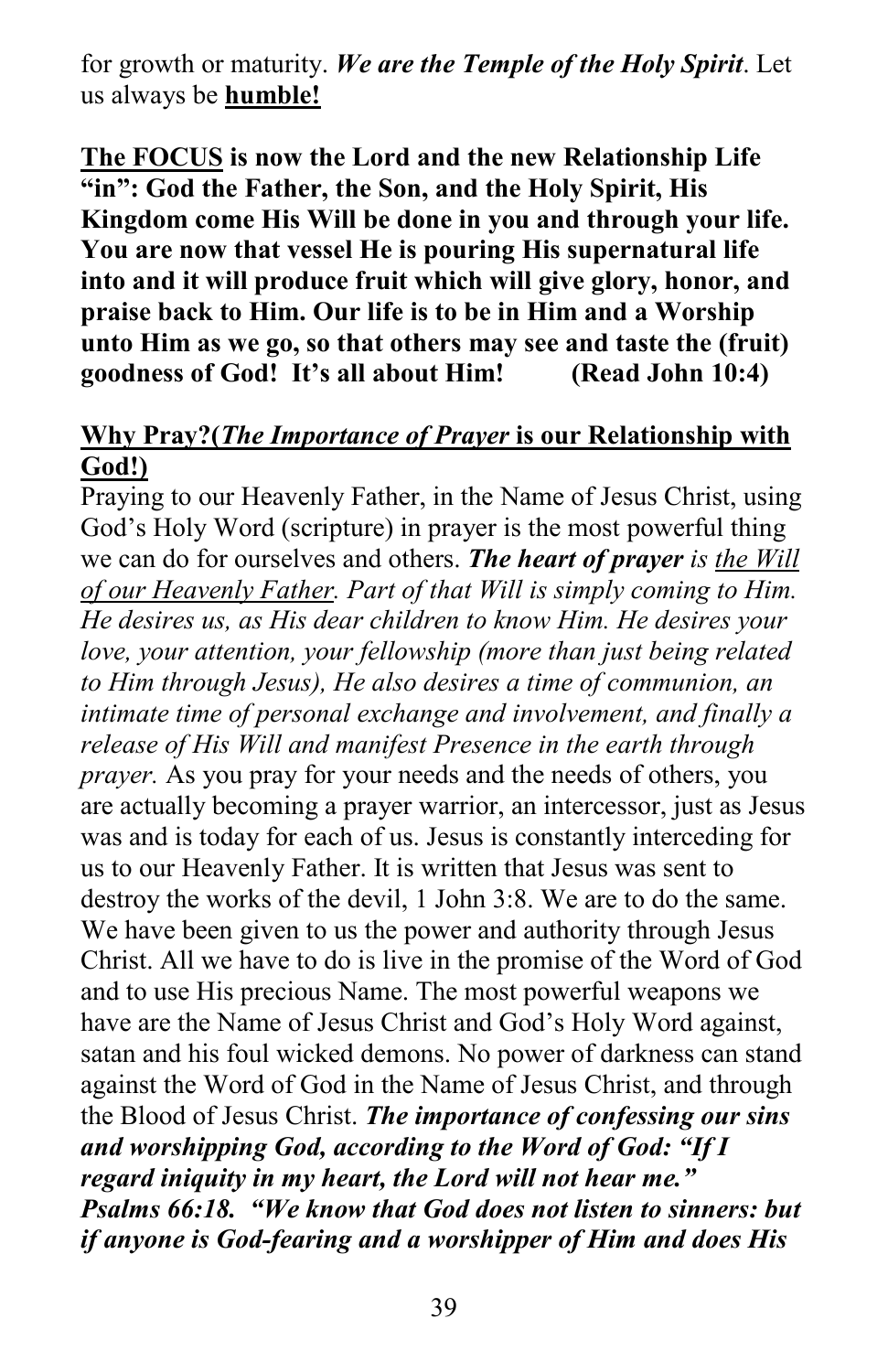*will, He listens to him." John 9:31.* **Prayerlessness is a sin according to 1 Sam. 12:23. In James 5 we are told to pray for one another**! If you haven't been or not as much as you think you could don't beat yourself up over it. There is therefore now no condemnation to those who are in Christ Jesus! Start your prayer life now! Ask, Seek, Knock, talk to the Lord "As You Go!" After that, trust God!

**Why Unforgiveness is So Dangerous and "Why Pray For Forgiveness !"**Our Father in Heaven sent His Son Jesus Christ to die for the sins of this world as an act of love, displaying His great loving kindness and mercy for all, that none shall perish but come into Life Eternal with Him. We have to receive and walk in that. Notice the conjunction "and" that is like the connection between a train engine and a car that follows. These statements are together and the last part just as important as the first. We have *a part to believe God at His Word, receive His Word,* **and** *obey by doing the same*. God's Word to us clearly states in Matthew 6:15, "But if you **forgive not** men their trespasses, neither will your Heavenly Father **forgive** your trespasses." I don't care how "SAVED", Born again", "Reconciled to God" , or Spirit Filled, you think you are, God will not break, or overlook His Word to us, that is if we do not forgive others, He will not forgive us! God is not a respecter of persons, in other words, we all go the same way, with Him or we are opposed to Him. Remember this if you have a controversy with God, try to keep in mind that He is always right, and He is God, and there is no shadow of turning in Him. Your "rights", when you became His child through receiving Jesus Christ as Savior and Lord, is to be in right standing with Him through love and obedience to Him, His Word, and His Spirit. All three are One. (See John 1:1-14) **Here are some hints that alert us that we have unforgiveness:** anger, wrong thoughts or attitudes, resistance to the Word or God, dislike, grudges, retaliation, disrespect, resistance, hurt, anguish, rebellion, arthritis, and I am sure there are more tale tale signs. **How to Deal With Un-forgiveness:** THE ANSWER is found in God's Word, Luke 6:37, "Judge **not**, and ye shall **not** be judged: condemn **not**, and ye shall **not** be condemned: *forgive, and ye shall be forgiven:*" One of the **greatest hindrances** to forgiving is "*self".* (1) I am right I can't be wrong. (2) They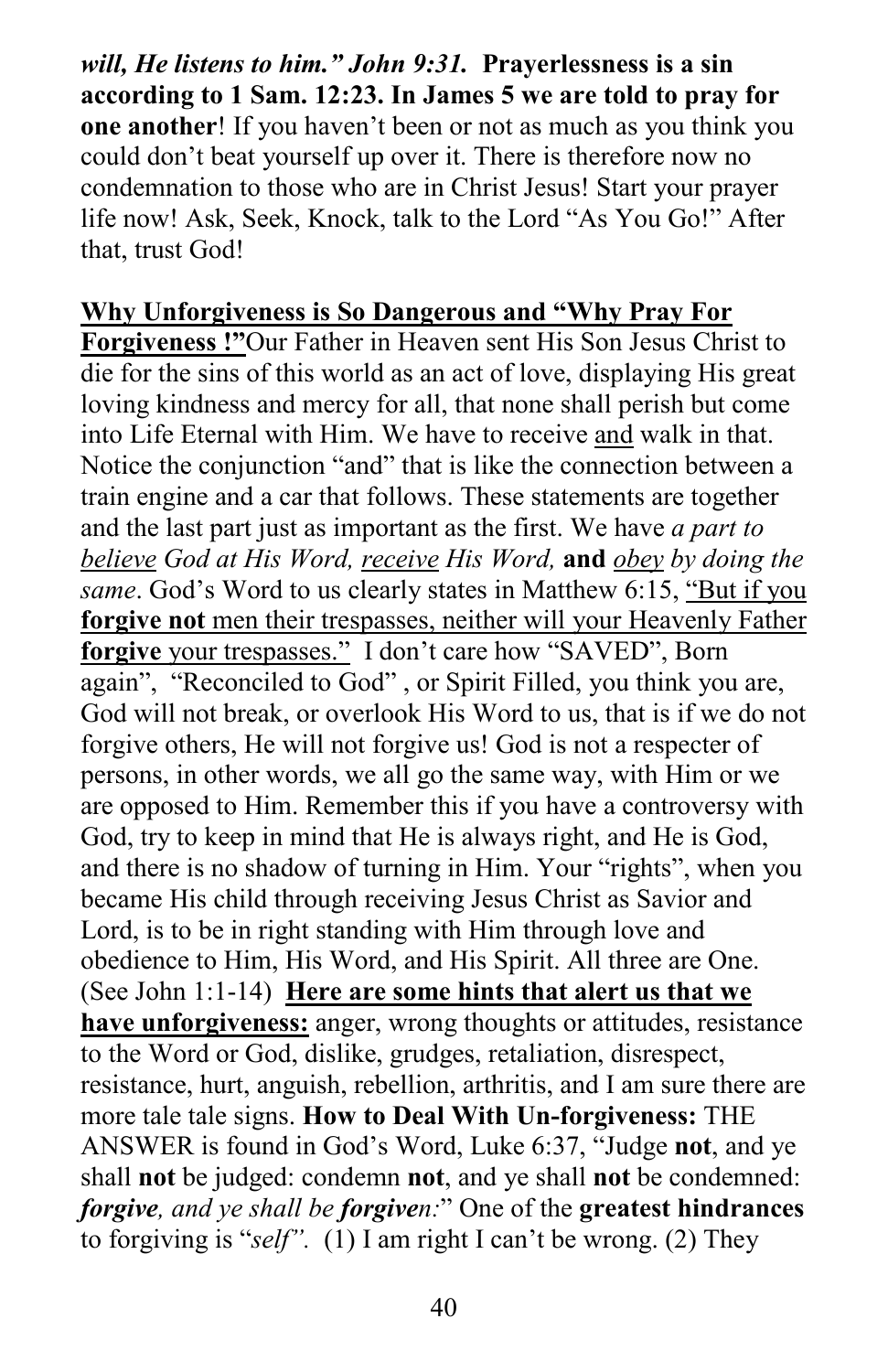hurt me: physically, mentally, emotionally, feelings, justification etc. The devil loves to ride in and use whatever to neutralize our effectiveness. When I have un-forgiveness I have discovered I don't hear God as correctly as I thought I have. (That is scary, troubling and bothers me!) IT IS NOT WORTH IT!!! We are called to be a kernel of wheat that falls into the Earth, and dies to itself and allow God to bring forth New Life, the Life of a Heavenly kind, but when we have the "mote" or beam or spear of "self", "I", of self righteousness (self-right- ness run up our human flag pole and parading it around because we are right and God's gift and answer to the world, how can I be wrong, I have the right to revenge, then we are grossly DECEIVED!!!) **What is your excuse?** Do you think God buys into that stuff? Let me guess, you and God have this "understanding". If you believe that, then you are up to your arm pits in something that God's doesn't like! This message probably offends you. UNFORGIVENESS is a horrible sin in God's eyes. **Is it forgivable?** ABSOLUTELY!!! The Blood of Jesus was shed to cover it but you have to receive it! **HOW?** Step out in faith of the Son of God in obedience to Him and His Way of "Being", He is in you as a child of God (Galatians 2:20) **(1)** Confess your sins and any unforgiveness before the Lord. **(2)** Forgive the other person "in faith", because you cannot go on feelings or emotions. **(3)** Ask the Lord to forgive them. **(3)** Ask the Lord to bless that person in the way He wants them blessed. **(4)** Bless them yourself. **(5)** If you don't know what upset them Find Out what offended them and apologize, so you can win them to the Lord by sharing about Christ or give them one of these books, that is standing on God's Word and being perfect as Your Heavenly Father is Perfect! (Matthew 5:48) If they are deceased, then know this, God hears you, confess it to Him and totally receive your forgiveness from God, and forgive yourself! Having done all, trust God with it, that person, and don't pick it back up, unless moved by the Holy Spirit. That is a key! Don't pick it back up if you have placed it in the Lord's Hand's. God puts it in a sea of forgetfulness! Why would you want to remind God of it? He is probably saying "What is that? Oh don't you remember son/daughter, you brought that to me and I forgave you back then!" Let it go!" Now move on, stop beating yourself up over things in the past you have given to God! God desires restoration. You are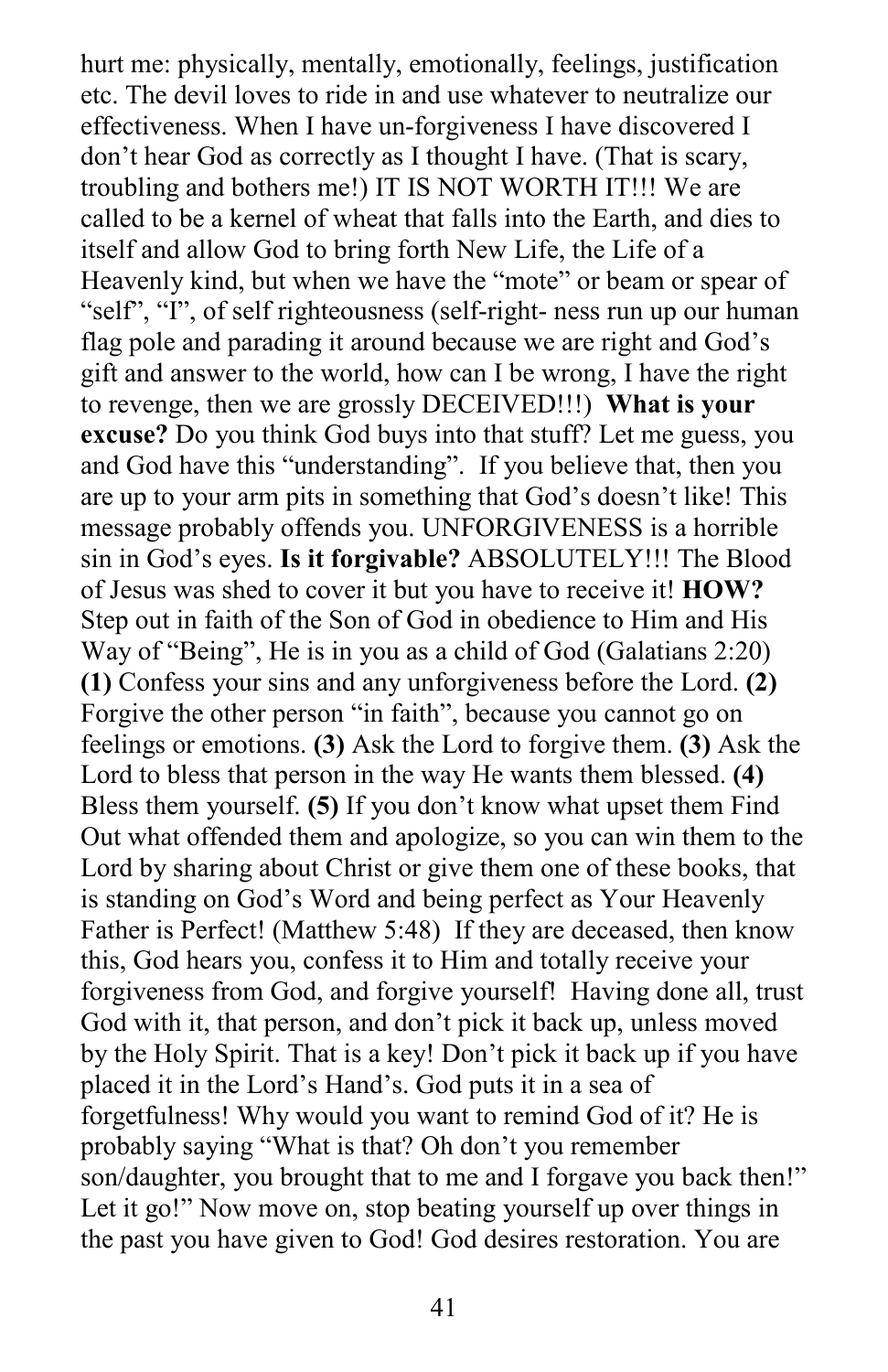not a "door mat" for people or yourself to walk on or people to beat! Not all relationships will be the same as before with people. God has to work with them and it takes others time, sometimes. Give them room to heal. Be determined to continue to grow in God's favor NOW, have a clean conscience, and move forward in Christ and while you are at it forgive yourself, because you are a person He dearly loves too! Walk in the Light as He is in the Light of His mercy and grace to you! It is amazing what God can get accomplished in our lives when we go with His plan and don't stick our wrench in the way as He is helping us. Love Him and obey, there is no other way to be happy in Jesus than to Trust and Obey!

## **Salvation Prayer (Pray this Prayer Out Loud if Possible)**

Heavenly Father I come to You now in the name of Your Son Jesus Christ. I confess that I am a sinner and that I have sinned against You. I ask You to forgive me for all of my sins and I repent for my sins and I choose to follow and obey and accept Your Son Jesus Christ as my Lord and Savior. I believe in my heart that You sent Your Son Jesus Christ to die for my sins on the cross at Calvary. I believe that Your son Jesus Christ was born of the virgin Mary, was crucified and died on the cross at Calvary for me and the sins of all others. I believe that after 3 days He was raised from the dead, ascended into Heaven, and is alive today. I ask You Jesus Christ to be the Lord of my life and to be my Savior. I receive You now as my Lord and Savior with all of my heart. I believe that Jesus Christ is my King and my God and the Lord of my life. I believe that Jesus Christ is alive in me, and I declare that Jesus Christ is the Lord of my life. After You have confessed this prayer out loud you need to confess it out loud to someone that you have received Jesus Christ as your Lord and Savior.

#### *The Lord's Principle of Prayer*

I suppose all new Christians begin their walk with many questions, and of course a lot of advice from those who might have prayed with them when they received Jesus as Savior. Several pieces of advice that are always given, and of course, good advice it is, starts with; "Be sure to read your Bible and of course don't forget to pray". The first of these is not so hard if you can read, but the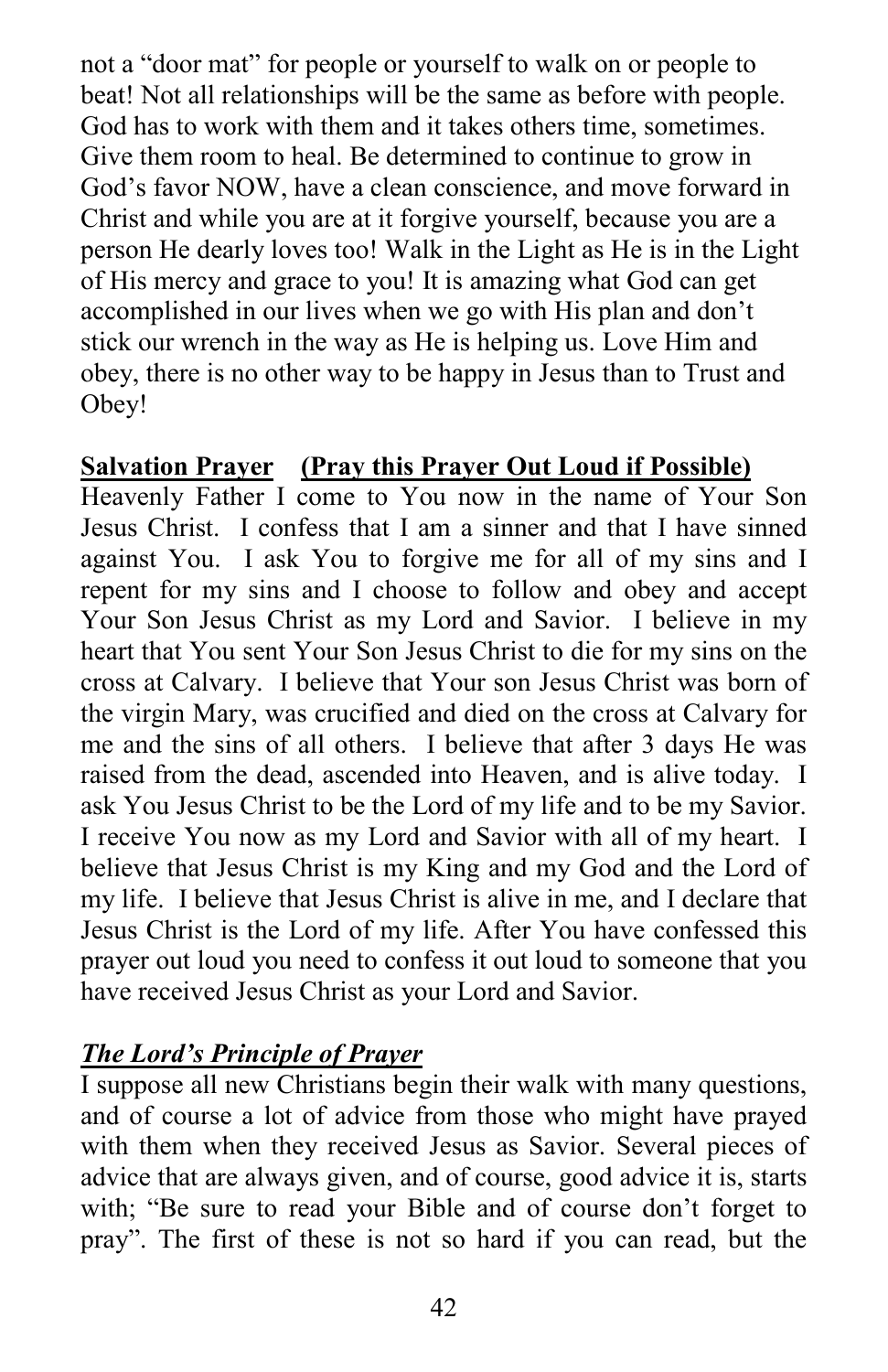second can most often lead to the hard question, how do I pray? I think, as I look back, that was one of my questions when I was saved some 34 years ago now, and I did not have a clue, but I learned a real good way to start was reading the Bible daily, and also truly learning the word of God. Now turn to Matthew 6:7-13. Here we find Jesus, with His disciples on the mount, just after He taught them the beatitudes, speaking to them concerning prayer. *"And when you pray, do not heap up phrases (multiply words, repeating the same ones over and over) as the Gentiles do, for they think they will be heard for their much speaking. Do not be like them, for your Father knows what you need before* 

*you ask Him."* Pray then in this way:

"Our Father Who art in heaven, Hallowed be Thy Name, Thy Kingdom come, Thy will be done. On earth as it is in heaven, Give us this day our daily bread, And forgive us our debts, as we also have forgiven our debtors. And do not lead us into temptation, But deliver us from the evil one, For thine is the kingdom, And the power, and the glory, Forever, Amen"!

This is a truly beautiful teaching of the Lord, as of course all were and are, but it is not a prayer as we think of prayer. Jesus did not say, when you pray, pray this prayer, rather He said, "Pray then in this way". He gave them the principle, a pattern to follow as they went to the Lord with their petitions and requests. I, for one, still have many questions to ask, but I am also learning that the Holy Spirit is a most willing teacher and never fails to give the answer I need, so I always go to Him first and wait.

The first word, *"Our"* reveals a new dimension in our lives. We are no longer a solo act, doing our own thing, but we are now in a community, a fellowship that includes many brothers and sisters in the Lord. We may not always be in their company, but we are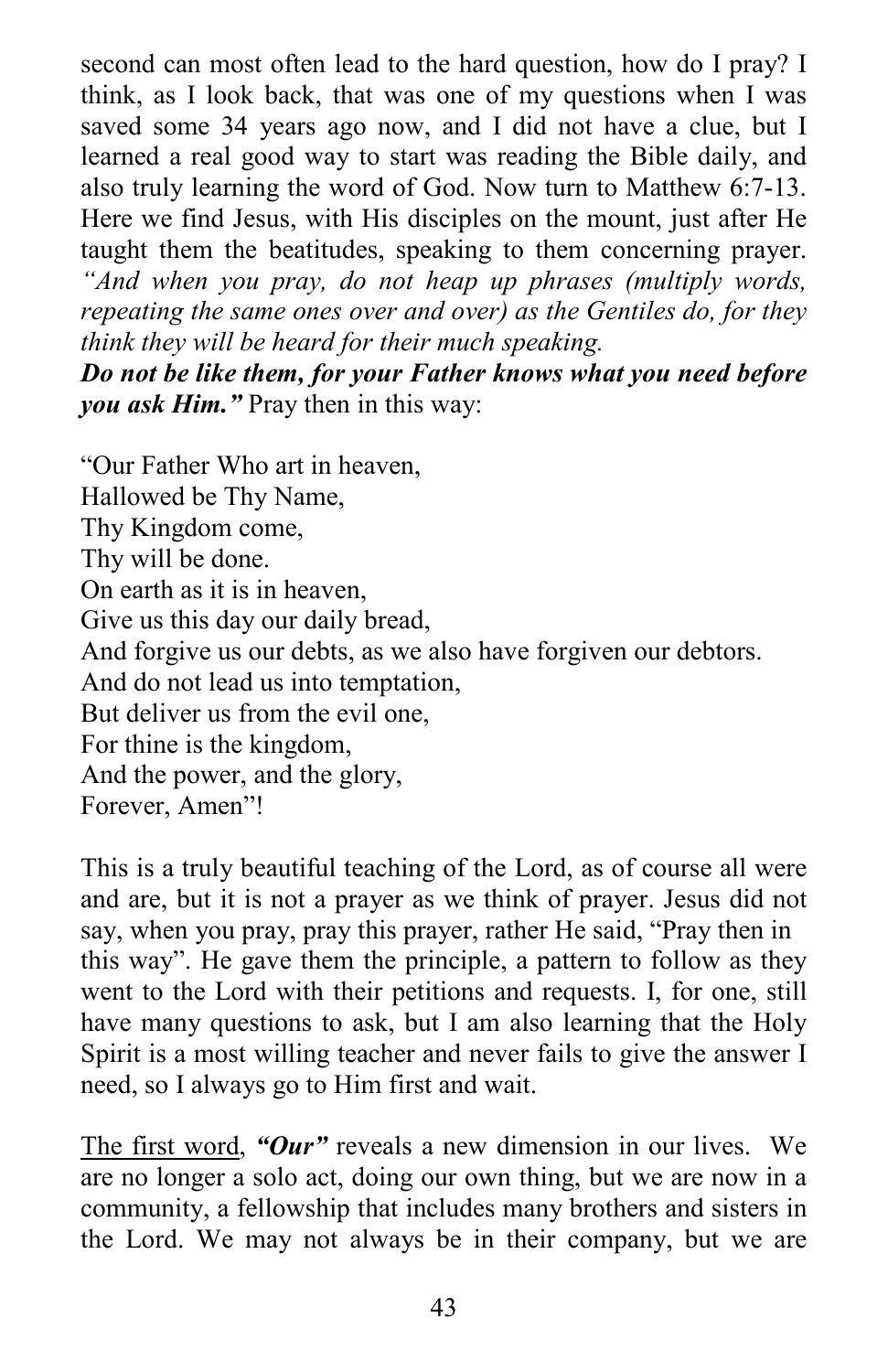always members of the same body and as such, no longer alone. We are addressing the Father of us all. Now we progress to the second word, *"Father"*, which tells us that we are part of a very large family that is seeking to communicate with the One God and Father who is reaching out to us. He is the One you are opening your heart to; the One who has tender ears to hear His children calling out to Him.

*"Who art in heaven" This is a given knowledge, of where your petition is being heard. He Who sits in the heavens [Psalm 2:4a], is He Who resides in His kingdom and sits upon His throne. He is also the One who has sent His Son to redeem us and we are now not our own, but we are His property (1st Corinthians 6:19-20). He rules and reigns over the universe from His eternally divine position.* 

*"Hallowed be Thy Name"*, now you are really at the part that could be labeled worship, which we all should move into as we go into prayer. We are calling on the Almighty God and we are first acknowledging His holiness ('*hallowed*'); What an awesome thought. When Moses met Him at the burning bush (*the hallowed ground*), he asked Him, "Who should I tell them is sending me?" God spoke and said that he should tell them that *I AM* is sending you. Paul wrote of Jesus in Philippians that God had highly exalted Him and had given Him a Name that is higher than any other, that at the Name of Jesus every knee must bow and every tongue confess that Jesus Christ is Lord to the glory of God. As we go back into the Old Testament we *find many of the compound Names of God: Jehovah Nissi – Strength – Jehovah Rohi – Shepherd – Jehovah Shalom – Peace – Jehovah Rapha – Healer – Jehovah Jireh – Provider* – Jehovah Tsidkenu – *Righteousness* – Jehovah Makaddesh – *Sanctification***.** There are many others that your study will reveal, but Names to the Hebrew man or woman of that day revealed the character of God. His character is much broader, but that is to be found in further study. In Jesus, all these character virtues are present, because He was born the Godhead incarnate. In the Amplified Bible, in John 14, 15, and 16 you will find bracketed behind the phrase, *"In My Name"* the words [presenting all that *I AM*]. He is the fullness of the Godhead and so as you use His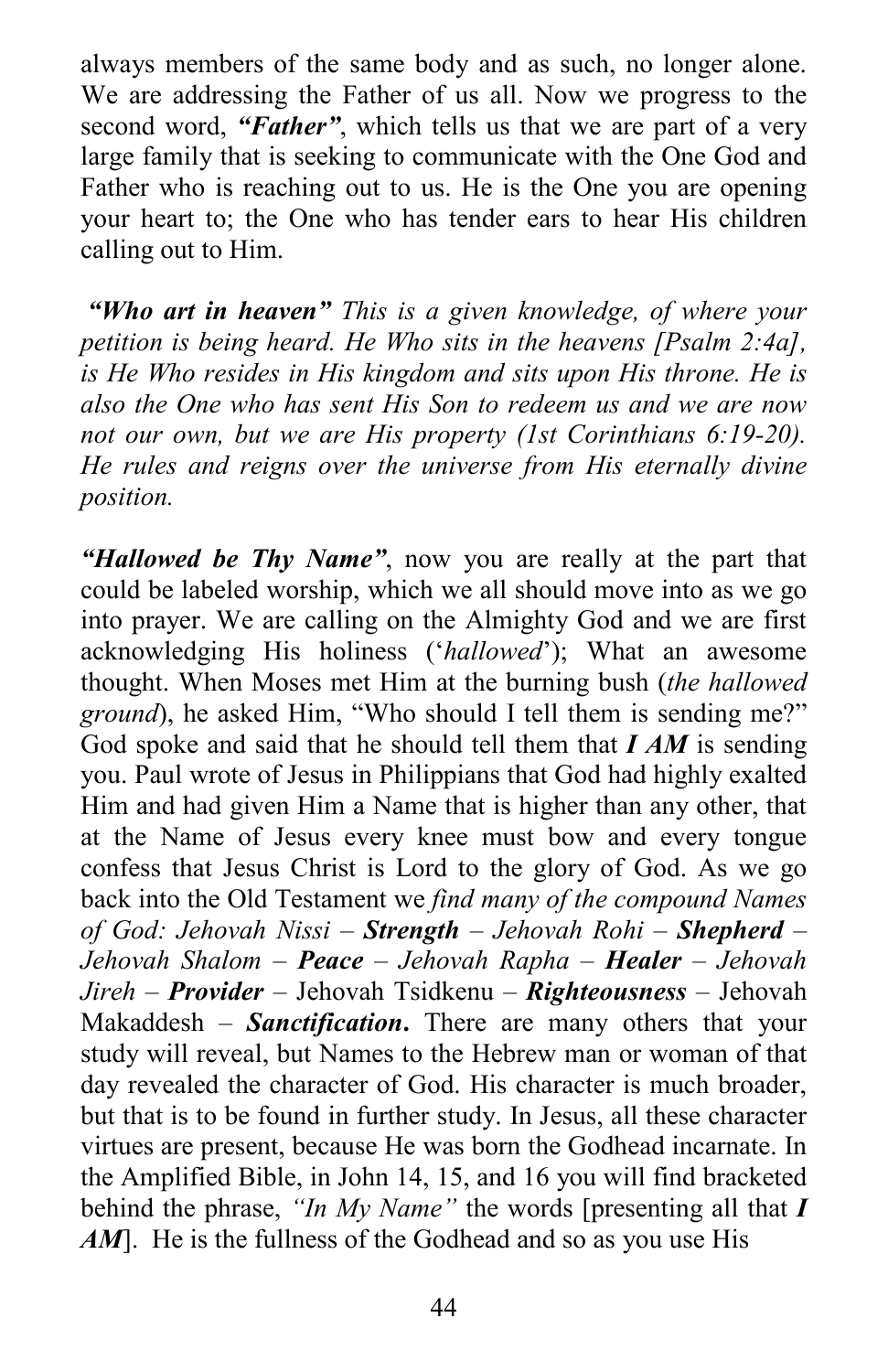Name in prayer you are calling on and expressing all that God is. (Read Acts 4:12)

*"Thy Kingdom come…"* You have entered, through your born again experience, the kingdom of God. It is the dimension that embodies the way God does things. You are to call into this earth realm, by prayer to God, His kingdom answer to every need. Jesus said that it should be in the earth the same as it is in heaven. What you are in reality asking, is that the Father not only send the kingdom of God to the earth, but send the revelation into our hearts as well, so that we can alter our lives' thinking accordingly, now add the rest of the verse;

*"Thy will be done … in the earth as it is in heaven".* How is it in heaven? It's liberty in Christ Jesus, free of illness and affliction, free of lack and poverty, and free of all oppression, and the strength of the Almighty expressed through your weakness as was Paul's, in 2 Corinthians 12 where God said that His strength and power are made perfect and show themselves most effective in our weakness. The Supernatural expressing Himself in the natural. Remember, that His word is His will, so study to show yourself approved unto God.

(2 Timothy 2:15), and your prayer life will take on the power of *His* answers. Find in the Word, scriptures that apply to your requests and pray those scriptures as prayer. There are several verses in the Old Testament that address this powerfully.

 Jeremiah 23:29 *"Is not my Word like fire that consumes all that cannot endure the test? Says the Lord, and like a hammer that breaks in pieces the rock [of most stubborn resistance]?"*

*"Put Me in remembrance [remind Me of your merits]: let us plead and argue together. Set forth your case, that you may be justified (proved right)."* [*Your case in the courts of heaven is His word*] Isaiah 43:26 -- Now read and add to this 1 John 5:14-15.

*"Give us this day our daily bread"* Here you are addressing Jehovah Jireh, God our Provider, asking Him to provide your daily bread. Yesterday has passed and you have today to rejoice and be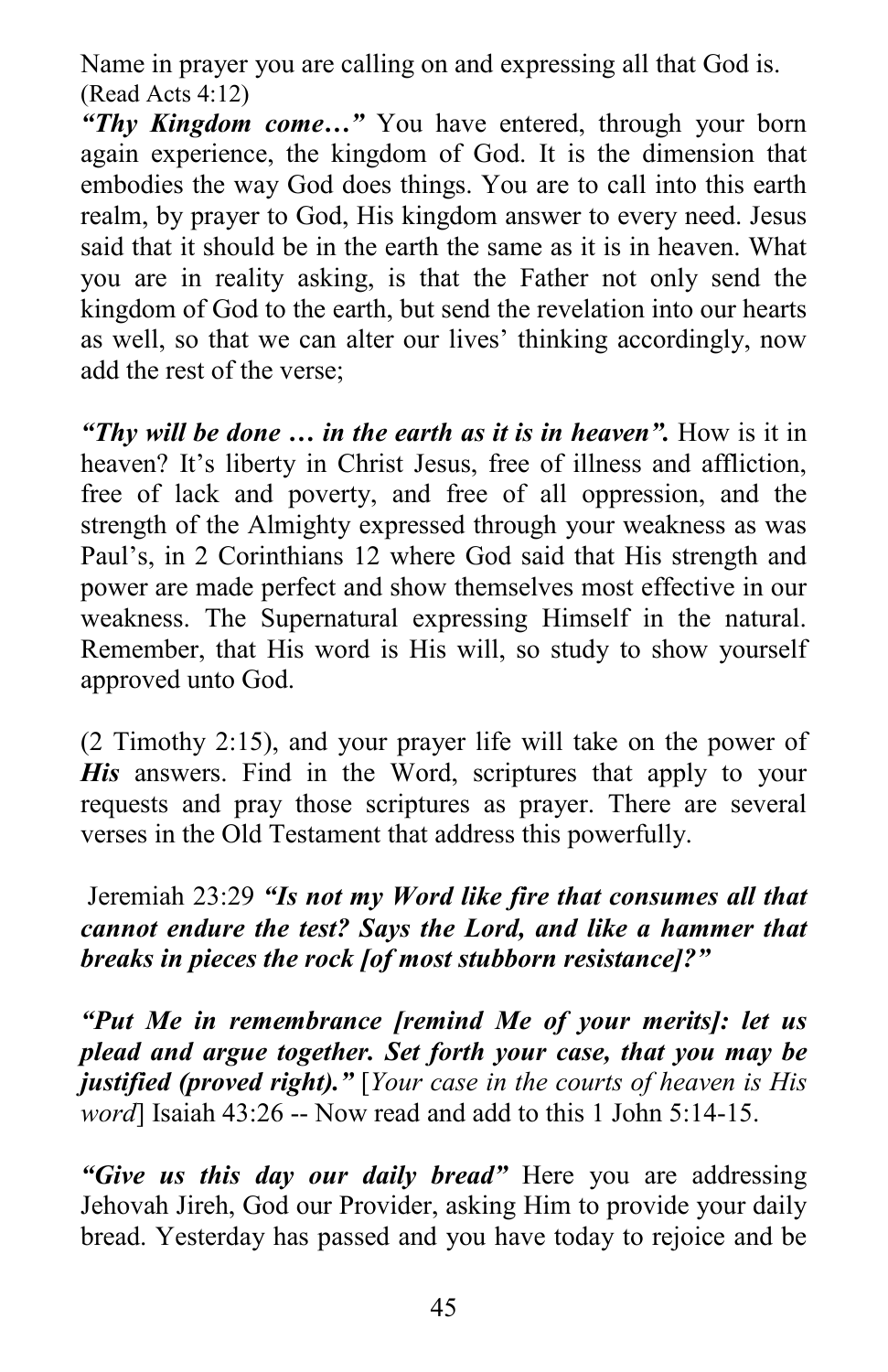glad in and He will supply all your needs according to His riches in glory by Christ Jesus. He declared this in Philippians 4:19, and nothing escapes His sight and heart, for your 'needs' can cover much ground, and not just your financial needs. Jehovah Jireh literally means, *God Who sees ahead*. He knew your daily needs ahead of all time, since before time was, and He made advance provision for all of them. In prayer, you are traveling a course that will cause you to intersect His supply for you. In the trek through the wilderness, when Manna fell from heaven, they were only allowed to take just what the day would demand for their well being. More taken would only spoil, except on the weekend when they could get an extra portion, to meet every need until the Sabbath passed. This is a marvelous avenue to build faith and trust on and God is faithful to the promises in His word. He is our provider and is to be trusted completely.

**"Forgive us our debts as we have also forgiven our debtors"** *There is a great measure of God's will in this portion –*  'Forgiveness'*. One of the most important words to be grasped in this is* "as". *When we have any* un*forgiveness in our hearts, then we are basically saying;* judge me as I am judging the one that I have an aught against. We have amplified the "as". *When you go just a little further in Mark 11:24-25, you will find Jesus, discussing this with His disciples, and relating it to prayer;* 

*"For this reason I am telling you, whatever you ask for in prayer, believe (trust and be confident) that it is granted to you and you will get it.* 

*And whenever you stand praying, if you have anything against anyone, forgive him and let it drop (leave it, let it go), in order that your Father Who is in heaven may also forgive you your [own] failings and shortcomings and let them drop."* 

Here you can see how much emphasis the Father puts on our forgiving others in order to have our prayers be effective. Forgiveness is one of the conditions of answered, believing prayer and is an important condition that the Father places on receiving an answer. Forgiveness and answers are tied together. God's love is to be the radiant virtue of the righteous and His word in 1 Corinthians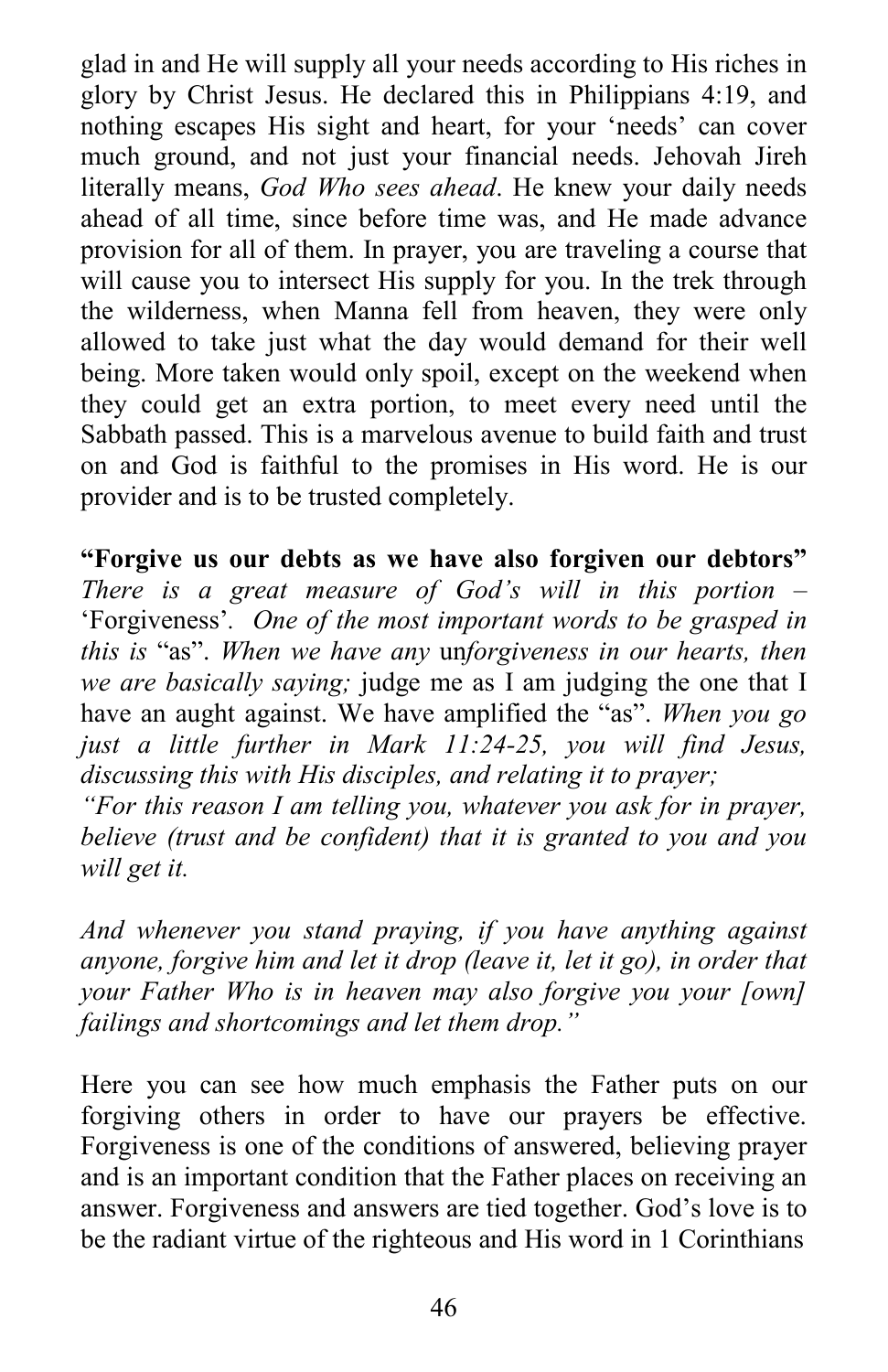13:7b declares that love believes the best in every person and as such forgiveness is the way of life for the Christian. There is a verse in James 5:16c that makes a tremendous statement:

"…The earnest (heartfelt, continued) prayer of a righteous man makes tremendous power available [dynamic in it's working]."

*One of the key virtues displayed in the righteous man's life is walking in the attitude of forgiveness as His Father has forgiven him. God's love is shed abroad in our hearts by the Holy Spirit. (Romans 5:5)* 

 **"And lead us not into temptation"** *Here we need to see the word that the Greeks used for the word* 'temptation' *properly translated makes this a more palatable request. The word is* 'peirasmos' *and means trials with a beneficial purpose. The way this verse reads when this translation is used is, '*lead us not into a hard trial or testing'*. Again we look at the book of James 1:13.* 

"Let no one say when he is tempted, I am tempted from God; for God is incapable of being tempted by [what is] evil and He Himself tempts no one (with evil)."

*Jesus was saying, don't pray yourself into a hard spot, your Father is loving and will not be a part of that. He wants only that which is beneficial for you and that might occur in testing and usually does, but not because you pray for it, it just comes as a part of life's journey and it comes daily, but the Holy Spirit is always there to strengthen you, for He is the strengthener. Spiritual testing is always a growing experience and mature growth is a most desperate need in the body of Christ. John 14:26 Amp . Just for the record, look at Psalms 119:67, 71 and 75: verse 75:* "I know, O Lord, that Your judgments are right and righteous, and that in faithfulness You have afflicted me." *[Afflicted here is tried, proven]* 

**"…but deliver us from the evil one"** I won't go too far with this one except to say this; The Bible never gives any doubt that there is a power of evil in this world. Some translations have had this to read, 'deliver us from evil' and that is not complete. It should always read, *"deliver us from the evil one".* The Bible does not teach that evil is some sort of principle that is an abstract, but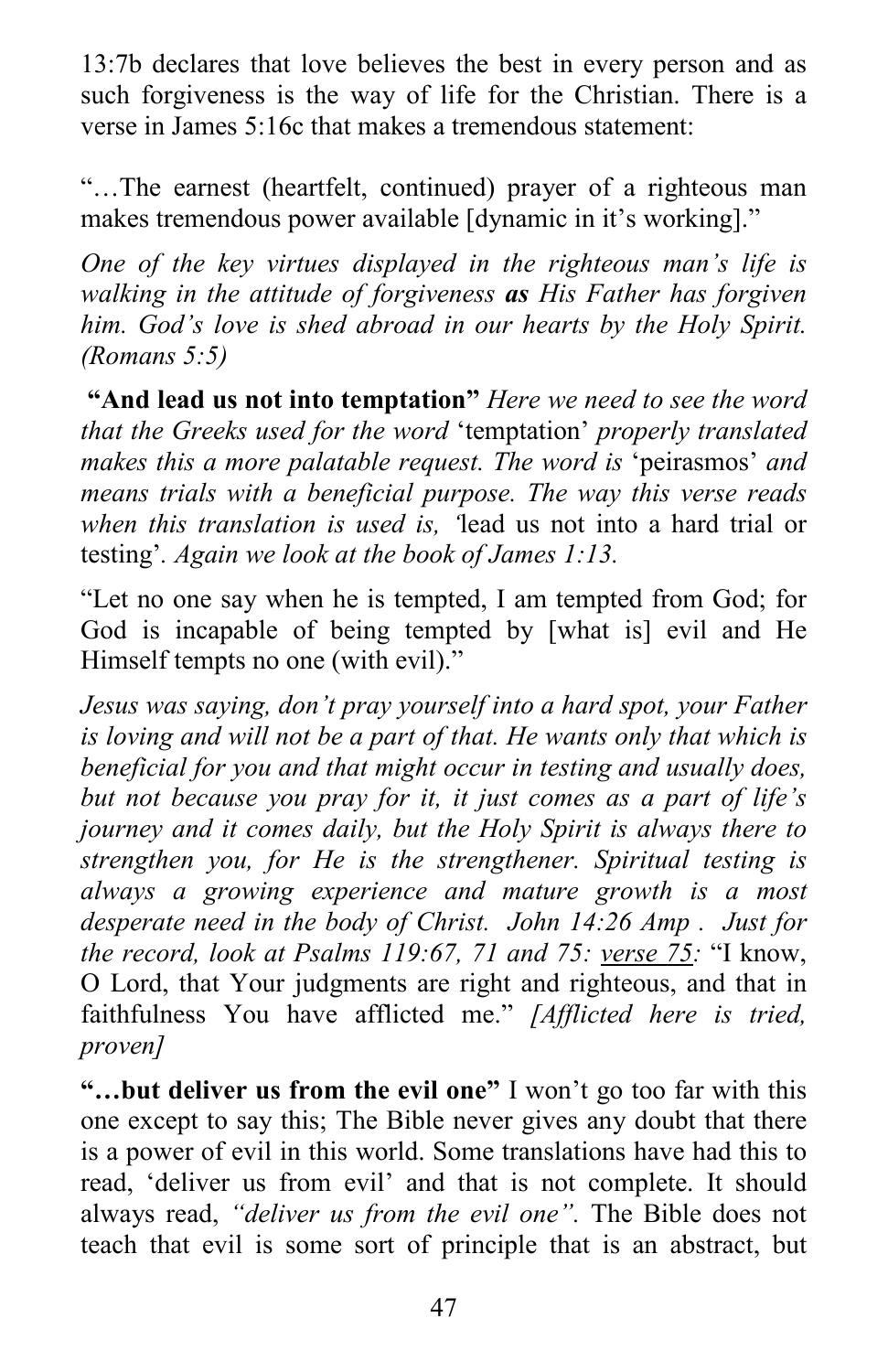rather it is a very active personal power, an enemy, an adversary called the devil who opposes God and all He stands for. It is from that power of destruction, that Jesus has us to pray for deliverance. We do know that in 1 John 4:4 there is a powerful statement on our behalf and it declares;

*"Little children, you are of God [you belong to Him] and have already defeated and overcome them [the agents of the anti-Christ], because He Who lives in you is greater (mightier) than he who is in the world."* 

*The agents of anti-christ here are the powers of evil and He has already disarmed them and triumphed over them and made a public display of them (*Read Galatians 2:15*)* 

**"For Yours is the kingdom and the power and the glory forever. Amen"** All glory to God, Who is able to answer all prayer, prayed in the right manner and context. Prayer is to be a simple conversation with the God of all creation. He is your creator and the lover of your soul and He does not know how to hurt and He is more desirous and willing to answer than you are to pray. Look to Him, seek His face and not His hand and He will meet you at the intersection of any need you have and any desire your heart longs for. Sit down and talk to Him, He is so easy to know and He desires that you know Him well.

There is nothing on earth or in heaven, for time or eternity, that God's Son did not secure for us. By prayer God gives us the vast and matchless inheritance which is ours by virtue of His Son. God is glorified and Christ is honored by large asking. (E. M. Bounds)

Always remember, we are heirs of God, joint heirs with Christ Jesus.

Remember though, all we have been sharing is not a prayer, but rather it is the "Lord's Own Principle" for praying, it is a rich pattern to follow.

*The scriptures that you have seen in this that are now written are those that you should look up, study, and get into your heart.* 

*Invest in some good books on prayer and the following is just a few;*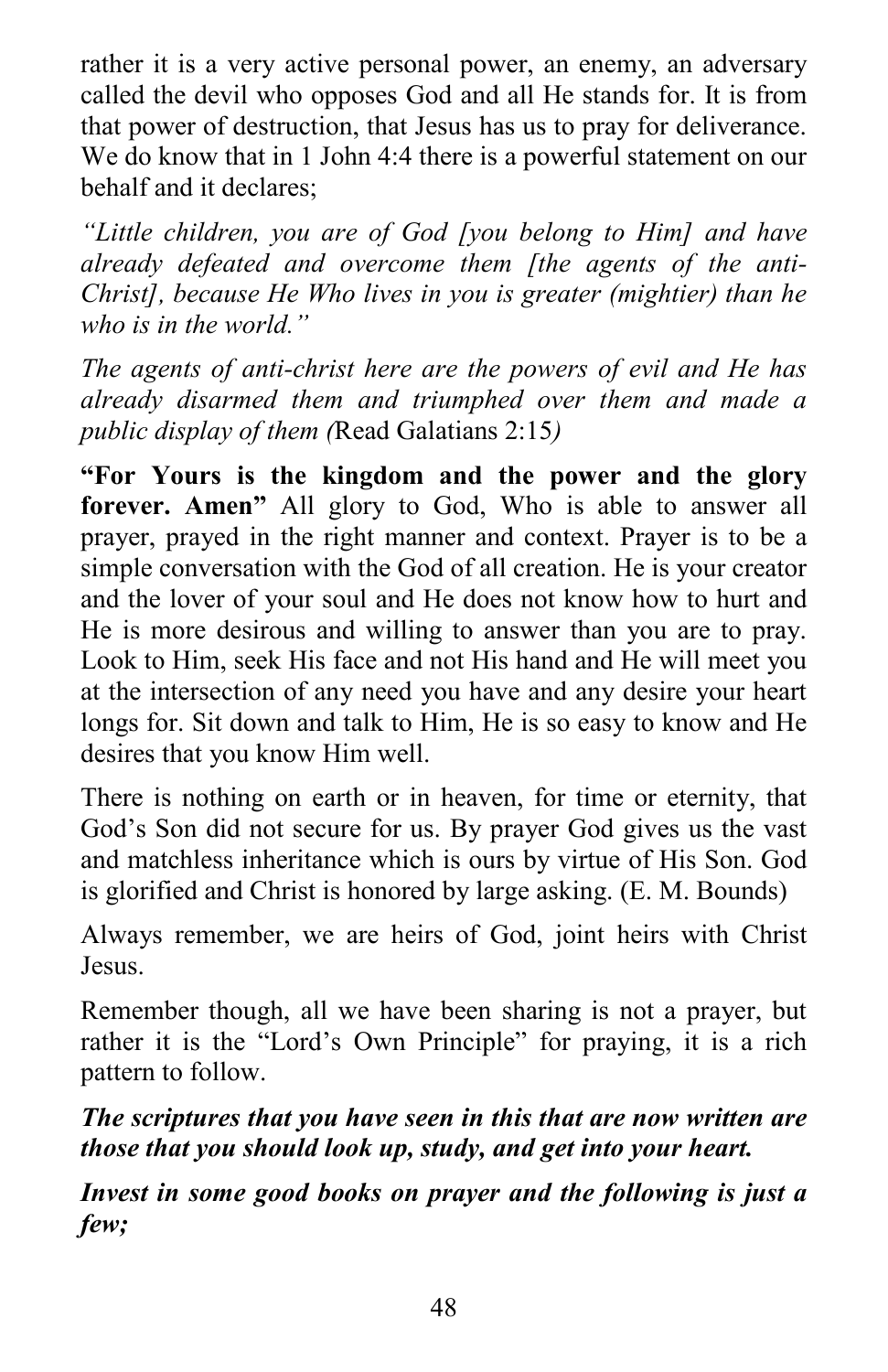**Destined for the Throne by Paul E. Billheimer**

**Prayer [Understanding the Purpose of...] by Myles Munroe** 

**The Names of God by Nathan Stone** 

**Prayer: Life's Limitless Reach by Jack Taylor** 

**Beyond the Veil by Alice Smith** 

**Prison To Praise by Merlin Carrothers** 

 **\*\*\*\*\*\*\*\*\*\*\*\*\*\*\*\*\*** 

## **Entering Into His Presence for Prayer**

Heavenly Father, I come to You now in the Name of my Lord and Savior Jesus Christ. Heavenly Father, I bow and worship before You. I come to You with praise and with thanksgiving. I come to You in humility, in fear, and in trembling and seeking truth. I come to You in gratitude, in love, and through the precious Blood of Your Son Jesus Christ. (Note - if two or more are praying: Heavenly Father, We come to You in one accord in the Name of Jesus according to Matthew 18:19)

## **Daily Prayer - Putting on the Whole Armor of God**

Heavenly Father, I pray that You forgive me of all my sins of commission, sins of omission and any unknown sins according to Psalms 19:12. Heavenly Father, I repent for all of my sins and I ask You to forgive me of all my sins, iniquities, trespasses and transgressions and to cover them with the Blood of the Lord Christ Jesus, and to cleanse me of all unrighteousness. I ask You to do this in the Name of the Lord and Savior Jesus Christ according to Your Word, 1 John 1:9.

I am thankful for this day; for this is the day that You have made. I will rejoice and be glad in it. I am thankful that Jesus died on the cross for me, knowing it cleanses me from all unrighteousness according to 1 John 1:9 and allows me to come boldly to the throne of grace according to Hebrews 4:16. I am thankful for the power in the Blood of the Lord Jesus Christ to protect, cleanse, heal, deliver, sanctify, redeem, justify, and to make all things new.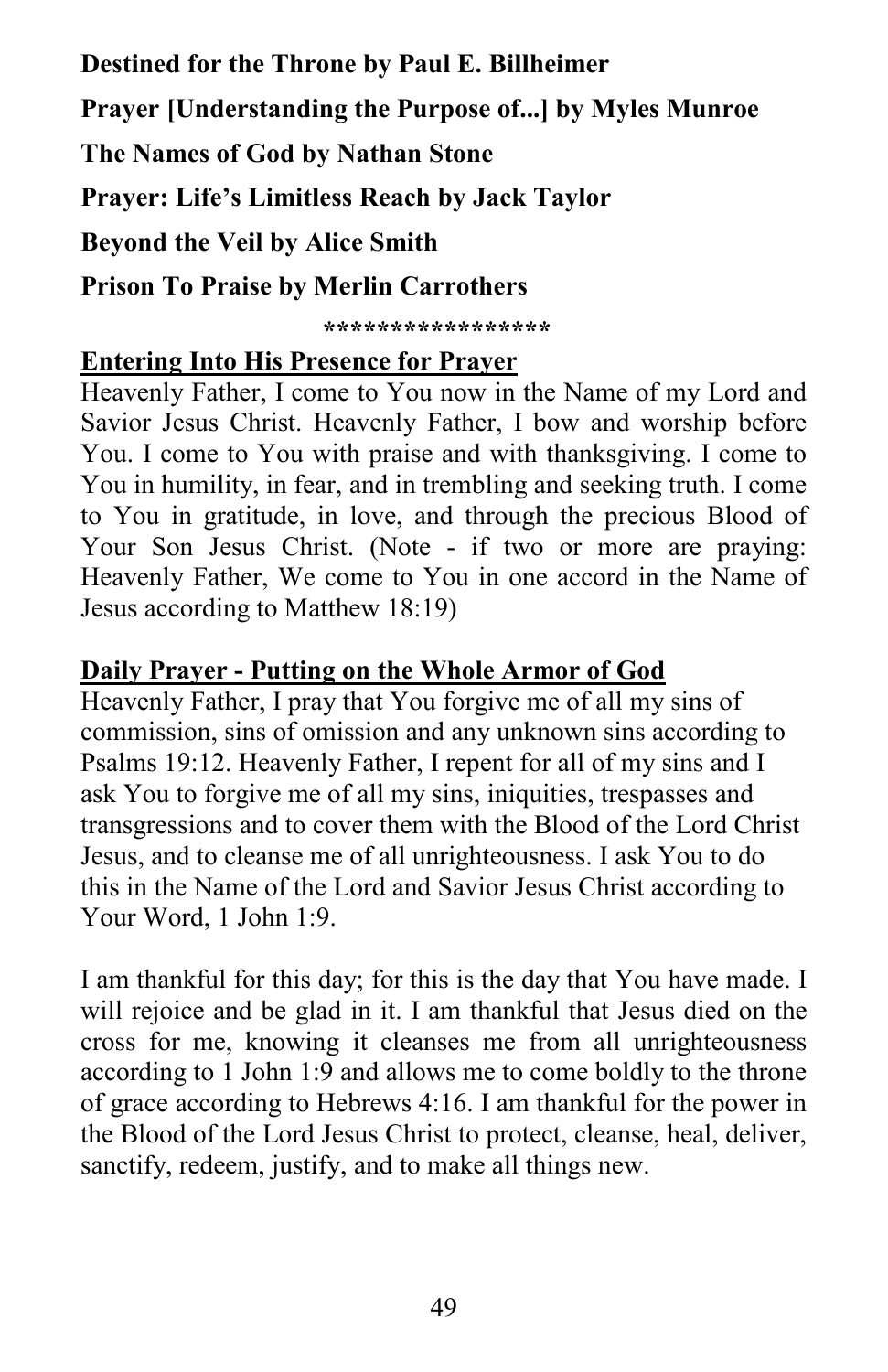I declare and decree that where the Blood of Jesus Christ is applied, satan cannot enter according to Hebrews 10:4-23 and I confess now that Jesus is Lord over my family, church, finances, businesses, jobs, and possessions.

Thank You Heavenly Father for Your Holy Spirit. Thank You for being present with me always. Thank You for the gifts of the Spirit: Heavenly Father, I praise and thank You for everything You have done, for everything You are doing, and for everything You are going to do. Blessed be to You Lord.

Heavenly Father, I know that my battle is not with flesh and blood, but against principalities, against powers, against the rulers of darkness of this age, against spiritual wickedness in high places, therefore, I put on the whole armor of God, that I may be able to withstand in the evil day, and having done all to stand. I will be strong in You, Lord, and in the power of Your might according to Ephesians 6:10-13. I have Christ in me, the hope of glory, according to Colossians 1:27, so I shall prevail because the battles are not mine, but Yours Lord according to 1 Samuel 17:47.

Heavenly Father, I now put on the **Breastplate of Righteousness** according to Ephesians 6:14. I crucify my flesh now according to Romans 8:13, as I die daily from self desires and live to do Your desires according to 1 Corinthians 15:31. In the Name of Christ Jesus, I command the mind of my flesh to shut up: Don't talk to me about sin for I am dead to sin according to Romans 6:2; Don't talk to me about condemnation, for there is no condemnation in me because I am in Christ according Romans 8:1; I walk after the Spirit and not after the flesh according to Romans 8:4; I have been healed by the stripes of Jesus according to Isaiah 53:5. I have been redeemed from the curse of the law according to Galatians 3:13; I am blessed when I come in and blessed when I go out. I am blessed in the city and blessed in the country. Let everything I touch be blessed and prosper according to Deuteronomy 28:3-6. All these blessings shall come upon me and overtake me, because we obey the Voice of the Lord our God. Thank You God that you did not give us the spirit of fear, but of power, and of love, and of a sound mind according to 2 Timothy 1:7.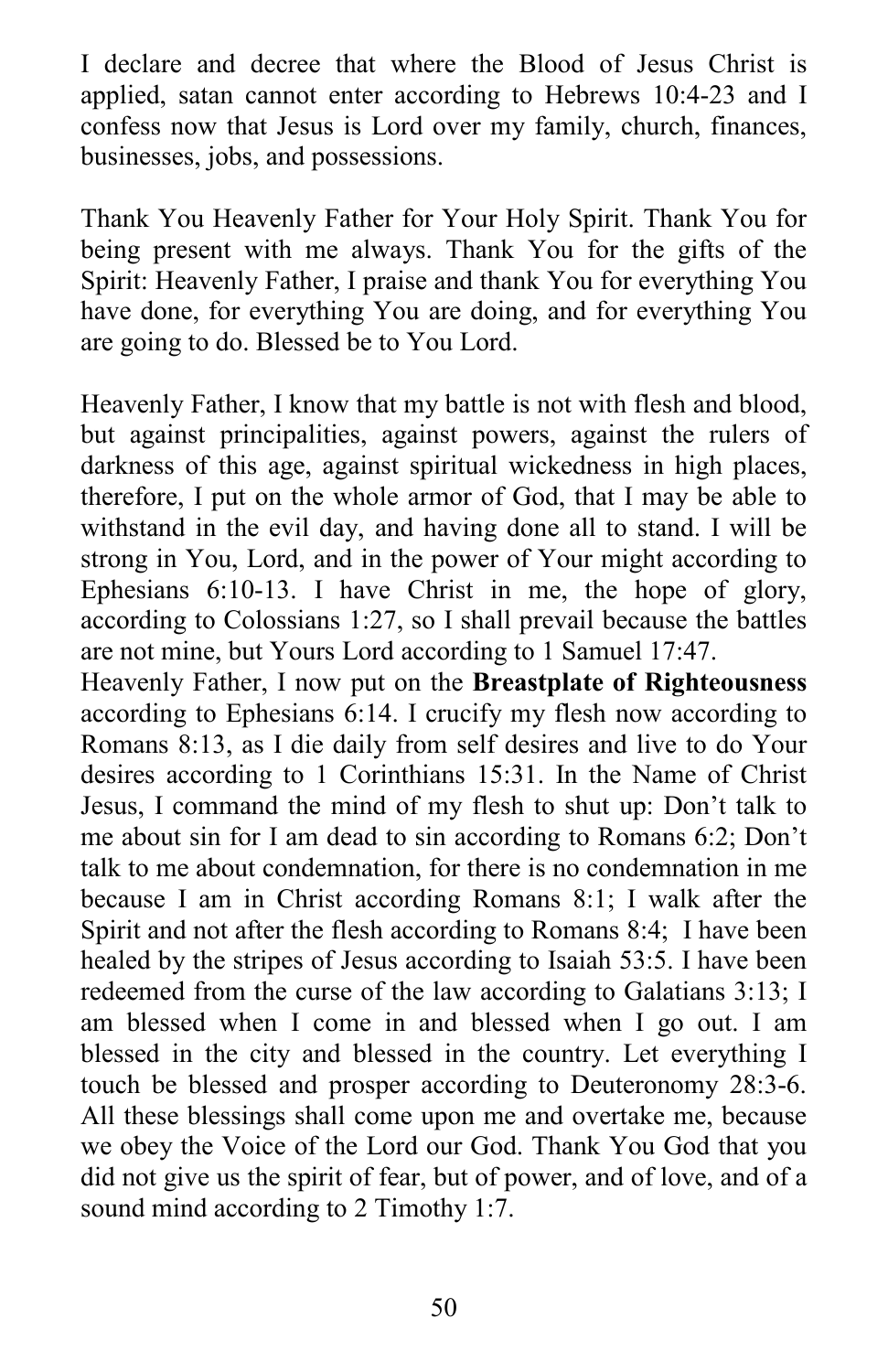Heavenly Father, I now put on the **Helmet of Salvation**. I declare that we are spiritually minded according to Romans 8:6 and have the mind of Christ according to 1 Corinthians 2:16. I take off the carnal way of thinking according to Romans 12:2. When I put on this Helmet I no longer allow my five carnal senses to affect the way that I think. I exercise my spiritual senses, spiritual hearing, spiritual sight, spiritual touch, spiritual taste, and spiritual smell according to Romans 8:14. I thank You for being my God of peace; Jehovah Shalom, according to Judges 6:24.

Heavenly Father, I now gird my loins with Your **Belt of Truth**. I am set free from bondages and strongholds according to II Corinthians 10:4. I now operate in discernment according to Hebrews 5:14 that I may continue to be free. I take off all dependency of the flesh and dependency on anything in this world or this world system. I trust and depend completely on You, Jesus according to Psalms 31:1. I thank You that You are my Healer, Jehovah Rophe, and You are my Provider; Jehovah Jireh.

Heavenly Father, I now cover my feet with the preparation of the **Gospel of Peace Sandals**, enabling me to walk in the Spirit so I won't fulfill the lust of the flesh according to Galatians 5:16. I thank You that the Spirit leads me and I walk in the light, as Jesus is, the light according to 1 John 1:7. As I cover my feet with this preparation, I take off vanity, pride, darkness, and ignorance according to Colossians 3:8-10.

Heavenly Father, I now put the **Shield of Faith**, which protects me from all fiery darts of the enemy according to Ephesians 6: As I put on the Shield of Faith, I will take off all fear, mistrust, unthankfulness, unfaithfulness, and disobedience.

Heavenly Father, I now put on my hands the **Sword of the Spirit**, the Word of God, which I choose to use against all forces of evil. I declare that I will defeat the enemy with the Word of God as the Spirit of God leads me according to Revelation 19:11-16. I put away all murmuring, complaining, condemning and criticizing. I now take the Sword of the Spirit and use the authority that God has ordained me with according to Luke 9:1, for I have been given all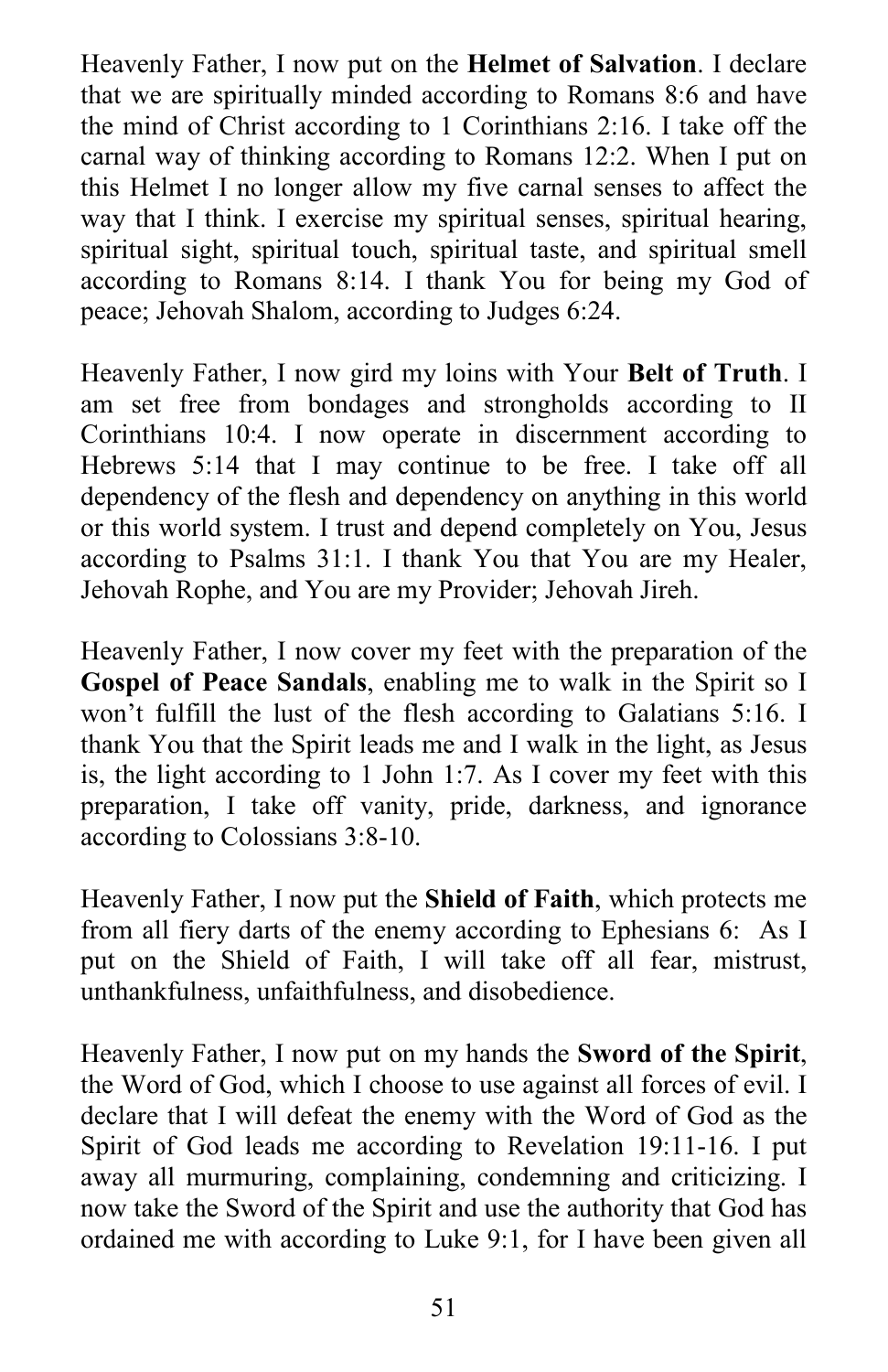authority over all powers and principalities according to Luke 10:19. In Jesus Name I pray in faith in Christ Jesus. amen

#### **Daily Warfare Prayer (Speak Out Loud When Possible)**

Heavenly Father, I come to You in the Name of my Lord and Savior, Jesus Christ. I come to You with praise and with thanksgiving, in worship, in humbleness to my Lord and Savior, Jesus Christ. Holy Spirit I ask You to reveal to me any unconfessed sins that I may have in my heart at this time. Heavenly Father, I ask You to forgive me and show me mercy from all sins known or unknown. I ask You Lord, to forgive me of all transgressions, iniquities, trespasses, any grudges or unforgiveness that I have in my heart at this time. Lord wash me clean with the Precious Blood of Jesus Christ. Lord Jesus, I ask You to destroy any assignments, plans or works that satan has against me. I ask You to cause Your anointing to break and destroy the yoke of every bondage that is over me and to bring down anything that exalts itself against the knowledge of God, as I take every thought captive to the obedience of Christ according to  $2<sup>nd</sup>$  Corinthians 10:3-6. Lord Jesus I ask You to give me; freedom, and liberty from all sickness, and diseases and I ask You this according to Your complete and total Will, precious Jesus. Heavenly Father, I plead the Blood of Jesus Christ over me today. Lord, please help me to keep my eyes fixed on You, my Lord and Savior and to know that through You I am victorious. Lord, I ask You to release Your healing virtue into my body and to give me divine health. Lord Jesus I ask that You touch me and loose and encamp Your warring angels and ministering angels into my presence and keep me safe least I stumble they will catch me. Heavenly Father, I ask You to bless and prosper me according to Your divine Will. IN Jesus Name I pray. Amen!

## **Forgiveness of Sin Prayer**

Heavenly Father, I come to You now in the Name of my Lord and Savior Christ Jesus, I make a joyful shout to You, I come before Your Presence with singing, and I enter into Your gates with thanksgiving, and into Your courts with praise. Lord I ask You to hear my prayer according to Your loving kindness, and according to the multitude of Your tender mercies. Lord, anoint me with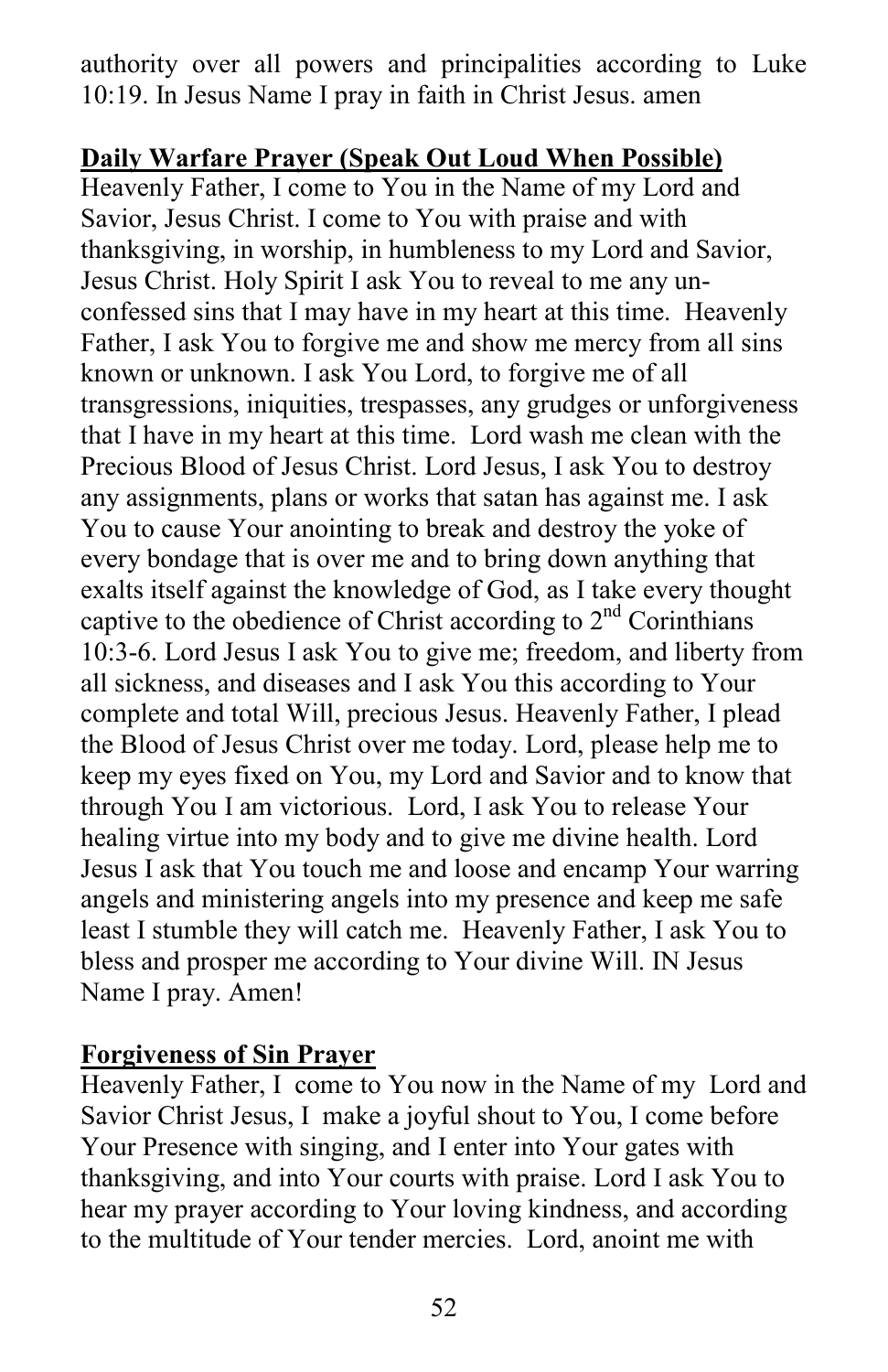Your healing oil, wash me and I shall be whiter than snow. (Psalm 51:7) Create in me a clean heart, O God and renew a steadfast spirit within me and do not cast me away from Your Presence. (Psalm 32:1) Please do not take Your Holy Spirit from me but restore to me the joy of Your salvation and uphold me by Your generous Spirit that I would be able to teach the transgressors and sinners so they can be converted to You. God of my salvation, my tongue shall sing aloud of Your Righteousness. Lord open my lips and my mouth to show forth Your praise for God does not desire sacrifice or else I would give it. Teach me O'Lord to know that Your sacrifices are a humble spirit, a broken and contrite heart. I humble myself, in complete repentance, before You. I ask you to forgive me for all my sins, known and unknown. I ask You to cover those sins with the blood of Jesus as I truly seek repentance for my sins. (Hebrew 10:18) In Jesus Name I Pray. Amen

#### **Forgiveness of Others Prayer**

Heavenly Father, I forgive anyone who has ever wronged me or hurt me or spoke evil of me or lied to me or tried to harm me in any way and I bless them in the Name of Jesus Christ. (Matthew:14-15) Heavenly Father I ask You to forgive me for any unforgiveness, any bitterness, any anger, any strife, any animosity, and any resentment that I may have in my heart toward anyone at this time, in Jesus Name I pray. Amen.

## **A Prayer for a Person in Need of Salvation**

Heavenly Father, in the name of Jesus, I come to You in gladness and with thanksgiving. I know that You are God! It is written in Your Word that Jesus came to seek and save the lost. I know Lord that You wish all people to be saved and to know Your divine truth. Therefore, Father, I bring \_\_\_\_\_before You this day. I feel You have called me as Your agent of intercession for T thank You Lord for allowing me to stand in the gap and pray for the salvation of , that he/she might be spared from eternal destruction. (Ezekiel 22:30) Father, thank You for salvation. I acknowledge Lord Jesus , that You are the one that takes away

\_\_\_\_\_'s sins, and that it is the Holy Spirit Who convicts and convinces him/her of sin, righteousness and judgment. I pray Lord, that Your mercy and Your kindness will lead\_\_\_\_\_\_ to repentance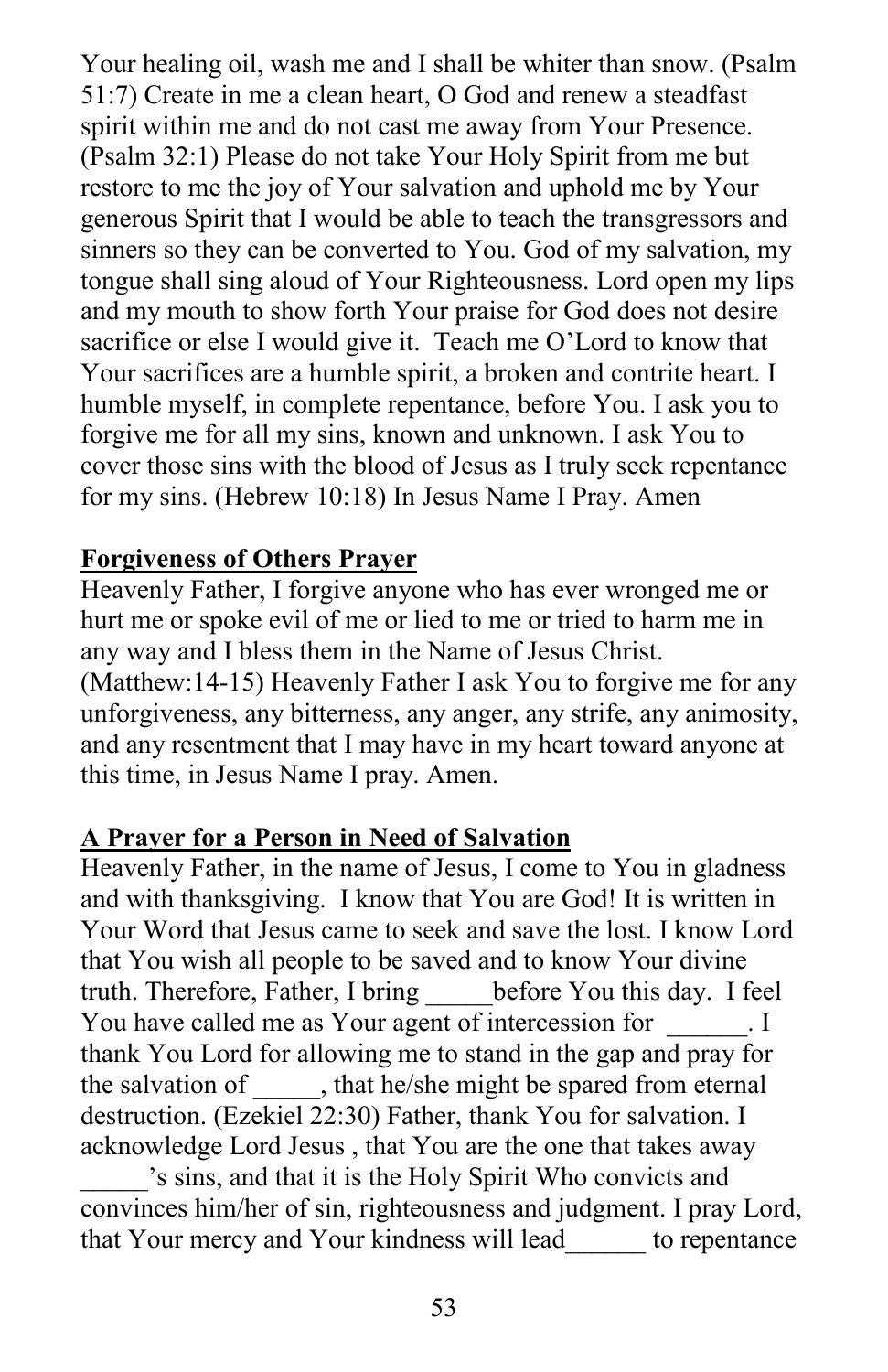and that mind and inner man will accept Your will for his/her life (1 Thessalonians 5:9). You are the One Who will deliver and draw him/her to Yourself out of the control and the dominion of darkness and transfers him/her into the Kingdom of You, Heavenly Father (Psalm 98:2). Father, I pray that

will hear the truth from someone standing in the gap and in Your presence. The truth has been hidden from Satan, the deceiver of this world, made him/her blind, and he/she was unable to see the glorious light of You in Your Word. (2 Corinthians 6:2). I ask You, Lord of the harvest, to send the perfect laborer into  $\cdot$  's path to share Your gospel in a special way so that he/she will listen and understand it. I am believing by faith that that the person that you send to him/her, will help them come to their senses—come out of the snare of the devil who has held captive —and make Jesus the Lord of his/her life. (Romans 10:1, Romans10:10). Having prayed all that I know to pray, I submit to the Spirit, Who also helps me present my supplication. I do not always know how to pray worthily, but Your Spirit within me is actually praying for me in those agonizing longings which cannot find words. Having done all that I know to do to stand, I stand on Your Word, and Father, I shall praise You and thank You for  $\cdot$  's salvation. I commit this matter into Your hands, and with my faith I see saved and filled with Your Spirit, with a full and clear knowledge of Your Word. Amen

## **Do Not Fear We Have the Authority**

This warfare prayer is based on the authority and power in the Name of Jesus, the Blood of Jesus, the Word of God, and the Power of the Holy Spirit! The believer's authority is taken to prayer to overcome and to drive out the powers of darkness! *"For the word of God is quick, and powerful, and sharper than any two edged sword, piercing even to the dividing asunder of soul and spirit, and of the joints and marrow, and is a discerner of the thoughts and intents of the heart."* Hebrews 4:12 KJV.

## **Believer's Scriptural Authority to War Against Powers and Principalities**

Luke 10: 17-19, "Then the seventy returned with joy, saying, Lord, even the demons are subject to us in Your Name. And He said to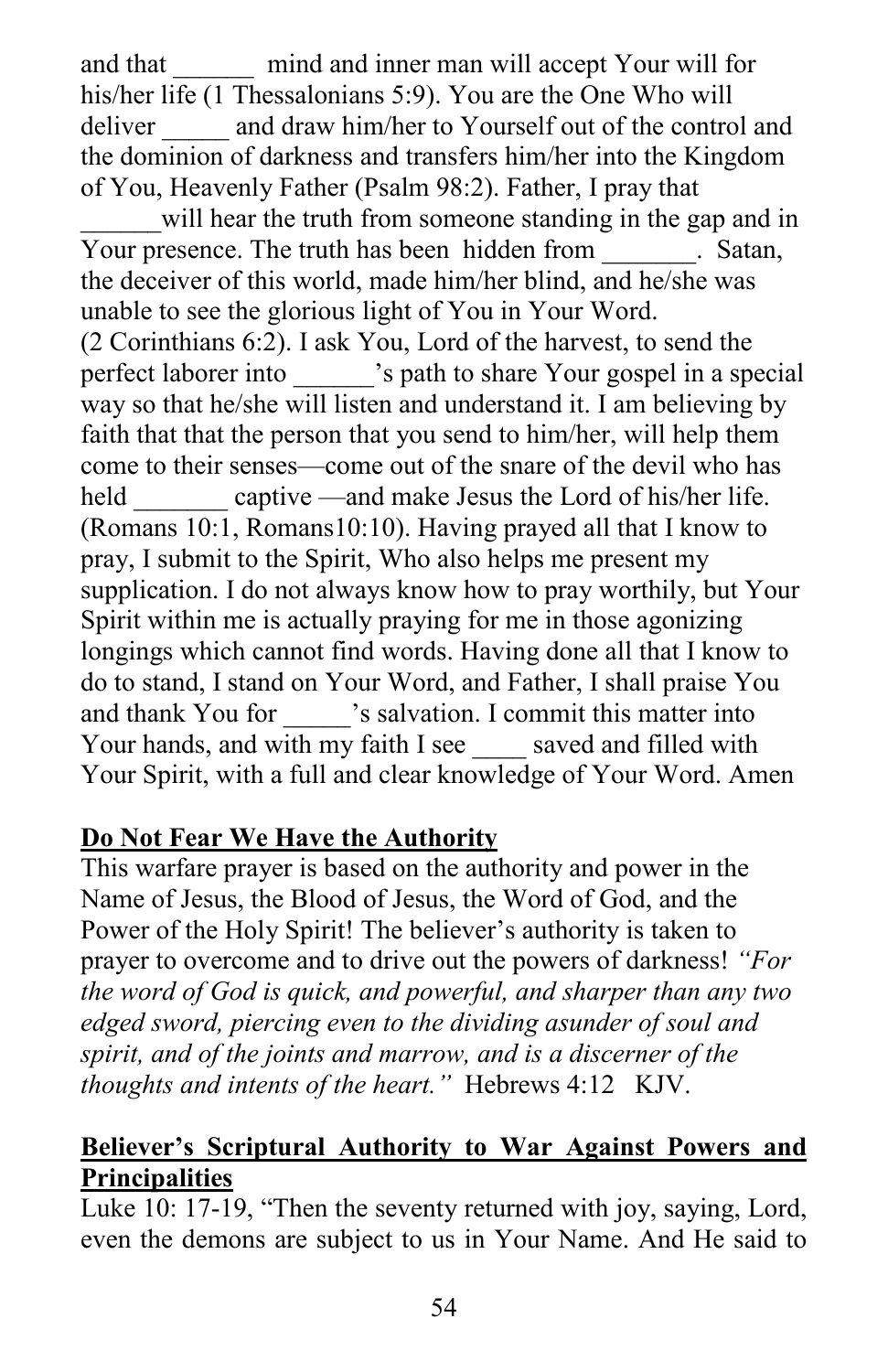them, I saw satan fall like lightning from heaven. Behold, I give you the authority to trample on serpents and scorpions, and over all the power of the enemy, and nothing shall by any means hurt you." Mark 16: 17-18, 20, "And these signs will follow those who believe: In My Name they will cast out demons; they will speak with new tongues; they will take up serpents; and if they drink anything deadly, it will by no means hurt them; they will lay hands on the sick, and they will recover." Verse 20, "And they went out and preached everywhere, the Lord working with them and confirming the word through the accompanying signs."

## **Pray and Claim Authority Over the Enemy**

Heavenly Father, in **the Name** of Jesus Christ of Nazareth I command you (Luke 10:19, Mark 16:17) devil and all evil spirits in the sound of my voice to loose me and leave my presence. By **the Blood** of the Lamb and the Word of my testimony (Rev.12:11) I overcome you devil and evil spirits, in the Name of Jesus Christ Who died on the cross for my sins and the sins of this world. I am a Blood bought child of God (Col 1:14) and satan, you are trespassing, you have no right to come near me, my land, animals, or property, including the atmosphere about me. I plead the Blood of my Lord and Savior Jesus Christ of Nazareth as a thick hedge of protection against all evil spirits , as a wedge between us that you cannot penetrate. I speak the Blood against you satan, in Jesus Christ's Holy Name. It is written in **God's Word** that no weapon formed against me can prosper, I stand on the Word of God, He is my Shield and my Buckler (Psalms 35:2). He says in *Deuteronomy 33:27* that He thrusts out the enemy and says to me "destroy" them! Lord Jesus Christ I ask You according to John 14:13-14, to "destroy the enemy". Satan, you are a defeated foe! You have been defeated and by the *authority and power* given to me in *Luke 10:18-20, I* command you to leave (Mark 16:17), I loose you to the Abyss, the dry waste place, with all your minions in the Name of Jesus Christ of Nazareth. Lord Jesus Christ I ask according to John 14:13-14 to destroy all the dark destruction that came with the enemy, cleanse me in Your precious Blood, heal me, restore me, and seal me up in Your Glory. I ask You to shut all demonic doors that need to be shut and seal them so the evil spirits can never come through them again. Lord Jesus, I ask You to loose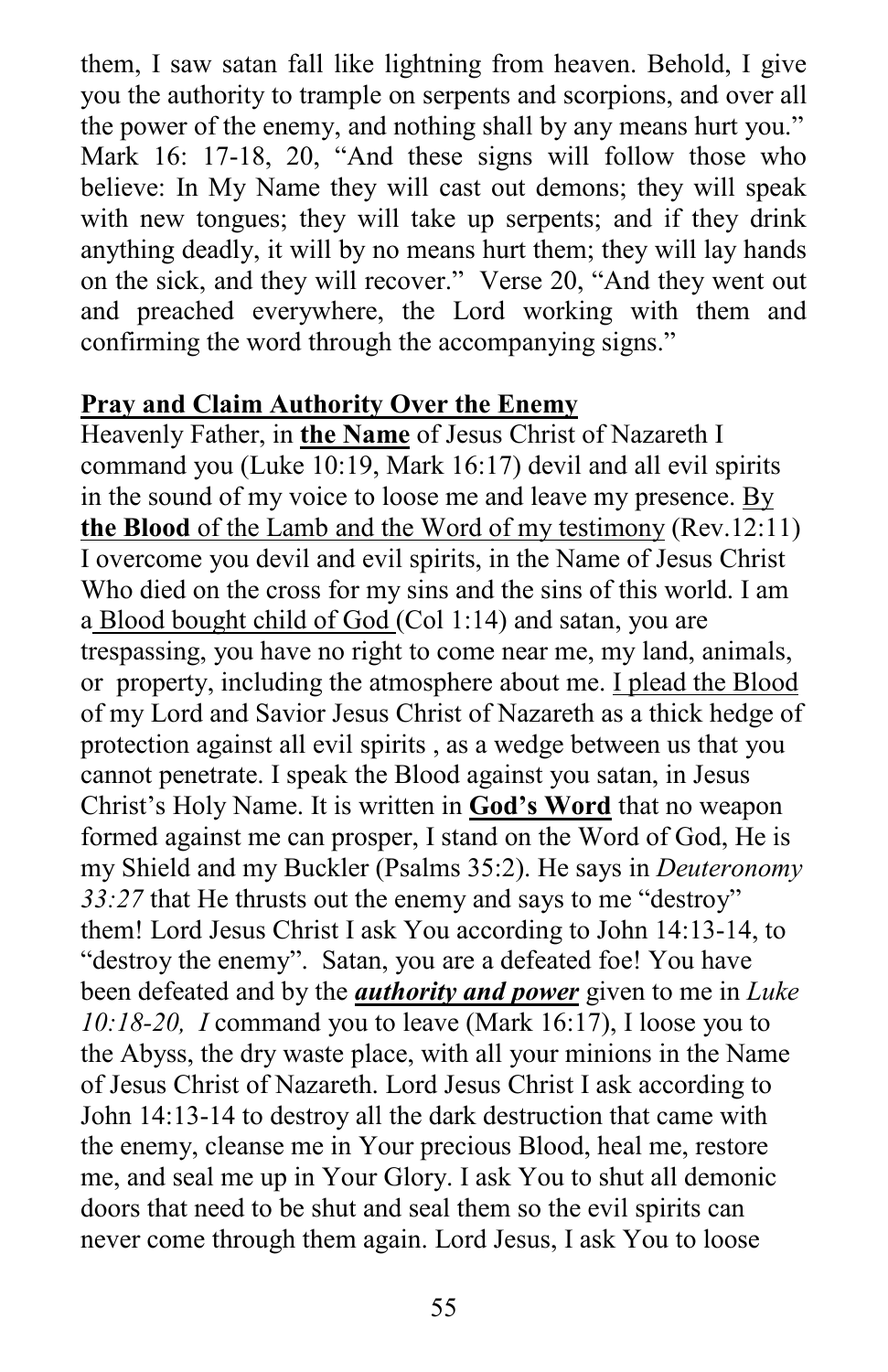Your angels over me and this place to protect me, the animals, and this land from the enemy from coming back here. Amen.

**We Do Not Wrestle Against Flesh and Blood But Against …..**  For our wrestling is not against flesh and blood, but against the principalities, against the powers, against the world-rulers this darkness, against the spiritual hosts of wickedness in the heavenly places (Ephesians 6:12) The apostle does not mean to say that Christians had no enemies among men that opposed them for they were exposed often to fiery persecution; nor that they had nothing to contend with in carnal and corrupt propensities of their nature which was true of them then as it is now; but that their main controversy was with the invisible spirits of wickedness that sought to destroy them. They were the source and origin of all their spiritual conflicts and with them the warfare was to be maintained. We must always remember that we are to put on our armor of God (God's Word) as we go forth into this wicked world but also know that our God is far above all rule and authority, power and dominion, and every title that can be given, not only in the present age but also in the one to come (Ephesians 1:21). We have authority over all the rulers and authorities in the heavenly realms. Given to us by Jesus dying on the CROSS. (Ephesians 3:10). For He has rescued us from the dominion of darkness and brought us into the kingdom of the Son he loves. (Colossians 1:13)

## **Spiritual Warfare Prayer**

Heavenly Father, I come to You now in the Name of my Lord and Savior Jesus Christ. (Note - if two or more praying) Heavenly Father, and I come to You in one accord in the Name of Jesus. We come two or more in agreement touching heaven and earth and You said it will be done. Lord, forgive me for all of my sins, iniquities, trespasses, transgressions, sins of commission, sins of omission and specifically any unknown sins according to Psalms 19:12. Cover them with the Blood and Grace of Jesus, and cleanse me of all unrighteousness according to Your Word in 1 John 1:9. Heavenly Father, I thank You *that no weapon formed against me shall prosper.* I thank You *that every tongue and every word that rises against me in judgment; You shall condemn.* I

thank You Heavenly Father *that this is the heritage of the servants*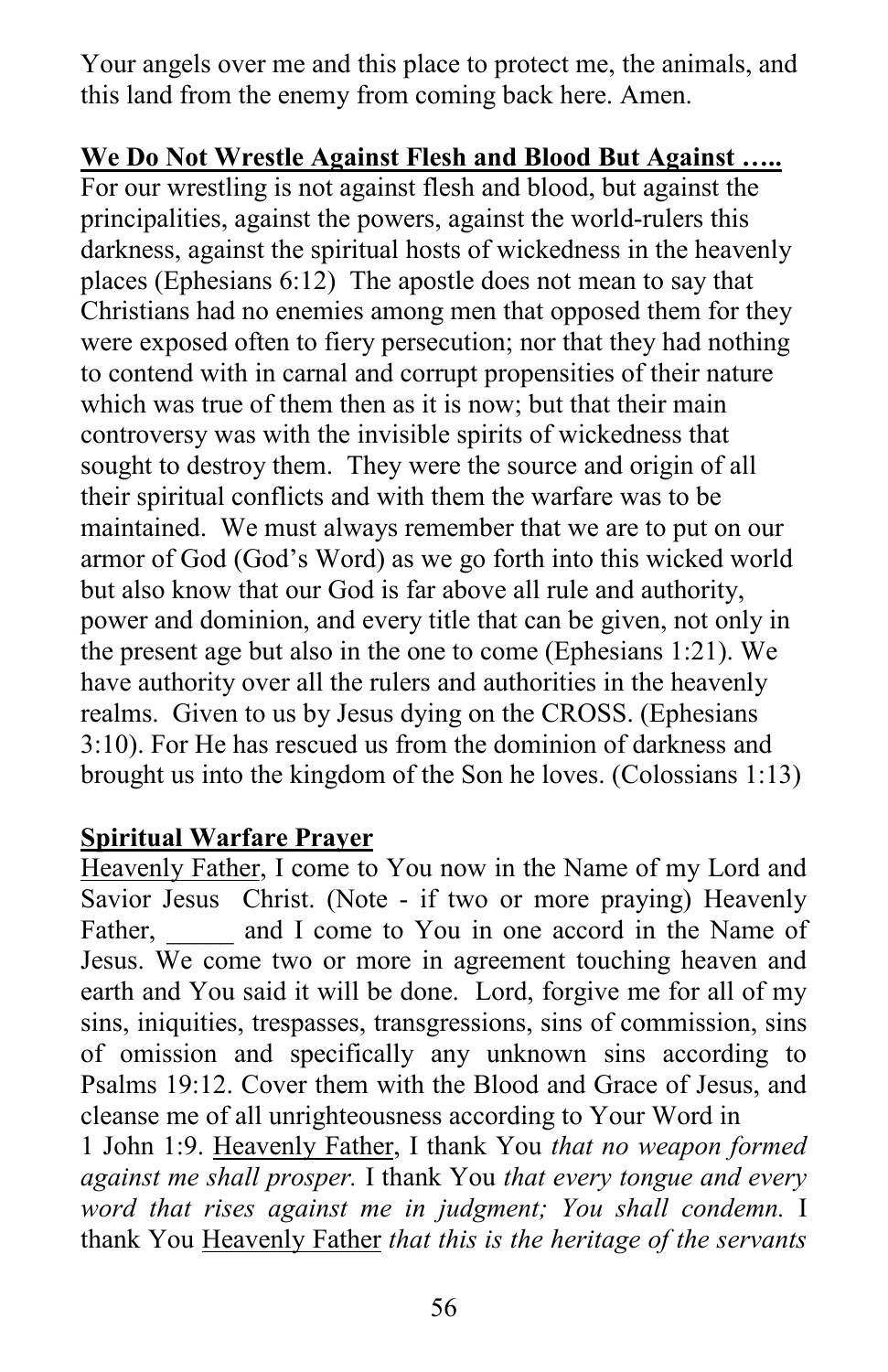*of the Lord, and our righteousness is from You* according to Isaiah 54:17. Heavenly Father, I thank You that it is written "*For the weapons of our warfare are not carnal, but mighty through God to the pulling down of strongholds; Casting down imaginations, and every high thing that exalteth itself against the knowledge of God, and bringing into captivity every thought to the obedience of Christ* according to 2Corinthians 10:4-5.

Heavenly Father, in the Name of Jesus, I pull down any strongholds that satan may have over me. I thank You that "*the yoke will be destroyed because of the anointing oil*," according to Isaiah 10:27. Heavenly Father, I ask You now to cause Your anointing to break and destroy any yokes of bondage that are keeping me from a relationship with You, Lord Jesus. Heavenly Father, I ask You to give me deliverance and freedom from all ungodly bondages in the Name of Jesus according to John 16:23.

Heavenly Father, I ask You to loose Your mighty warring angels in great abundance in my presence and into my home, and work places, to protect me against anything thing that is not of You Lord. Heavenly Father, Hear my cry, O God; Attend to my prayer. From the end of the earth I will cry unto You, when my heart is overwhelmed; Lead me to the rock that is higher than I . For You have been a shelter for me, A strong tower from the enemy. I will abide in Your tabernacle forever; I will trust in the shelter of Your wings. For You, O God, have heard my vows; You have given me the heritage of those who fear Your Name. I ask You to let me abide with You forever and have Your mercy and truth, which will preserve me. Heavenly Father, hear my voice, O God, in my meditation; Preserve my life from fear of the enemy. Hide me from the secret plots of the wicked, from the rebellion of the workers of iniquity. The righteous shall be glad in the Lord, and trust in Him. Heavenly Father, in You, O Lord, I put my trust; Let me never be ashamed; Deliver me in Your righteousness. Heavenly Father, I have acknowledged my sin to You, and my iniquity I have not hidden. I said, "I will confess my transgressions to the Lord," and You forgave the iniquity of my sin. For this cause everyone who is godly shall pray to You in a time when You may be found. You shall preserve me from trouble. Heavenly Father, I ask You to nullify, dismantle, cancel and stop all works of darkness which are designed to hinder, prevent, deny, or delay Your original plans and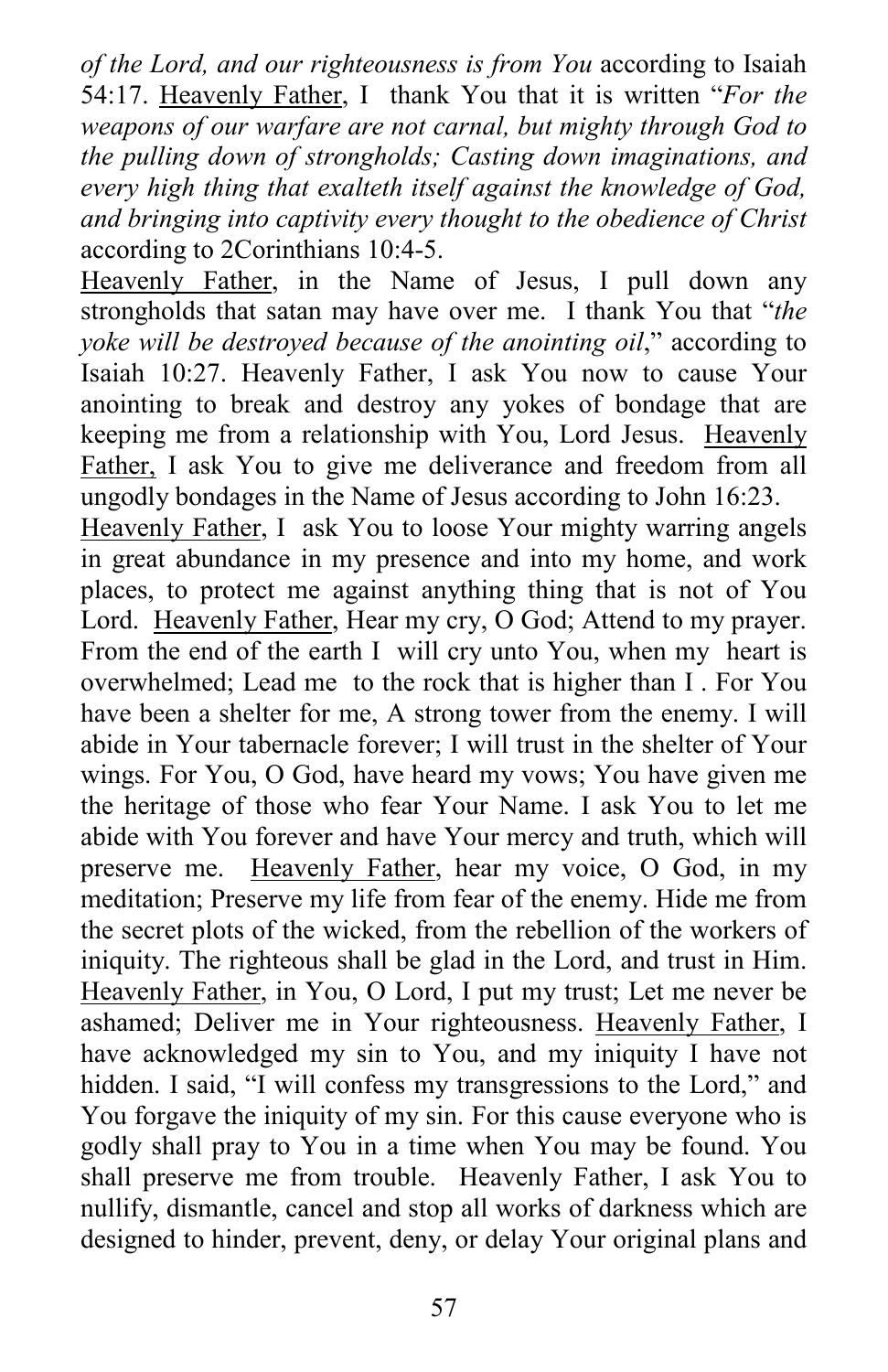purposes for my life according to Daniel 7:25. Lord Christ Jesus, thank You for redeeming me from the curse according to Galatians 3:13; "Christ has redeemed me from the curse of the law, having become a curse for me". Heavenly Father, thank you for saving me and saving my family. "Believe on the Lord Jesus Christ, and you will be saved, you and your household." (Acts 16:31

## **Repentance For A Wrong Attitude**

Lord Jesus Christ I ask You to forgive me for the sin of grumbling and complaining, for not walking in faith, and not living in the destiny that You have for me. Lord Jesus Christ I declare my whining attitude as a thing of the past, I am going to rejoice in the Lord, I am going to accept the mind of Christ; I am going to talk about good things, glorious things and God's blessings (Proverbs 23:28-29). I am going to live with joy unspeakable and full of glory and it is going to begin today, in Jesus Name, Amen.

## **Let the Glory of the Lord Arise**

Heavenly Father, I ask that You let the Glory of the Lord rise upon me, according to Isaiah 60 verse 2. I ask You Lord to let Your Glory be seen on me throughout this day and to always show the mind of You Lord today and every day. Heavenly Father I ask that when anyone looks upon me this day, they will see you Lord in and around me. Let every action that I do today proclaim you Lord in every way. In Jesus name we pray. Amen.

#### **Face to Face**

Face to face I long to see you, Lord, As I wait here all alone. The world forgotten, vain and empty, As I bow before Your throne.

I'll reach as far as I can Lord, And I know You'll meet me there. And let me look upon Your beauty, In the solitude of prayer.

There is no pretense, here in Your presence, My heart transparent before Your eyes.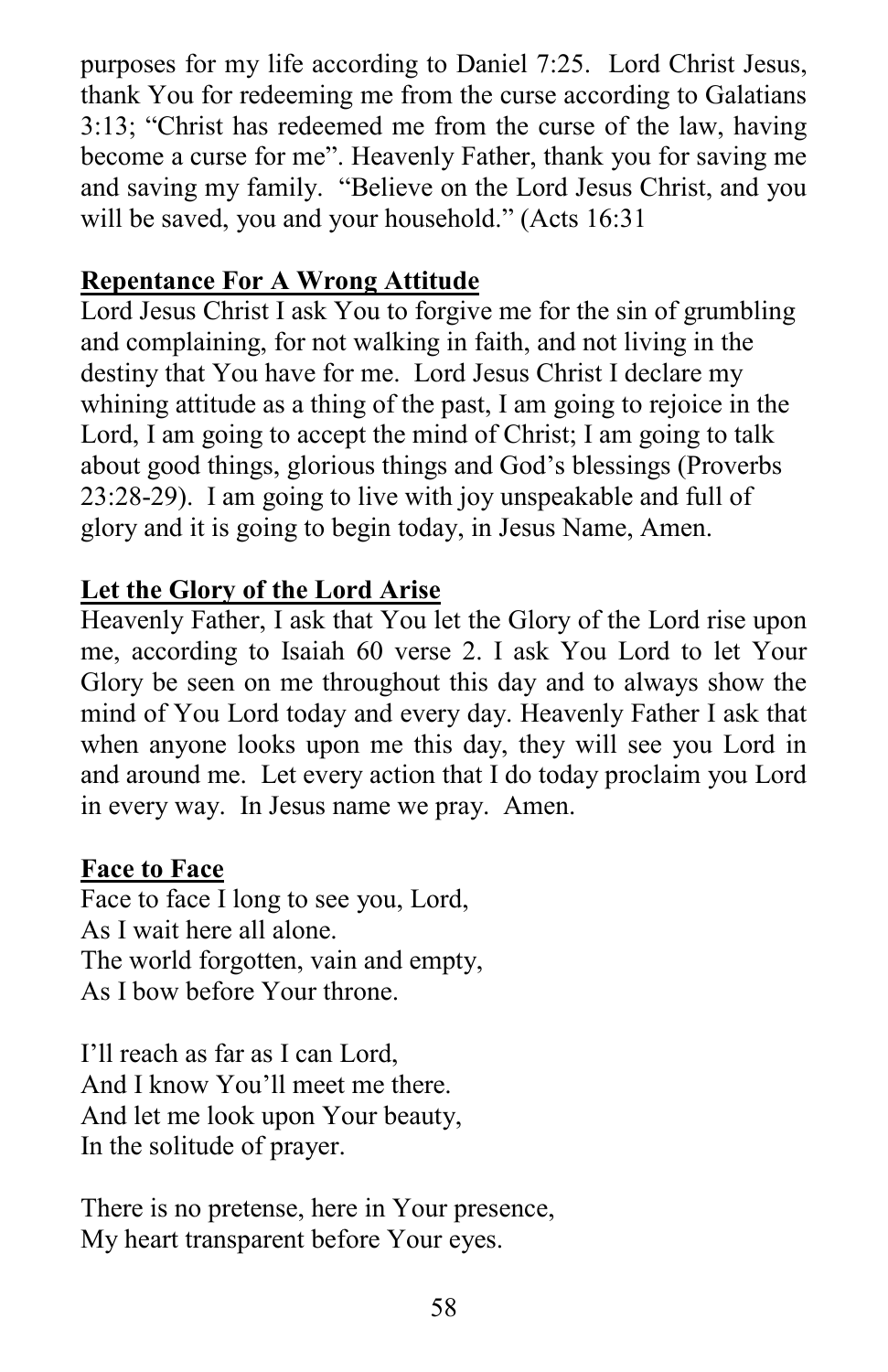I yield my will, this earthen vessel, To my Lord God only wise.

You're pure and holy, Crowned with glory. Oh, that I could reach through time and space, For I long to be near You always, To behold You face to face. *©Gwen R. Burton, used by permission* 

#### **Daily Prayer For A Child To Pray**

Heavenly Father, I pray that you will forgive me for everything that I have done wrong. Lord help me to forgive anyone who may have hurt me and help anyone that I may have hurt or upset to forgive me. Lord, help me to love others and do what You want me to do. Lord, help my family to be happy and love one another and not be sad or mad at each other. Dear Lord, please take care of my loved ones and protect and love them as they care for me. Please show my family how much You love them and that you will always be there for them. Teach us Lord to always come to You in prayer. Lord, I pray for every member of my family and all of my friends to accept You into their hearts. Lord Jesus, heal the sick so they will live a long, happy and healthy life. Lord, keep every member of my family, principals, teachers, friends, classmates, and pets safe from any harm or evil. Help me Lord to get good grades in school. Lord, please protect the President, and all the leaders of our country and state, and their families. Lord, keep our pastors, firemen, policemen, and all the soldiers, safe as they do their jobs. I pray for the poor and hungry that they will receive food so they won't go to bed hungry tonight. Send people to help them and give them a place to sleep, and if they are sick please make them well and feel better. Lord I pray for the sick in the hospitals and prisons, please heal them, and tell them about Your Son, Jesus Christ. Lord Jesus, I ask you to bless everyone that I have prayed for today and send Your mighty angels to protect all of us and keep us safe. In Jesus Name I pray. Amen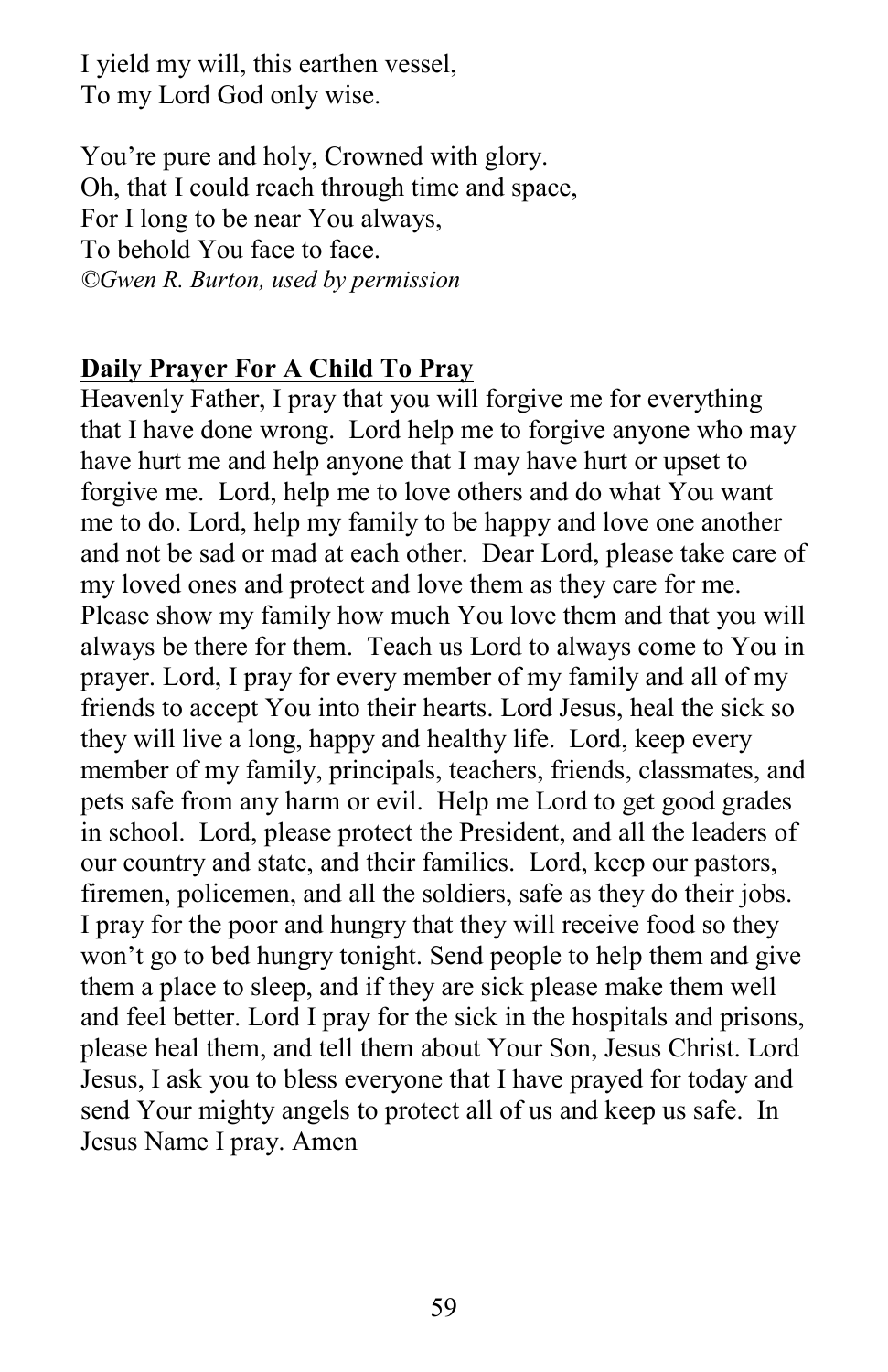#### **Prayer for Teenagers to Pray**

Heavenly Father, You are a loving and forgiving God and I ask You Lord to forgive me for all my sins and any unforgiveness that I may have in my heart. I ask You Lord to forgive me for not always making You a priority in my life. I need Your help right now. I am being tempted to do things that are not good for me. Give me strength to say no to these pressures. Help me to find good and Godly things to keep me busy in place of the things that my friends want me to do. You are my strength, Lord. I know, that You understand all the temptations that face us today and what it will take to keep me from being lured in the wrong direction. So, Lord, I trust in You. You know my heart Lord. Help me to receive fully, with understanding, Your Word in James 1:3-4, so that when my faith is tested, my endurance has a chance to grow. I know that You will guide me along the right pathway for my life and that You will advise me and watch over me and that I must have faith in You to do these things for me. You are my counselor and I'm in need of Your guidance. I don't know what to do (Psalm 32:8). Help me to do what You want me to do in all situations that I must face. Please Lord, put godly people in my path. I know Lord that there are friends who destroy each other, but a real friend sticks closer than a brother (Proverbs 18:24). I ask You, Lord to help me find the kind of Christian friends that will be closer than a brother. Help me Lord to be a good and Godly friend to others. Open my eyes to see the good qualities in people around me. There are so many questions that I need to ask and I am torn between finding the truth, and having a good time and keeping my friends. I want to do the right thing instead of wearing a mask and being a phony just to be popular. Heavenly Father, I ask for You to show me Your Face when I feel like giving up. Remind me of Your unconditional love when I seem to have no hope in me. I know Lord that You will continue the battle for me when I can't. I want to learn to cling to You when I am going in the wrong direction. Help me to keep my thoughts on You when I become weak. Help me to continue to praise You during these low times. I thank You, Heavenly Father, for reaching down into my world and drawing me closer to You. Thank You for allowing me to soak up Your strength during moments like these. I thank you Lord for never giving up on me, even when I've given up on myself. Make me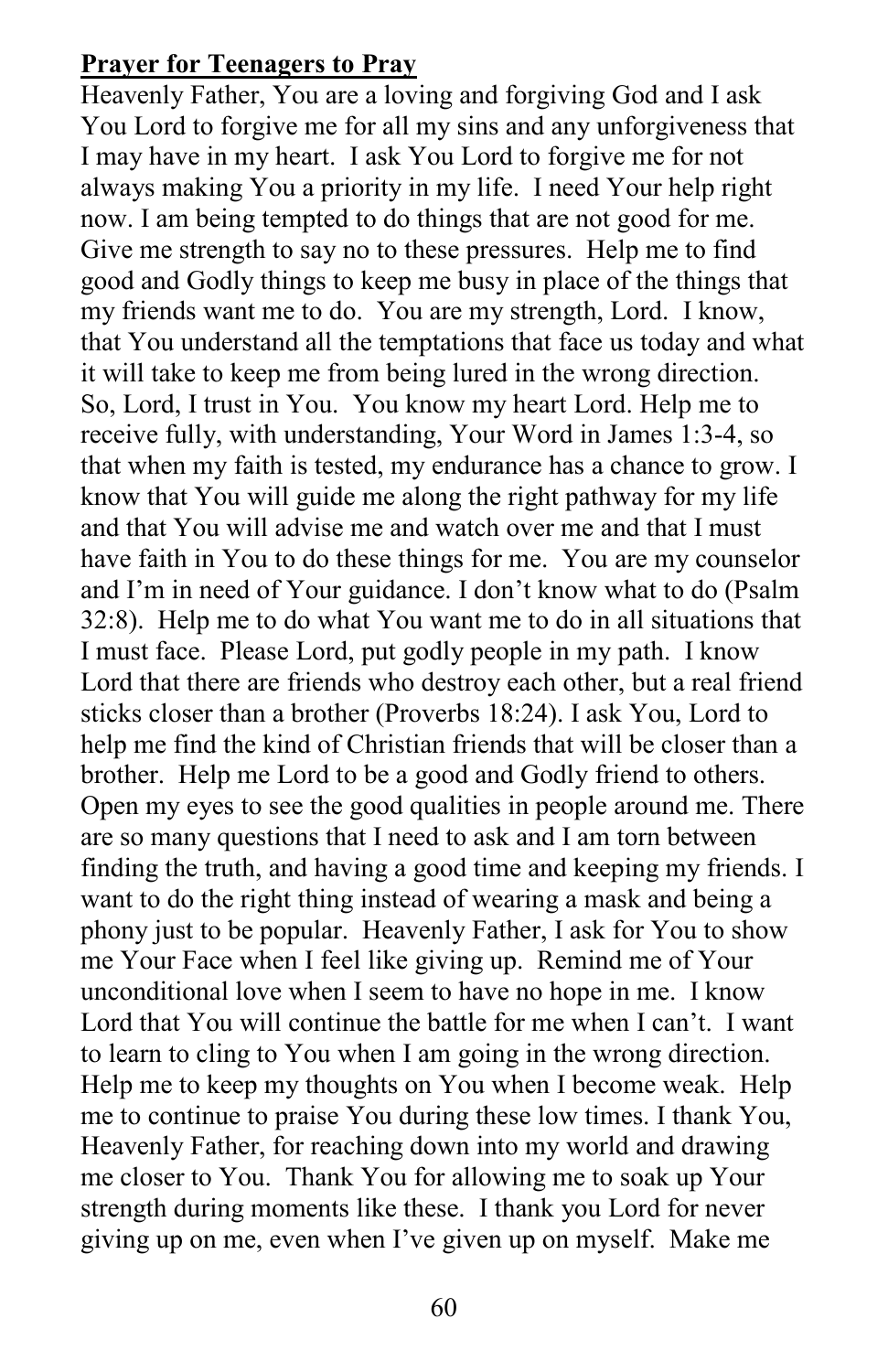into the worthwhile person you destined me to be. Teach me to know Your Will for my life and to be obedient to You. Do not let anything Lord interfere with Your destiny for my life. I know You have a great plan for me - help me to find it. I praise You Lord for the comfort that You bring just by listening to me. Always remind me Lord that when I am in need to just ask You, Lord and it will be received if I only believe (Matthew 21:21-23. In Jesus Name I pray. Amen.

#### **Parent's Prayer For Their Teenager(s)**

Heavenly Father, in the Name of Jesus, I affirm Your Word over my son/daughter. I commit quality may son/daughter; to You and affirm Your Word over them from Isaiah 54:13 that tells me my children shall be taught by the Lord and great shall be the peace of my children. I thank You that You deliver out of rebellion into right relationship with us, his/her parents. In Exodus 20:12, Your Word teaches us that the first commandment given with a promise is to the child who obeys his/her parents in the Lord. Father, You said in Deuteronomy 5:16 that all will be well with my child/children and \_\_\_\_, will live long on the earth. I affirm this promise on behalf of my child/children, asking You to give

\_\_\_\_\_\_, an obedient spirit that he/she may honor his/her father and mother. Father, forgive me for mistakes made out of my own hurts or selfishness, which may have caused hurt. I ask full and true repentance for the mistakes I have made in raising my children. I release the anointing that is upon Jesus to bind up and heal our broken hearts and the broken hearts of our children. Give us the ability to understand and forgive one another as God has forgiven us. Thank You for the Holy Spirit Who leads us into all truth and corrects any wrong perceptions about past or present situations. Thank You for teaching us to listen to each other and giving \_\_\_\_\_ an ear that hears admonition, for then he/she will be called wise. I affirm that I will speak kind, excellent and Godly things and that any words coming out of my mouth will be the right words and will be used for Your glory Lord Jesus (Colossians 3:21). Father, I promise to train and teach in the way that he/she is to go, and when is old he/she will not depart from You Lord, but will follow You all the days of his/her life. In the Name of Jesus, I command the spirit of rebellion to be far from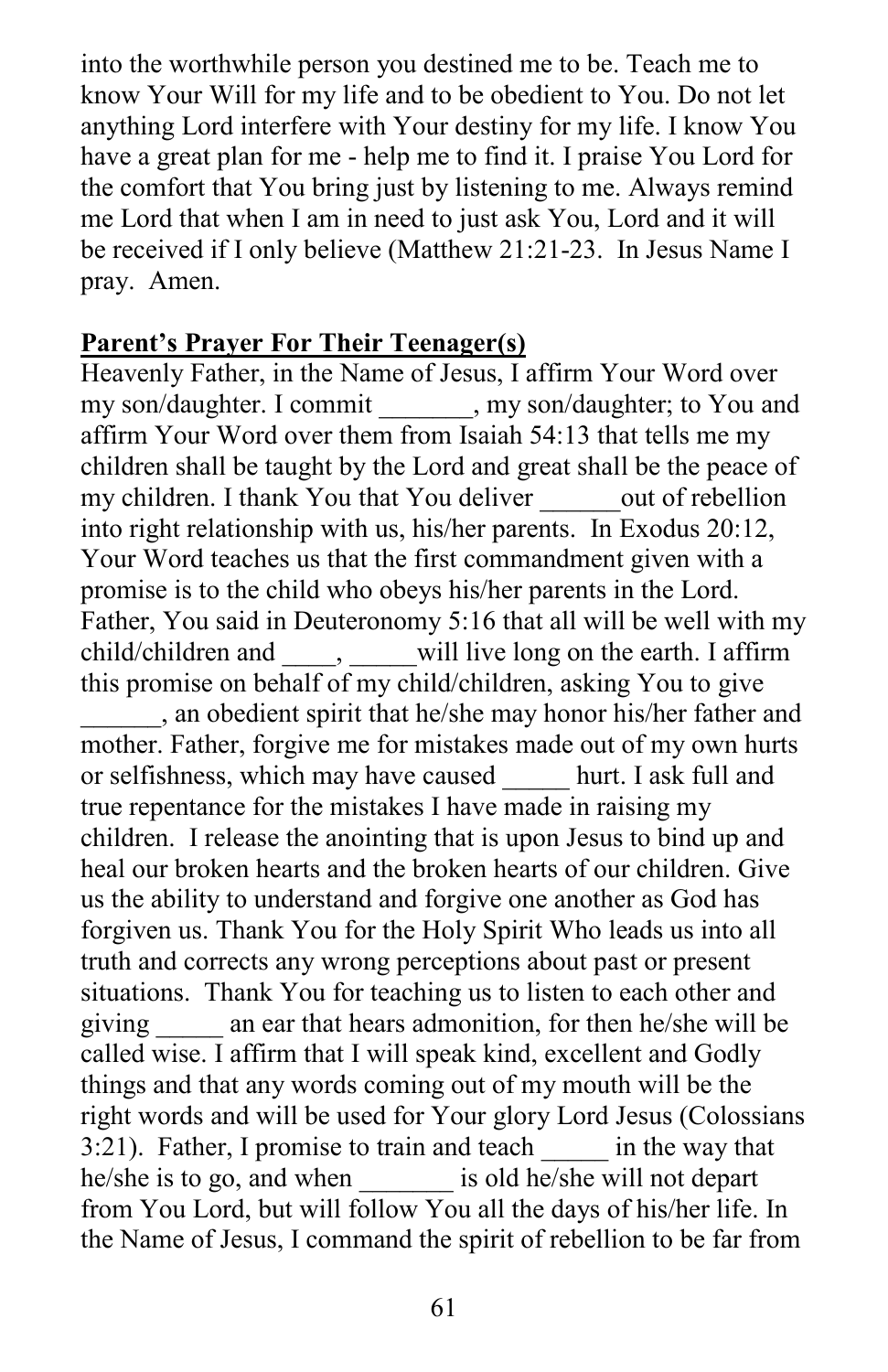the heart of my child and confess that he/she is willing and obedient, free to enjoy the reward of Your promises. I ask that

shall be peaceful, and a blessing to others. Father, I release the word of reconciliation into this family. I refuse to provoke or irritate or belittle my child; I will not be hard on or require perfection lest he/she becomes discouraged, feeling inferior or frustrated. I will not do anything that may break his/her spirit, in the Name of Jesus. Father, I forgive my child for the wrongs he/she has done and stand in the gap until he/she begins to understand Your love and Your grace while they are in the snare of the enemy (Ephesians 6:1-3). We know You Jesus, died for our children, even before they were born. Although It may seem to us that our children's journey into selfishness, self-destruction and the world is never-ending, God we know You are at work in our children's lives in ways we may never understand. We ask you, Heavenly Father, for a quiet assurance that this process of conversion will take place and the inner peace that only You, Lord Jesus can give us, will now manifest in our lives, in the Name of Jesus. Help us to be strong like Mary, the mother of Jesus, as she wept and felt deep pain as she witnessed her Son's journey knowing God's plan; as You knew Your plans for our children, even before they were born (Jeremiah 1:2). Help us O Lord, to know and understand that we must let God control difficult situations and always be mindful to trust You. Heavenly Father, help us to remember always that our children have belonged to you from the beginning. Help us Lord to understand that we are here to nurture them and guide them in Your ways while they are in our care. Lord, we have been mindful to raise them up in the way they should go, having made some mistakes of the flesh as we are not perfect. We did what we thought was right at the time and we know that you, Lord, know our hearts and honor that effort. It is so difficult Lord, to understand them and to be the way they would like us to be. Thank You for reconciling the heart of our rebellious child back to us and our hearts back to our child. Thank You Lord, for our child/children and for holding each one of them in Your loving hands. In Jesus Name I pray. Amen.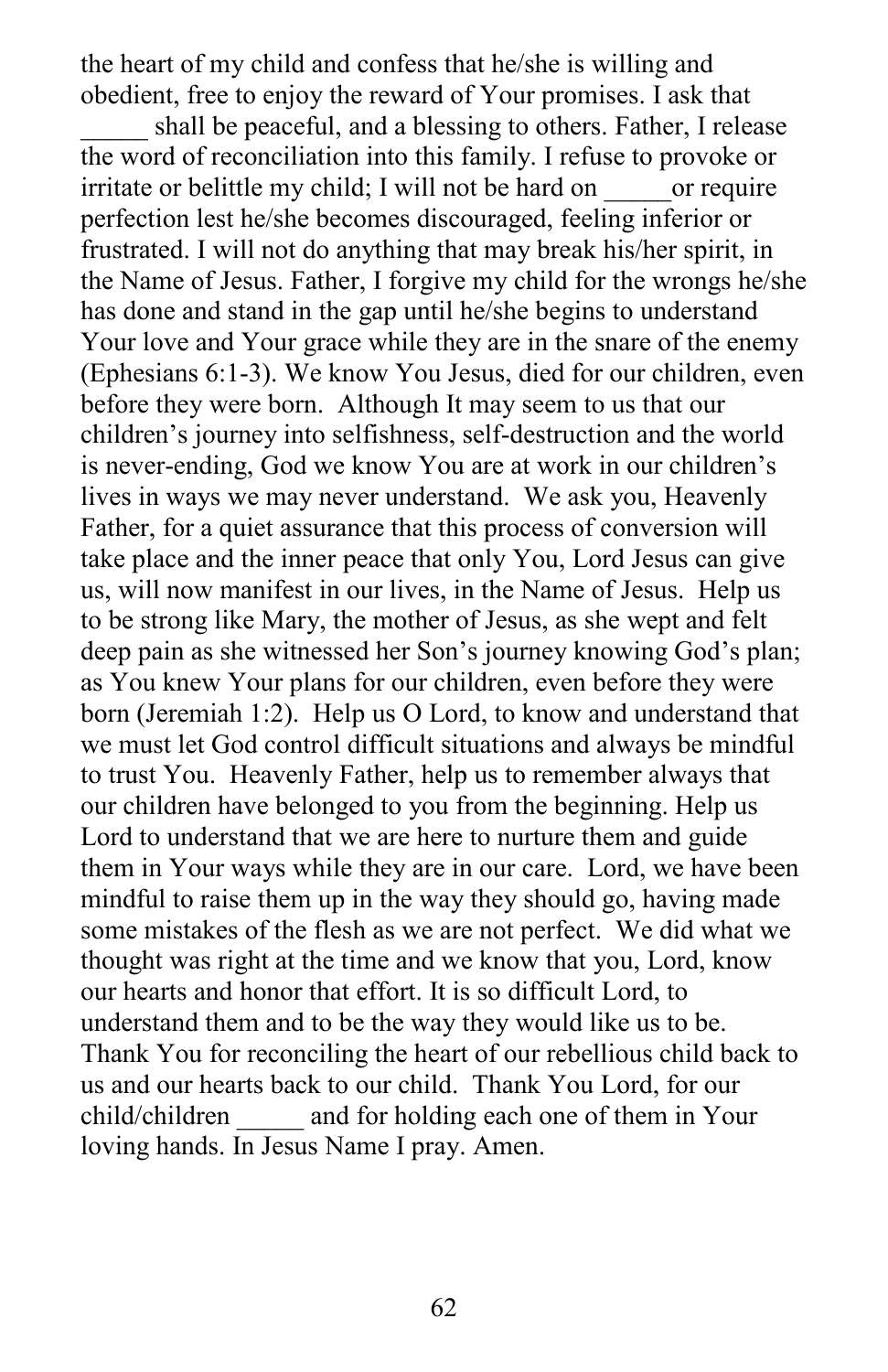## **Prayer for the Single Parent**

Heavenly Father, I thank You for my child (children). I know that children are a gift from You (Psalms 127:3-5), that you have placed them in my care. Lord You know the challenges I face each day as a single parent. Children can seem to consume all of my time, energy, and patience. It can be trying for two parents to raise them, and as a single parent the daily tasks can seem overwhelming at times. Father, I am trusting You to supply all our needs: spiritual, financial, physical. I want to enjoy my child (children), and I want their time with me to be a blessing. Children learn more from what they see than from what they hear. Therefore, I ask you to strengthen me daily to respond and react to each challenge as You would have me to. Let me be as patient and gentle with them as You are with me. 1 Corinthians 10:13 says that You will not put on me more than I can bear. This is Your promise to always provide what I need to accomplish Your will in the midst of trials. Young people can face such temptation, abuse, rejection, pressure to conform. The list seems unending. Let our home be a place of peace, comfort and refuge from the evil in the outside world. Lord, let them see that it is faith in You and obedience to You that brings peace and wholeness. May they know by the way I treat them that they truly are a gift and a blessing to me. May they understand Your love and faithfulness to them because of what they see in me. Give me strength, give me grace. In Jesus name, amen.

#### **Prayer for the Single Christian**

Heavenly Father, in the Name of Jesus, I come boldly before Your throne of grace confessing Your Word over my life as a single Christian. I pray that You will help me to live a godly life as I struggle in the world being single. Help me Lord to live a life that is holy, sanctified and set aside for Your purpose, prepared to do Your good work. I confess Your word, that as a single Christian; my life is crucified with You Lord, nevertheless I live; yet it's not I that live but it's You Lord that lives through me; and the life I now live in the flesh as a single Christian. I declare that I will live by faith, power and the strength of Your Son, Jesus Christ that died for all my sins (Galatians 2:20). Father, You said that You would never leave me alone and I trust in Your promise that You will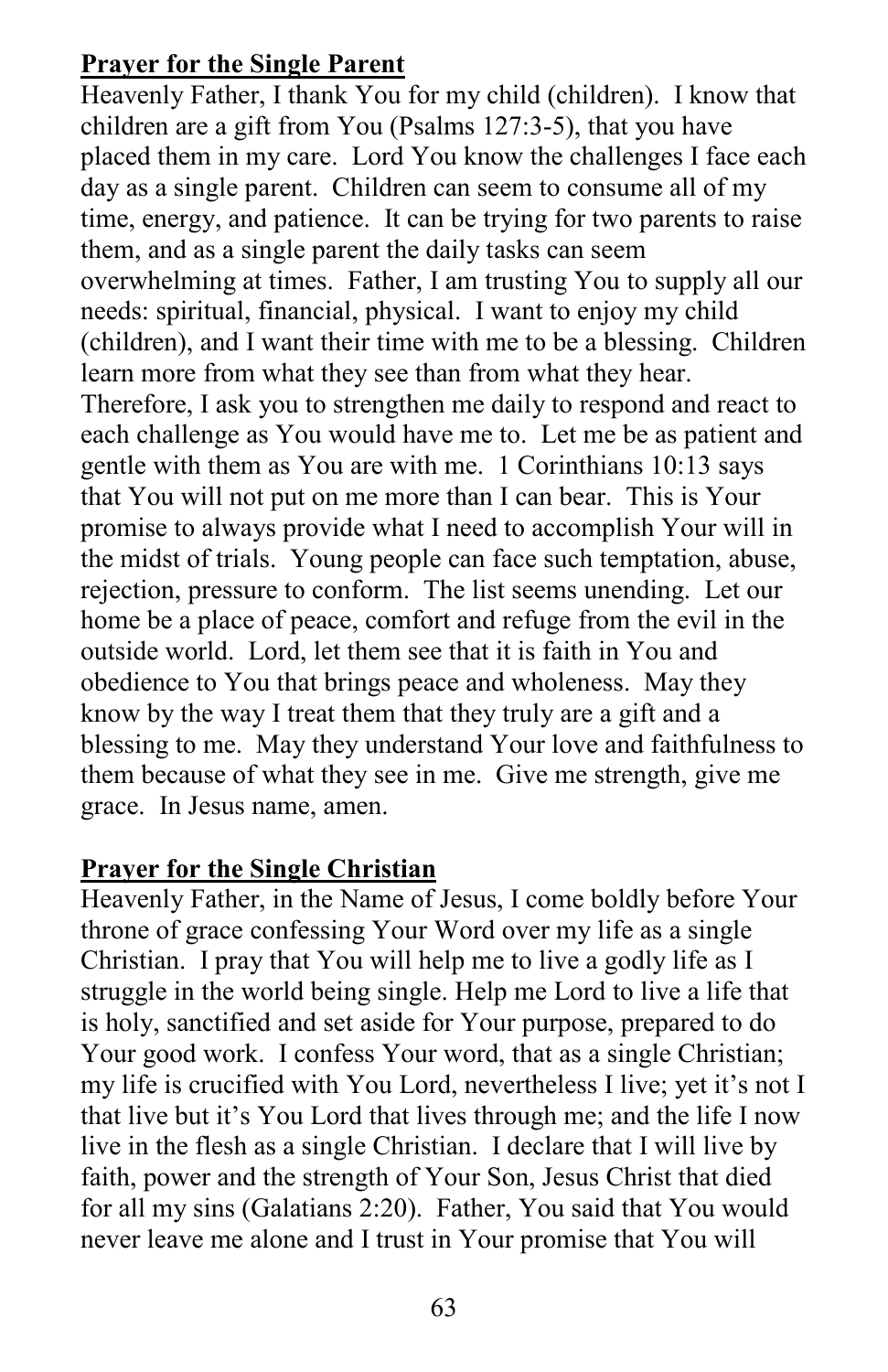fellowship with me every day through the Comforter, the Holy Spirit (Matthew 28:20). I pray Lord, when I get lonely may You, through the Holy Spirit be the One who consoles me (Hebrews 13:5). May You be my closest friend. Help me Lord to come to You first when I need someone to talk to. As I talk to You I ask that You will speak back to my heart. I pray Lord for godly friends and acquaintances that will be an encouragement to me to continue to love and serve You. Keep me away from those who would draw me away from You Lord. You know my heart and as a single Christian I ask that you help me to not be drawn into any sexual temptation, fornication, adultery, immorality or perversion (1 Corinthians 10:13). Father, help me to rebuke the devil if he tries to mislead my mind into thinking that the single Christian life is boring, incomplete or unfulfilling. I pray to You, Heavenly Father that through all the days of my being single that You will help me to see my life as joyous, exciting and fully complete in You Lord. I will trust in You to decide if I am to remain a single Christian as I keep my eyes on You and trust in Your will for my life. In Jesus Name I pray. Amen

# **Prayer to Pray for Someone Who is a Caretaker Heavenly Father, I bring before You and I a**

before You and I am praying for as they commits themselves to the caring of someone that can no longer care for themselves. I know Lord that they do not see themselves as a hero but I do. Please give the strength to do all the things that are required of her/him during the care of a person that is a believer and is still a child of Your Creation, no matter their limitations. There are going to be times Lord that

will feel that no one cares and that he/she is all alone. I ask You Lord, to make Your presence known to them and show them that they are never alone and You are there to hold them up when he/she needs it. Lord when is feeling that they can't possibly do all that needs to be done give them Lord the freedom to ask for help. Lord if they need to place them in a nursing home I ask that You will be there to bring them comfort when they make such a heartbreaking decision. Give them the peace that they will need to know that they have made the right decision. In Jesus Name I pray. Amen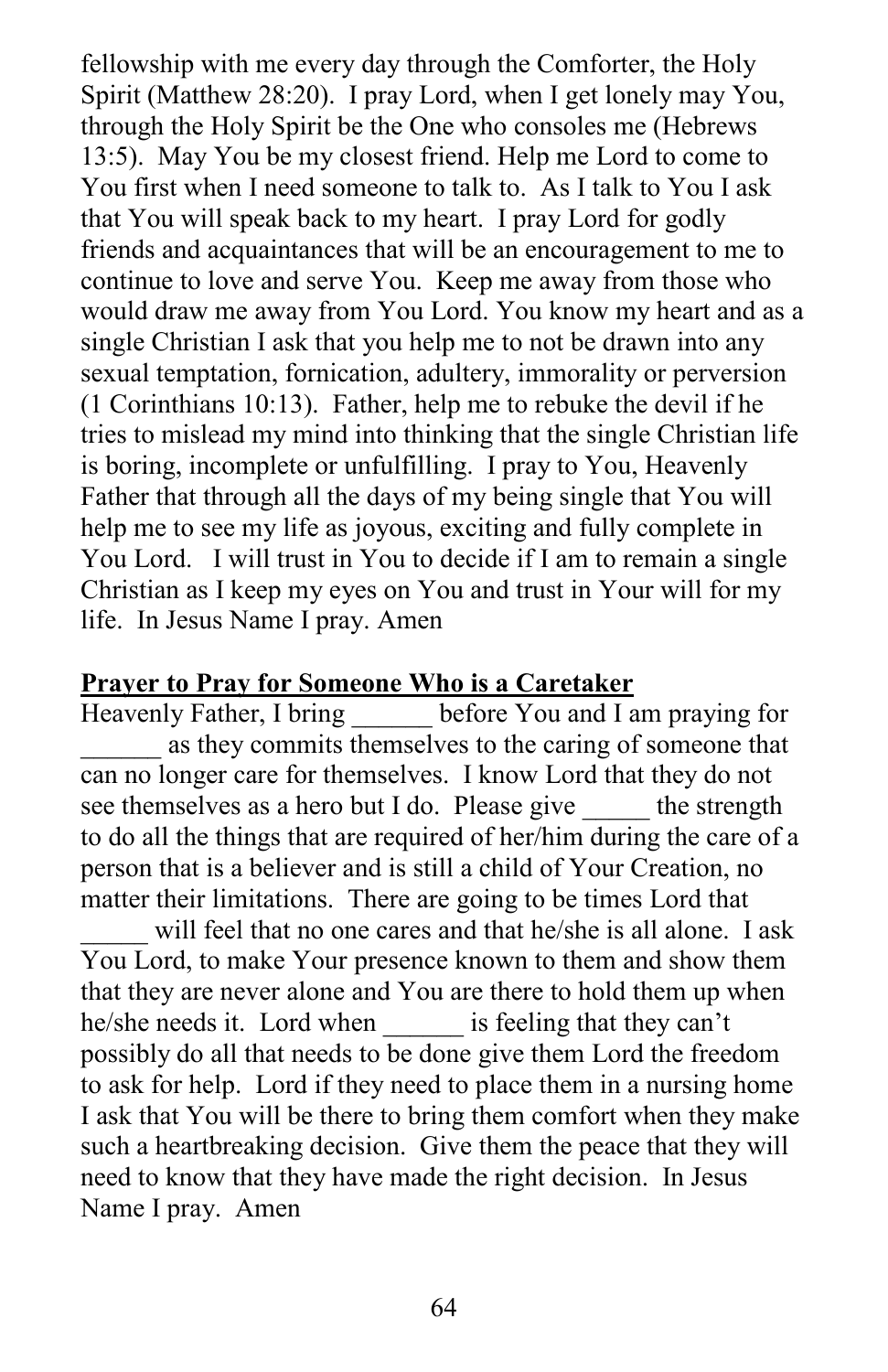## **Prayer for the Caretaker Struggling With Past Bitterness**

Heavenly Father, Thank You for being my strength daily. You know the past between and me, the abusive way they treated me. Yet, now I find myself caring for their needs, as they can no longer care for themselves. You've seen the bitterness and resentment that rises up in my heart at times. Sometimes the enemy comes to torment me with memories from the past. Lord, there have been times when I just wanted to walk away and be done with caring for  $\qquad \qquad$ . In Your word it says blessed are the merciful, for they shall receive mercy. (Matt. 5:7) Lord, I wish to always be merciful to \_\_\_\_\_\_, not just for my sake but for Your name's sake. It is written in Matthew 6:15 that if I don't forgive others the Father will not forgive me. Help me Lord to be like You, kind, tender hearted and forgiving. (Eph. 4:32) I know Your word says I can do all things through Christ who strengthens me. (Phil. 4:13) I thank You that as I stand on Your word, I can claim the victory now. I am willing to be changed into Your likeness, and that's what I want \_\_\_\_\_\_\_ and all others to see in me, Jesus with skin on. In Jesus name, amen.

## **Prayer to Help You Take Care of a Loved One with Alzheimer's or Dementia**

Lord I come to You, with such feelings of inadequacy. I have no idea what today will bring. I know only that I will have to react quickly, as I take stock of each situation as it arises. Help me Lord to see what I will need to give the best possible care that I can give, physically, emotionally, and spiritually. Lord lead me in prayer for (Romans 8:26). She/he is still Your child Lord, and all Your children still have You to watch over them. I may not be able to reach her/him Lord, but You can. Show me the right way to communicate with Lord listen to my prayer as this child now prepares to become the parent. I ask You Lord for patience when I do the most challenging tasks, bathing, feeding, especially when am exhausted myself. Please let me be humble compassionate, tolerant, committed with unending love, the kind that you give to us (Jeremiah 31:3). In Jesus I Name I pray. Amen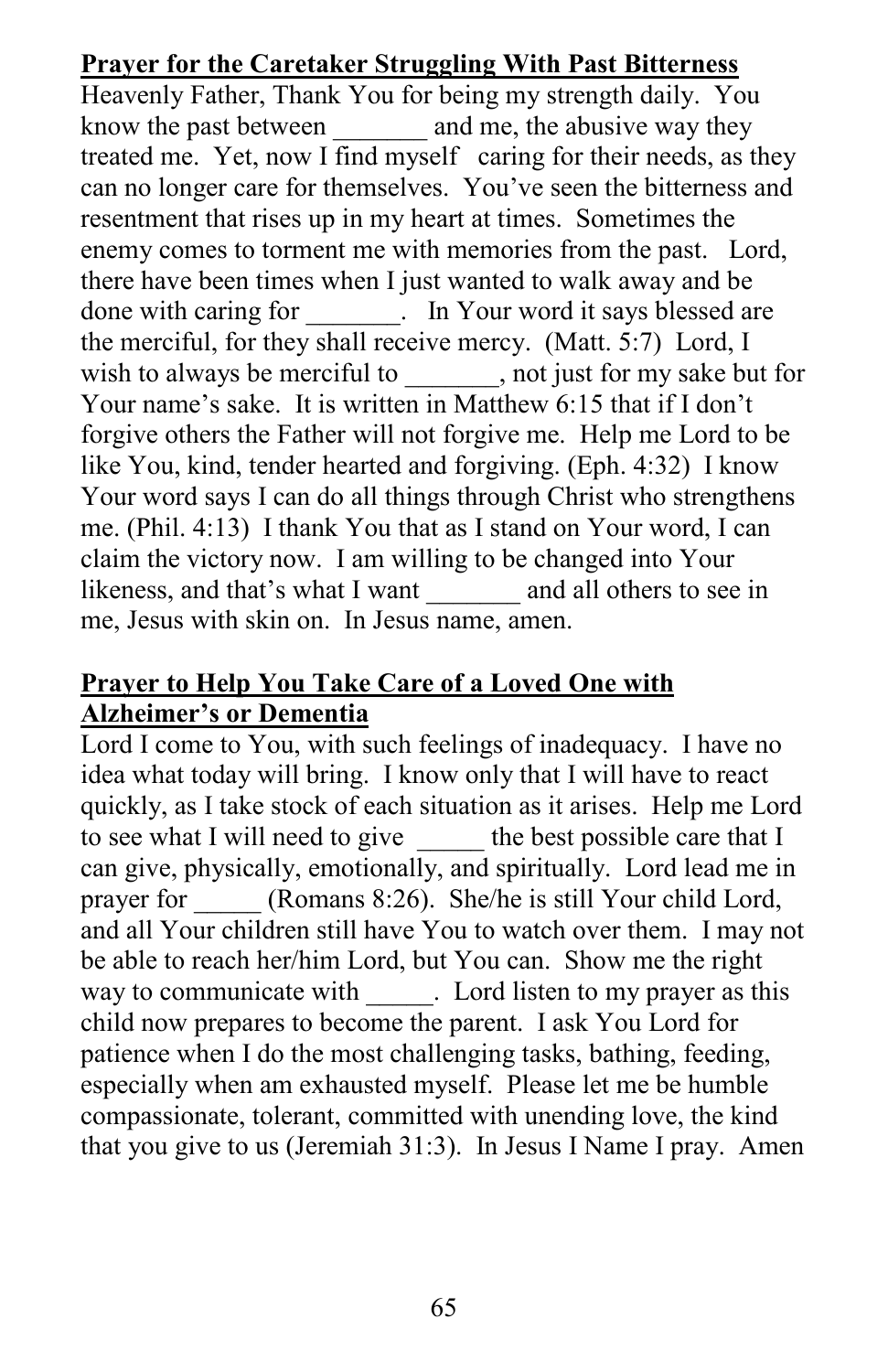## **Prayer for Dealing With a Loved One With Alzheimer's/Dementia**

Dear Lord, please grant me tolerance for confusion. I ask You Lord to forgive those that do not understand his/her irrationality and forgive me Lord when I can't understand it myself. Lord, give me the strength to take her/his hand and stay awhile and walk with me as I give \_\_\_\_\_\_ the very best of me that I have to give, just as she/he gave to me. Help me Lord to walk in the midst of the memories that their world has become. Please give me the strength to sit with them even though they seem unaware of my presence. Make me strong Lord in the days, months or years ahead when my strength and loving care may become harder to sustain (Isaiah 41:10). I know Lord that only you can get me through those days (Philippians 4:3). I pray Lord that when she/he will no longer recognize me let her/him know Lord that I am here to give them comfort even if they don't know who I am. Lord always give a sense of being loved even though this relentless illness is trying to steal their feelings of love and companionship that so much want for them to feel. In all the unknowns of their life Lord, I know that You can somehow make Your presence known which will bring comfort to them when nothing else can. In Jesus Name I pray. Amen

# **Prayer for Those Who are in Managed Care Facilities**

Dear Heavenly Father, I ask You to send Your mighty warring angels to those who are in the nursing homes and managed care facilities. They break my heart Lord. I see myself in them. Convict the hearts of their families Lord that they will understand that they still need their visits, their words, their care and their compassion. Surround them Lord with others that understand them. Surround them with loving nurses, doctors and caretakers. I know Lord that even if the world has forgotten them that you haven't. Let Your presence be manifested to them so they will know that it is You. If they have not accepted You as their Lord and Savior let them do so before it is too late. In Jesus Name I pray. Amen

#### **Blessing Prayer**

Heavenly Father, I come to You now in the Name of my Lord and Savior Jesus Christ. Heavenly Father, I pray with thanksgiving! I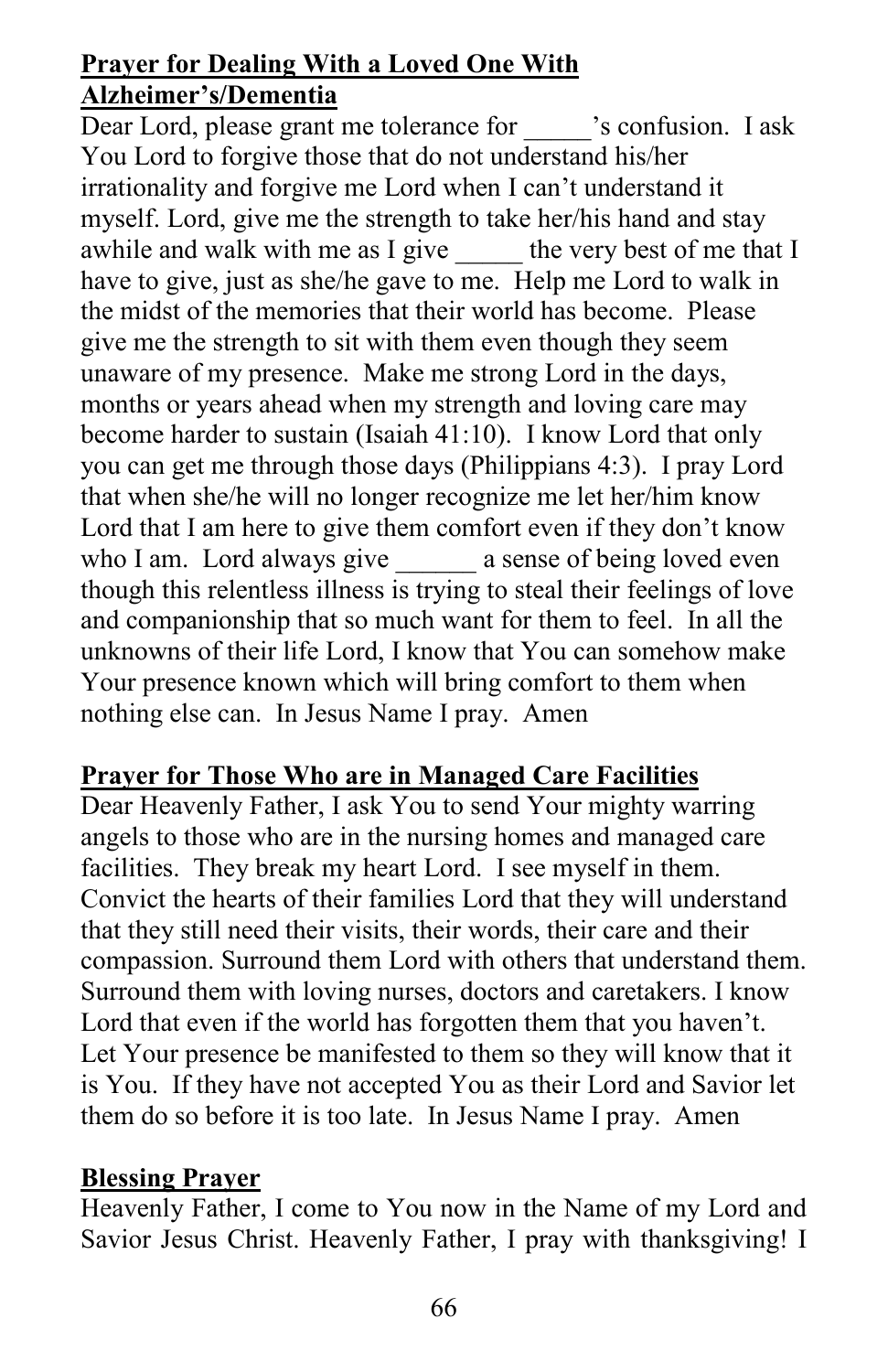ask You to give me divine healing now in every area of my life, spirit, mind, will, emotions and physical being in accordance with Your Divine Plan and Order for my life. I receive Your Divine Healing, Wholeness and Newness of life, in the Name of Jesus Christ. Lord, I ask You to expand in me Your territories. Lord I ask for and receive beauty for ashes, the oil of joy for mourning, the garment of praise for the spirit of heaviness: for I am a tree of righteousness, the planting of the Lord, that You may be glorified, in Jesus' Name. My prayer Lord, is that your Will be done on earth as it is in Heaven. Heavenly Father, I ask you to give me the manifestation of every miracle and every healing You have for me and the manifestation of divine healing and divine health in my body. Amen!

**Blessings:** Heavenly Father, I come to You now in the Name of my Lord and Savior Jesus Christ. Lord Jesus, I ask You, to cover me with Your anointing, glory, and tangible Presence. Give me a fresh new release and flow in my inner man with rivers of living waters springing forth abundantly with Life abundant, fill me to over-flowing with Your favor, compassion and love, Your wisdom and understanding. Anoint me to hear Your Voice not that of a stranger (John 10:4-5.) Give me Your eyes to see spiritually, and a heart to understand and be led by Your Holy Spirit. Help me to be bold, confident and be obedient, to do Your will. Fill me with Your gifts, and Your blessings. Lord Jesus, I ask You to pour out Your Anointing on me and to receive Your Anointing in the Name of the Father, the Son, and the Holy Spirit. Lord Jesus, I ask You, to let Your love so brightly shine through me into others as an act of worship to You, in Jesus' Name, to God be the Glory. Amen!

#### **Prayer Binding and Loosing**

Heavenly Father, according to Matthew 16 and 18, I thank you that whatsoever I shall bind on earth shall be bound in Heaven and whatsoever I loose on earth shall be loosed in Heaven. In the Name of Jesus and with the authority that You, Lord have given me, I bind all of satan's evil efforts, evil principalities, powers and rulers of wickedness in high places (Eph 6:12). Heavenly Father, Your Word says that You are my Deliverer (Psalms 91, and Matthew 6) and I ask that You give me total deliverance from anything that is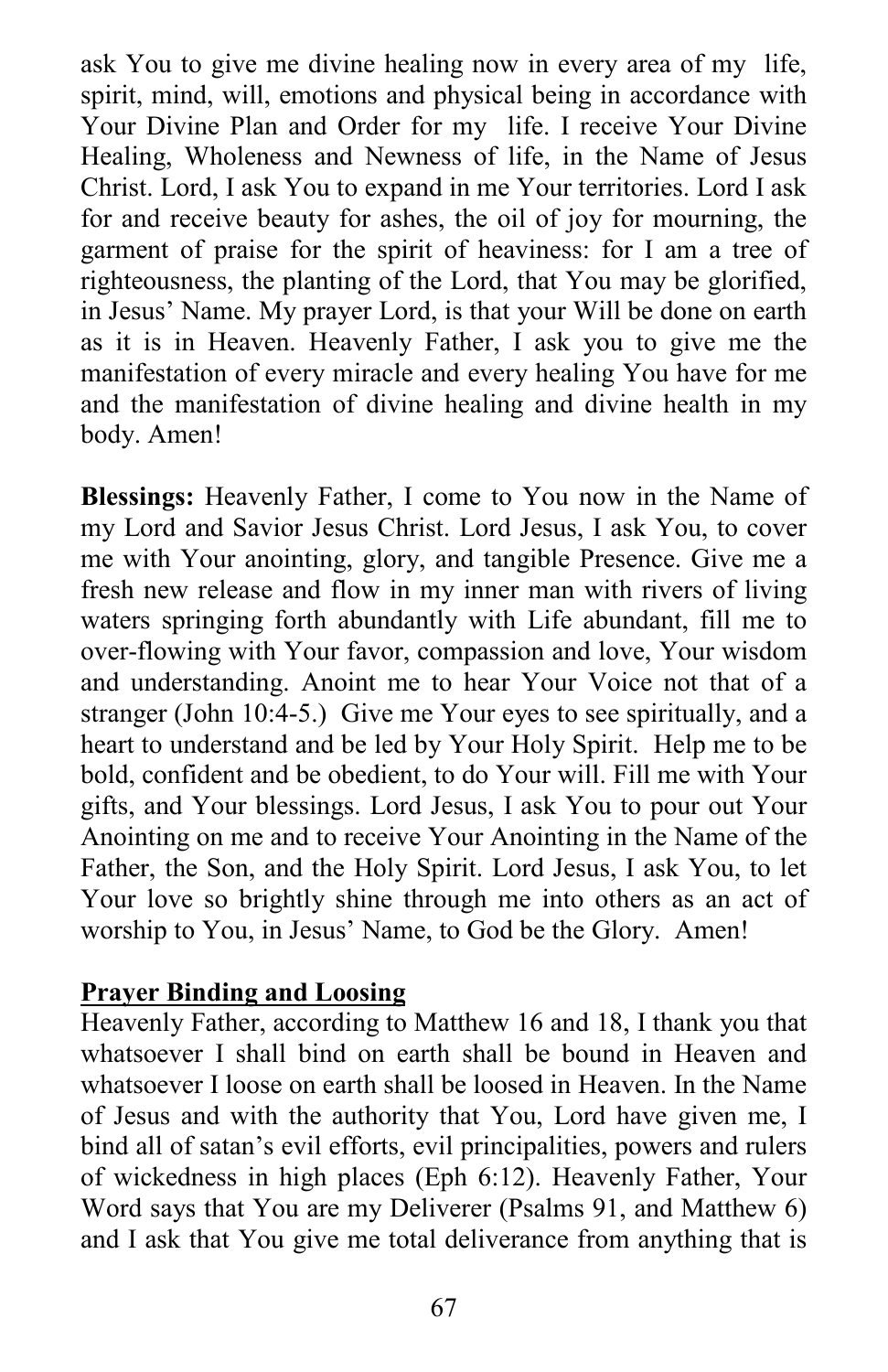not of you, Lord Jesus. Heavenly Father, I ask You to give me divine healing, divine health, and the manifestation of every miracle and every healing that you have ever had for me according to John 16:23. May all things done through me be used to glorify You, Heavenly Father. To God Be the Glory. Amen!

## **Filled with the Holy Spirit Prayer**

Heavenly Father, I ask You to fill me with Your precious Holy Spirit. I ask You Lord, to help to me to present to others Your mercy through me when I exhibit the joy of the fruits of Your Holy Spirit including Your love, Your joy, Your peace, Your gentleness, Your goodness, Your meekness, Your faithfulness and Your selfcontrol. I ask You Lord to cover me with Your presence, and to fill me and seal me with Your peace, character, and nature. I ask You to do all these things in the Name of our Lord and Savior Jesus Christ. To God Be the Glory. Amen!

# **Armor of God Prayer**

Heavenly Father, I am thankful for Your mighty armor You have provided for me. I put on the full armor of God: the Helmet of Salvation; the Breastplate of Righteousness; the Girdle of Truth; Sandals of Peace; the Shield of Faith which protects me from all fiery darts of the enemy; and I pick up the Sword of the Spirit, the Word of God that I will use it against all the forces of evil in my life. I place on my feet the Sandals of Peace of the Lord Jesus Christ. I ask You Lord, to be my Guard and my Shield around me. Take me into the cleft of the Rock and underneath Your Mighty Wings according to Psalms 91. I put on Your mighty Armor and live and pray in complete dependence upon You, and pray in the Spirit at all times and on all occasions. (Ephesians 6:10-18). In Jesus Name we pray. To God Be the Glory. Amen!

# **Angels For Protection Prayer**

Dear Heavenly Father, I ask You to loose Your angels in great abundance in my presence, into my home, properties, buildings, and work places to protect me, guard me, and to keep out anything that is not of You, Lord Jesus. Heavenly Father, I ask You to create a hedge of protection by loosing Your Mighty Warring angels around me, my home, work places and every place that I set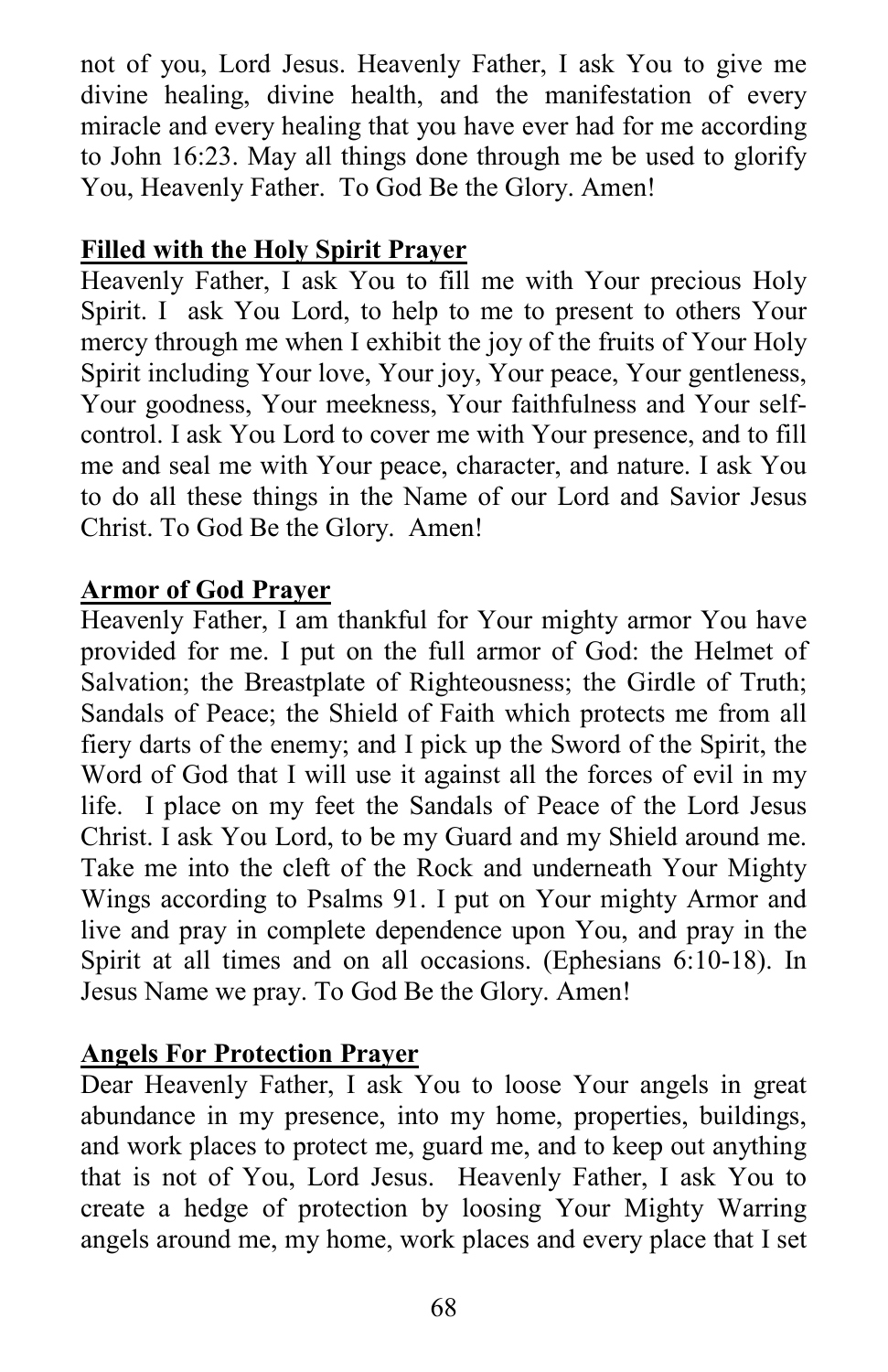my feet on this day to protect me from any evil or harm. In Jesus Christ Holy Name we pray. Amen!

#### **Thank You For Your Promises Prayer**

Father, I come to You in the Name of Jesus, my Lord and my Savior. I come to You with a heart of thanksgiving. I thank you for all the good things in my life, for You are the Creator of all things good. Father, I thank You for Your Presence, for in Your Presence is the fullness of my joy and in Your Presence I am complete and whole. In Your Presence I have purpose. Because of Your Presence, I am glad to be here. Father, I thank You for Your plan, that I might have a full life with joy and have it in abundance to overflowing. Father, I thank You for Your provision, that all my needs are met according to Your riches in glory and that I may prosper in all areas of my life as my soul shall prosper. Father, I thank You for Your protection, that Your perfect love casteth out all fear and that no weapon formed against me shall prosper. Father, I thank You for Your peace, The peace that passes all understanding. The peace that keeps me calm and secure through adversity. The peace that leads me through all the storms that come into my life. Father, thank You for my life and Your Presence in it. In Jesus Name, Amen.

## **Psalms 91 Protection Prayer**

Heavenly Father, I come to You now in the Name of my Lord and Savior Christ Jesus, I make a joyful shout to You, we come before Your Presence with singing, and we enter into Your gates with thanksgiving, and into Your courts with praise, and we know You are good from everlasting to everlasting. Lord throughout this prayer and throughout this day I pray for myself and the following people, \_\_\_\_\_, and \_\_\_\_\_ . I pray for all members of congress and of the armed forces of our nation, all of our intercessors and all people of Israel. Heavenly Father**, I ask You to allow us** to dwell in the secret place of the most High and to abide under the shadow of the Almighty. I thank you that you allow us to us say that You are our Lord, our refuge, our fortress and our God in whom we can trust. I ask You to cover each of us with Your feathers and let us walk under Your wings to take refuge. I ask You to let Your faithfulness and truth be our shield and armor. I thank you Lord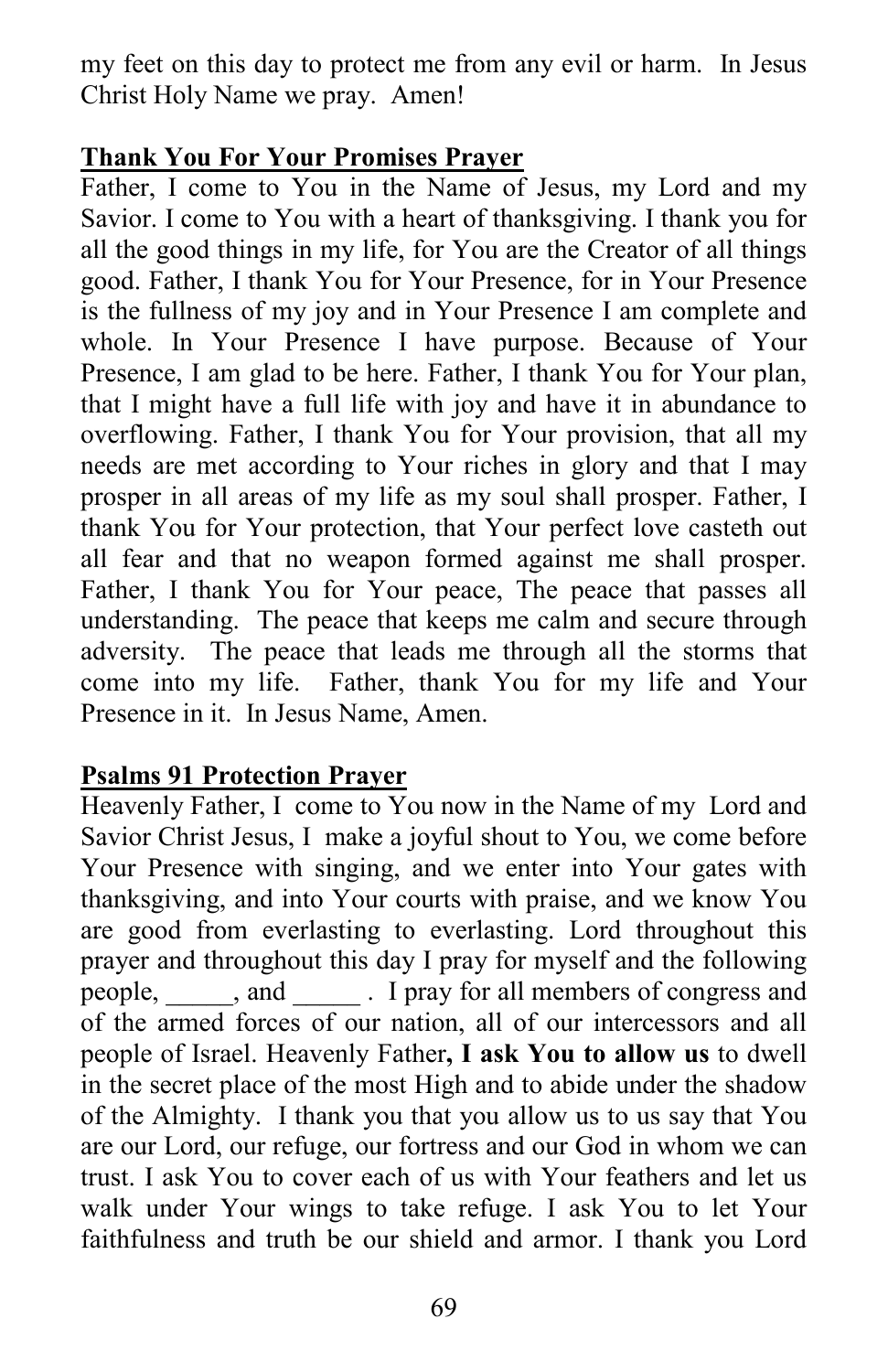that we will not be afraid of the terror by night; nor of the arrows that are thrown at us by day; nor of the deadly pestilence that walks in darkness nor of the destruction that waits us at noonday. I thank you Lord that we have faith that a thousand will fall at our side, and ten thousand at our right hand and that you Lord will not let any come near us. I ask You to give Your angels charge over us to keep us in all Your ways and let Your angel's hands lift us up, so we will not stumble or be hurt in any way. I thank you Lord that you have given us the authority to tread upon the lion and serpent and to trample them under our feet. I thank You Heavenly Father, that when we are in trouble and call upon You, You will answer us and You will deliver us, honor us and satisfy us with a long life and continuously show us Your salvation. I claim all victory for our lives and I reject all the insinuations, accusations, and temptations of satan. I affirm that the Word of God is true and we choose to live in obedience and to always fellowship with You, Precious Jesus. I ask You, Lord to open our eyes and show us the areas of our lives that do not please You. Enable us to be aggressive in prayer and faith. Enable us to practice Your word, and to give You, Your rightful place in our lives. Heavenly Father, I place all of my cares, all of my anxieties, all of my worries and all of my concerns once and for all upon You, because I know that You love me and watch over me according to 1 Peter 5:7. In Jesus Name I pray. Amen!

## **Blessing to Pray Over Others – By Pastor John Kilpatrick**

(used here by permission)

"God's" blessings rest upon You this day. You are **pleasing** to the Lord and He enjoys your fellowship. You are well-favored and **more than able** to receive His **abundant provision. God's angels** accompany you on your right hand and on your left. They shall **guide** you! God's goodness and mercy shall follow close behind you and be the guardians between you and your past. God has determined that you shall have good **success** because you move in **faith** and in strong **courage.** Your eyes shall see the **salvation of the Lord.** He shall keep you **safely** under His wings and pinions. I declare this day that you are protected and **delivered**  from the evil of the day. You shall not stumble or fall for the Holy Spirit has anointed your eyes with eye salve **to see clearly** and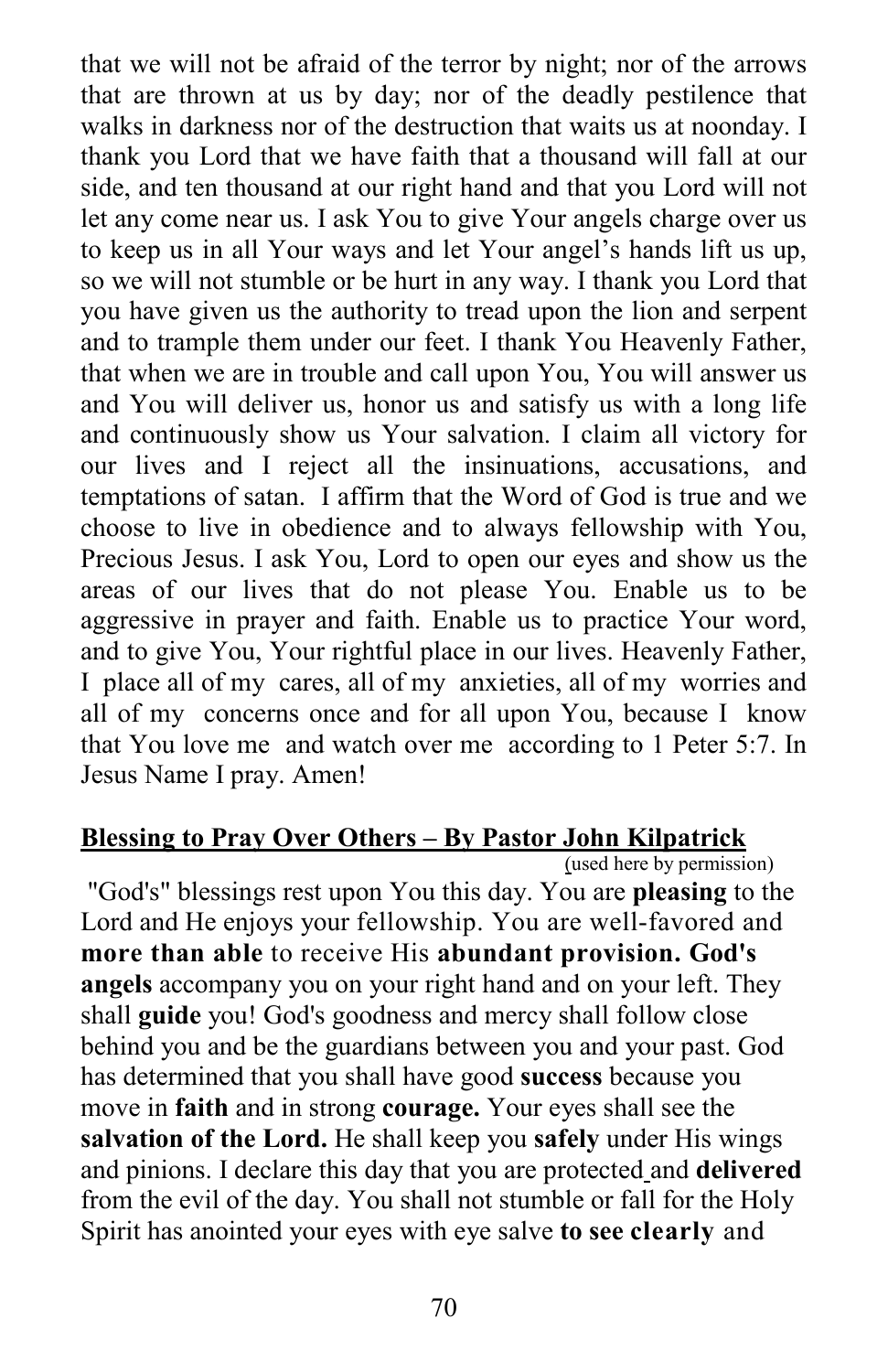has given you ears of the spirit to **hear precisely.** You will be **wise** in your generation. Your soul will rest in God's **shalom (peace).** He has declared you to be strong and **pleasing!** in His sight. You will eat the fruit of his promises in the land of the living and will enjoy **long life** and length of days because you have wholly **trusted** in the Lord your God. Your habitation shall be a place where you will rest in His **love,** find **hope**, for tomorrow, and **joy** shall **strengthen** you as you rest upon your bed. He shall restore your soul and give you rest in the stillness and quietness of your home. In your prayer chamber the Holy Spirit shall birth a creative and **powerful mind** and give you sound ideas that will bring you **promotion** and **great favor.** He shall give you fresh anointings and bless your **ministry with good results.** The Lord is **pleased with you** and has placed His name upon your forehead. Call upon Him and He will show you great and mighty things you know not of. I bless you in Jesus' Name!"

## **Numbers 6:23-26 Blessings To Prayer Over Others**

Heavenly Father, in Christ Jesus' Holy Name, I pray that You will bless us and You will keep us. I pray that You will make Your Face shine upon us and be gracious to us. I pray that You will lift up Your countenance upon us and fill us with Your Peace. Lord Jesus, I thank You for the blessings that you have already bestowed upon us. I ask You Lord, to cleanse our minds from all thoughts and preconceived ideas that do not conform to Your perfect Will and Destiny for our lives. I ask You, Lord to prevent our minds from deceiving us in any way by covering us with Your Precious Blood that we may believe and think in Your Will for our lives. In the Name of Jesus, I pray this blessing with thanksgiving and I thank You Lord for giving us the blessing that is talked about in Your Word in Numbers 6:23-26. To God be the Glory. Amen!

# **Daily Commitment to the Lord for His Will in Your Life**

Heavenly Father I come to You in Jesus Christ's Holy Name, I renew and give my total allegiance to You, Lord Jesus, Father God and Holy Spirit, fresh and anew today and for the rest of my life, to do Your work, to do Your Will and to obey You at all times. I give my life and all that is in it as a living sacrifice, unto You which is my service, first and foremost that all that I am would be a glory,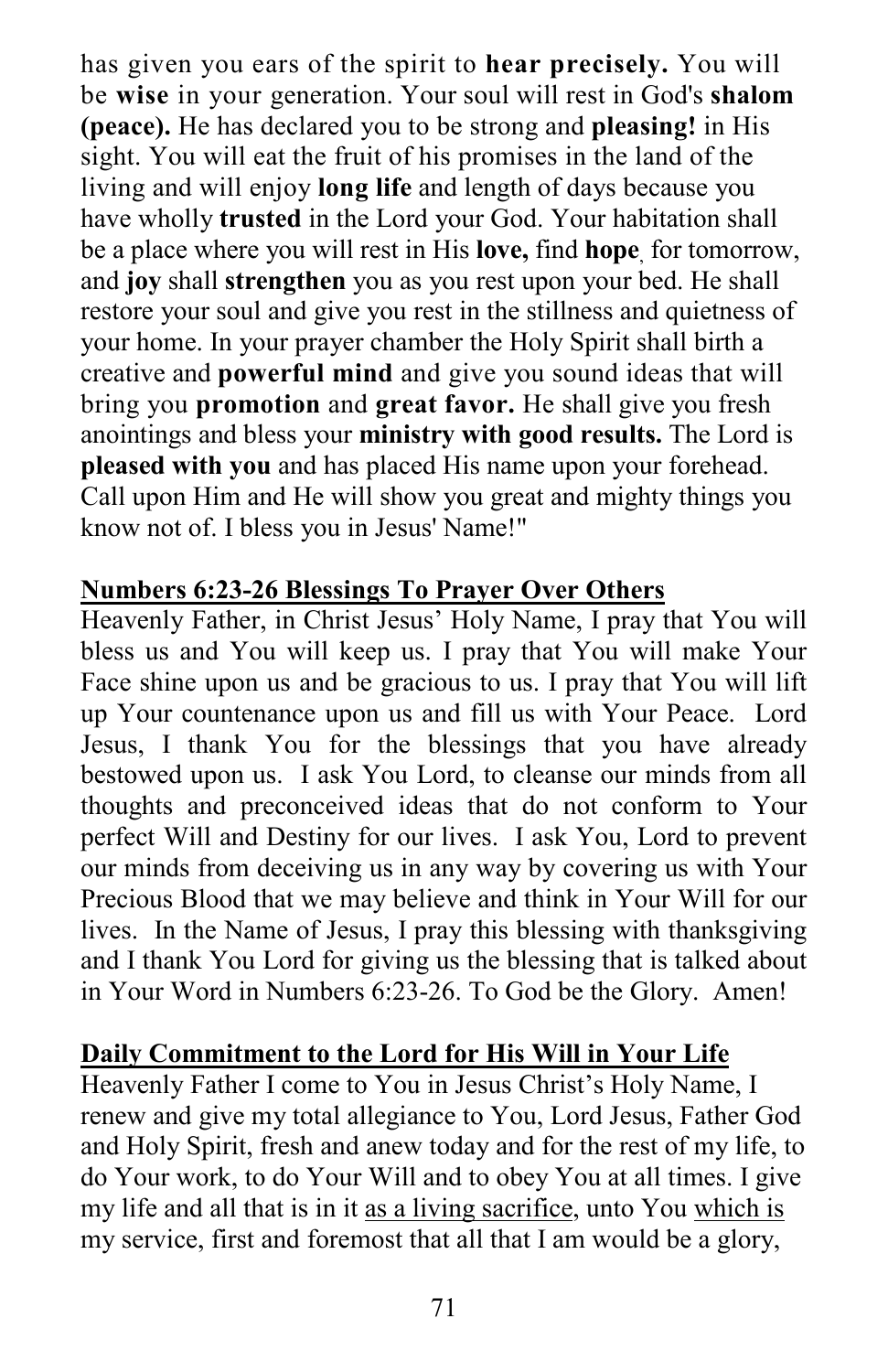honor, and praise unto You, Heavenly Father, Son, and Holy Spirit, in Jesus Christ's Holy Name. I commit my life and all that is in it to You, to do Your Good Works, and to be in Your Total Desire, Will, and Presence. Lord that I am, and I will be, transformed into Your total likeness. Come Lord Jesus, take Your rightful place in, through, and about my life. I give my life to You Lord, for eternity and I ask You Lord, to bind all that I am to all that You are, in Jesus Christ's Holy Name, Amen.

# **Praying for Your Presence With Me, LORD**

Heavenly Father, I come to You now in the Name of my Lord and Savior Jesus Christ. Holy Spirit I pray that You will lead me in prayer. Heavenly Father, I bow and worship before You. I come to You with praise and with thanksgiving. I come to You in humility, in fear and in trembling seeking the truth. I come to You in gratitude, in love, and through the precious Blood of Your Son Jesus Christ. Heavenly Father, I thank You that Your Word says that when I pray to You and I believe that You will hear me according to Job 22:27-28. Heavenly Father, Your word says that in every place I go where Your Name is remembered, You will come to me and bless me according to Your word in Exodus 20:24, and Your presence will go with me wherever I go and You will give me rest, according to Exodus 33:14. Heavenly Father, I pray that You will continually guide me and satisfy my desires in scorched places, give strength to my bones and I will be like a watered garden and like a spring of water, whose waters do not fail, according to your Word in Isaiah 58:11. Heavenly Father, I ask that You would destroy any evil that is coming against me, that You would encamp Your warring angels and chariots of fire all around me, according to 2 Kings 6:17-18. Heavenly Father, I declare these things in the Name of Jesus, and I thank You that they will be established for me, according to Job 22:27-28. Amen!

# **Prayer for Mind Cleansing & Clarity**

Heavenly Father, I come to You now in the Name of my Lord and Savior Jesus Christ. Lord Jesus, I ask You to wash my minds with the Blood of Jesus and cleanse out all darkness and all thoughts that are contrary to Your Will and destiny for my life. I ask You Lord Jesus to shut any doors that need to be shut whether spiritual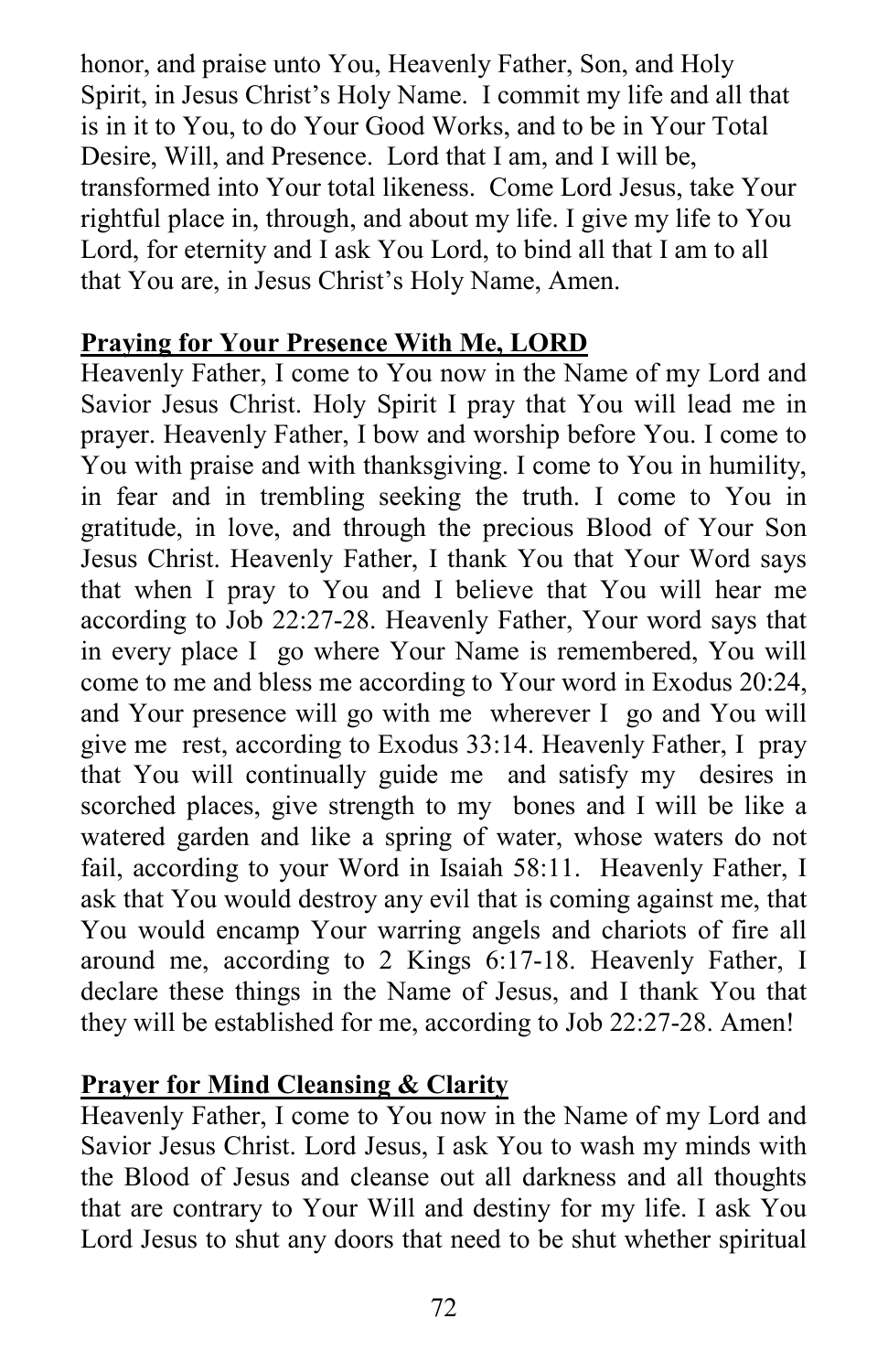or natural, and to open any doors that need to be opened whether spiritual or natural in my life. Heavenly Father, I ask you to give me clarity of vision, clarity of sight, clarity of thought, clarity of mind, clarity of knowing and hearing Your Voice. In Jesus Name I pray. Amen!

# **Prayer to Let Go of Resentment and Bitterness**

Heavenly Father, I come to You now in the Name of my Lord and Savior Jesus Christ. Father, help me to let go of all bitterness and resentment. You are the One Who binds up and heals the brokenhearted. I receive Your anointing that breaks and destroys every yoke of bondage. I receive healing by faith according to Your Word in Isaiah 53:5; "and with His stripes we are healed". Thank You for sending me Your Holy Spirit. I acknowledge the Holy Spirit as my wonderful Counselor! Thank You for helping me to work out my salvation with fear and trembling, for it is You, Father, Who works in me to act according to Your good purpose.

In the Name of Jesus, I choose to forgive those who have wronged me. I choose to live a life of forgiveness because You have forgiven me. I repent of all resentments, bitterness, rage and anger, along with any form of malice or slander that may have been attributed by me. I desire to be kind and compassionate to others, forgiving them, just as You Lord, forgave me. I ask that with the help of the Holy Spirit, I make every effort to live in peace with all men and to be holy, for I know that without holiness I will not see You. I will watch and pray that I will not enter into temptation or cause others to stumble. Thank You, Heavenly Father, that You watch over Your Word to perform it and that whom the Son has set free is free indeed. I declare that I have overcome resentment and bitterness by the Blood of the Lord Jesus Christ and by the Word of my testimony. Amen!

# **Lord Help Me Prayer**

Heavenly Father, I ask You to lead me in paths of righteousness for Your Name's Sake.

I Bless You, Praise You, Worship You, and commit all that I am to You, and that Your perfect Will be done through me.

I ask that You cause me to enter into Your Rest now, in Jesus' Name and that I receive rest.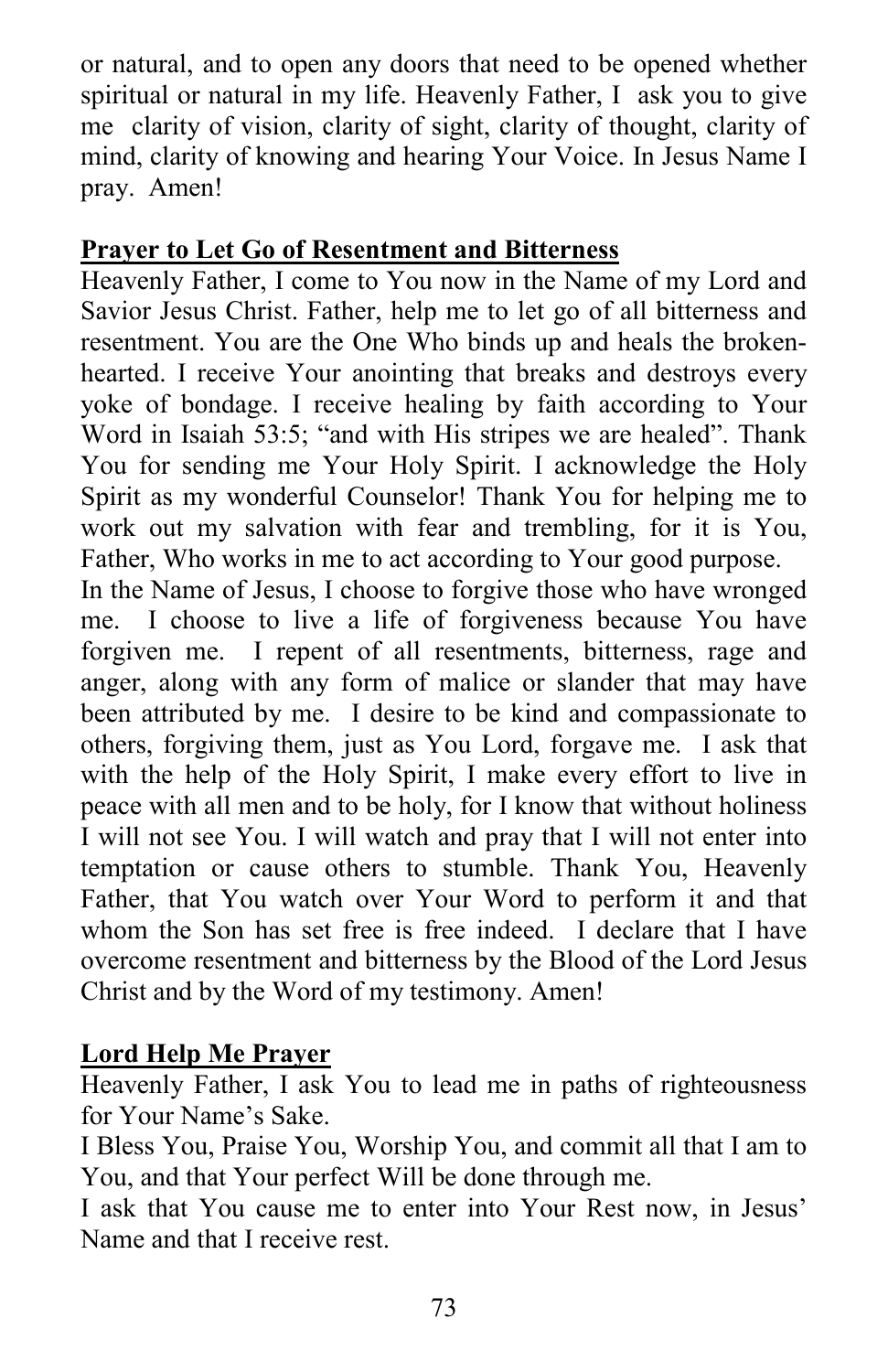I ask You to release my warring and ministering angels to minister and to war on my behalf.

I ask you to fill this, Your temple; with Your Holy Spirit. Help me to bear the cross You have prepared for me and help those in my family.

I ask that the Holy Spirit speak to my heart through Your Word.

I come to You with reverence and worship, and with humility through Your Holy Spirit.

I ask that when I read Your Word that it would be engrafted into me and become part of me; spirit, mind, will and emotions.

I declare by Your power; You are helping and causing me to be bold, dauntless, fearless, confident, intrepid, valiant, steadfast, faithful, true and loyal for Your Name's Sake.

I ask You to help me not be the accuser of my brethren but to teach others in gentleness, to have a word in season that will edify, exhort and comfort others.

I ask for Love and Grace for others and Grace from You Lord. I ask that Your Love and Grace in me will flow and be administered to others by Your Spirit in me, so that Your presence will manifest in and through me.

I release all things into Your hands and commit myself unto You, trusting You.

I ask that You give me the Word that You want me to give to others.

Lord forgive me and help me to follow Your direction.

I ask that You would send those that would receive the gift of salvation to me that I may witness to them. Let them ask and receive it Your Name, Heavenly Father!

I ask You that my mind and thoughts will be clear toward You, and that they will be clear of all emotional clutter.

I ask that You cause me to hear You louder and more clearly, and to find rest in You.

I ask that Your love, joy, peace, patience, kindness, goodness, faithfulness, gentleness, with long-suffering, and self control be developed in my life.

I ask You to fashion my heart like Yours, that Your fruit will abound in and through me to others.

I ask You Lord for healthy mind and body in You.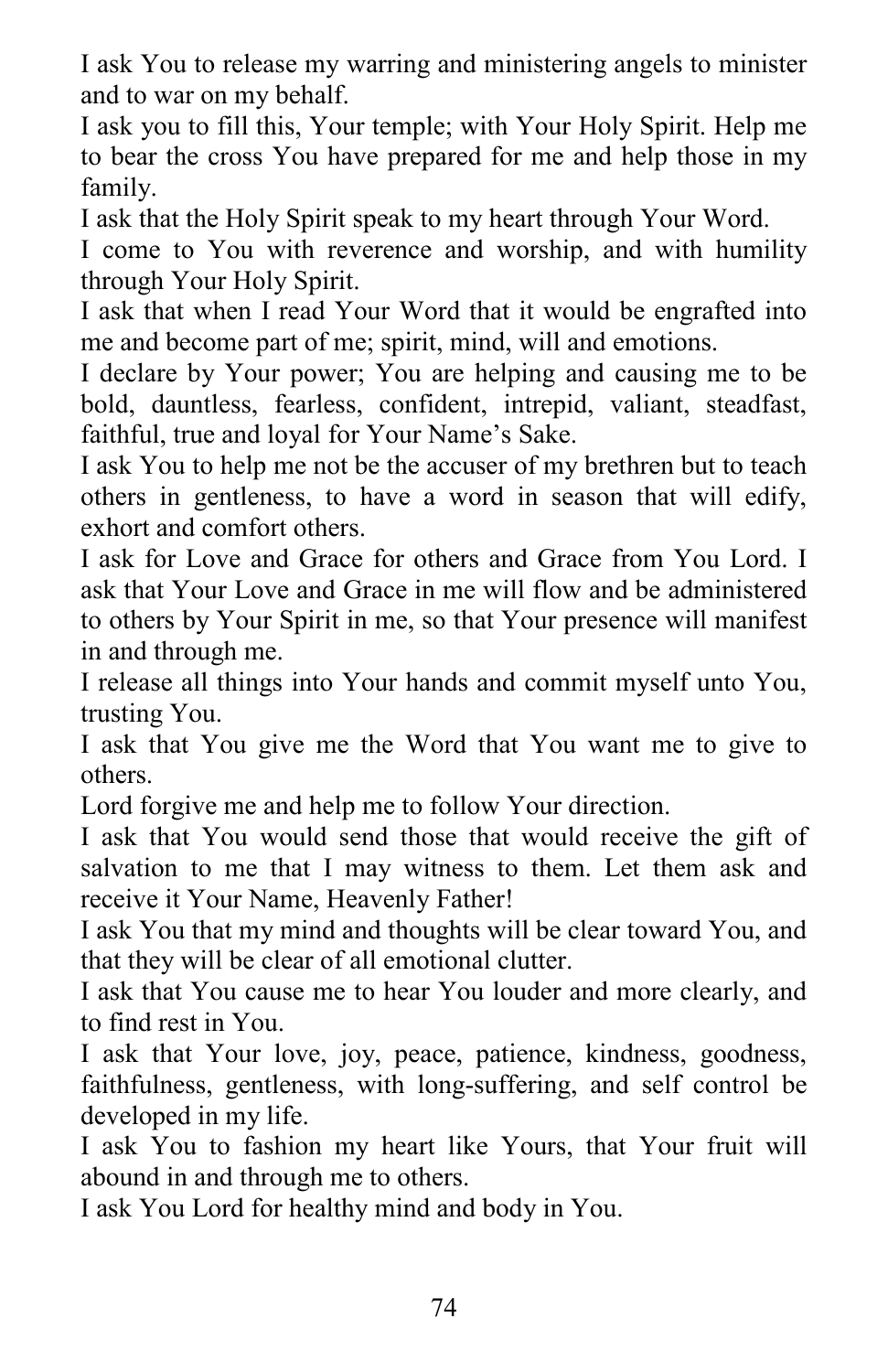I ask that Your perfect Will may be worked out in my life and the lives of those that my life touches, as You direct me.

I ask You for eyes to see, ears to hear, and a heart to comprehend and receive what the Holy Spirit has to say.

I ask to speak and to do Your perfect Will in this life; for You, for me, and for my family.

I ask You to guard me and my family with many angels and that they manifest as needed.

I ask You to make me alert, sharp and attentive to Your thoughts and ways.

I ask that I mayprosper in what I put my hands to do for You.

I ask You to renew my youth like the eagles.

I ask for a heart like Yours and that I may grow and mature that I may walk in Your ways.

Heavenly Father, I declare Your faithfulness to the heavens and Your loving kindness and tender mercies anew every morning. In Jesus Name I Pray. Amen

## **1 Thessalonians 5:23-24 Prayer**

Heavenly Father, I come to You now in the Name of my Lord and Savior Jesus Christ. I pray that the God of peace Himself will sanctify me completely; and that my whole spirit, soul, and body will be preserved blameless at the coming of our Lord and Savior Jesus Christ. Amen.

## **Isaiah 40:31 Prayer**

Heavenly Father, I come to You now in the Name of my Lord and Savior Jesus Christ. Heavenly Father, I ask that You will renew my strength, the one that waits upon You: that I shall mount up with wings like eagles, that I will run and not be weary and that I will walk and not faint. Heavenly Father, I thank You that you have made these promises to me and I will receive them by faith. In Jesus' Holy Name I pray. Amen.

# **Ephesians 1:17-23 Prayer**

Heavenly Father, I pray according to Your Word, Ephesians 1:17- 23, that You will give me a spirit of wisdom and revelation in the knowledge of Christ Jesus. I pray that the eyes of my understanding will be enlightened so I may know what is the hope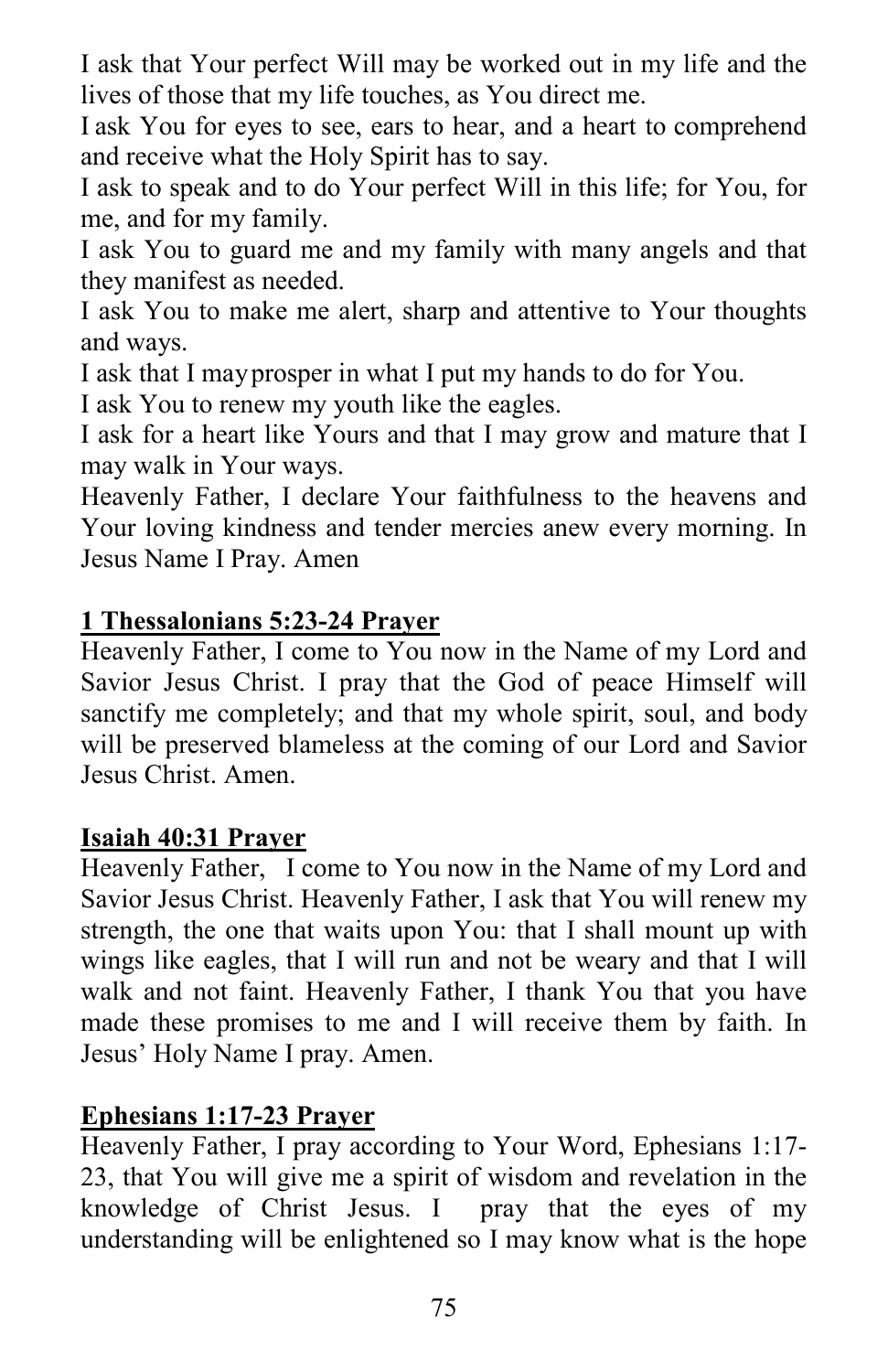of the calling of Christ Jesus and the riches of the glory of Christ Jesus' inheritance to the saints, and what is the exceeding greatness of Your power towards me who believes, according to the working of Your mighty power which You used to raise Christ Jesus from the dead and seated Him at Your right hand in heavenly places, far above all principality and power and might and dominion, and every name that is named, not only in this age but also in the age which is to come. Heavenly Father, I thank You that You put all things under the feet of Jesus, and gave Him to be head over all things to the church, which is His body, the fullness of Him who fills all in all. Heavenly Father, open my eyes that I may see how great You are and how complete Your provisions are for me. I thank You that the victory that Jesus won for me on the Cross and in His resurrection has been given to me and I am seated with the Lord Jesus in the heavenlies. Heavenly Father, by faith and in dependence upon You; I put off the fleshly works of the old man and stand unto all the victory of the crucifixion where the Lord Jesus provided cleansing from the old nature. I put on myself the new man and I stand into all the victory of the resurrection and the provisions that the Lord Jesus has made for me. Heavenly Father, I put off all forms of selfishness and put on myself the new nature of Jesus Christ with its love. I put off all forms of fear and put on the new nature of courage in Jesus Christ. Lord, help me to stand in the victory of the ascension and glorification of the Lord Jesus, whereby all principalities and powers were made subject to Him. I claim my place in Jesus as victorious with Him over all the enemies of my soul. Holy Spirit, I pray that You will come into my life, breakdown every idol and cast out every foe and continually lead me in prayer. I am thankful Heavenly Father for the expression of Your will for my daily life that You have shown me in Your Word. By the power of the Lord Jesus; I claim all the will and destiny of God for me. I am thankful that You have blessed me with all spiritual blessings in heavenly places in Christ Jesus. I am thankful that You have begotten me unto a living hope by the resurrection of Jesus Christ from the dead. I am thankful that You have made provision for me so that I can be filled with the Spirit of God with love, joy, peace, with longsuffering, gentleness and goodness, with meekness, faithfulness and self-control in my life. I recognize Your will for me and I therefore reject and resist all the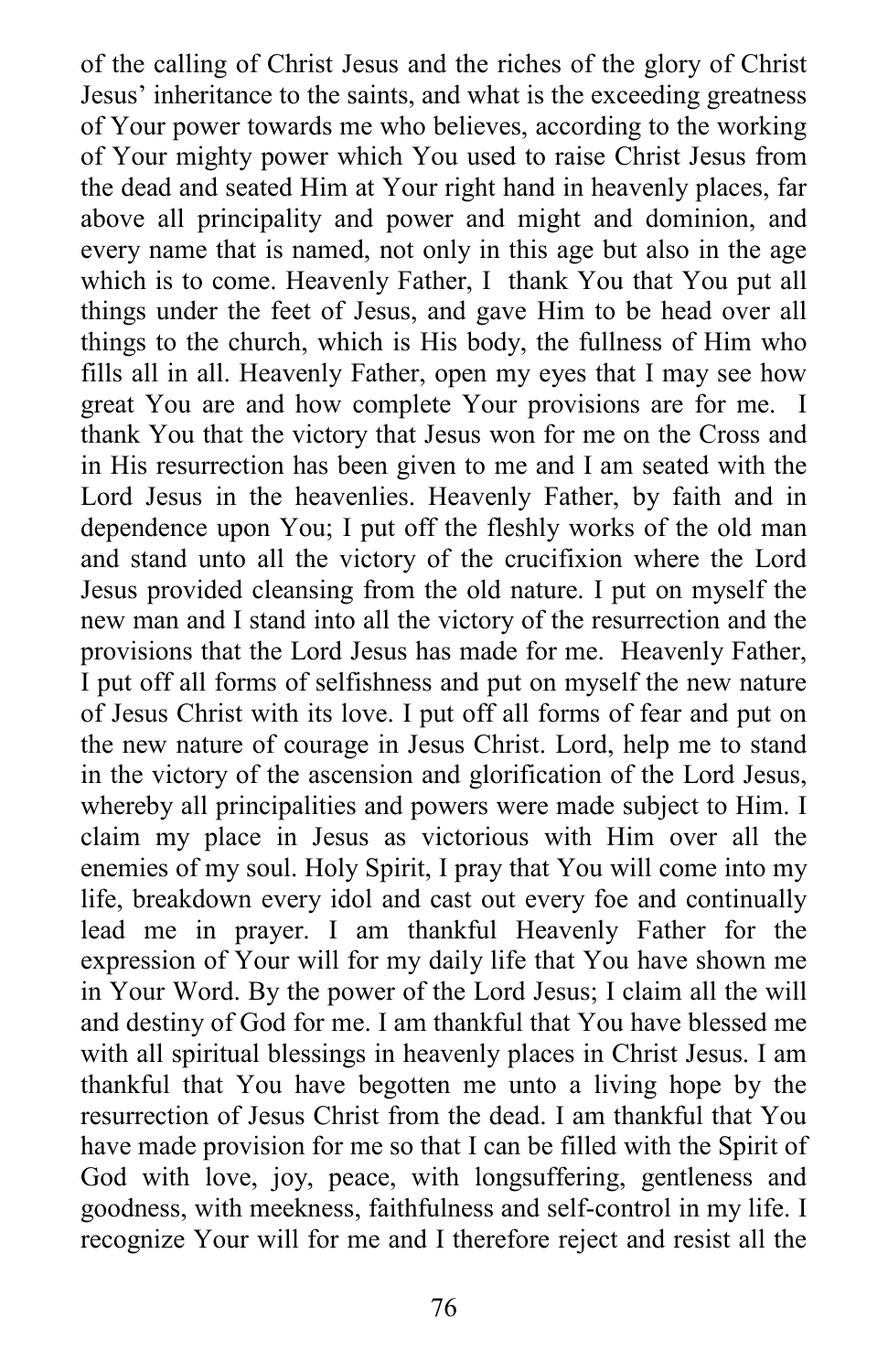efforts of satan and his wicked spirits to rob me of the will of God. Lord Jesus, I ask You to put a hedge of protection around my mind to protect me from the enemy of all accusations, insinuations and lies. I claim the fullness of the will of God for my life. In the Name of Jesus, I completely surrender myself to You Heavenly Father, as a living sacrifice. I choose not to be conformed to this world. I choose to be transformed by the renewing of my mind and I pray that You would show me Your will and enable me to walk in Your will. I bind my will to the will of God, I bind my mind to the mind of Christ. In Jesus Name I pray. Amen!

# **Ephesians 3:16-21 Prayer**

Heavenly Father, I pray according to Ephesians 3:16-21, I ask You to grant me according to the riches of Christ Jesus' glory, I ask You to strengthen my inner spirit with might through Jesus, that through faith, You, Lord may dwell in my heart; that I am rooted and grounded in love, and that I will be able to comprehend with all the saints what is the width and length and depth and height of Christ's love – to know the love of Christ; that I may be filled with all the fullness of You, Heavenly Father. I thank You that Jesus is able to do abundantly above all that I ask or think according to the power that works in me. To God be the glory to all generations, forever and ever. Amen!

# **PRAYING THE PSALMS**

# **Psalm 31 Prayer**

O' God, I come to You in both humble faith and in prayer; I come, and I lay before Your feet, my every burden. Hear my cry to You O'Lord. Hear me, as I pray. Save me, and strengthen me. I know you abide in me. You O God, are my Rock. You are my shelter and my mighty fortress; my comfort in times of sorrow; my peace in times of pain and distress. O' my God, I trust in You! On Your divine promises, I shall stand firmly; I belong to You. I know I am safe and secure in the palm of Your mighty hand. Be my protection from the assaults and attacks from the enemy and from sin. When my spirit grows weary, let Your Word and Spirit, revive me again. O' my God, I trust in You! I call daily upon Your blessed Holy Name; Let not my faith and trust in You be put to shame. Praise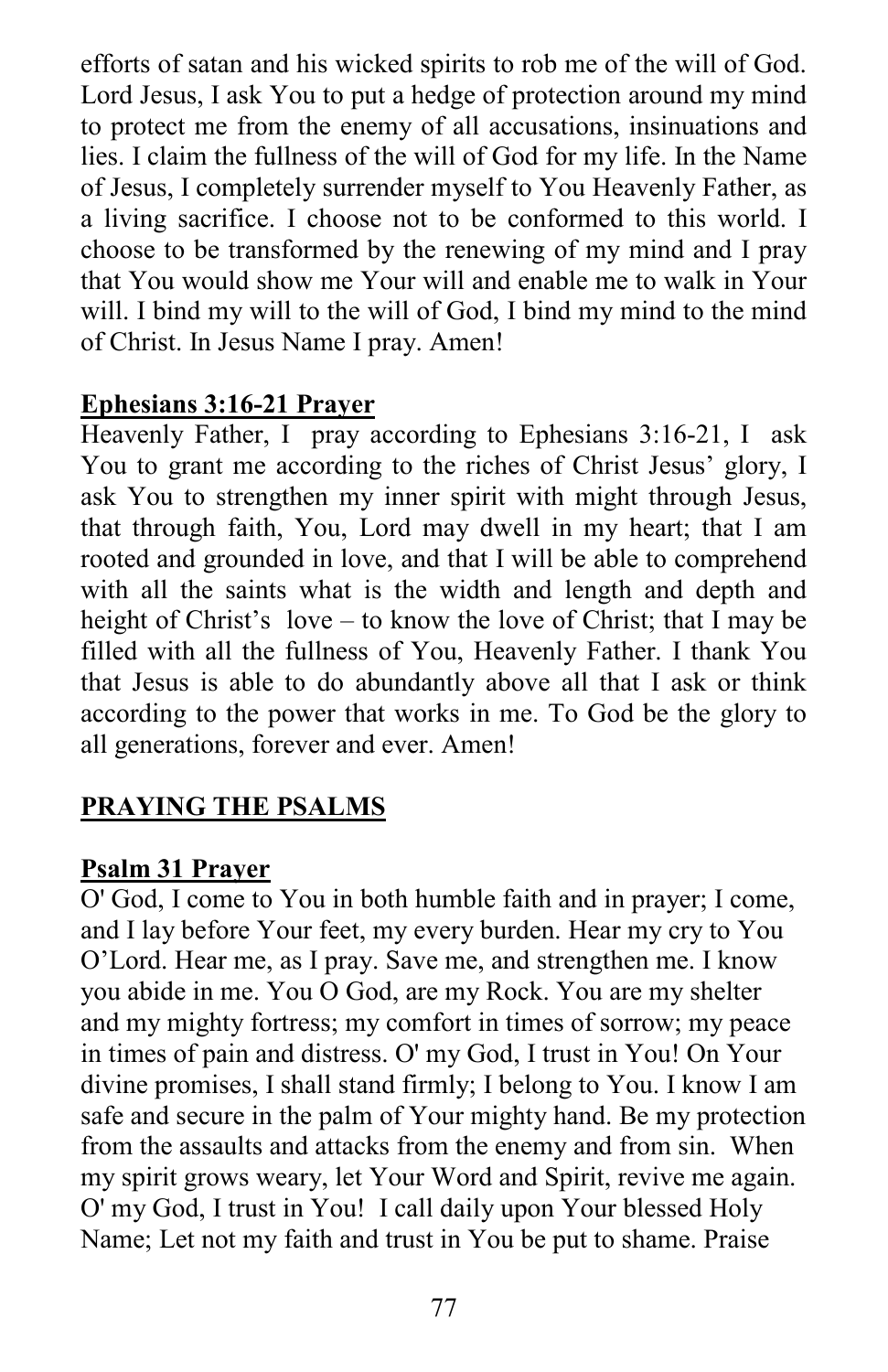the Lord! I will trust in You to keep me strong; Guide me, O' Lord, and keep me from all sin and wrong thinking. O' my God, I trust in You to keep me and hold me in Your loving arms. You, Lord Jesus, look upon my soul, when I am in trouble. You search my soul, O' Lord to see if I am truly humbled by my sin and made better by my affliction. I trust You, Lord Jesus, to bring me through every danger and deliverance until I am delivered from death, my last enemy. In Jesus Name I pray. Amen.

# **Psalm 32 Prayer**

Heavenly Father, I come to You now in the name of my Lord and Savior Jesus Christ. I thank You that I am blessed, my transgressions are forgiven, and my sin is covered. By the power of Your Holy Spirit, and with Your life flowing through me, let there be no deception found in me. Father, I do not desire to be silent about my sin, for when I am, my body wastes away and my heart is heavy. I desire to confess my transgressions to You so that You will forgive and remove the guilt of my sin. I thank You that I can come and hide myself in You in times of trouble, and a flood of great waters will not reach me. I praise you for the songs of deliverance that You surround me with, that flow through my heart and my thoughts and lift me above my circumstances. Thank You for the instruction and counsel that You will give me, and always keeping Your eye upon me. Heveanly Father let no stubbornness or lack of understanding be found in me. I will trust in You, Lord and Your lovingkindness that surrounds me. I rejoice in You, I will be glad in You. Heavenly Father, strengthen me in my inner man to do Your will and receive all of the blessings of the upright in heart. Amen.

# **Psalm 35 Prayer**

Heavenly Father, I come to You now in the Name of my Lord and Savior Jesus Christ. I ask that You will plead my cause, O LORD, with them that strive against me. I ask You to fight against them that fight against me. Lord, I have faith that You take hold of shield and buckler, and stand up for me and to say unto my soul, "I am your salvation". I have faith Lord that you will protect me from those that seek after my soul: let those be turned back that devises my hurt. I know Lord that the Angel of the LORD will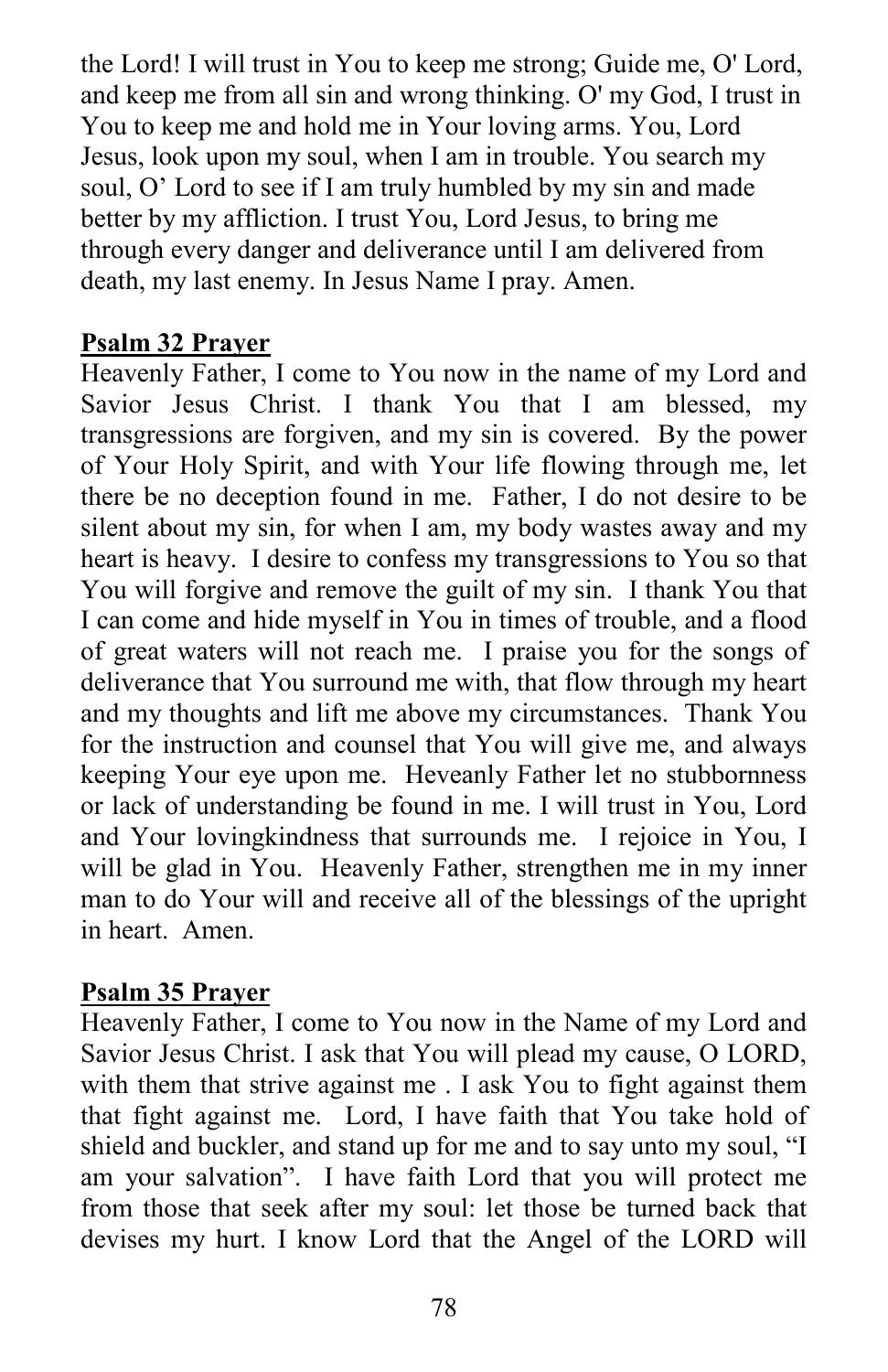protect me. I know Lord that my soul will be joyful in You and I will forever rejoice in my salvation. To God be the Glory, Amen!

# **Prayer for Those Who Remember To Bless the Poor (Psalm 41)**

Heavenly Father, Psalm 41 says that you will bless all that considereth the poor (weak). Help me Lord to be merciful so I shall obtain mercy (Matthew 5:7). So I ask you Lord to help me show compassion by giving myself to others. I know Lord that there are times that those that I show compassion to seem to be ungrateful. Help me Lord to be wise when this happens and to discern that this is satan's tool to keep m from doing what You, Lord want me to do. You have promised us blessings Lord for our compassion for the poor, the weak, the feeble, the depressed, the sick or sorrowful. Help me Lord to always consider those that you put into my path. You, Lord shield me in Your kindness, while other may have no hope or help but I can have hope in You Lord in my times of trouble because I have considered and blessed the poor. Help me Lord not to be deceived for I know God will not be mocked and for whatsoever I soweth, that shall I also reap (Galatians 6:7). In Jesus Name I Pray. Amen *\*\* Proverbs 18:23 – A poor man pleads for mercy, but a rich man* 

 *answers harshly. NIV* 

# **Psalm 51 Prayer**

Heavenly Father have mercy on me, my children and/or grandchildren, my friends and family and all those I am praying for and according to Your loving kindness, and according to the multitude of Your tender mercies. Wash me thoroughly from my iniquity and guilt and cleanse me and make me wholly pure from my sin! I do acknowledge my transgressions and my sin is always before me. I have sinned in Your sight. I know you desire truth in the inner being; make me therefore to have wisdom in my inmost heart. Purify me with Your Healing Oil, wash me and I shall be whiter than snow. Let me to know Your joy and gladness and be satisfied and let the bones that You have broken rejoice. Lord, hide Your face from my sins, and blot out my iniquities. Create in me a clean heart O' God and renew a steadfast spirit within me and do not cast me away from Your Presence. Take not Your Holy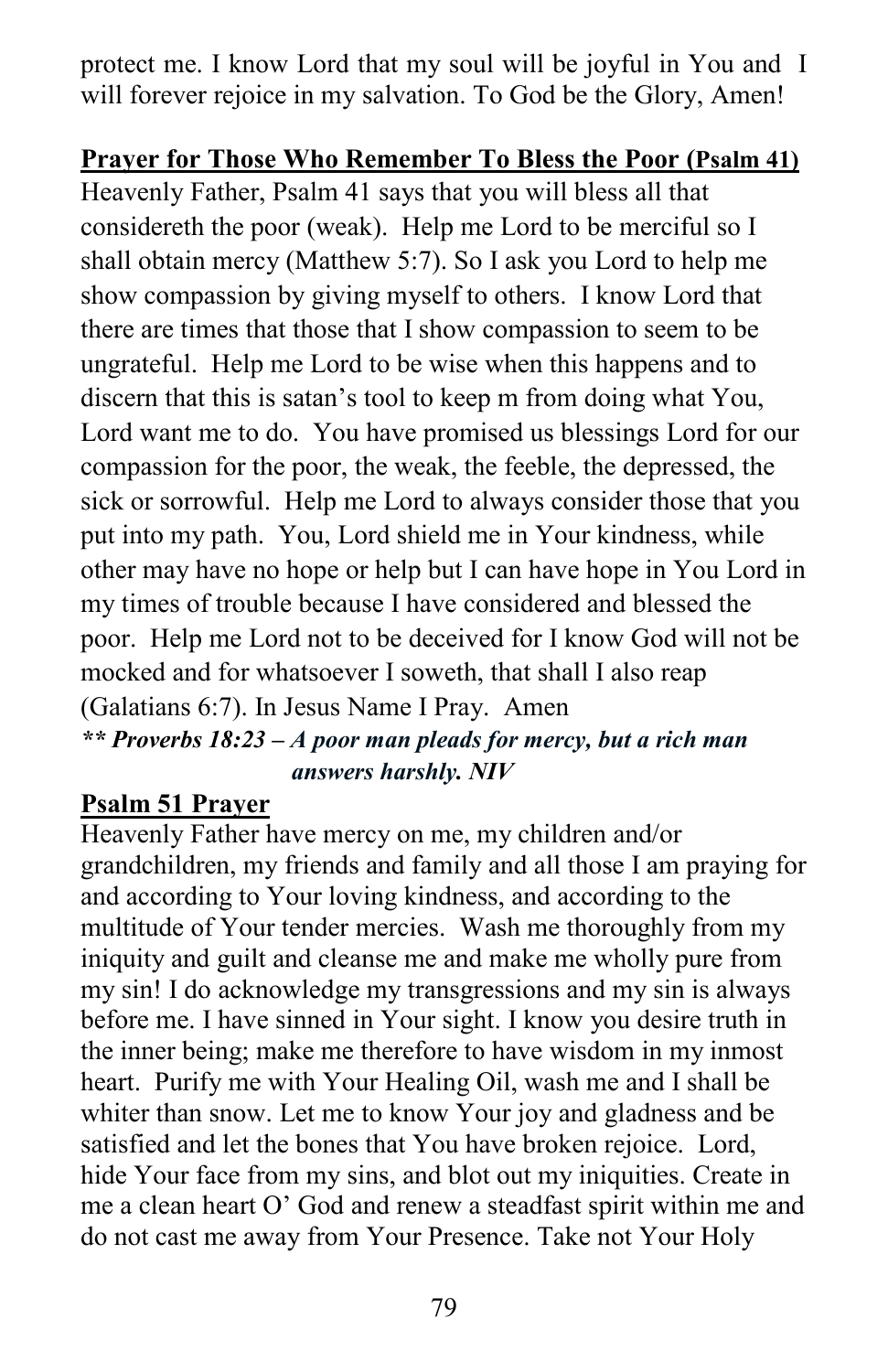Spirit from me but restore to me the joy of Your salvation and uphold me with a willing Spirit that I would be able to teach transgressors Your ways and sinners can be converted and returned to You. Deliver me from grievous sin or death O' God, the God of my salvation. I will open my mouth and show forth Your praise and sing aloud of Your Righteousness. For You did not desire sacrifice or else I would give it, the sacrifices of God are; a humble spirit, a broken and contrite heart. These O' God You will not despise. Amen.

## **Psalm 67 Prayer**

I know Lord that all my happiness comes from Your mercy; so I pray that You be merciful to me. I ask You, Lord, to continue to cause Your face to shine upon me. Pardon me from all my sins. God, I need your grace and blessings. Everything that I have, everything that I need, comes from you and you alone. Most of all, I need you. I need to know you. I need to have the light of your face shine on me, so Father, show grace to me. Bless me abundantly and help me to remember that you give Your blessings that I might be a blessing to others. Lord, show me Your ways that I might humbly teach Your Way to others. Thank You, Lord for saving my life **now** and for eternity that I might give my life for the salvation of others. Father, help me to not look so intently on the gifts you have given me that I will no longer seek your face. Help me to not cling to my blessings so tightly that I can't open my hands to give to others. Help me to trust Your sufficiency, Your abundance, and that whatever is for Your glory is ultimately for my good no matter the cost. In Jesus Name We Pray. Amen.

**Psalm 91** (Protection Prayer – See page 68)

# **Psalm 103 Prayer**

Heavenly Father I come to you now and enter Your Gates with thanksgiving, I enter Your Courts with praise Father, I give You Glory Father, I give You Honor, I bless Your Holy Name. Bless the Lord oh my soul, and forget not all His benefits, bless the Lord oh my soul and all that is within me. Bless His Holy Name! For He is my Lord Who forgives me of all my sins, Who heals me of all my diseases, who redeems my life from destruction and who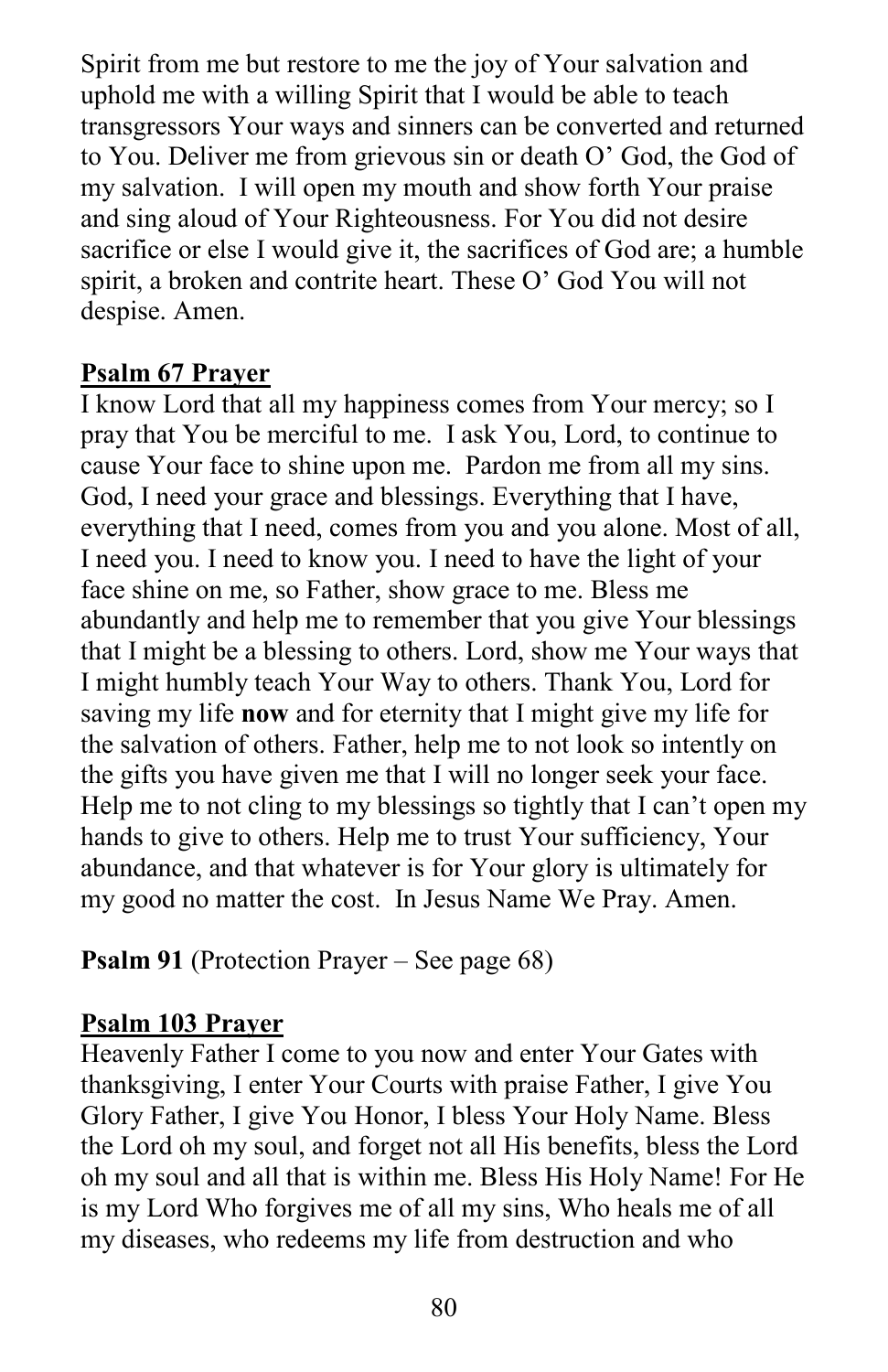crowns me with loving kindness and tender mercies and satisfies my mouth with good things. I thank You for Your Word Heavenly Father. I thank You that Your Word says in Psalms 103 that You will renew my youth like the eagles and execute righteousness and justice for all who are oppressed. I thank You Lord for giving Your angels charge over me. I thank You Lord for giving me mercy, and that Your mercy is everlasting to everlasting. I thank You Lord for removing all my transgressions. I bless the Lord and all His works, in all places of His dominion. Bless the Lord, O my soul. In Jesus Name I pray. Amen

## **Jabez Prayer**

Heavenly Father, I call on You the God of Israel saying "Oh, that You would bless me indeed, and enlarge my territory, that Your hand would be with me , and that You would keep me from evil, and that I may not cause pain!" Father God, I ask You to grant me what I have requested just as You did for Jabez, according to 1 Chronicles 4:9-10.

#### **Romans 12 Prayer**

Heavenly Father, I thank You Lord for the mercies by which You allow me to present my body as a living sacrifice, holy and acceptable, as my spiritual service of worship to You. Dear Lord, it is not my will to be conformed to this world, but to be transformed by the renewing of my mind, that I may prove good, acceptable, and perfect to what Your will is for my life. By grace given to me, show me how to not esteem myself more or less important to the body of Christ than another. Thank You Lord for the spiritual gifts that have been given to me that I may prophesy in proportion to my faith and to teach according to Your precious Word and to give liberally and lead with diligence and show mercy with cheerfulness. Lord, show me how our love can be without hypocrisy. Teach me to abhor what is evil and cling to what is good. Teach me to be kind and affectionate to one another and to honor and give to one another, not lagging in diligence to be fervent in spirit and to serve You Lord. Dear Father, I rejoice in hope, I am patient through tribulation, and I shall continue in providing for the needs of the saints and be truly given to hospitality. I will bless those who curse and persecute me. I will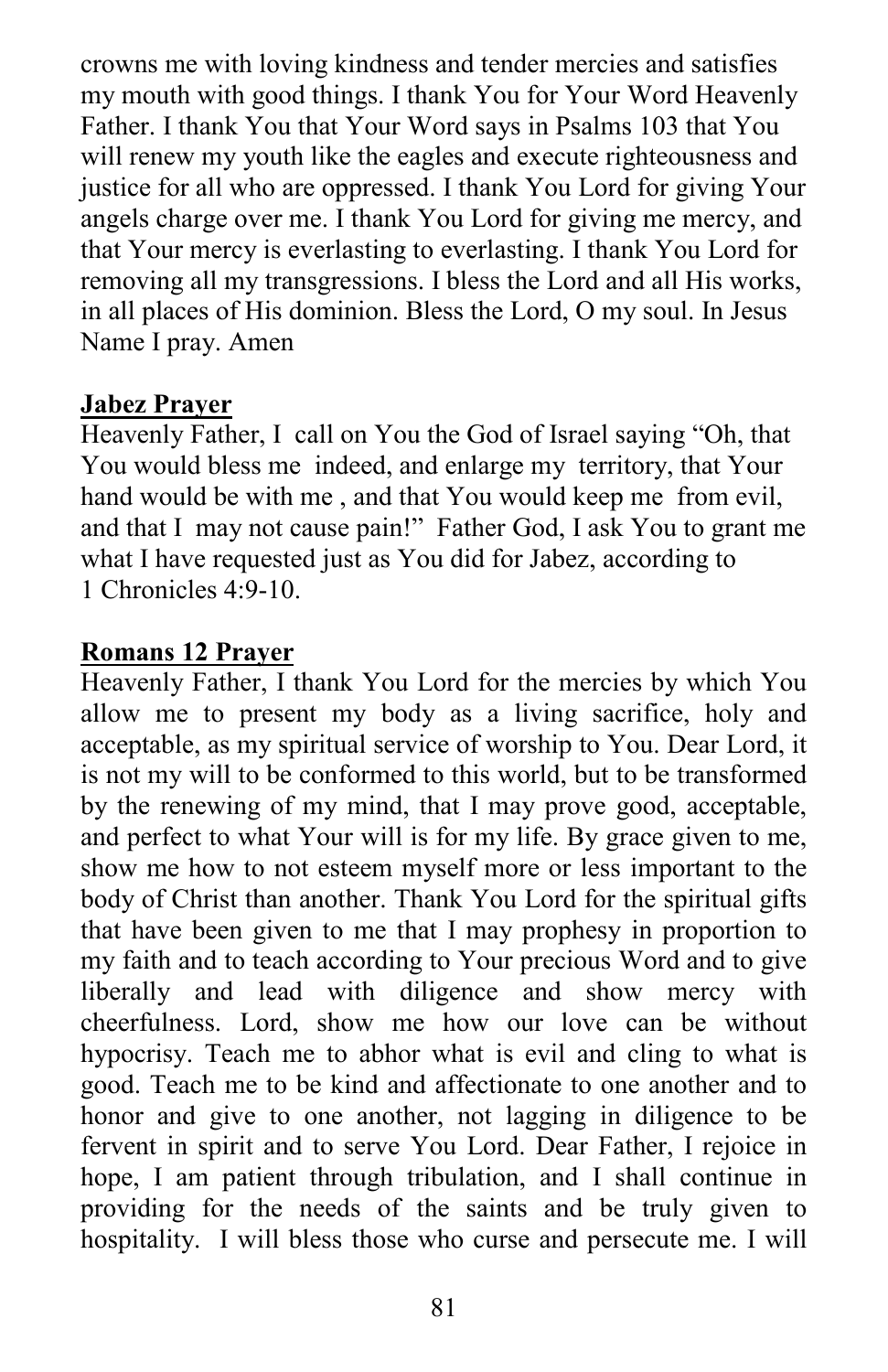rejoice with those who rejoice, and weep with those who weep. I will be of the same mind toward one another and not set my mind on high things but associate myself with the humble. I will not be wise in my own opinions and I will not repay anyone evil for evil for Your Word says to repay evil with good. I will not give place to wrath but will wait on You Lord, for vengeance is Yours. Therefore, I will live peacefully with all people and be overcomers through Christ Jesus. Lord I will offer drink to a thirsty enemy and food to one that is hungry that I may abide in Your Word forever. I love You Heavenly Father, in Jesus Holy Name we pray. Amen

## **Learning to Know His Voice**

Many Christian believers do not believe that they can or do hear God's Voice. Many years ago I was reading John 10 and Jesus said in verse 14, that He is the Good Shepherd and that He knows His sheep and His sheep know Him. In John 10:27 Jesus said My sheep hear My Voice and I know them and they follow Me. I'm one of the Lord Jesus' sheep and I know that He is not a respecter of persons so I decided I wanted to hear His Voice like some of His other sheep do. I wanted to hear His Voice so He could guide me according to Isaiah 58:11 and instruct me, and teach me in the way that I should go according to Psalms 32:8. I believe that if you want to hear God's Voice, He will honor your prayer and teach you to hear His Voice. I remember the first time I heard His Voice and it changed my life.

# **Prayer to Hear Only His Voice**

Lord, I come to You in true repentance of my sins and ask for forgiveness for all of my sins, known and unknown. I praise You Lord and I thank You Lord for all the blessings that You have given me and that You continue to give me each and every day. As I come to You Lord, and humble myself before You, I ask that You clear my mind of any preconceived thoughts, confusion or deception. I ask You Lord to block anything that is not of You and that I hear Your Voice and only Your Voice, Lord Jesus. I thank You Lord for the Words of Wisdom that I receive from You and I ask You Lord in complete faith and confidence that You will not allow any words to be spoken from my mouth that are not Your will for them to be spoken. In Jesus Name I Pray, Amen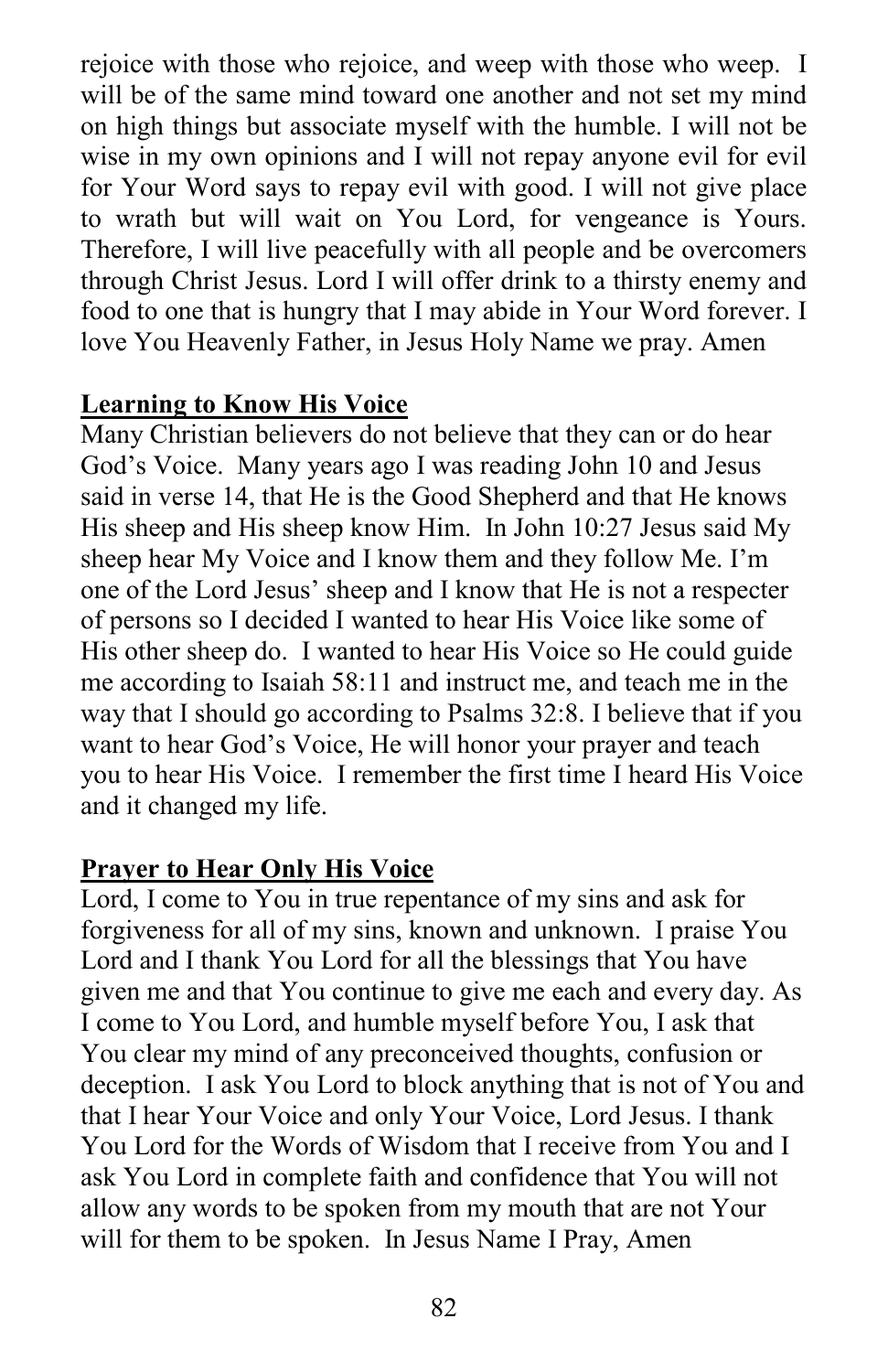# **Hearing God's Voice Prayer**

Heavenly Father, I come to You now in the Name of my Lord and Savior Christ Jesus. Heavenly Father, It is written in Your Word according to John:10 that Your sheep know Your Voice. Heavenly Father, I am one of Your sheep. I ask You Heavenly Father, to teach me to know Your Voice and to hear You distinctly and clearly according to John:10. I ask You Lord to teach me to discern every spirit to know if they are of You, Lord. As it is written in 1<sup>st</sup> John 4:1-2 that we should not believe every spirit but test the spirits to determine whether the spirits are of God. I ask You Father to draw me closer to You so I will not heed the voice of a stranger. I ask You to do this in Jesus Name. Amen!

## **Prayer to Pray for Our Judges to Have Wisdom**

According to Your Word in Matthew 16:19,I have been given the Keys to Your Kingdom of Heaven and whatever I bind and loose on earth shall be bound and loosed in heaven. So I ask You to loose Your angels in great abundance into Judge \_\_\_\_\_'s presence, the presence of his/her courtrooms, into their rooms, their chambers, halls, and work areas.

Now I bind, in the Name of Jesus Christ, all of satan's evil principalities, and command them not to manifest and transfer into Judge  $\blacksquare$  's presence.

Heavenly Father, it is written in Psalms 91 and Matthew 6 in Your Word that You are our deliverer and I ask that You give Judge the wisdom to be used as Your instrument during these court proceedings, if it is Your Will, Lord Jesus. I ask you Lord to supernaturally give Judge \_\_\_\_\_ the knowledge of what You Lord would want His/Her's \_\_\_\_\_ decision to be in this situation. I have faith in You Lord and I thank You Lord for being in all the decisions that are going to be made about and that You Lord and only You know what those decisions should be. May all decisions and declarations be used to glorify You, Heavenly Father. I commit to You and place him/her in Your Hands.

I apply the Blood of Jesus over every attorney, policeman, law official, all the Court House staff and anyone else that comes into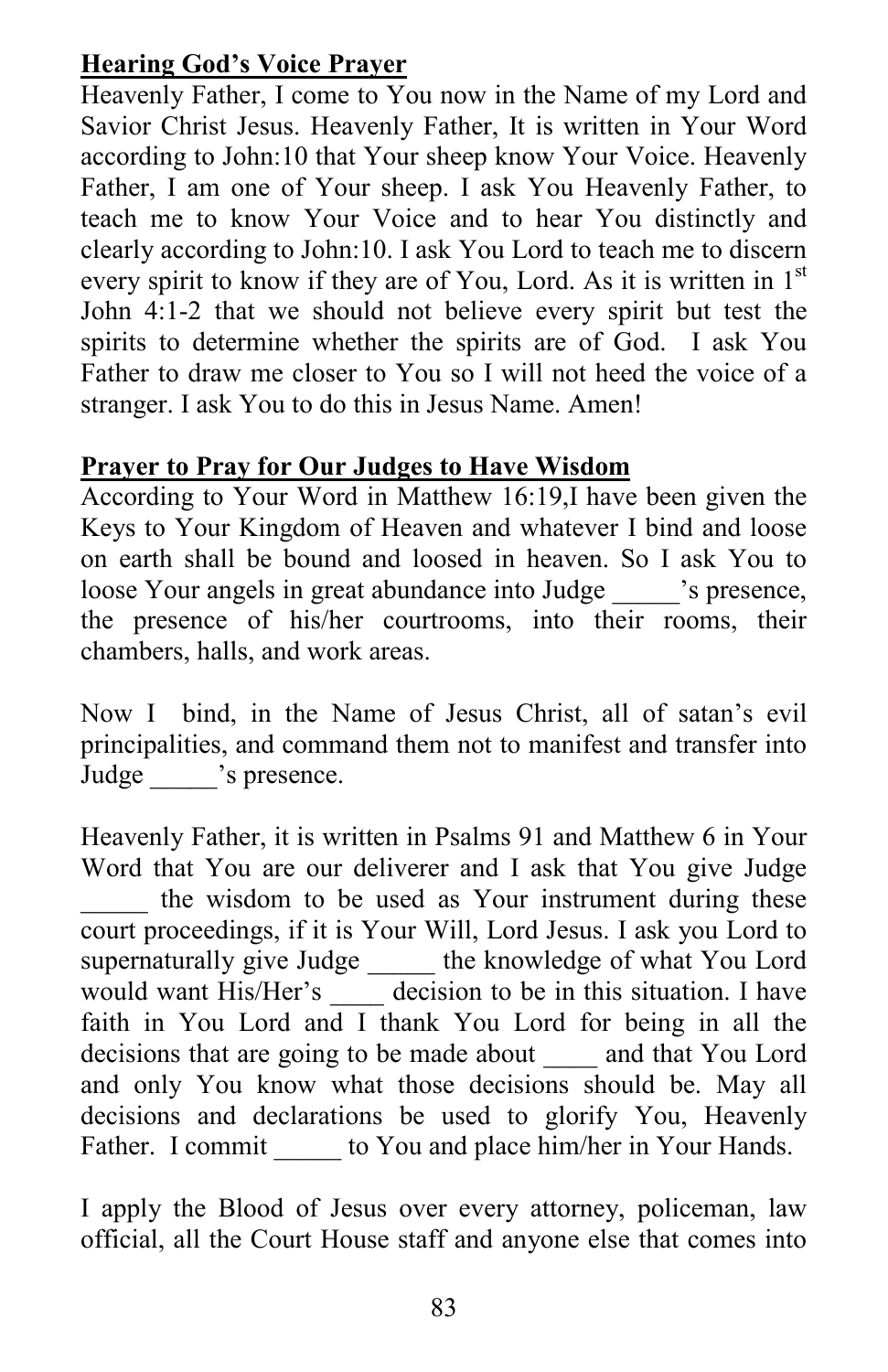their presence. I ask You, Lord to loose Your mighty warring angels and leave them there to guard and protect all those involved in these procedures. To God be the Glory, In Jesus Name I pray. Amen

# **Prayer to Pray for Your Pastor**

Dear Heavenly Father, I come to you with thanksgiving for Pastor(s) Thank You for giving Pastor to equip the saints for the works of service, to the building up of the body of Christ. (Eph. 4:11-12) . Always provide them with laborers who will work to bring in the harvest. Bless the pastors with every resource they need to do the work of the ministry in the capacity you have given them. (Matt. 9:38) Lord, bless them greatly, enlarge their territory, keep your hand upon them, and keep them from evil. (1 Chron. 4:10) I ask that you will keep a hedge of protection around them and their family. (Job 1:10 ) Protect them soul, mind and body. I pray that You will anoint Pastor with a greater anointing for Your service, that You will gift them for Your glory. May their preaching be accompanied with signs and wonders in the power of the Spirit, that they may fully preach the gospel of Christ. (Romans 15:19) I pray that you will impart spiritual wisdom to them, let them hear clearly from You, and let them have Your vision for the body. Give them understanding of Your word that they may impart this understanding to those you have placed in their care, and in their path. Let their speech be with grace, seasoned, as it were, with salt, that they know how to respond to each person. (Col. 4:6) May they always live and walk as a godly example to the flock. Keep them surrounded with godly men and women who will be supportive of them, who will wage spiritual warfare and intercession on their behalf. In Jesus Holy Name. Amen.

# **Hospital Prayer**

According to Your Word in Matthew 16:19, I have been given the Keys to the Kingdom of Heaven and whatever I bind and loose on earth shall be bound and loosed in heaven. So I ask You to loose Your angels in great abundance into (Solut presence, the presence of every doctor, every nurse, into his/her room, the surgery unit, and recovery room. Now I bind, in the Name of Jesus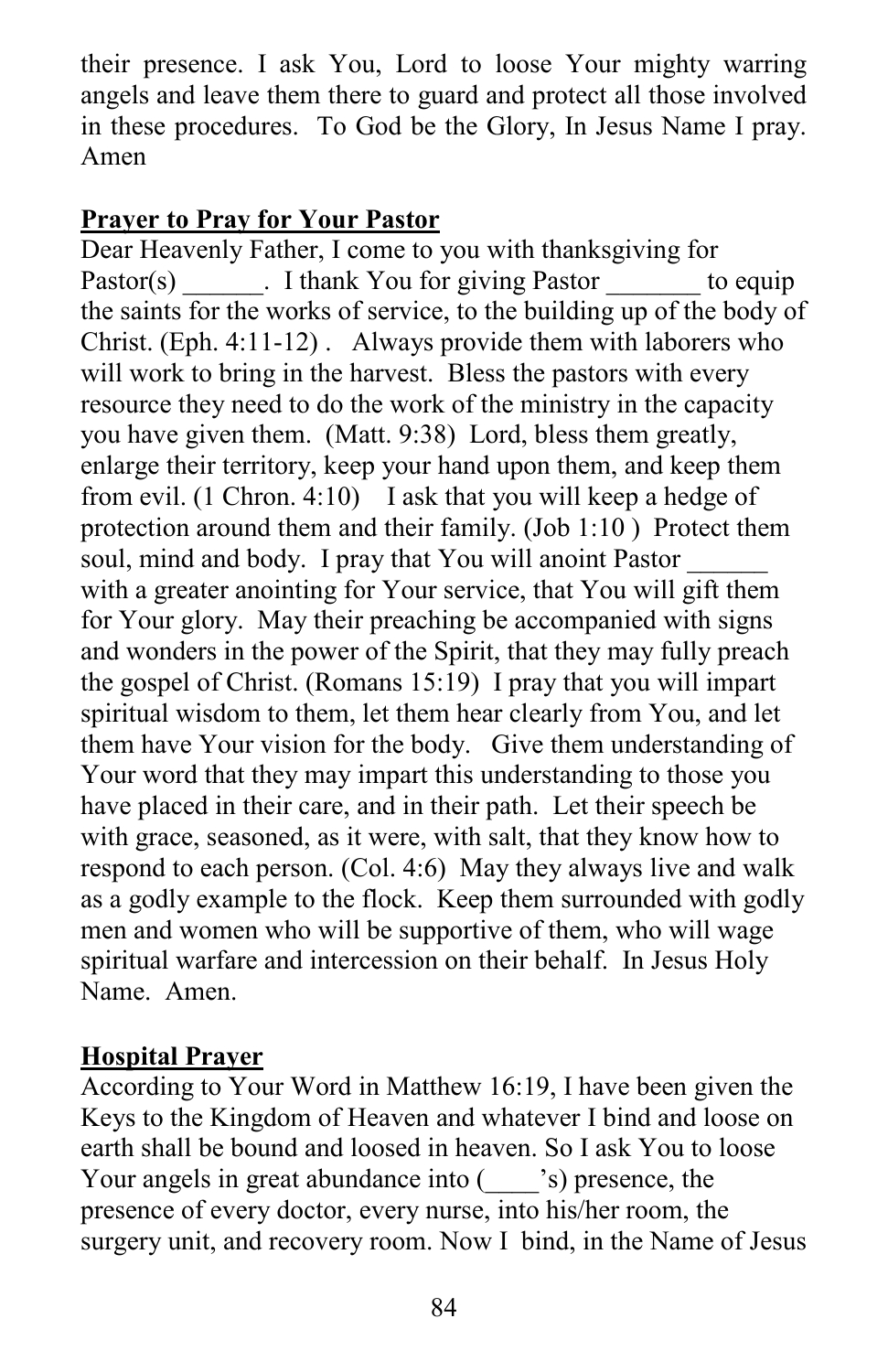Christ, all of satan's evil principalities, powers, and rulers of wickedness and command them not to manifest and transfer into 's) presence, nor the doctors' or nurses' presence, or into (\_\_\_\_\_'s) room, surgery unit, recovery room, and every place that (\_\_\_\_\_) may be in today. Heavenly Father, it is written in Psalms 91 and Matthew 6 in Your Word that You are our Deliverer and I thank You Lord that You will deliver (\_\_\_\_\_) from any medical problem, according to Your will Lord Jesus. If it is Your will, Lord, give him/her total freedom, liberty and salvation from all these things in the Name of Jesus. Heavenly Father, I ask You to release Your miracle virtue, Your Healing virtue into (\_\_\_\_\_) in the Name of Jesus. Heavenly Father, I ask You to allow (\_\_\_\_\_) to feel Your presence in and around him/her and everyone that he/she will come in contact with during his/her hospital stay. I ask You to fill () with Your joy, peace and faithfulness. I release (\_\_\_\_\_) into Your precious hands, Lord and I ask You this in the Name of Jesus. Amen

**Prayer for Law Enforcement, Emergency Medical, Firemen** 

Heavenly Father, I ask You Lord to watch over all our Law enforcement officers, emergency medical teams and firemen and give these people and their vehicles "traveling mercies" back and forth where ever they go today. I ask You Lord to loose Your angels around about them and any passengers, to guard, protect and minister to them. Lord Jesus, protect these people that no harm would come to those who are serving us and our communities! Give each of them alertness, an awakened and sharp mind, with abundant energy, and stamina to go through what they are facing from the time they get up, till the time they fall asleep. Prepare them mentally and physically to handle each situation as it arises. Place them on the hearts and minds of Your Intercessors and Prayer Warriors everywhere to stand in the gap and make up the hedge of protection for their lives. I ask You Lord Jesus to shield, protect, and keep them from mental and physical injury, hurt, harm and trauma. Also protect their vehicles from other vehicles and people. Bless them in what they put their hands to do for us and the community. Renew and refresh their souls and bodies from stress and fatigue. Lord, cause their minds to focus clearly to achieve each task set before them. Lord I pray that You restore, bless, and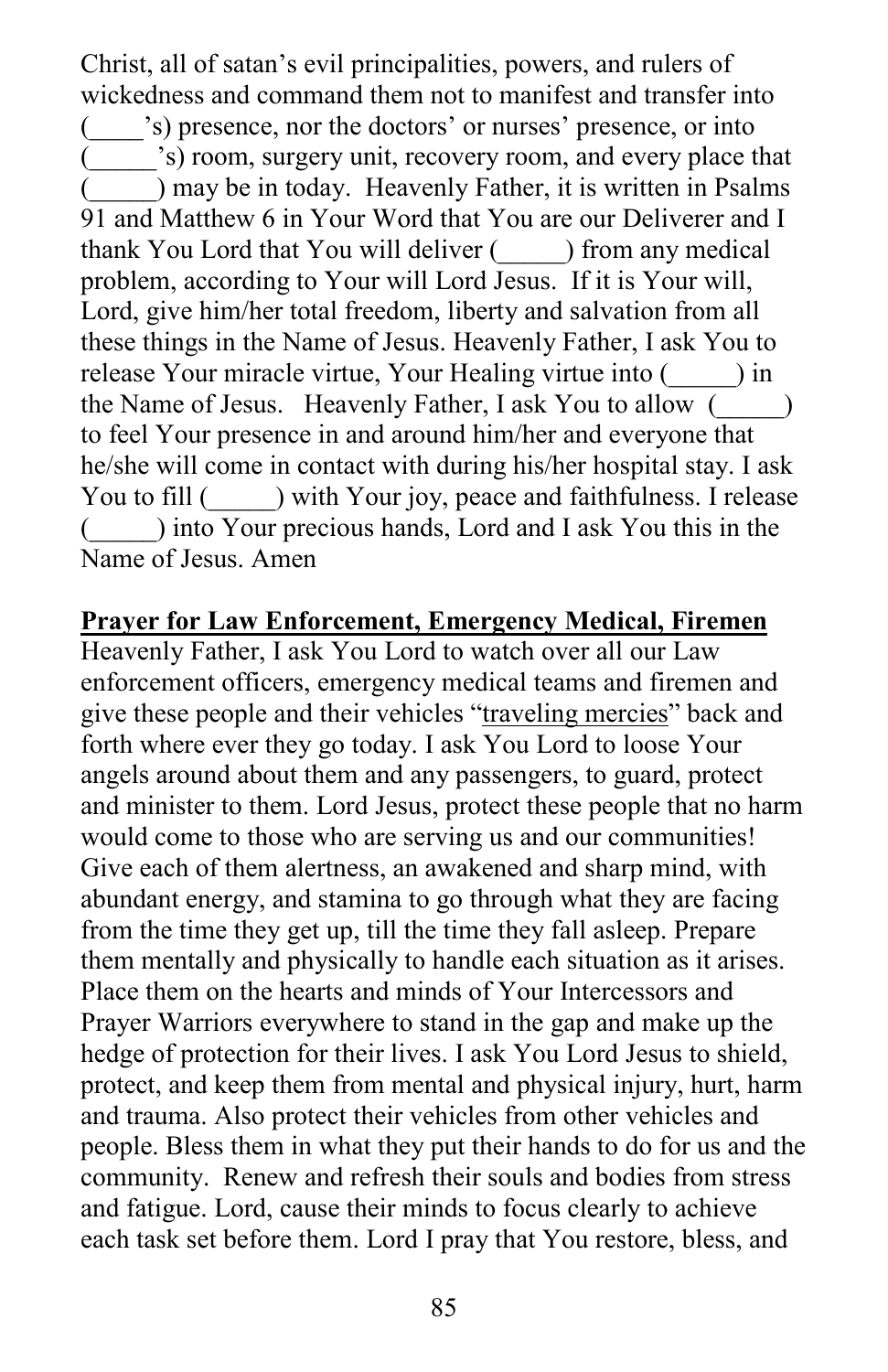prosper their marriages, friendships, and family relationships as they do their stressful jobs. Lord help the injured get to the hospital in time, so they will live and receive proper life saving treatment! Heavenly Father I ask in Jesus Christ's Holy Name that these people and their loved ones will be drawn to You, and come to Your saving grace and knowledge of our Lord and Savior Jesus Christ, and have an eternal relationship with You. In all these things, Lord Jesus we ask that lives will be changed through Law Enforcement, Medical Personnel and Firemen to be used for Your Glory and for Your Kingdom, Heavenly Father. We ask that Your Sovereign Will be done in all things. Amen!

## **Prayer to Pray for a Person that is Incarcerated**

Heavenly Father, I bind all of satan's evil spirits that are in \_\_\_\_\_\_\_'s presence, in this prison and anywhere they will go today.

Heavenly Father, according to Your Word in Matthew 16 and 18, You have given me the Keys to the Kingdom of Heaven and whatever I bind and loose on earth shall be bound and loosed in heaven. I ask You, if it is Your Will, to loose Your mighty warring angels in great abundance into  $\cdot$  s presence; and any areas that they may be in today.

Heavenly Father, it is written in Psalms 91 and Matthew 6, that You are our deliverer and I ask that You give , total freedom, total liberty, and total salvation from all evil that may try to interfere with Your Will for while he/she is incarcerated. Heavenly Father, I ask You to give deliverance from all sickness, addictions, anger and influences of satan. I ask You Lord to deliver them from all bitterness, resentment and past memories that are keeping from moving forward and making the best of their lives while they are incarcerated. I ask You Lord to help to use this time to develop a closer relationship with You, Lord. In faith, Lord, I am thanking You for giving \_\_\_\_\_\_\_total freedom, liberty and salvation from all these things according to Your will. May these deliverances be used to glorify You, Heavenly Father and become a testimony to You and to all of the inmates and jail employees that will come in contact with while incarcerated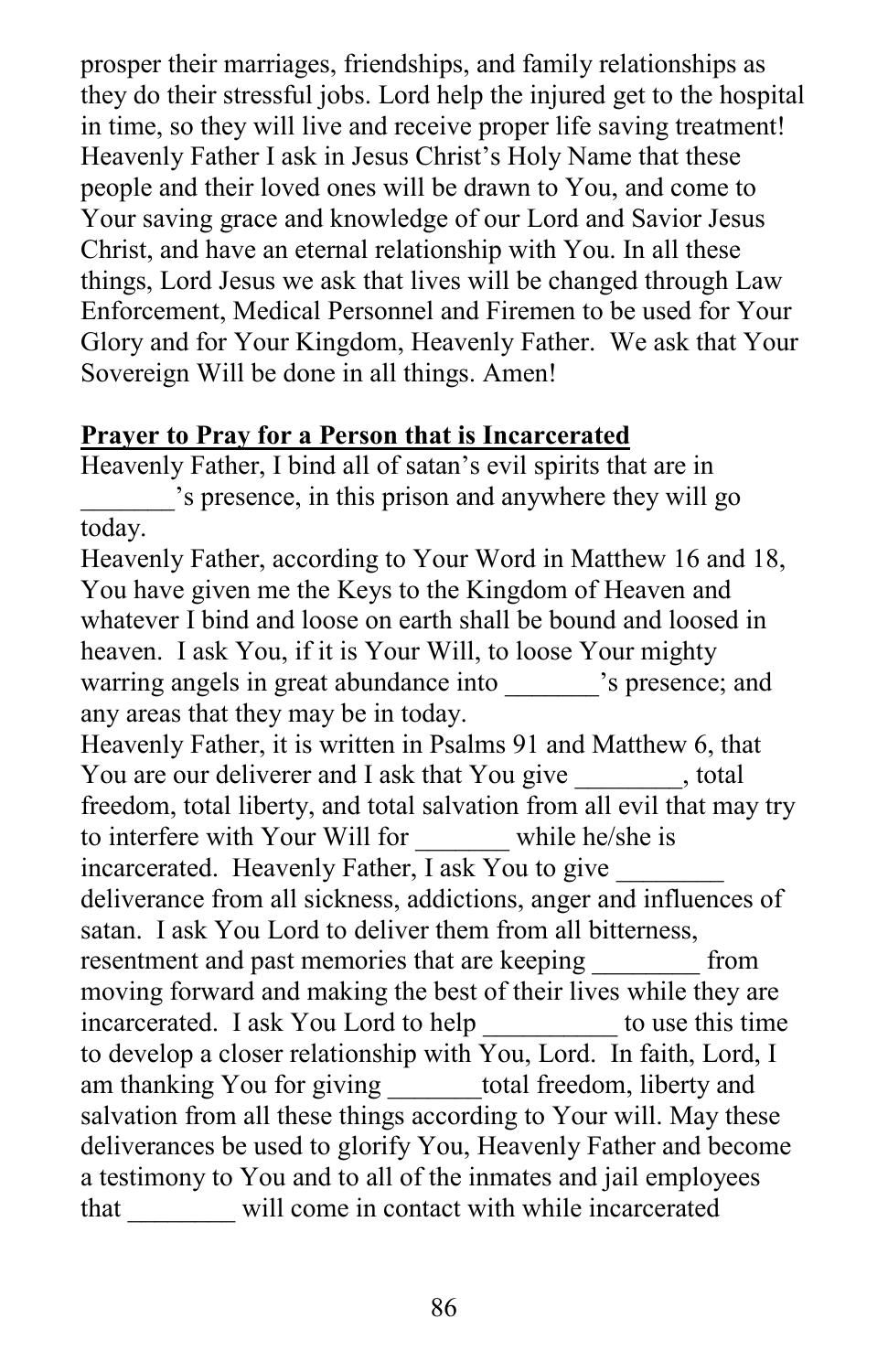Heavenly Father, I ask You to render harmless and nullified, destroyed and cancelled the power of any plans that satan might have for while he/she is incarnated. Heavenly Father, I ask You to fill with your precious Holy Spirit and with all the fruits of Your Spirit including Your love, joy, peace, gentleness, goodness, meekness, faithfulness, and I ask You to loose into each of them a spirit of repentance, conviction, and wisdom. I ask that You Lord, continue to release Your presence and Your glory in and around and the prison (jail) that he/she is in. In the Name of Jesus I pray. Amen!

## **Prayer to Help an Ex-Convict to Stay On the Right Path**

Dear Heavenly Father, I thank You for my Lord and Savior Jesus Christ. I thank You for the Grace You have afforded me. Heavenly Father, I come to You a broken person in great need of repair. I ask You, Lord to help me to stay strong in You and not get back into the rut that put me in prison. And as I go forward Lord, depending on You to help me to stay out of prison. I believe you came to heal my broken heart and to set me, a captive free. I desperately need the great physician to repair my soul Lord. Come into my heart, Lord. Free me from any resentment, anger, hatred or self-pity. Replace my loneliness with your holy presence. Replace my fear with total trust in you. Give me the holy gift of your peace no matter what circumstances I find myself in. Protect my loved ones, let them begin to see that I am a changed person who is trying to do right, Lord. Help me to become a part of their lives again. Lord Jesus, send Your holy angels to keep us all safe. Holy Spirit, come with all your gifts to comfort, nurture, and strengthen me in this difficult time of my life. Lord have mercy on me, Amen -*AN ANONYMOUS EX-CONVICT–SENT TO PASTOR MILLIE*

#### **GOD'S PAINT BRUSH**

Have you ever watched the sun set, or seen the waves crash upon the sand, and look up into the sky to see birds flying above the land. Have you ever watched two deer play, or seen a wolf howl at the moon, or see a shooting star in the sky on a hot summer night in June. Have you ever watched the snow fall or seen ice hanging from a tree, or see two kids making a snowman for their families to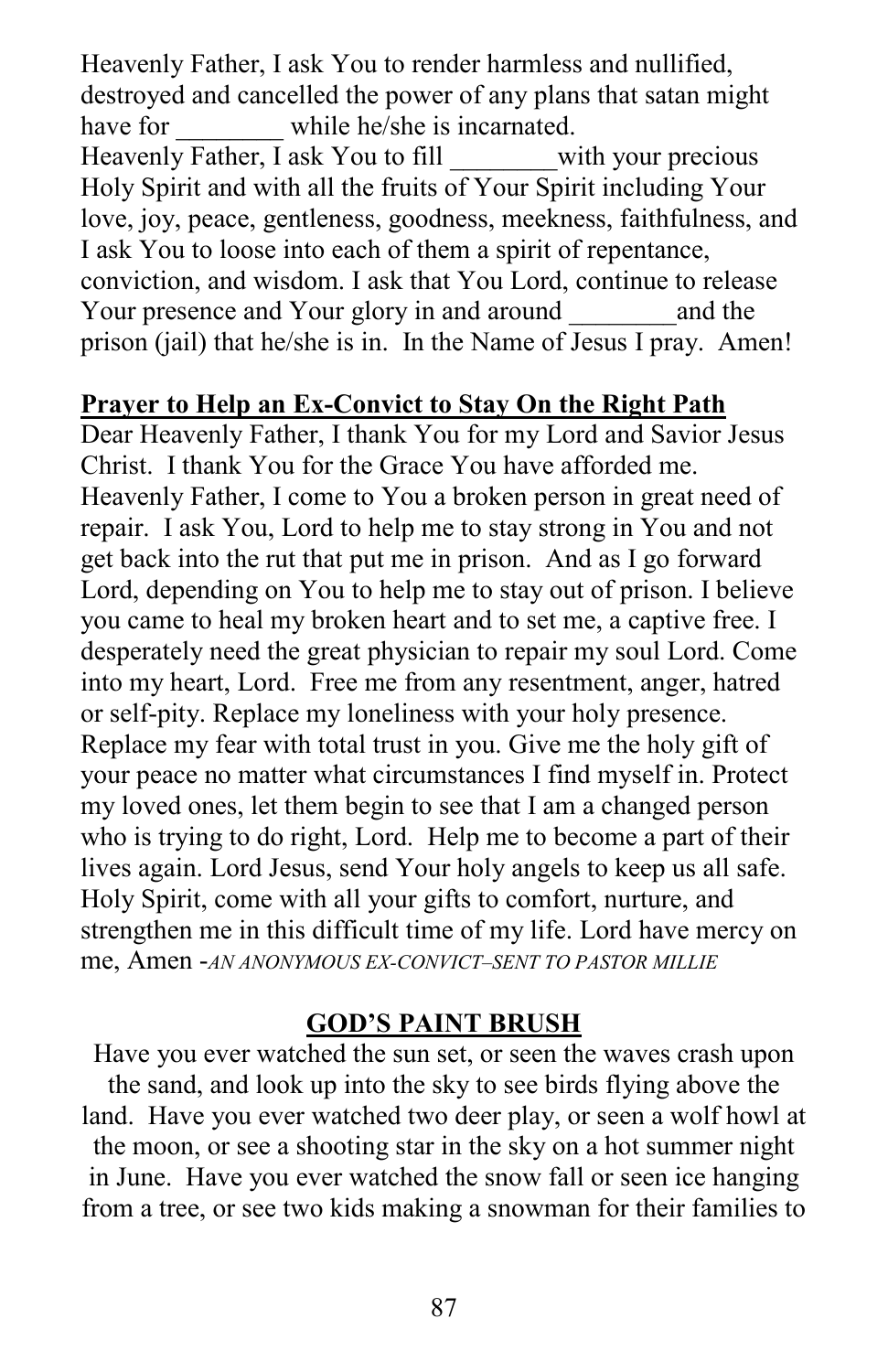see. Have you ever watched a woman give birth, or seen two stranger's fall in love or see two families brought together through an ever lasing love. Have you ever watched a miracle happen or seen a sinner be born again and know that life is so precious because God painted it with His Own Hands!! *(Submitted to Pastor Millie by Inmate James Hudson. Used here by permission.)* 

## **Praying Against the Loneliness of Being Incarcerated**

Dear Father Jesus I had to pray to You today. I'm so scared and lonely, I didn't know what else to do. So I bowed my head and prayed to my Heavenly Father up above. Thank You Father Jesus for your everlasting love. You died on the cross for me and You came back from the dead. You washed away my sin's by the blood that You shed. Now I'm at life's cross roads and I don't know which way to go, Please Father Jesus reach out Your hand for me to hold. Lead me down the right path and forgive me for my sins. Please take away my pain and sorrows and help me to understand. Father You are my shining star in the sky at night. You help me down life's dark roads and make sure I do all right. Now I'm understanding that I never was all alone, even when I saw only one set of footprints behind me, It was Yours because I wasn't alone. *(Submitted to Pastor Millie by Inmate James Hudson. Used here by permission.)* 

## **Inmates Prayer for Deliverance– "Yesterday" How Did I Get Here?**

 When I take a moment to look back in time, A whirl of mistakes comes to mine. Selfish visions of times gone by. Deceit and deception in a world full of lies. I feel the turmoil and pain I've given away. All the passionate fury of yesterday. Then comes night and I'm all alone, So far away from a place I call home. My heart opens up and begs for change, Asking for help in changing lanes. Sorrow comes and tears fall free, Longing for a better destiny. I feel in my soul that my prayers are Heard; I pray that they will be answered.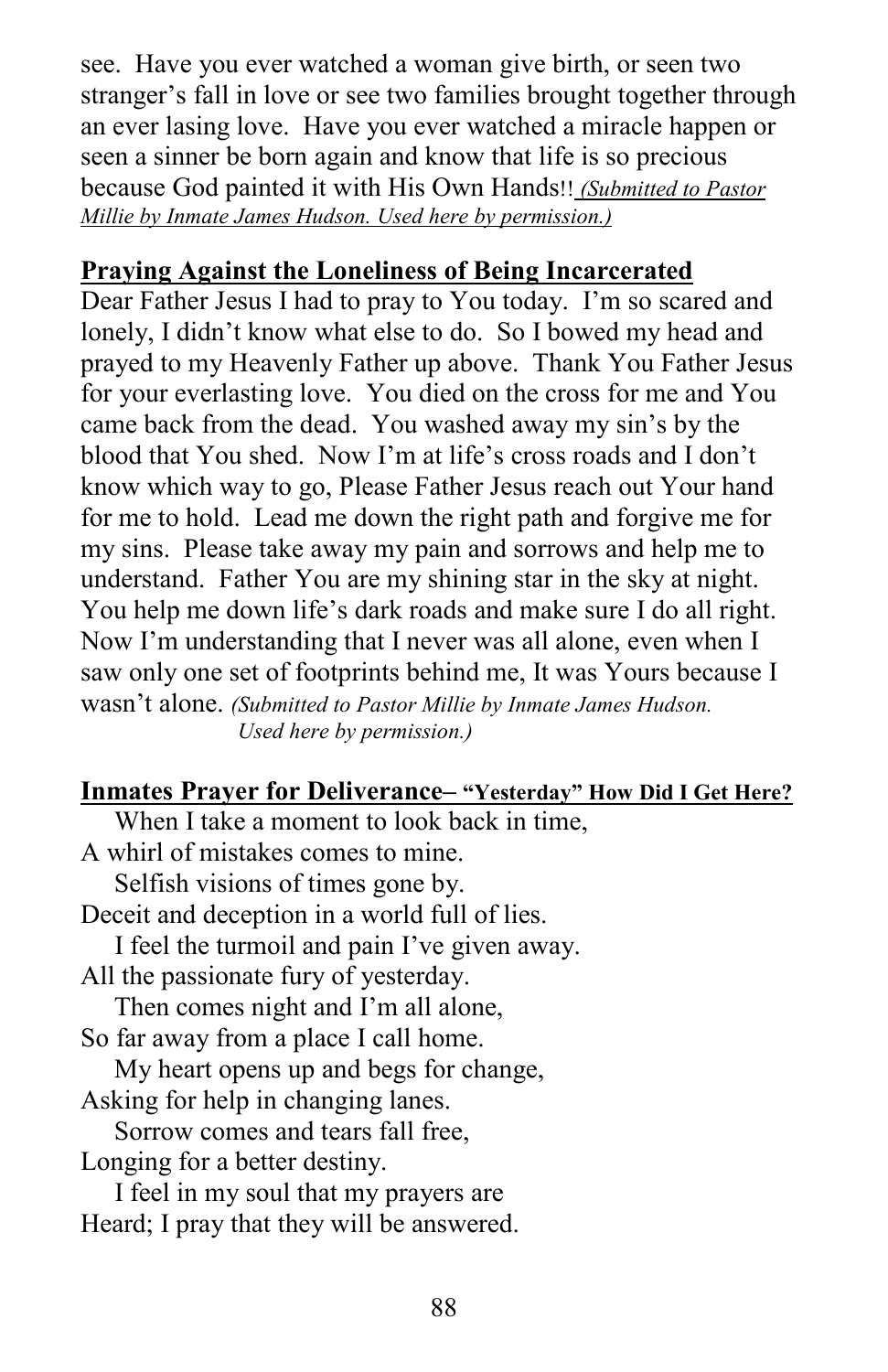Come hear my prayer Lord I will do whatever You say.

 For there has to be a better way – One much more peaceful than yesterday. *(Submitted to Pastor Millie from inmate S. White. Used here by permission)* 

#### **Prayer for a Person Who is Grieving the Loss of a Loved One**

Please help me in this time of loss of The seem to be frozen with this overwhelming grief. I don't understand why my life is filled with this pain and heartache. But I turn my eyes to you as I seek to find the strength to trust in your faithfulness. You, Lord are a God of comfort and love and I ask You to help me to patiently wait on You and not despair; I will quietly wait for Your peace. My heart is crushed, but I know that you will not abandon me. Please show me your compassion, Lord. Help me through this pain so that I will hope in you again. I believe Your promise in Your Word to send me fresh mercy each day. Though I can't see past today, I trust your love will never fail me. Jesus, You came to heal the brokenhearted and my heart is broken today Lord, and only You can heal my sorrow over losing Fig. 1 ask You, Lord to comfort me because You love me and have promised me everlasting consolation and hope through Your grace. Blessed be to God, even the Father of our Lord Jesus Christ, the Father of mercies, and the God of all comfort; who comforts me in all my tribulations, that I may be protected from any trouble and hurt as I walk with You, Lord, through the grief of losing Theorem 2. In Jesus Name I pray. Amen

#### **Prayer for One Who Has Lost a Spouse**

O'Heavenly Father, I am now in the shadow of great loneliness. My helpmate has been taken from me. Yet I submit in holy faith to Your divine will. I know that You loved and that they are now in Heaven rejoicing with You (2 Colossians 5:8). Lord, right now I don't know what to do with the rest of my life. Please lead and guide me in this time of uncertainty. Help me Lord, to seek out opportunities to help those less fortunate than myself so that I can be a blessing to them. Help me to keep from feeling sorry for myself in my present condition. Keep my heart alive with Your love for my neighbor, so I can carry on Your work of love in this world. One day I know I will be reunited with in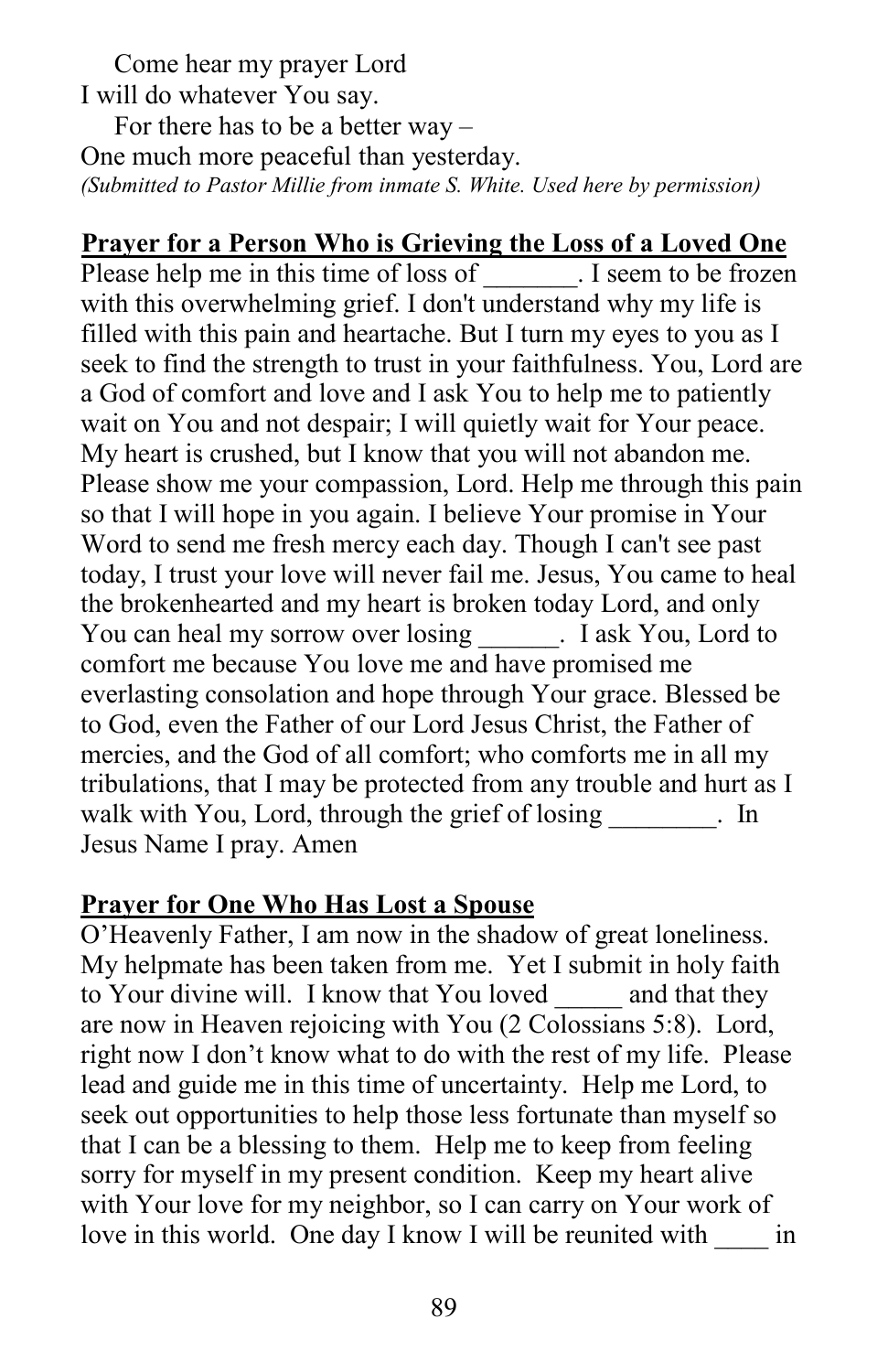Heaven, where we both will worship You for all eternity. Amen.

## **Prayer for Someone Missing a Spouse That Has Passed**

Heavenly Father, I know that grieving is a process and healing of my loss will take time. This has been so difficult, Lord. \_\_\_\_ was a part of my life for so many years. Everyday Lord, the simplest task remind me of what's been lost. Lord, I ask You to make this emptiness that I am feeling become less every day. Show me Lord, to use this time in a way that I can glorify You. God I know that I am not alone, that You are here with me in this loneliness. But Lord, please forgive me if I still feel alone at times Hebrews 4:15). I thank You Lord, that You will not leave me nor forsake me in this time of sorrow even if sometimes I forget to acknowledge that You are indeed here. Lord, You are a God of love please be with me as I try to go forth missing \_\_\_\_ in every way; at night, at dinner, when I turn to to speak and they aren't there. Be with me, Lord as I try to have a life without my love, my friend and my companion. Keep me strong, safe, and supported as I journey on alone abiding in You. In Jesus Name I ask these things. Amen

## **Praying for My Family**

Heavenly Father, You made us a family. Sometimes I have not been accepting of my family, but I know Lord that we need one another. Help me Lord to love them no matter what our differences seem to be. Lord, I ask You to help me to do my part in keeping my family together by always showing Your grace and mercy. Be with us in our times of working together, playing together, worshiping together. Help me Lord to remember the forgiveness you have given me, to forgive the members of my family. Help us Lord to be grounded in Your Word and to grow in You when we are together. Let us to continue to serve You. Lord, may we always have our eyes on You and may we always have the hope of Heaven (Hebrews 12:1-2). These are my hopes and dreams for my family Lord, lead me in attaining them according to Your Perfect Will for my family. In Jesus Name I pray. Amen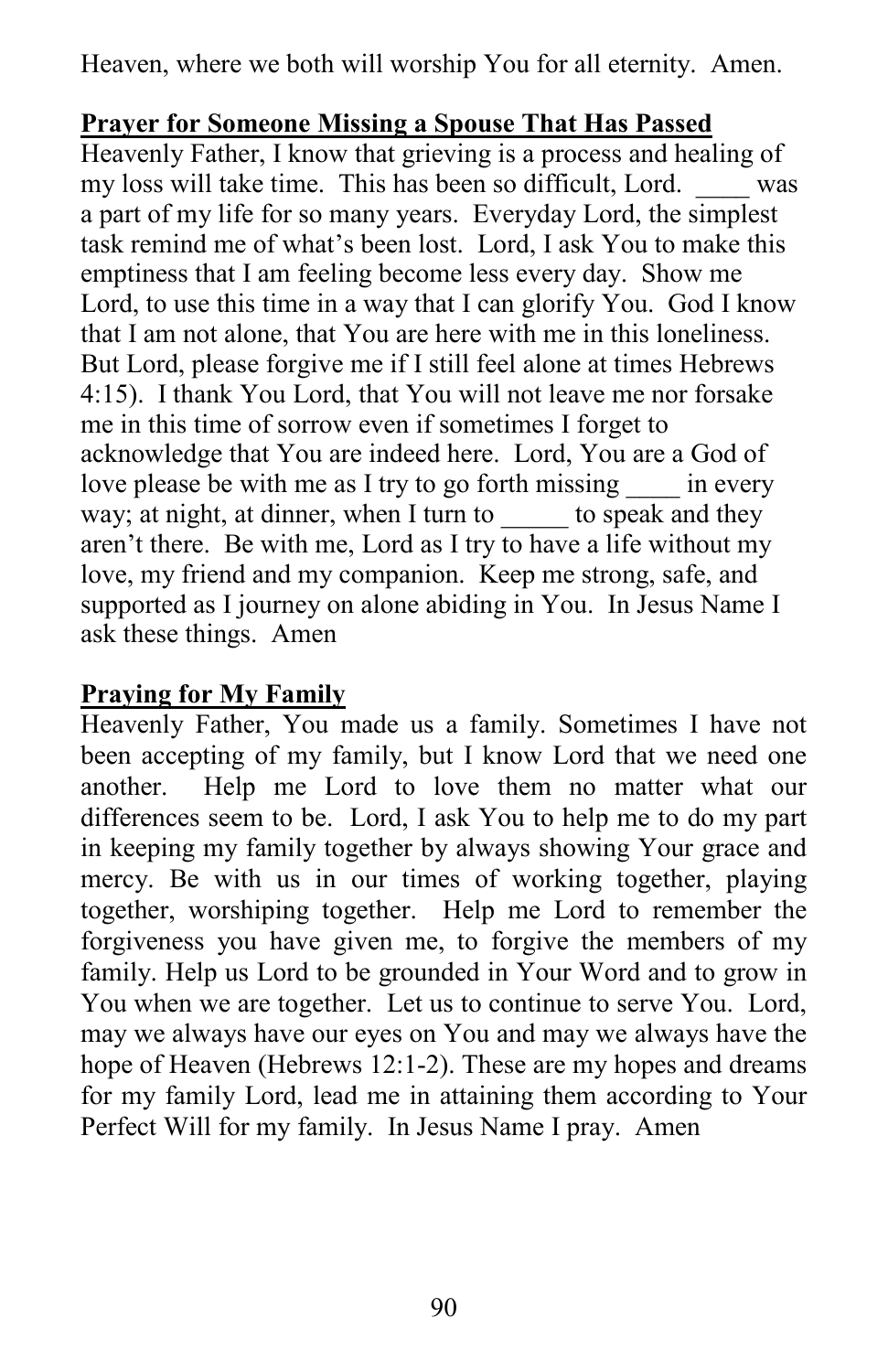# **Anna and Ashley's Prayer Of Deliverance**

Lord cast out into the Abyss (darkness) anything that is not of You, that is around, on, or in the presence of \_\_\_\_\_\_. Lord, send Your mighty warring angels to protect us against anything that is in this place that we are standing in at this time that is not of You. Ephesians 6:12. I declare Authority to cast it out in the Name of Jesus according to Matthew 10:1. In Jesus Name I pray, Amen!

# **Prayer for Freedom from Guilt of a Past Abortion**

Dear Heavenly Father, I come to you with a heavy heart. I know that I have done a terrible injustice by causing the death of one of Your beloved creation. I did not know the depth of pain that having an abortion would cause, or the lingering guilt, shame and utter self loathing. I am coming to you for forgiveness and cleansing because Your word says that if we confess our sins You are faithful to forgive us of all unrighteousness, and to cleanse us from *all* sin. (1 John 1:9) Father, it seems that I have come to you with this same prayer time and again, but I still do not feel free from the guilt of my sin. I know that I have to walk by faith and not by what I feel. I understand that the accusations about my past come from the enemy, (Rev. 12:10) to hinder me from walking in victory and to keep me from ministering to the needs of others. My faith is in You and Your holy word. Therefore, by faith I accept once and for all my forgiveness and cleansing from this sin. I pray for other women who have had abortions, and the men who have convinced women to have abortions. I pray that they too can repent and be healed and cleansed. Thank You Father, for your compassion toward me. Thank You Jesus that Your love for us is so great that while we were yet sinners, You died for us, (Rom. 5:8) the just for the unjust. (1 Peter 3:18) I ask these things in the name of my wonderful Savior, Jesus Christ. Amen.

# **Prayer For the Prodigal**

Heavenly Father, I come before You now asking for Your mercy for They have known Your salvation, but have fallen into temptation. According to Your word in Luke 15, You will receive the prodigal back with open arms if they return to You. Your word also says in 1 John 1:9 that if we confess our sins You are faithful and just to forgive us and to cleanse us from all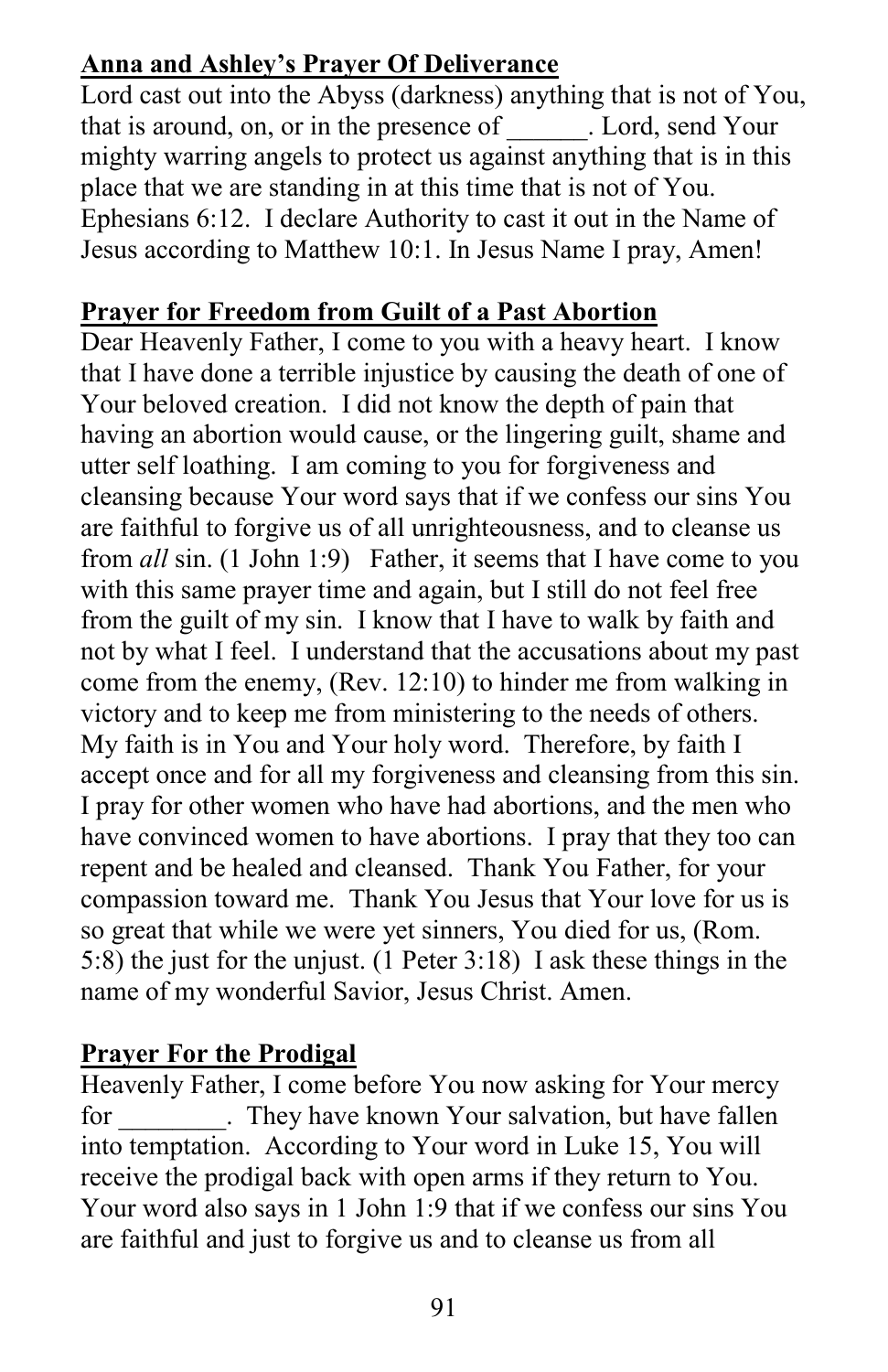unrighteousness. I ask that You convict of their sins, remind them of Your great love and forgiveness for them, and draw them back into fellowship with You. Thank You Father. In the Name of Jesus Christ we pray. Amen

# **The Prodigal's Prayer**

Dear Heavenly Father, I come to You in the name of Jesus, Your Son who spilled His precious blood for all mankind. I humble myself before You and remind You of Your grace and mercy that is promised to us. I have wandered far away from You, neglecting the great gift of salvation that was given to me (Hebrews 2:3). I have been a friend with the world, and thus have been an enemy to You (James 4:4). I have been like the prodigal in Luke 15, sinning against heaven and in Your sight, and as he, I no longer feel worthy to be called your child. However, I know that I must walk by faith, and I believe Your word that says that You will give grace to the humble (Proverbs 3:34), that a bruised reed You will not break and a smoking flax You will not quench (Isaiah 42:3). Father, I am that bruised reed and smoking flax. I am at the end of myself, and the sin that I have been living in has left me empty and unfulfilled. I ask you to create in me a clean heart, renew a right spirit within me, restore unto me the joy of Your salvation (Psalms 1:12). Lord, I have confessed my sins, therefore I know that I have an advocate with the Father (1 John 1:9). I know that you have removed my sins as far away as the east is from the west (Psalms 103:12). I confess that I am forgiven, cleansed and restored to right-standing with You. I recognize that I cannot keep myself, and I am trusting that You will keep me as You have promised. I thank You Father. In the Name of the Mighty Son of God, Jesus Christ. Amen.

# **Unity Prayer**

Heavenly Father, I come to You now and ask that You instill in me Your abiding love for all people, regardless of their race, their religion, or differences that make them seem too far apart to accept (Romans 13:8 amp). They are all Your creation and You desire that they all be saved. I pray that You give me the wisdom to relate to them, according to Your Will (Romans 13:10 amp). Let me show the true face of a Christian when addressing people that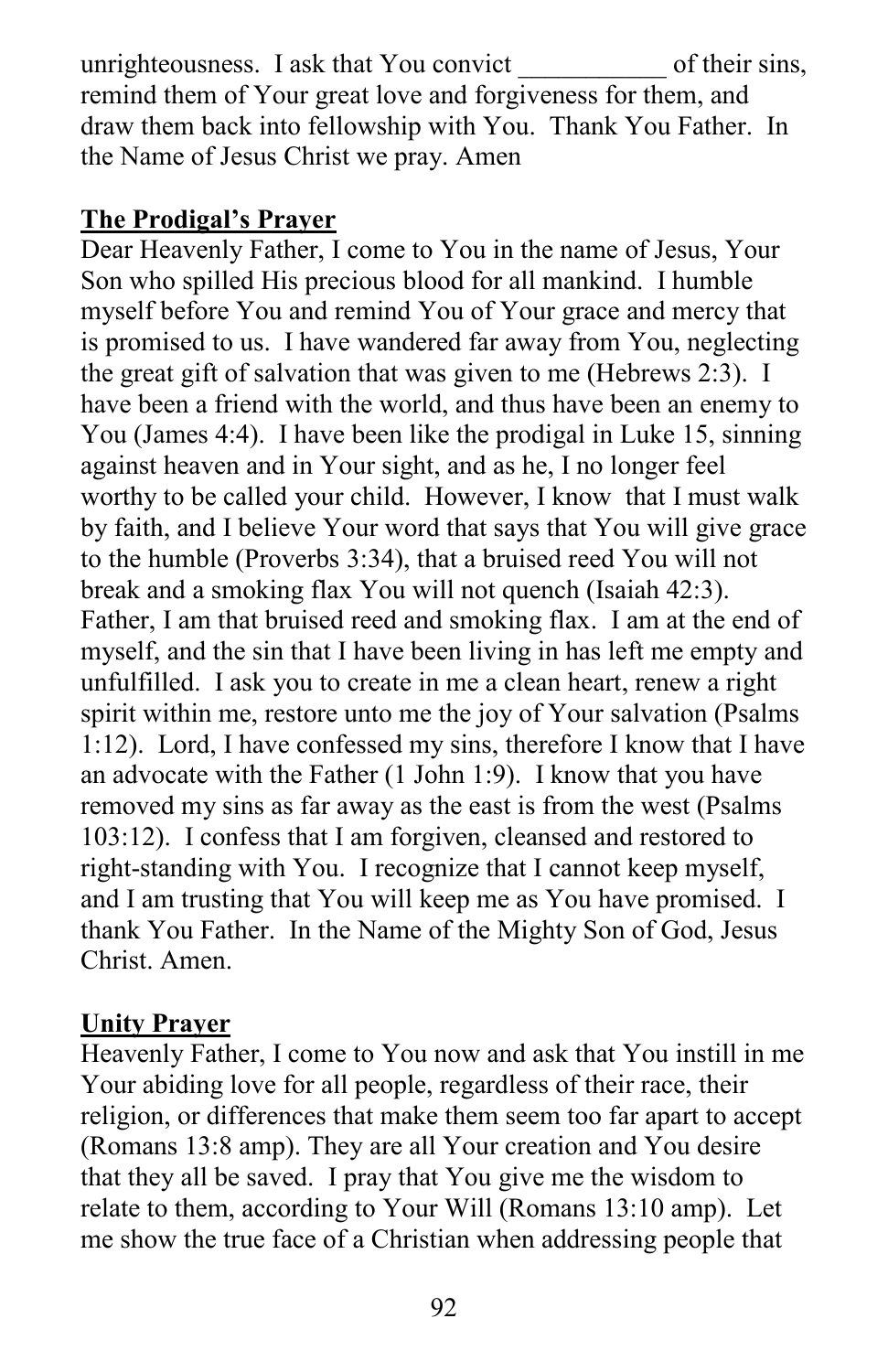seem different from me (Leviticus 19:18). Let me know Your purpose for them being placed in my path and what ministry each one needs. I ask You Lord to help me to show all people the unconditional love that You have always shown me and that this may open the door for me to share Your Perfect Plan of Salvation through Jesus Christ my Lord and Savior (James 2:8). Amen.

## **Traveling Mercies Prayer**

Heavenly Father, I come to You now in the Name of my Lord and Savior Jesus Christ. Heavenly Father, I bow and worship before You. I come to You with praise and with thanksgiving. I come to You in humility, in fear, and in trembling. I come to You in gratitude, in love, and through the precious Blood of Your Son Jesus Christ. Heavenly Father, I ask You to give me and every person I am praying for traveling mercies and to deliver us safely to our destinations. I ask You to loose Your angels to go before us and to protect us and to force all darkness and all destructive forces away from us. If Your angels have to manifest themselves to protect us, please let them do so. Amen!

# **Prayer for God's Protection (A Hedge)**

Heavenly Father, I come to You with trust in You and in Your word. According to Your word, *You* are my shield. In II Samuel 22:3, You are my shield and the horn of my salvation, my stronghold and my refuge. Psalms 3:3 says You are a shield about me, my glory and the lifter of my head. I have taken refuge in You. In Psalms 18:2, You are my God, my rock in whom I take refuge; my shield and the horn of my salvation, my stronghold. Father, it is these promises inYour word that encourage me to trust You for my protection. As you were with Job a hedge of protection, so You are with me for I am one of Your own, bought with a price. I recognize that there are dangers and that evil lurks all about me. Jesus spoke of the devil. He told the disciples to cast out demons as He had done. He also said in Luke 10:13 that we've been given authority to tread upon serpents and scorpions, and over all the power of the enemy and nothing shall by any means hurt us. Praise You Father. You have said in Deuteronomy 1:30 that You will fight for me, and in Isaiah 26:3 that you will keep those in perfect peace who keep their mind on You, because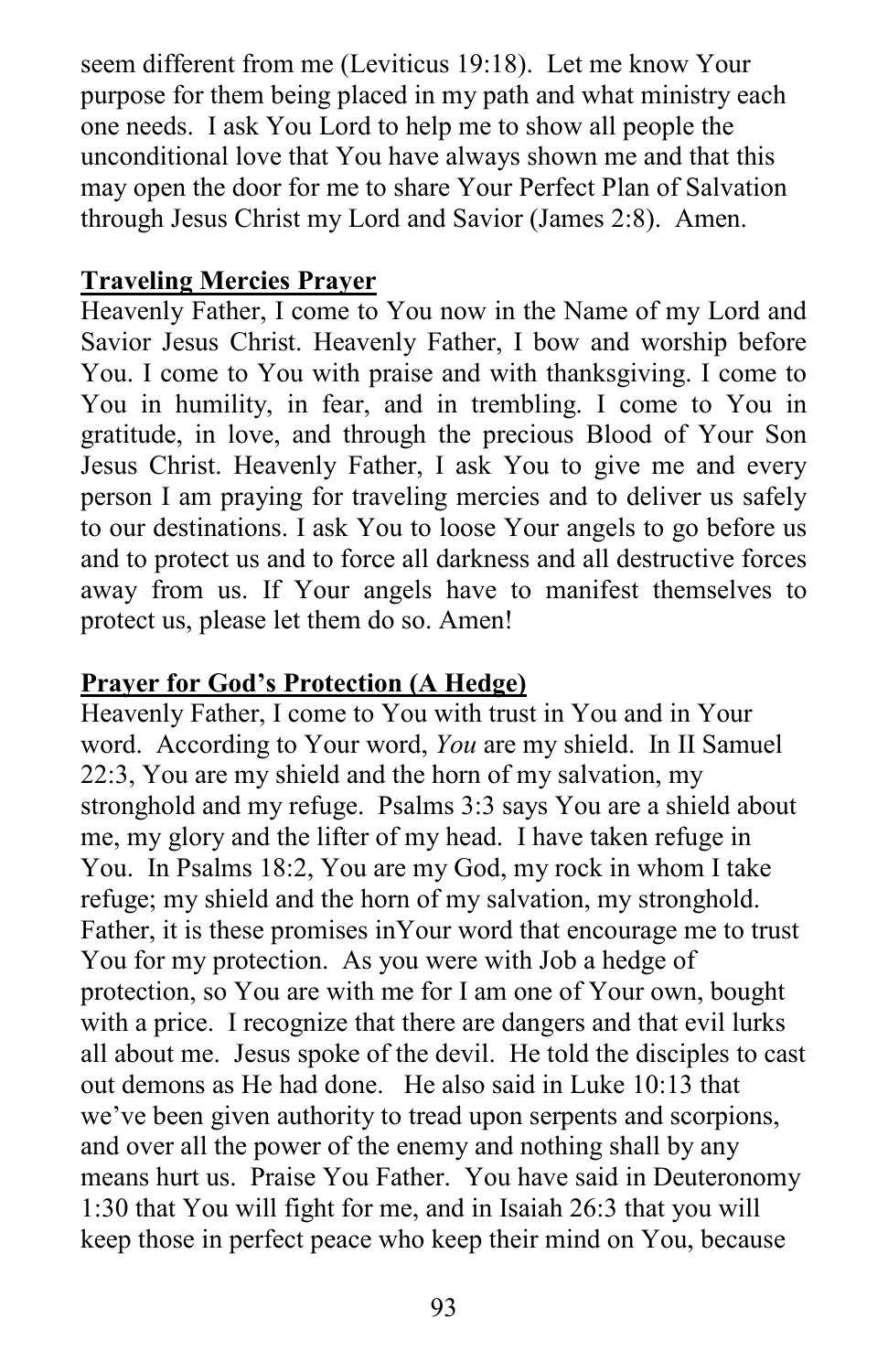they trust in You. Your peace that passes all understanding is mine because I rejoice in You always, I am anxious for nothing. I think on the things that are true, honorable, right, pure, lovely, of good repute, of excellence and anything worthy of praise. (Philippians 4:6-8) According to Hebrews 4:16, I will draw near with confidence to Your throne of grace that I may receive mercy and find grace to help in time of need. Father, I claim all of the above promises by faith.

I know that You will only allow adversity in my life to strengthen me in my walk and in my faith, therefore I will accept any test that comes from you Father, but I do not have to be defeated by the enemy. I am positionally raised up with Christ, above all power and authority on earth. (Colossians 3:1) In Jesus' name, I bind the power of Satan in my life and I cast away any evil that tries to come near me. In Jesus Name I pray. Amen

## **Communion Prayer**

Heavenly Father, I come to You now in the Name of my Lord and Savior Christ Jesus. Heavenly Father, I thank You that we can enter in communion at this time. We thank You that Your Word says in 1 Corinthians 11:27, that "Whoever shall eat of the Bread of Life and drink of the Cup of the Lord, in an unworthy manner shall be guilty of the Body and the Blood of Jesus Christ." Your Word says let every man examine himself, so let each of us examine ourselves now (pause). Heavenly Father, I ask You to forgive me, and of our sins, transgressions, iniquities, and our trespasses, and cover each of us with the Blood of Jesus Christ and cleanse us of all unrighteousness. Heavenly Father, I thank You that we are now able to enter into communion with You at this time. I thank You that the Lord Jesus Christ went to the cross for us, that Jesus took our sins, our transgressions, our iniquities, and our trespasses to the cross with Him. I thank You that we can take this piece of bread (body) in remembrance of Jesus. We thank You Lord Jesus that Your body was broken for our sins, our transgressions, our iniquities, and our trespasses. Lord Jesus, we love You. We remember Your suffering, and how You were beaten and marred, spit upon, whipped and crucified for each of us. Your body was broken so that our bodies may be healed. I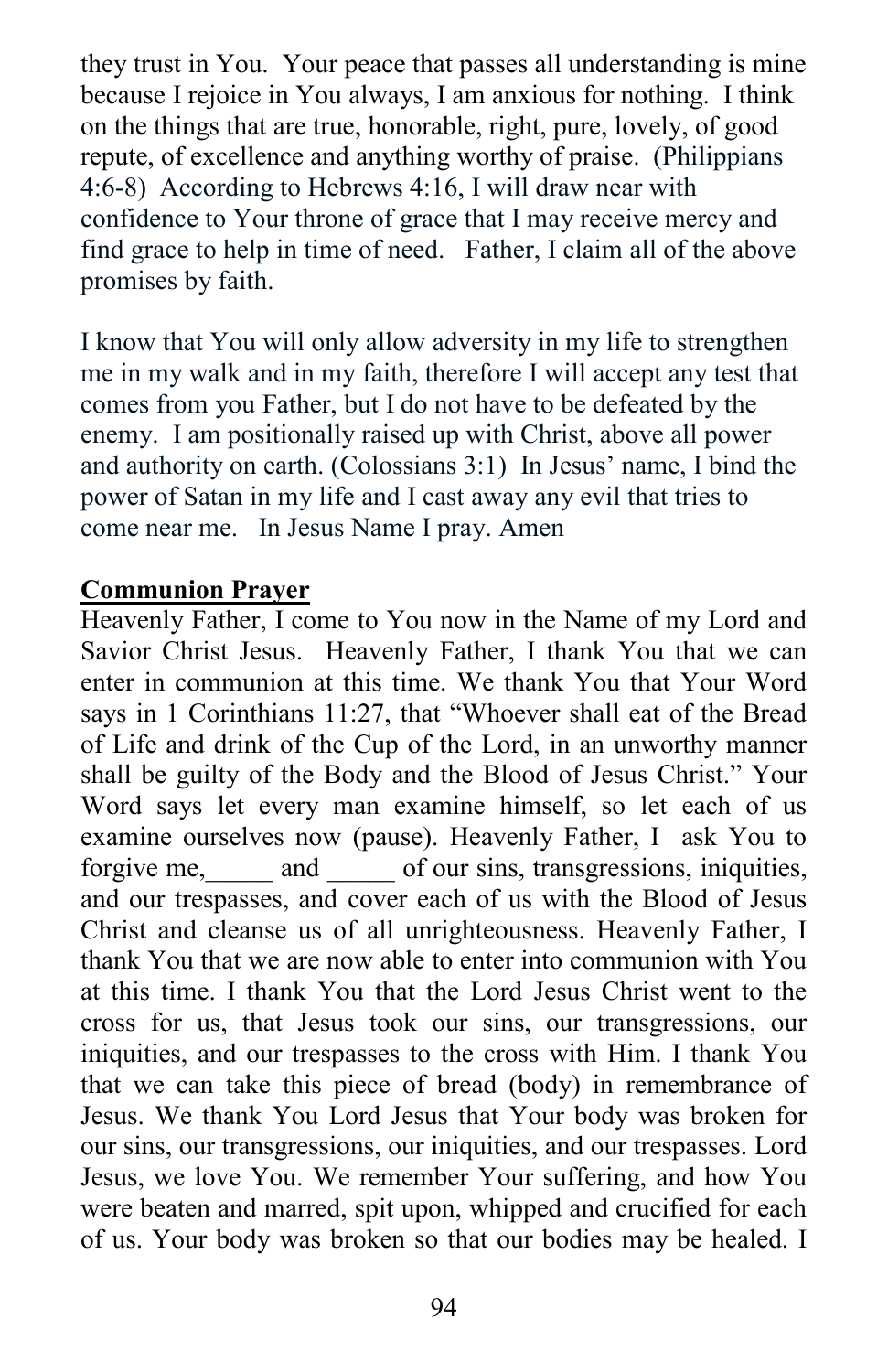thank You that with Your stripes we are healed in the Name of the Lord Jesus. Dear Jesus, thank You for loving us, touching us, and healing us. We thank You that You took the bread and broke it and said take, eat, this is my body which was broken for you and partake in faith in the Name of Jesus. Dear Jesus, we now take this piece of bread (your body) in remembrance of You in faith. Your Word says in 1st Corinthians, that after supper, Jesus took the cup and said this to His disciples: "This is the Blood of the new testament shed for you." We thank You Lord Jesus that You shed Your Blood for us, that Your Blood is our atonement. It justifies us, sanctifies us, redeems us and cleanses and washes away all our sins, all of our iniquities, all of our transgressions, all of our trespasses and Your Blood heals us in the Name of Jesus. I now take this in remembrance of You. I acknowledge Lord Your death, burial, resurrection, and now possible through You, my death, burial and resurrection "in" You to Life Eternal, and made that New Creature "in" Christ. In the Name of Jesus, we pray with thanksgiving. Amen!

## **Prayer of Freedom from Any Strongholds in Our Lives**

Heavenly Father, I come to You now in the Name of my Lord and Savior Jesus Christ. Heavenly Father, I bow and worship before You. I come to You with praise and with thanksgiving. I come to You in humility, in fear, in trembling and seeking truth. I come to You in gratitude, in love, and through the precious Blood of Your Son Jesus Christ. I ask You, Heavenly Father to bind any Strongholds of  $\qquad$ , that are interfering with my relationship with You, Heavenly Father. I ask You Lord to keep me strong that I will not allow these Strongholds to come back into my life after You Lord have delivered me from them. In Jesus Name I pray. Amen

### **Prayer to Keep Strongholds Away After They Are Gone**

Heavenly Father, I come to You now in the Name of my Lord and Savior Jesus Christ. Heavenly Father, I am standing on the truth of Your Word. You said You would give me the Keys to the Kingdom, that whatsoever I would bind on earth would be bound in heaven and whatsoever I would loose on earth would be loosed in heaven according to Matthew 16 and 18. Right now, in the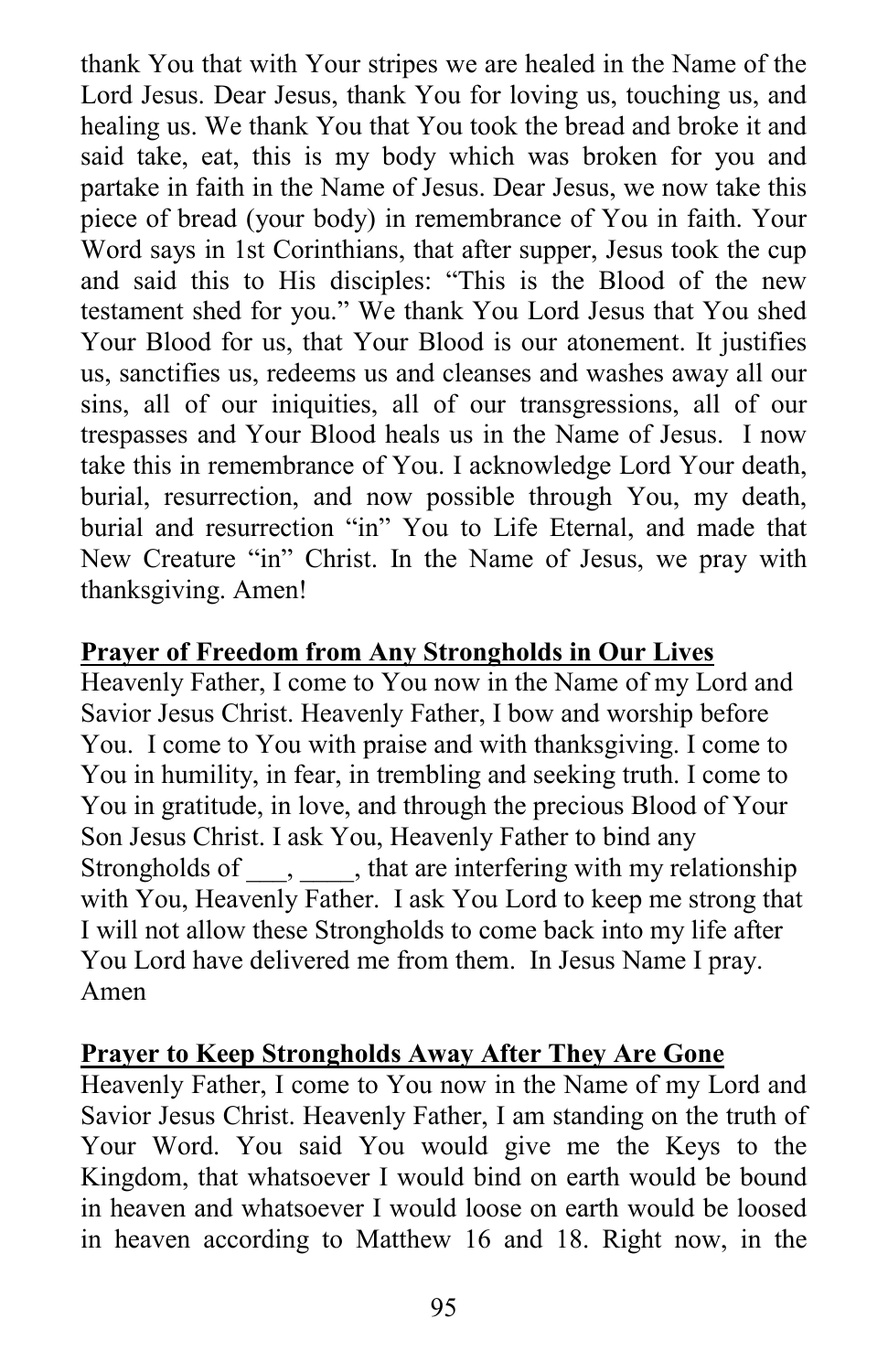Name of Jesus Christ, I bind my will to the Will of God that I will be constantly aware of Your Will and purpose for my life. I bind myself to the truth of God that I will not be deceived by the many subtle worldly deceptions. In the Name of Jesus Christ, I bind myself to the Blood of Jesus. I want to be constantly aware of the Blood of Jesus' miracle working power to restore and heal and keep me safe. I bind my mind to the mind of Christ that I will be aware of how Jesus Christ would have me think and believe. I want to think and act as Jesus would have me act. I bind my feet to paths of righteousness that my steps will be steady and true all day long. I bind myself to the work of the cross in my life so that I will continue to die daily to my own selfish desires and motivations and be more like Jesus. I repent of every wrong desire, attitude and pattern of thinking I have had. Forgive me, Heavenly Father, for holding onto wrong ideas, desires, behaviors and habits according to 1 John 1:9. I loose the strongholds around me that would keep me from being completely surrendered to the will of God for my life. I loose all doubt and confusion from myself. I have bound my mind to the mind of Christ and I loose every wrong thought that will keep me from being in sweet unity with You. I bind and loose these things in the Name of Jesus Christ, who has given me the keys to do so. Amen!

## **Night Prayer**

Heavenly Father, I come to You in Jesus Christ's Holy Name. Lord Jesus Christ, I ask forgiveness for my sin of un-forgiveness. I confess my un-forgiveness toward and myself and You. I ask You, Lord to forgive me of any trespasses, bitterness, anger, resentment, grudges, and strife toward others, or even You, in accordance to Your Sovereign will for me. Lord I give You all these indifferences in me, I cast my burdens, and these cares into Your hands, and I choose Your paths and ways to love people. I plead the Blood of Jesus Christ over me, over my sleep, over my thoughts, over everything in my room, over my home. I plead the precious Blood of Jesus Christ as our protection. I speak blessing over all those that may have upset me today and enable them to hear and know Your Voice, to be convicted but not condemned about what has happened between us. Lord, restore us through Your Godly Ways and means, that we will flourish in Your courts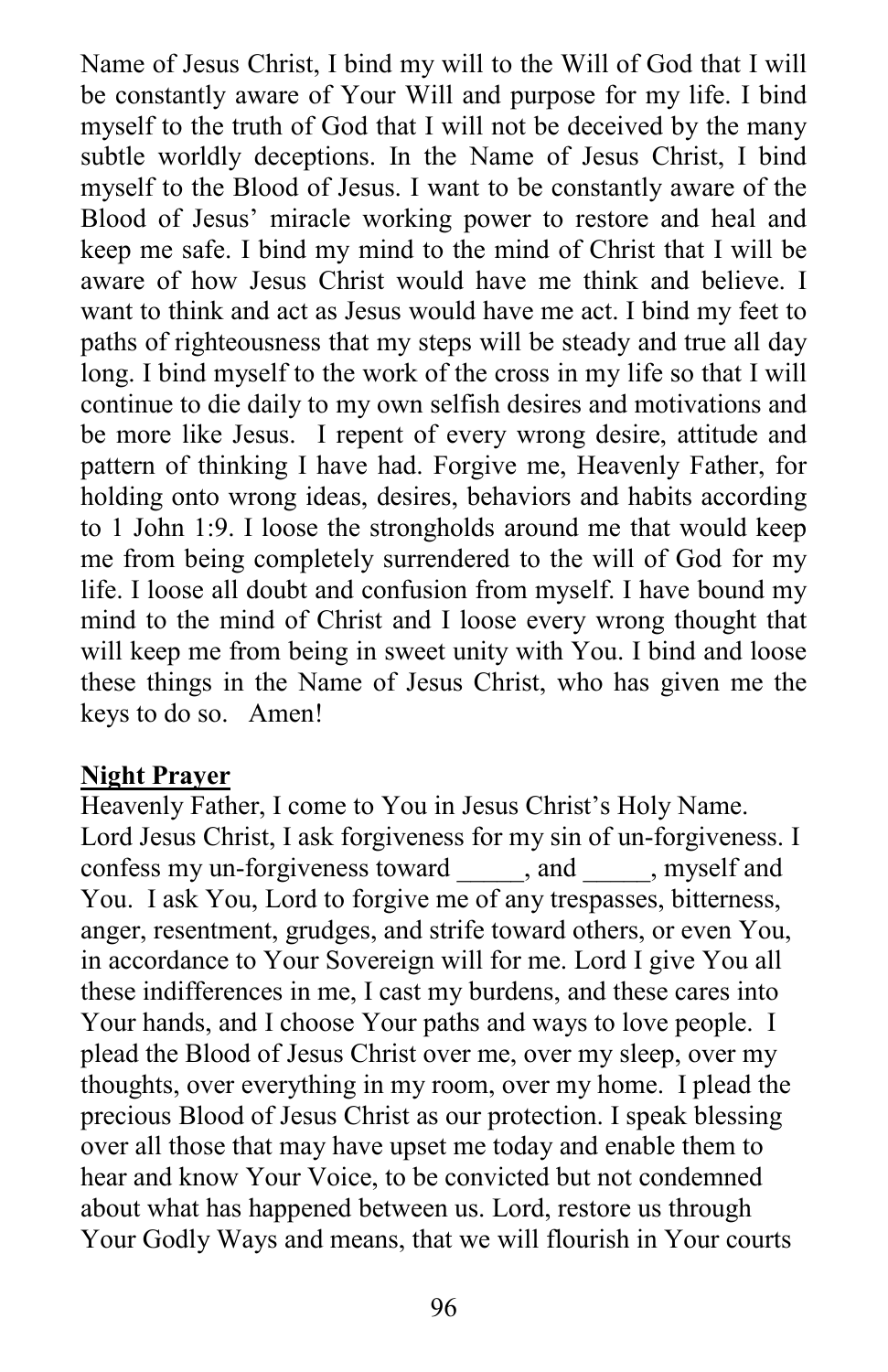with Your Presence, peace, joy, and love to over flowing. I ask You Lord to Heal them and me too, where we have been wounded emotionally and mentally, remove all trauma, all unforgiveness , bitterness, anger, resentment and strife, that may have entered into each of us. I pray that there will be no schism or wall of separation between You and me, You and them, nor between all of the people involved in these situations and myself. Your Sovereign will be done. Remove and destroy any deception, lies, veils that blind us from the truth, wrong words spoken and their powers. Especially reveal and destroy all lies of the enemy, known or unknown, and let Your Healing Virtue and Your Resurrection Power penetrate and bring forth Your New Life in that area in each of our lives. Lord Jesus, Heavenly Father, Holy Spirit, help us to remove the old ways, thinking patterns, and habits that are in our carnal minds, our conscience and/or subconscious fallen nature. Help us Lord to first be concerned for the other person, desiring to help them, You responding through us, teaching us to love our neighbor with Your love. Let us show them Your love, Your way, manifesting Your Will by Your Holy Spirit, that they would see You in us and be drawn to You, that You would be Glorified in the Earth! Heavenly Father, I ask You to place a hedge of protection around me. Lord Jesus, I ask You to give us sweet sleep tonight, give us peaceful sleep tonight and keep us safe according to Psalms 4:8; and according to Psalms 127:2. In Jesus Name I pray. Amen

# *Bedroom Blessing*

*I bless you doorway to this bedroom as the gate of security of this room Bed, I bless you with serenity and peace I bless you as a place of dreams and the Presence of our God I bless you with the blessings of rest and refreshment I bless you bed, as a gentle invitation to slumber and sleep, to regenerate Bedroom, I bless you with quietness I bless you to be a haven that angels watch over I bless you as a private place, leaving all the cares of the day at the gate*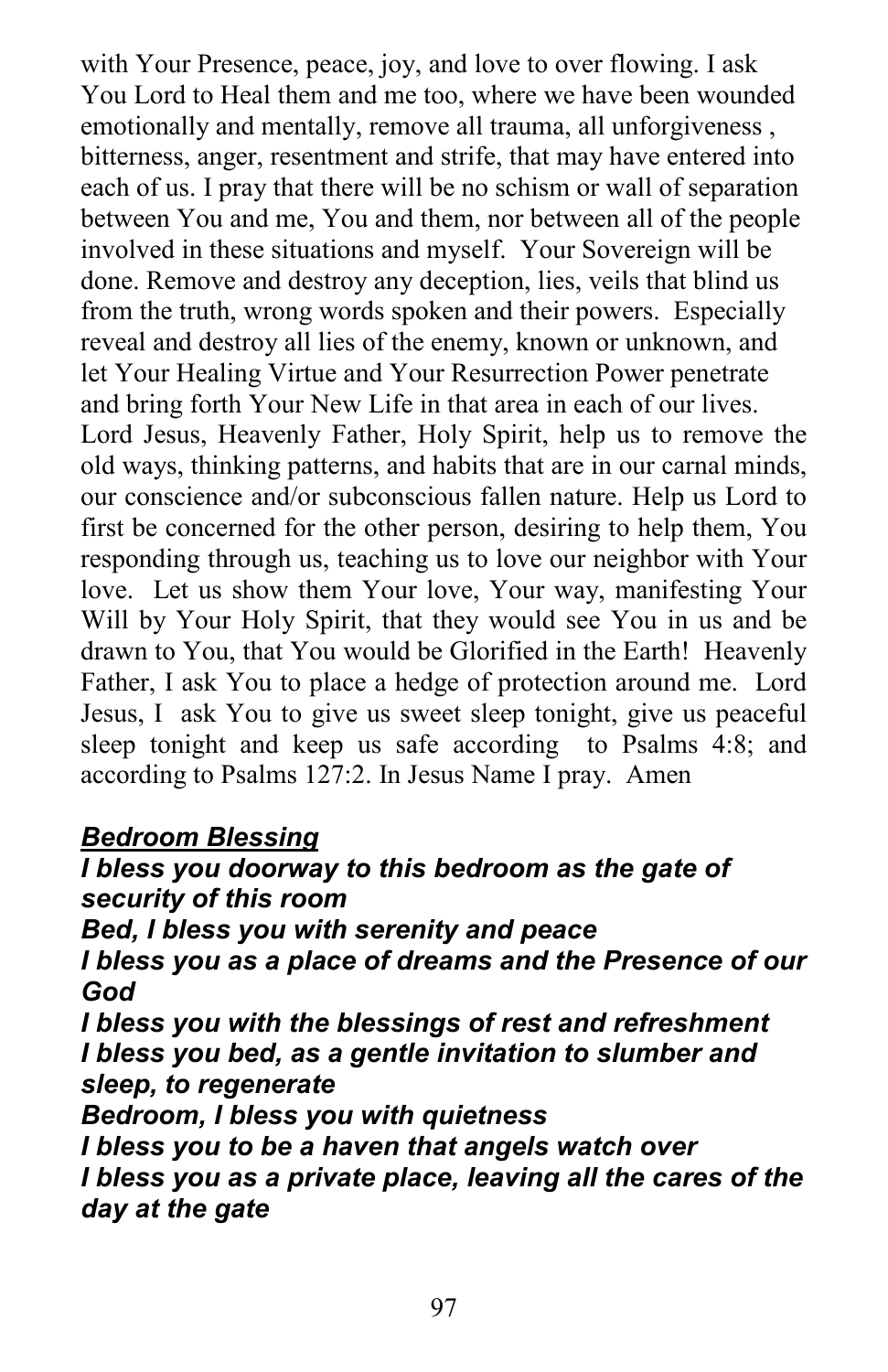*I bless you as the place where we awake, fresh and alive to begin each day I bless you as a place of beauty I do this blessing in the Name of Jesus, Who neither slumbers nor sleeps But gives to us, as His beloved even in our sleep* 

## **Physical Healing Paragraph**

Miracles of Healing are not of the past as some say out of their thinking or teaching because God's Word says "I am the same yesterday, today and tomorrow." "The work that I do you will do; you shall do even greater works than Me", according to John 14:12. God's Word is a **now** promise! It does take faith even faith as small as a mustard seed. Confess God's Word with authority over your body as often as the Holy Spirit leads, it will increase your faith, and according to Isaiah 55:11, God's Words (the following scriptures) will not return to Him void but will accomplish what He sent it to do. We are to return His Word to Him by giving it voice!!!

**Healing Scriptures (speak healing into your body/spirit/life)**  Jesus is the Lord of my life. Sickness and disease have no power over me. I am forgiven and free from sin and guilt. I am dead to sin and alive to righteousness. Colossians 1:21, 22

Jesus bore my sins in His Body on the tree; therefore I am dead to sin and alive unto God and by His stripes I am healed and made whole. 1 Peter 2:24; Romans 6:11; 2 Corinthians 5:21

Jesus bore my sickness and carried my pain. Therefore I give no place to sickness or pain. For God sent His Word and healed me. Psalms 107:20

No evil will befall me, neither shall any plague come near my dwelling. For You have given Your angels charge over me. They keep me in all my ways. In my pathway is life, healing and health. Psalms 91:10, 11; Proverbs 12:28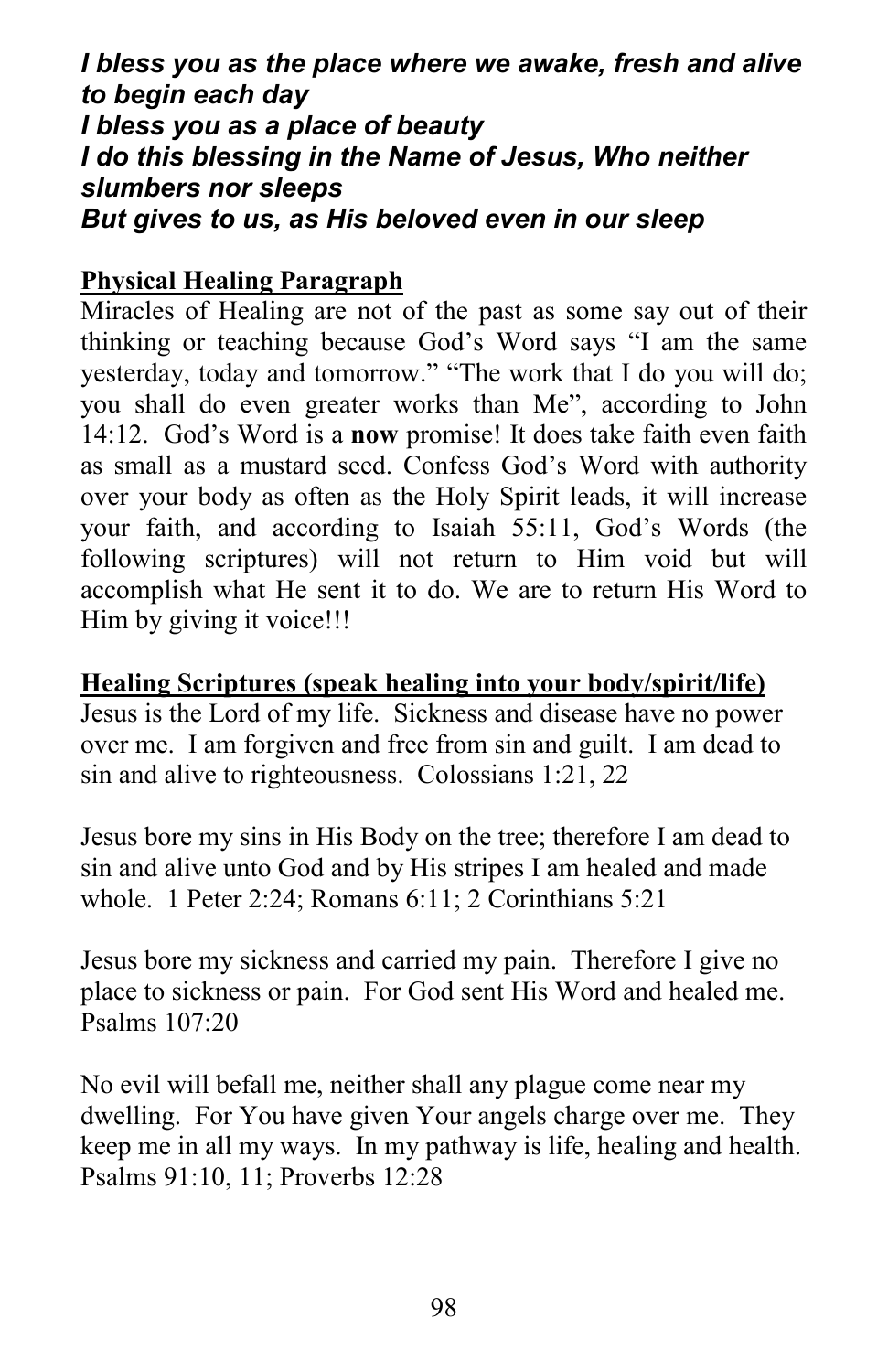Jesus took my infirmities and bore my sicknesses. Therefore I refuse to allow sickness to dominate my body. The Life of God flows within me bringing healing to every fiber of my being. Matthew 8:17; John 6:63

My body is the temple of the Holy Spirit. I make a demand on my body to release the right chemicals. My body is in perfect chemical balance. My pancreas secretes the proper amount of insulin for life and health. 1 Corinthians 6:19

Growths and tumors have no right to my body. They are a thing of the past for I am delivered from the authority of darkness. Colossians 1:13, 14

Every organ and tissue of my body functions in the perfection that God created it to function. I forbid any malfunction in my body in Jesus' Name. Genesis 1:28, 31

Your Word is manifest in my body, causing growths to disappear. Arthritis is a thing of the past. I make a demand on my bones and joints to function properly in Jesus' Name. Mark 11:23; Matthew 17:20

Thank You Father that I have a strong heart. My heart beats with the rhythm of life. My blood flows to every cell of my body restoring life and health abundantly. Proverbs 12:14; 14:30

My heart beat is normal. My heart beats with the rhythm of life, carrying the life of God throughout my body restoring life and health abundantly. John 17:23; Ephesians 2:22

I command my blood cells to destroy every disease, germ and virus that tries to inhabit my body. I command every cell of my body to be normal in Jesus' Name. Romans 5:17; Luke 17:6 I make a demand on my joints to function perfectly. There will be no pain or swelling in my joints. My joints refuse to allow anything that will hurt or destroy their normal function. Proverbs 17:22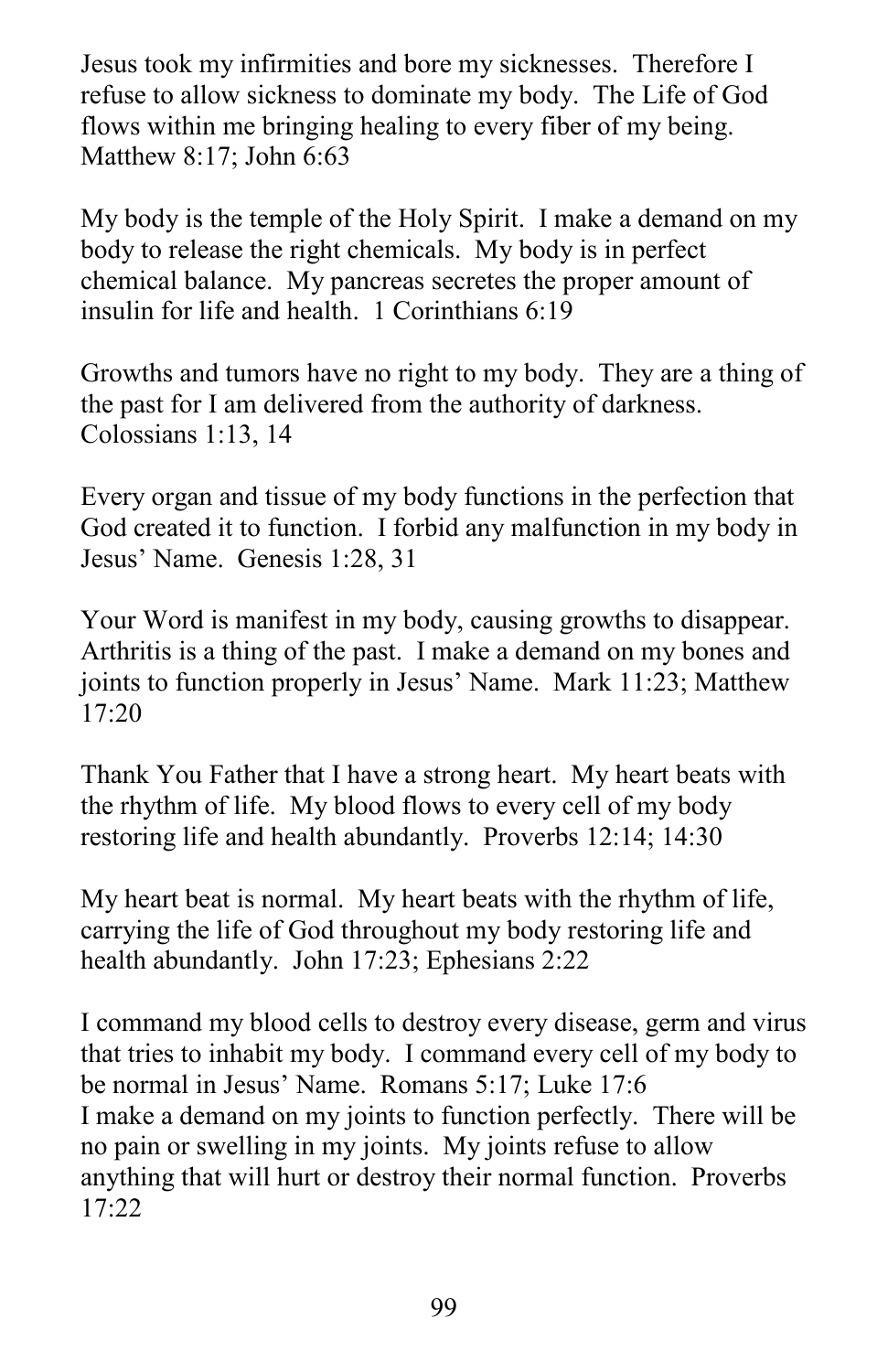You have forgiven all my iniquities; You have healed all my diseases; You have redeemed my life from destruction; You have satisfied my mouth with good things so that my youth is renewed as the eagles. Psalms 103:2-5

You have given me abundant life. I receive that life through Your Word and it flows to every organ of my body bringing healing and health. John 10:10; John 6:63

I am redeemed from the curse. Galatians 3:13 is flowing in my blood stream. It flows to every cell of my body, restoring life and health. Mark 11:23; Luke 17:6. My affliction will leave and not come back again. Nahum 1:9

## **Physical Healing Prayer**

Heavenly Father, I come to you now in the Name of my Lord and Savior, Jesus Christ of Nazareth. [(If two or more are gathered in His Name, add this to the prayer) Heavenly Father, we come to You now in the Name of our Lord and Savior, Jesus Christ and we come to You in one accord, according to Matthew 18 in the Name of the Lord Jesus Christ of Nazareth. Heavenly Father, it says in Matthew 18, when two or more are gathered together in Your Name that You will be in our midst. And whatever will be done for us on earth, will also be done as it is in Heaven.] Heavenly Father, I come and I lift up to You today. In the Name of the Lord, Jesus Christ of Nazareth, I ask you to heal them of any sickness or disease of any kind in the Name of Jesus Christ of Nazareth. Heavenly Father, I ask You now in the Name of Jesus Christ to release Your healing virtue, Your miracle virtue into

\_\_\_\_'s body in the Name of Jesus Christ of Nazareth, Your healing anointing, Your miracle anointing into \_\_\_\_'s body, from the top of her/his head to the soles of her/his feet in the Name of Jesus Christ of Nazareth. Heavenly Father, we ask You to make whole again. Heavenly Father, I ask You to put a hedge of protection around in the Name of Jesus. Heavenly Father, I apply the Blood of Jesus Christ over from the top of her/his head, to the soles of her/his feet. Heavenly Father, in the Name of the Lord, Jesus Christ of Nazareth, I ask You to fill her/him with Your Holy Spirit; with all the fruits of Your Holy Spirit; Your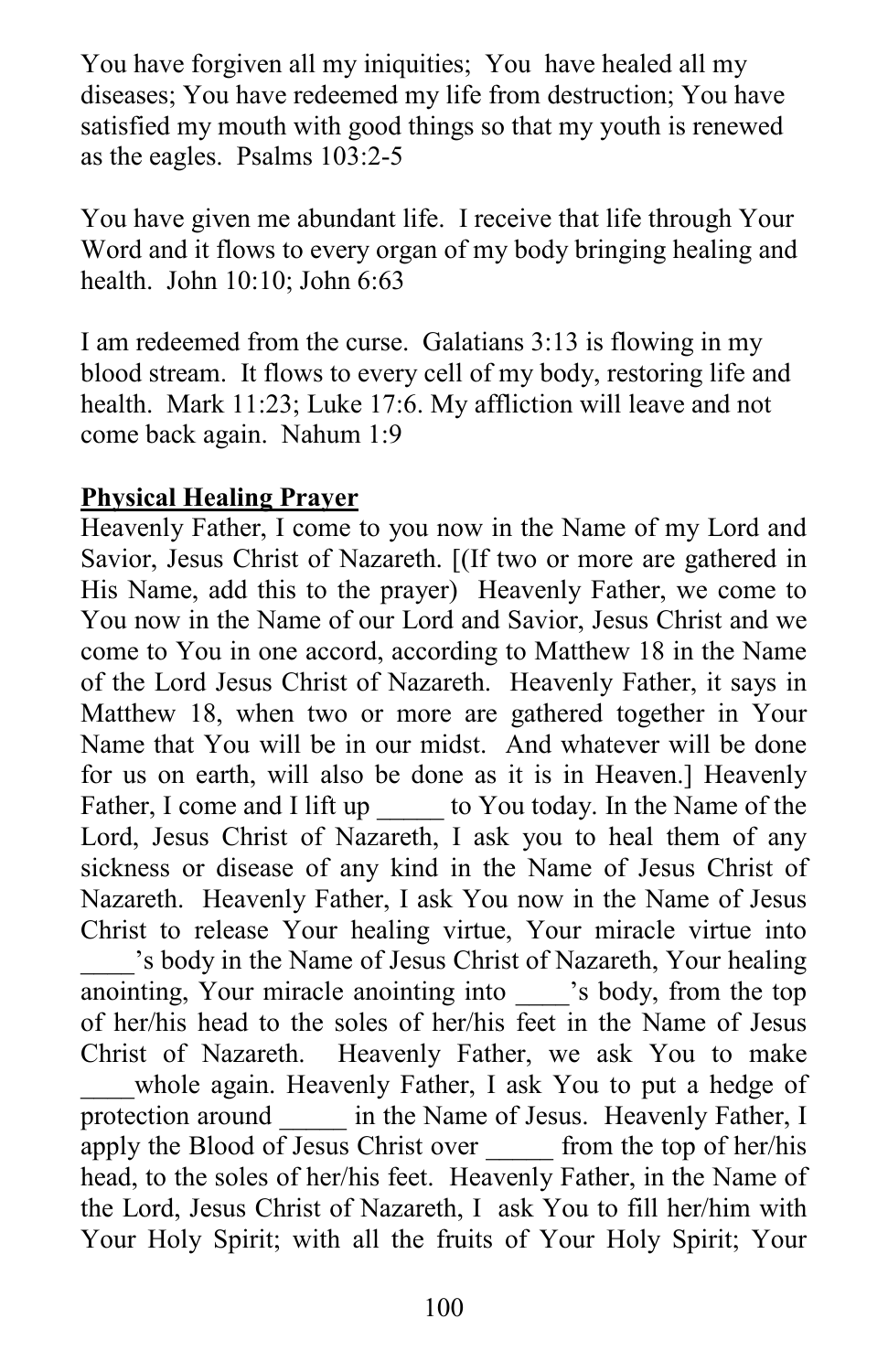love, Your joy, Your peace, Your patience, Your kindness, Your gentleness, Your faithfulness, and Your self control, in the Name of Jesus. Heavenly Father, I thank You that You sent Your son, Jesus Christ, to the cross for us to take all our sicknesses and diseases to the cross with Him. Heavenly Father, I thank You that according to Isaiah 53:4-5 that by the stripes Jesus took on the cross that we are healed and made whole. In the Name of Jesus Christ of Nazareth, I declare that we are healed according to Isaiah 53:4-5, by the stripes of Jesus Christ of Nazareth. Amen.

## **Repentance Prayer**

Heavenly Father, we come before You today to ask Your Forgiveness and seek Your direction and guidance. We know Your Word says, "Woe to those who call evil good and good evil," (Isaiah 5:20), but that's exactly what we have done. We have lost our Spiritual equilibrium and inverted our values. We confess that; we have ridiculed the absolute truth of Your Word and called it pluralism; We have worshipped other gods and called it multiculturalism; We have endorsed perversion and called it an alternative lifestyle; We have exploited the poor and called it the lottery; We have neglected the needy and called it selfpreservation; We have rewarded laziness and called it welfare; We have killed our unborn and called it choice; We have shot abortionists and called it justifiable; We have neglected to discipline our children and called it building self-esteem; Some of us have abused power and called it political savvy; We have coveted our neighbor's possessions and called it ambition; We have polluted the air with profanity and pornography and called it freedom of expression; We have ridiculed the time –honored values of our forefathers and called it enlightenment. Search us, O God, and know our hearts today; try us and see if there be some wicked way in us; cleanse us from every sin and set us free according to Your Will. I ask this in the Name of Your Son, The Living Savior, Jesus Christ. Amen! - Dr. Joe Wright

# **True Repentance**

True Repentance **is the turning away from our sinful nature, by acknowledging our sin in the Presence of a Holy God through**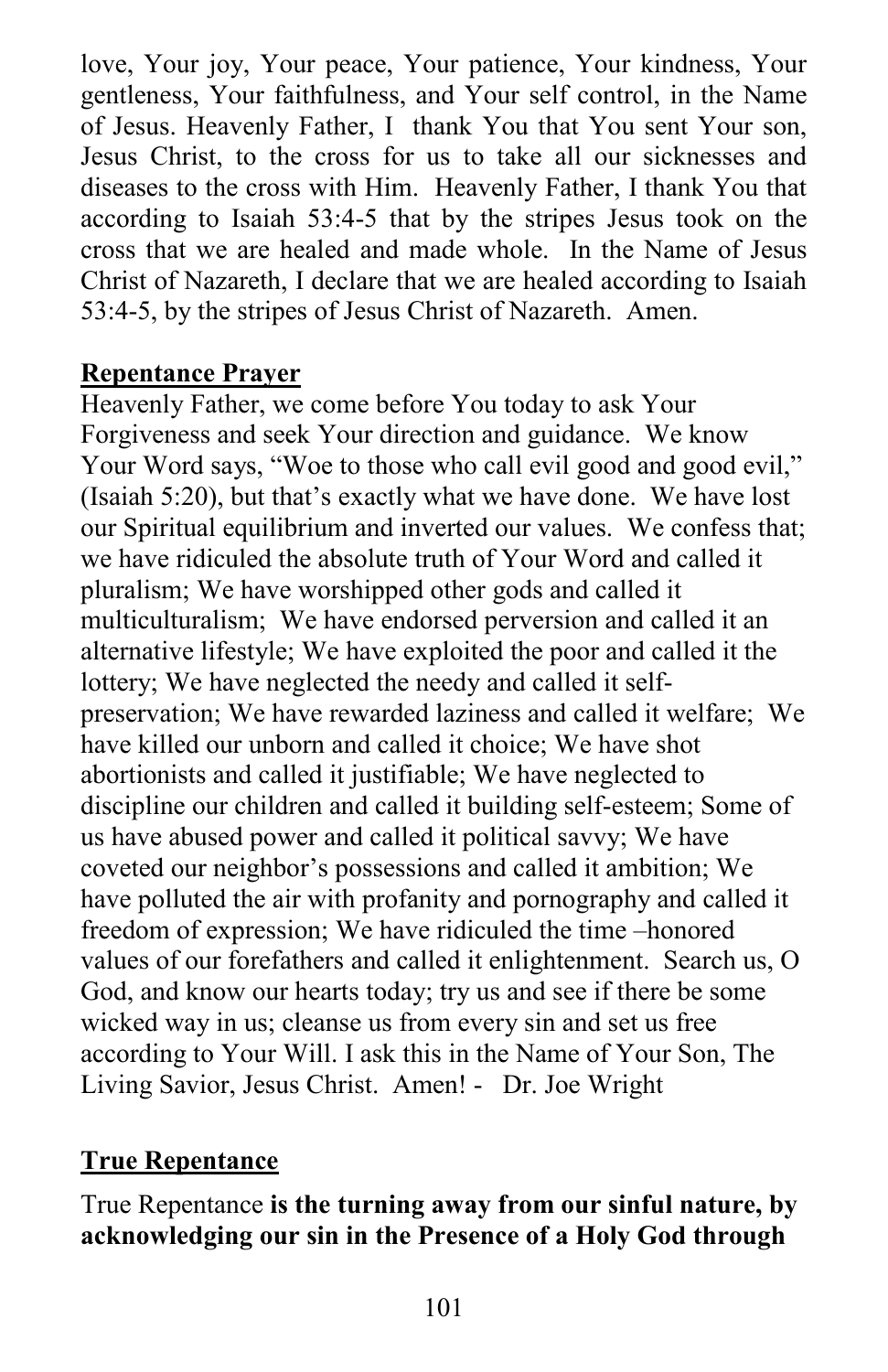prayer, where we realize in God's Presence we fall True Repentance short of being Holy like Him, and then we turn to God to receive His help, mercy and grace, to empower us to turn and change from our ways and toward God's ways and likeness (being)*.* You know you have truly repented because once you have turned away from the sin you will not want to go back to it because you love God and don't want to hurt Him. Remember sin hurts you in more ways than you may realize at that moment and it hurts others. When we repent it is a step to growth and maturity in Christ and in this life for ourselves. Repentance will shut doors that allow evil and wrong people into our lives and opens doors for God to move and right relationships to flow into those areas of our lives. (2 Corinthians 7:9-10)

# **Forgiveness Prayer**

Heavenly Father**,** I come to You now in the Name of my Lord and Savior Christ Jesus. Heavenly Father, I forgive  $\{\_ \,$ , etc.} for anything that they have ever done or said to me or about me. I bless them in the Name of Jesus Christ and I ask You to forgive and bless them in the Name of Jesus. Heavenly Father, I ask You to forgive me for any hard feelings I have had towards them and fill me with Your love for  $\{$ , , etc.} Jesus, I come to You now, in Your precious Name, and I ask You to forgive for any un-forgiveness they have in their heart toward me or others. I ask You to bless them. In the Name of Jesus. To God be the Glory. Amen!

# **Baptism of the Holy Spirit**

Heavenly Father, I come to You now in the Name of my Lord and Savior Jesus Christ.

(Note - if two or more praying: Heavenly Father, and I come to You in one accord in the Name of Christ Jesus of Nazareth. We come two or more in agreement touching heaven and earth and You said it will be done, so according to Matthew 18:19. We ask You in the Name of Jesus.

Heavenly Father, I plead the Blood of my Lord and Savior Jesus Christ over me and I thank You for the most wonderful gift of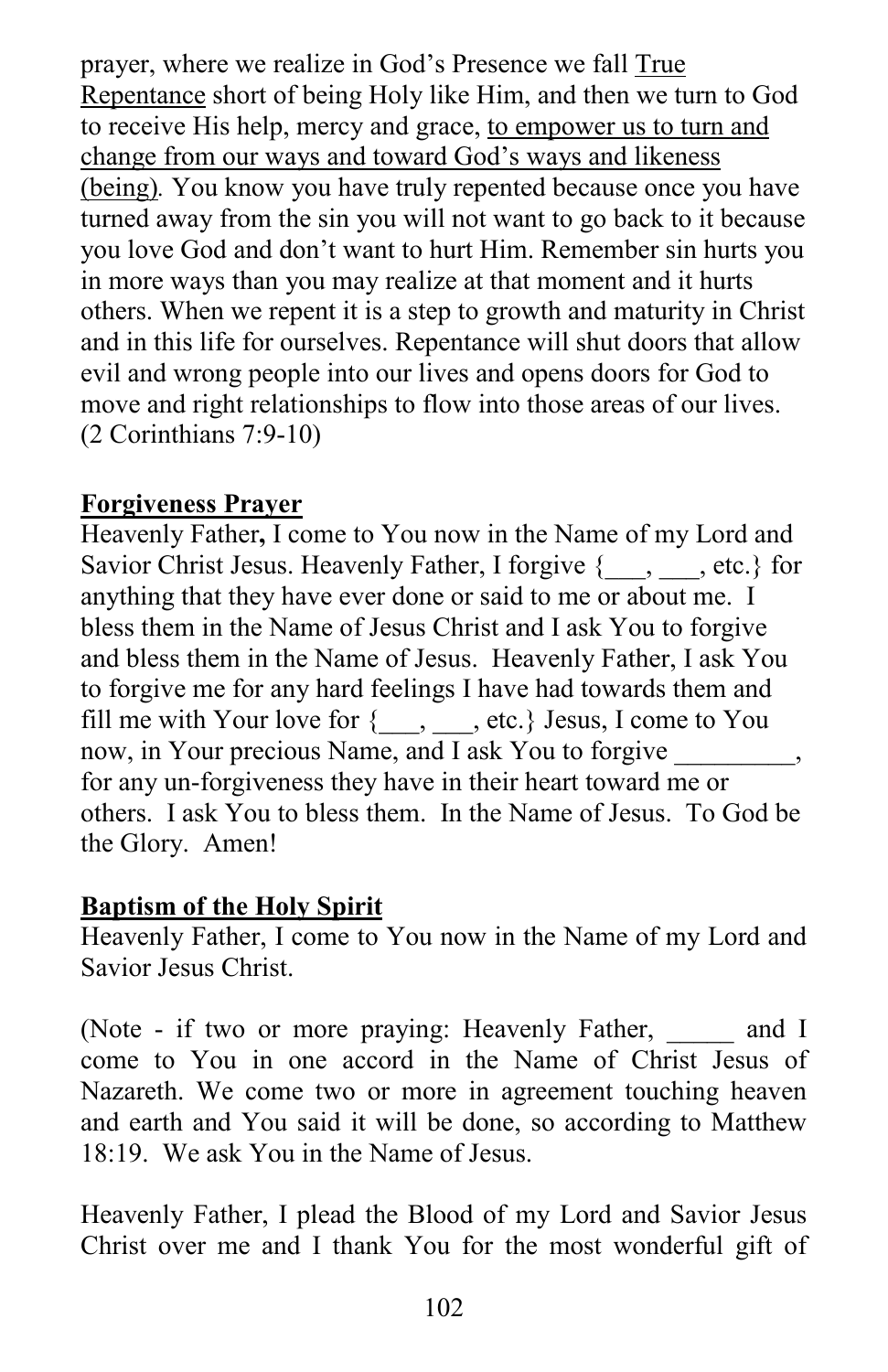salvation. Lord Jesus You promised me another gift, the gift of the Holy Spirit. So I ask You Lord Jesus, to baptize and fill me in and with Your Holy Spirit, just as You filled Your disciples on the day of Pentecost.

Christ Jesus, Breathe in me Your Holy Spirit. **Thank You Lord**  for hearing my prayer. I lift up my hands unto You Jesus worshiping and praising You in the Spirit. I give thanks, praise, and glory to You forever with all my heart (s).

Christ Jesus, I thank You that You may grant me out of the rich treasury of Your glory to be strengthened and reinforced with the mighty power of the Holy Spirit. That You, Jesus Christ, through my faith may dwell in my heart that I may be rooted deep in love and founded securely in Your love and grace, that I may have the power and be strong to apprehend and grasp with all the saints what is the breadth, the length, the height and the depth of Your love. Ephesians 3:16-18 (AMP). I pray in Jesus' Holy Name. Amen

*Thank You Lord Jesus that You have baptized me with Your Holy Spirit and fire. Luke 3:16.* 

*Thank You Lord Jesus that I am (we are) filled with Your Holy Spirit and begin to speak with other tongues, as the Spirit gives us utterance. Acts 2:4.* 

*Thank You Lord that You poured out Your love into our hearts by Your Holy Spirit whom You have given us. Romans 5:5* 

*Thank You Lord, that You, who know our hearts, bear witness to us, giving us the Holy Spirit. Acts 15:8.* 

*Thank You Lord that You anointed us with the Holy Spirit and with power, and we will go about doing good, and healing all who are oppressed by the devil; for You are with us. Acts 10:38.* 

 *"I baptize you with water. But one more powerful than I will come, the thongs of whose sandals I am not worthy to untie. He will baptize you with the Holy Spirit and with fire. Luke 3:16.* 

## **Asking For Wisdom**

The Word of God is very clear on asking for Wisdom. Wisdom, true wisdom comes from God. Jesus is wisdom as declared in His Word in  $1<sup>st</sup>$  Corinthians 1:30, "But of Him you are in Christ Jesus, who became for us wisdom from God — and righteousness and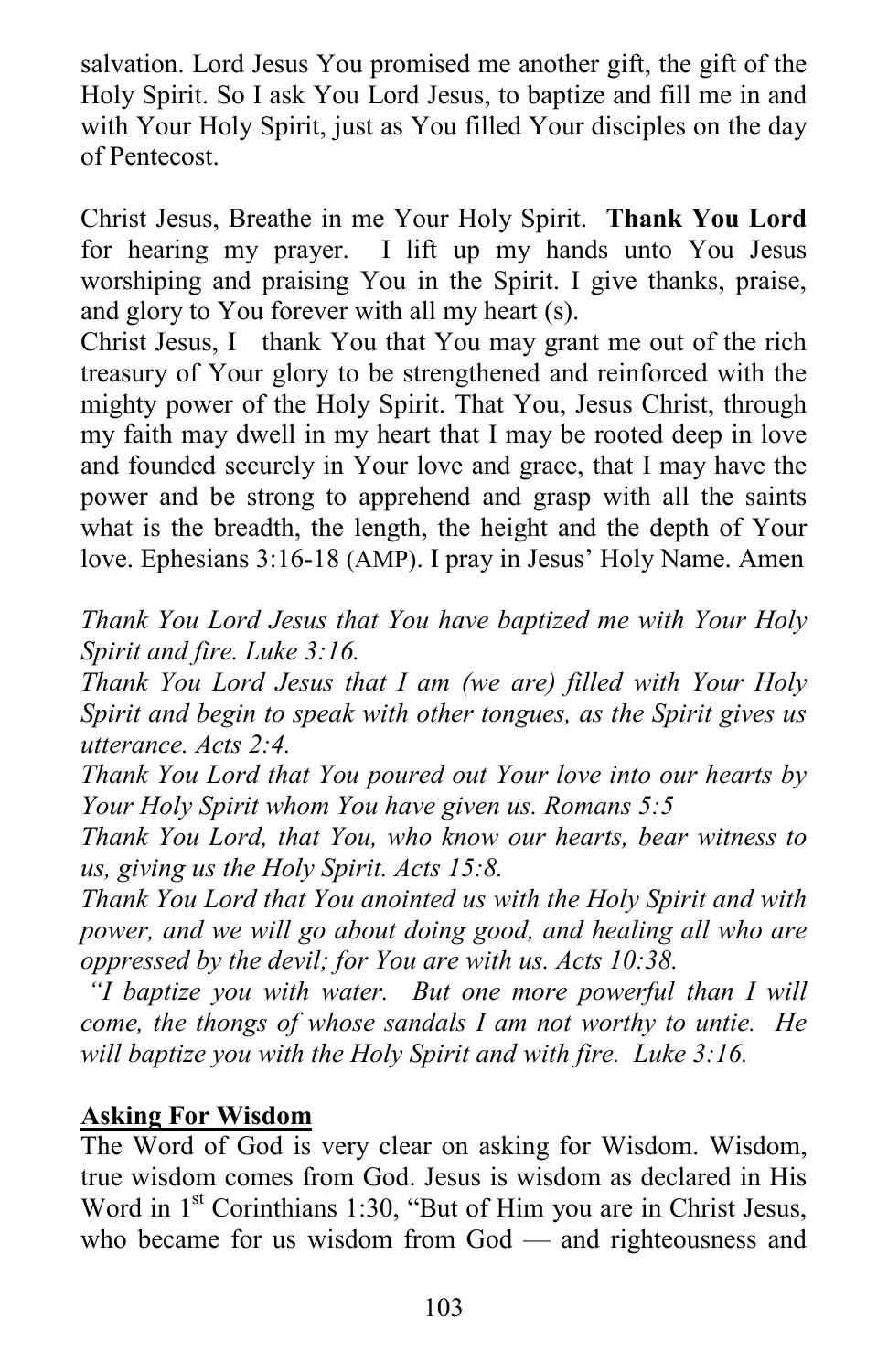sanctification and redemption — God's Word to us says to ask for [His] wisdom! If any of you lacks wisdom, let him ask of God, who gives to all liberally and without reproach, and it will be given to him. But let him ask in faith, with no doubting, for he who doubts is like a wave of the sea driven and tossed by the wind. For let not that man suppose that he will receive anything from the Lord; he is a double-minded man, unstable in all his ways (*James 1:5-8).* So go boldly to the throne of grace through the precious Blood of Jesus Christ and ask for wisdom, call, cry out for wisdom and His promise to us is that our Heavenly Father will give it to you!

## **Lord Give Me Wisdom Prayer**

Heavenly Father, I come to You now in the Name of my Lord and Savior Jesus Christ. Heavenly Father, I thank you that Your Word gives knowledge, instruction, wisdom, and understanding to all who pay attention to its truths. You promised to impart wisdom to me if I will listen to Your Words and attain unto Your wise counsels. I, therefore, enter Your presence with trust, knowing that You will give me wisdom according to II Chronicles 1:10. Heavenly Father, fill me with the spirit of wisdom so that I will be able to discern Your will. With You, Lord, there is both strength and wisdom according to Job 12:13. Heavenly Father, let my mouth speak Your wisdom, Lord, because of the righteousness You have imparted to me according to Psalms 37:30. In the hidden part of my life, make me know Your wisdom according to Psalms 51:6. Teach me to number my days, so that I may gain a heart of wisdom according to Psalms 90:12. Heavenly Father, Your wisdom and knowledge makes me happy, because the gain of it is better than fine gold. By wisdom You founded the earth, and by knowledge You established the heavens according to Proverbs 3:13-20. Christ Jesus, I thank You that my eyes of Your understanding are continually being enlightened; that I may know Your calling, and the riches of Your glory and Your inheritance for Your saints. I thank You for Your exceeding greatness. I believe, trust and rely on You only. Heavenly Father, I believe that Jesus is Your Son, that He died on the cross for my sins, I believe that You, Heavenly Father raised Jesus from the dead and He now sits at Your right hand in heaven according to Ephesians 1:17-23.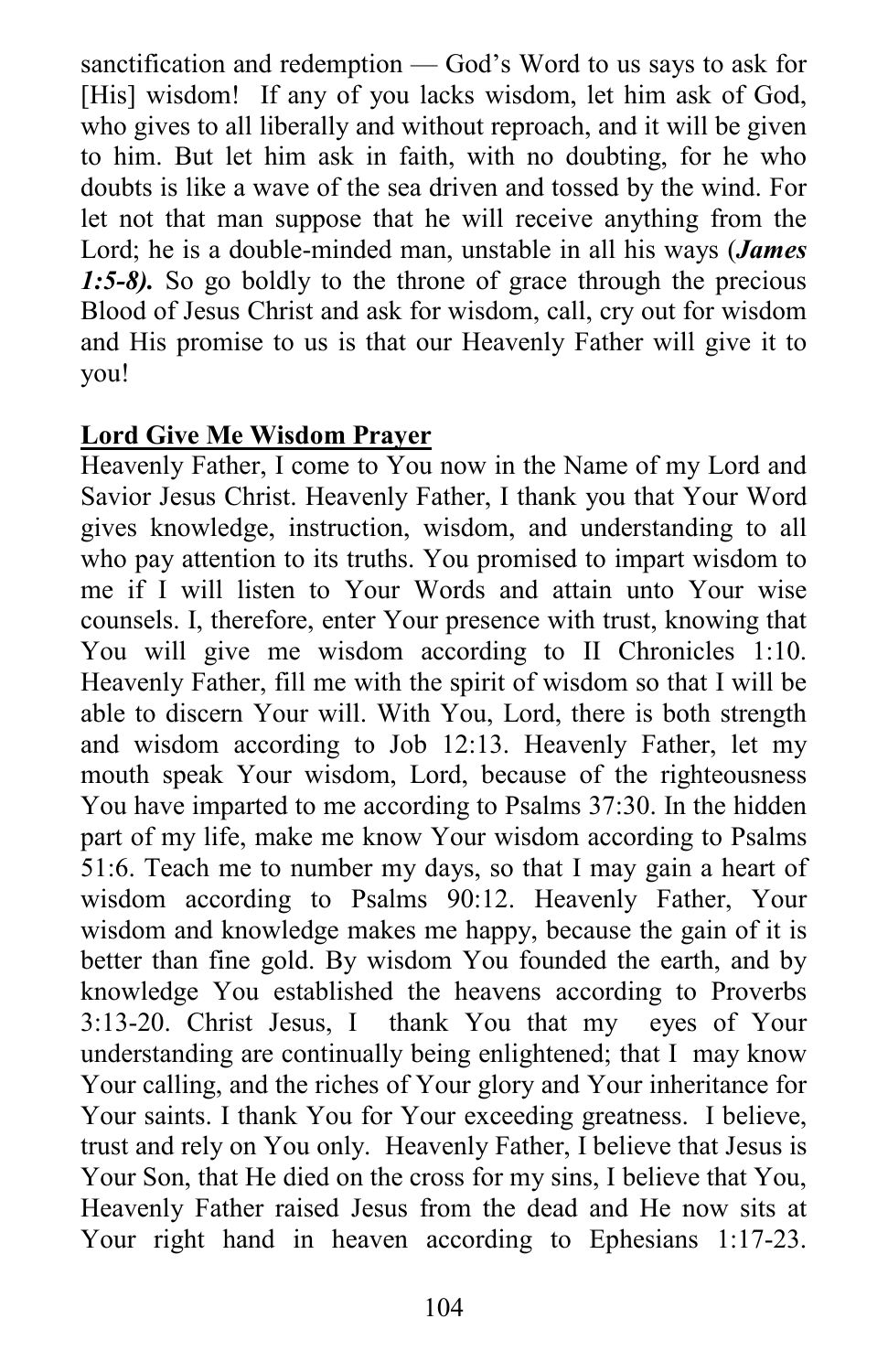Heavenly Father, thank You for sending Jesus who represents Your power and wisdom to us. Because I am in Him – and desire to always abide in Him. He has given unto me wisdom, and righteousness, sanctification, and redemption. It is this reality that causes me to glory in You forever according to I Corinthians 1:22- 31. In the Name of Jesus I pray with thanksgiving. Amen.

# **Prayer for Israel**

Heavenly Father, I come to You now in the Name of my Lord and Savior Christ Jesus. Heavenly Father, I pray for Israel. Thank You that all Israel will be saved according to Romans 11:26. Thank You that Israel will hope in the Lord for with You there is loving kindness, and with You Lord there is abundant redemption, and You will redeem Israel from all his iniquities according to Psalms 130:7-8. Thank You Father that You have taken away Israel's punishment, You have turned back Israel's enemy. Thank You that the king of Israel is with Israel; never again will Israel fear any harm. You are mighty to save, You will take great delight in Israel. You will quiet Israel with Your love, You will rejoice over Israel with singing. Thank You that You will rescue the lame and gather those who have been scattered. You will give Israel praise and honor in every land where they have been put to shame. At that time You will gather Israel; at that time You will bring Israel home according to Zephaniah 3:15-20.

Heavenly Father, thank You that You will give honor and praise among all the peoples of the earth when You restore Israel's fortunes before her very eyes. In the Name of Jesus Christ, I pray with thanksgiving. Lord, I pray for the peace of Jerusalem. Amen!

# **Prayer for America**

Heavenly Father, I come to You now in the Name of my Lord and Savior, Jesus Christ. Heavenly Father, I pray that You will keep American under Your wings and help her to continue to abide under the shadow of the Almighty God. Heavenly Father, I pray for the President of this nation, all of the Executive Branch of this nation and all members of Congress and the Senate of this nation, all of the leadership of all local, state, regional, and federal agencies, commissions and governments of this nation. I ask You to guide and direct the leadership of this nation in every way.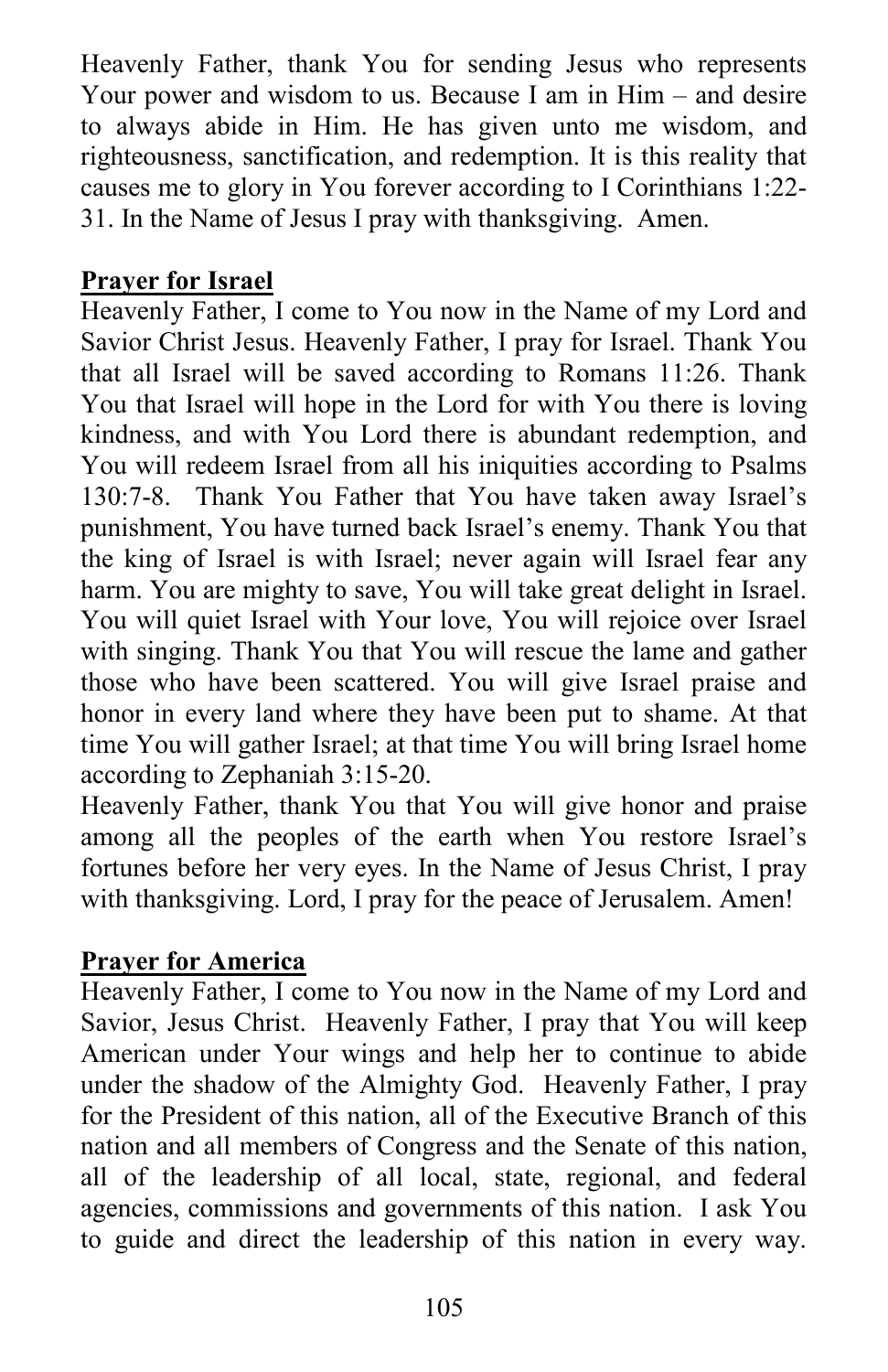(Romans 13:1-4) Lord, thank You for Your protective hand that has shielded our nation. Thank You Lord for hearing the prayers and requests of Your people on behalf of this nation. Heavenly Father, I pray in the Name of Your Son, Jesus, asking You to give us divine protection for Your people of this nation, according to John 16:23. I'm asking You, Lord God, to ensure the safety of Your people and to keep our nation from harm's way and provide protection from plans of destruction that have been plotted against us. I pray Father, that you would extend a hand of protection against all of the destructive forces of terrorism against Your people and this nation. I pray that You will protect this nation from evil attacks or acts of terrorism, and stop the aggressors or terrorists that attempt to bring destruction against our nation. I pray that You would give wisdom and discernment to those who provide protection for Your people and this nation. Help everyone in authority to be alert to signs of wrongdoing in this nation. I pray that You will provide insight to national, international and local authorities of this nation, to act swiftly, to avert all danger, protecting American lives and property. Guide the authorities of this nation in efforts to seek out and eradicate terrorists. Enable the military forces of this nation to become swift, powerful and accurate in any action of intelligence gathering and security. Heavenly Father, I ask You to loose Your mighty warring and guardian angels to expose and destroy any potential dangers being planned against America. I ask You Lord, to continue to bless and strengthen this nation. Heavenly Father, You are our Refuge and Stronghold in times of trouble. So Lord I pray, that You not take your hand off America and that Your people will dwell safely in this land, and prosper abundantly according to Your will. I submit this to Your Hand, Lord. I give You the Praise and I give You the Glory, that You hear my prayers and my supplications. In Jesus Name we pray. Amen

## **Prayer for Members of Our Armed Forces**

Dear Heavenly Father, our troops have been sent into war as peacekeepers and conquers. We petition You, Lord, according to Psalm 91, for the safety of our military personnel. We ask You Lord to comfort them in the midst of this turmoil and to show them that they are not forgotten by America or by You, Lord. This is no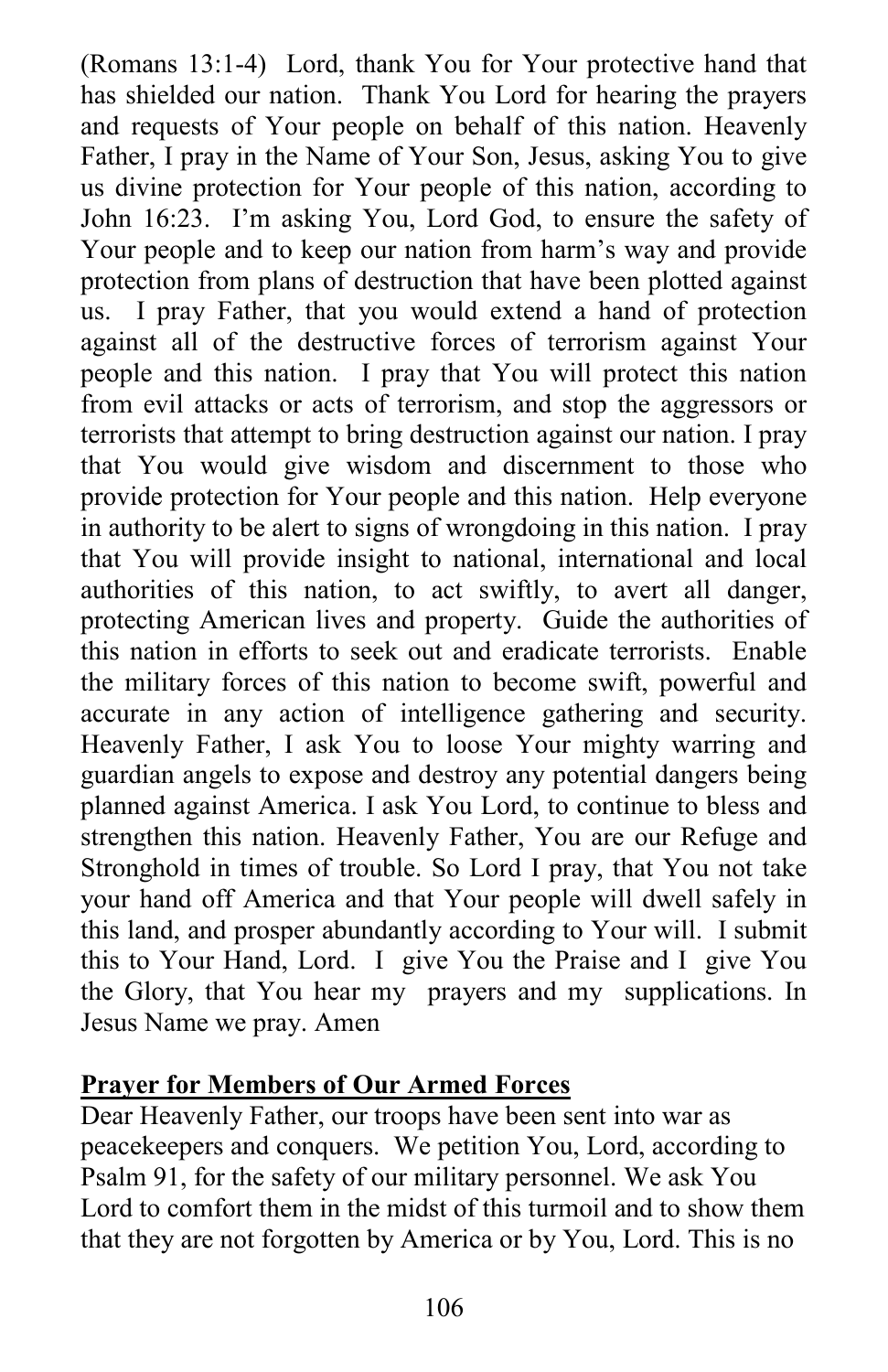small task that our armed forces will walk away from and forget about in a couple of hours. This is for keeps, a life-or-death fight to the finish against the devil and all his angels. We look beyond human instruments of conflict and rebuke, in Jesus Name, all the forces and authorities and rulers of darkness and powers in the spiritual realm (Colossians 2:15). As children of the Most High God we enforce the triumphant victory of our Lord Jesus Christ. We know Lord that all power and authority both in heaven and earth belong to You. We petition heaven to turn our troops into a real peacekeeping force by pouring out the glory of God through our men and women in that part of the world. Let them take everything the Master has set out for them, well-made weapons of the best materials. (Ephesians 6:12) Use them as instruments of righteousness to defeat the plans of the devil. Lord, we plead the power of the blood of Jesus, asking You to manifest Your power and glory. We entreat You on behalf of the citizens in these countries on both sides of the conflict. They all have experienced pain and heartache; they are victims of the devil's strategies to steal, kill and destroy (John 10:10). We pray that they will come to know Jesus Who came to give us life and life more abundantly. We stand in the gap for the people of the war-torn, devil-overrun land. We expect an overflowing of Your goodness and glory in the lives of those for whom we are praying (Ezekiel 22:30). May they call upon Your Name and be saved. Heavenly Father, provide for and protect the families of our armed forces. Preserve marriages; cause the hearts of the parents to turn toward their children and the hearts of the children to turn toward the fathers and mothers (Malachi 4:6). We plead the blood of Jesus over our troops and their families. Provide a support system to under gird, uplift and edify those who have been left to raise children by themselves. Jesus has given unto these parents wisdom, righteousness and sanctification. Through Your Holy Spirit, comfort the lonely and strengthen the weary. You Lord, make known Your salvation; Your righteousness You openly show in the sight of the nations. (Psalm 98:2, Luke 2:30-31) Heavenly Father, we are looking forward to that day when the whole earth shall be filled with the knowledge of the Lord as the waters cover the sea. In Jesus' Name we pray, Amen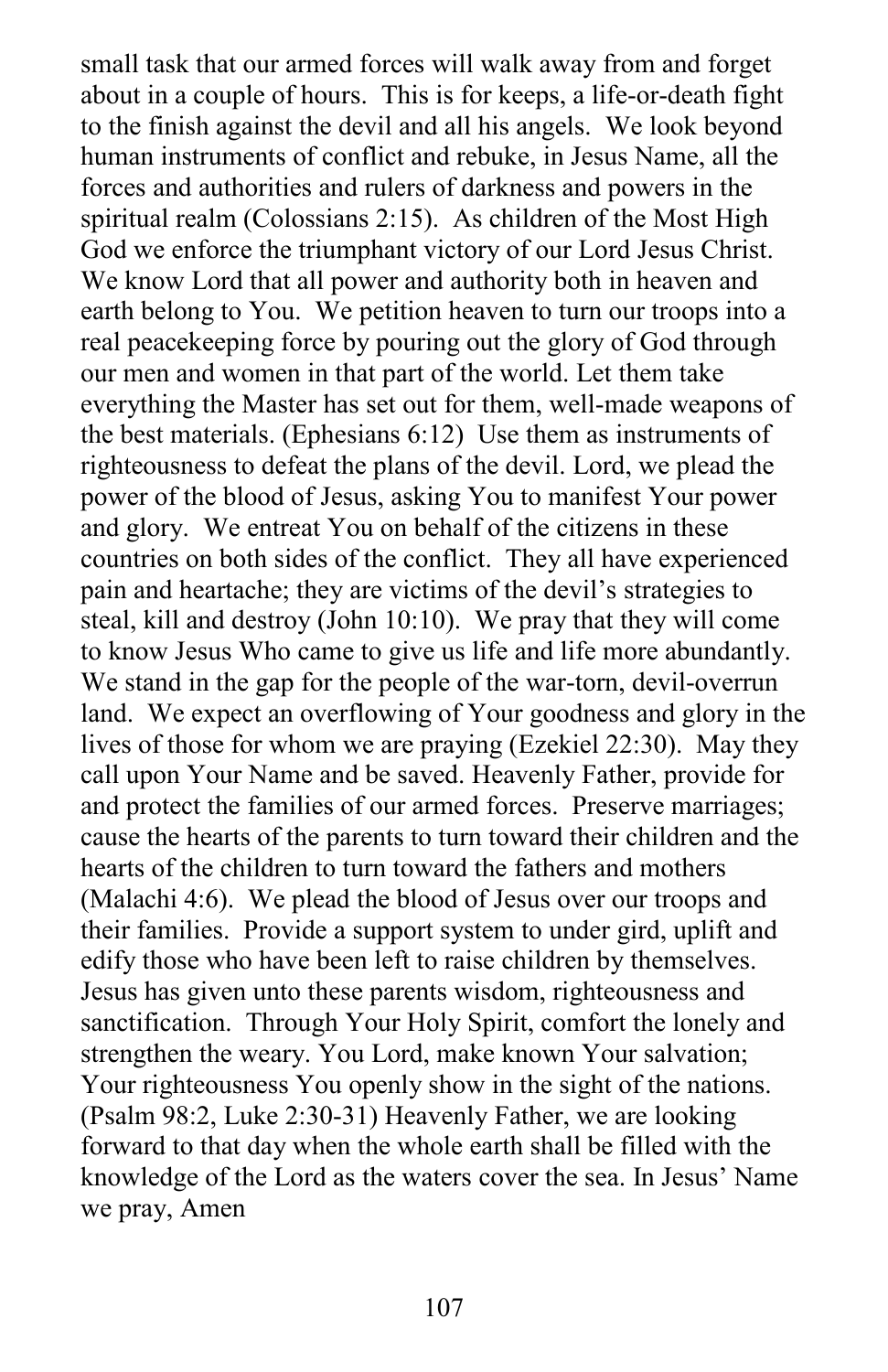### **Prayer For Our President**

Heavenly Father, we pray that our President will realize his personal sinfulness and his daily need for prayer for America. I ask Lord, that he would realize his personal inadequacy to fulfill his task and that he will be dependent upon You for wisdom, knowledge, and the courage to do what he knows to be right (1Timothy 2:2). We pray Lord that he would reject all counsel that violates Christian spiritual principles and that he would trust God to prove him right (Proverbs 4:5. We pray Lord, that he would resist those who would pressure him to violate his conscience and that by Your power, Lord Jesus that he reverses the trend of socialism and humanism in this nation. We ask You, Lord that he would be ready to forsake his personal ambition and political causes, if to do so would be for the good of the country (Proverbs 14:34). Lord, help him to rely upon prayer and the Word of God for his source of strength, courage, and wisdom for decisions in his daily walk (Daniel 2:21). Heavenly Father please restore dignity, honor, trustworthiness, and righteousness to the office of the Presidency of the United States of America and help him to remember to be a good example in his personal conduct for the fathers and sons of this nation to follow(Proverbs 13:10). Lord please guide him and let him listen with his heart and soul to those whom You have appointed to know the truth concerning the land of Israel. Lord help those that are in his cabinet to understand and know that You, Oh God, promised that land to Israel and gave certain set borders to be there (Genesis 12:1-3). Help the President and the State Department, and others to no longer continue to urge and require Israel to give up any of their God-given land (Ezekiel 11:17). Help them, Heavenly Father, to repent for urging a peace plan that would cause them to sin against You. Heavenly Father, we ask that You will remain the most important influence of our Presidents life and in his decisions regarding the leadership of our country. That he will love and practice mercy and justice and that he will praise and adore You Lord. That he will act wisely, and that he will live a life of integrity both in public and in private (Proverbs 21:1). That he will sense and know the presence of God in his life and that he will hate what is evil (Ephesians 1:9). We ask, Lord Jesus, that he will not tolerate compromise in his life or in those who surround him. That he will keep his heart right with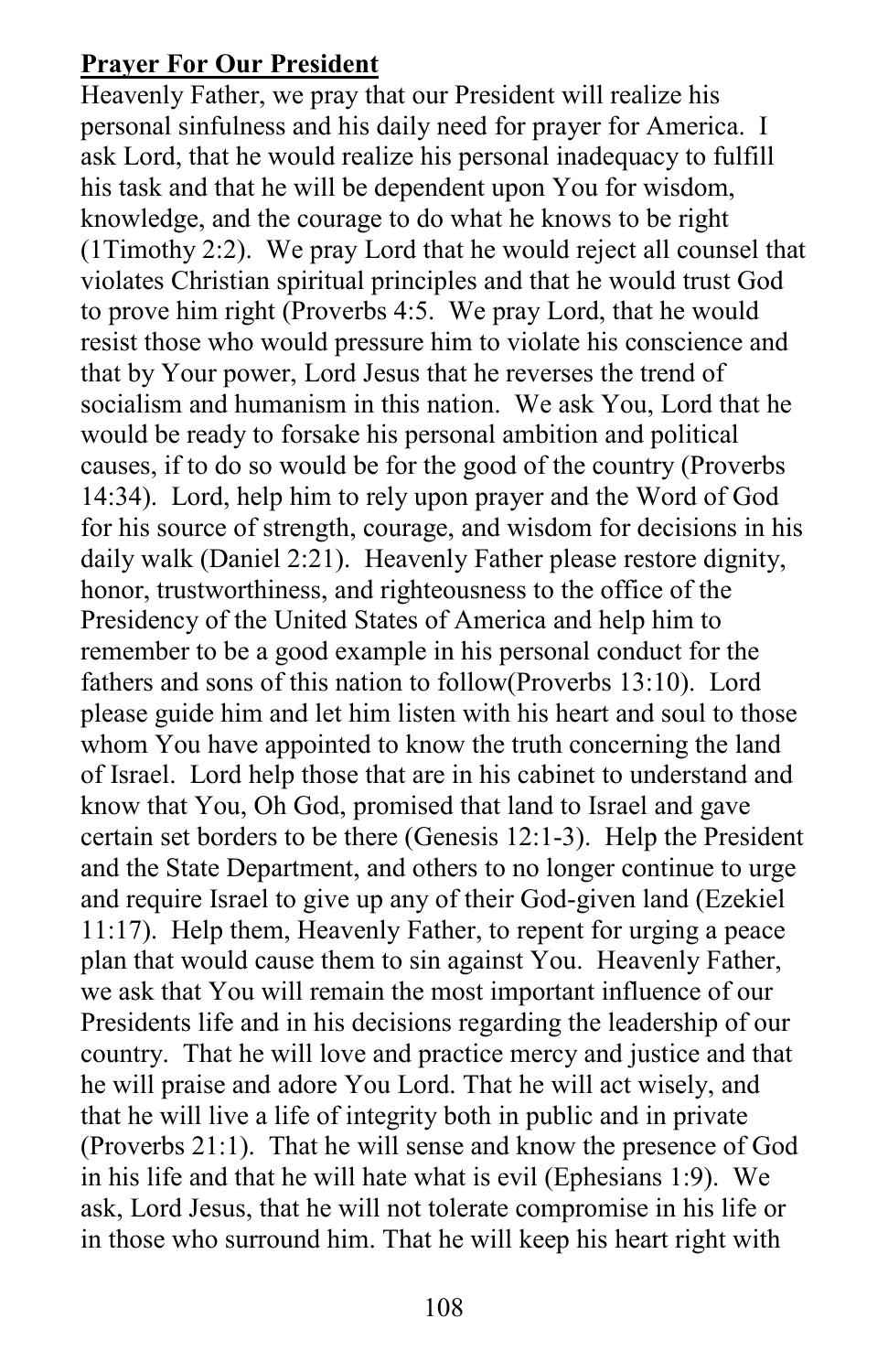God and man that he would repent of sin and fight against it and that he will hate and avoid pride, evil talk, and slander (Proverbs 8:13). That he will appoint blameless and efficient men and women to positions of authority and that he will maintain blameless and godly standards, that lies and deceit would be unacceptable to him. Please Father, guide his path and help him not to falter and that he would labor with all his strength to eradicate ungodly, immoral laws like abortion; and that he would labor with all his strength to build a righteous foundation for this nation (Proverbs 5:1). Lead him, Lord Jesus, to be reminded daily that he is accountable to the Almighty God for his position, and for the way he handles himself, for the decisions he makes will influence not only the present day, but also the future of the world. We ask You Lord to abide with him, to enable him to always hear Your Voice, in Jesus Name we pray – Amen

### **Prayer for World Leaders**

Heavenly Father, I come to You now in the Name of my Lord and Savior jesus Christ. Heavenly Father, I pray for our world leaders that Your Spirit rests upon them. I pray that skillful and godly wisdom will enter into the hearts of our world leaders and that they will do Your will, Heavenly Father, and that they have hearts and ears attentive to Your godly counsel. Lord make them women and men of Your integrity, that we may lead a quiet and peaceful life in all godliness and honesty. I pray that the wicked world leaders shall be cut off and rooted out. Heavenly Father, You are the Refuge for all nations and You, Heavenly Father love all Your people and want all nations to be in right standing with You and know that they are more than conquerors through You, Christ Jesus. We give thanks unto You Lord that the good news of the Gospel is heard throughout the world Lord, before Your return. We ask Lord that the Word of the Lord prevails and grows mightily in the hearts and lives of all nations. In Jesus' Name I pray. Amen.

### **Prayer For Our Missionaries**

Heavenly Father, I come to You now in the Name of my Lord and Savior Jesus Christ. Lord Jesus, we plead the Anointing Blood of Jesus over and through each of Your missionaries, and family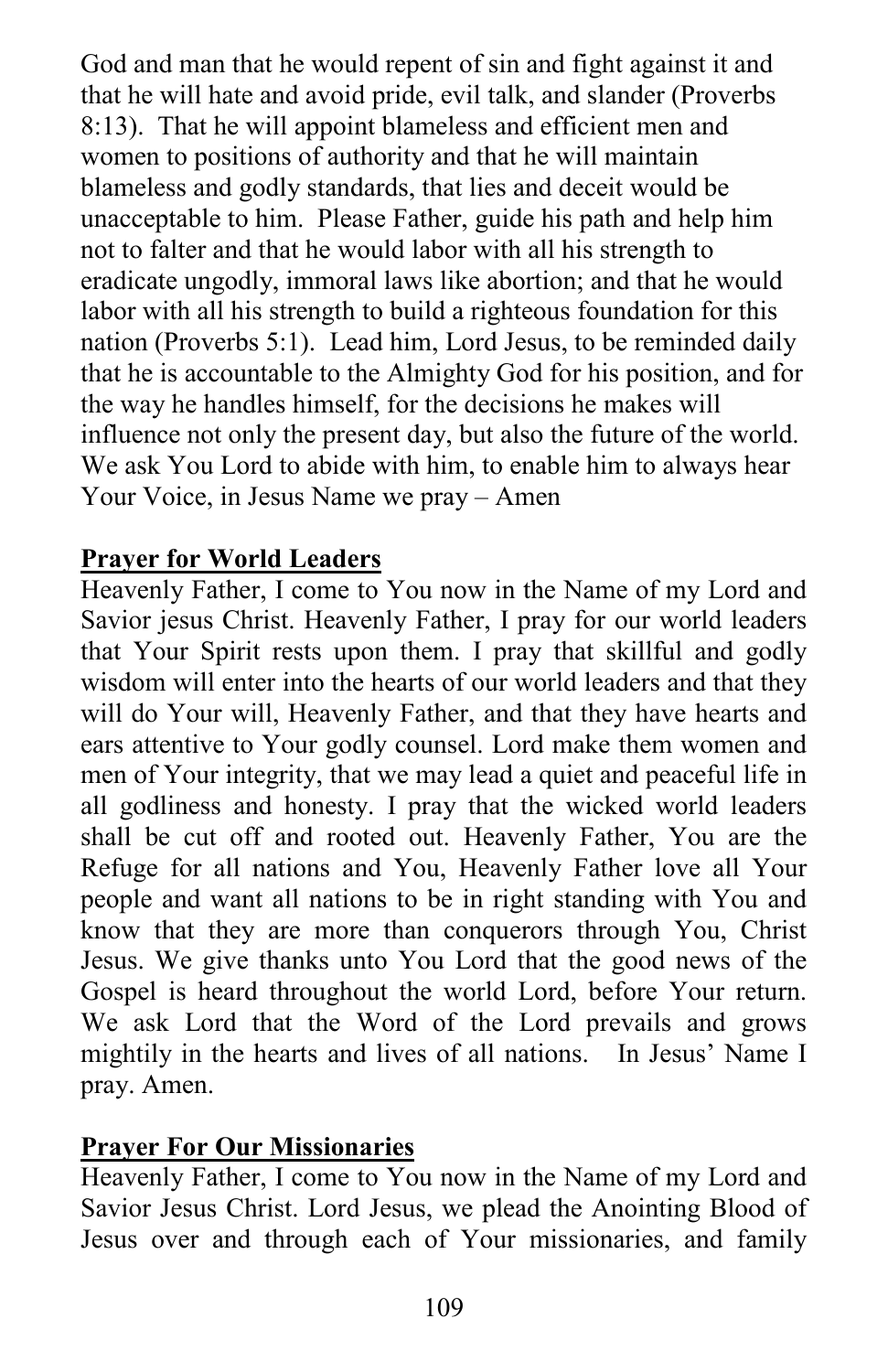members, whether at home, (here in this country), or in the field abroad, the land they are occupying and atmosphere over and about them according to John 14 : 14 and Matthew 7:21. Lord Jesus cleanse them all from all darkness and fill them and their lands, cities, towns, villages, communities, and homes, with the Light of Your Presence. Loose Your Angel Michael and his warring and ministering angels to war against all dangers that they might encounter. I ask You Lord to Bless them with great favor, and true, godly, friends. Lord I ask You to increase their discernment spiritually, mentally, and naturally, and send them forth, that Jesus Christ would be glorified greatly in that region and among the people of those foreign lands. Amen! Heavenly Father You declared the decree in Your Word in Psalms 2 verse 8 to Your Son, "Ask of Me, and I will give *You,* the nations *for* Your inheritance, And the ends of the earth *for* Your possession." We declare the same decree, souls set free, delivered out of the kingdom of darkness, their gates and lands taken for Jesus, and their souls redeemed, as His dear sons and daughters, coming into the Kingdom of God's dear Son, with praise, and glory and honor to the King of Kings and Lord of Lords, our Sovereign Lord and Savior Jesus Christ. Amen!

# **Prayer for the Lost**

Heavenly Father, I come to You now in the Name of my Lord and Savior Jesus Christ. Heavenly Father, I pray for the lost of the world this day and that fear, doubt and unbelief leave every man, woman, and child from here to the farthest corners of the earth and they would be saved. As I intercede, I use my faith, believing that thousands this day have the opportunity to make Jesus their Lord. I ask the Lord of the harvest to thrust the perfect laborers across these lives this day to share the good news of the Gospel in a special way so that they will listen and understand it, that it will touch their hearts. In the Name of Jesus, I pray. Amen.

# **Abiding In His Love Prayer**

Heavenly Father, I come to You now in the Name of my Lord and Savior Christ Jesus. Heavenly Father, I am abiding in Your Word, holding fast to Your teachings and living in accordance with them. It is my desire to be Your true disciple. Heavenly Father, because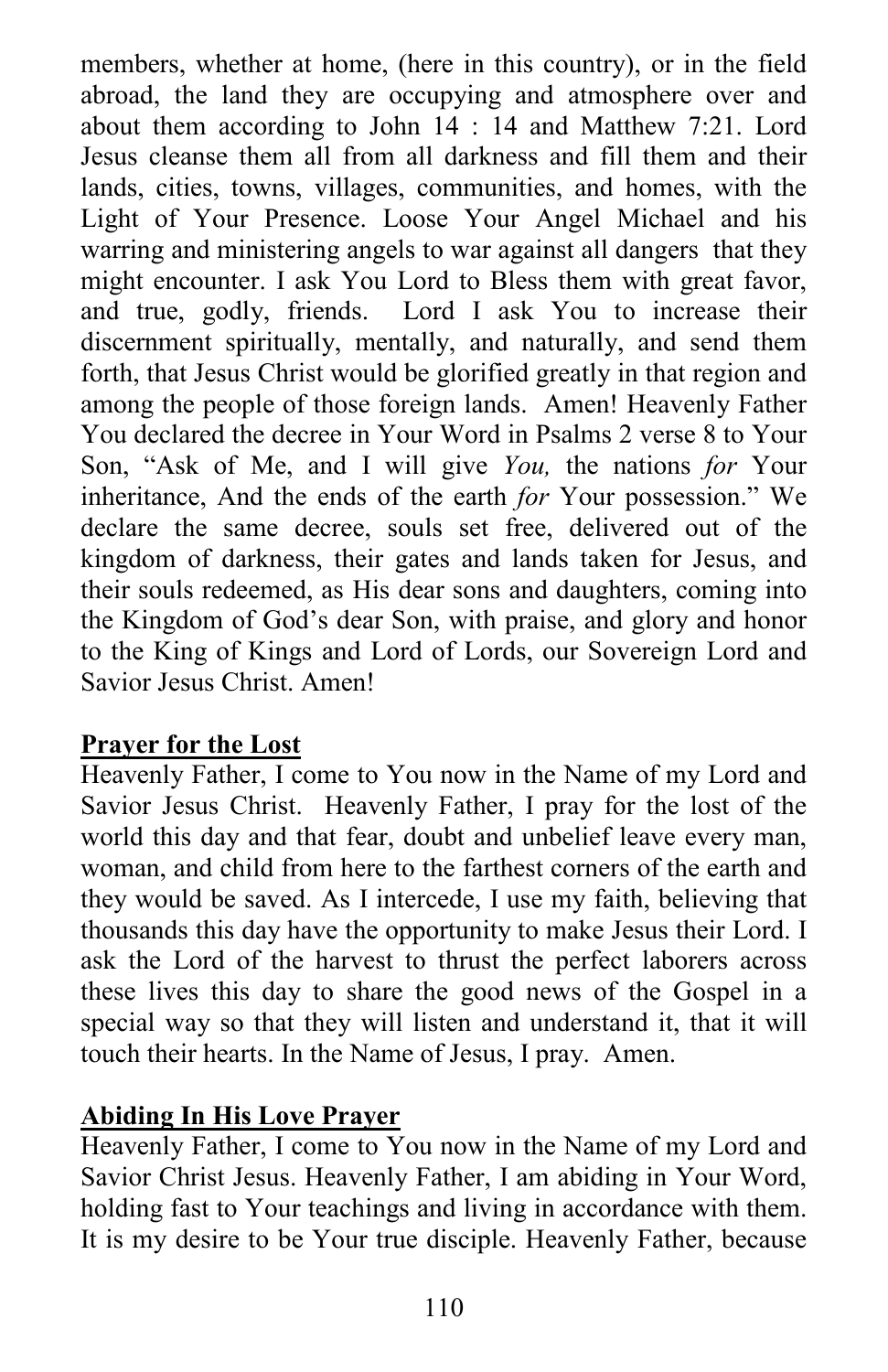You are the Vine and I am a branch living in You, I bear much fruit. Apart from You, I can do nothing. Your Son, Jesus, said "If you live in Me and My Words remain in you and continues to live in your hearts, ask whatever you will, and it shall be done for you" (John 15:7 AMP). When I bear much fruit, You, Father, are honored and glorified. By Your grace that I have received, I will show and prove myself to be a true follower of Your Son, Jesus. He has loved me, just as You, Father, have loved Him. I am abiding in that love. Heavenly Father, You have assured me that if I keep Your commandments, I will abide in Your love and live in it, just as Your Son, Jesus, obeyed Your commandments and lived in Your love. He told me these things, that Your joy and delight may be in me and that my joy and gladness may be full measure, complete and overflowing. This is Your commandment: that we love one another just as You have loved us. Heavenly Father, thank You for Your Word for this truth sets me free. I am born of You and I do not deliberately, knowingly or habitually practice sin. Your nature abides in me; and I cannot practice sinning because I am born of You. I have hidden Your Word in my heart that I might not sin against You. Heavenly Father, may Christ Jesus through my faith dwell in my heart. It is my desire to be rooted deep in love and founded securely on love, that I may have the power and be strong to apprehend and grasp with all the saints, Your devoted people, the experience of that love) what is breadth and length and height and depth of it. I pray in the Name of Jesus, that I may know this love that surpasses knowledge, that I may be filled to the measure of all Your fullness. Now to You Who is able to do immeasurably more than I ask or imagine, according to Your power that is at work within me, to You be glory in the Church and in Christ Jesus throughout generations, forever and ever. Amen!

#### **Job 22:27-28 Prayer**

Heavenly Father, I come to You now in the Name of my Lord and Savior Christ Jesus. Heavenly Father, I thank You that You will hear my prayer and I will pay my vows. Heavenly Father, I thank You that when I decree (declare) a thing; that You will establish it for me and light will shine on my ways according to Job 22:27-28 and according to Your will. In the Name of Jesus, I pray with thanksgiving. Amen!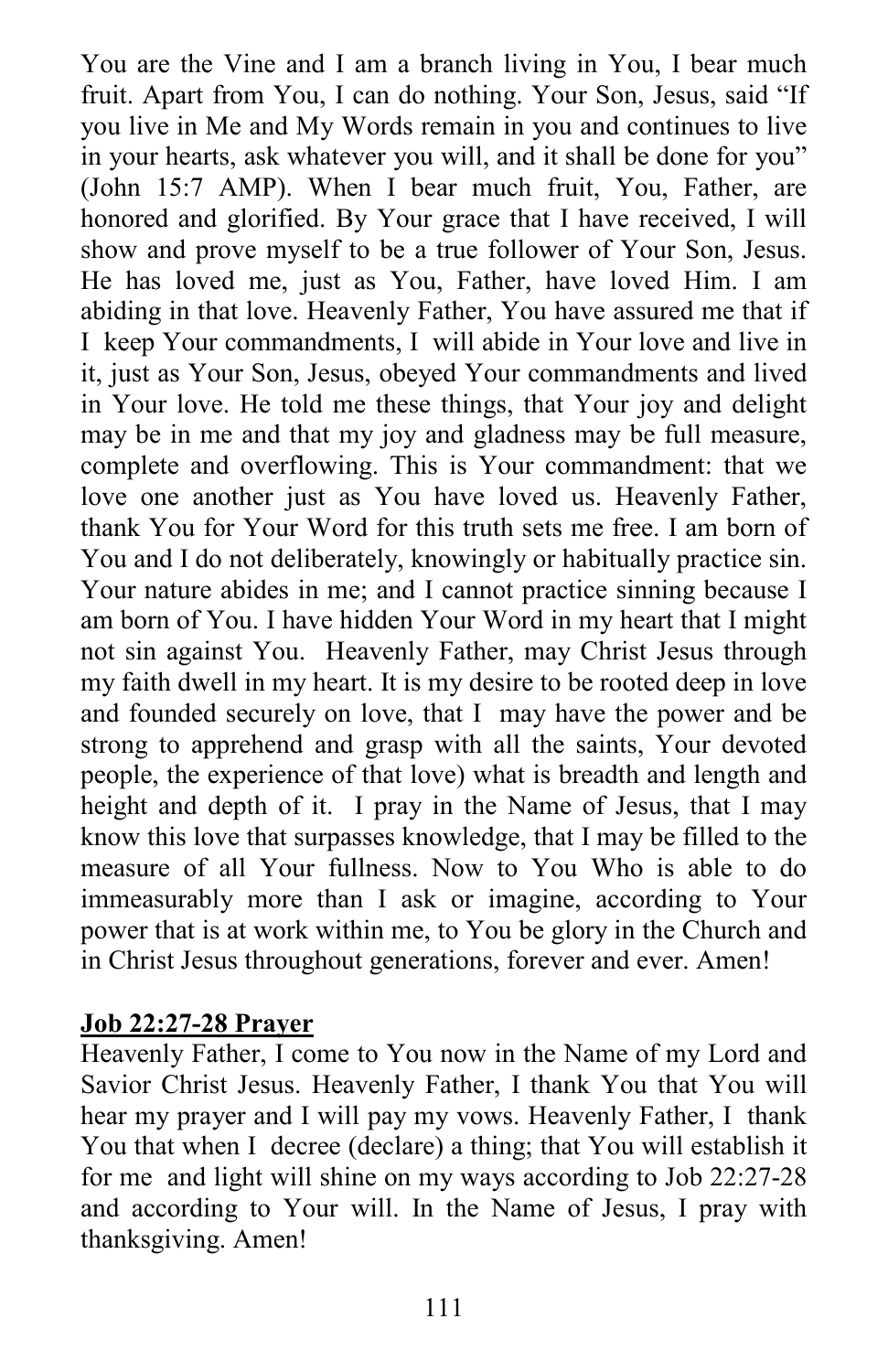# **Prayer to Dedicate a Home to the Lord**

Heavenly Father, I dedicate this home and property to You, it shall be a house of prayer, a house of praise and worship to You my Lord. May all that is done within the walls and property of this house be used to Glorify You, Lord. But as for my house , we will serve the Lord according to Joshua 24:15. In the Name of Jesus I pray this Prayer of dedication of our/my home. Amen.

### **Power of Your Spoken Words - Sins of the Tongue**

Introduction: the tongue is powerful and we can use it for good or for evil. (God's word tells us that the power of life and death is in the tongue) We know that God created everything by speaking it into existence.

The spirit world is controlled by the Word of God. We are a part of that spirit world. The natural or physical world is to be controlled by man speaking God's Word. The spoken word is God's creative power. Every believer has the spirit of God dwelling in them and because of that, the words we speak carry God's creative power!

The word of God warns us to guard our words as we will be held accountable for what we speak. Matthew 12: 36-37 says; But I say to you that for every idle word men may speak, they will give account of it in the Day of Judgment. For by your words you will be justified and by your words you will be condemned."

The enemy is very aware of the power our words have and takes advantage of the negative words we speak in our daily lives. By our words, we can speak curses upon ourselves, those whom we love or those we have contact with during our everyday life. Three types of curses that we speak that can have negative affects upon our lives are;

### **Self-imposed Curses**

Psalm 34:13 - Keep your tongue from evil, and your lips from speaking deceit.

Proverbs 18:20-21 - A man's stomach shall be satisfied from the fruit of his mouth; from the produce of his lips he shall be filled.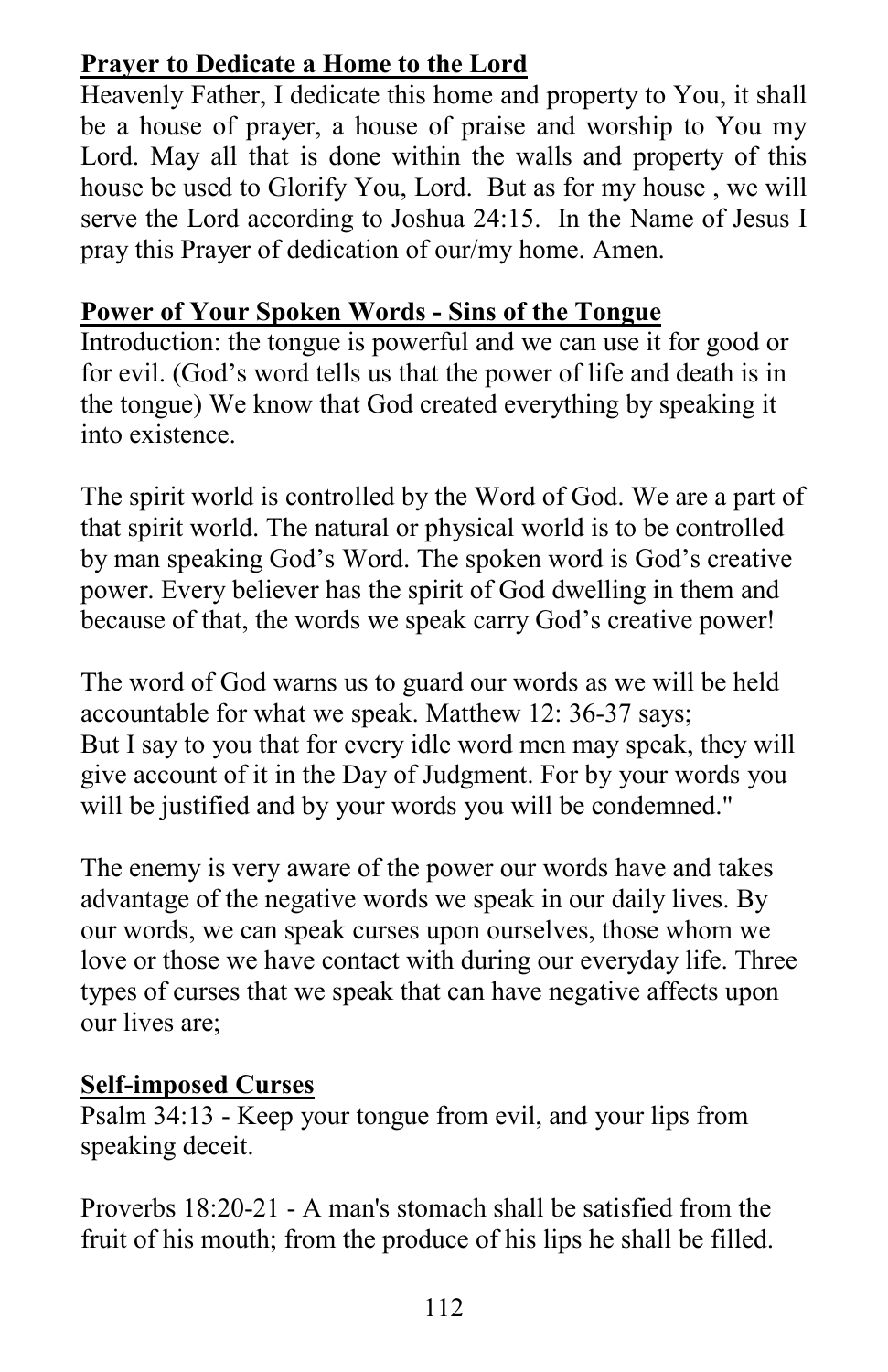Death and life are in the power of the tongue, and those who love it will eat its fruit.

James 1:26 - If anyone among you thinks he is religious, and does not bridle his tongue but deceives his own heart, this one's religion is useless.

We can bring curses upon ourselves by the things we say. If we say things about ourselves like;

- I can't do it,
- I'm so stupid,
- I never do anything right,
- I knew that was going to happen to me

We bring a self-fulfilling prophecy into our lives.

Negative words speak a lack of faith in God, and without faith it is impossible to please God.

Hebrews 11:6 - But without faith it is impossible to please Him, for he who comes to God must believe that He is alive in us, and that He is a rewarder of those who diligently seek Him.

We must delete negative phrases and statements from our lives. Remember: we are indebted by the words of our mouth, and we will have to settle the debt with God for any hateful, negative words we speak.

You need to forgive yourself for speaking those words over your life and then break the influence that they may have over it.

# **Curses Spoken by Parents**

Genesis 9:24-25 - So Noah awoke from his wine, and knew what his younger son had done to him. Then he said: "cursed be Canaan; a servant of servants he shall be to his brethren."

This scripture shows how Noah cursed his son Ham, saying he would be a slave to his brothers. Because of this spoken curse,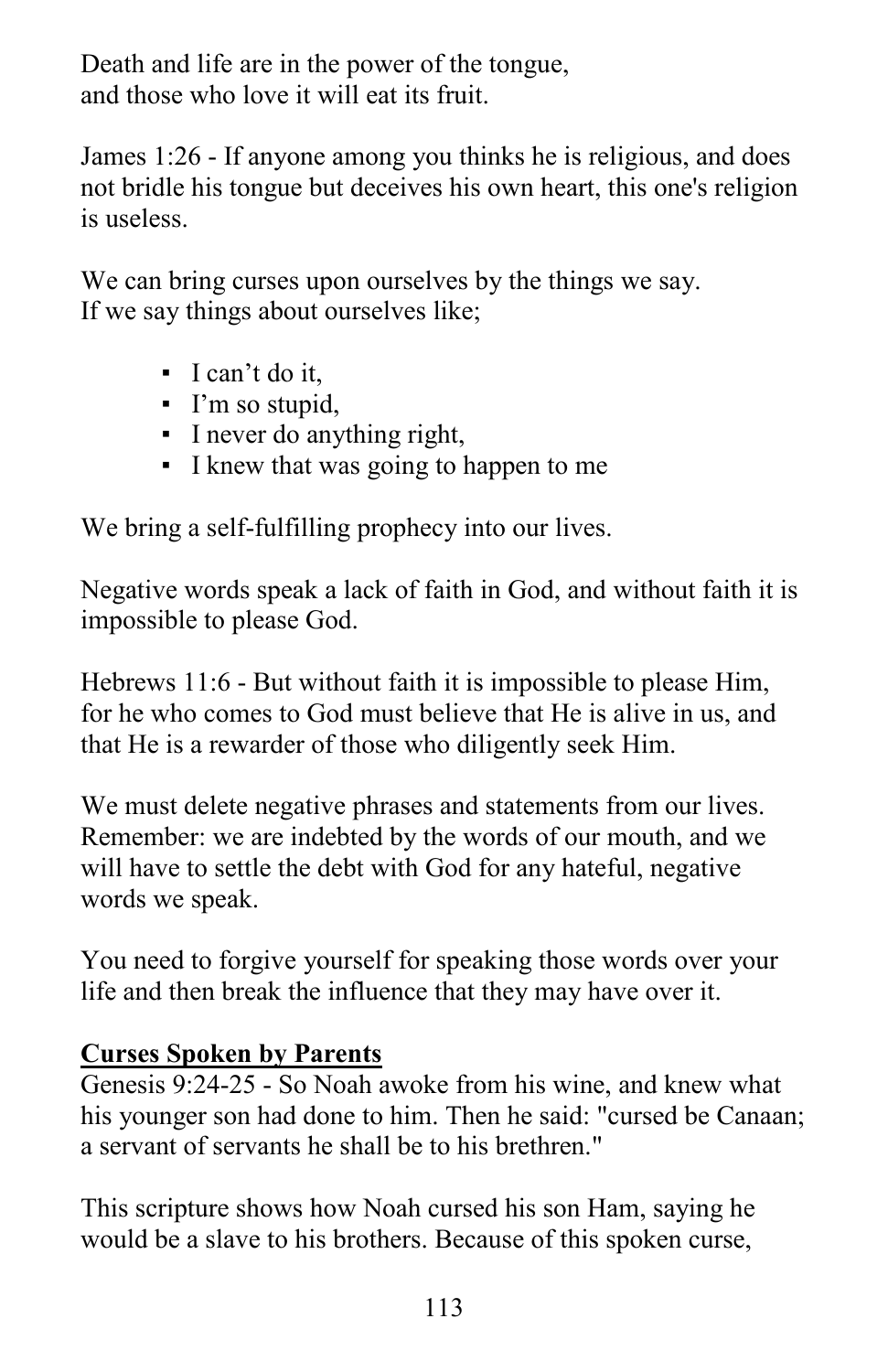Ham and his descendants served his bothers, showing how parents have authority over their children in what they say and how they mold the destinies of their children for good or bad. The words spoken over us by our parents or other authority figures have tremendous power, though most people fail to realize it.

Did your parents or an authority figure ever speak to you in an unwise or hurtful way?

Did they ever say to you;

- you are bad,
- you will never amount to anything.
- you are worthless,
- you will never succeed.
- you will never be good in school

If so, you need to forgive your parents or that authority figure for speaking those words and then break the influence of those words spoken over you.

Have you as a parent spoken some of the same things to your children, or have you unfavorably compared them to other children or family? Have you said;

- why can't you be more like your brother/sister,
- you are just like your father/mother.

If you have ever spoken to your this way, you need to ask your children for forgiveness and then break the curses and agreements those wrong words have brought into their lives.

In some families there are repetitive types of behavior that seemingly pass down from generation to generation. These could be evidence of spoken curses that have been passed down through the family. Some families have generations of children born out of wedlock. It becomes almost expected behavior.

- "all the women in this family get pregnant before they get married."
- mental illness runs in this family!!
- "cancer runs in our family,"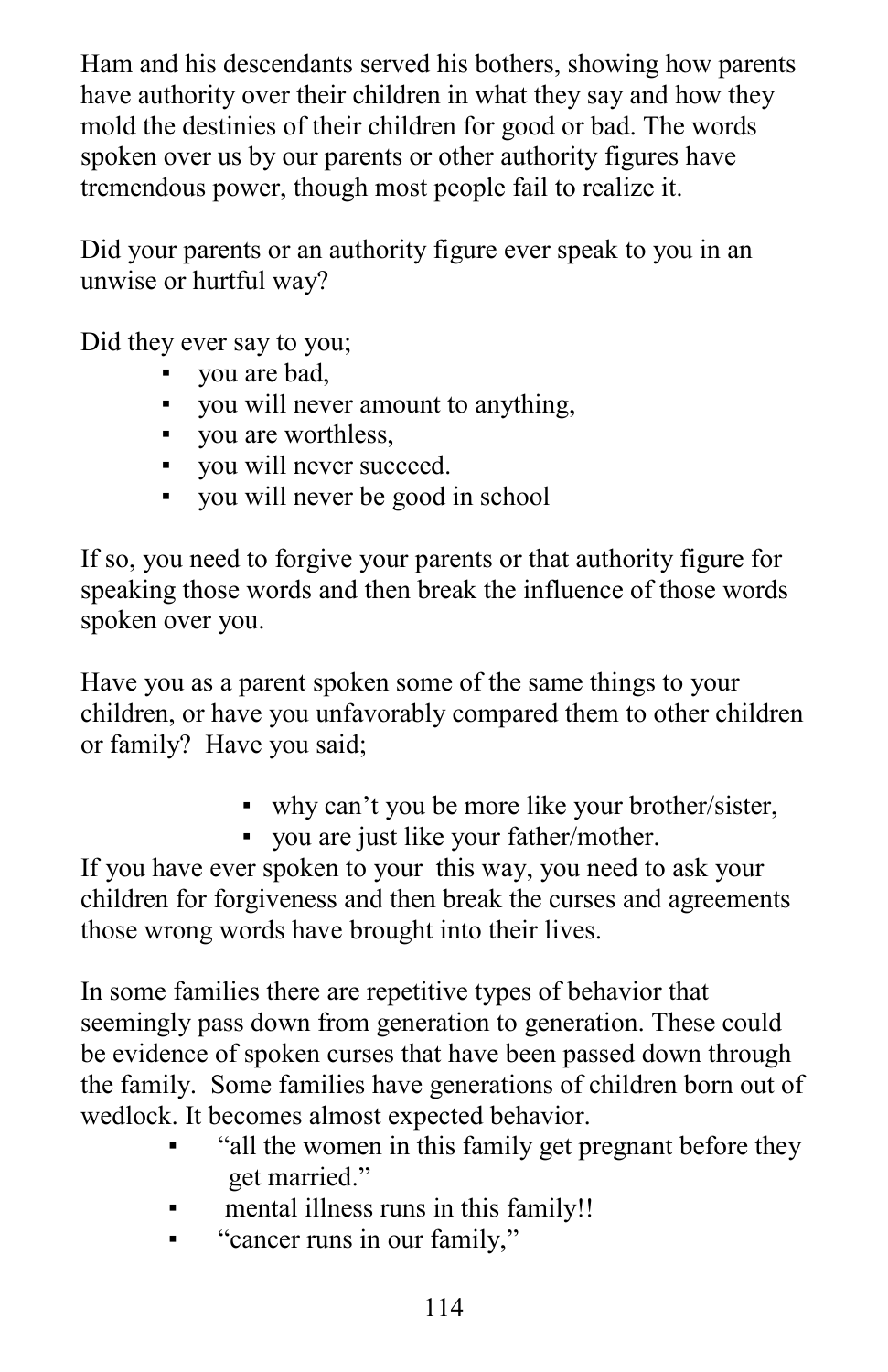- "everyone in our family is all overweight,"
- "all the men in this family die from heart attacks."
- every one gets divorced in this family
- **•** most people in this family get married three or four times.

All generational curses can be rebuked and broken. We are not destined to repeat the mistakes of our ancestors. However, we have to acknowledge that these curses may have been thrust upon us by past words spoken over us. We need to start saying the right things about who we are. We have to walk in faith that when we ask, the Lord will deliver us.

# **Curses Spoken by Others**

 Sometimes curses come into our lives because of the spoken words of teachers, employers, doctors, and others we come in contact with in the course of everyday life. Teachers can "make or break" their students depending on the words they speak to them.

Don't let them curse your child's destiny with statements such as;

- you're not college material, your grades are just not good enough
- why can't you keep up with the others?
- you are the worst kid in the class.

Listen to your child/children closely. Make sure their teachers are good encouragers and role models. If not, you will have to be the one that counteracts their harsh words.

Because employers wield so much influence over us, their words can have a profound effect on our lives. Do not receive in your heart negative statements of your abilities such as;

- you never finish anything on time,
- you mess up every project you get,
- you don't deserve a raise.
- I don't think you can do this job.

Examine the statements of your employer to see if you need to improve in some area and use their suggestions as constructive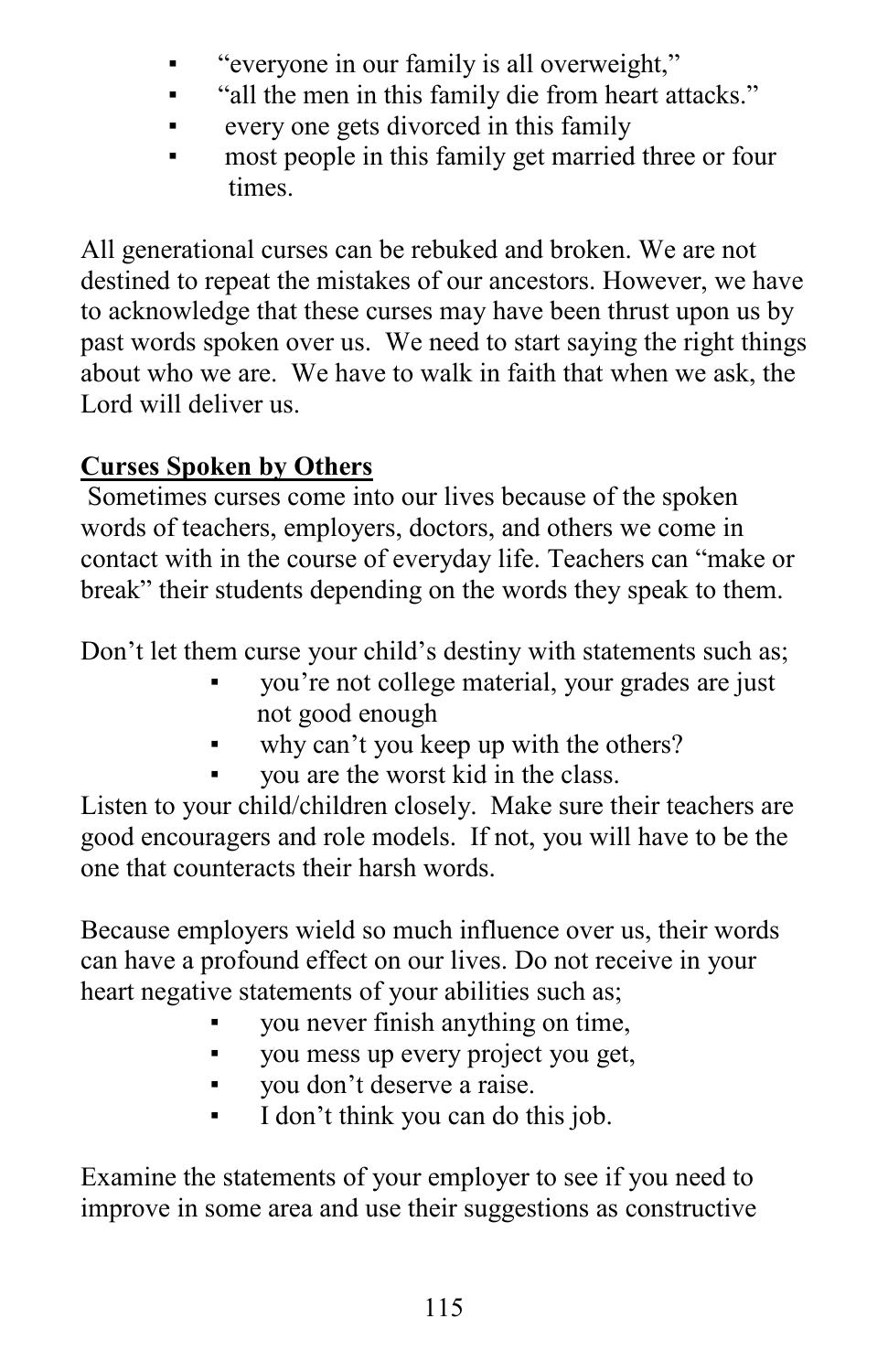suggestions, but do not receive them in your heart as defining who you are.

Doctors unknowingly speak curses into our lives. Yes, they have medical expertise and we should value their input, but we must never forget that Jesus is our physician and he can do what no medical doctor can do. Jesus has the final say in our healing. If the doctor says;

- You have cancer and there is no hope,
- I have never known anyone with your condition who recovered,
- you are just going to have to live with the pain
- there is nothing more we can do

Thank him for his concerns, but then go to the Lord in prayer and acknowledge Him as the source of your health and healing. When you receive your healing speak to the Lord and say out loud, I receive my healing in the Name of Jesus.

Words spoken by teachers, employers, doctors or by anyone else must be broken from your life and totally rejected as lies from hell.

Examine the fruits of your tongue! Does your life reflect your tongue? Does your tongue speak death or does it speak life?

James 3:5 - even so the tongue is a little member and boasts great things. See how great a forest a little fire kindles!

The same tongue that offers up words of praise and worship to our Lord and Savior, is the same tongue we allow the enemy to use to speak curses on ourselves and on those we love and respect.

Take inventory of your sins of the tongue. Are the words that you speak, words of encouragement, love, patients and respect? What has opened the door to our sins of the tongue? Sin, childhood experiences, generational influences, soul ties, accepting and agreeing with those lies, or words spoken over and against you.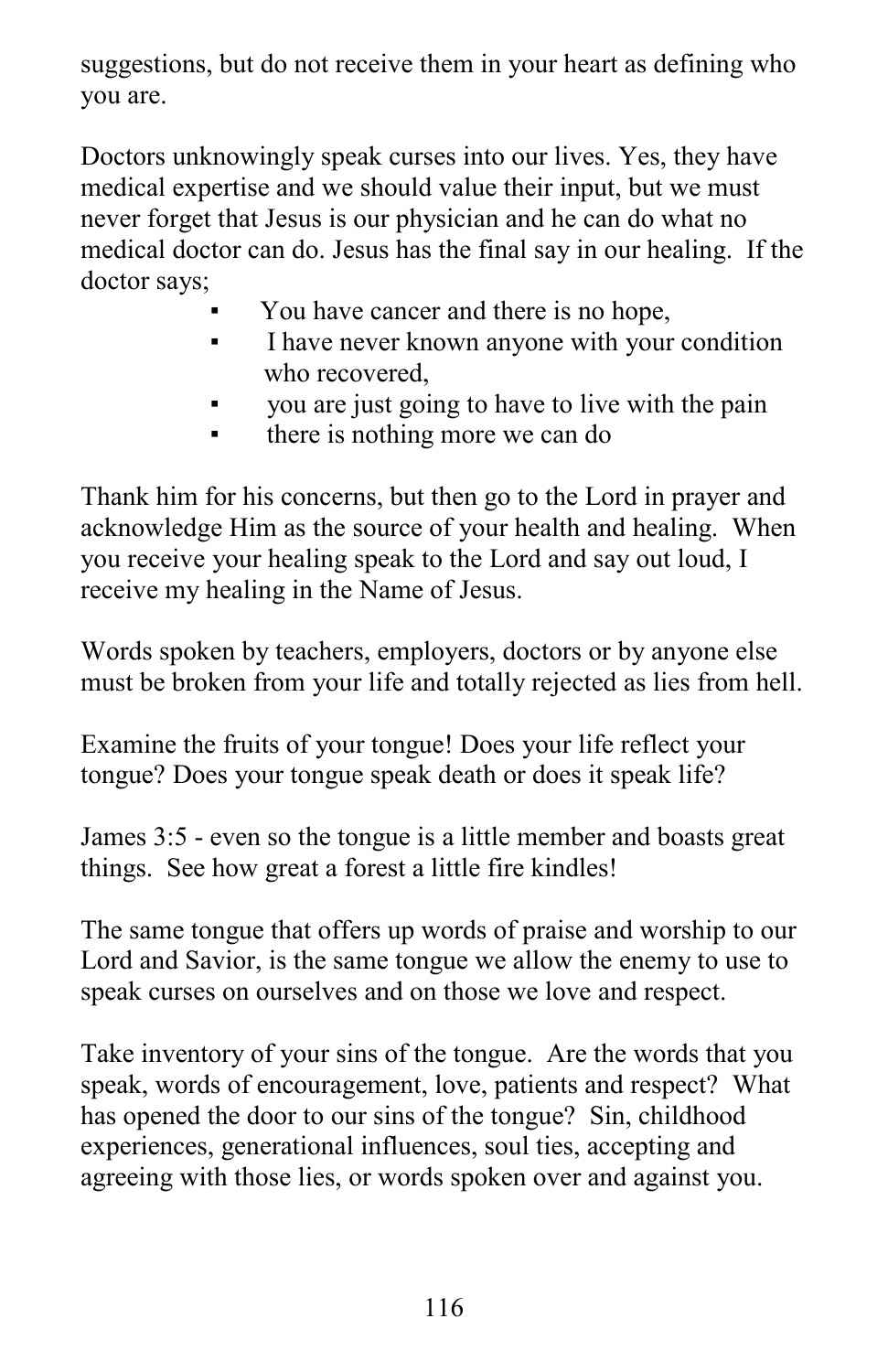Take up the **Sword of the Spirit**, the Word of God (Ephesians 6:17) and choose to use it against all forces of evil. Declare that you will defeat the enemy with the Word of God as the Spirit of God leads.

Because Jesus died on the cross we can now stand against harsh words spoken over us past and/or present. We have this authority!!

Today we stand against hell using our tongues and the words we speak! Speak with authority! **Speak God's words into existence!**

# **Prayer Against Hurtful Words Spoken Past and/or Present**

Lord I repent of my sins having to do with unholy words. Specifically, I repent of yielding to and I renounce any place that I have given to powers and principalities. Lord I pray that you would heal any person whose self perception was wounded by the words I have spoken and I pray you would heal my emotions and memories**,** wounded by sins of another's tongue.

In the name of Jesus, I break the power of all generational and ancestral curses having to do with sins of the tongue. I break the power of all curses that I have spoken against myself or anyone else. I in Jesus Name break all word curses spoken against me, and by faith I cut every soul tie that would affirm these curses. I ask you, Lord, to turn all those curses into blessings because you love us. Lord, I pray I would speak words of life and not death. Lord hear my prayer as Your word said in Isaiah 6:5-7. Lord purge my lips, as I put my own fingertip on my own lips would you cleanse my lips as you did Isaiah's lips with a hot coal and grant me a new beginning to use my mouth for speaking holiness and blessings. And now Lord, as I touch my lips grant me a new beginning In Jesus' name I pray. Amen

# **Repentance of Any Wrong Words I Have Spoken**

Heavenly Father, I come to You now in the Name of my Lord and Savior Jesus Christ. Heavenly Father, I repent of any words I have spoken over myself and over  $\qquad \qquad$  (my child, my finances, my health, my mind, my spouse, my relationship to You). Heavenly Father, please forgive me for speaking these words according to 1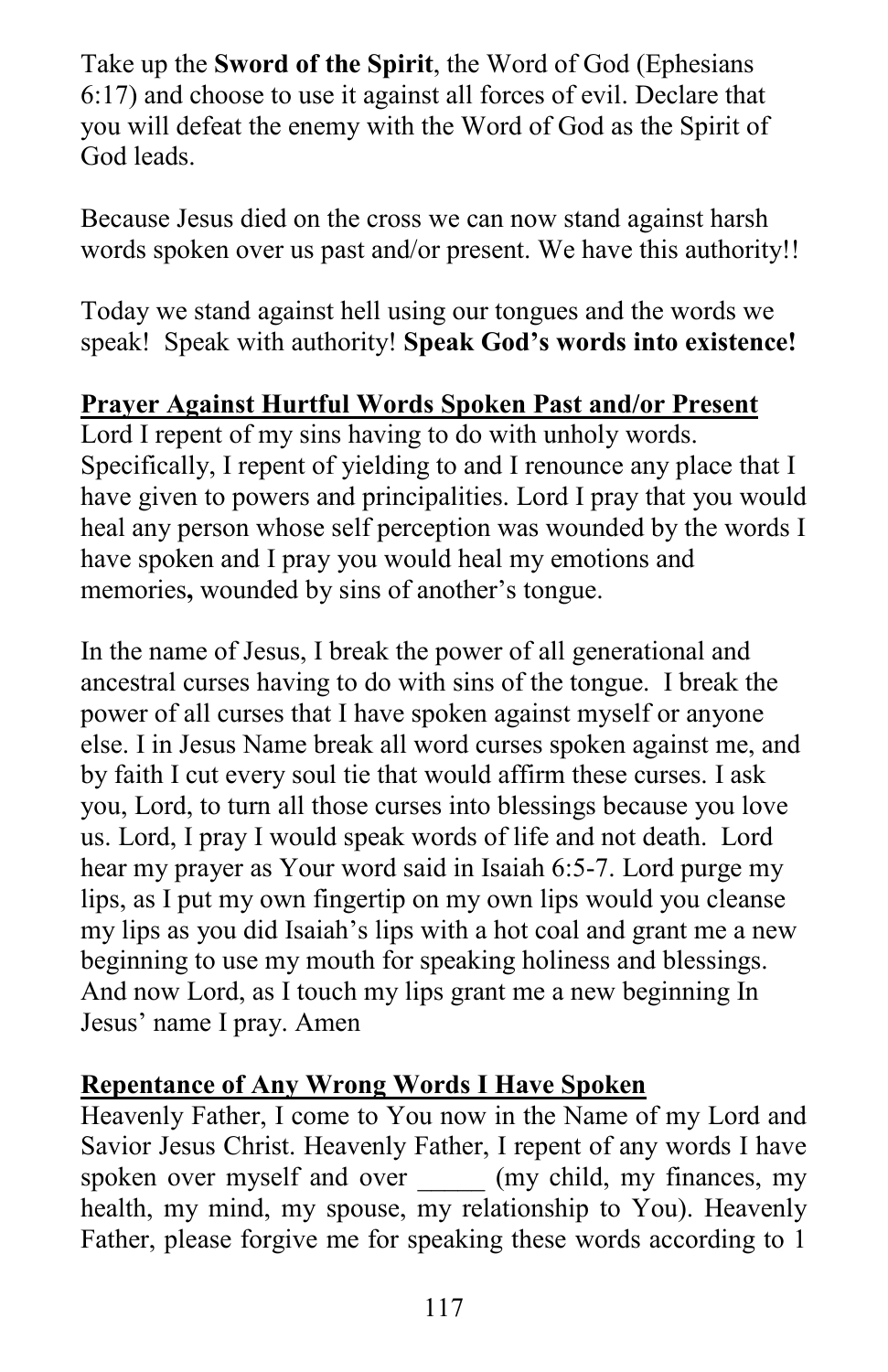John 1:9. I ask You to destroy and break the effects of these words in Jesus Christ's Holy Name. I am standing on your Word. You said You would give me the Keys to the Kingdom, that whatsoever I shall bind on earth would be bound in heaven and whatsoever I would loose on earth would be loosed in heaven. In the Name of Jesus, I bind my will to the Will of God, and I pray you will make me constantly aware of Your will for my life. I bind my mind to the mind of Christ that I will always be aware of how Jesus would have me think, believe and speak. Heavenly Father, in Jesus' Name, I loose every wrong thought I have placed on others or others have placed into my mind. I loose every wrong thought I have thought and every evil imagination that exalts itself against the knowledge of God. In the Name of Jesus, I loose the power and effects of any wrong words spoken to me, about me or about me. In the Name of Jesus, I pray with thanksgiving. Amen!

### **Keep Us From Harm Prayer**

Heavenly Father, I come to You now in the Name of my Lord and Savior Jesus Christ. I ask You Lord Jesus to put a hedge of protection around me and everyone I have prayed for today and for our homes, cars, lands, properties, (vehicles,) animals, pets, work places, finances, churches, businesses, ministries, and all that You have placed me in charge over, keep them from any harm. Lord God, cause me to be extremely sensitive to Your Holy Spirit and be extremely sensitive to the leading of Your Holy Spirit and cause me to realize it! Protect us on our right and on our left, be our rearward guard, go before us that we possess the gates of the enemy and take back what was stolen from us and help us to learn to walk upright in Your Righteous council all the days of our lives. I want my desire to be the accomplishing of Your total Will in my life, Word upon Word, precept upon precept, line upon line, unto the full measure of the maturity of Christ, the Hope of Glory. To God be the Glory, Honor and Praise, in Jesus Name I pray. Amen!

# **I Receive Forgiveness and Cleansing For My Sins**

Heavenly Father, I come to You now in the Name of my Lord and Savior Christ Jesus. Holy Spirit I pray that You will lead me in prayer. Heavenly Father, I bow and worship before You. I come to You with praise and with thanksgiving. I come to You in humility,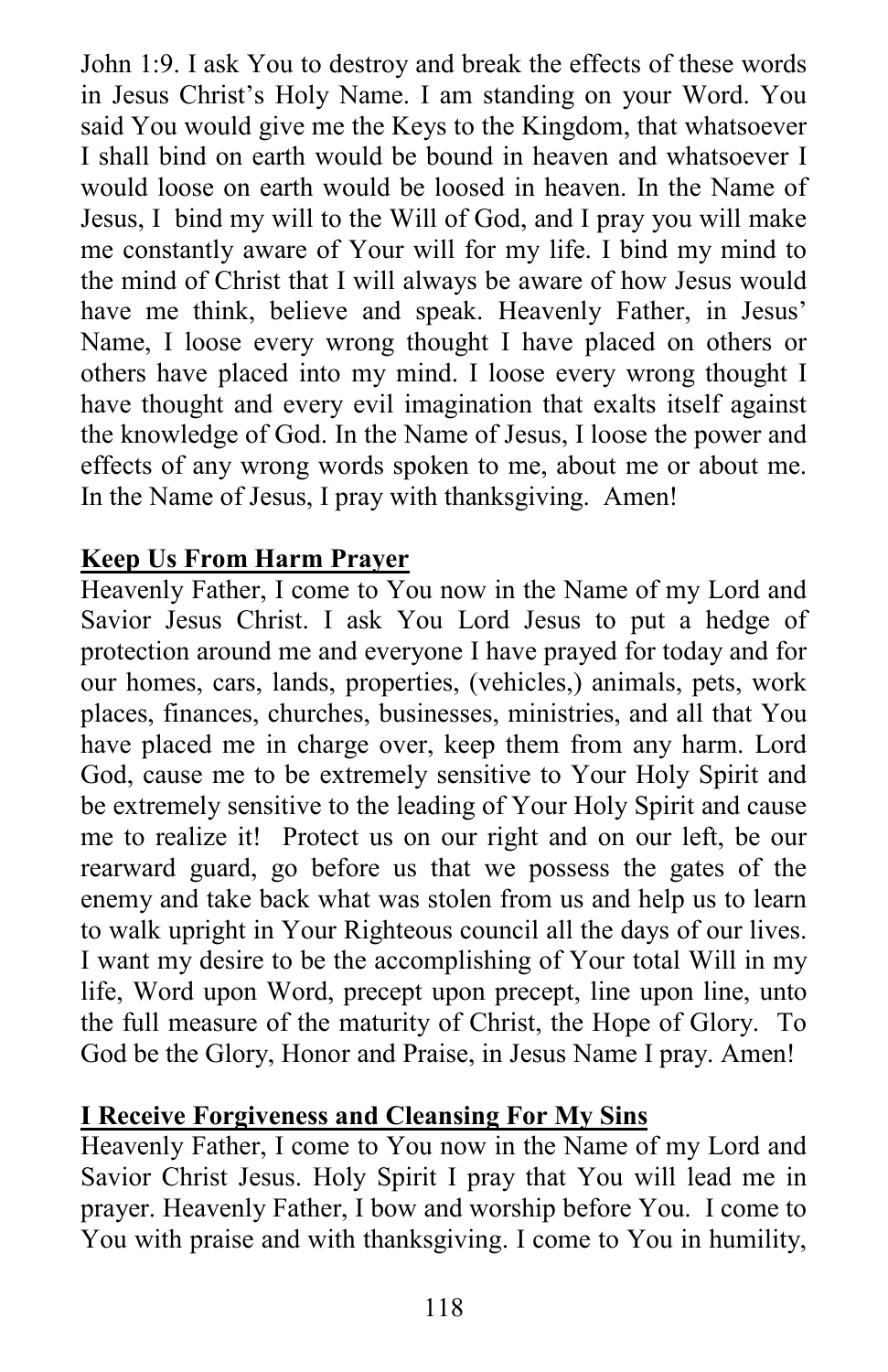in fear, and in trembling. I come to You in gratitude, in love, and through the precious Blood of Your Son Jesus Christ. Lord Jesus according to Your Word in 1 John 1 : 9, You said if I confess my sins You are faithful and just to forgive me of my sins *and cleanse me* from ALL unrighteousness. So Lord Jesus Christ I come to You now, I receive my forgiveness and cleansing from all unrighteousness: spot, wrinkle and blemish free, totally blameless, from the top of my head to the soles of my feet, in Jesus Christ's Holy Name I pray. Amen.

# **GOD'S PROMISE TO BLESS ME**

As I give, it is given unto me, good measure, pressed down, shaken together, and running over. Luke 6:38. My God makes all grace abound toward me in every favor and earthly blessing, so that I have all sufficiency for all things and I abound to every good work. 2 Corinthians 9:8. I am blessed in the city, blessed in the field, blessed coming in, and blessed going out, my laying down, my rising up. I am blessed in my finances, in my health, and in my relationships; they all flourish in the Lord. The blessings of the Lord overtake me in all areas of my life and I receive them. Deut 28:1-14. I am like a tree planted by rivers of water. I bring forth fruit in my season, my leaf shall not wither, and whatever I do will prosper if it is done in accordance to God's will for your life. Psalms 1:3. The blessings of the Lord makes you truly rich, and He adds no sorrow with it. Proverbs 10:22. The Lord has opened unto me His good treasure and blessed the work of my hands. He has commanded the blessing upon me in my storehouse and all that I undertake. Deuteronomy 28:8 and 12. God delights in my prosperity. Deuteronomy 8:18, 11:12 God has given me all things that pertain to life and godliness, and I am well able to possess all that God has provided for me. Numbers 13:30, 2 Peter 1:3-4. I delight myself in the Lord, and He gives me the desires of my heart. Psalms 37:4. The Lord rebukes the devourer for my sake, and no weapon that is formed against me will prosper. By my faith in the Lord Jesus Christ I declare that all obstacles and hindrances to my prosperity are now dissolved, Isaiah 54:17. The Lord is my shepherd, and I do not want. Jesus came that I might have life and have it more abundantly. Psalms 23:1; John 10:10.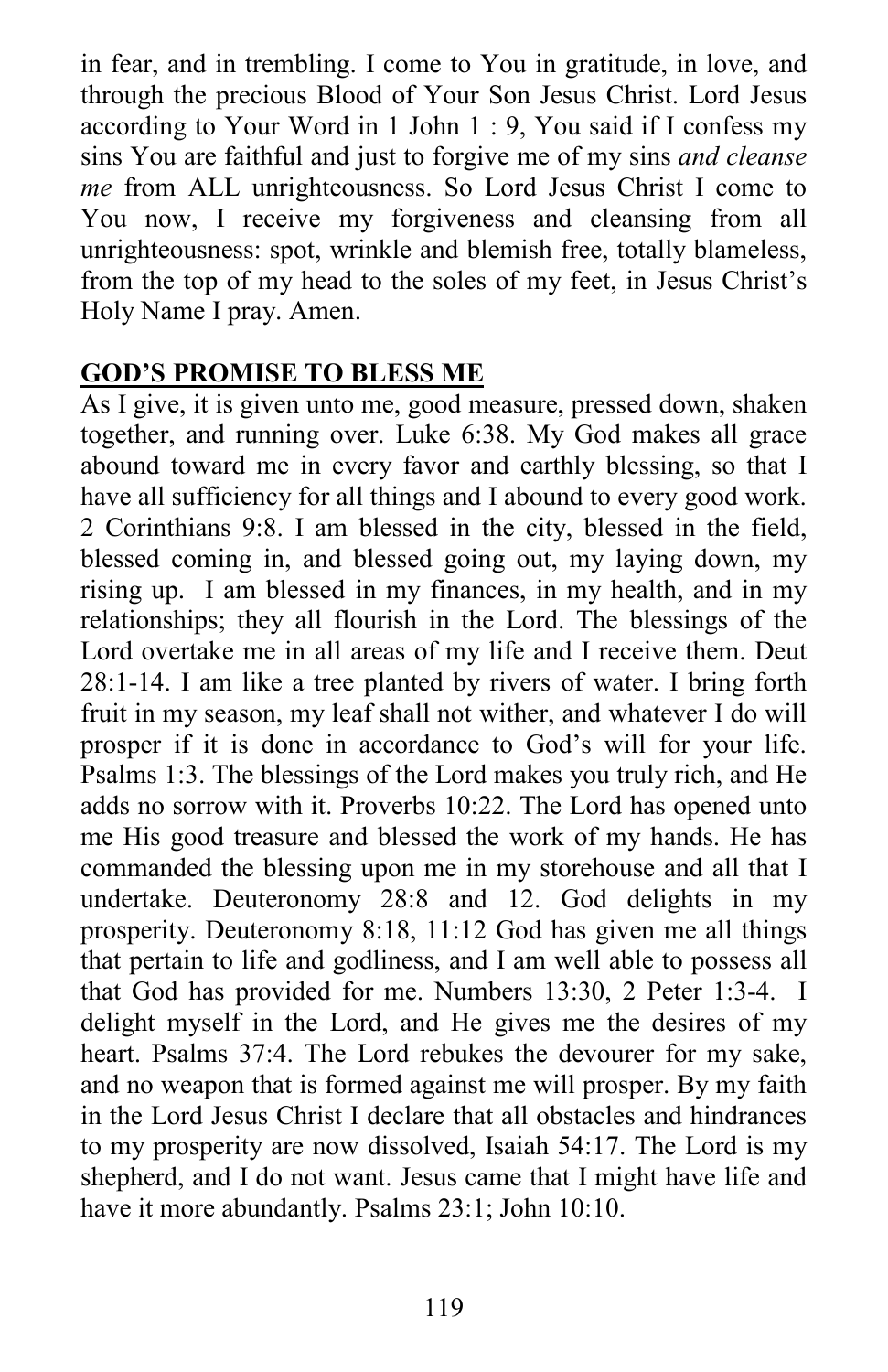# **Releasing Guilt Prayer**

Heavenly Father, I come to You now in the Name of my Lord and Savior Jesus Christ. Heavenly Father, according to Your word, *"I acknowledged my sin to You, and my iniquity I did not hide. I said, I will confess my transgressions to the Lord [continually unfolding the past till all is told] – then You [instantly] forgave me the iniquity of my sin. Selah." Psalms 32:5 (Amp).* I acknowledge my sins of and my iniquities. I confess my transgressions and I and my iniquities. I confess my transgressions and I thank you, Heavenly Father, for taking this guilt of \_\_\_\_ from me. Thank You Lord that I believe in You and from my innermost being will flow rivers of living waters according to John 7:38. Thank You Lord that I will confess my transgressions to You and You will forgive the guilt of my sin according to Psalms 32:5. In the Name of the Lord Jesus, I pray and I thank You Lord that there is no longer any condemnation to those who are in You! Amen.

# **Praise the Lord**

Heavenly Father, in the Name of Jesus Christ, I praise Your Holy Name. O Lord, You are my God; I will exalt You. I will give thanks to Your Name; for You have worked wonders, plans You formed long ago, with perfect faithfulness according to Isaiah 25:1. Thank You Lord that You are my strength and my song and You have become my salvation. You are my God, and I will exalt You according to Exodus 15:2-3. Thank You Lord that our mouths will speak the praise of the Lord, all flesh will bless Your Holy Name forever and ever according to Psalms 145:21 and may the whole earth be filled with Your glory according to Psalms 72:19. The Lord lives; praise be to my Rock; My God will be exalted and is my Savior according to Psalms 18:46. Thank You Lord that we will praise You from the rising of the sun to the place where it sets, the Name of the Lord be praised according to Psalms 113:3. In Jesus' Holy Name, I pray. Amen.

# **Christ in You, the Hope of Glory**

It's Christ in you, the hope of glory, The Holy Spirit in control. This is the mystery hid through the ages, Made manifest to saints made whole.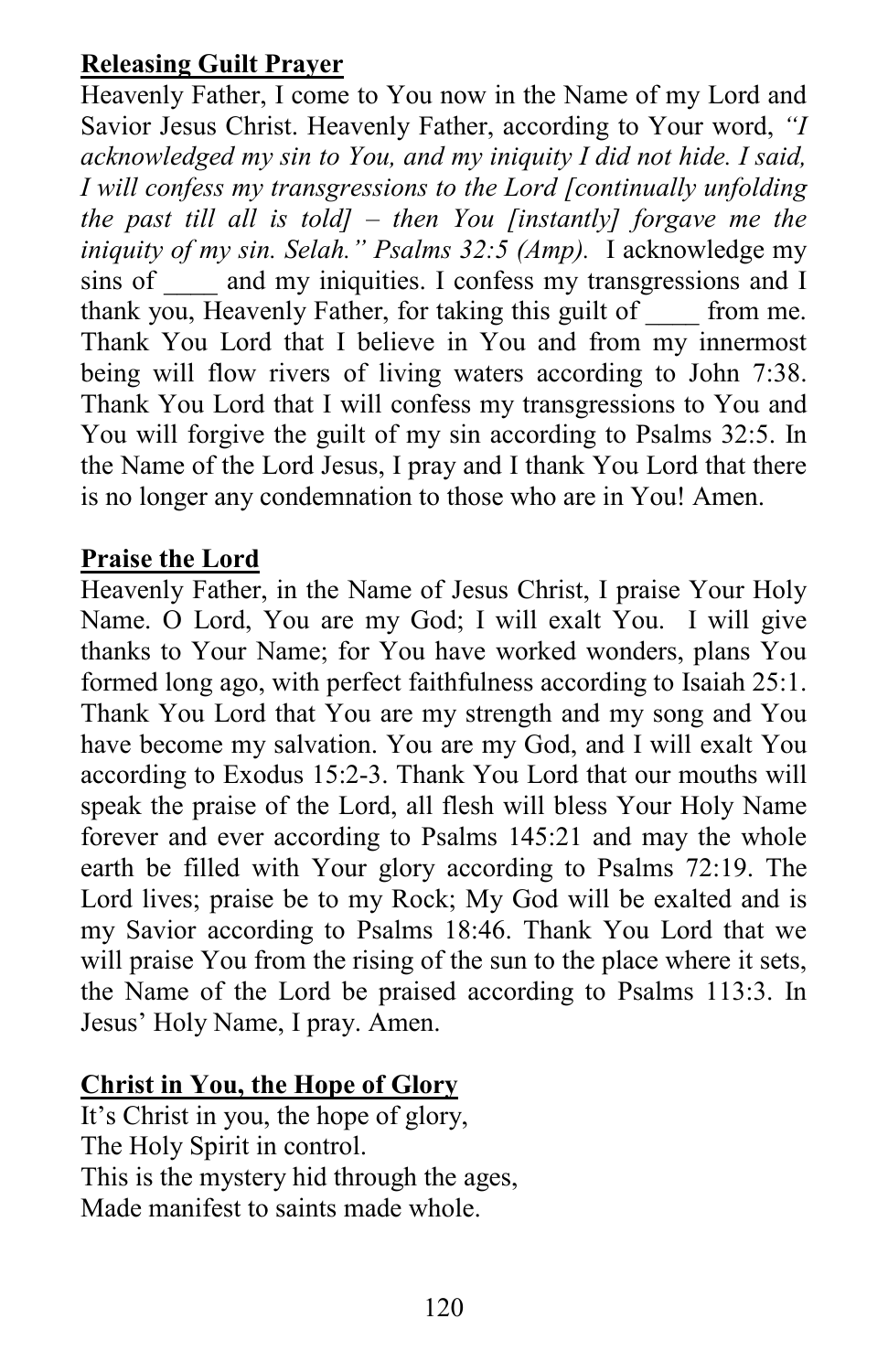Walk in the spirit, that is the secret, To overcoming self and sin. Walk in the light you have been given, To show the world you're born again.

Pray without ceasing, quench not the spirit, Commit to live a holy life. Be strong my brothers, in Christ Jesus, And in the power of His might. *©Gwen R. Burton – used here by permission* 

### **Letting Go of Resentment & Bitterness Prayer**

Heavenly Father, I come to You now in the Name of my Lord and Savior Christ Jesus. Heavenly Father, life seems so unjust, so unfair. The pain of rejection is almost more than I can bear. My past relationships have ended in strife, anger, rejection, resentment, and bitterness. Father, help me to let go of all bitterness and resentment. You are the One Who binds up and heals the brokenhearted. I receive Your anointing that breaks and destroys every yoke of bondage. I receive emotional healing by faith according to Your Word, Isaiah 53:5, "and with His stripes we are healed". I thank You for giving me the grace to stand firm until this process is complete. I acknowledge and I thank You for my wise Counselor, the Holy Spirit! Thank You for helping me work out my salvation with fear and trembling, for it is You, Father, Who works in me to do Your will and to act according to Your good purpose. In the Name of Jesus, I choose to forgive those who have wronged me. I choose to live a life of forgiveness because You have forgiven me. With the help of the Holy Spirit, I get rid of all resentments, bitterness, rage, anger, brawling, and slander, along with every form of malice. I desire to be kind and passionate to others, forgiving them, just as through Christ, You forgave me. With the help of the Holy Spirit, I make every effort to live in peace with all men and to be holy, for I know that without holiness, no one will see You. I chose to receive and to not miss Your grace and that no roots of resentment or bitterness grow up within me to cause trouble. I will watch and pray that I will not enter into temptation or cause others to stumble. Thank You,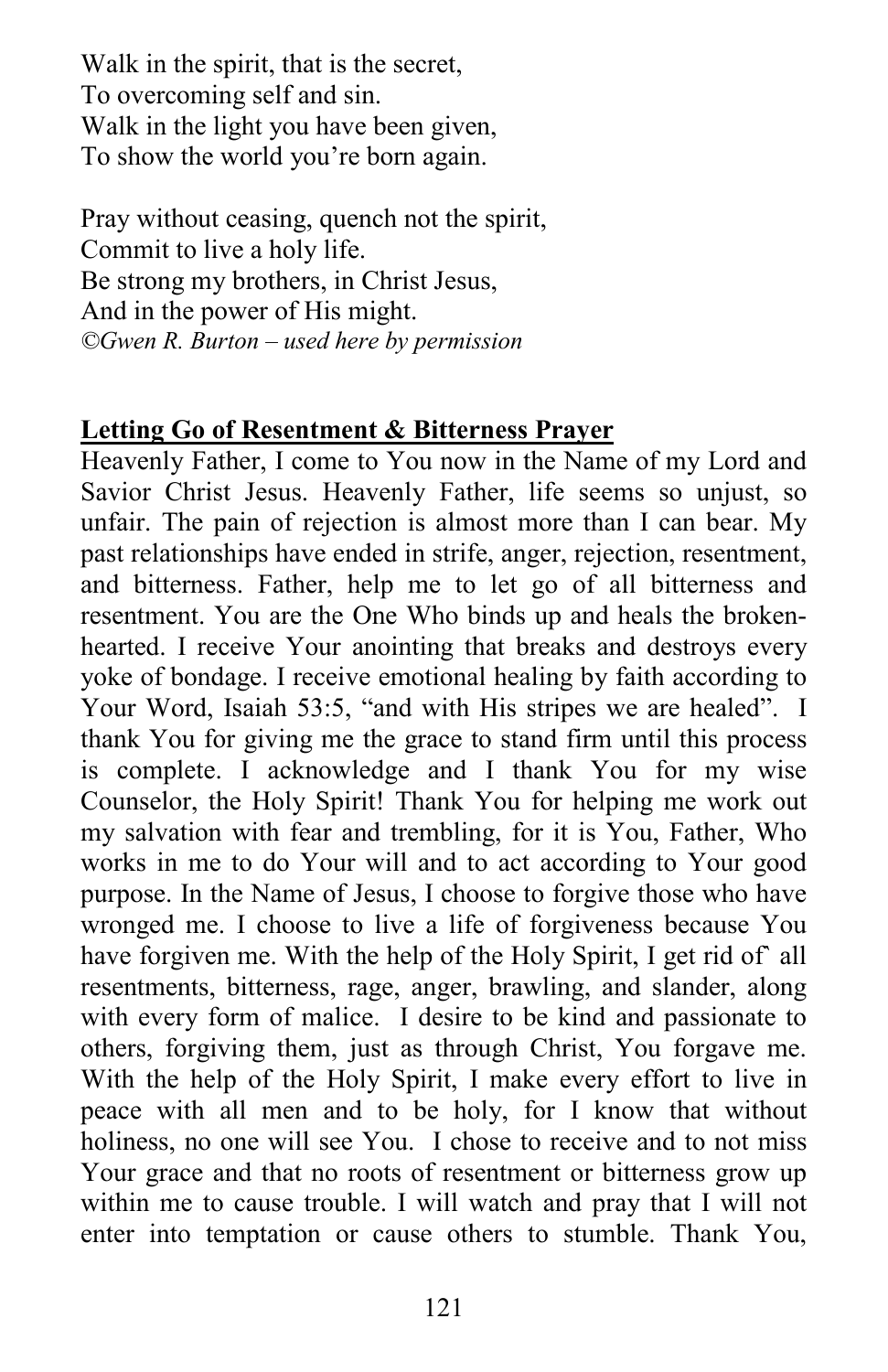Heavenly Father, that You watch over Your Word to perform it and that whom the Son has set free is free indeed. I declare that I have overcome resentment and bitterness by the Blood of the Lord Jesus Christ and by the word of my testimony. Amen.

# **Prayer for Children to Pray To Begin Their Day**

Heavenly Father, I come to You in the Name of my Lord and Savior Jesus Christ. I ask You to forgive me for anything thing that I have done that I should not have done. I pray today for all my family, all my classmates, my teacher(s)  $Mr/Mrs$ . and \_\_\_\_\_\_\_ , my principle Mr./Mrs. \_\_\_\_\_\_\_, and all my friends that they may go through this day with peace and joy that only You can bring, precious Jesus. Heavenly Father, I ask You to send your mighty warring angels to protect all of us this day while we are at school and while we are going and coming from school. Please protect those that do not have parents with them as they go to school. Heavenly Father, I ask You to let Your presence be known to those that do not believe in something they cannot see, if this is what it will take for them to know and love You. Heavenly Father, I ask You to bless every person I have prayed for today and to bless anyone that I should have prayed for today but didn't. In Jesus Name I pray. Amen!

### **Prayers For Spirit, Soul, and Body**

**I. The Spirit of Man** Heavenly Father I come to You in Jesus Christ's Holy Name. I come in humility, in fear and trembling acknowledging my sins against You and others. I truly repent with Godly sorrow that I have hurt You through my ways. I choose to forgive those who I perceive have hurt or harmed me, others, my friends or loved ones. I ask You to forgive them and bless them the way You desire to forgive and bless them. I ask You to forgive me of my sins against You and cleanse me from all unrighteousness. Lord let not Your Holy Spirit depart from me. It hurts me Lord to know that I have hurt You. I am so very sorry. I repent, I turn, I choose not to ever do this again. Help me Lord, to not sin against You. Lord, cause me to go in Your paths of Righteousness, not seeking my own. Restore me to walk in Your courts Oh Heavenly Father, renew a right spirit within me, with a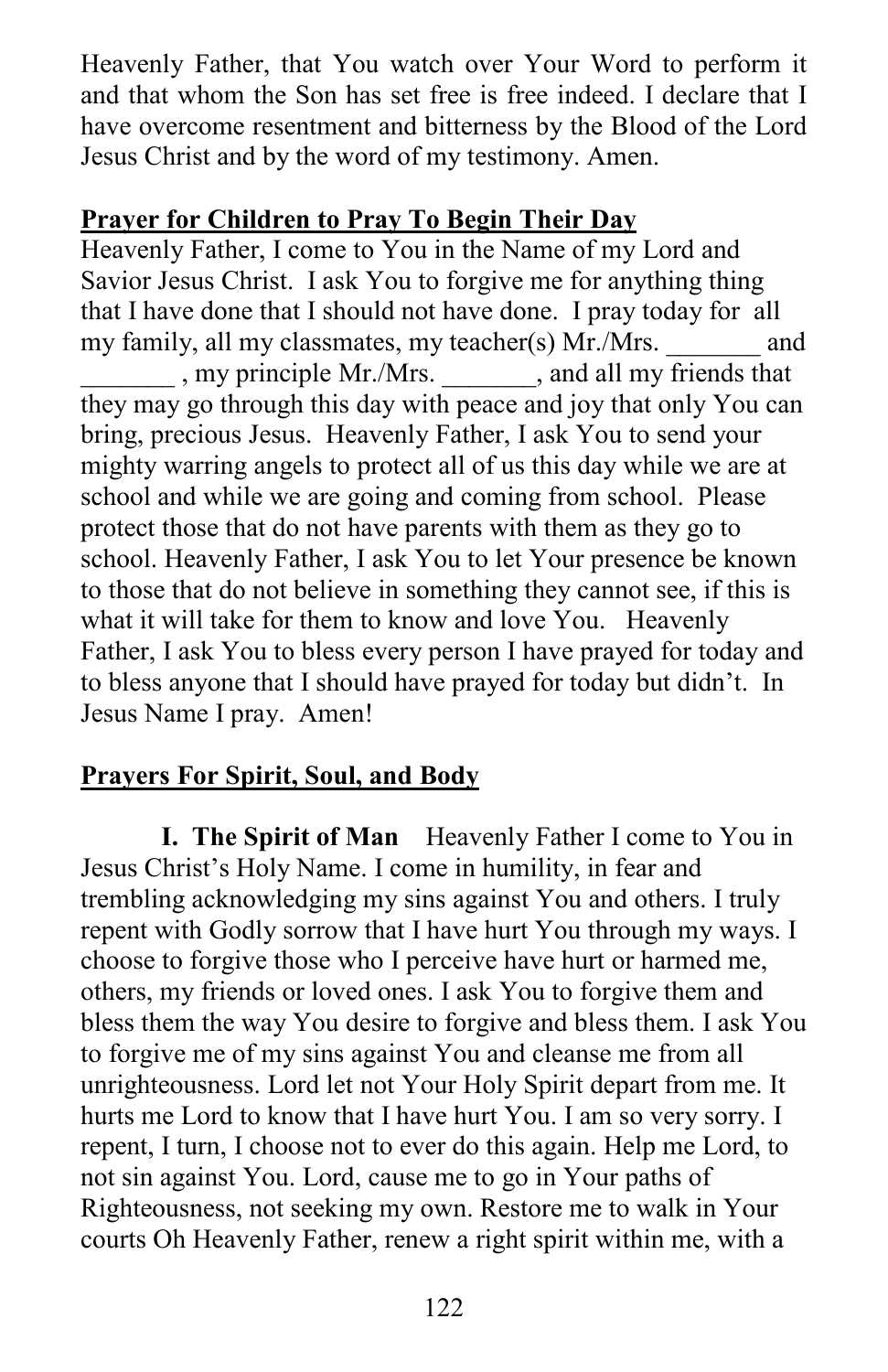right heart, a contrite and humble heart, to know You and serve You all the days of my life. Cause me Lord to walk on the High places with You!

**II. The Soul of Man.** I command every high and lofty thought, vain imagination, every thought that exalts itself against You Lord to come down now to the obedience of the Mind of Christ in me. I command these thoughts to cease their laboring(s) in the Name of Jesus. Soul be still in the Name of Jesus! Lord Jesus Christ I ask You to supply Your anointing to destroy all bondages that I may have. I ask You Holy Spirit to convict me and reveal to me what You desire and need me to be free of. I plead the Blood of Jesus Christ, the Blood Covenant, Psalms 91, and the Healing Balm of Gilead over, in, through and about me today as a hedge of protection against anything that is not of You, Lord. Lord, fill me with Your peace that passes all understanding, cause me, and help me to think on things that are good, and pure, and from above (of You).

**III. The Body of Man.** I ask You now in the Name Jesus Christ to release Y**our healing virtue,** Your miracle virtue into my body in the Name of Jesus; release Your healing virtue, Your miracle virtue, Your healing anointing, Your miracle anointing into my body, from the top of my head to the soles of my feet. I ask You to make me whole, restore every part of my body and make it whole once again in the way you created me. Heavenly Father, I **apply the Blood of Jesus** over every part of my body to protect it from any disease or infections. Father, I ask You to fill me now with Your Holy Spirit, in Jesus' Holy Name. Heavenly Father, I ask You to put a hedge of protection around me in the Name of Jesus. Amen.

### **Prayer to Know God's Divine Purpose For Your Life**

Dear Lord, help me, oh Gracious Father to not be caught up in religion, but to be caught up in spirit; Your Holy Spirit that I might be more effectual in my prayers and be obedient to You (Jeremiah 1:5). I want to serve Your Divine purpose, Lord; and do what is good and right in Your sight. Allow me, Dear Lord, to live in Your Light and the Love that You have for me. Show me how to be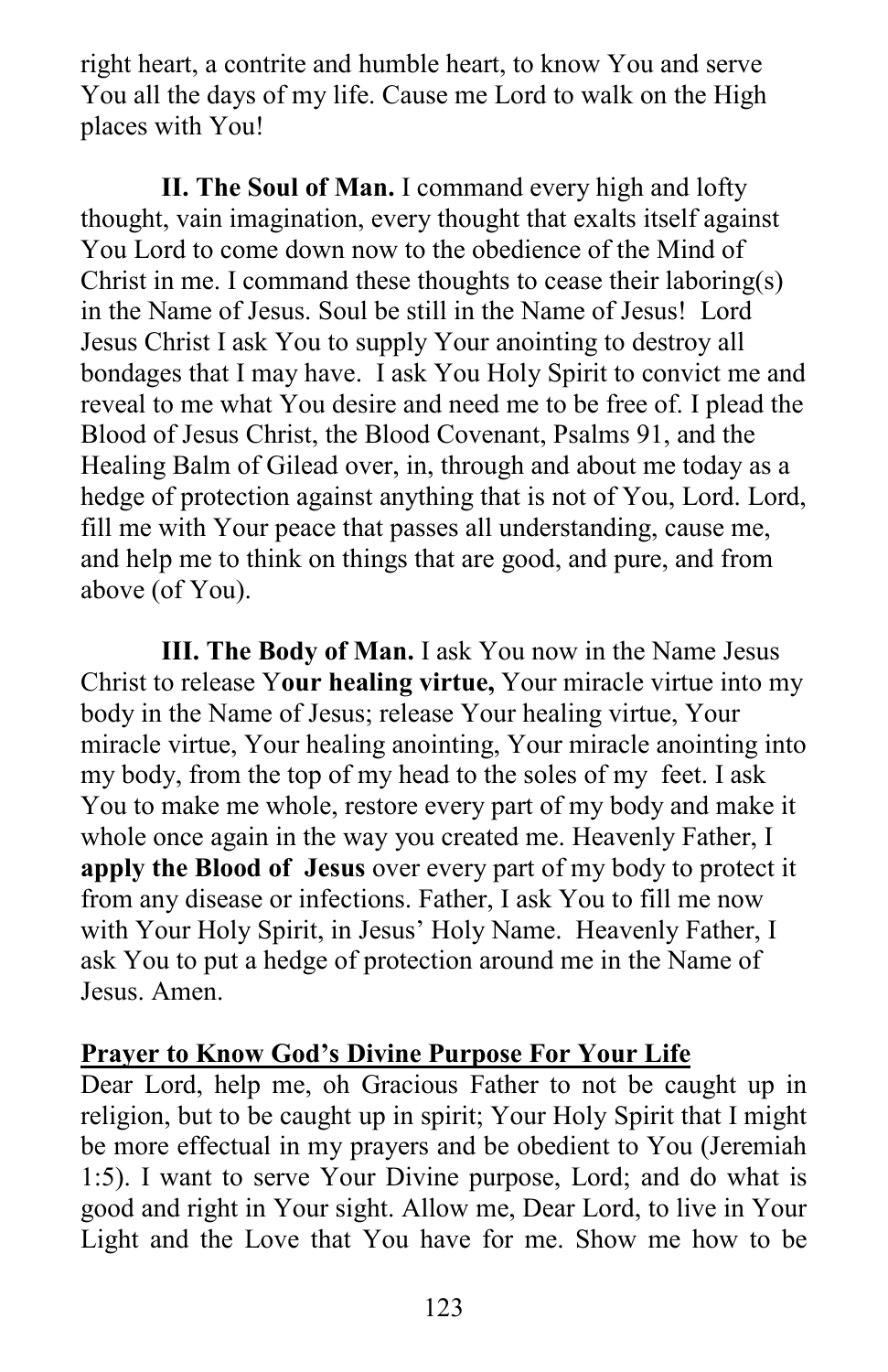helpful to Your Kingdom. Show me how to live a life of constant praise to You. Jeremiah 29:11. Bless Jesus Christ's Holy Name. Amen!

#### **Prayer for Health/Body/Soul/Spirit/Blessings and Prosperity**

Heavenly Father, I come to You now in the Name of my Lord and Savior Jesus Christ. Holy spirit I pray that You will lead me in prayer. Heavenly Father, I bow and worship before You. I come to You with praise and with thanksgiving. I come to You in humility, in fear, and in trembling. I come to You in gratitude, in love, and through the precious Blood of Your Son Jesus Christ. Heavenly Father, in Jesus Christ Holy Name, I pray Your Word over my finances and I thank You for manifesting Your Word in my life according to *3 John 1:2; "Beloved, I wish above all things that thou mayest prosper and be in health, even as thy soul prospereth; "But thou shall remember the Lord thy God: for it is He that giveth thee power to get wealth, that He may establish His covenant which He swore unto thy fathers, as it is this day."* According to *Deut. 8:18; "…but shall believe that those things which he saith shall come to pass; he shall have whatsoever he saith." According to Mark 11:23; "And these are they which sown on good ground; such as hear the Word and receive it, and bring forth fruit, some thirty fold, some sixty, and some a hundred." According to Mark 4:20; According to Proverbs 13:3; "I can do all things through Christ which strengthens me." "But my God shall supply all your needs according to His riches in glory by Christ Jesus." according to Philippians 4:13, 19; "But this I say, he which soweth sparingly shall reap also sparingly; and he which soweth bountifully shall reap also bountifully." "Every man according as he purposeth in his heart, so let him give; not grudgingly, or of necessity: for God loveth a cheerful giver." "And God is able to make all grace abound toward you; that ye, always having all sufficiency in all things, may abound to every good work.", according to 2 Corinthians 9:6-8.* 

Heavenly Father I ask that you release all spiritual, physical and financial blessings according to Your Will for my life. I pray in the Name of Jesus Christ with thanksgiving. *Amen.*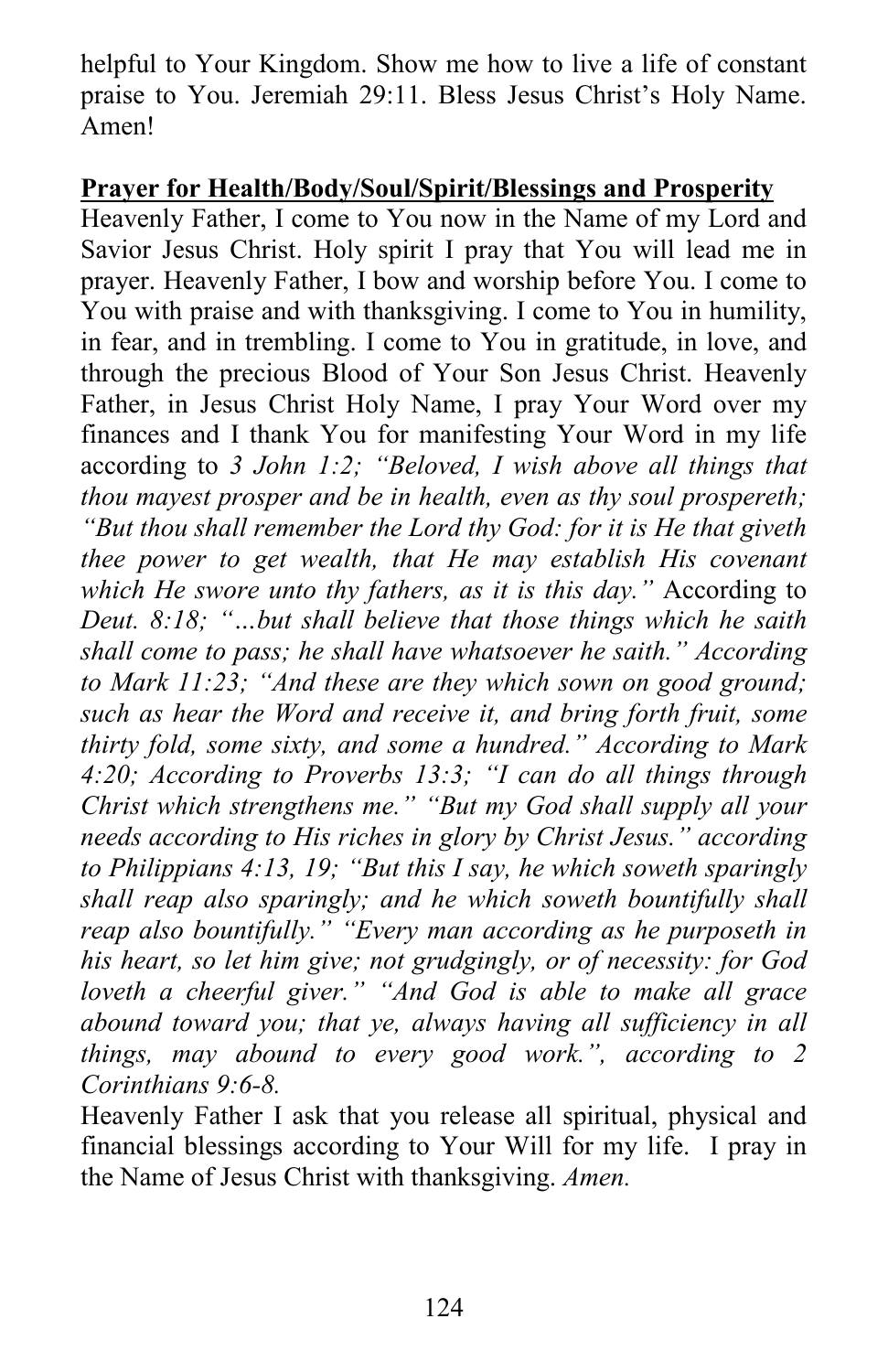# **Importance of Affirmations**

Affirming God's Word over yourself and others is crucial because it speaks life into your spirit, body and soul. Take to heart the forthcoming scriptures and you will understand the importance of speaking out loud all or some of the following scriptures over yourself every day. If you speak negative over yourself and others, you are speaking the words of the enemy and those words will hold you in bondage. Faith comes more quickly when you hear yourself quoting, speaking, and saying the things God said. You will more readily receive God's Word into your spirit by hearing yourself say it OUT LOUD everyday than if you hear someone else say it. Hearing yourself speak the Word of God out loud everyday for thirty days will change your life. "So then faith cometh by hearing and hearing by the word of God" Romans 10:17.

*…"death and life are in the power of the tongue." Proverbs 18:21 Amplified …"for the tongue can kill or nourish life." Proverbs 18:21 NLT* 

*"I say unto you, that every idle word (AMP)* 

# **AFFIRMATIONS (Declarations)**

I declare that through God, the battle is already won. 1 Samuel 17:47

I declare that my God is preserving what he has ordained for me and He will lead me into it. Malachi 3:11; Joshua 1:1-6; Psalms 140:4; Ephesians 2:10

I declare that we have won the Victory! 1 Corinthians 15:57-58 I believe God has sent His Word and it will not return void. Isaiah  $55 \cdot 11$ 

I declare that God has anointed us to do His will. Hebrews 13:21 I declare that God has given us Divine Healing and Divine Life. Matthew 8:2-3; Isaiah 53:5

I expect God's Mercy and Grace on me today. Lamentations 3:22-23 I expect God's Favor & Blessings on me today. Psalms 5:12; Jeremiah 29:11

I will live and not die, and declare the Works of the Lord. Psalms 118:17

I believe God has given me His Abundant Life. John 10:10

*\* Declarations only work if we are in right-standing with the Lord.*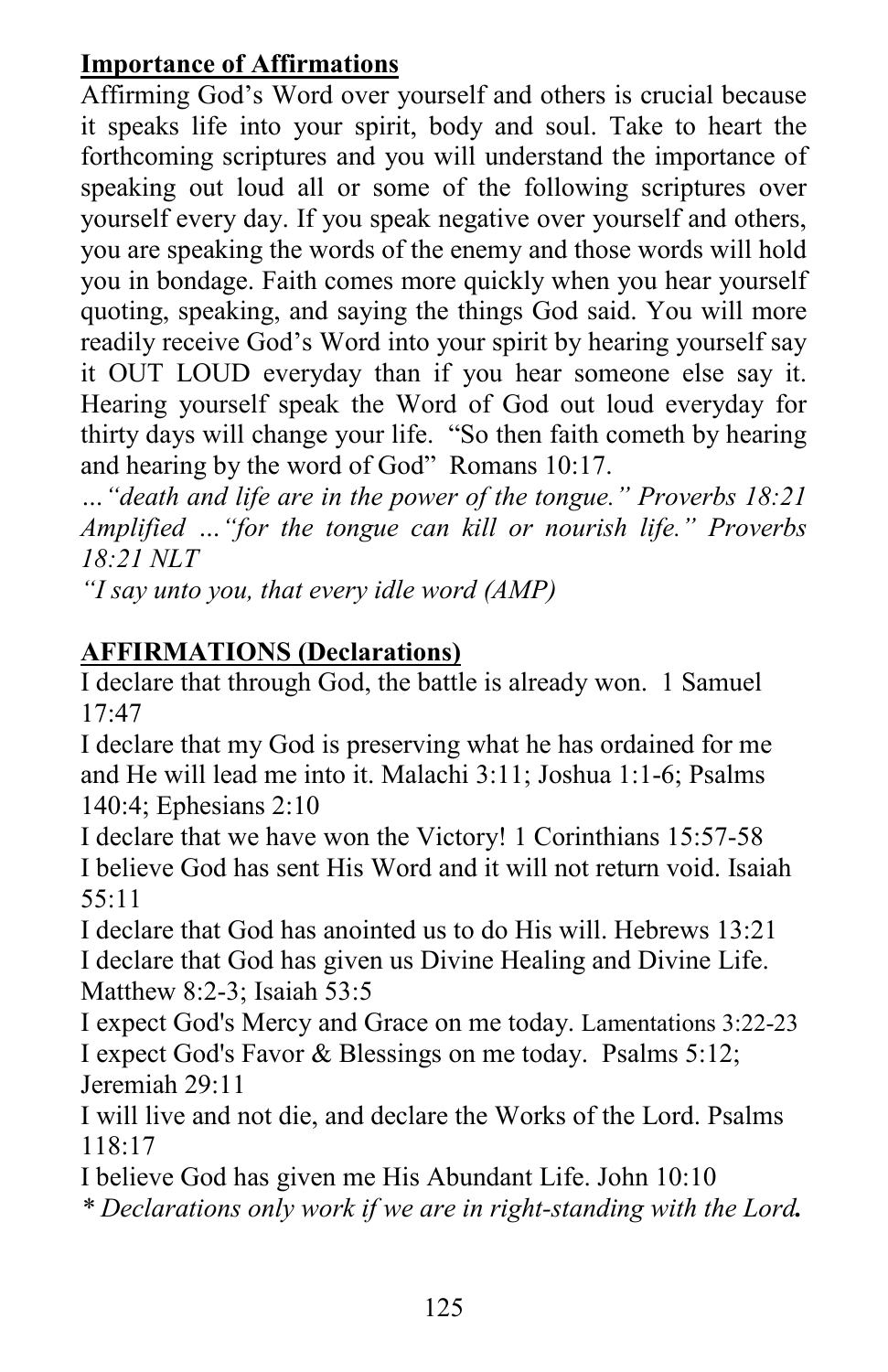### **Affirmations to Pray Over Our Children/Grandchildren**

Heavenly Father, in the Name of Jesus Christ of Nazareth; I thank You and praise You for the promises in Your Word concerning my children (grandchildren). I affirm now that all my children (grandchildren) shall be taught of the Lord and great shall be the peace of my children (grandchildren) according to Isaiah 54:13 I thank You and praise You for the Salvation of my children (grandchildren) and pray that they will love the Lord God with all their heart, with all their soul and with all their mind, might and strength and love their neighbor as themselves; according to Your Word in Deuteronomy 6:5, Mark 12:30 and Matthew 22:37-39. According to Your Word in 2 Corinthians 5:21, my children (grandchildren) are the righteousness of God in Him. And they are the head and not the tail as promised in Deuteronomy 28:13. He who began a good work in my children (grandchildren) will continue it until the days of Jesus Christ, as found in Philippians 1:6. I thank You, Heavenly Father that my children (grandchildren) honor their father and mother according to Deuteronomy 5:16. And I do not provoke my children (grandchildren) to wrath but bring them up in the training and admonition of the Lord as instructed in Ephesians 6:4. According to Philippians 2:3-4, we pray that nothing will be done by our children (grandchildren) through selfish ambition or conceit. I praise God, the Father in Heaven; that He is able to make all grace abound to my children (grandchildren), that they will always have all sufficiency in all good things, and may have abundance for every good work according to His Word in 2 Corinthians 9:8. As written in Ephesians 5:17, my children (grandchildren) are not unwise but understand what the will of the Lord is. In Colossians 4:6, the Word says their speech is always with grace, seasoned with salt that they might know how to answer each one. According to Psalms 34:10, my children (grandchildren) seek the Lord and shall not lack any good thing. The Lord pours out His Spirit on my offspring and His Blessing on my descendants as written. In Isaiah 49:25-26, it is written that the Lord contends with those who contend with my children (grandchildren). Heavenly Father, according to Your Word in Psalms 112:2-3; my children (grandchildren) will be mighty on this earth and the generation of the upright will be Blessed and the Lord gives me increase more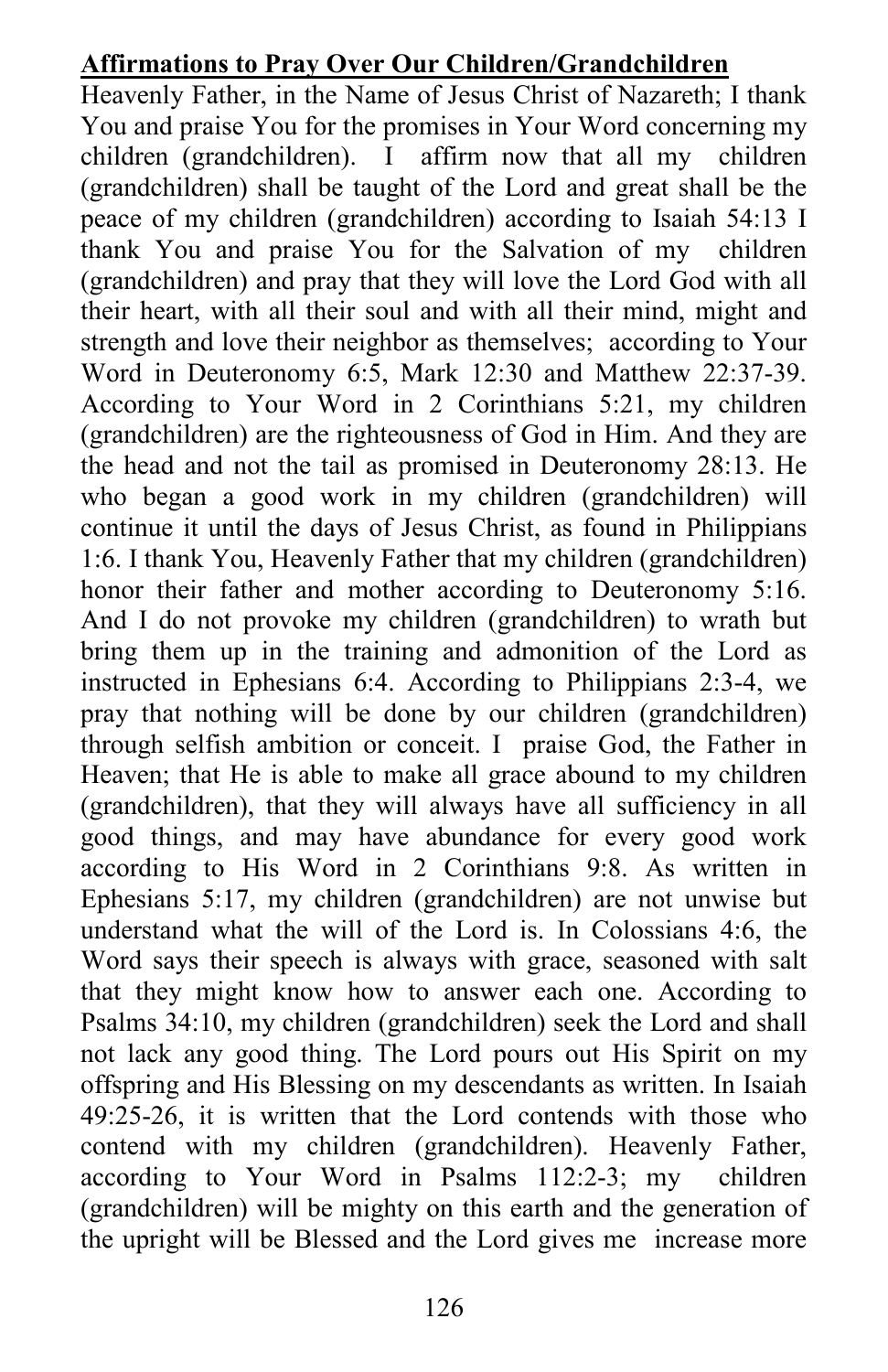and more, me and our children (grandchildren). Behold how good and pleasant it is for my children (grandchildren) to dwell together in unity as promised in Your Word in Psalms 133:1. According to Your Word in 2 John 1:2; my children (grandchildren) prosper in all things and are in good health, even as their souls prosper. In 2 Peter 1:3-4, Your divine power has given to my children (grandchildren) all things that pertain to Life and Godliness…and they have been given exceedingly great and precious promises. The Lord blesses my children (grandchildren) and keeps them safe. He makes His face to shine upon my children and grandchildren and He is gracious unto them. He lifts up His countenance upon them and gives them peace, according to His Word in Numbers 6:23-26. Thank You Heavenly Father that my children (grandchildren) are kindly affectionate to one another with brotherly love, in honor giving preference to one another as promised in Your Word in Romans 12:10. According to Your Word in 1 John 2:20, my children (grandchildren) have an anointing from the Holy One and they know all things. Amen!

### **I Am In Christ** (**Affirmations for Believers)**

- *I am:* God's child for I am born again of the incorruptible seed of the Word of God. 1 Peter 1:23
- *I am:* Forgiven of all my sins and washed in the Blood. Ephesians 1:7, Hebrews 9:14, Colossians 1:14, 1 John 1:9
- *I am***:** A new creature in Christ. 2 Corinthians 5:17
- *I am***:** The temple of the Holy Spirit. 1 Corinthians 6:19
- *I am***:** Delivered from the power of darkness and translated into God's kingdom. Colossians 1:13
- *I am***:** Redeemed from the curse of the law of sin and death. 1 Peter 1:18-19, Galatians 3:13
- *I am***:** A Saint. Romans 1:7, 1 Corinthians 1:2, Philippians 1:1
- *I am***:** Made near to My Heavenly Father by the Blood of Christ. Ephesians 2:13
- *I am***:** Set free. John 8:31-33
- *I am***:** More than a conqueror. Romans 8:37
- *I am***:** Sealed with the Holy Spirit of promise. Ephesians 1:13
- *I am***:** Accepted in the Beloved. Ephesians 1:6
- *I am***:** Crucified with Christ; Alive with Christ. Galatians 2:20
- *I am***:** Free from condemnation. John 5:2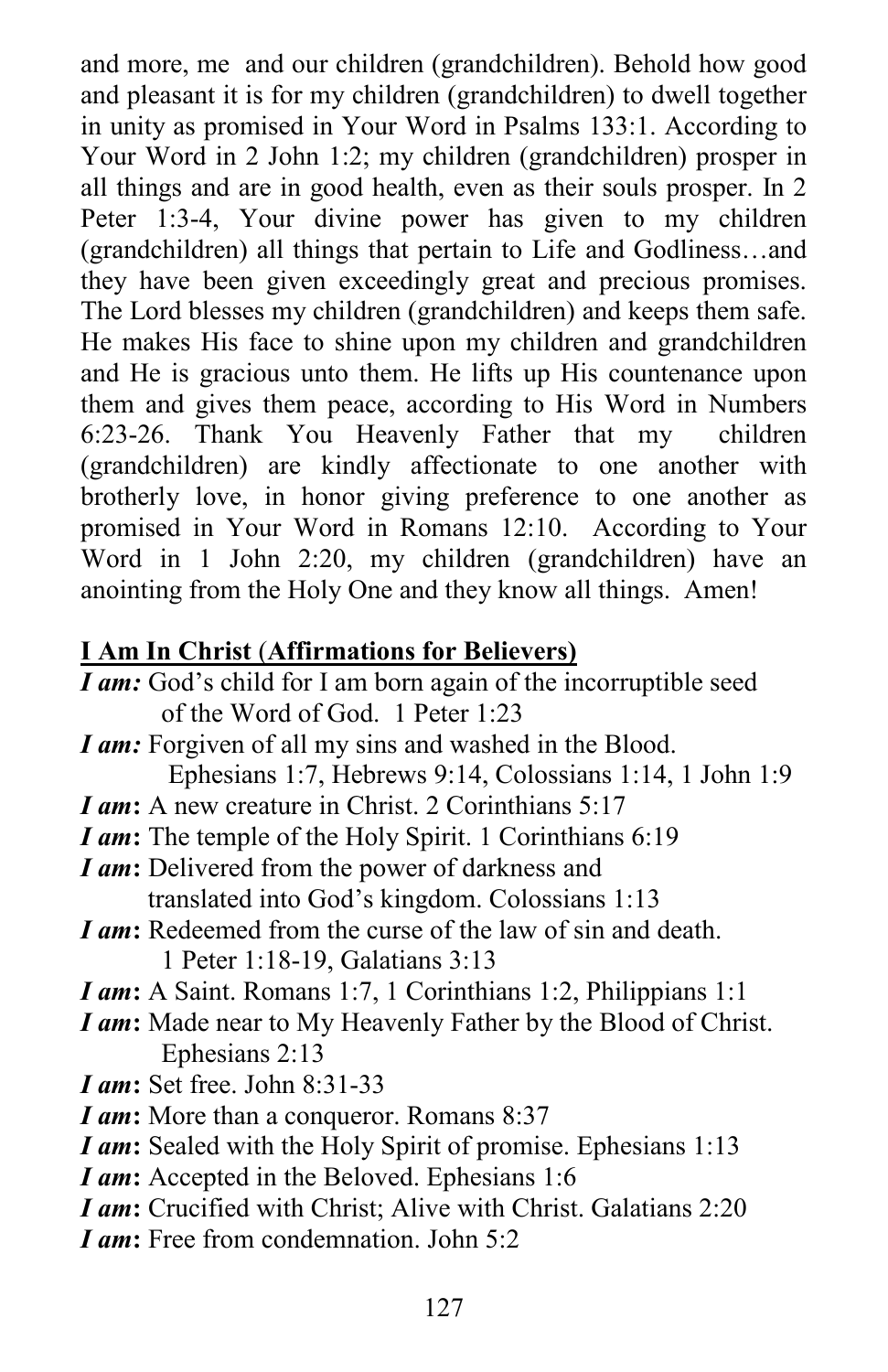- *I am***:** Born of God and the evil one cannot touch me. 1 John 5:18
- *I am***:** A fellow citizen with the saints of the household of God. Ephesians 2:19
- *I am***:** The light of the world & the salt of the earth. Matthew 5:13-14
- *I am***:** The righteousness of God in Christ. 2 Corinthians 5:21; 1 Peter 2:24
- *I am***:** A partaker of His Divine Nature. 2 Peter 1:4
- *I am***:** An ambassador for Christ. 2 Corinthians 5:20
- *I am***:** God's workmanship created in Christ Jesus for good works. Ephesians 2:10
- *I am***:** The apple of my Father's eye. Deuteronomy 32:10.
- *I am***:** Healed by the stripes of Jesus. 1 Peter 2:25, Isaiah 53:6
- *I am***:** Being changed into His image. 2 Corinthians 3:18, Philippians 1:6
- *I am***:** A son/daughter of God. Romans 8:14-15, Galatians 3:26;  $& 4.6.$
- *I am***:** A temple of God, His Spirit dwells in me. 1 Corinthians 3:16, 6:19
- *I am***:** A member of Christ's Body. 1 Corinthians 12:27; Ephesians 5:30
- *I am***:** Reconciled to God and I am a minister of reconciliation. 2 Corinthians 5:18-19
- *I am***:** Righteous and holy. Ephesians 4:24
- *I am***:** A citizen of Heaven and seated in Heaven positionally, right now. Philippians 3:20, Ephesians 2:6
- *I am***:** Chosen and dearly loved by Christ. Ephesians 1:4; 1 Peter 2:9;
- *I am***:** One of God's living stones and I am being built up as a spiritual house. 1 Peter 2:5
- *I am***:** Part of a Chosen Race, a Royal Priesthood, a Holy Nation. 1 Peter 2:9-10
- *I am***:** The enemy of the Devil. 1 Peter 5:8
- *I am***:** Justified, completely forgiven and made righteous. Romans 5:1
- *I am***:** Dead with Christ and dead to the power of sin's rule over my life. Romans 6:1-6
- *I am***:** Dead, I no longer live for myself but for God. 2 Corinthians 5:14-15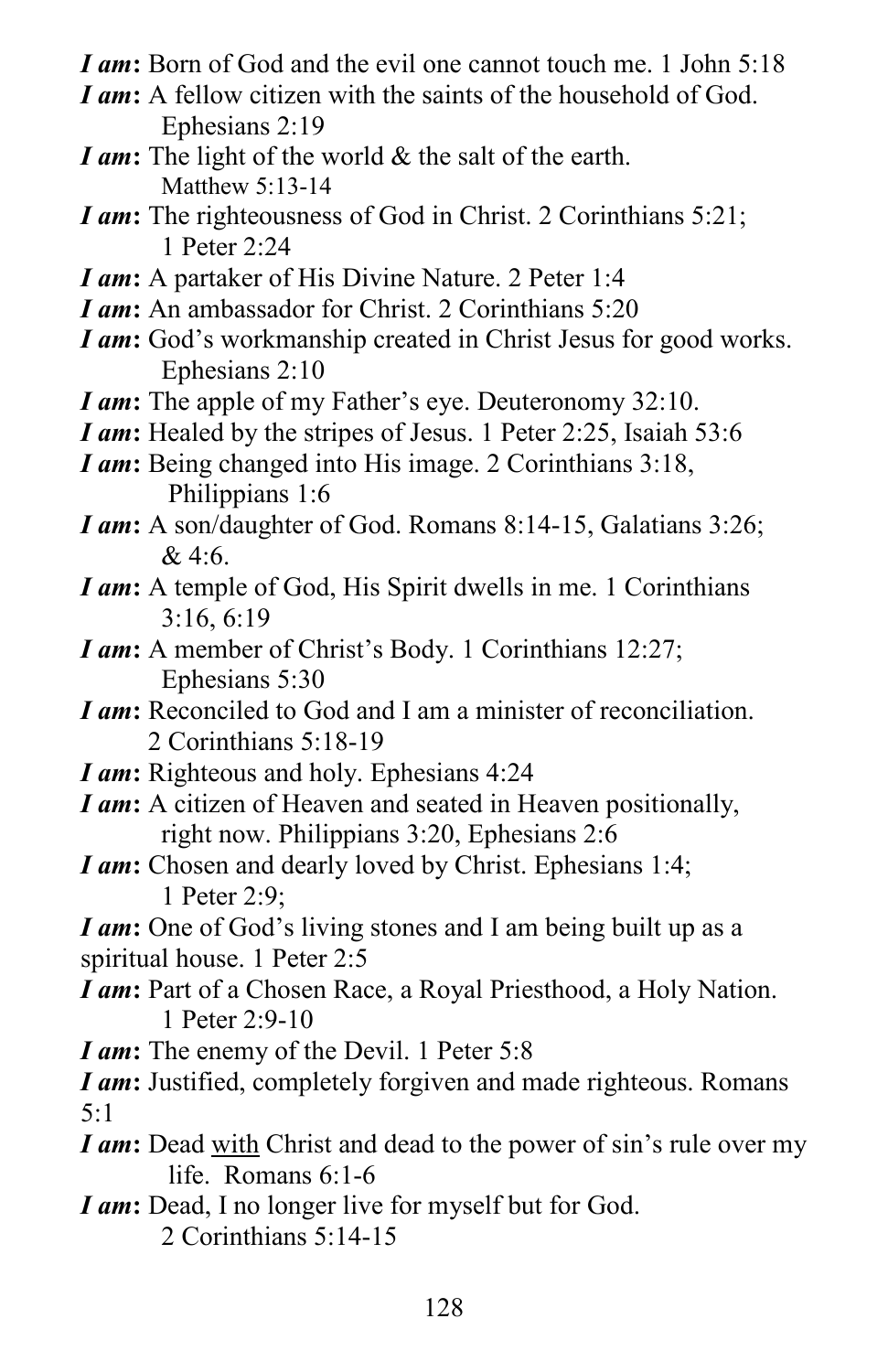- *I am:* Bought with a price, I am not my own, I belong to God. 1 Corinthians 6:19-20
- *I am***:** Given the Holy Spirit as a pledge, a guarantee of my inheritance. Ephesians 1:13-14.
- *I am***:** Crucified with Christ and it is no longer I who live, but Christ. Galatians 2:20
- *I am***:** Chosen in Christ before the foundation of the world. Ephesians 1:4
- *I have***:** Been raised up and seated with Christ in the Heavenlies. Ephesians 2:6
- *I have***:** Been given a spirit of power, love and self discipline. 2 Timothy 1:7
- *I have***:** A right to come boldly before the throne to find mercy and grace in time of need. Hebrews 4:16
- *I have***:** Been given exceedingly great and precious promise by God which I am a partaker of His Divine Nature. 2 Peter 1:4
- *I have***:** The mind of Christ. Philippians 2:5, 1 Corinthians 2:16
- *I have***:** Overcome the world. 1 John 5:4.
- *I can***:** Do all things in Christ. Philippians 4:13.
- *I shall***:** Overcome because greater is He who is in me then he who is in the world. 1 John 4:4.
- *I press***:** Toward the mark for the prize of the high calling of God. Philippians 3:14.

# **Affirmations for Youth and Teenagers to Say**

**I can** walk by the spirit - Galatians 5:16-17

- **I will** be a light to all for my God Matthew 5:14
- **I am** a new creation in God 2 Corinthians 5:17
- **I am** content with the Lord Philippians 4:11
- **I am** secure in the Lord Romans 8:38-39
- **I am** free in You, Lord Romans 6:18
- **I am** a child of God John 1:12
- **I am** protected by God's angels Psalm 91:14-16
- **The Lord is my refuge** Psalm 91:9-10

# **HEALING AFFIRMATIONS**

**God** forgives all iniquities, and heals all my diseases - Proverbs 103-3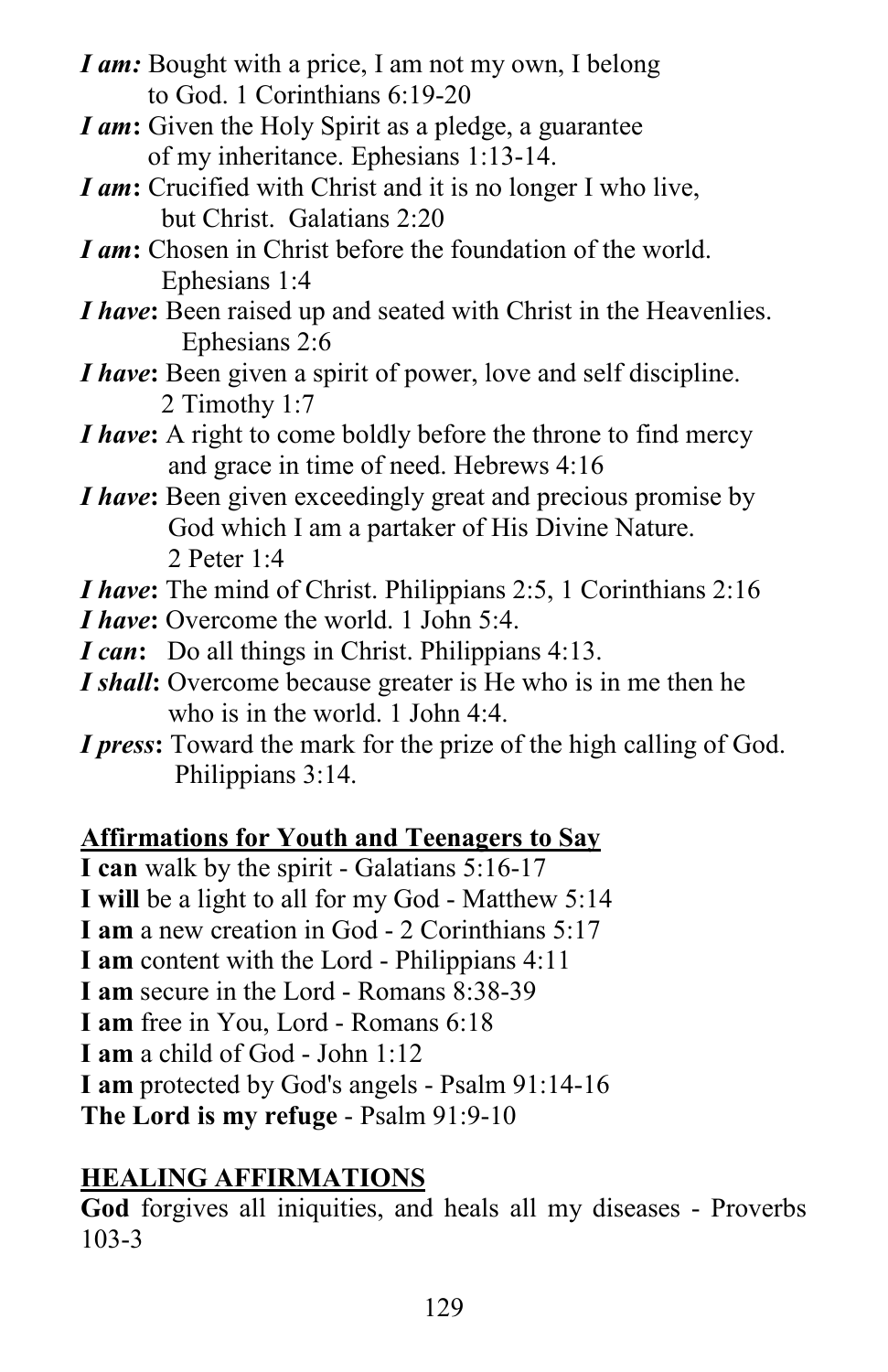Lord, It is written in Your word that if I cry out to You, You will heal me - Psalm 30:2

**Lord,** it is written in Your word that You will take away from me all the sickness - Deuteronomy 7:15

**By** His stripes I am healed - Isaiah 53:5

**You Lord** will bring me health and healing - Jeremiah 33:6

**Lord,** Your word says that My healing shall spring forth speedily - Isaiah 58:8

**It** is written in Psalms 41 Heavenly Father, that if we remember and bless the poor that you will keep us alive and that you will raise us up off of our sick bed and heal our diseases. - Psalm 41:3

**Lord** You said that if I departed from evil and I would have health to my flesh, and strength to my bones - Proverbs 3:7-8

**Lord** You said that if I served You, You would take sickness away from me - Exodus 23:25

**I** cry out to You O' Lord and you will heal me - Psalm 30:2

**My** body is healthy and strong and not plagued by human ills - Psalm 73:4-5

**Father,** it is written in Psalms 107:20 that You will send Your word to heal me, and Your word does will not return to You void, and that You will rescue me from the grave. - Psalm 107:20

**You** will heal the brokenhearted and bind up my wounds - Psalm 147:2

**You** Lord will bring me health and healing and I will enjoy abundant peace and security - Jeremiah 33:6

**Heavenly Father,** it says in Your word in Malachi 3:11 that you will rebuke the devourer for my sake - Malachi 3:11

**It** is written in Psalms 34:19 that the afflictions of the righteous are many, but You will deliver us from all of them - Psalms 34:19

**Your** words will strengthen my weak hands and strengthen my feeble knees - Job 4:3-4

**You** Lord will heal all my sicknesses and diseases - Matt 4:23-24 **I** listen to the voice of the Lord and do what is right in his eyes and he heals me - Exodus 15:26

**The** Lord is merciful to me in my weakness and he heals me - Psalm 6:22

**I** will not die but live, and will proclaim what the Lord has done - Psalm 118:17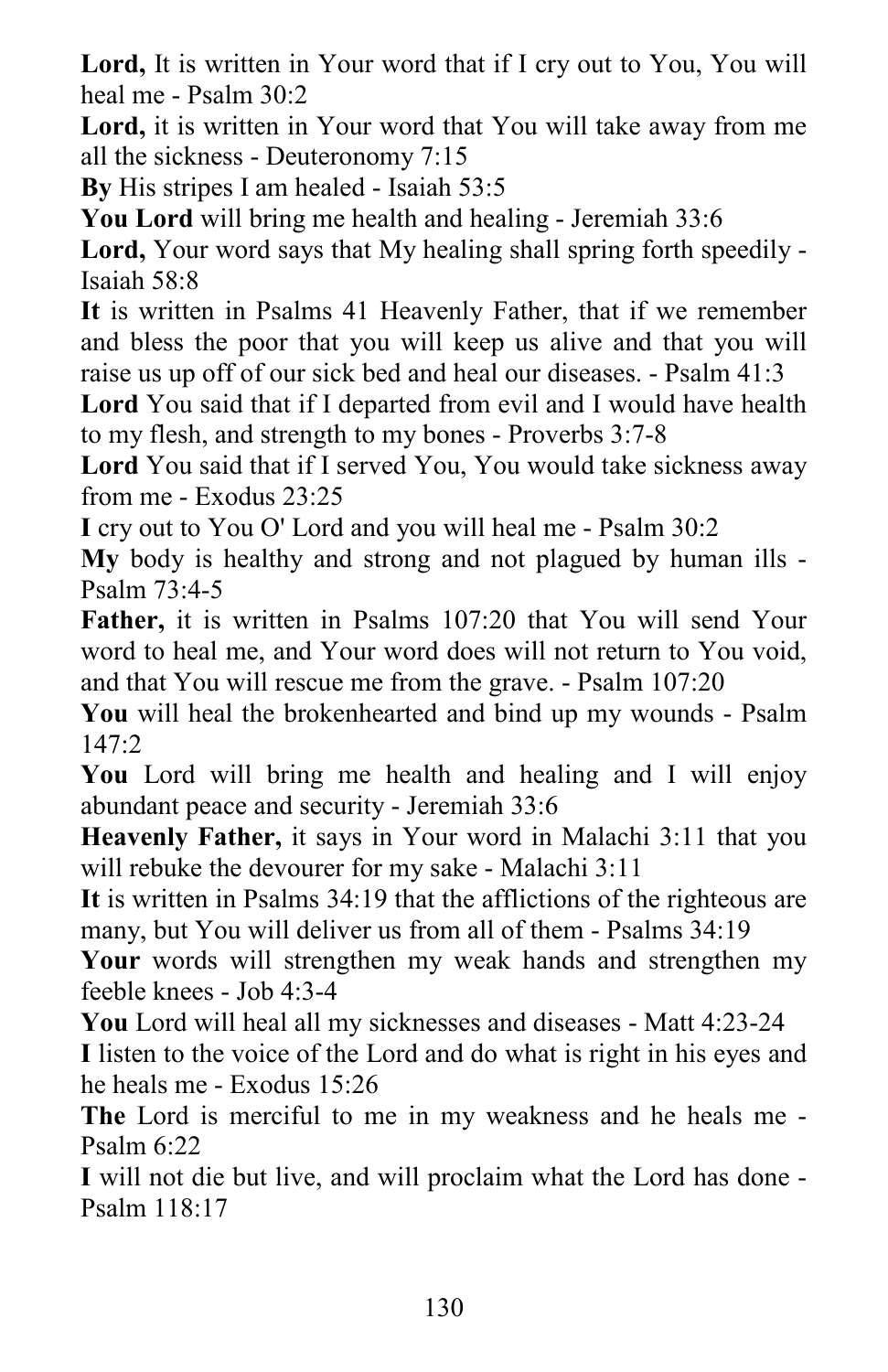**God** has seen my ways. He will heal me and restore my comfort - Isaiah 57:18

**Names of God** *(This is only a partial list. Always refer to Your Bible)* God's Names are dynamic; they are full of power; and He reveals great truths about Himself that can be found only in His Names. Pray to God and ask Him to give you insight into each of His Names. Ask Him to teach you about His character and attributes. Study the following list of God's Names. Ask God to show you how to apply them in your life. Use God's Names to cry out to Him in every need. Scriptures tells us. *"Our help is in the Name of the Lord, Who made heaven and earth."* Psalms 124:8.

| Adonai-Jehovah                                     | Genesis 12:2, 8   |
|----------------------------------------------------|-------------------|
| Author of our Faith                                | Hebrews 12:2      |
| Balm of Gilead                                     | Jeremiah 8:22     |
| <b>Chief Cornerstone</b>                           | 1 Peter 2:6       |
| Consuming Fire                                     | Hebrews 12:29     |
| Creator                                            | Psalm 33:1        |
| Emmanuel – God With Us                             | Matthew 1:23      |
| God of All Comfort                                 | 2 Corinthians 1:3 |
| God of All Grace                                   | 1 Peter 5:10      |
| <b>Great High Priest</b>                           | Hebrews 4:14      |
| Holy and Awesome                                   | Psalms 111:9      |
| Hope of Glory                                      | Colossians 1:27   |
| I AM                                               | John 8:58         |
| Jehovah-Elyon – The Lord Most High                 | Psalms $7:17$     |
| Jehovah-Jireh - The Lord Will Provide              | Genesis 22:8      |
| Jehovah-Mekaddishkem                               |                   |
| -The Lord Our Sanctifier                           | Leviticus 20:8    |
| Jehovah-Nissi – The Lord My Banner                 | Exodus 17:15      |
| Jehovah-Rohi - The Lord My Shepherd                | Psalms 23:1       |
| Jehovah-Rapha - The Lord My Healer                 | Exodus 15:26      |
| Jehovah-Sabaoth – The Lord of Hosts                | 1 Samuel $1:3$    |
| Jehovah-Shalom – The Lord of Our Peace Judges 6:24 |                   |
| Jehovah-Shammah - The Lord Is There                | Ezekiel 48:35     |
| Jehovah-Tsidkenu                                   |                   |
| – The Lord Our Righteousness                       | Jeremiah 23:6     |
| King of Kings                                      | Revelation 17:14  |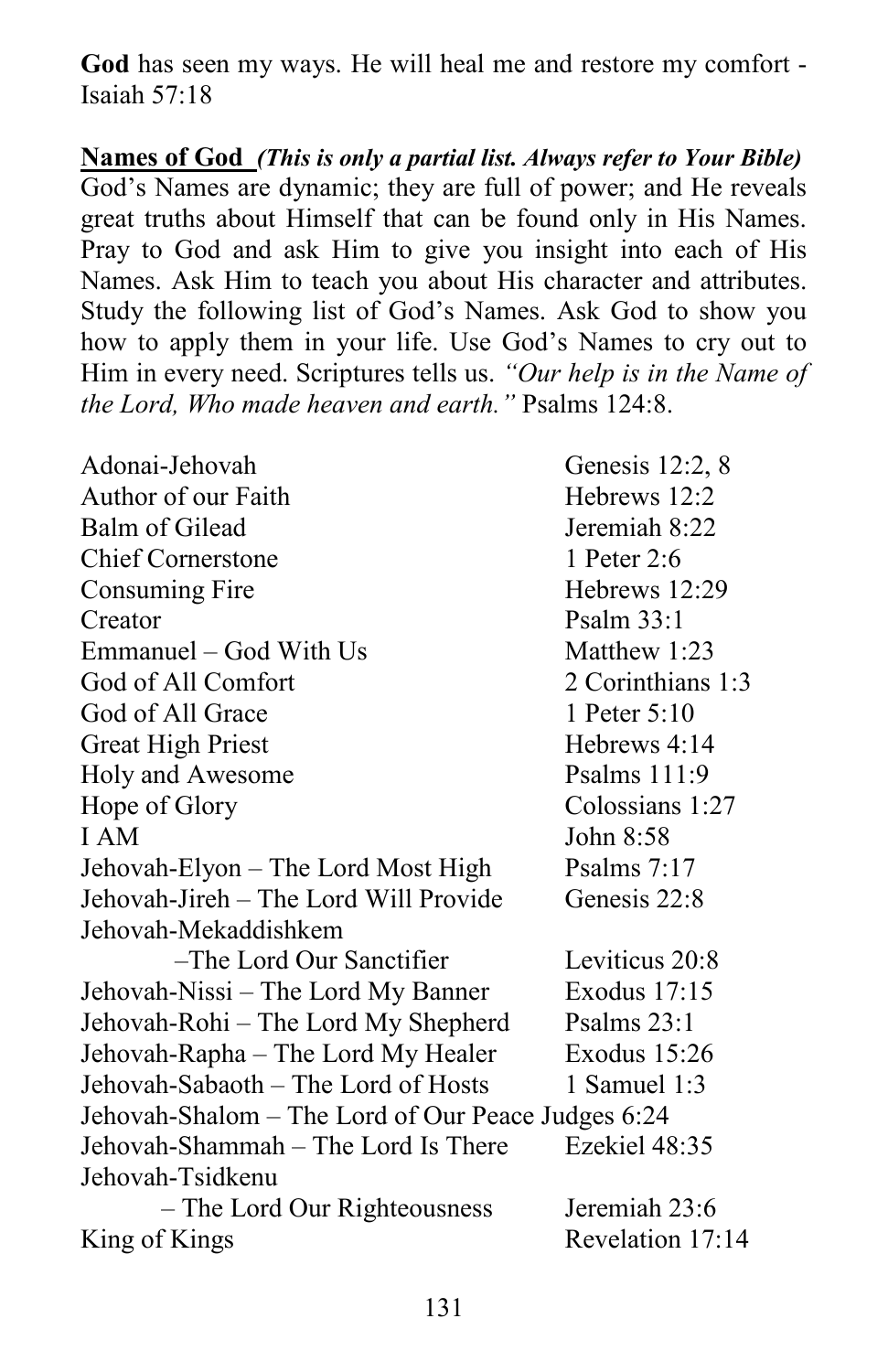Lamb of God John 1:29 Light of the World John 8:12 Lion of the Tribe of Judah Revelation 5:5 Lord of lords Revelation 17:14 Love  $1$  John  $4.8$ Messiah John 4:25 Mighty God Isaiah 9:6 Most Holy Daniel 9:24 My Rock of Refuge Psalms 31:2 My Salvation Psalms 38:22 Prince of Peace Isaiah 9:6 Redeemer Isaiah 59:20 Refuge from the Storm Isaiah 25:4 Ruler Over The Kings Of The Earth Revelation 1:5 Shepherd of Israel Psalms 80:1 Son of the Most High God Mark 5:7 Strength to the Needy Isaiah 25:4 Strong Tower Psalms 61:3 The Alpha and the Omega Revelations 22:13 The Way, the Truth, the Life John 14:6 Upholder of All Things Hebrews 1:3 Word of God Revelation 19:13

### **Word of Provision Prayer**

(Read straight through as a prayer.) I will earnestly remember the Lord your God, for it is He who gives you the power to get wealth, that He may establish His covenant which He swore to your fathers as at this day. (Duet 8:18) A good man leaves an inheritance to his children's children and the wealth of the sinner finds its way into the hands of the righteous for whom it was laid up. (Prov. 13:22) For to the person who pleases Him God gives wisdom and knowledge and joy; but to the sinner He gives the work of gathering up, that he may give to one who pleases God. (Ecc. 2:26 ) And I will give you the treasures of darkness and hidden riches of secret places, that you may know that it is I, the Lord, the God of Israel, Who calls you by your name. (Isa. 45:3) For the scepter of wickedness shall not rest upon the land of the righteous. Do good O' Lord to those who are good and to those who are righteous in their hearts. (Psalm 125:3-4) Yea, the Lord shall give that which is good; and our land shall yield her increase.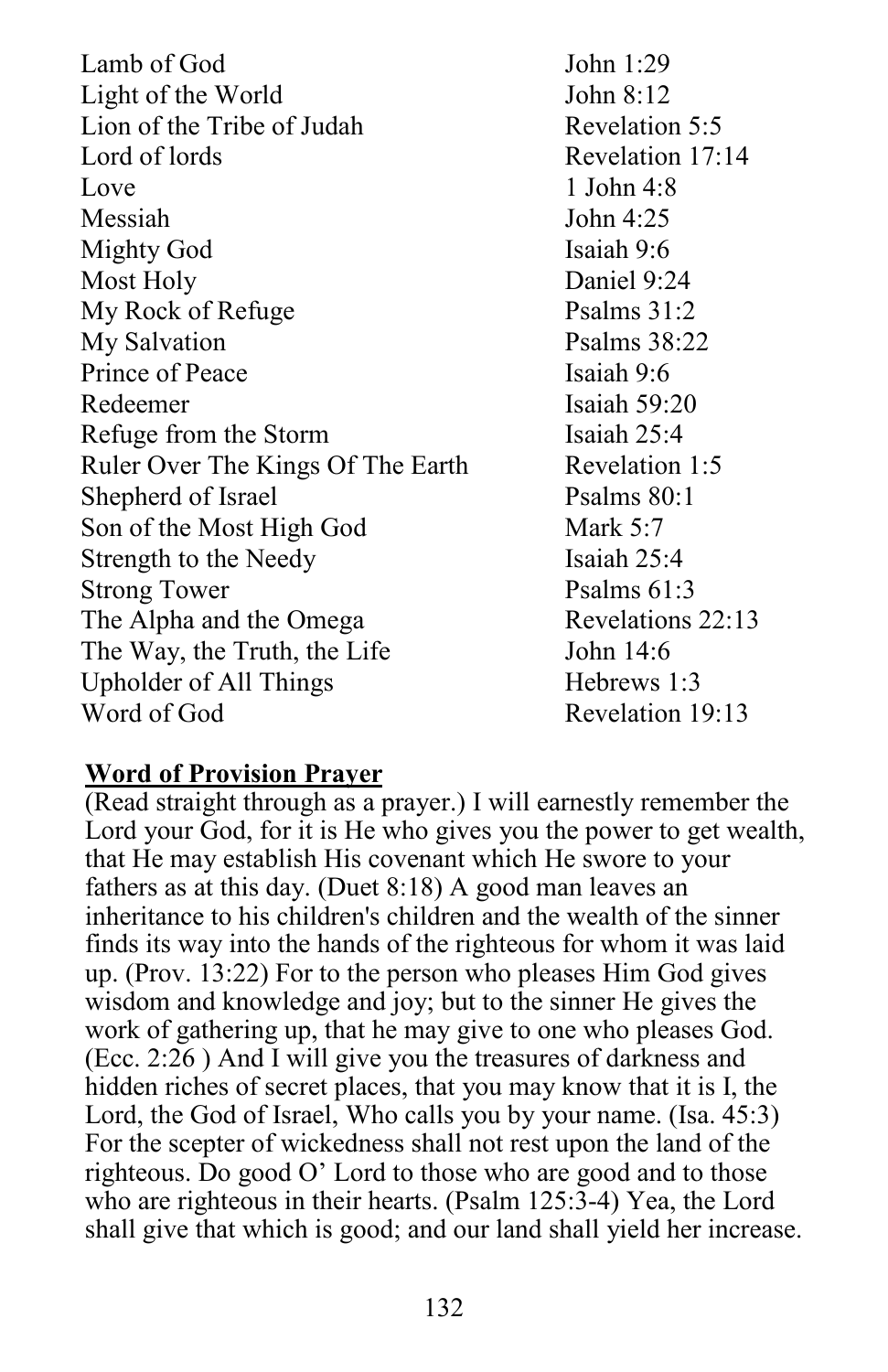(Psalm 85:12) And my God will liberally supply (fill to the fullest) your every need according to His riches in glory in Christ Jesus. (Phil. 4:19) For You would that we prosper and be in good health even as our souls prosper.  $(3 \text{ John } 2)$  Let those who favor my righteous cause and have pleasure in my uprightness shout for joy and be glad, and say continually, let the Lord be magnified, Who takes pleasure in the prosperity of His servant. (Psalm 35:27) The young lions lack food and suffer hunger, but they who seek (inquire of and require) the Lord [by right of their need and on authority of His Word] none of them shall lack any beneficial thing. (Psalms 34:10) Blessed be the Lord, who daily loads us with benefits, even the God of our salvation. (Psalm 68:19) For the Lord God is a sun and shield; the Lord bestows present grace and favor and future glory, honor, splendor and heavenly bliss! NO GOOD THING WILL HE WITHOLD FROM THOSE WHO WALK UPRIGHTLY. (Psalm 84:11) Then the Lord said to me, "You have seen well, for I am alert and active, watching over My word to perform it. (Jeremiah 1:12) I will cry to God Most High, Who performs on my behalf and rewards me, Who brings to pass His purposes for me and surely completes them. (Psalm 57:2) The Lord will perfect that which concerns me. (Psalm 138:8)

# *OUR GOD IS AN AWESOME GOD***!**

### **Prayer of Impartation**

Heavenly Father I come to You now in Jesus Christ's Holy Name. I apply the Blood of Jesus Christ over me and I ask You Lord Jesus Christ according to John 14:14, to render powerless and harmless the enemy, so the enemy cannot transfer onto me, in Jesus' Name.

(*Anoint the head*, forehead, or shoulder lightly, leave your hand in contact as you speak.) "Lord Jesus, I ask You to multiply in me and impart every blessing, anointing, gifts, and impartations that You have imparted or given to me, impart in accordance to Your will, into  $\qquad$  in the Name of the Lord Jesus Christ . What I have received from You Lord Jesus, I freely give to according to Your Will in the Name of Jesus Christ, amen!" Heavenly Father, I ask You to stir the gifts in and increase the anointing on without measure to do Your Work and do Your Will in the Name of the Lord Jesus Christ, amen.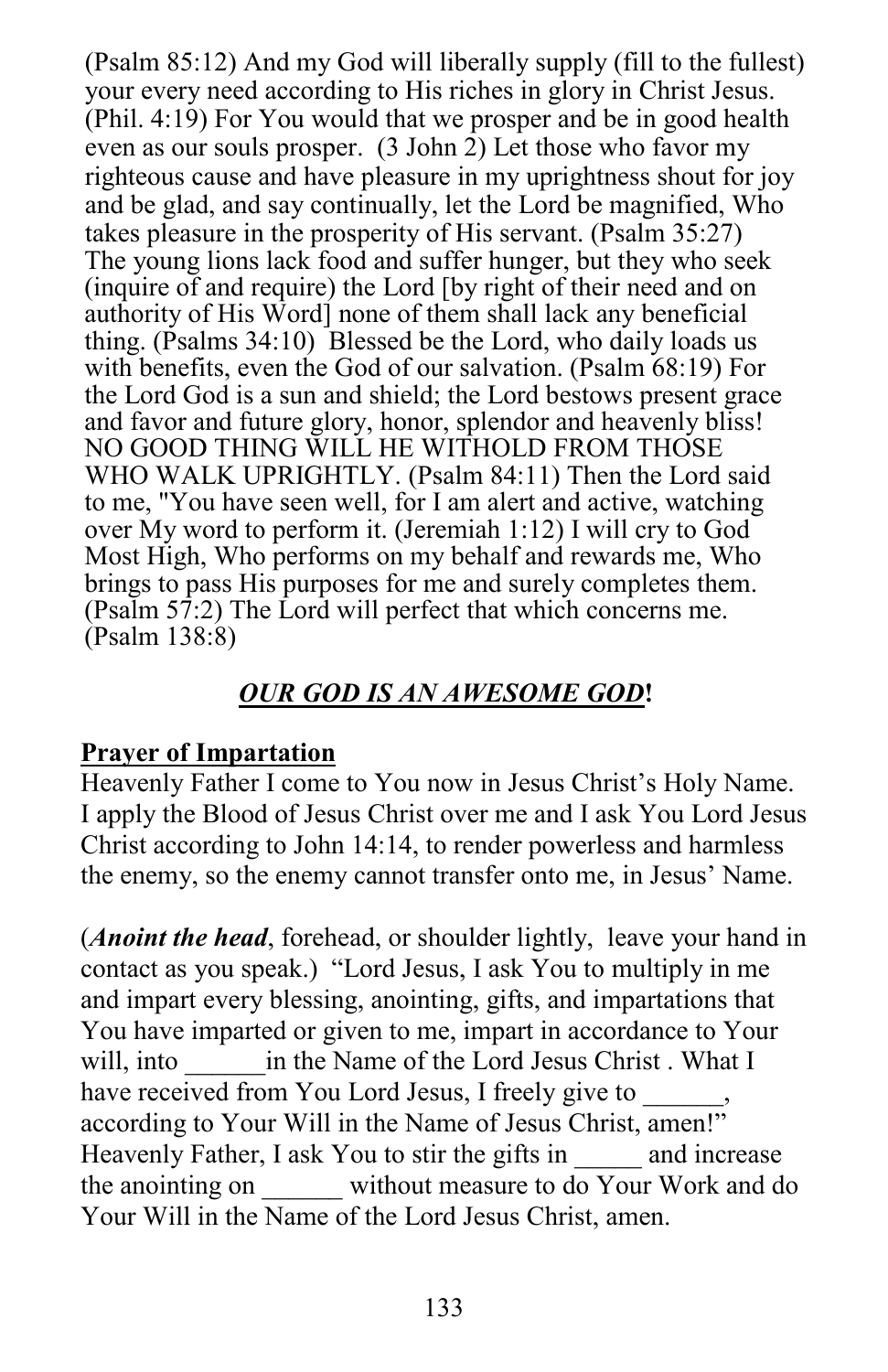# **Priestly Blessing Prayer (Anointing a brother/sister in Christ)**

(Anoint their **forehead** with oil, leave your hand in contact as you speak.) "I ask You Lord Jesus Christ according to Psalms 92:10 (KJV) to anoint in the Name of the Father, the Son, and Holy Spirit."

Give the Mind of Christ to arise over all areas of their life, ordered and directed of You, with sharpness and alertness of mind, (Anoint over their **eye**s brows, leave your hand in contact as you speak.) "Lord give him/her eyes to see into the spiritual realm what You want him/her to see." (Anoint their **ears,** leave your hand in contact as you speak.) "Anoint his/her ears to hear Your Voice, not that of a stranger, that he/she would hear you clearly, not that of a stranger, only You!"

(Anoint just under the lower lip.) Lord Jesus, that \_\_\_\_\_\_ will speak Your oracles and words, Your truth flowing off his/her lips as they go today. (Anoint their **hands** starting with the right thumb, the outside top of the thumb, anoint the inside of the hand, the outside of the hand, then repeat with the left hand, leave your hand in contact as you speak.) "Heavenly Father, Lord Jesus Christ, I ask You to anoint and bless \_\_\_\_\_\_\_\_'s **hands** that what he/she puts his/her hands to will prosper, to do Your Work and to do Your Will for the Kingdom of God in their lives, those around him/her, that he/she will be a blessing in his/her work place, and home, to his/ her spouse, and children, as he/she goes. Lord Jesus bless too, wherever he/she goes!"

(Anoint their **feet,** that is the top over the tips of the shoes, the underneath side of the tips of his/her shoes, and the backside of the heel of the shoes, leave your hand in contact as you speak.) "Lord I ask You that everywhere \_\_\_\_\_\_\_\_ goes(trods) today that he/she will possess the gates of his/her enemies, and the lands there of. (Anoint their **knees**, leave your hand in contact as you speak.) "Lord I ask You to anoint and keep \_\_\_\_\_\_\_\_ centered in Your paths of Righteousness, guide him/her and direct him/her all the days of his/her life." (Touch the underside of the **arms,** just before the elbows.) Lord I ask You to give Your support like Aaron and Hur supporting Moses arms for his/her victory.

is Victorious in all situations pertaining to Your will and their life in You, whether in the valley, on the mountain top, or on level ground!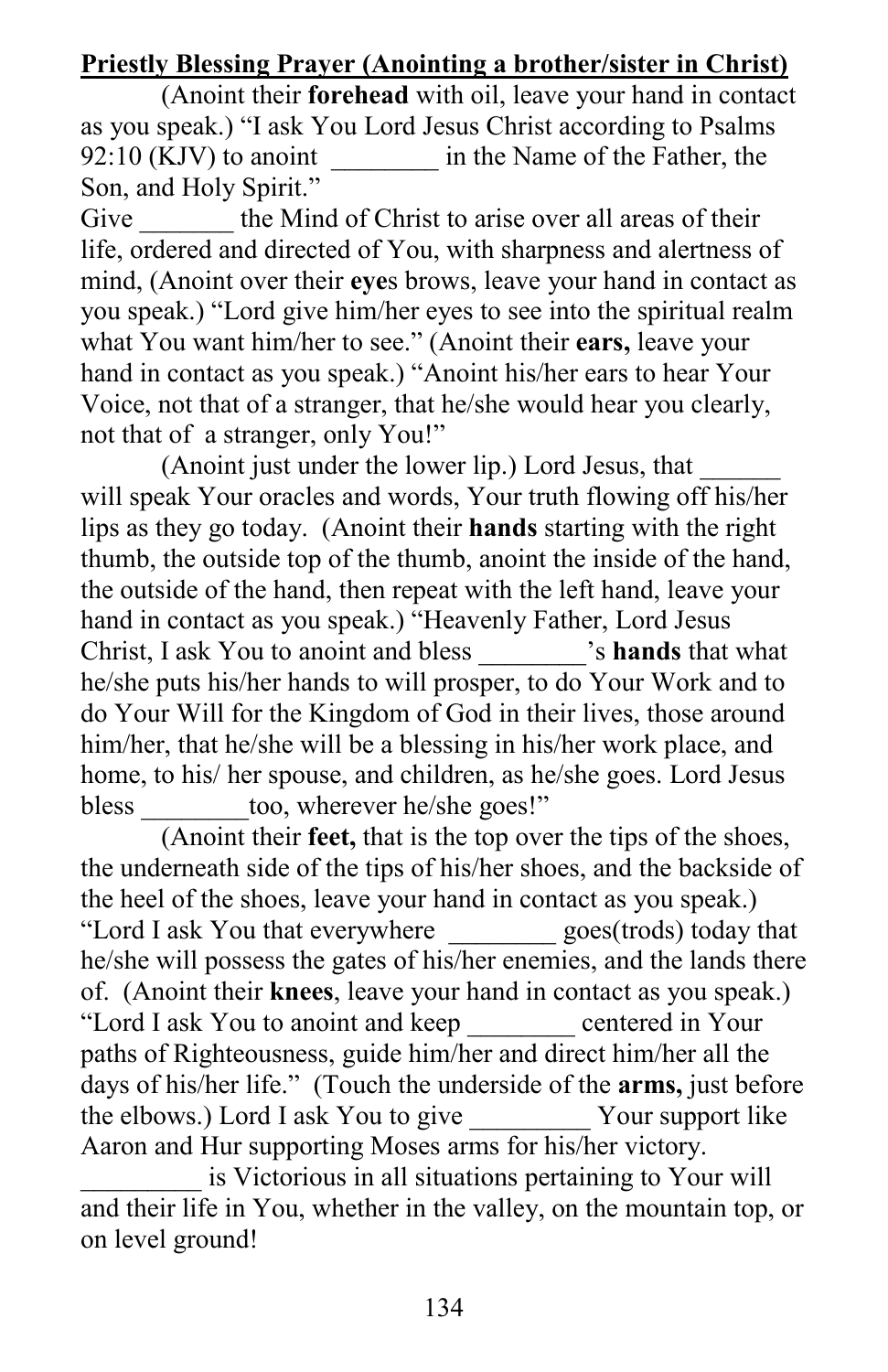(Place your hand on their **head**) Lord Jesus I also ask in accordance to Your Divine Design for life that you cleanse, purify, order and direct his/her blood flow, spinal fluid, mind, will, emotions, ligaments, tendons, vertebrae, all cells from the top of their head to the soles of their feet, all that You have created her/him to "be", with Your Divine Order and Health for their life! (Keep your hand over his/her **head**, ask the Lord to bless him/her. Leave your hand in contact as you speak.) Anoint their **head**, forehead, or shoulder lightly, leave your hand in contact as you speak.) "Lord Jesus Christ, I You to multiply in me, every blessing, anointing, gifts, and impartations that You have given or had imparted into me. Lord Jesus , by faith and obedience to You I now impart from those impartations an impartation of each gift, anointing, blessing, impartation into \_\_\_\_\_\_\_\_ in the Name of the Lord Jesus Christ of Nazareth. *What I have received from You Lord Jesus has now been imparted into \_\_\_\_\_\_\_\_, according to Your Will in the Name of Jesus Christ of Nazareth, amen!"*

Heavenly Father, I ask You to stir the gifts in \_\_\_\_\_\_\_, multiply them and increase the anointing **in and on** without measure, without limit, pressed down shaking running over, to do Your Work and do Your Will, in Jesus' Mighty Name! "Lord Jesus Christ, I ask You according to John 14:14 to place Your Name upon him/her, fill him/her with Your , Peace, and Presence. In the Name of Jesus Christ of Nazareth I send him/her forth to do Your Will and Your Kingdom Work, being lead by Your Holy Spirit, pouring into the lives of others and that all men would be drawn unto You, Father, Son, and Holy Spirit, to God be the glory, in the Name of Jesus Christ of Nazareth, Amen!"

#### **Prayer of Worship**

Heavenly Father, I come to You in Jesus Christ's Holy Name. Lord God, Creator of Heaven and Earth, as Your son (daughter), I come to You to worship You as You desire, in Spirit and in Truth. According to John 4:42, I know that Jesus is indeed the Christ, the Savior of the world. Your Spirit witnesses to my spirit, the Truth that Jesus is the Christ and I believe in Him. Lord God, according to John 9, You seek those who worship You and do Your will (Matt. 7:21) out of the love you have placed in their heart for You. Lord create in me a clean heart, a broken and contrite heart, a right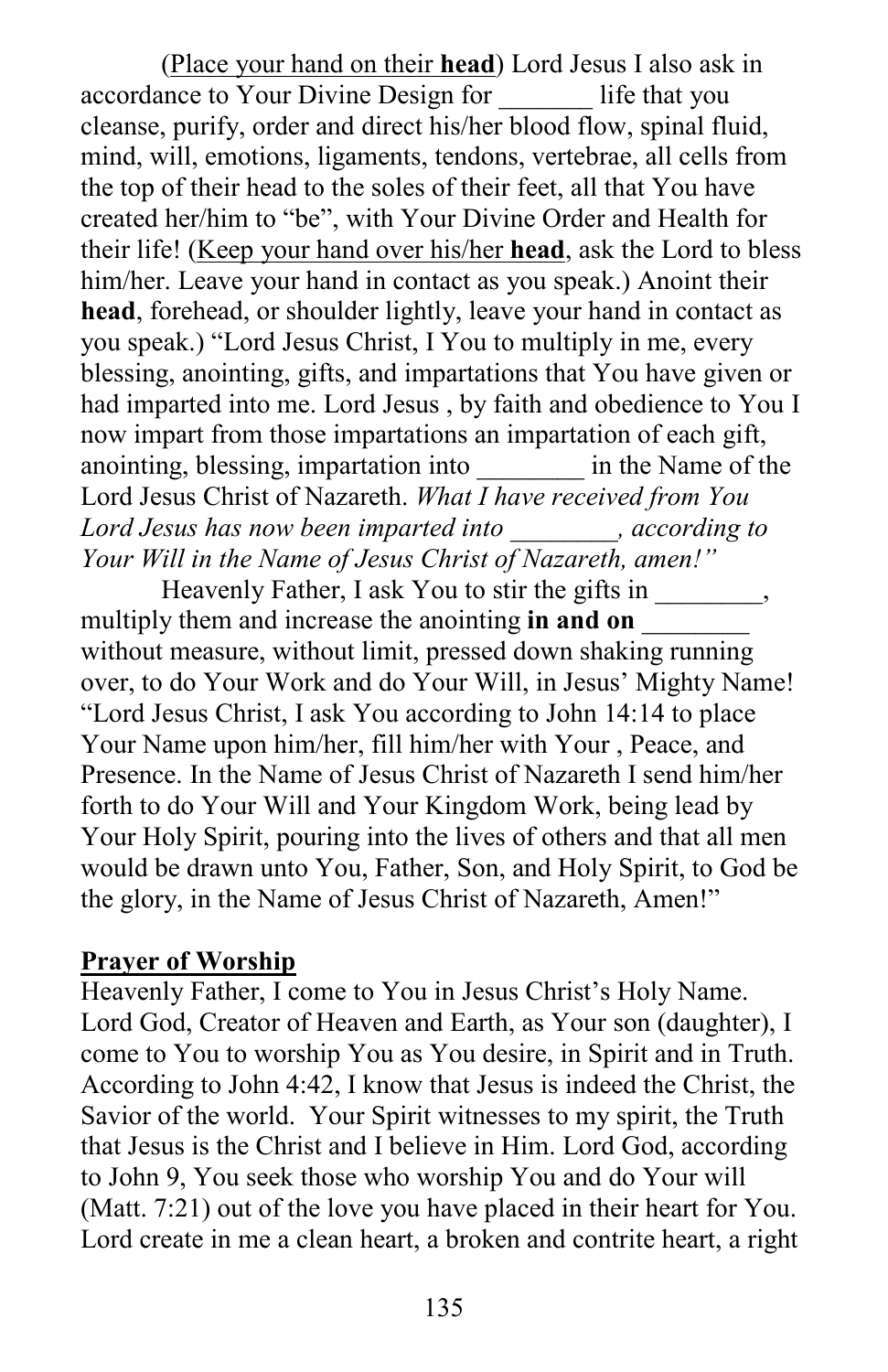heart, *repentant* in all my ways. Let nothing be done in strife or vain glory, but in lowliness of mind, knowing that with You Father God, all things are possible, but with man, the flesh, they shall fall short of Your Glory. Lord we do not come to worship just to be doing something, but we come to You out of the intimate love relationship we have with You through the Blood and the Cross. You have created within us a heart of Thanksgiving. We choose to abide in, the Spirit of Truth, so that we are in a continued state of Fellowship and Worship with You, Lord God. According to what David said in Psalms 42:1-2, "As the deer pants for the water brooks, so my soul pants for Thee, O God. My soul thirsts for You, for the living God." "My soul yearns (overwhelmingly desires), yea, even pines for the courts of the LORD: my heart and my flesh cry out for the living God." Lord let this be our hearts cry. Let that fire burn ever increasingly in me (each of us). Uphold me with thy free Spirit and let God be magnified! Lord if there be any wicked way within me let it be exposed and taken out of the way. (Psalms 84:2) Lord let no murmuring, complaining, backbiting nor evil be found in me, that my life be a glory, an honor and a praise unto You. Fill me with Your Spirit, Your tender mercies and lovingkindness, that I sing praises to You all of my days. Create in me a heart of worship for I rejoice only in You. You are my joy and the lifter of my head! Through Your Spirit, lead me in rivers of Your worship and truth. Let my hands be lifted up to You as I go through this day and let my life be a living sacrifice (Romans 12:1-2), a sweet savory aroma, that You would be glorified, honored, and my life (lives) be a praise, in the everyday things of life, unto You Lord Jesus. Father God, Lord Jesus Christ, Holy Spirit, I praise You and worship You. I come to You in love and admiration, through the Precious Blood of Jesus Christ. Holy Spirit I ask You to pray to my Lord and Savior Jesus Christ to renew a right spirit within me that the mind of Christ arise within me and over all areas of my life. I yield all that I am to You and ask that true praise and worship come forth from my spirit, that I worship my Heavenly Father and the Lord Jesus Christ in Spirit and in Truth. That I worship You with all You are because You are Worthy! Lord let true worship bring me into that true oneness with the Father that the cares and things of this life fall away and I truly walk in the light as You are in the light and that I have true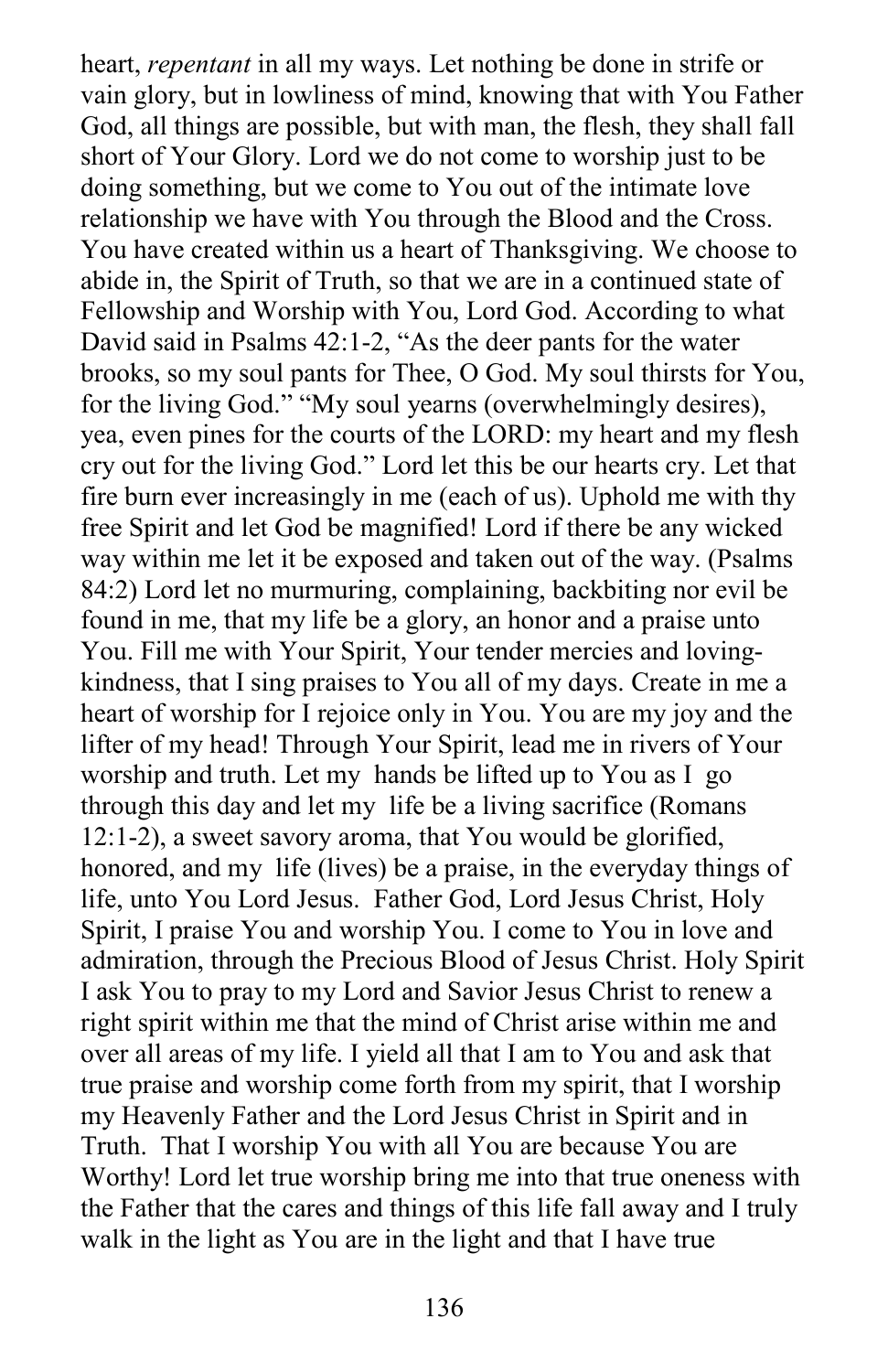fellowship with the Father, the Son, and the Holy Spirit. Lord enfold me into communion with You because In You I live, and move, and have my being! In true worship I see myself as I truly am, Lord I am truly in need of You, and how gloriously wonderful He IS! Amen

# **I Will Worship You**

Sometimes this child can feel so weak, And words of faith are hard to speak. 'Cause it seems my prayers fall on deaf ears, In the silence I may shed some tears. But my faith is not in how I feel, Though the threat of harm can seem so real. And should this whole world fall apart Deep within my heart of hearts… I know that…

I will worship, I will worship, I will worship You. In the warmth of the bright sunlight, In the coldness of the darkest night, Oh Lord, I will draw near, as You wash away my fear, I will cling to You, And I'll sing to You, Sweet praises, and worship… I'll worship You, Jesus. *©Gwen R. Burton, used here by permission* 

# **Prayer Acknowledging My Commitment to the Lord**

Heavenly Father God, **I come to You** in Jesus Christ's Holy Name. I acknowledge that Your Son Jesus Christ is my Lord and Savior, Who I acknowledge is above all, and has all Authority and Power in Heaven, and Earth, over, in, and through my life. I willfully bow, surrender and submit all areas of my life, all that I am and all that I have unto You Heavenly Father, Son, and Holy Spirit, the One True and Living God, Creator of Heaven and Earth, under Your Lordship, my Lord, Savior, and Master! **I commit** my Total Allegiance to You, Lord Jesus Christ, Heavenly Father, and Holy Spirit, now, today and for the rest of my life, to do Your work, to do Your will and obey You at all times. I give my permission, my life, and all that is in it, as a living sacrifice, unto You which is my reasonable service, that first and foremost, all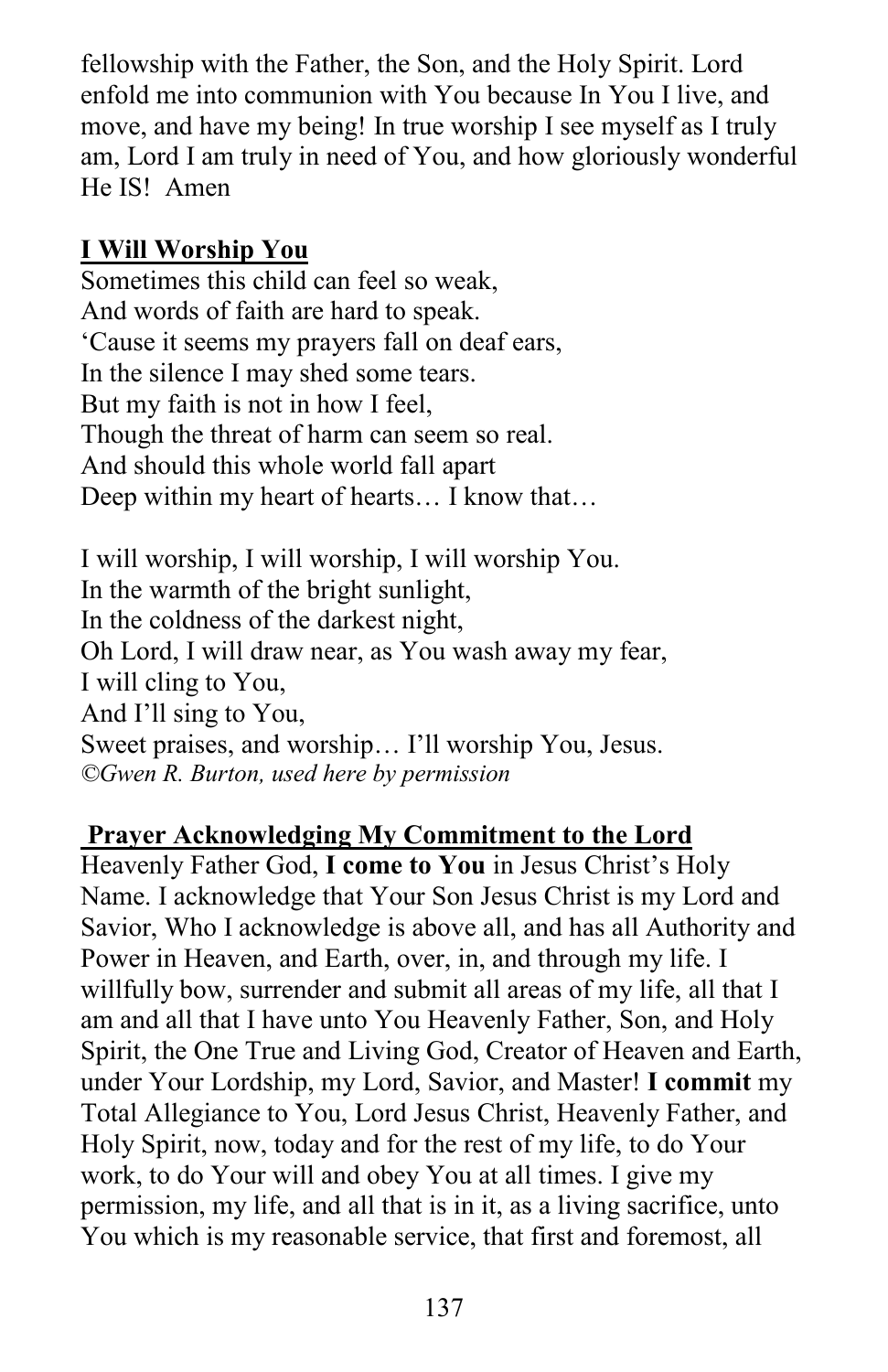that I am would be a glory, honor, and praise unto You, Heavenly Father, Son, and Holy Spirit, in Jesus Christ's Holy Name. **I commit** my life and all that is in it, to You, to do Your Good Works, and to have and be in Your total Desire, Will, Way, and Presence. I will, I am, and I will be, transformed into Your total likeness by Your might and power. Take Your rightful place on the Throne of my life, I give it to You, for eternity and I ask You Lord, to bind all that I am to all that You are, in Jesus Christ's Holy Name. Lord extend Yourself through me, in all areas of my life fully and completely that I be a glory, honor, and praise unto You. **I decree and declare You** to be on the Throne of my life, in and over all areas of my life. Lord Jesus Christ, You are the Author and the Finisher of my faith: in all, through all, and above all, of my life. Thy Kingdom come, Your will be done! Amen.

### **I Call Upon You Lord - Jeremiah 33:3**

Heavenly Father I come to You in Jesus Christ's Holy Name. I surrender myself to You, Heavenly Father, Son, and Holy Spirit. Your Word says in Jeremiah 33 verse 3 to call upon You and You will show me great and mighty things that I do not know. Lord God I come to You and cry out, I surrender all to You. I call unto You, God Creator of Heaven and Earth, I ask You to show me great and mighty things, of the unfathomable riches of Your glory and splendor, all that You are, help me and cause me to plumb the depth of Your Being and know You, I worship You, I praise Your Holy Name, Blessed be Your Holy Name, amen.

# **Prayer Of Deliverance From Addictions For the Believer**

Dear Heavenly Father, I stand in faith on the authority I have as a believer in Jesus Christ, and a co-heir to His kingdom. We know Lord that You are the only answer. We know Lord that the enemy comes to steal our lives, to kill and destroy our families. In the name of Jesus Christ, I commit my life to You Jesus to destroy every plan the enemy has to keep me in this addiction. God's Word says that God has plans for good and not evil (Jeremiah 29:11) for me and I claim God's plan for my life right now. You have given me all authority through Jesus Christ to execute this judgment on all the forces that want me to stay in this addiction (Psalm 149:5-9). Your Word says that the adversaries of the Lord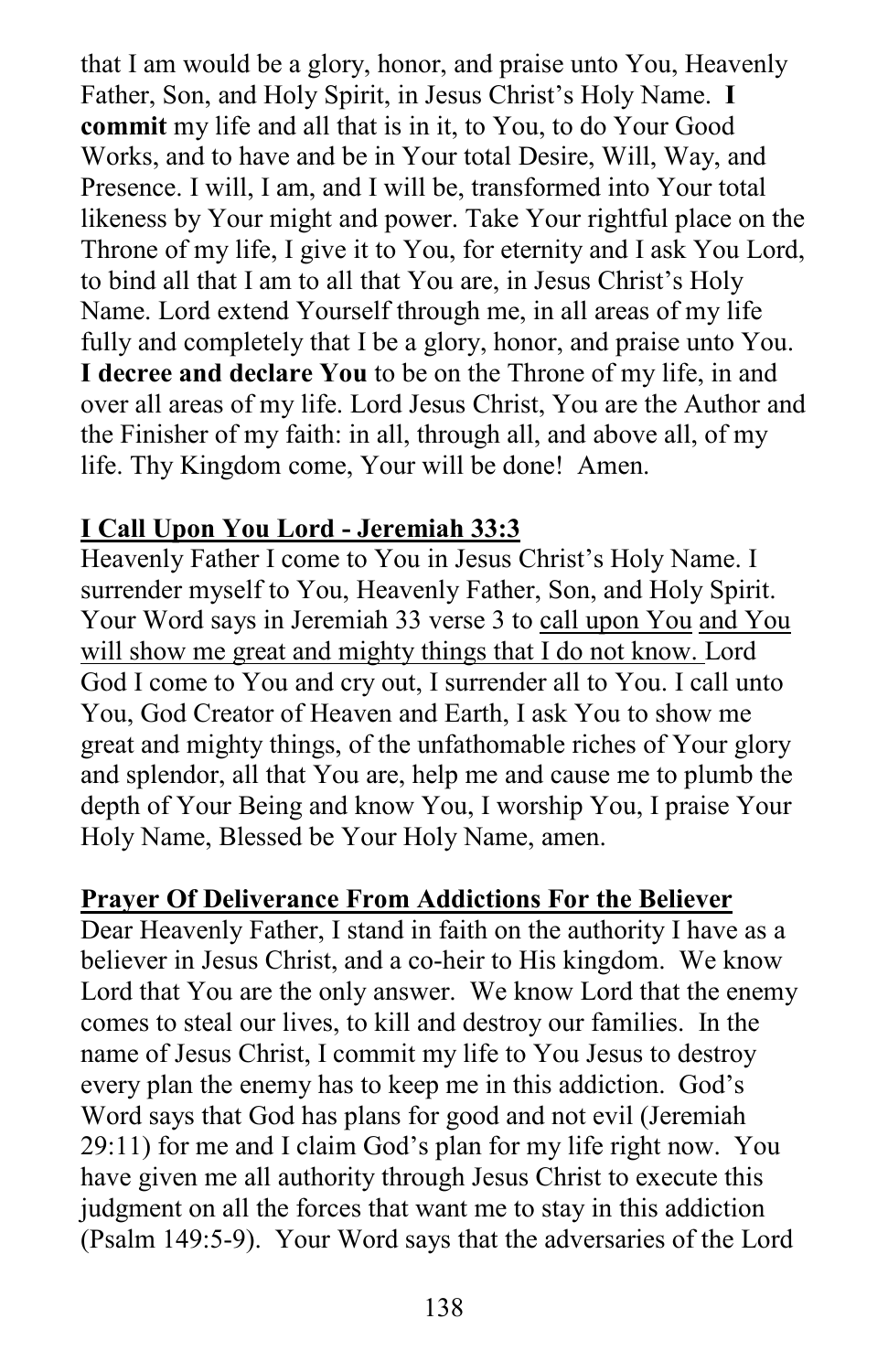shall be broken in pieces in Your perfect timing, and will bring salvation, restoration and healing to me (Samuel 2:10). O Lord, with each new day, help me to be strong and continue to trust you. Bring into my eyes and heart an honesty that sees my true situation and find strength in your goodness and guidance. I declare release from my addiction and receive my renewed joy in living from this day forward (Psalms 21:1-3). Let me not be ashamed for I put my trust in You. Cleanse my mind of all darkness and fill it with love and light. Almighty God, You sent Jesus to set the captives free (Isaiah 61). I know Your power and I know Your might. I ask that You deliver me from all addictions and bondages that has kept me from my relationship with you and from being and doing my best. I know Lord that You and only You can and will deliver me from this evil addiction. Help me to arm myself with strength and hope. Help those around me to give me sound and Godly advice. I believe in miracles and according to Your Word in Psalms 149:5-9 because You are my deliverer. Heavenly Father, I ask that You send Your angelic warriors to drive back this stronghold of addiction. To God be the Glory. In Jesus Name we pray, Amen

# **Humbling Yourself Before the Lord Prayer**

We give our heart to You Lord, Please teach us to be humble. We give our feet to You Lord, please help us not to stumble. Our eyes belong to you Lord, to see Your Holy way. Help us to look straight ahead, and seek You every day. With our ears let us hear Lord, every time You call. We give ourselves to You Lord, we will obey Your Law. We give our hands to You Lord, we lift them up in praise. We will worship You Lord, all our blessed days. Our mouth we give to You Lord, we shout with victory. We belong to You Lord, now we are living free. Amen

# **Knowing God's Plan for You Regarding Marriage**

Unto You, O Lord, do I bring my desire to find a godly husband (wife). Lord, I trust in, lean on, rely on and am confident in You. Let me not be put to shame or be disappointed; let not my enemies, the spirits of rejection, hurt, inferiority, or unworthiness triumph over me (Psalm 25).

Heavenly Father, it is written, "For I know the thoughts and plans that I have for you", says the Lord, "thoughts and plans for welfare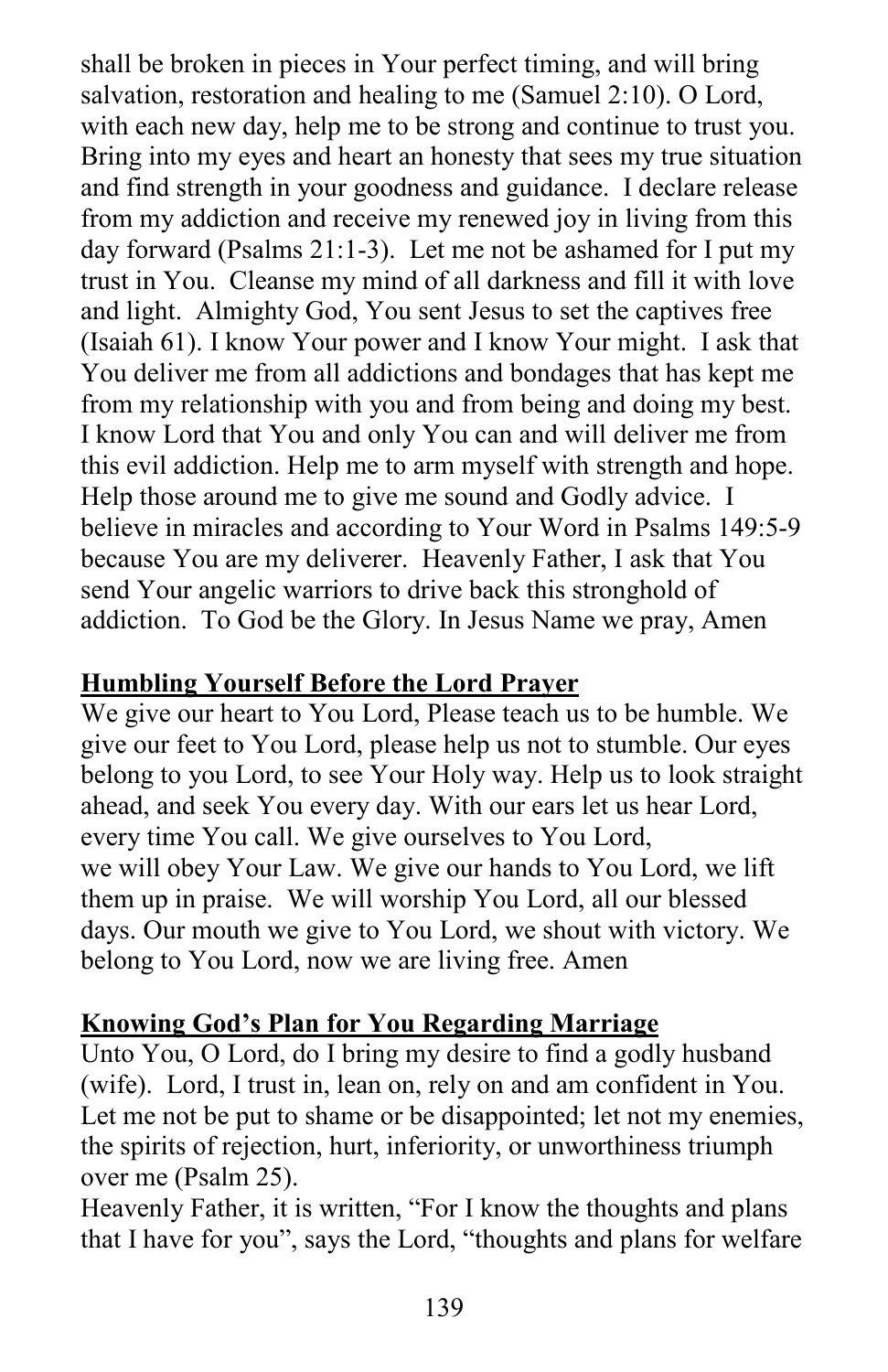and peace and not for evil, to give you hope in your final outcome. Then you will call upon Me, and you will come and pray to Me, and I will hear and heed you. Then you will seek Me, inquire for, and find Me when you search for Me with all your heart. I will be found by you," says the Lord (Jeremiah 29:11-14 amp)

Heavenly Father, I am looking for Your plan, Your answer for my life. It is my desire to be married. But I must be sure in my decision that I am living as You intend and that I am accepting whatever situation You have put me into. According to Your Word, marriage will bring extra problems that I may not need to face at this time in my life. Lord you weigh the spirits, the thoughts and the intents of the heart (Proverbs 16:2), therefore, I give them wholly to You. I ask that You cause my thoughts to become agreeable to Your will, and so shall my plans be established and succeed. Because You Lord, are my Shepherd and I have everything I need! I trust to You my life, Lord, that You will let me rest in the meadow grass and lead me beside the quiet streams. You will give me new strength and help me do what honors and glorifies You the most. Heavenly Father, help me to not be afraid, and to know that You are close beside me, guarding and guiding me all the way as I seek Your will for my life. Lord teach me to always pray and not to faint, lose heart, or give up that I may know Your will for my life. I ask You Lord to give me strength to accept Your will even if that means that it is not Your will for me to be married at this time (Luke 18:1). In Jesus Name I pray. Amen!

### **Prayer to Bless a Marriage**

We thank You, O'Lord, for the love You have implanted in my heart and  $\cdot$  's heart. May It always inspire us to only speak in kindness and respect. I ask You Lord, to show me how to be considerate of  $\cdot$  is feelings and always be concerned for \_\_\_\_\_'s needs and wishes. Help me to be understanding and forgiving of their weaknesses and feelings. Bless this marriage, O'Lord, with peace and happiness, and make our love fruitful so that we will be an example of Your Glory and Joy to others on this earth and in eternity. Lord I ask for this marriage blessing in Jesus Name. Amen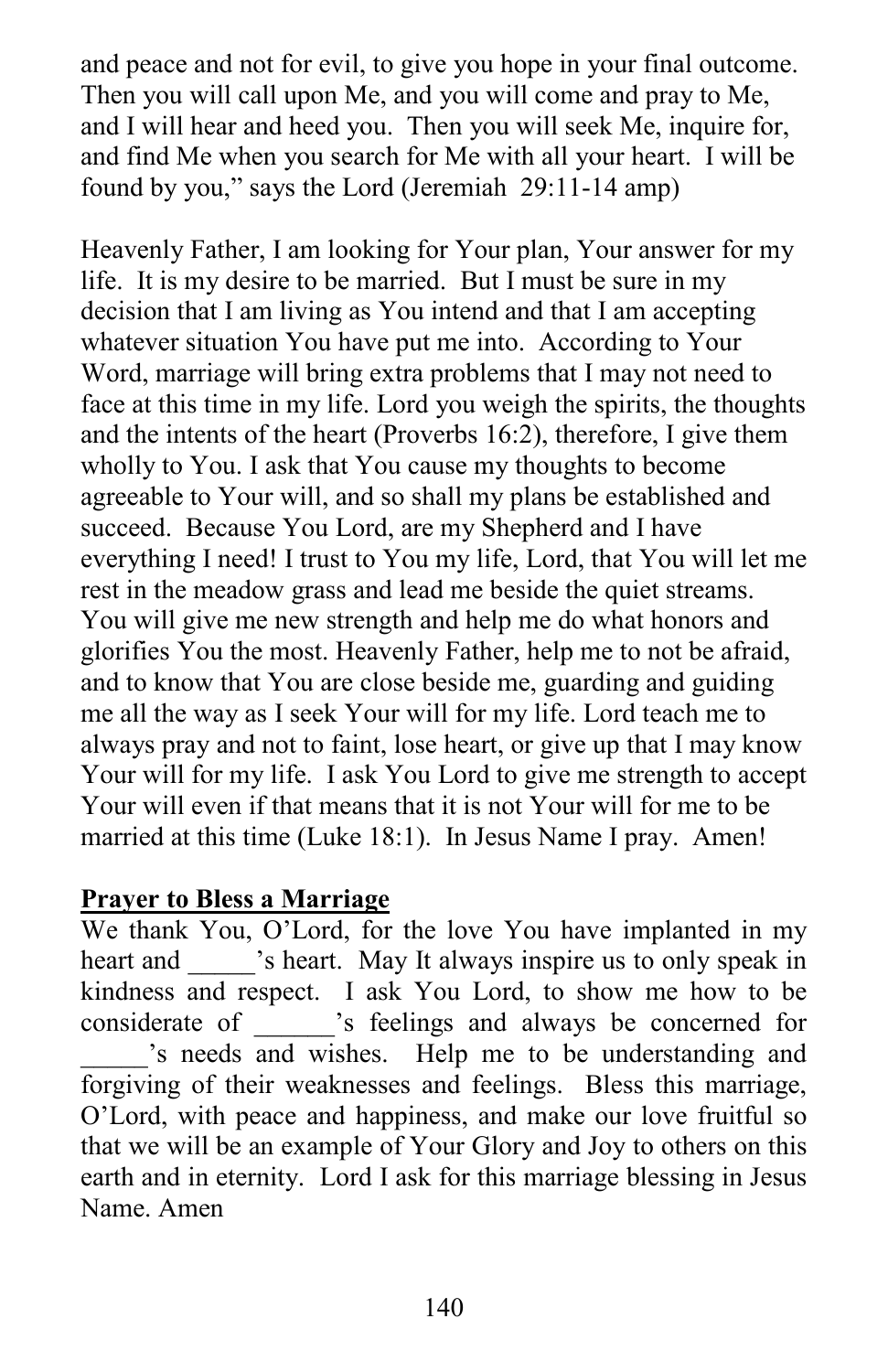### **Prayer for Husband and Wife to Strengthen a Rocky Marriage**

Heavenly Father we pray together to You as husband and wife to always help us to look to You Lord to ourselves and then to each other to rediscover the fullness and mystery we once felt in our union. Let us Lord, be honest enough to ask: "Where have we been together and where are we going? How have we failed You Lord and failed each other.? Help us Lord to always put You first and then our marriage next over everything, our children, our friends, our work. Help us Lord reexamine our commitment in the Light of Your Love, willing, openly, compassionately. In Jesus Name we pray. Amen

#### **Prayer to Strengthen a Restored Marriage**

Heavenly Father, thank you for this day and the people you have put into my life. Father, thank you for my beloved spouse and for our restored marriage. Thank you for the love you have for me and the forgiveness you have given me. Thank you for your Son, who lives in me. Lord, thank you for the love you have poured into my heart. Your unconditional love overflows my heart. You know my heart Lord and the depths of my love for my spouse. I pray that you will pour your abundant blessings upon her and me. My spouse is a very special person to me, who I love dearly and will never leave nor forsake ever again no matter what the circumstance. I know that my past had wounded my heart, but you have healed it and taken away the things that kept me from loving again as you would have me do. Lord, I pray that you will continue to change me and make me into the husband you would have me be. Lord, I know I hurt my spouse and caused her heart to harden. Lord Jesus, I pray that you will soften her heart toward me as it once was and lead her to you and back to me. I know she believes in you as do I. Lord, your word has shown us what you would have us do and that you want us to stay together and forgive and reconcile. Lord, I pray that we will both submit to your will for our marriage. I pray that you will heal and restore our marriage to where it was at the beginning. Heavenly Father marriage and my spouse was a gift from you. I pray that you will touch our hearts and bring us closer to You. Keep us under You precious mercy and grace so that this marriage may stay restored. Let us be as one Lord as You have us in your word. In Jesus Name I pray. Amen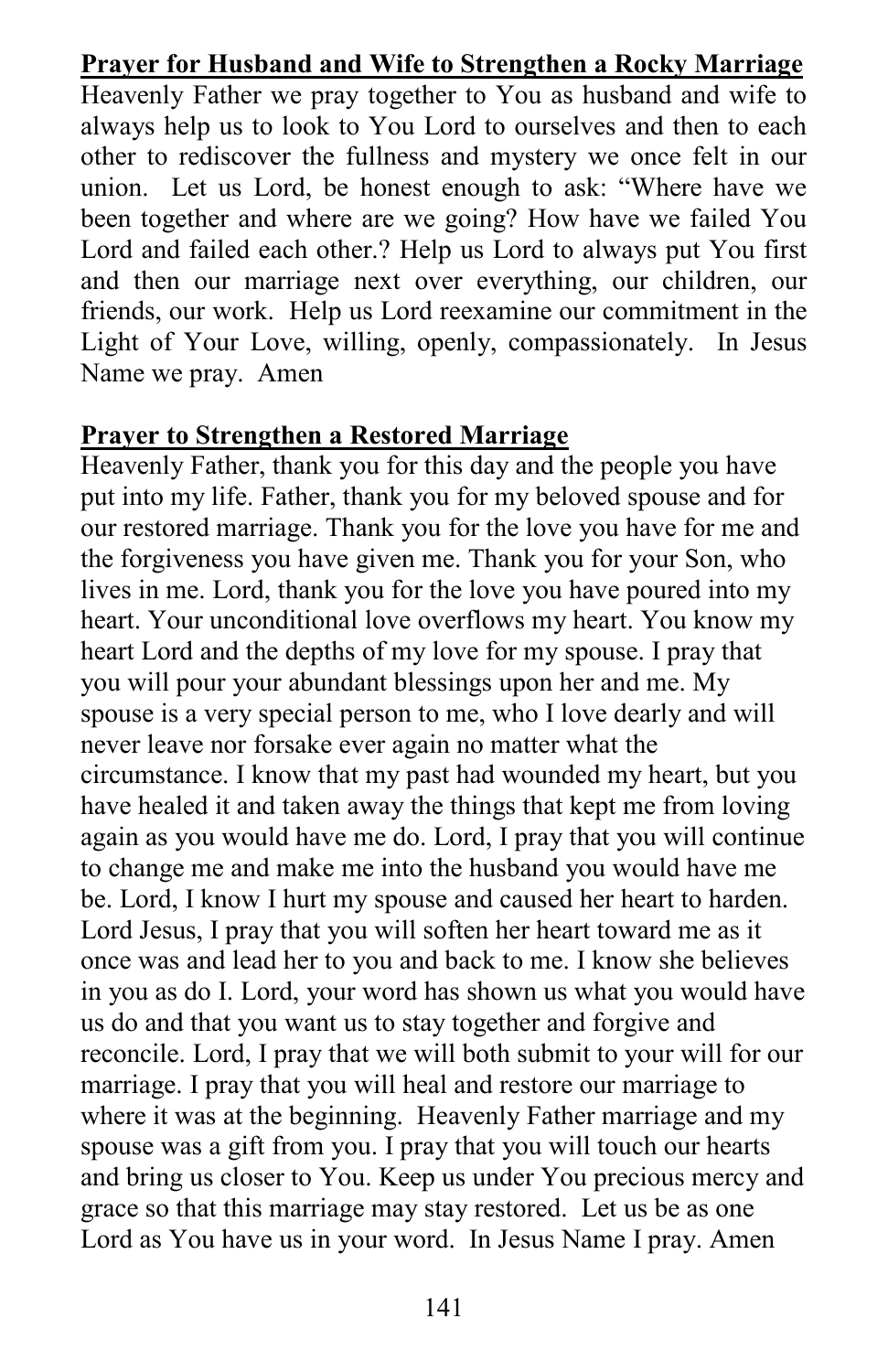# **Prayer for Peace for a Troubled Marriage**

Heavenly Father, in the Name of Jesus, we bring before You. We pray and confess Your Word over them, and as we do, we use our faith, believing that Your Word will come to pass. Therefore we stand in the gap for \_\_\_\_\_\_\_ and we pray and confess that \_\_\_\_\_\_will let all bitterness, indignation, wrath, rage, bad temper, resentment, contention, abuse, all malice, spite and ill will be banished from them. We pray that have become useful and helpful and kind to each other, tenderhearted, compassionate, understanding, loving-hearted, forgiving one another readily and freely as You Father, in Christ, forgave them (Ephesians 4:31). We ask Lord that they will walk in love, esteeming and delighting in one another as Christ loved them and gave Himself up for them, a slain offering and sacrifice to You, God, so that it became a sweet fragrance (Ephesians 5). Satan, we render you helpless in your activities in the lives of \_\_\_\_\_\_\_. We come against the spirit of separation and divorce, and we loose you from your assignment against them. Satan, your power is broken from their marriage in the name of Jesus (2 Timothy 2:26). Heavenly Father, we thank You that will be constantly renewed in the spirit of their minds, having a fresh mental and spiritual attitude. They have put on the new nature and are created in God's image in the true righteousness and holiness (Ephesians 4:23). They have come to their senses and escaped out of the snare of the devil who has held them captive and henceforth will do Your will, which is that they love one another with the God-kind of love, united in total peace and harmony and happiness. Lord we know that whatever you forbid and declare to be improper and unlawful on earth must be what is already forbidden in heaven, and whatever you permit and declare proper and lawful on earth must be what is already permitted in Heaven (Matthew 18:18). Therefore, Lord, I ask you to speak to their hearts and heal their hurts so they may be reconciled to making this marriage work. In Jesus Name We Pray. Amen.

# **Prayer for Restoration of Marriage**

Heavenly Father I thank You that You will hear my prayer, for I come in the Name of Jesus and on the authority of Your Word. I come boldly to the throne of grace to receive mercy and find grace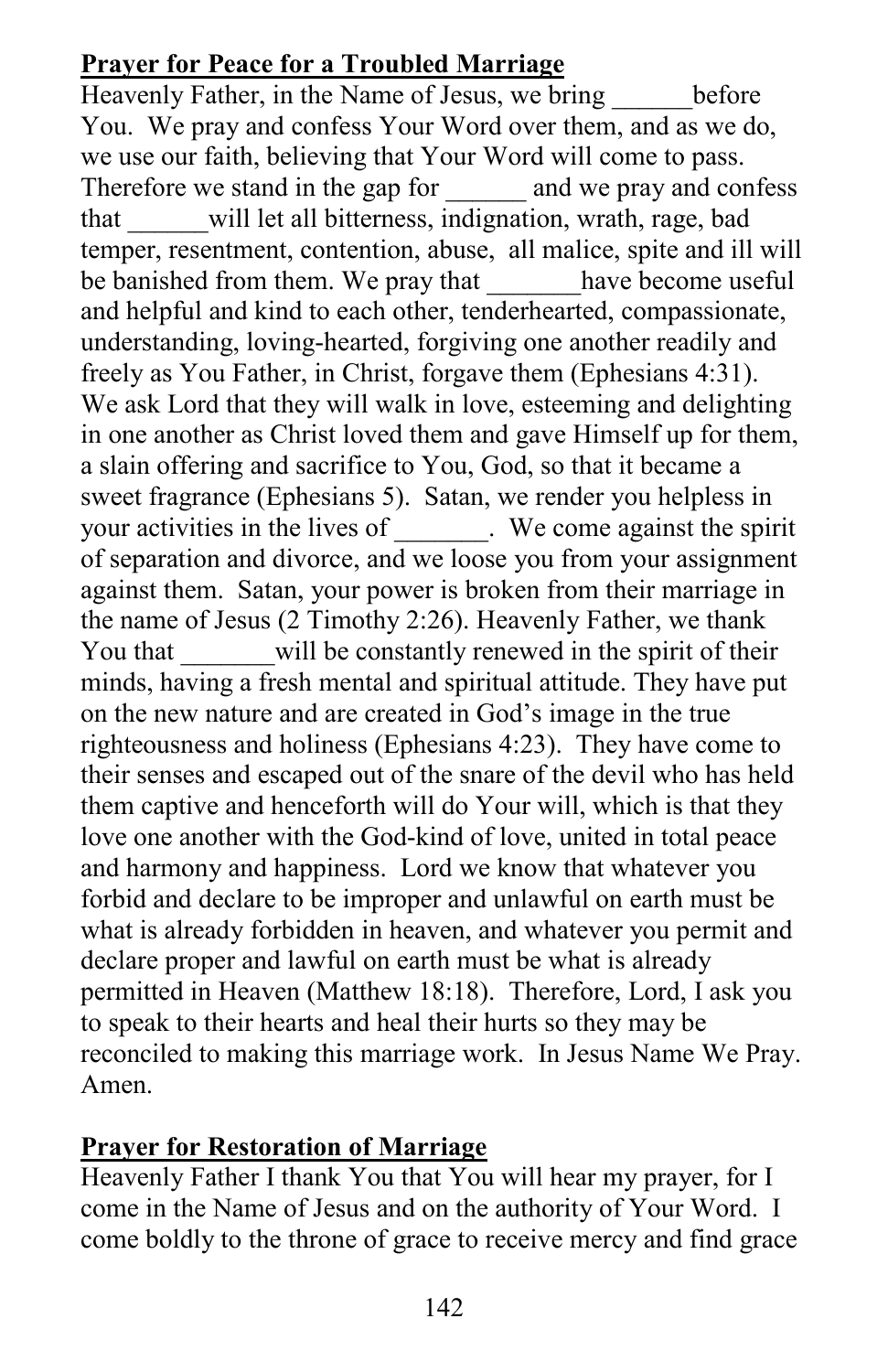for your help in restoring my marriage. I take my place standing in the gap for my husband (wife) against the devil and his demons until the salvation of God is manifested in his (her) life. Father I have forgiven them of their sins and transgressions, just as you have forgiven me. I stand firm knowing that the Holy Spirit will convict and convince him (her) of their sin, unrighteousness and judgment. Help me Lord to remain sane and sober-minded, temperate and disciplined because I love my husband (wife) and my children and I commit myself to them. May I steadfastly remain self-controlled, chaste, good-natured and kindhearted, adapting myself so the Word of God may not be exposed to reproach – blasphemed or discredited. Heavenly Father, I pray that

\_\_\_\_\_\_, will be delivered from this present evil age by the Son of the Living God, and whom the Son has set free is free indeed (Galatians 1:4). I ask Lord that we be delivered from the spirit of rejection and accepted in the beloved to be holy and blameless in His sight (Colossians 3:12-15). Lord I come humbly before you and ask that You heal this broken marriage as Jesus came to heal the brokenhearted. You have promised us in Your Word, that if we believe on the Lord Jesus Christ, that we will be saved, and also our household (Acts 16:31). Help us Lord to submit one to another as we submit ourselves to You. Heavenly Father, I ask You to rebuke any plans of the enemy to keep this family from being together. We know Lord that satan comes to steal, kill and destroy but we stand firm and confident knowing that he has no power over You, Lord Jesus (John 10:10). Thank You, Father, for hearing my prayer on behalf of this family as we strive for the love of God to reign supreme in our home, and for the peace of God to act as umpire in all situations. As for me and my house, we will serve the Lord. (Joshua 24:15) May our family know that You are Lord, spirit, soul and body and that you watch over Your Word to perform it, in Jesus Name we pray (Acts 16:31). Amen.

#### **Prayer for Forgiveness for a Past Divorce**

Gracious Father, I praise you for your merciful kindness that is great toward me. Psalms 117:2. I know that at my wedding I vowed that I would stand for my marriage and be in that marriage no matter what. I meant that with my whole heart at the time. Now I can see that I allowed the enemy to come against my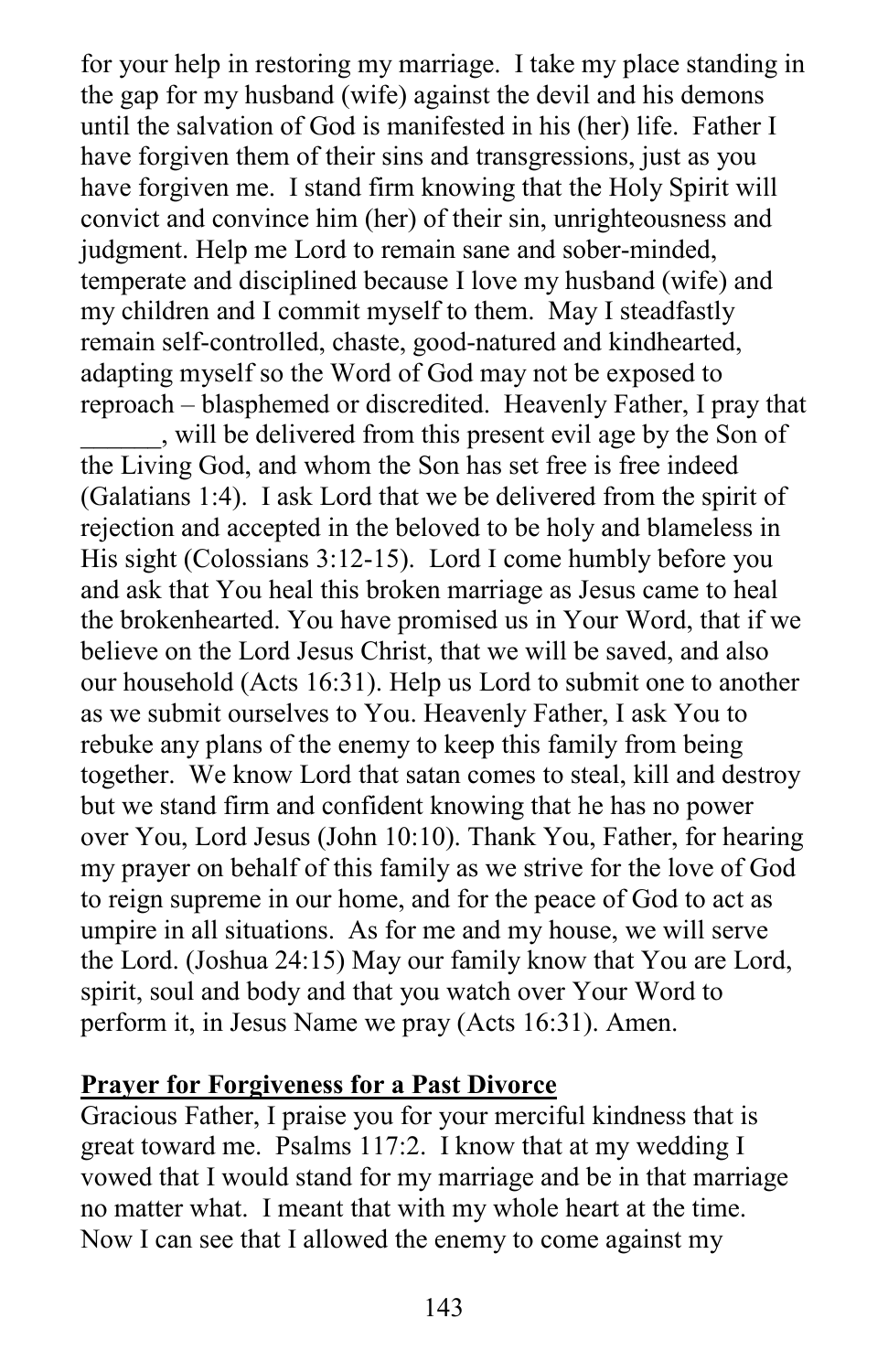marriage, my spouse, and Your will for my life. Lord, I have recognized the sin of my divorce. At the time that it came about, I did not fully understand the terrible injustice I was doing. I just wasn't listening for Your voice to guide me in my life, nor was I seeking Your face, or looking in Your word for the right answers. I acknowledge my sin before You now Father and I seek the forgiveness that Your word says is mine if I repent and turn and sin no more. Acts 3:19. I am sorry for all the hurt and offenses I have caused and will endeavor to walk in Your paths from now on. I ask You to heal the wounds I have caused, and bless my ex-spouse. I ask that You will free them from any unforgiveness or pain that they may still feel. I ask these things according to Your word in 1 John 1:9 that says if WE confess our sins You are faithful and just to forgive us and to cleanse us from all unrighteousness. Thank You Lord. In Jesus Name I pray, Amen.

#### **Prayer for Healing from Divorce**

Father God, when my spouse and I married I really did believe that only death would part us. The vows we exchanged said that we would be in our marriage together and fight for our marriage, for us. It seemed as if my whole world came crashing down when we divorced. For so long I have believed that no one could understand the excruciating pain and agony of the betrayal, rejection, and desertion by someone I thought would always be there and always love me. I have felt that I could never forgive or forget the heartache inflicted on me by my ex spouse. The anger and bitterness I've held onto have only hurt me. I am so tired of regrets and feeling hatred for them, and hoping for revenge. Your word says in Isaiah 53:3-6 that Jesus was despised and rejected by men, that is why He knows and understands my pain. By the stripes that Jesus took on his back, I am healed. I now understand that this healing can be for emotional scars as well as physical ailments. I am thankful for Your word that tells me that Jesus feels my infirmities, my pain and heartache, He has walked this road. Hebrews 4:15-16. Yet, Jesus prayed for those who hated and crucified Him, and asked for their forgiveness. Luke 23:34. Father, I want to walk as He walked, to love as He loved. I know that in forgiving I will find peace and healing. I choose to forgive them as You have forgiven me. In 2 Corinthians 1:4, Your Word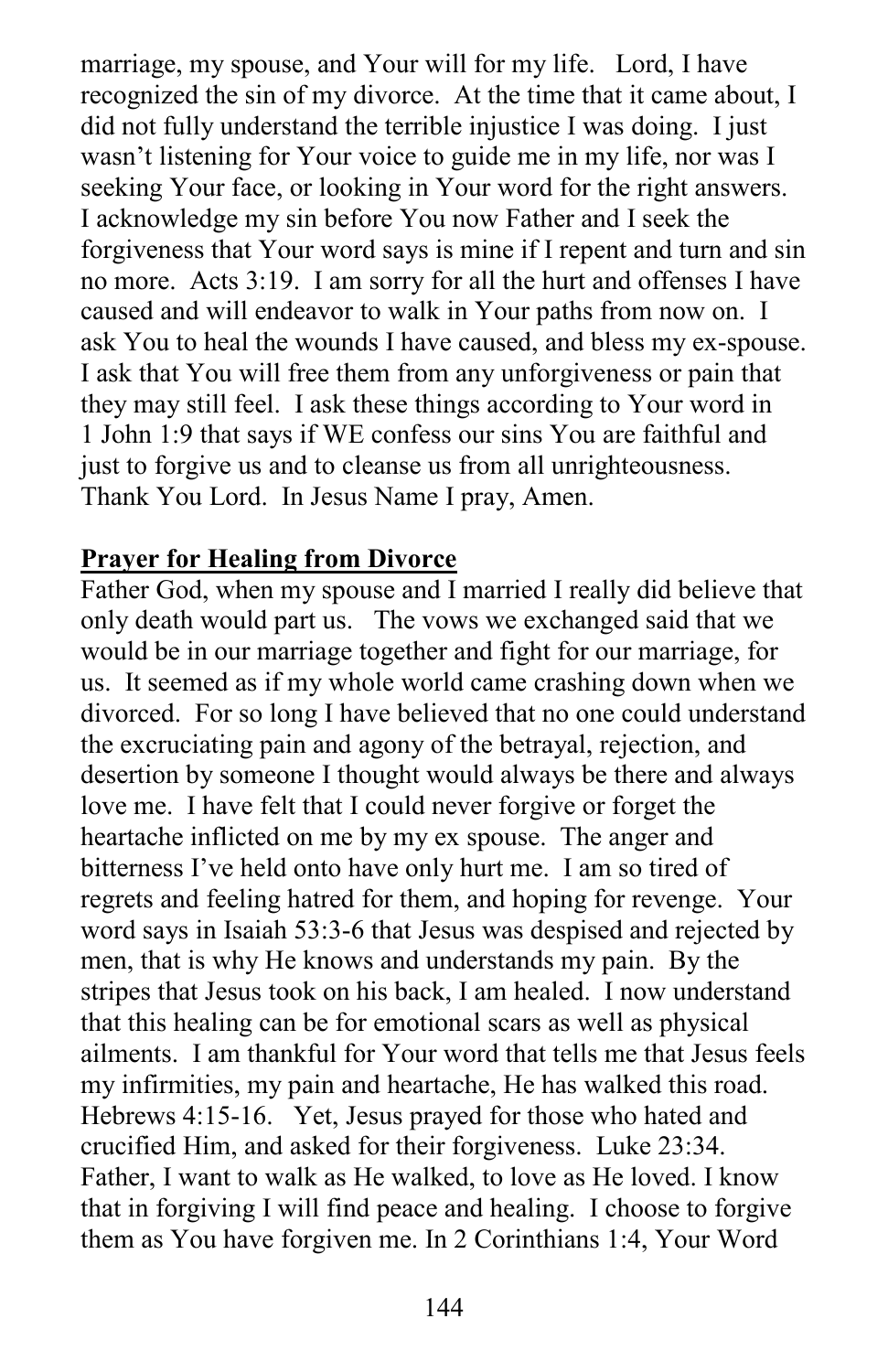says that You comfort me in all of my troubles that I may comfort others that go through like troubles. Lord, I ask You to forgive me of my sin of holding onto the bitterness and hatred for so long. I ask You to cleanse me, and comfort me as Your word says that You will. I will trust in You at all times and pour out my heart to You, for You are my refuge. Psalms 62:8. In Jesus Name I pray. Amen

### **Prayer for The Lord to Open the Gates**

Heavenly Father, I come to You now in the Name of our Lord and Savior Jesus Christ. I bow before You and I enter Your Gates with thanksgiving, I enter Your Courts with praise. Heavenly Father I ask You to forgive me of all my sins, my trespasses, and my iniquities. Heavenly Father I ask You to forgive me of any unforgiveness that I may have toward anyone. Heavenly Father I ask You according to Isaiah 22:22 to open the Gates of Heaven above me and to bless me so that I will be in Your divine destiny. Heavenly Father open the Gates of Favor, Provision, Deliverance, Wisdom, Protection, and Healing. e in Your divine destiny. Heavenly Father I ask that I will be blessed to use these blessings, in Your Kingdom, according to Your destiny and Your Will for my life in the Name of Christ Jesus, according to John 14:14, to God be the Glory, amen.

#### **Prayer To Stop Deception**

Heavenly Father, I come to You through the precious Blood of my Lord and Savior Jesus Christ. I ask You to destroy and remove any deception in my mind in Jesus Christ's Holy Name. I ask You, Lord Jesus to guard me and keep me safe from those that are coming against me and to take authority over all sickness, diseases, and physical maladies. I speak divine health over in and through me. I declare total chemical and mental balance over in and through my body. Give me a sound and sober mind; long life, longevity in spirit and mind, all the days of my life. Destroy the plans and schemes, of man and all dark forces. Lord I ask You to strengthen me and protect me in all areas of my life. I ask You, Lord Jesus, for Your energy to abound in and through me abundantly. Lord, keep those from me who you don't want near me. I pray, Lord that my sleep will be sweet, restorative, and joy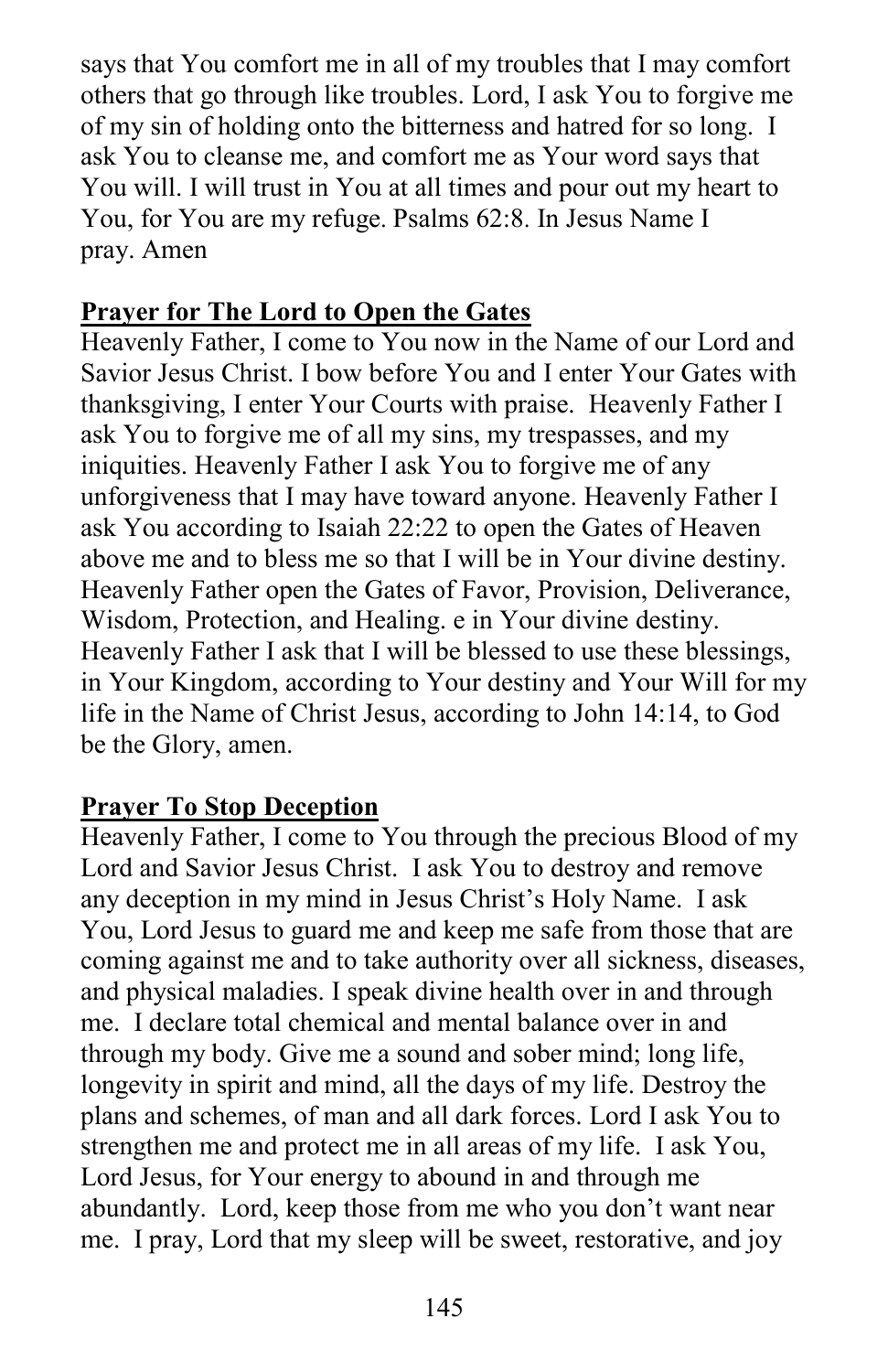abound in and through my heart and mind and to cause my eyes to behold You and You alone will order my path; for You name sake, Lord Jesus. Let peace infill me. Bring me into Your Secret Place, Your loving presence, with Your tender mercy, and comfort in every area my soul. Cause me to rest and not be stressed, fill me with rivers of freshness, every moment of every day. I ask You, Lord Jesus, to reveal all trickery and deceit, and let all hidden things be revealed. I pray Lord Jesus, that all forms of deception will be exposed. Allow me, Lord to see through the haze, smoke screens, the schemes, the plans of man and the enemy and to know only Your truth. In Jesus Name I pray. Amen.

### **Prayer to Help Control the Sin of Anger**

Lord Jesus I truly regret my sin of anger, I humble myself before You in humility and with a virtuous mind. I acknowledge my sin of anger and I repent. I turn from my anger to walk in Your chosen paths of Righteousness. I ask You to forgive me and cleanse me of all unrighteousness, pride, self-centeredness, hate, rage, bitterness, resentment and misplaced hostility and any other forms of anger that are in my life. Lord Jesus, Your Word says that Your anointing destroys all yokes of bondage so I ask You Lord to take from me the yoke of anger that at times I can't seem to avoid. I know Lord that without You, I would not be able to change from my old ways of getting angry. You and only You can take the sin of getting angry from me. (Isaiah 10:27). I ask You Lord to fill me with Your Holy Presence so that there will not be any room for anger to become a part of me. Fill me, Lord Jesus with Your Love and Your Holy Spirit, according to John 14:13-14, in the Name of the Lord Jesus Christ. Amen! (Extra reading Psalms 37)

# **Children's Dedication Prayer**

Heavenly Father, I come to You in Jesus Christ's Holv Name. I bring my child/children \_\_\_\_\_, \_\_\_\_\_, and \_\_\_\_\_\_ to You in prayer according to 1Samuel 1:26-28). Lord I want my children to truly know You and walk in Your Presence, sensing and knowing Your loving kindness and tender mercies. I ask that they will desire to be in Your Presence all the days of their lives. Heavenly Father I ask You to touch them in their inner most being strongly and intimately, draw \_\_\_\_\_, \_\_\_\_\_, and \_\_\_\_\_\_ into to all that You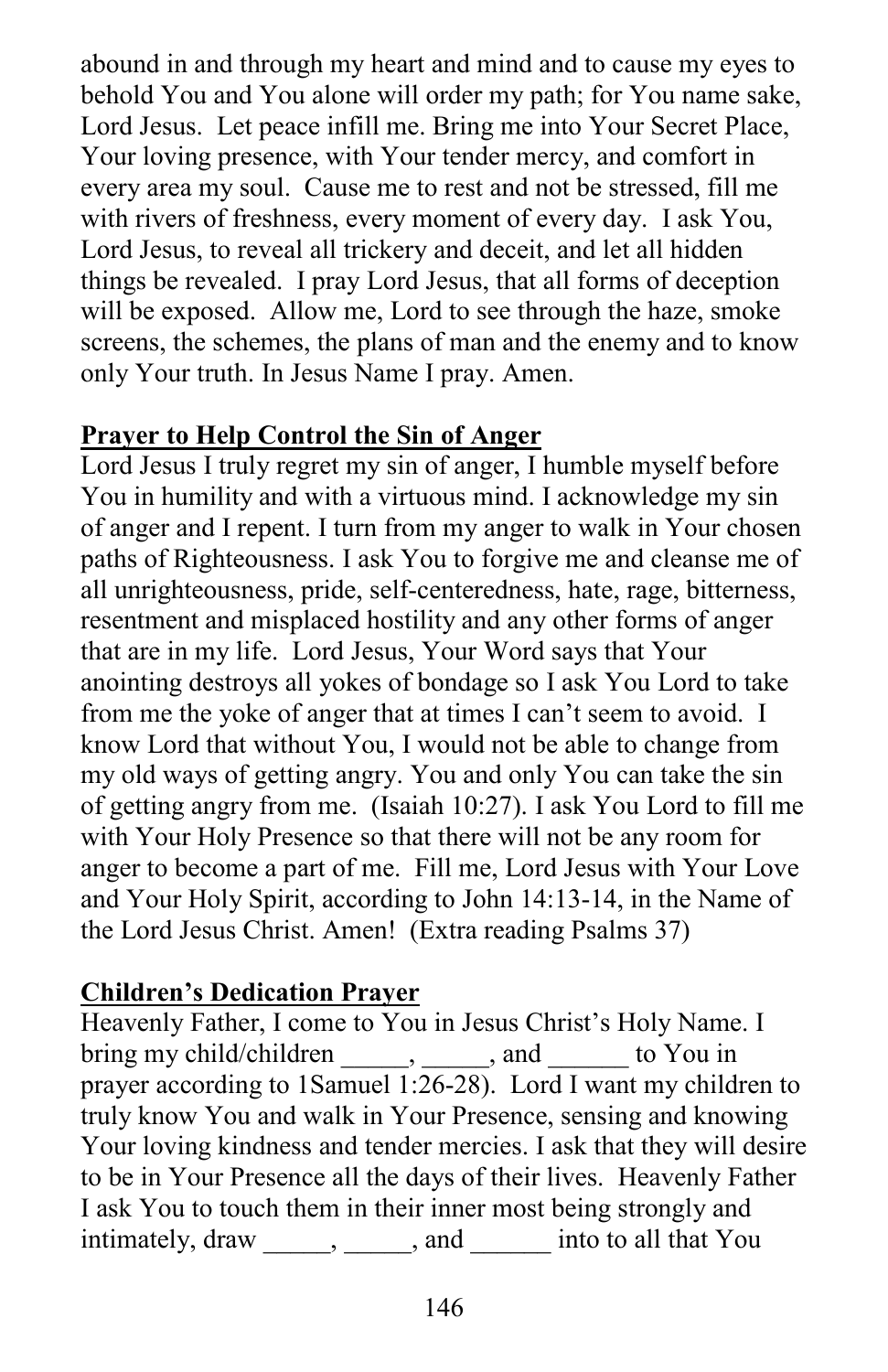are. Heavenly Father I ask that they would truly know the Power of Your Resurrection and Who You Are. Lord, I love them and You love them more than I could ever possibly imagine. I trust You with my children, and every aspect of their life now and forever more. You have given them a Splendor and a Glory of their own that is beyond our ability to comprehend. Lord cover them with Your Blood as I commit \_\_\_\_\_, \_\_\_\_\_, and \_\_\_\_\_\_ into Your Hands which are flawless. Heavenly Father I ask You to set each of my children apart for Your Self and for whatever is pleasing in Your sight, and I ask You to prepare a way for them. Heavenly Father, as a parent, I ask You to bless my children, send Your angels to watch over them to rebuke the devourer and all darkness from them all the days of their lives. Break all wrong and negative influences that are in or will come into their lives, in the Name of Jesus. Father place their feet on Your path to walk and be with You for Eternity, I ask this according to John 14:13-14. Thank You Heavenly Father, You are faithful! Lord, I as a parent dedicate my family to You. I ask You to help me to parent my children. Lord, help me to love them the way You love them! Help me Lord to speak words of love and encouragement, to be there for and with them through life, to support and not tear down, admonishing them through life with You by the Word of Life and Prayer (Ephesians 6:4). Cause my words to be from You and go into their hearts and minds bringing forth Life, because we love them greatly. You have placed Your love in me, to love them! I ask Lord that they will walk upright during their life on Earth, in love with You and without fear of man. Amen.

# **ARE WE AS CHRISTIANS TO JUDGE OTHERS?**

 Today there are so many people offering prayer (even though they are living in open sin), quoting scripture, and/or giving bad, unscriptural advice. Some of their favorites are: 'Don't judge, only God can judge me'; 'Follow your heart – it will lead you in the right way.' They may even admit to practicing sin, but they will say 'God knows my heart.' The fact is you cannot make a doctrine or a truth out of a single scripture. It is either the whole bible or none. We aren't allowed to pick and choose our favorite scriptures to affirm what we want to believe about God. He is holy, and we are commanded to be holy. (1 Peter 1:16)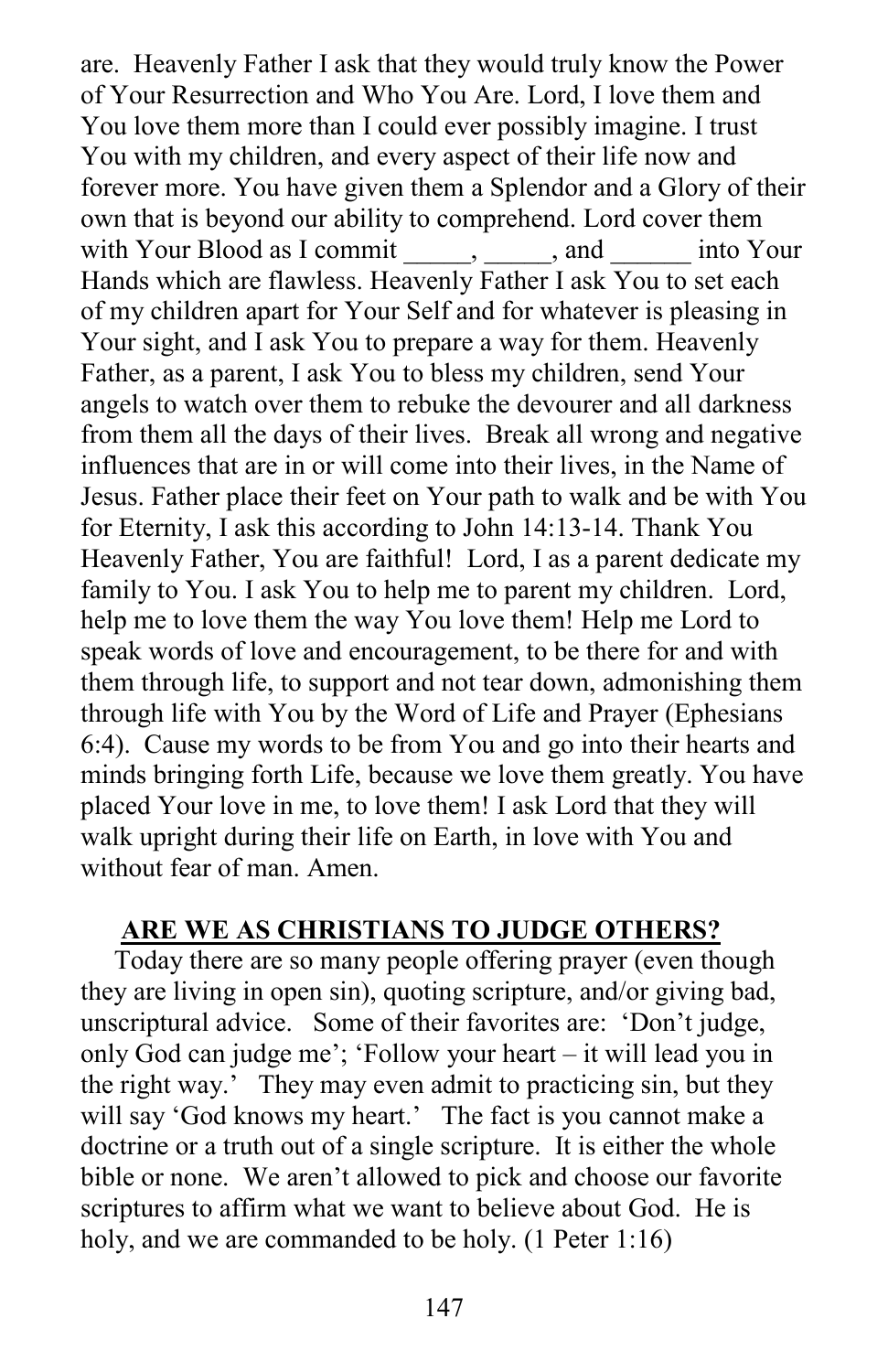The word says in 1 Corinthians 6:9 Or do you not know that the unrighteous will not inherit the kingdom of God? Do not be deceived; neither fornicators, nor idolaters, nor adulterers, nor effeminate, nor homosexuals <sup>10</sup> nor thieves, nor *the* covetous, nor drunkards, nor revilers, nor swindlers, will inherit the kingdom of God. <sup>11</sup> Such were some of you; but you were washed, but you were sanctified, but you were justified in the name of the Lord Jesus Christ and in the Spirit of our God.

 There you have it. If you are one of His, you were washed, were sanctified…, meaning you are no longer practicing these things. A study of the following scriptures will help to further clarify and confirm the fact that God does not expect us to overlook sin.

**2 Timothy 3:1-5** But realize this, that in the last days difficult times will come.  $2$  For men will be lovers of self, lovers of money, boastful, arrogant, revilers, disobedient to parents, ungrateful, unholy,  $3$  unloving, irreconcilable, malicious gossips, without selfcontrol, brutal, haters of good, <sup>4</sup> treacherous, reckless, conceited, lovers of pleasure rather than lovers of God, <sup>5</sup> holding to a form of godliness, although they have denied its power (the power to be delivered from sin) **2 Thessalonians 2:10-**13 and with all the deception of wickedness for those who perish, because they did not receive the love of the truth so as to be saved.  $^{11}$  For this reason God will send upon them a deluding influence so that they will believe what is false,  $^{12}$  in order that they all may be judged who did not believe the truth, but took pleasure in wickedness**. 2 Corinthians 13:5** Test yourselves *to see* if you are in the faith; examine yourselves! Or do you not recognize this about yourselves, that Jesus is in you - unless indeed you fail the test

**Jeremiah 17:9** The heart is more deceitful than all else and is desperately sick; Who can understand it? **Matthew 15:18-19** But the things that proceed out of the mouth come from the heart, and those defile the man. <sup>19</sup> For out of the heart come evil thoughts, murders, adulteries, fornications, thefts, false witness, slanders. **Luke 6:45** The good man out of the good treasure of his heart brings forth what is good; and the evil *man* out of the evil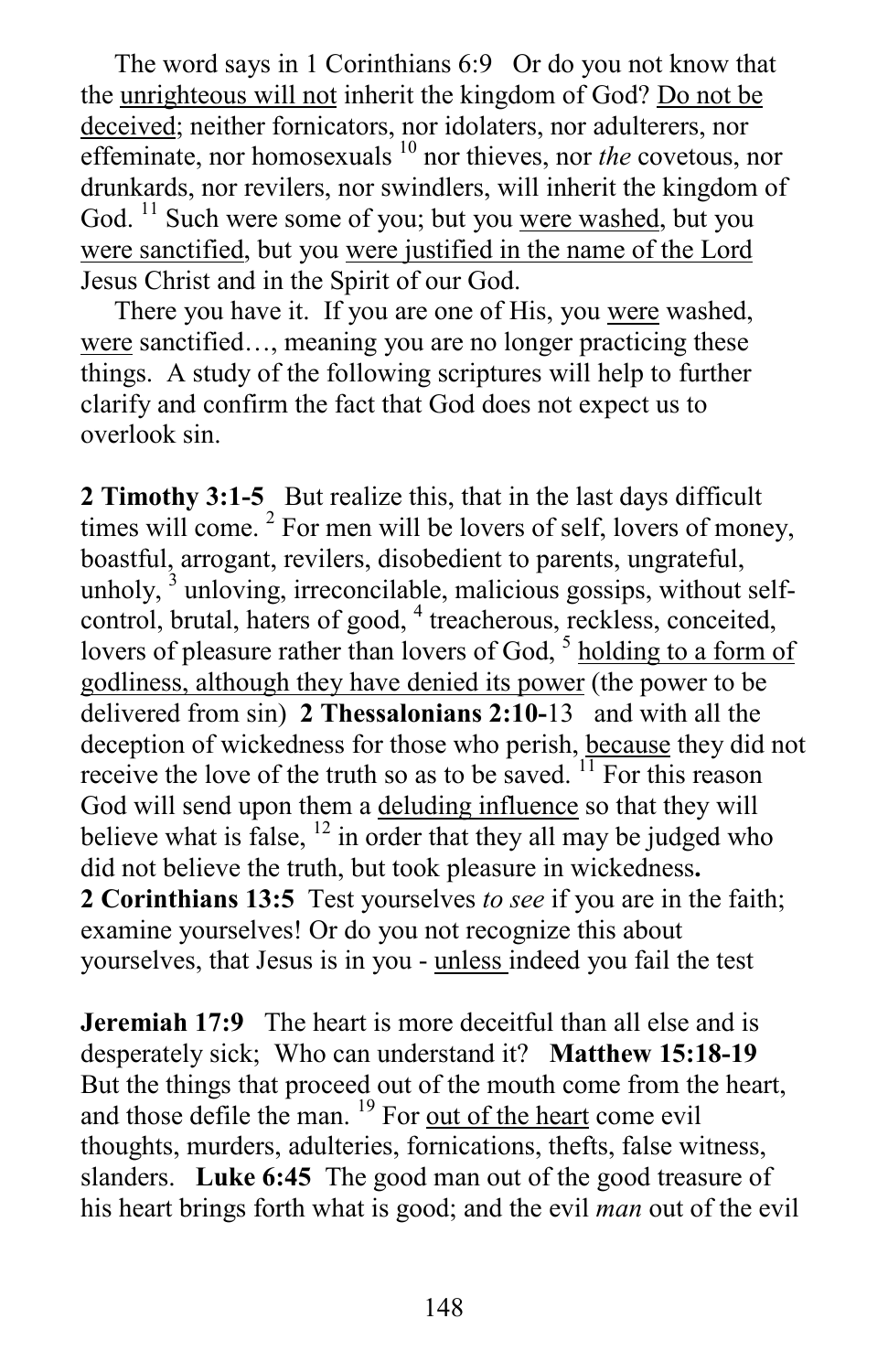*treasure* brings forth what is evil; for his mouth speaks from that which fills his heart

Are we as Christians to judge others? Yes, but the word gives us some guidelines.

**We are not to judge outsiders (unbelievers) 1 Corinthians 5:11**  For what have I to do with judging outsiders? Do you not judge those who are within *the church?* **We are to judge righteous judgements. John 7:24** Do not judge according to appearance, but judge with righteous judgement. **We are not to be conceited in our judgements. Galations 6:1** Brethren, even if a man is caught in any trespass, you who are spiritual restore such a one in a spirit of gentleness: each one looking to yourself lest you too be tempted. **We are not to judge hypocritically. Matthew 7:2-5** Jesus says 'Judge not that you will not be judged.' He explains what He means in the next few verses. Do not try to correct your brother if you have sin in your life. **We are even to judge ourselves.** (so that we can correct our error) **1 Corinthians 11:31** 

**[2](http://www.biblegateway.com/passage/?search=1%20COR%205:12&version=NASB#en-NASB-28467) Timothy 3:16** All Scripture is inspired by God and profitable for teaching, for reproof, for correction, for training in righteousness. To judge and correct sin is necessary, but as all things should be done in love out of a pure motive. We are not called to look for faults in our brothers, but to be a means of restoring them to right standing with God.

# **Do Not Give the Enemy Ground to Attack (Teaching)**

And you were dead in your trespasses and sins, <sup>2</sup> in which you formerly walked according to the course of this world, according to the prince of the power of the air, of the spirit that is now working in the sons of disobedience (NASB). You look in the mirror and that is the outside you that you see. The next layer of you is the mind, will and emotions, and finally the spirit man. We know people by their fruit, that is to what level or degree they are mature in the Lord or even if they know the Lord. We need to be allowing the Holy Spirit of God in all situations to help us possess our souls, and therefore our actions outwardly, love, joy, peace,… Sometimes this is not easy to do in certain situations. Choose the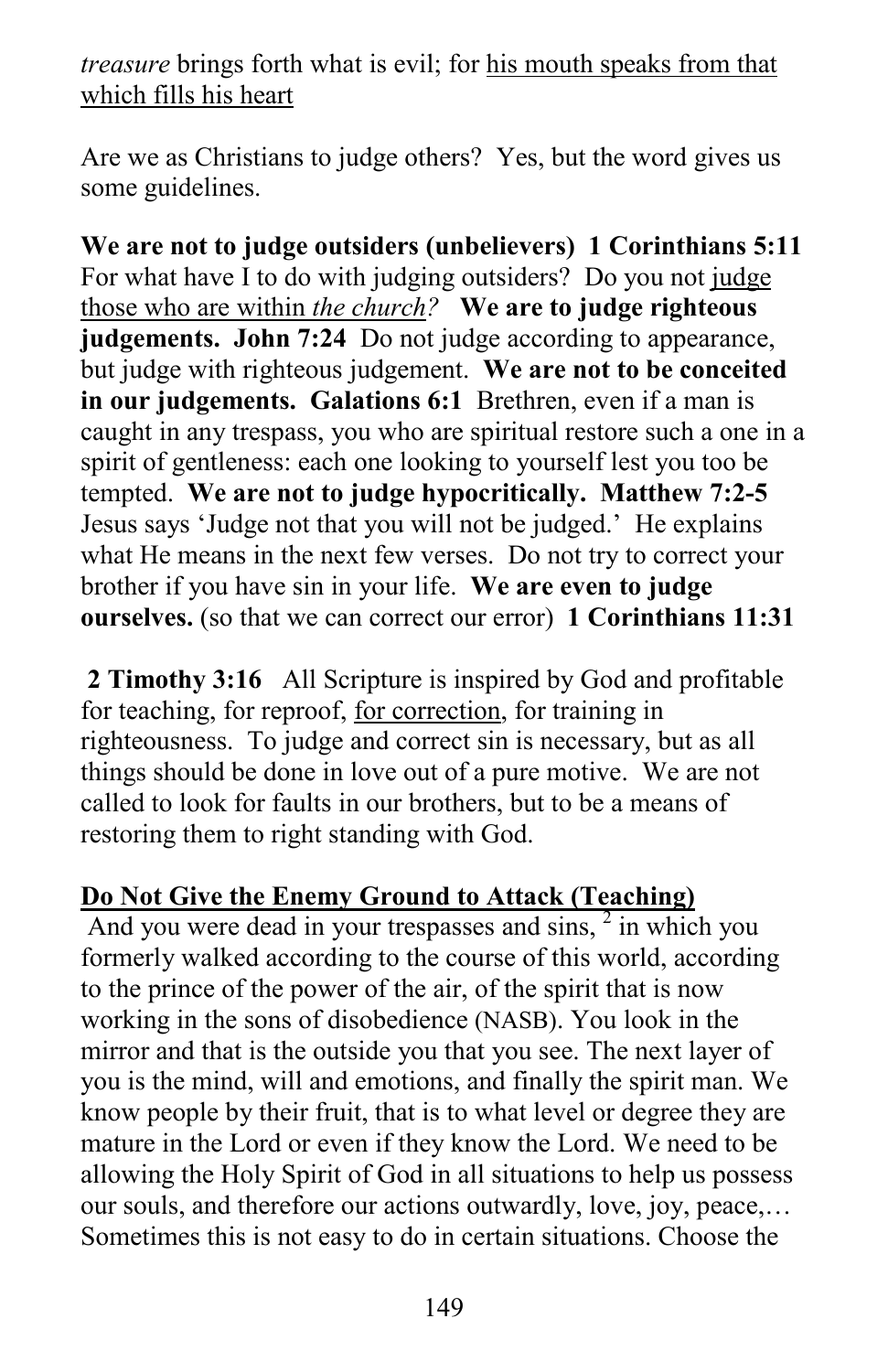high road. CHOOSE to do things God's WAY! This is not about you but representing Jesus before others. This is the true suffering for Christ, the true growth in God. Realize this, if it is banging on your door, take the test! Is it God looking for a Godly response in you?, Are you being refined?, Is your flesh the problem?, Is your mind, will, or emotions being worked on by the Lord? Is He showing you something about yourself? Is the flesh of another coming at you? Will you love them in spite of themselves as Jesus does us? Or have you given the enemy grounds to come into your life by a wrong attitude toward another or even yourself or God? Wrong feelings? , Wrong thoughts? You know it is wrong? Some where the enemy has sown a bad seed! The TIME is now to deal with it! Repent and be determined to do good, go the extra mile so they will see, listen, and learn! Forgive and love! (Matthew 5:48) **For example:** The devil wants God's creation, mankind, in hell. The Devil hates what God has made done you your life, so he uses spirits of racism to divide, cause disunity, strife, and contention! Why? Because the devil knows he is in major trouble if we come together in unity! (See Unity Prayer) (Hint: Never blame God!)

### **How to Take Authority When Things are Flying Around You**

This warfare prayer is based on the authority and power we have in the Name of Jesus, the Word of God, and the Power of the Holy Spirit! The believers authority is taken to prayer to overcome and to drive out the powers of darkness! *"For the word of God is quick, and powerful, and sharper than any two edged sword, piercing even to the dividing asunder of soul and spirit, and of the joints and marrow, and is a discerner of the thoughts and intents of the heart."* Hebrews 4:12 KJV.

#### **In A Pinch Prayer - Taking Authority (When things are flying)**

In **the Name** of Jesus Christ of Nazareth I command you (Luke 10:19, Mark 16:17) devil and all evil spirits in the sound of my voice to leave my presence. By **the Blood** of the Lamb and the Word of my testimony (Rev.12:11) I overcome all evil spirits, in the Name of Jesus Christ Who died on the cross for my sins and the sins of this world. I am a child of God bought by the Blood of Jesus. Satan, you are trespassing, you have no right to come near me, my house, animals or property. I plead the Blood of my Lord and Savior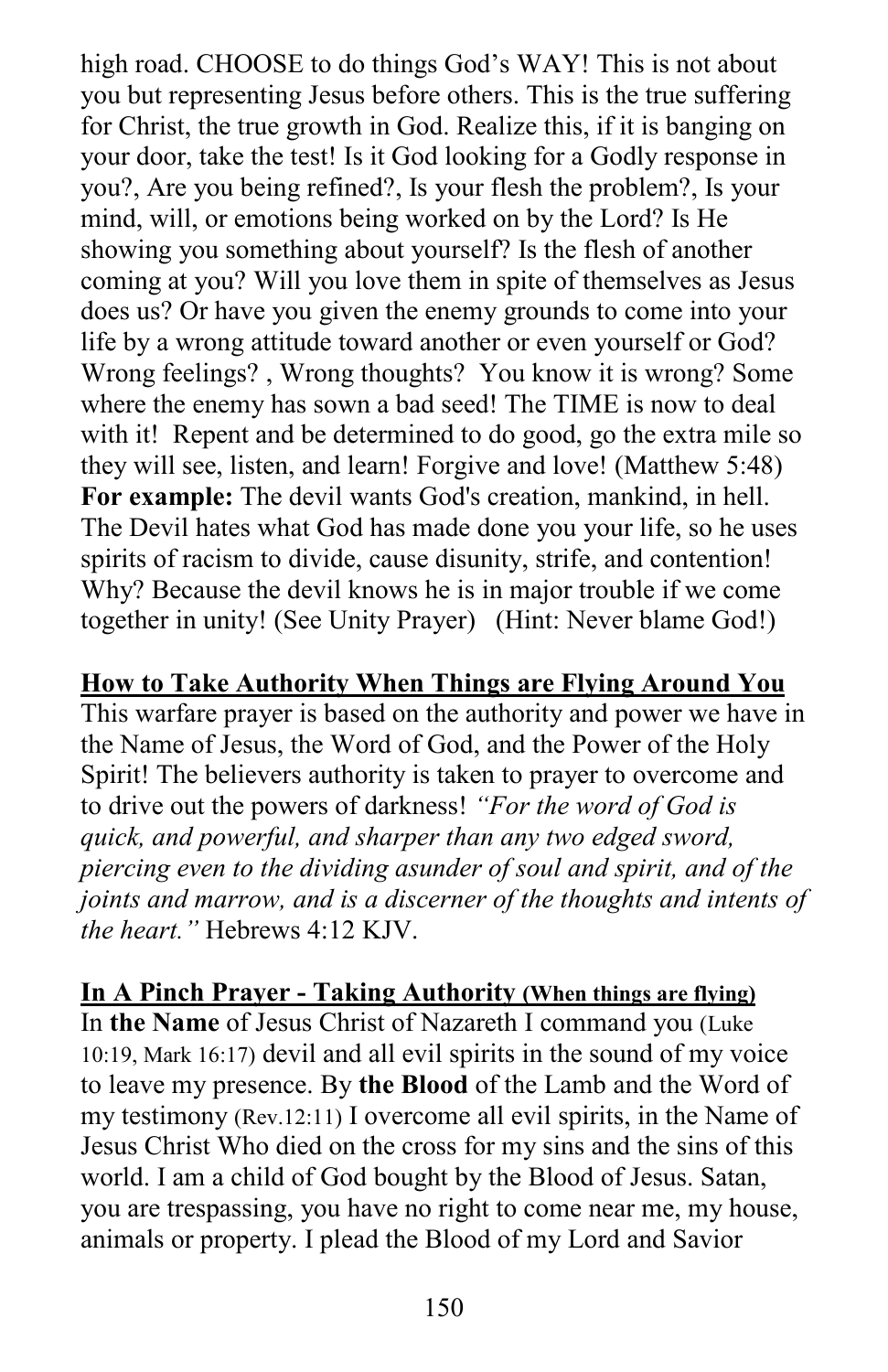Jesus Christ of Nazareth as a thick hedge of protection against all evil spirits , as a wedge between us that you cannot penetrate. I speak the Blood against you satan, in Jesus Christ's Holy Name. It is written in **God's Word** that no weapon formed against me can prosper, I stand on the Word of God, He is my Shield and my Buckler (Psalms 35:2). He says in *Deuteronomy 33:27* that He thrusts out the enemy and says to me ―destroy‖ them! Lord Jesus Christ I ask You according to John 14:13-14, to ―destroy the enemy‖. Satan, you are a defeated foe! You have been defeated and by the *authority and power* given to me in *Luke 10:19 I*  command you to leave (Mark 16:17), I loose you to the Abyss, the dry waste place, with all your minions in the Name of Jesus Christ of Nazareth. Lord Jesus Christ I ask according to John 14:13-14 to destroy all the dark destruction that came with the enemy, cleanse me in Your precious Blood, heal me, restore me, and seal me up in Your Glory. I ask You to shut all demonic doors that need to be shut and seal them so the evil spirits can never come through them again. Lord Jesus, I ask You to loose Your warring angels over me and this place to guard and protect me, the animals, and this land from the enemy from coming back here. Amen.

# **I Forgive Myself Prayer**

Lord Jesus Christ I come to You in the faith you have given me (Gal. 2:20, Romans. 12:3, Matthew 17:20) and since I too am a person, I ask You to forgive in faith anyone that I harbor anger, resentment, malice, animosity, dislike, judged, and have unforgiveness toward and ask You to forgive me for that, and any other way I have sinned against You Father, Son, and Holy Spirit, I forgive myself also in Jesus Christ's Name!

# **Biblical Grounds for Sickness, Disease, etc. (Teaching)**

Most of us do not like to use the word "legal" as in "legalism" after the way the Pharisees and Saducees of the New Testament treated Jesus. We do not want to be associated with them or their "religious" ways or "religion" which was "traditions of man" and not God's ways. They did not have a relationship with the Lord! In this case, the word legal gives way to the rights "possessed" by being within the law and therefore rightfully protected or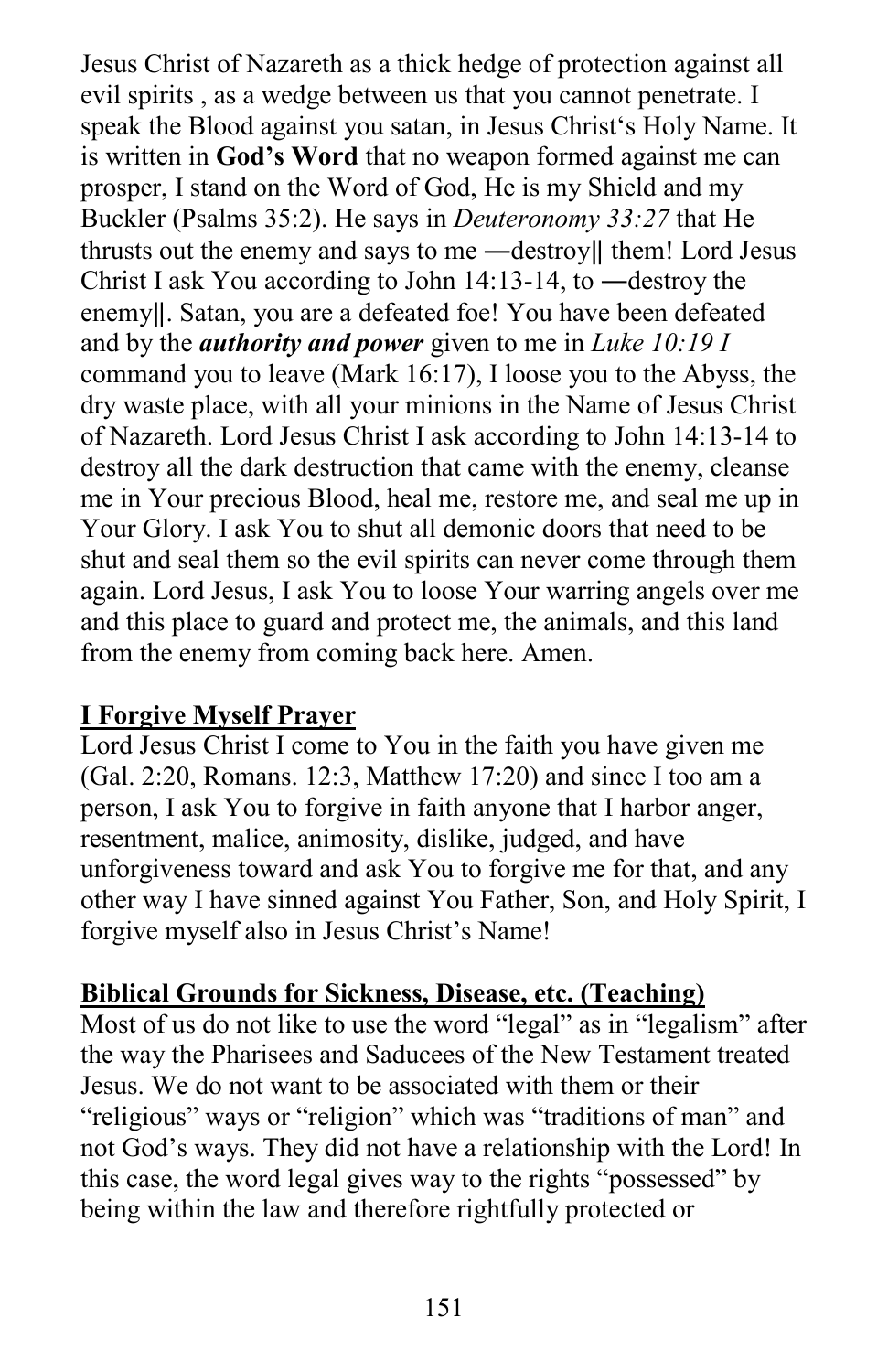something rightfully belonging to you. This can also cause us to be legally or lawfully separated or cut off from something that we could have a right to. In this case we have cut ourselves off from something we have a right to. The Word of God is the deciding factor. Demons through our disobedience and sin nature can obtain legal, biblical grounds to rob, kill, steal, and destroy. We do it to ourselves. Demons have a right to remain if we have given them any type of legal ground. Once they have legal ground there will always be a fight because they want you under them in one way or another. They will try to make you feel that things are hopeless, why even care! Those are total lies and tricks of the enemy. The Word of God came to Job, an Old Testament saint, and it tells us that his captivity (a state of being a prisoner to something.) was turned. **So there is hope!** This hope is through the precious Blood sacrifice of our Lord and Savior Jesus Christ. We are here to help you kick out the demons, take back what is rightfully yours that you have been robbed of, and walk in a victorious life in Jesus! Our Heavenly Father wants us to realize as His daughters and sons that we all can have healing, forgiveness, restored relationships, and walk in a glorious relationship with Him, here on His Earth. He has promised this to us, His dear children through Jesus Christ, in His Word. **It is time** to *take back* what is rightfully ours through Christ, in and through prayer! We should never be given over to the whims of any devil due to ignorance. We are not going to sit down and give up. We are not going to take that as a child of God and just perish. I am a child of the Most High God, Creator of Heaven and Earth and we, His children through Jesus Christ, have been given authority and power over the enemy (Luke 10:19). I choose to obey and have a life that is victorious in Christ. I am an over comer in Jesus! Thank you Lord for giving me and helping me to live a life that is Victorious in Jesus Christ and to help my brothers and sisters to walk in that Light too! Amen. (So be it!)

### **Confirmation by Two or Three Witnesses**

In 2<sup>nd</sup> Corinthians 13:1b, there exists a very important prayer principle about confirming to us when we have heard God's Voice. The verse reads, *"By the mouth of two or three witnesses every word shall be established."* This works in the natural on establishing a testimony over certain matters (Deuteronomy 19:15)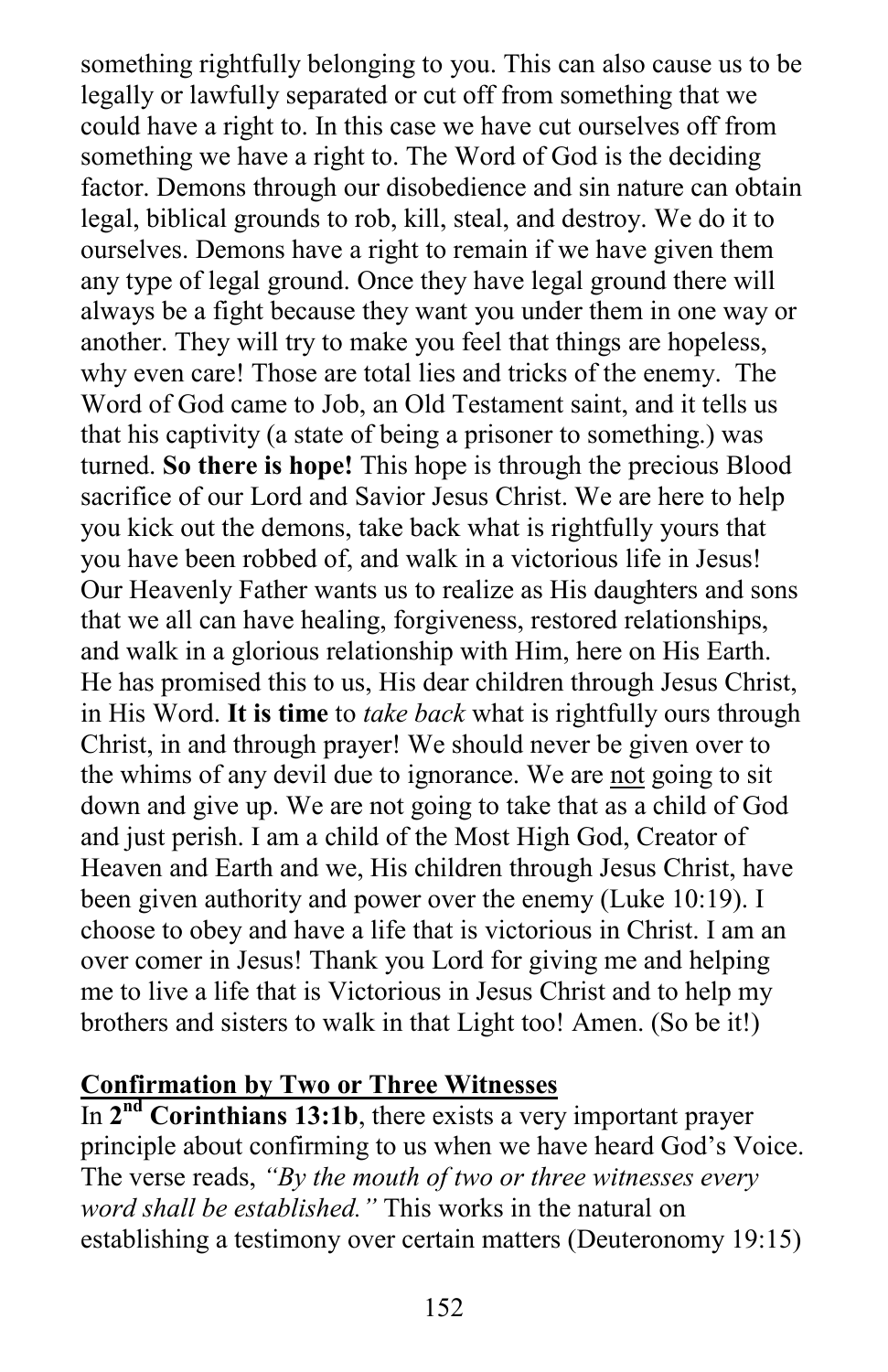and you will find out that it works the same in the spiritual  $(2<sup>nd</sup>$ Corinthians 13:1b). We have learned that the Lord is consistent and does not tell one person one thing and then tell another person something else. **Something is going on, seek God, He will reveal it to you!** 

**Why Pray For Forgiveness and Repentance (Why Forgive?)**  Our Heavenly Father has given us His Way to learn and grow in, in many areas of life, such as loving and forgiving one another. We need to receive His Ways and walk in them. It is up to us to come to Him (See Isaiah 55, Matthew. 11:28-30) He sent His Son Jesus Christ to die on the cross for our sins. **God is sincere about forgiveness.** He expects us to show the same mercy and forgiveness toward others as well as toward ourselves! The Word of God says **unforgivers will not inherit the Kingdom of Heaven.** It doesn't take a rocket scientist to figure out what that means! Where does that leave me or you when we do not forgive a person, any person?! (Matthew 6:14-15) Are we so great that we are above God's Word?! That sounds like satan (the devil or Lucifer) exalting himself (Isaiah 14:12-15). Sometimes I see that I have had bitterness, anger, resentment, grudges, wrong attitudes, thoughts, and feelings that were just not right! These are the **signs of unforgiveness**. Repent, forgive, turn and go a new way, God's Way!

# **Praying Against the Root Cause, Not the Symptom (Praying for Non Re-occurrence of Sickness)**

We all have a heart to see the sick healed and the afflicted made whole. It is, after all, God's will to heal and that was accomplished by the stripes that Jesus bore for each of us. Born again, and filled with the Spirit, most of us have no trouble believing the miracle of salvation in our hearts, but the same God Who saved you, also sent the word and healed you, yet so often we are troubled believing the truth presented here. We are finding that often, when called on to pray for someone, the Lord leads us to pray in the Spirit for a moment before offering a prayer for healing. I believe that the reason is, that we need to understand that some sickness is the result of another problem, and the Lord will often reveal the root cause of the problem and as we pray for that root, the symptom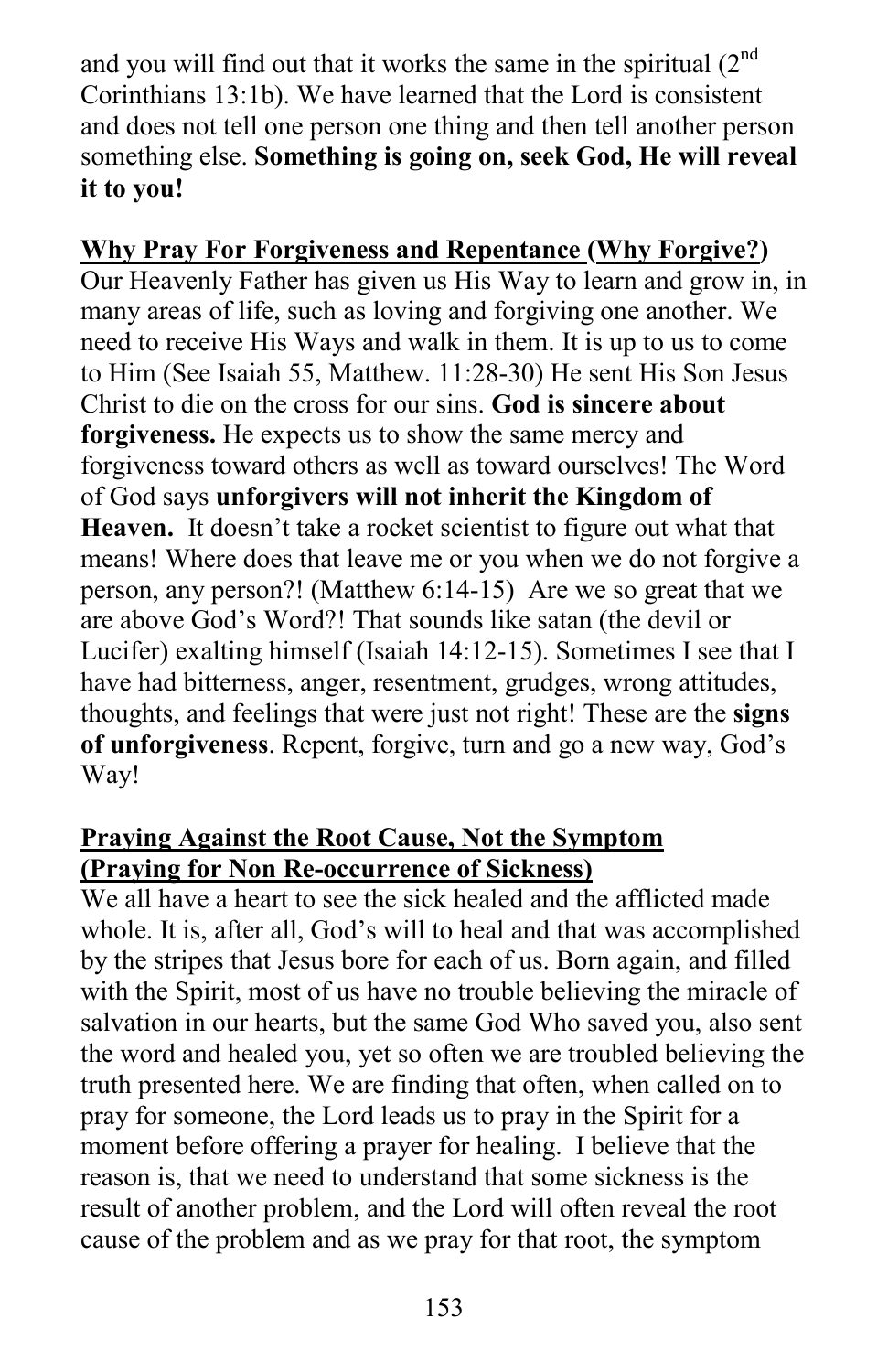leaves and does not reoccur. We have scripture that would lend itself to this in **Romans 8:26**. For an example of a root, it has been said that diabetes, many times can be caused or activated by emotional shock, such as a sudden death in the family, injury, financial loss, anything that jars us emotionally. And He God has already said, "I am alert and active, watching over My word to perform it" *John 1:1, Psalm 119:89, Psalm 107:20, Isaiah 55:11, John 17:4, John 19:30, Jer. 1:12* 

# **Putting the Word of God into Action**

As referred to in Job 22:27-28, "*You shall also decide and decree a thing, and it shall be established for you; and the light of God's favor shall shine upon your ways."* First, we need to get *the mind of the Spirit*, don't just do a scattershot prayer. The Word of God says in Jude 20, "*building yourself up, on your most holy faith, praying in the Holy Spirit."* The Holy Spirit reveals to us the very Word we "*decide* to pray", which will give us what we want, *Victory in Jesus!* Second, we *decree the Word* as applies to the problem through prayer.

# **A Word of Encouragement from the Lord**

 He has made you kings & priests unto God. (Revelation 1:6) You must stand on this word even though your current circumstances say contrary. Remember that David was anointed king by God through Samuel long before he actually sat on the throne. He was no less God's anointed through the years of wait. In every peril, every trial, when David despaired of life, the Lord God was still in control. Through every failure and victory, in darkness and in light, through fear and faith, The Lord was and still is The Almighty. He says that you are a mighty man (woman) of valor. Don't let the enemy dispute this in your heart and mind. When the walls seem to close in and you seem in utter darkness, He says to you 'having done all, stand; stand on My word, on My promises. (Ephesians 6:13) Stand on the fact that I AM'.

# **Working Out Your Salvation In Fear and Trembling**

The Fear of God is always very important in our relationship with the Lord. This type of fear is an extreme knowing that God is in control and we will conform to His will 100%. There really is no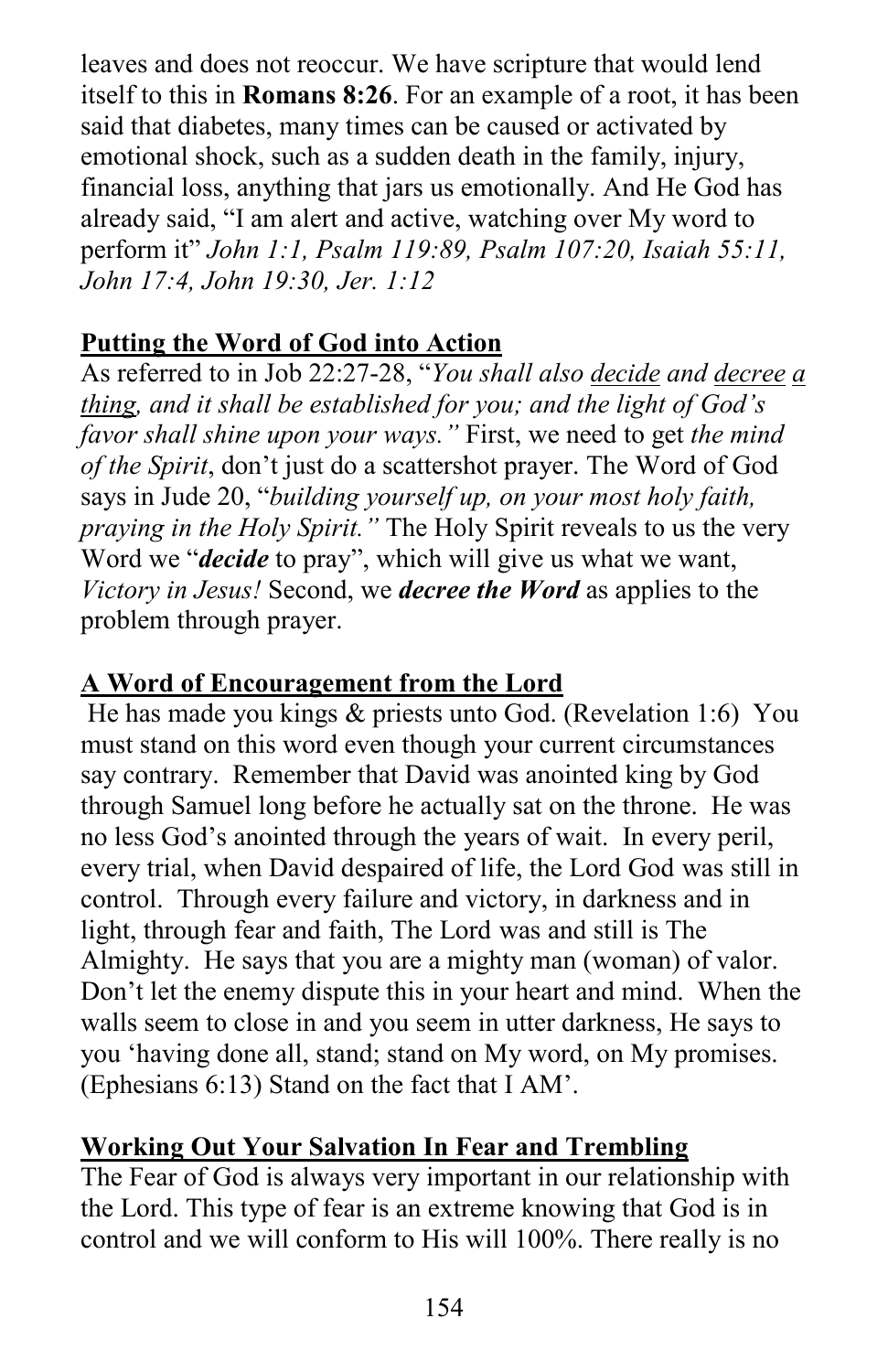other true choice to make. This helps us resolve any issues concerning His Word and what it says to us about His will in our life. *This fear is not a cowing down but a realization that "this" God is real and what He says He means!* **Matthew 10:28** states," And fear not them which kill the **body**, but are not able to kill the **soul**: but rather fear Him (God) which is able to destroy both **soul** and **body** in hell." This fear means to walk humbled and in awesome respect or reverential awe, continuously loving and obeying the Lord with all that we are. We are to acknowledge Him over all areas of our life. There is One Way, His Son Jesus Christ and being led by His Holy Spirit into all things. Several passages of scripture describe the way we are to reverentially live in trembling before Him (humbled, knowing God is not only in control but even our very breath of life or existence is a gift from God and at His desire it can be taken from us in a moment.) We really need to live moment to moment knowing how much we need Him. As humans, we, even as children of God, still through our sinful, prideful, and fallen carnal nature are so opposed to submitting to God and His Ways, while all the time He is getting our attention to save (deliver) us from ourselves, the world system, and the kingdom of darkness, because Jesus is the Way that leads to Life Eternal! **Matthew22:37-39**, "Jesus said to him, *'You shall love the LORD your God with all your heart, with all your soul, and with all your mind.* This is *the* first and great commandment. And *the* second *is* like it: *'You shall love your neighbor as yourself.'* **Philippians 2:5-12**, "Let this mind be in you which was also in Christ Jesus, who, being in the form of God, did not consider it robbery to be equal with God, but made Himself of no reputation, taking the form of a bondservant, *and* coming in the likeness of men. And being found in appearance as a man, He humbled Himself and became obedient to *the point of* death, even the death on the cross. Therefore God also has highly exalted Him and given Him the name which is above every name, that at the name of Jesus every knee should bow, of those in heaven, and of those on earth, and of those under the earth, and *that* every tongue should confess that Jesus Christ *is* Lord, to the glory of God the Father." As it says in **Romans 12: 1-2**, "I beseech you therefore, brethren, by the mercies of God, that you present your bodies a living sacrifice, holy, acceptable to God, *which is* your reasonable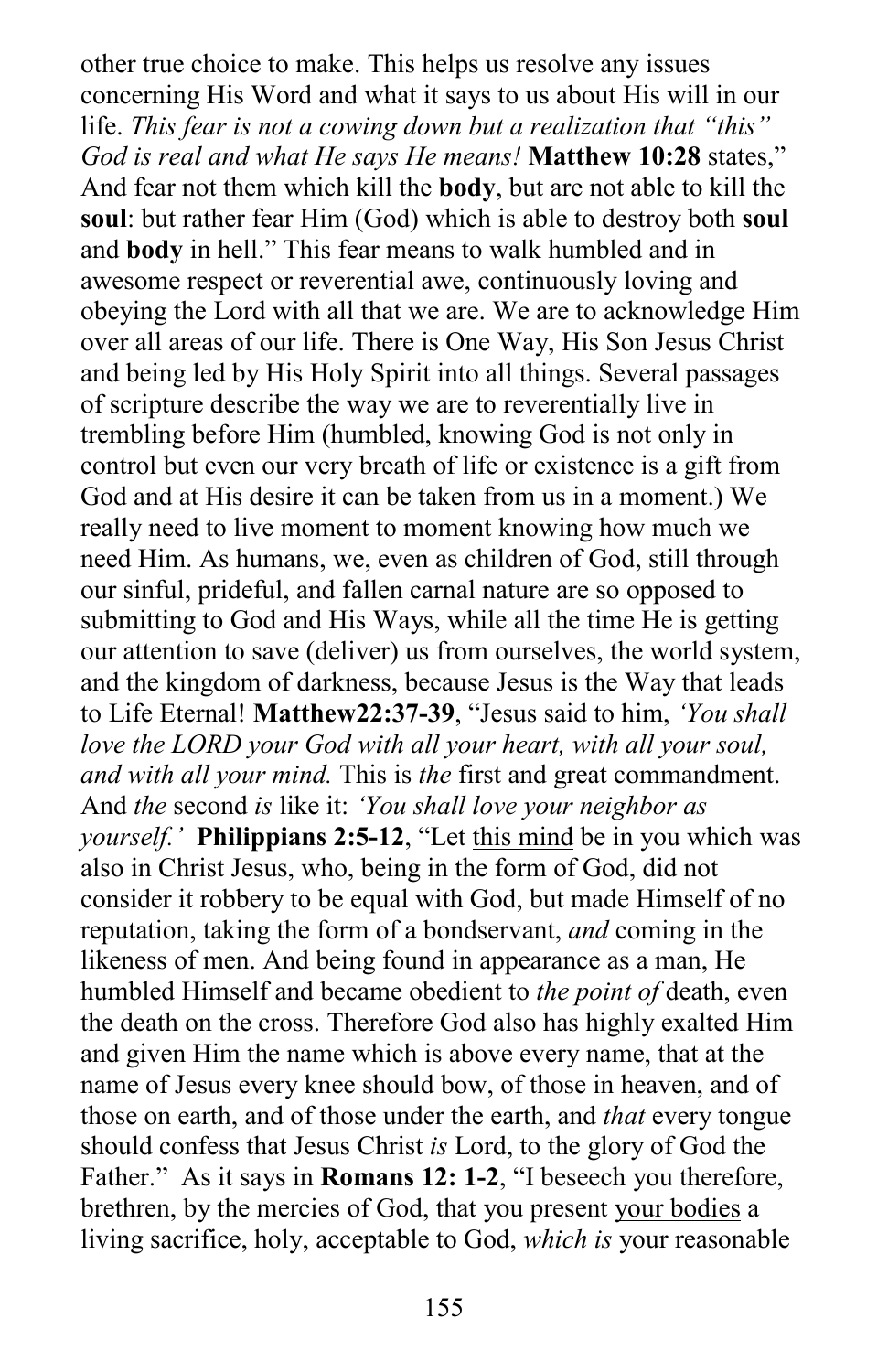service. And do not be conformed to this world, but be transformed by the renewing of your mind, **that you** may prove what *is* that good and acceptable and perfect **will of God."** Let us not be blind, arrogant, nor self- deceived, God will not be mocked! **Proverbs 3:5-7** states it best like this, "Trust in the LORD with all your heart, and lean not on your own understanding; In all your ways acknowledge Him, And He shall direct your paths. Do not be wise in your own eyes; *Fear the LORD and depart from evil*

# **RESTORATION**

Before the fall, in which Adam fell from dominion with God into sin consciousness (where Adam saw his own nakedness before God), There was a point in time however before Adam fell into sin (and mankind therefore sin-consciousness). The time I am referring to, even before Adam, was the laying of the foundation of the world. Even the scripture states that BEFORE the foundation of the world, *the Lord knew us* (Ephesians), meaning we had an interactive relationship with Him, He knew us and we knew Him! In restoration, we are brought back into that vital relationship of knowing Him again. This is the place the Lord wants us to realize that in Christ, we are in Him. **It is all about Him,** God, Jesus. It is all about knowing Him Face to Face, knowing Him and His Ways. The Word says Moses knew His Ways, and the children of Israel knew His "acts". God's "acts" are great and wonderful but not as near as great and wonderful as knowing Him personally! **The "RE" of "Restoration" – back to**: Coming back into what we were before we left heaven and were sent here! As God's children through Jesus, we are seated in Heavenly Places with the Lord. We desperately need to learn to BE STILL, and know that He is God, He is in control. Do not fret, nor squirm, do not get up out of your protected Heavenly position and get back into the "Adam" mind set trying to figure things out (that is the Adamic way of thinking). We are to possess God's Life through the mind of Christ, His wisdom, His understanding , and through His Way (by the Holy Spirit)! We need to know that and settle it, that the devil is defeated! LET GOD! Let God arise and defeat your enemies and heal you. The Word of the Lord says to Call Upon the Lord. Let God be God in you, so you are healed, made whole, and restored in all areas. Whatever ails you take it to God in prayer, confessing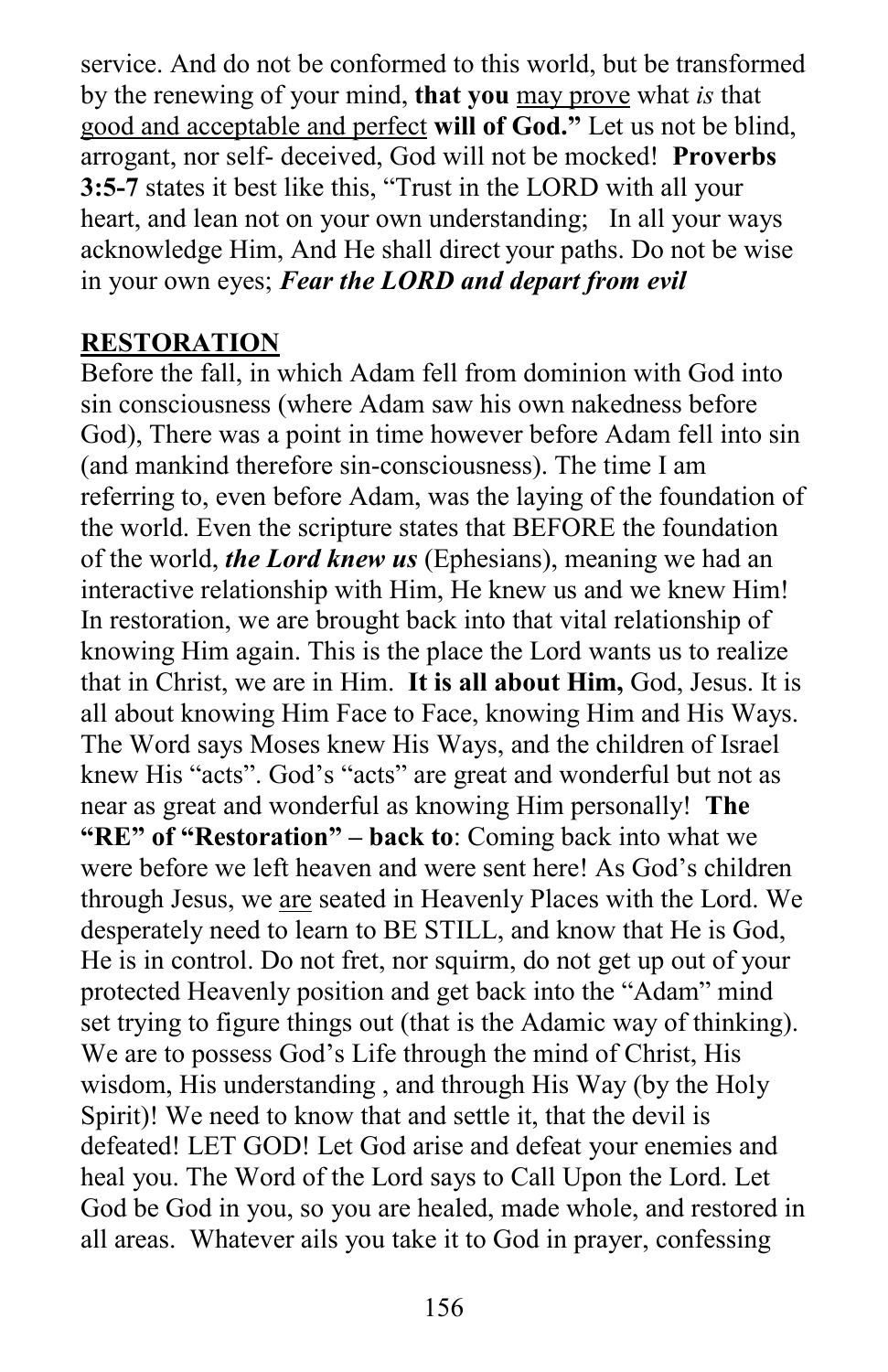God's Word believing your God given rights and promises, and God given inheritance! Stop that Adamic mind set! (Galatians 5:1) That is why Jesus shed His Blood for you in the first place, RESTORATION to the Heavenly Father! Through Jesus we are and can be whole and complete in: spirit, soul, and body!

**Restoration** therefore means *to be brought back to our position and condition before the foundation of the world when we were chosen.* At our spiritual birth into the Kingdom of God through Jesus Christ, we *were immediately* **made the righteousness of God in Christ.** We were justified, cleansed and redeemed from the curse of the Law of sin and death. We were purchased with the Precious Blood of Jesus Christ, made His Own and adopted into His family. We are given *the mind of Christ* as we were reconciled to God and given the *Ministry of Reconciliation* as ambassadors of the Kingdom of God. We have been by **grace** justified and made whole. Be restored, the true you is a spirit man in a body, possess your souls (mind, will, and emotions and live in right relationship with God, coming into His likeness, letting Him show you life and how to live it! Don't let anyone rob you of your inheritance! Know Who you are (God's), Who you are in Him, where you came from (God), where you are (seated in the Heavenly Places with your Lord!) and where He is leading you (speaking to you now!). Just BE, learn to Be content IN Him! as you were before the foundation of this world was formed, **in Him!!** We are to become Ambassadors of Christ and His Kingdom **reconciling** men and women to Christ. We are also called by the Lord to be Restorers of the Breach between mankind (others) and God. God, through the Holy Spirit, desires to restore other's spirit, mind, desires, will, emotions, and body in to that divine creature, one having a relationship with God. You "Let!" "Let this mind be in you which was also in Christ Jesus," Phil 2:5-11

P**hil 3:7-11, Prov 3:5-10 ,** Recommended reading: "**Chosen For Greatness"** by *Kelley Varner*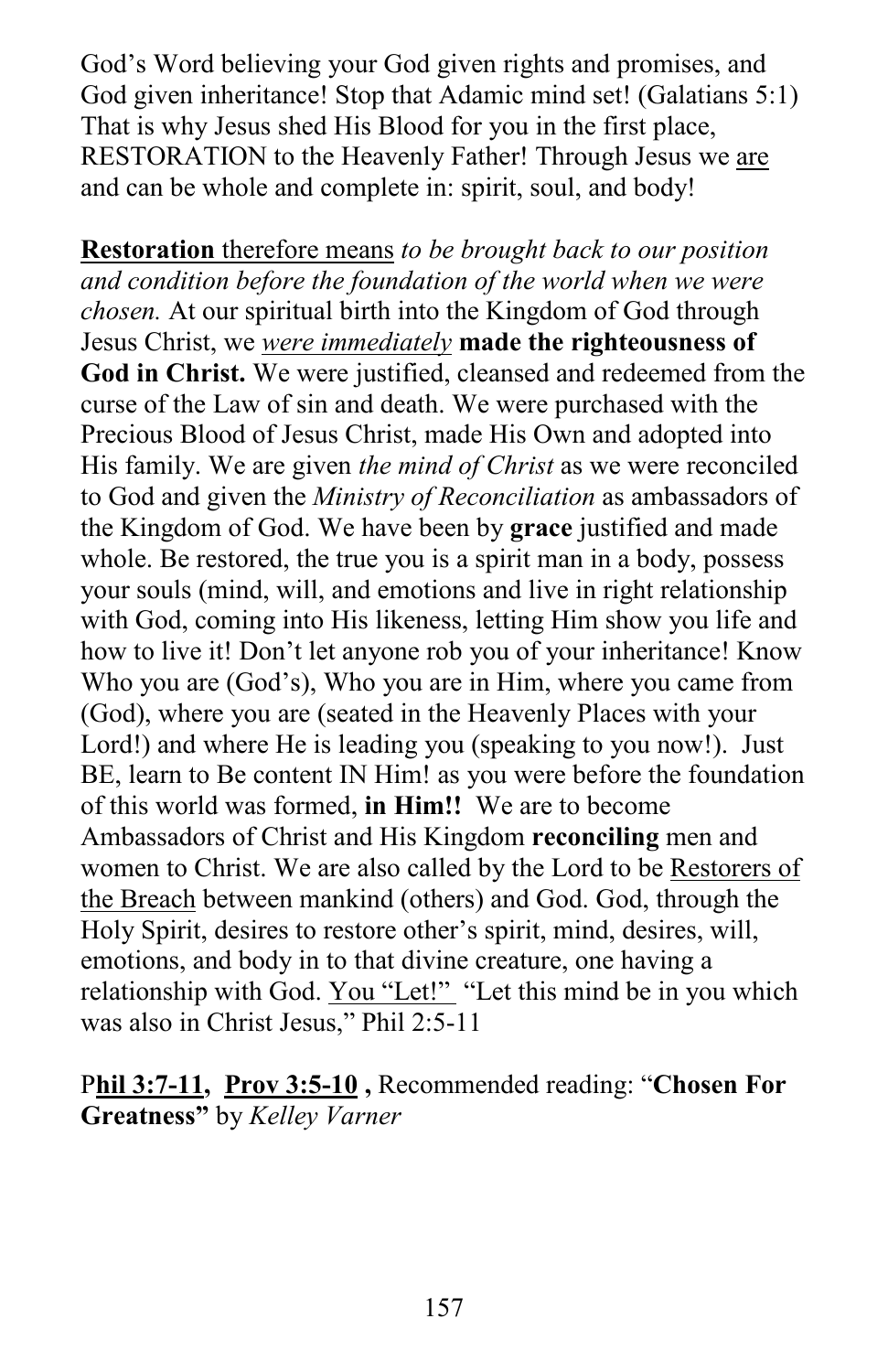### **ENTERING THE PRESENCE OF GOD (THE HOLY OF HOLIES)**

### **Entering our Heavenly Father's Presence**

**How do we** *enter in* **with God?** God's Way! *According to God's Biblical Pattern!* In the Old Testament, Exodus 25-27, our Heavenly Father set forth a *pattern* for the Tabernacle, which He would indwell, the place of worship and coming to know Him. Today, we are that Tabernacle indwelt with the Holy Spirit; the place of worship is in our hearts. Most people think of worship as going to a place or building to lift hands and sing to God. True worship is an intimate relationship and exchange with God the Father, the Son and the Holy Spirit. This can only take place in your innermost being, a place called your heart or spirit man.

**Oh But I know How to Worship Already!** I am continually learning and growing in God. To say that "I know", is to cut myself off from continued learning with God. This also restricts or limits our growth with the Father, Son, and Holy Spirit. As Christians we are to be constantly maturing in the Lord. When we think all is done, we have just put ourselves on the sidelines. Don't limit God by this prideful attitude of "I already know this (whatever it is)."

**According to Pattern** With God all things are done according to pattern, His pattern, His way. God has set this pattern for prayer forth, God's way not ours, else it will fail somewhere down the line. How wonderful it is to be Raptured into His awesome Presence, to a place where you are not aware of time and space anymore. You will be consumed with nothing but HIM. *In Him we live and move and have our being.* A friend once told me to pray before I pray. Entering in with God is not about you, it is all about Him! Death to self will take place. The more you enter in with Him, the deeper you will go and there will be more of Him and less of you. The "flesh" (worldly ways, etc.,) is not allowed to go in with God and is left out (that is called death to self). In other words the deeper you go with God the more opportunity you will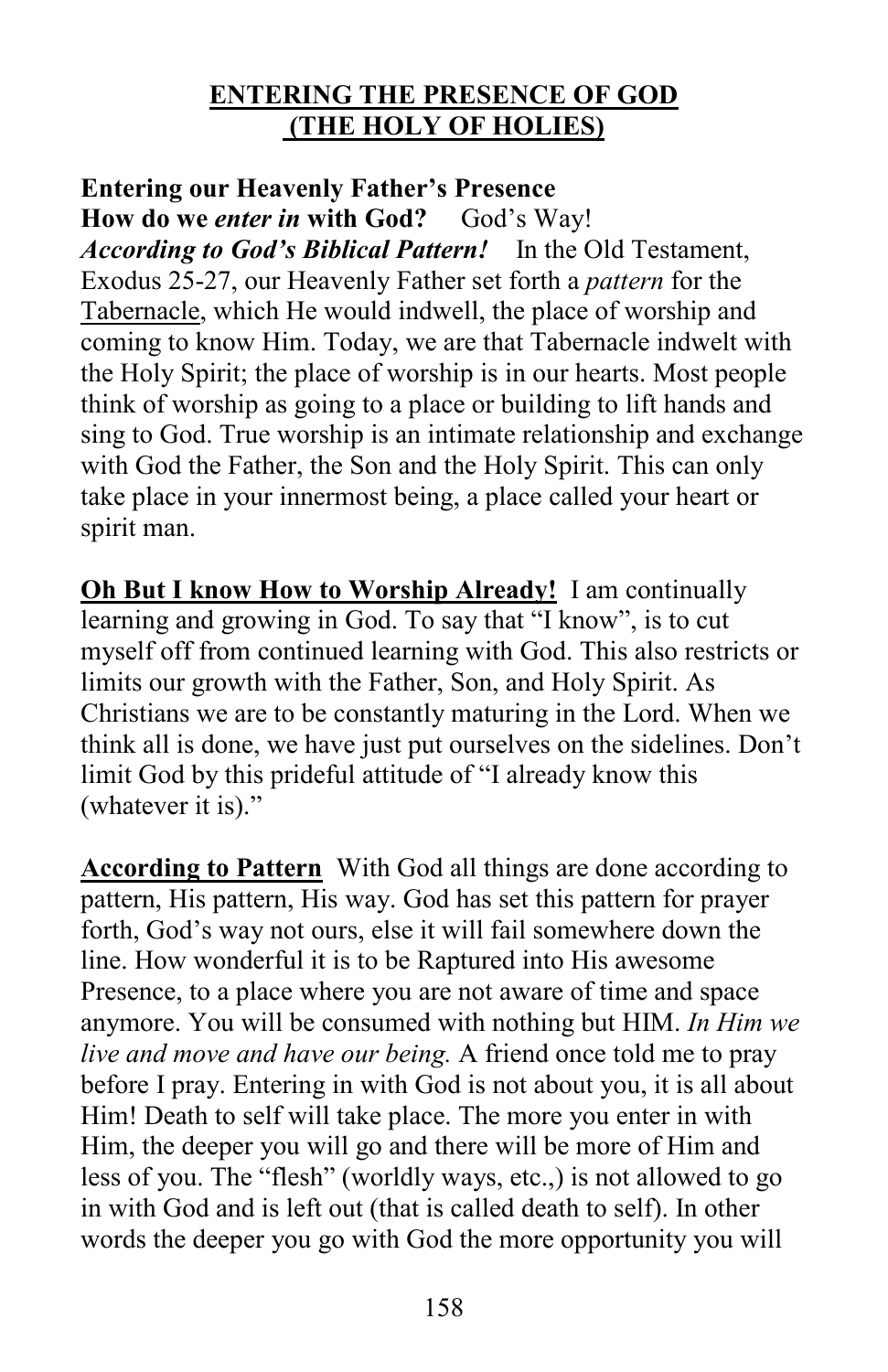have to be changed into His likeness (less flesh). This is where we are putting off the old man and the old man's ways (character and nature) and in turn putting on the new man with Christ's (the Holy Spirit) Character and Nature. Exchange takes place. It is there, in His Presence, and in the *secret place* with Him that we are transformed into His likeness (image). The more you surrender to God the more you desire to be with Him. You exchange your agenda, life, ways of thinking, acting, and being, and in turn receive, choose to keep, and walk in His Life, His Character, His Ways, His Thoughts, His Peace, His Order and His timing, which is called "being **in** Him!" or "abiding in Him." To sum it up you will learn to **let go** of anything that hinders you in this earthly existence so you can get still before Him and into His Presence. In this stillness you will get to "know Him". You will also learn to allow Him to position you for a deeper "letting go" and true stillness before Him. Deeper intimacy will occur. Realize however this is not a "microwave" experience. When you allow Him to position you, realize that learning is about to take place! **To Sum It Up! (Over View) Let go** (of the earthly)**, be still** (before Him)**, and know that He is God (**intimate time with God starts here, a Life giving exchange and getting to know Him!**).** Then at this point in prayer I sing a song which echoes the longing and heart-felt desire to be with God. You may have another way of being drawn through the veils that separate you from God. Along the way, with the Holy Spirit, during this time, with the Lord, these hindrances (veils) and their effects should tremendously decrease. You will start becoming more aware that you are coming before a great and all powerful God, who loves you!

**Struggles will Pursue you!** Struggles will pursue and try to entangle you as you go further into God's Presence. They will try to keep you or draw you out but there are some easy techniques I will share with you that He wants you to learn so you can continue on in this time, with Him. All the time you are in prayer you will be developing and growing "in Him", and should become more dependent upon Him. *Remember this: God wants you there with Him too!* It is a privilege to come into His Presence. In Him abides His deep enriching peace which passes all understanding.

# **THE JOURNEY TO THE HOLY OF HOLIES BEGINS**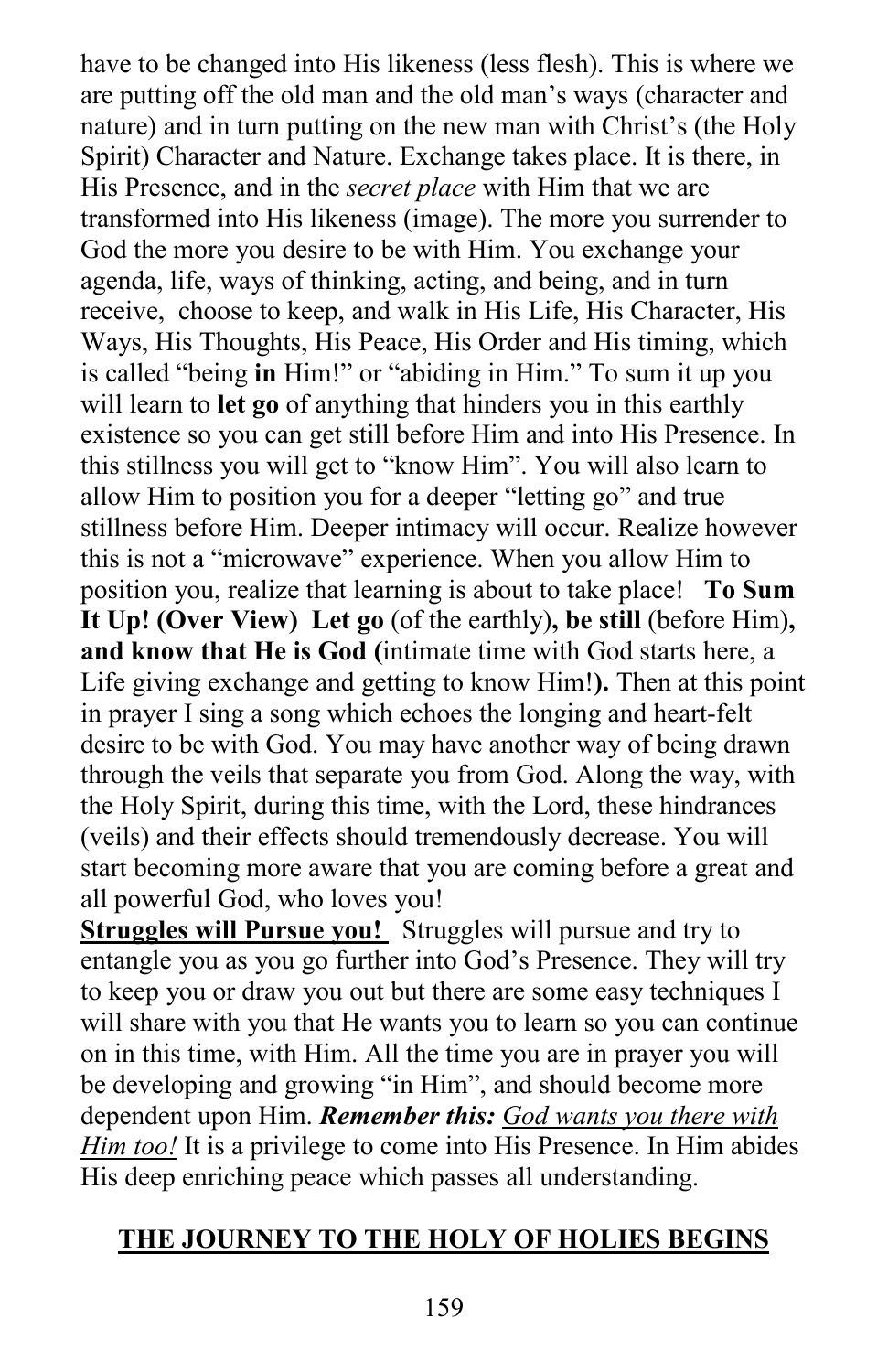# **A Few Steps to a Successful and Joyful Time with God!**

At first, I strongly suggest that you have a prayer closet, this is a place where you can go so you will not be disturbed. My prayer closet is downstairs in a secluded place, yet it is still not impervious to noises. I have found in the past that the days and the times the Lord calls me into this type of prayer that things are quiet around the house. The kids are out, and my spouse is not home from work. I leave the cell phone upstairs where I cannot hear it. You might set the ringers on the phones to "off." I usually unplug the downstairs phone. Sometimes, things will happen, like the dog will bark, or there will be some incredible "boom", or noise. Just realize you must stay on track with the Lord! Be determined! The flesh of loved ones will rise up and you will be interrupted. The Devil will stir up problems during this time to disrupt or keep you out of this intimate time with the Lord. When interruptions occur you will have to either ask the Holy Spirit to take you back where you were or start over. Simply know that you love those people and animals. Do not let it disturb you! Love them and let the disturbance go! Continue to enter in with God, **press in!** We will talk about how to deal with those outer distractions and "self" during this time of communion with the Holy Spirit, the Lord Jesus Christ and our Heavenly Father. Whatever you do, stay on course! One obvious course of action is to *lovingly inform* those around you of what you are doing, that this time is set aside for you to be with the Lord. Unless the house is burning down, or someone or an animal is seriously hurt, then they are not to interrupt you until you emerge from your prayer room! Whatever happens don't get into sin, it isn't worth it! LOVE above all! If someone calls, let it ring (disconnect it in that room, turn off the cell phone, or let it take messages) or tell a family member to take a message. Inform all family members that this is your "prayer" time and you are not to be disturbed or interrupted unless it is a true emergency. How you handle it is between you and the Lord, but do it graciously! **If God called you to get with Him, He comes first!** *Know this, if someone is hurt or in pain, go to them and help them immediately! God understands!* Do not get upset!

I will say from experience that God directs me when I am to come to Him in this deeper way. It may not be everyday even though the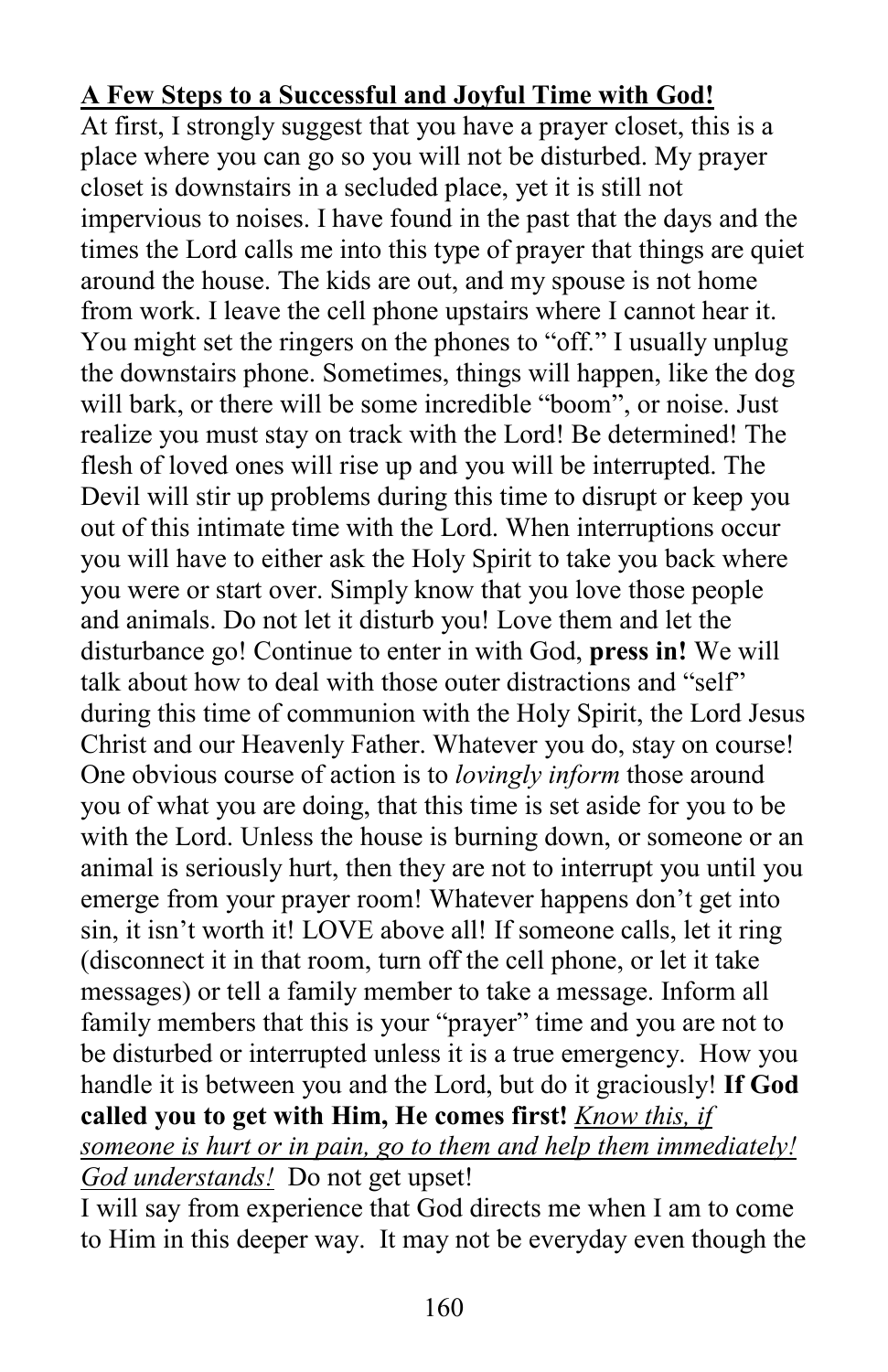Lord wants us to make time for Him every day. For me, this helps this time with Him to continue to be a special privilege and not a ritual, but a relationship and not a religion, a joy and not tiresome "I have to do this type thing"

# **The First Things First (On This Side of the Veil) (The Earthly Realm)**

When you have prayed and are cleansed of sin and all instruments of unrighteousness prayed out, evil principalities, powers, and rulers in high places severed from you, you have now been cleansed by the Blood. You now have put The Armor of God on, you are protected by the Blood, and then you are ready to begin to approach the Lord Jesus Christ and our Heavenly Father. Personally I ask the Lord according to John 14:14 to loose His angels around me and to keep out all demonic spirits from coming anywhere near me, the house or the land. This is the last thing I do before entering in with Him. You may find that you want to do something different. You are now ready to start a walk with the Holy Spirit which will lead you into the Holy Place to meet with our Messiah and then from there to the Holy of Holies to be with our Heavenly Father. This is my experience and you may find your own way as you mature in the Lord.

# **An Overview of Where you are Headed**

There are several areas we will go through from here to the Holy of Holies.

# *Preparation for Entering In*

By prayer we need to confess our sins, repent, and ask for forgiveness. Continue to get cleaned up as I mentioned in the section, "*The Earthly Realm*." At this point we have been cleansed by the cross and washed in the Blood of Jesus. The atmosphere spiritually clears and we are ready to center our hearts deeper on the Lord by entering into praise and worship. **(1)** We will enter **His Gates with Thanksgiving** in our heart. (**2)** We will enter **His Courts with Praise (3)** We will enter **the Holy Place** :

 **Where** the Shew Bread (Jesus the Bread of Life) is. (He is the Life).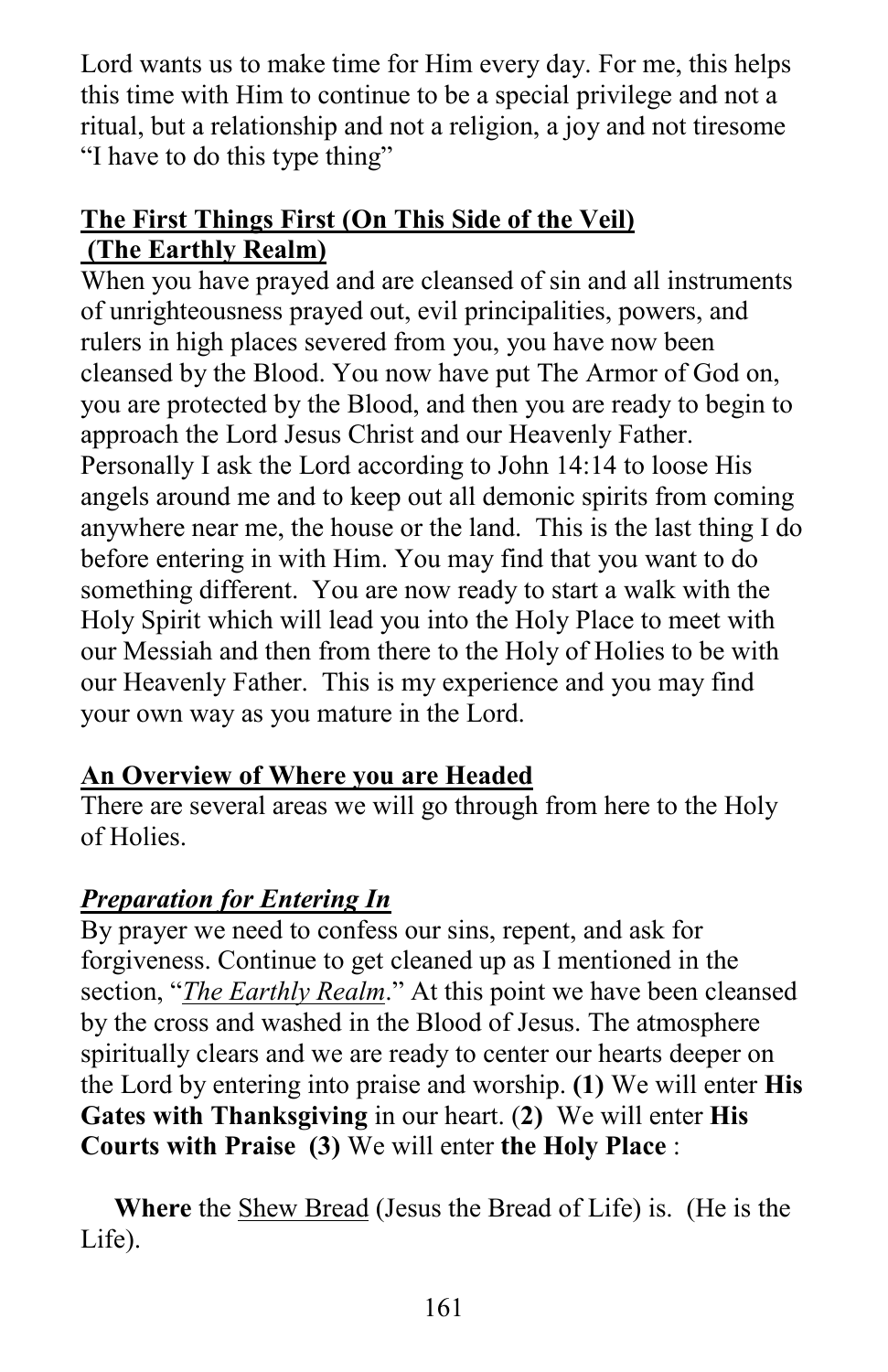**Where** the Candlesticks of Light or Illumination is. (The Holy Spirit bringing knowledge, wisdom, revelation, and understanding. (He is the Light of men and women.)

 **Where** the Altar of Incense is. (True Worship and Exchange, and a deeper intimacy occurs in this place with Him. Prayers of the heart arise as He places them on your heart. Intercession may occur here.) We will enter **the Holy of Holies**

> There is a transition that occurs, a transferring into the **Holy of Holies**. This is the *place* we meet with our Heavenly Father. This is the *time* when you are drawn into God's Presence. You don't just go in of your own accord! God the Father draws you in past the veils of the flesh, mind, emotions, distractions, hindrances, things, cares, riches, and pleasures of this world. **You are coming into the Presence of an awesome and to be feared (reverenced) God!**

### **Time to Go There**

After praying, asking for forgiveness and asking the Lord to loose angels about you and the house it is time to "**enter in**." I usually start out by speaking to the Holy Spirit. "Holy Spirit I ask You to help me to pray to my Lord in Heaven, lead me and guide me into the Holy Place and then into the Holy of Holies." *In the Name of Jesus, I command my spirit, mind, will, my emotions, ego, imaginations, subconscious, the mind of the flesh, and all other areas of my life down to the obedience of Christ within me.* 

# **Prayers for Entering In**

"Holy Spirit I ask You to help me to pray to my Lord in Heaven to remove from me any hindrances, any obstacles, double mindedness, duplicity, anything in my life or on the throne of my life that does not belong."

"Holy Spirit I ask You to help me to pray to my Lord in Heaven, if there is anything or areas in my life that is not totally submitted to the mind of Christ, I ask You Holy Spirit to cause these areas and/or things to come down now to the obedience of the mind of Christ within me, in Jesus Christ's Holy Name. (Speaking in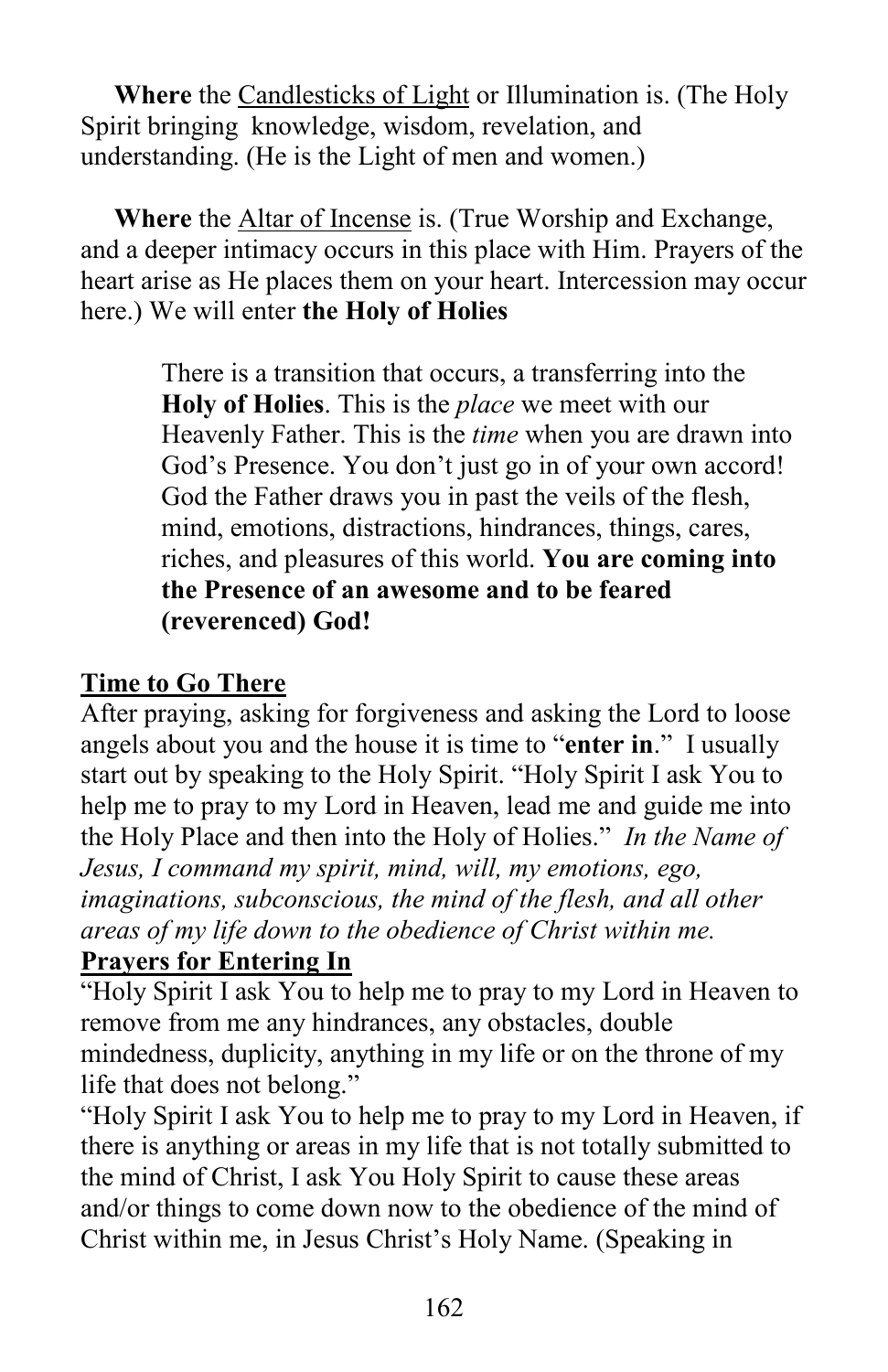tongues might manifest here or would be appropriate.) "Holy Spirit I ask You to help me to pray to my Lord in Heaven that the mind of Christ arise in me, over all areas of my life, and over the throne of my life. Holy Spirit I ask You to help me to pray to my Lord in Heaven, to remove anything that would hinder me from coming into total oneness, and knowing You, and having **intimate exchange** with My Heavenly Father, the Son, and You the Holy Spirit, from where I am now with You, and through the time You want me to have in the Holy of Holies, amen. (Speaking in tongues might manifest here or would be appropriate.) Holy Spirit I ask You to help me to pray to my Lord in Heaven, to lead me now into the Holy Place and then on into the Holy of Holies. Keep me **focused upon You, Your Voice, the Lord Jesus Christ, His Voice, and my Heavenly Father, His Voice, while all the time keep me "in Your Presence"** throughout this prayer, amen.

**Preparation for Entering in ("after" the Outer Court)**  At this point I start to give thanks and praise to the Lord Jesus Christ.

> We will enter **His Gates with Thanksgiving in our heart (thanks).** 

> We will enter **His Courts with Praise (His Wonderful attributes.)** 

This is where I sing and if you want to dance to Him, it is proper.

"I enter Your Gates with thanksgiving in my heart, I enter Your Courts with praise, this is the Day that the Lord has made I will rejoice for You have made me glad. You have made me glad, You have made me glad, I will rejoice for You have made me glad, my Lord and Savior. You have made me glad. You have made me glad, I will rejoice for You have made me glad (I may not have sung it right but He likes it from the heart!) You may want to sing something else. This will become your own thing as you mature.

Hallelujah. Thank You Jesus. Praise You Lord. (Speaking in tongues would be appropriate here.) Continue to praise and worship Him for His lovingkindness, His character, His goodness and all that He IS! "Hallelujah", "Thank You Jesus." . . .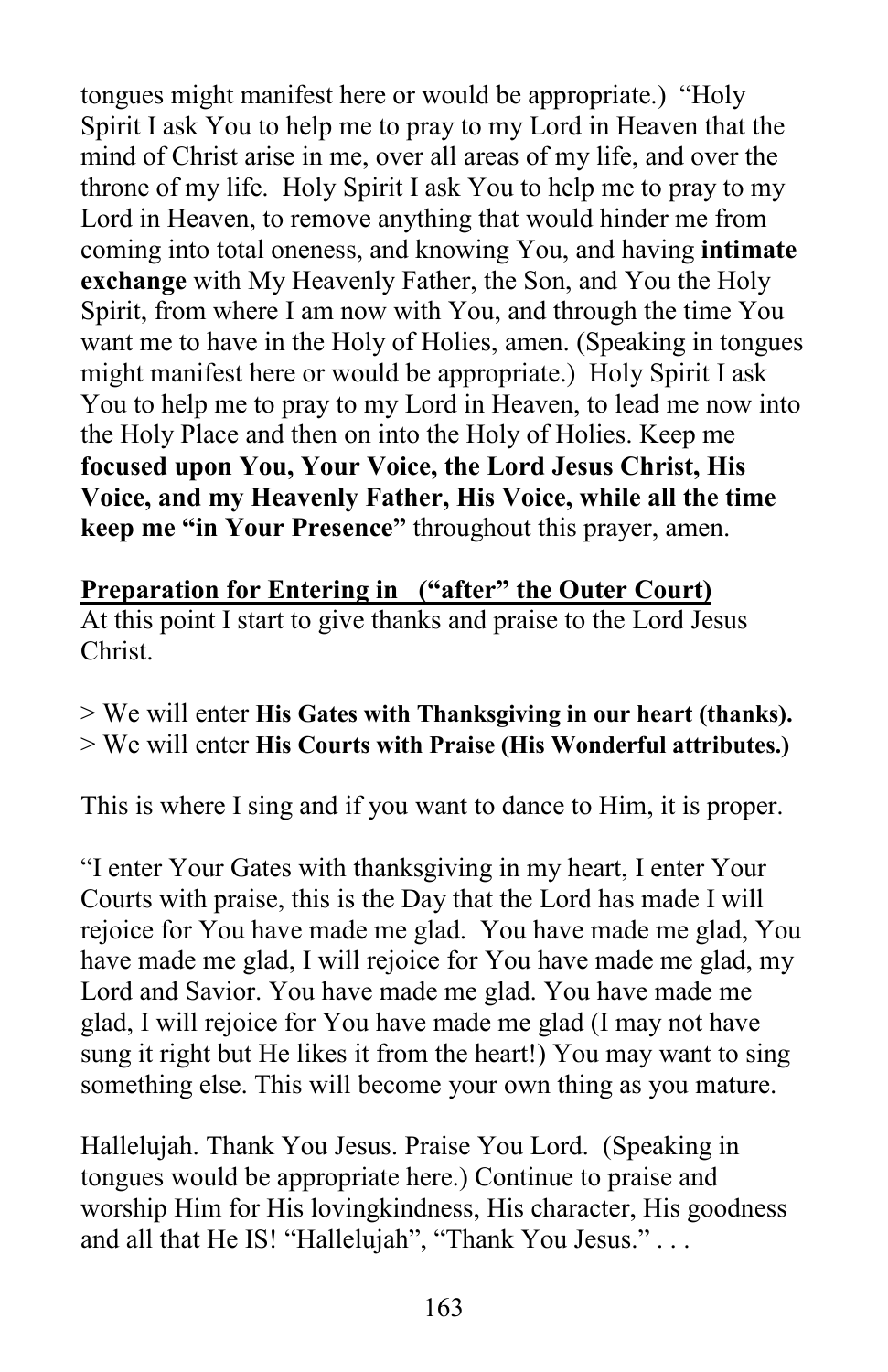# We will now enter **the Holy Place**.

Holy Spirit I ask You to help me pray to my Lord in Heaven, and ask Him to take me now into the Holy Place. His Presence may be felt by now. If you have the gift of tongues this is also an appropriate time and place to give utterance as the Spirit of the Lord leads. You may experience His Presence as a light tingling, or as a strong anointing throughout your body or in an area of your body. Ask the *Heavenly Father, to fill the room with His Presence." or* **"***Heavenly Father, I ask You to cover me (us) with Your Presence." This is my experience with the Heavenly Father. You may find that you will experience His Presence in a totally different way. You will develop your own personal relationship with the Lord.* 

### **This is when you meet with the Lord Jesus Christ.**

Holy Spirit I ask You to pray to my Lord in Heaven, cause me to hear and know my Lord's Voice. (Tongues)

I speak aloud saying, "Lord Jesus You are the Bread of Life, the Life and the Light of men." (Tongues) You may say something different.

#### **Then be quiet and listen, be still, no talking!**

Everyone hears the Lord speak to them differently. He might speak your name. He will respond to you. He speaks to me identifying Himself as the "I AM." I feel like He wants me to speak this back to Him, so I say that back to Him out loud, "Lord Jesus You are the I AM." He may next say, "I Am That I Am", so I speak that back to Him, "You are the I Am that I AM." Thank You Lord! Thank You Jesus! During this time I may be led to speak in tongues and giving thanks out loud to Him. Thank You Jesus! Again it is important to mentally be still and allow the Holy Spirit to guide you. Continue to exalt the Name of Jesus, Thank You Lord, Thank You Jesus. You have brought me (us) into the Holy Place, "You are the Life and You are the Light." Thank You Jesus. Thank You Lord, You always identify Yourself to me. Thank You Lord." (He identifies Himself as the "I Am", "The I Am That I Am." He identifies Himself as the "Life" and "the Light." (For me He identifies Himself as the "I Am.") He may say after that, "I knew you before the creation of the Earth, before the foundations were even laid." He has a plan and purpose for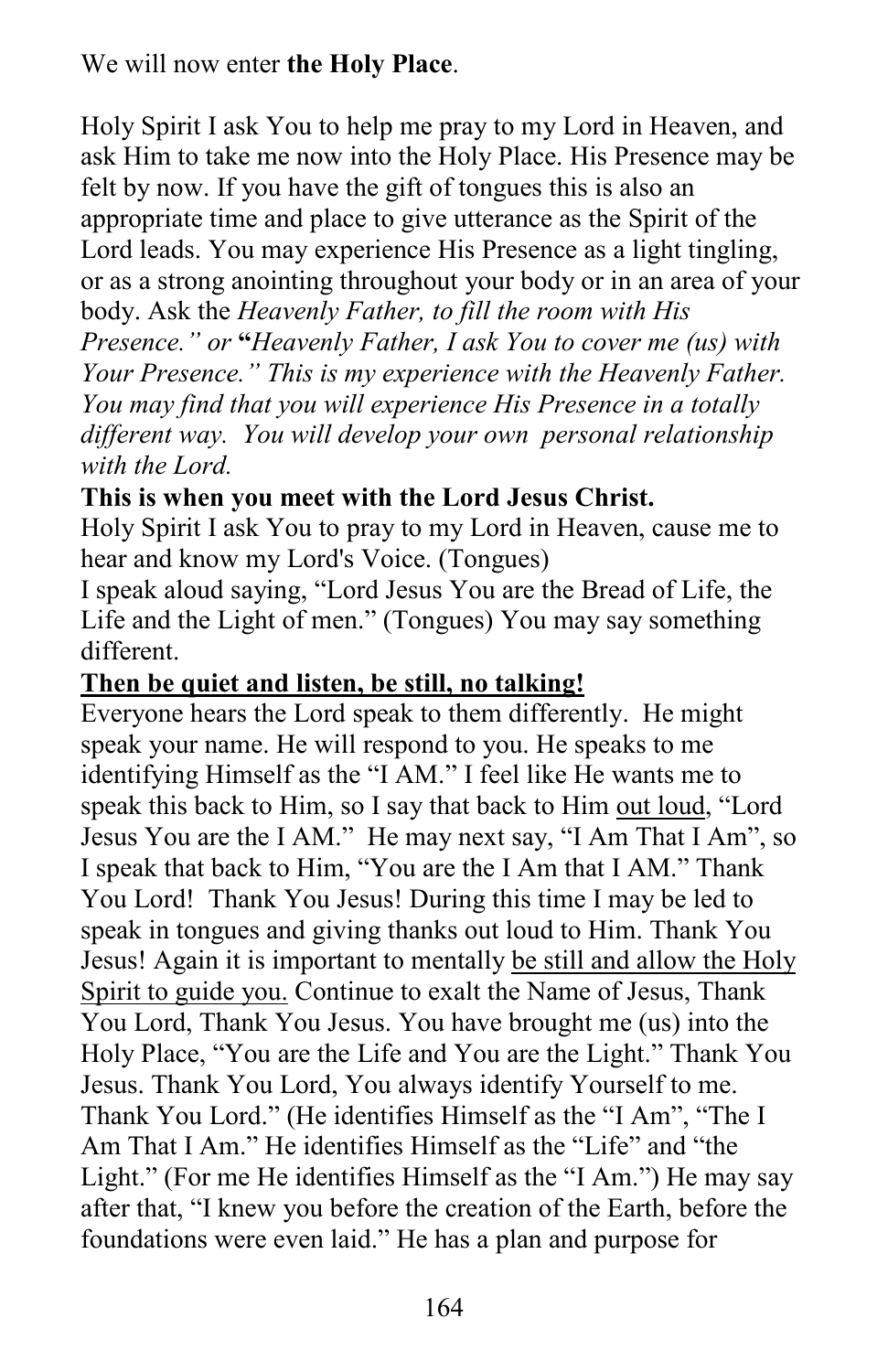your life, and calls you "son." (Since I am not a female I must assume by previous words of knowledge to women that He says to them, "daughter.") He may not speak to you this way because the Lord speaks to each of us differently.

You will know that it is Him because when He speaks His Voice goes through your entire being. *You will "know that you know" in your inner man, it is Him*. **His Peace will infill you** when He speaks. He will tell you He loves you. **He wants you to know that He loves you.** Sometimes He may say, "I Am the Great I Am, The Creator of Heaven and Earth, the Creator of all things." Then thank Him. Thank You Lord! Yes Lord! The *peace of God* will flood your entire being when you are with Him. Thank You Lord You are the Bread of Life and in You is Light (You are the Light). You are the Candlesticks of Light, the Illumination, the Light of the Holy Spirit, bringing us Life and Light (wisdom, insight, understanding, revelation and realization). I usually end up led of the Spirit into tongues, and then entering into **a deeper worship, praise, and adoration** which is a type of prayer, or *incense* lifted up to our Heavenly Father (therefore fulfilling the part of the prayer concerning the Altar of Incense).

Now is the time where we are *transitioning* more out of the flesh and we are being positioned by the Holy Spirit to be taken into the Holy of Holies. Notice I said "taken" into the Holy of Holies**.** We do not enter the Holy of Holies of our own accord or ability. God initiates, the Holy Spirit moves, and we respond to Him, He moves into, through, and past the veils into **His Most Holy Presence.** Lord I worship You! I praise You ! I exalt Your Holy Name. At this point I may even be quickened to sing or speak, both or neither. I usually worship the Father with a song. "I Worship You, Almighty God! You're my Joy and Strength! I Worship You, Almighty God! I Praise Your Name." I might repeat this song from my heart, or praise Him, "Father God, Heavenly Father, You're my Joy and Strength!" (etc.) Worship may even turn into tongues.

# **Deeper Adoration and Awe of Our Heavenly Father Begins**

"I love You Lord, Daddy God, Heavenly Father.' "You created the Heavens and Earth, in You there is no shadow of turning." "Thank You Lord, thank You Daddy God." (Tongues) Heavenly Father I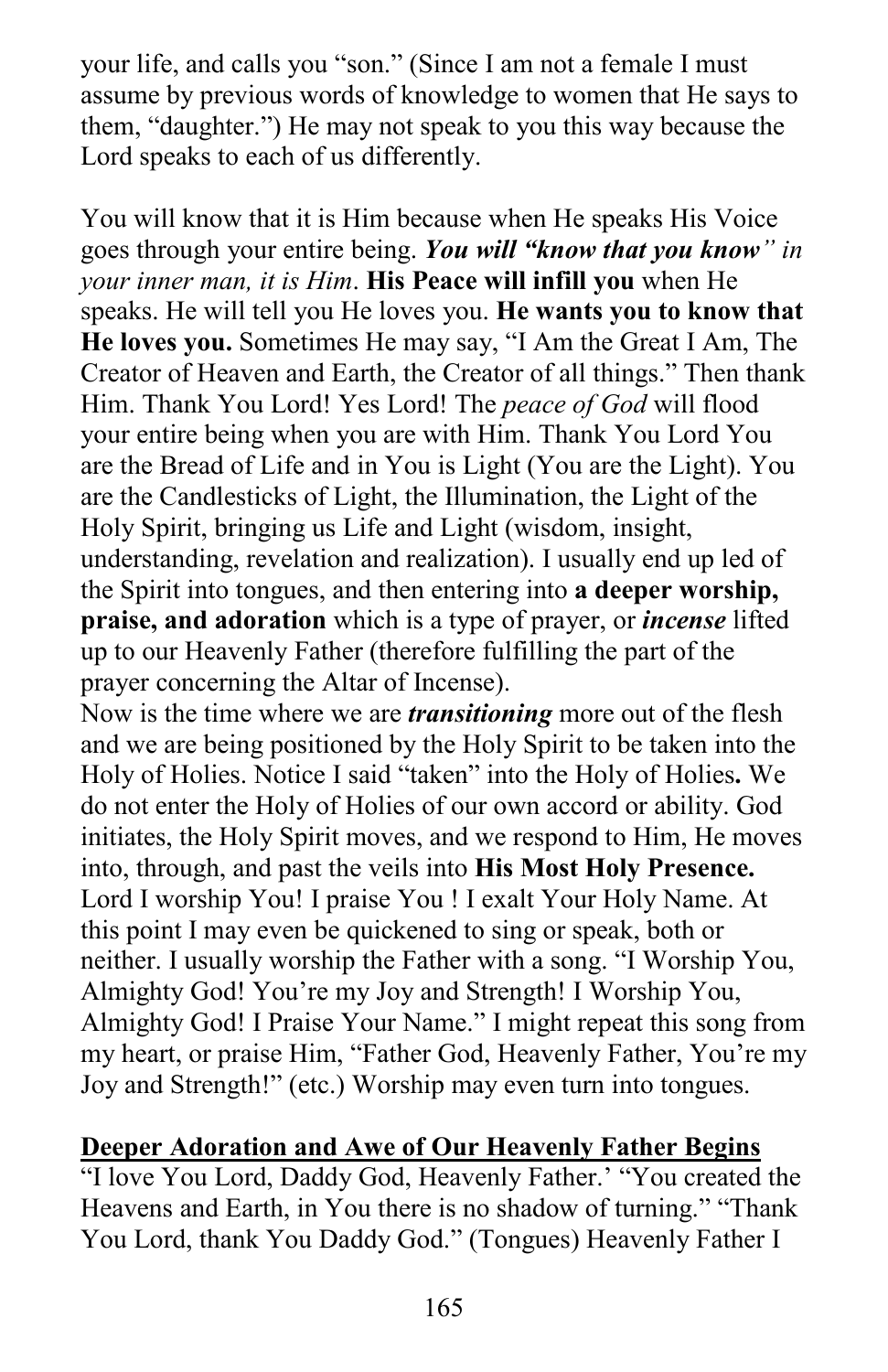come to Your Throne of Grace through the Precious Blood of Jesus Christ. Holy Spirit quicken me and into the Holy of Holies, quicken me to my Heavenly Father's Voice. (Tongues).

Be Still. Be Quiet. Wait! I just listen to his voice without speaking. He will then speak to me saying something like, "son!" or whatever He wants to. ("Be still" or "I am doing a work in you.") You will learn not only what it means to physically be still but also mentally and emotionally, let Him fill that place!

**Answer Him with the mind of Christ.** (You have the mind of Christ.) If He says to "be still", then be quiet! That is when it gets hard for me. I want to "do" something or say something.

**Our "do" is to believe and receive from Him in stillness, even when we don't think or feel He is doing anything, TRUST and OBEY!** This will stretch you! He will release you *when* His work in you is done. Allow Him to stretch you! **Pray silently through the mind of Christ. "Yes Father**." Usually He responds with, "I love you" or "I love you son!" My response back to Him by the mind of Christ is, "Yes Lord, I love You!" or "Father (or Heavenly Father), I love You!" **In the Holy of Holies we are no longer concerned about our earthly existence, what happens next, what time it is, or how long we have been with Him, not even how much time there is left. Let go, Let God!**  If your thoughts start drifting then the quality of "being with" the Father will be diminished. You are allowing yourself to be distracted, is what it boils down to.

# **Quick Recovery from This Drifting or Distractions of the Mind**

Pray, "Holy Spirit I ask You to pray to my Lord in Heaven to quicken me back to where I was with my Heavenly Father and His Voice. (If you sense the leading of the Holy Spirit, speak in tongues.) *You must come to the realization and reality that "the mind" Your Heavenly Father desires you to have is one of being with Him, existing in Him as one, and that all else does not matter!* He comes first. All the worries and concerns of the natural life pales; they are insignificant! Whatever goes on out there, in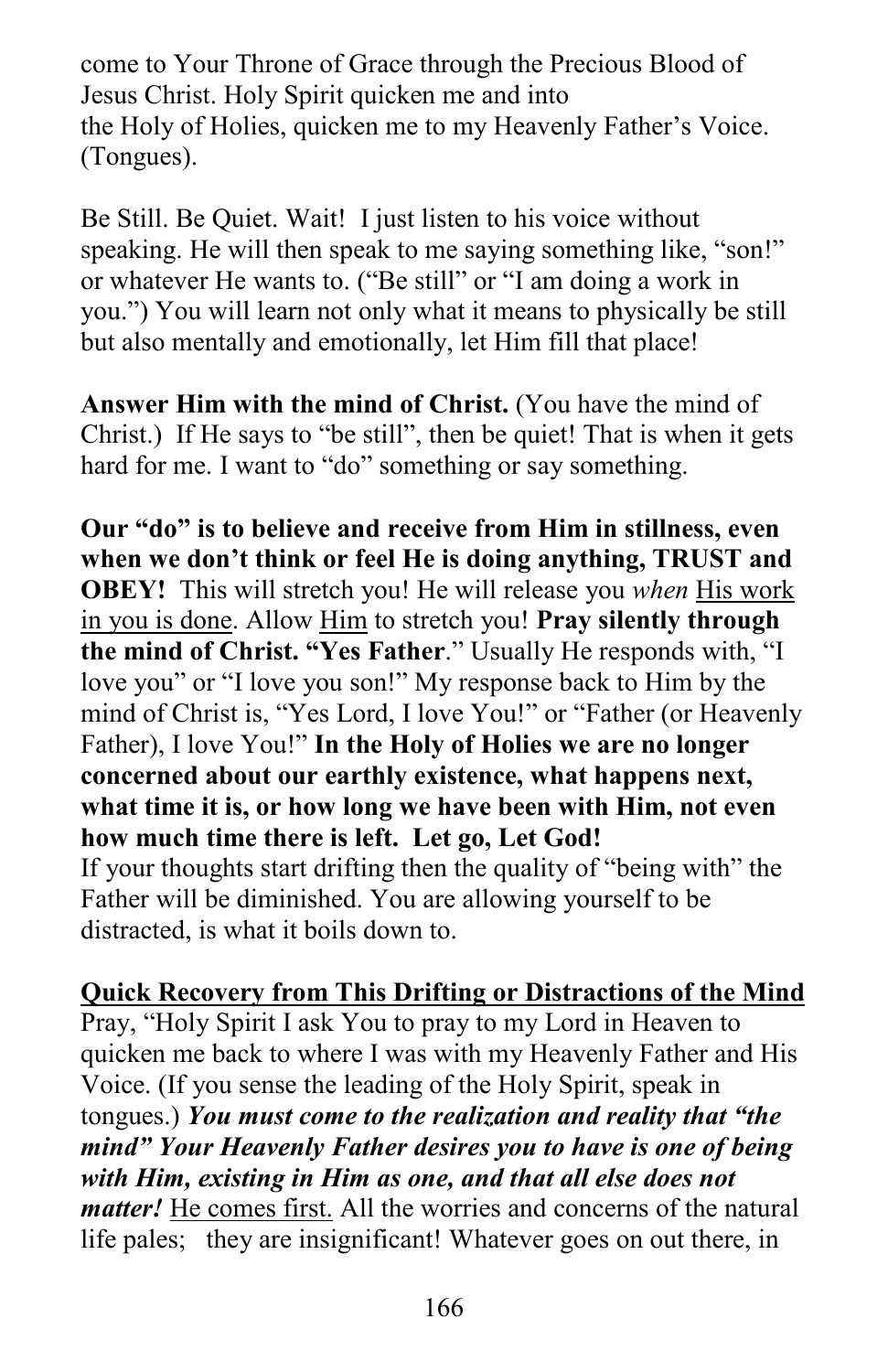the flesh life you must learn to truly trust Him with it all! *God tells us in John 12:24, "Verily, verily, I say unto you, Except a corn of wheat fall into the ground and die, it abideth alone: but if it die, it bringeth forth much fruit" (KJV).* **Your life is hid in Christ!** We have to learn that God, *is in control*. *Let go, trust Him with all of your existence, be still, and know that He is God (This is an intimate knowing, not just a knowing of Him! This is where we are changed into His Likeness!)*

I have found in the past, that when He has called me to get into the Holy of Holies, that He has orchestrated the entire event, all things around it, even before entering in, during, and after. He then calls you to "Come." Our response is to obey, go to Him immediately!

*\*\*\* Important \*\*\* Now if your child gets hurt, you know you have to attend to that and so does God! If your child is sick, you know you have to attend to that! If your child is hungry, you know you should attend to that!* This is why I try to preclude these things and serve others before getting into this prayer time. *In case you have to leave to attend to an emergency, you might say to the Lord, "Lord, I am sorry I have to go." Just realize that He knows what is going on already! So don't beat yourself up or be hard on yourself. He will not hold that against you. Then go! Tell Him you love Him on the way out the door! Remember the people or person you are now going to, needs your attention, love, and understanding!*

*Later pray and if He lets you, return to your place of prayer, else do not be upset!* I could comment on how the enemy loves to plague God's children with distractions during prayer time. I find that a dog barks or people come in, and they have forgotten I go downstairs and get in to prayer; distractions may try to disturb me in this quiet time. **Again, good communication** prior to going into this time of prayer will often stop those problems from occurring. Mute the phone or place the answering machine on silent mode, and when all else fails "unplug it as need be." **God is most important!** When He says "Come", then it is time to "come" (Immediately move to the place of prayer). I usually ask Him that morning or during the day if He wants me to come into the Holy Place and Holy of Holies when I get home tonight. He will let you know! He may confirm it through His Presence coming on you or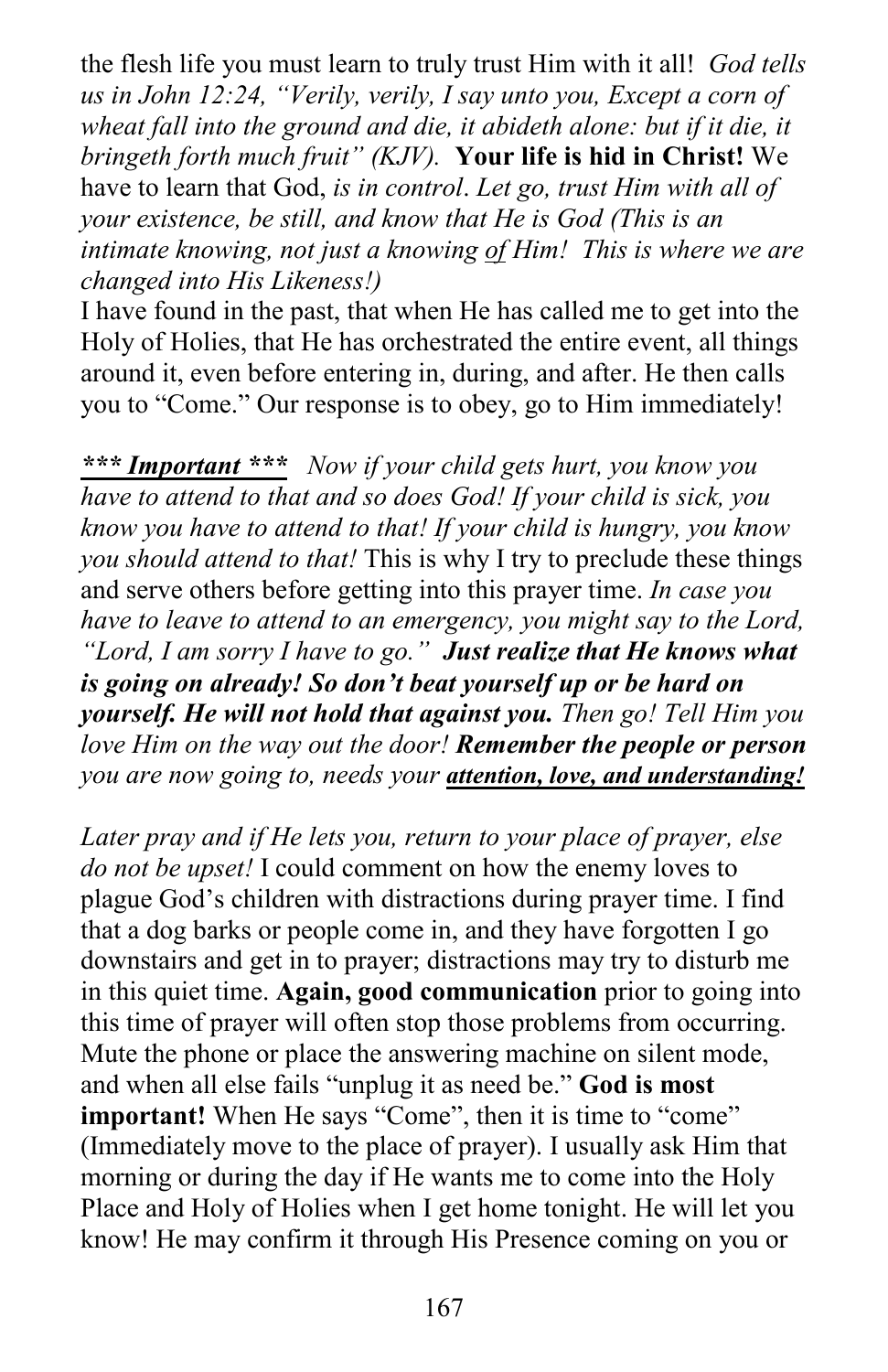He might simply say **"NO."** Sometimes He answers "no" **because** He knows we need our physical and mental rest, as well as spiritual rest. He knows we need to cultivate relationships of family, friends, church, and those in the world he is drawing to Him, through us. So, here again, God knows what is best for us! *This does not mean we can't pray and ask Him questions or intercede for others during these other times.*

# **Trouble Keeping Your Mind On The Lord in The Holy Place and Holy of Holies**

**(1)** While listening to either the Father, the Son, or the Holy Spirit it is important to **focus on His Voice**! **(2)** Again you can pray using any of the "**Be"** techniques (as follows): (a.) Holy Spirit, I ask You to help me to pray to my Lord in Heaven, quicken me, cause me to hear and know the Lord's Voice (or My Heavenly Father's Voice) (b.) Say the Name of Jesus: "Jesus", "Jesus", "Jesus" (Speak under your breath because it might distract other people in the room.) (c.) Holy Spirit, I ask You to help me to pray to my Lord in Heaven, to quicken me back to where I was with the Lord Jesus Christ, cause me to hear His Voice, not a strange voice. (Tongues) (d.) In the Name of Jesus Christ, I command my mind, will, emotions, imaginations, subconscious areas, thoughts, brain, physical being, all that I am, down to the obedience of Christ within me, and I ask You Holy Spirit that **the Mind of Christ** arise over all areas of my life. Heavenly Father, Son, and Holy Spirit I give You permission and ask You to cause all areas of my life to be totally subject to You and ask You to bring all those things in my life down to total obedience to Christ within me. I give You total permission (I give You 100% of all I am), and ask You to deal with all things in me as You will. (Tongues) (e.) Holy Spirit cause me to hear and know Your Voice, my Heavenly Father's Voice, and the Lord Jesus Christ's Voice. **(3)** Then be quiet and listen. He will speak. **(4)** Usually while I am in either the Holy Place or the Holy of Holies, the Lord will purify me in His Light. His Light will wash over me. Changes are being made in us as we yield and turn ourselves over to Him. We are being made more like Him. Do not even concern yourself with what is going on or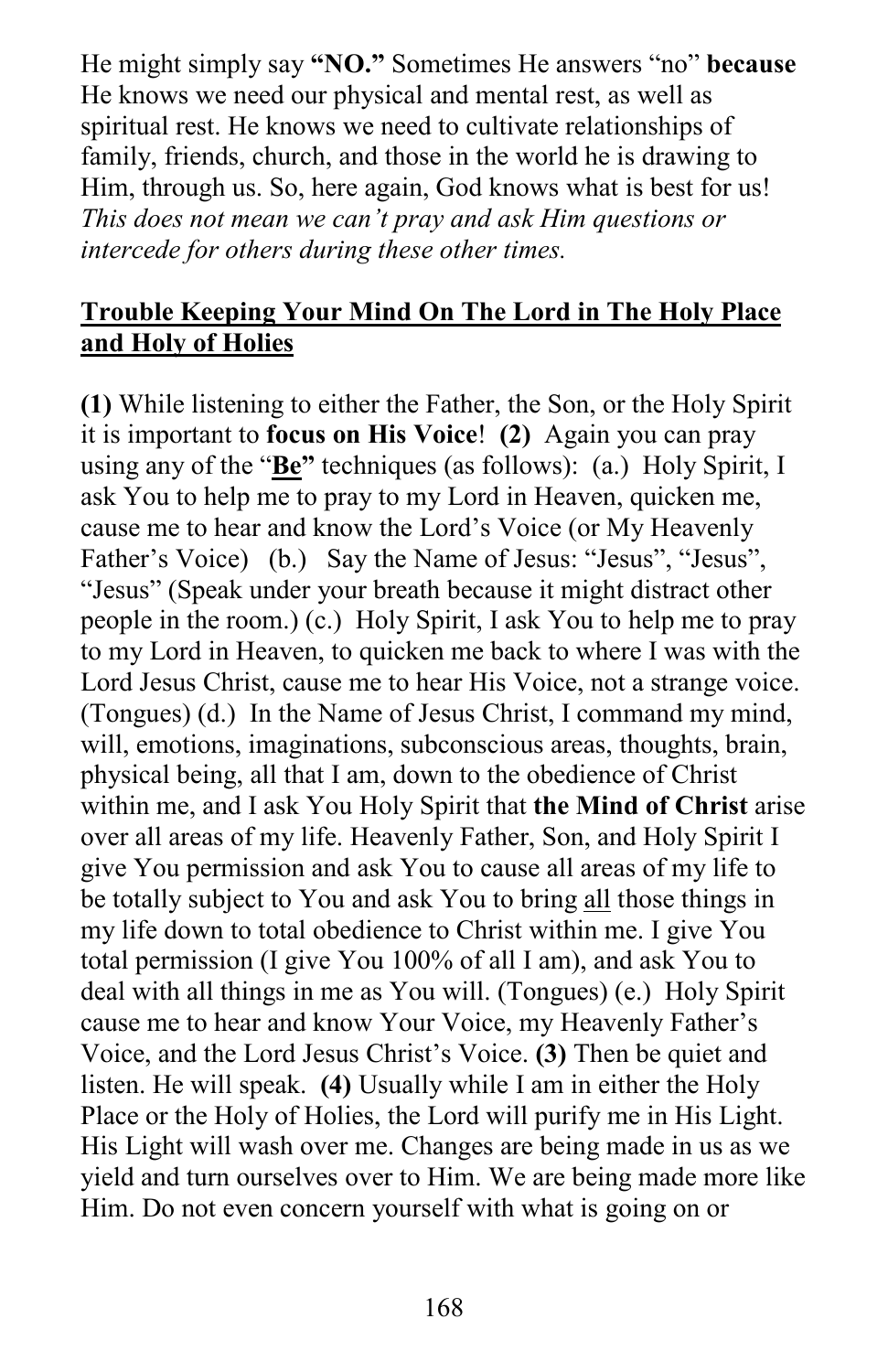happening during that process, just know it is for the better, His and ours, **Know Him! Just simply trust Him !** 

**"Moving on" in the Holy of Holies** As the time with the Lord draws to an end you realize you have been in a special place where you were **"closed in"** with Him. In fact, this actually happened when He drew you into the Holy of Holies. You may have even felt engulfed about with a void or nothingness. What happened is that you were pulled or separated into His Most Holy Presence! All other things were also being blocked out *for* you, so you could have a strong one-on-one intimate relationship and time with Him. You have to realize how very important you are to Him and how much He incredibly loves you! It is to be an uninterrupted, intimate time together, giving full attention to Him, as He does with you! (Yes, you are extremely important to Him and I am sure He wants us to value that time with Him to the same degree or measure.) All our focus is to be devoid of self and all other existence *except Him* during this time! This only leaves *hearing* and *knowing Him*. He knows we need that because of the way we are. God knows best for each of us!

**Through more trips into the Holy of Holies**, He will take you into deeper levels of **being still** before Him, deeper **times of exchange, and a deeper getting to know Him!** Your entire mind, spirit, and body will be affected. *You will never, never, never be the same!* It is so incredibly wonderful, that you will desire and covet that time you spend with Him.

**Nothing else will satisfy like being "in" Him!** We have to learn to be patient with ourselves! Wait! Call upon the Name of the Lord! *You are a work in progress and you can't do this yourself!* We need to see that we need Him. We are His Tabernacle, His building, being built up in a Holy Way, in Him.  $\setminus$ 

**Leaving the Holy of Holies** Usually there is silence and the Lord says, "Go" or "go to be with your spouse, daughter, and/or son." I respond with, "Lord did You say go?" I am implying to the Lord I don't want to leave His Presence. His response is usually "Yes" or "Go" so I will because I must obey! (Matthew 7:21) He will say to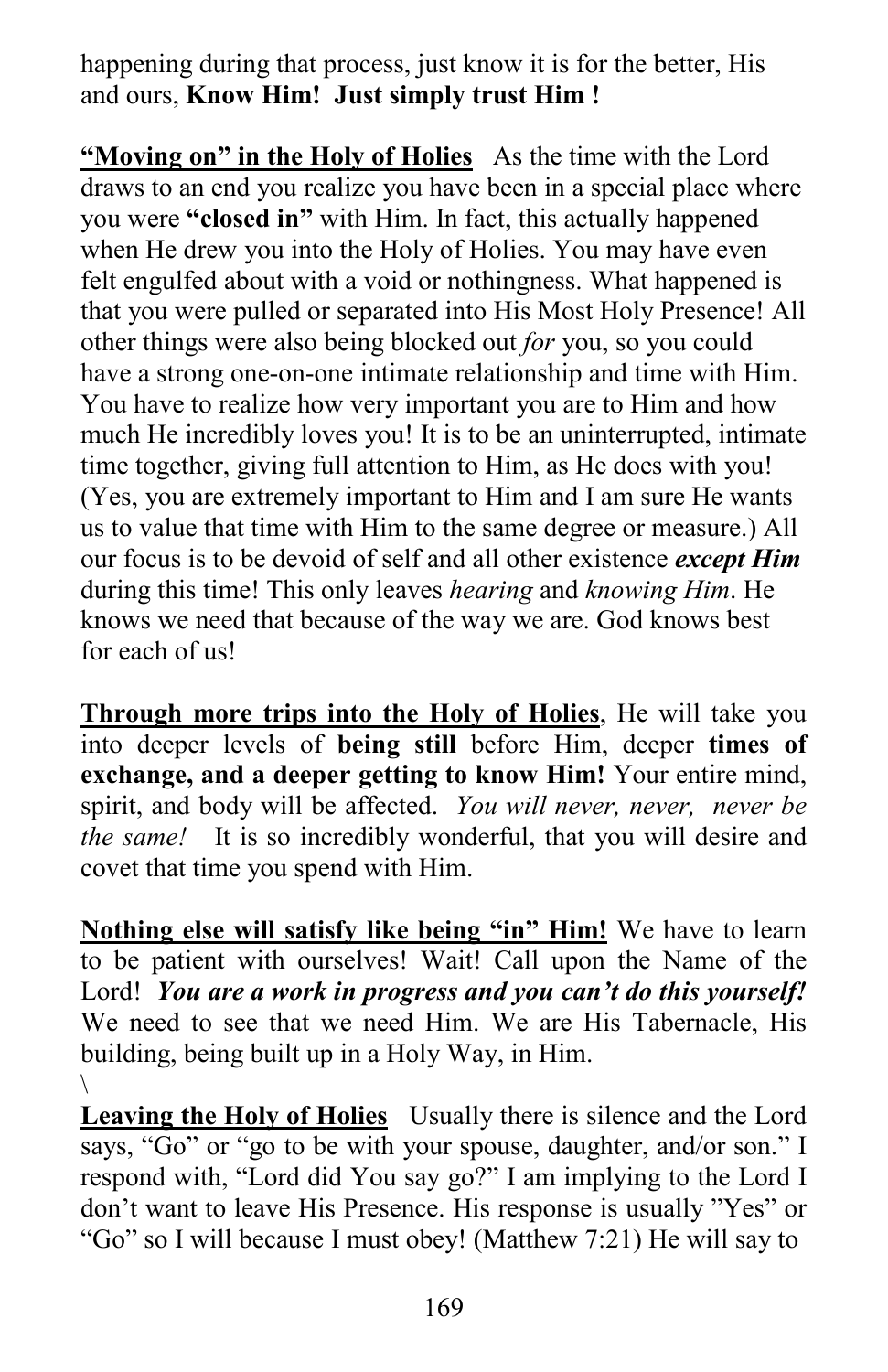me at that time, "I love you son." I respond in love with, "I love You Lord" (Daddy God, or Heavenly Father). *Do not be eager to jump back into the things of the world.* Hug, or love on the spouse and kids. **Just** *RELAX***!** Even reading the Word may not be God's will for you at that moment. I truly believe He wants us to enjoy the "REST" and "Soak" in it! Enjoy the journey. *Dwell on things that are good and pure, and from above.* A religion is man's efforts and ways to reach God. Religion was never God's Way or

plan, relationship with Him is.

\* Amplified Bible (AMP) "Scripture quotation taken from THE AMPLIFIED BIBLE, Copyright © 1954, 1958, 1962, 1964, 1965, 1987 by The Lockman Foundation. All rights reserved. Used by permission. [\(www.Lockman.org\)](http://www.lockman.org/)"

# **A Few Things to Always Meditate/Ponder On**

"Let not the wise man glory in his wisdom, neither let the mighty man glory in his might, let not the rich man glory in his riches: But let him that glorieth glory in this, that he understandeth and knoweth Me, that I am the LORD which exercise lovingkindness, judgment, and righteousness, in the earth: for in these things I delight, saith the LORD." Jeremiah 9:23-24 KJV

 "But if we walk in the light , as he is in the light, we have fellowship one with another, and the blood of Jesus Christ his Son cleanseth us from all sin." 1 John 1:7 KJV

 "Rejoice in the Lord always: and again I say, Rejoice. Let your moderation be known unto all men. The Lord is at hand. Be careful for nothing; but in everything by prayer and supplication with thanksgiving let your requests be made known unto God. And the peace of God, which passeth all understanding, shall keep your hearts and minds through Christ Jesus. Finally, brethren, whatsoever things are true, whatsoever things are honest, whatsoever things are just, whatsoever things are pure, whatsoever things are lovely, whatsoever things are of good report; if there be any virtue, and if there be any praise, think on these things. Those things, which ye have both learned, and received, and heard, and seen in me, do: and the God of peace shall be with you. Philippians 4:49 KJV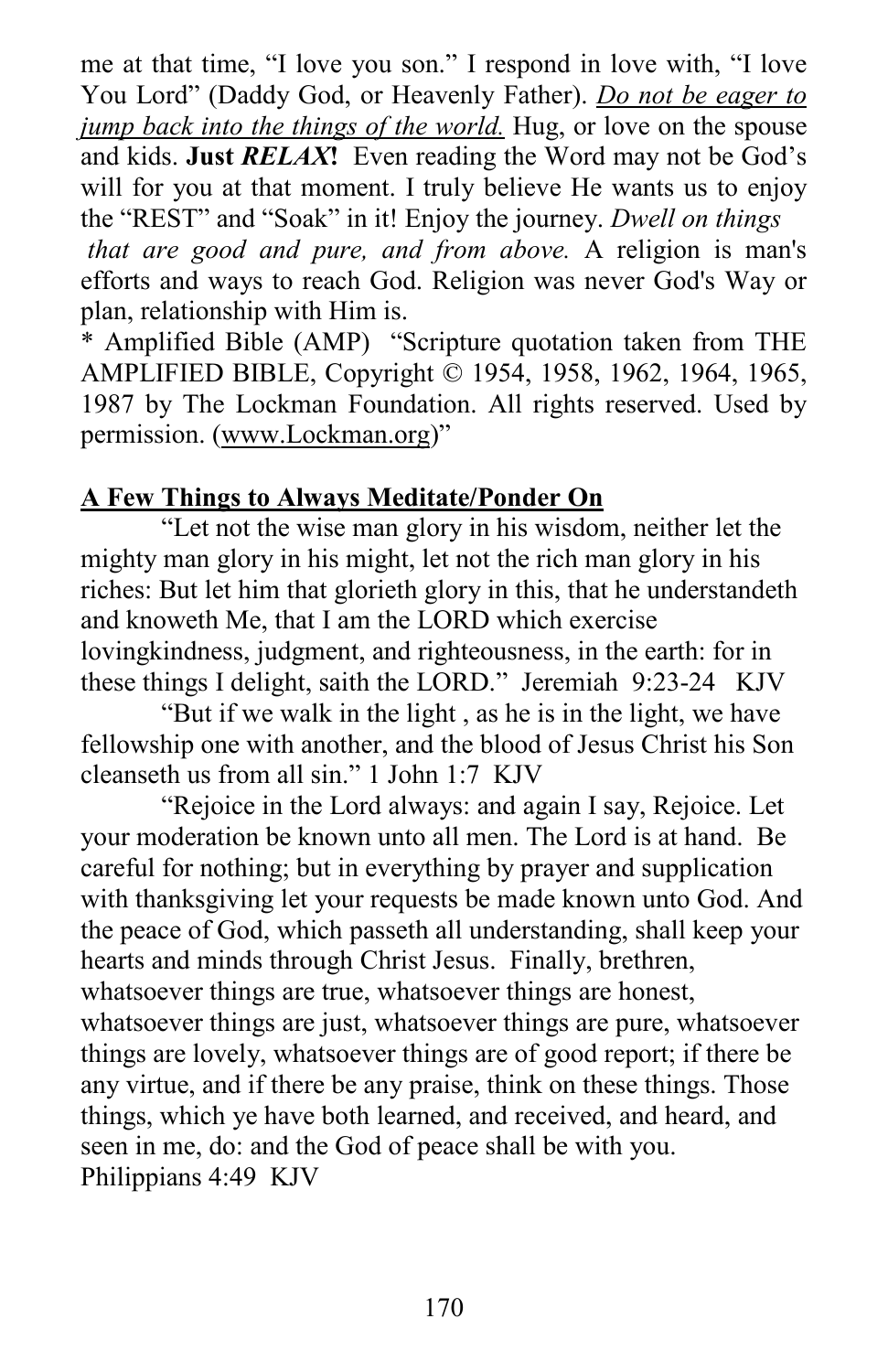# *TOPICAL INDEX*

| <b>Abortion</b>                                              |     |
|--------------------------------------------------------------|-----|
| Prayer for Freedom of Guilt from a Past Abortion             | 90  |
| <b>Releasing Guilt Prayer</b>                                | 119 |
| I Forgive Myself Prayer                                      | 150 |
| <b>Addictions</b>                                            |     |
| Prayer of Deliverance From Addictions For the Believer       | 137 |
| <b>Affirmations</b>                                          |     |
| <b>Importance of Affirmations</b>                            | 124 |
| Affirmations (Declaration)                                   | 124 |
| Affirmation Prayer Over Our Children/Grandchildren           | 125 |
| I Am In Christ (Affirmations)                                | 126 |
| Affirmations for Youth and Teenagers to Say                  | 128 |
| <b>Healing Affirmations</b>                                  | 129 |
| Alzheimer's/Dementia                                         |     |
| Prayer to Pray for Someone Who is a Caretaker                | 63  |
| Prayer for the Caretaker Struggling with Past Bitterness     | 64  |
| Prayer to Help You Take Care of a Loved One With             |     |
| Alzheimer's/Dementia                                         | 64  |
| Prayer for a Loved One With Alzheimer's/Dementia             | 65  |
| Prayer for Those Who are in Managed Care Facilities/         |     |
| Nursing Homes                                                | 65  |
| <b>Angels</b>                                                |     |
| Angelic Protection Prayer                                    | 67  |
| Anger                                                        |     |
| Letting Go of Resentment and Bitterness Prayer               | 120 |
| Prayer to Help Control the Sin of Anger                      | 145 |
| <b>Authority of the Believer</b>                             |     |
| Do Not Fear We Have the Authority                            | 53  |
| Believers Authority to War Against Powers and Principalities | 53  |
| Prayer to Claim Authority Over the Enemy                     | 54  |
| Do Not Give the Enemy Ground to Attack                       | 148 |
| <b>Baptism</b>                                               |     |
| Filled with the Holy Spirit Prayer                           | 67  |
| Baptism of the Holy Spirit                                   | 101 |
| <b>Binding</b>                                               |     |
| Prayers Binding and Loosing                                  | 66  |
| Prayers for Freedom from any Stronghold in Our Lives         | 94  |
| Prayer to Keep Strongholds Away After They are Gone          | 94  |
| <b>Blessings</b>                                             |     |
| <b>Blessing Prayer</b>                                       | 65  |
| Blessings to Pray Over Others                                | 69  |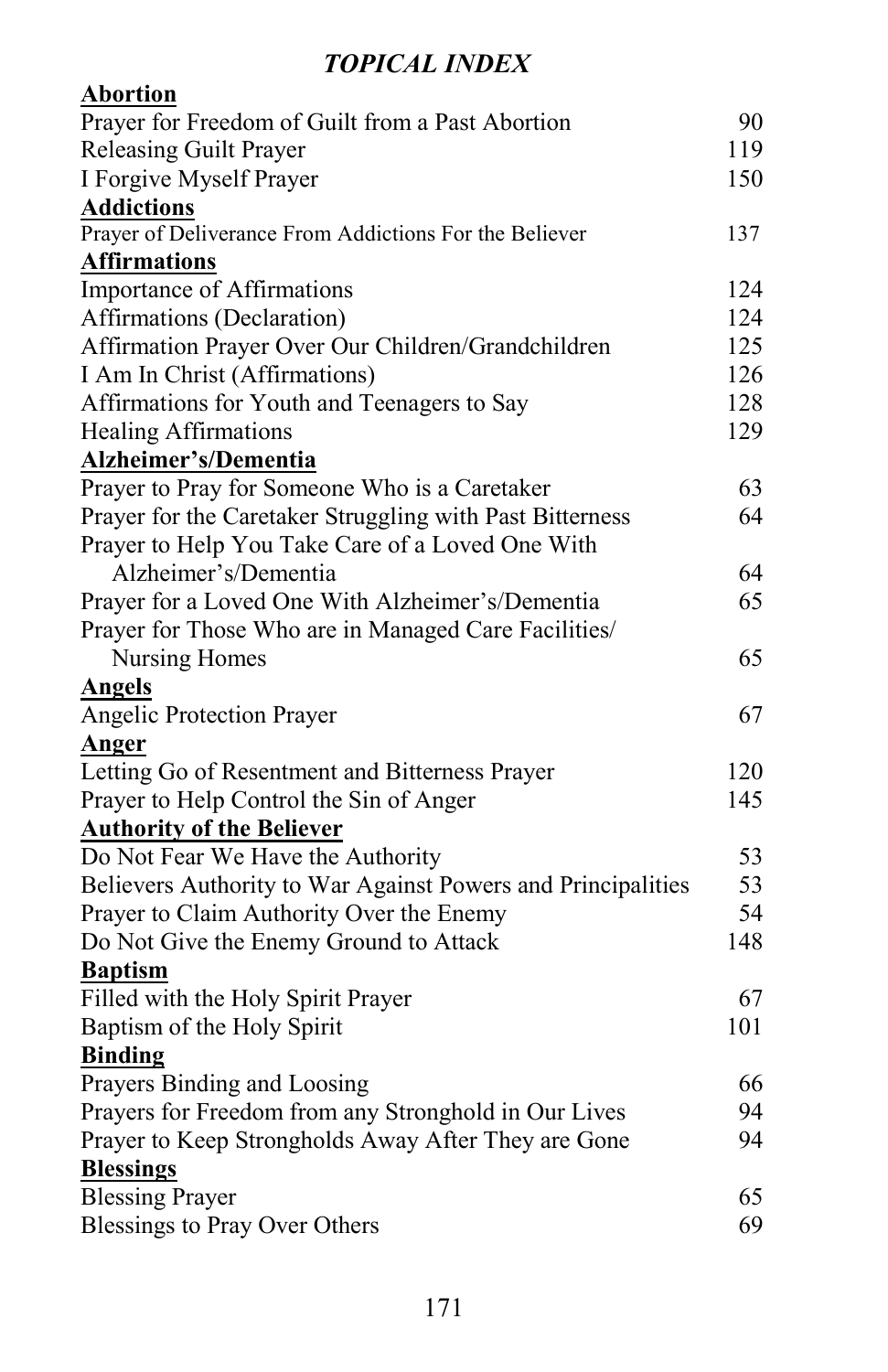| Numbers 6:23-26 Blessing Prayer                                 | 70  |
|-----------------------------------------------------------------|-----|
| Ephesians 1:17-23 Prayer                                        | 74  |
| Ephesians 3:16-21 Prayer                                        | 76  |
| Prayer For Those Who Remember and Bless the Poor (Psalms 41) 78 |     |
| Jabez Prayer                                                    | 80  |
| <b>Bedroom Blessing</b>                                         | 96  |
| Prayer to Bless a Marriage                                      | 139 |
| <b>Prayers for Our Caretakers</b>                               |     |
| Prayer to Pray for Someone Who is a Caretaker                   | 63  |
| Prayer for the Caretaker Struggling with Past Bitterness        | 64  |
| Prayer to Help You Take Care of a Loved One With                |     |
| Alzheimer's/Dementia                                            | 64  |
| Prayer for a Loved One With Alzheimer's/Dementia                | 65  |
| Prayer for Those Who are in Managed Care Facilities/            |     |
| Nursing Homes                                                   | 65  |
| <b>Children</b>                                                 |     |
| Daily Prayer for a Child to Pray                                | 58  |
| Prayer for Children to Begin Their Day                          | 121 |
| Affirmations to Pray Over Our Children/Grandchildren            | 125 |
| Children's Dedication Prayer                                    | 145 |
| Church                                                          |     |
| Prayer to Pray for Your Pastor                                  | 83  |
| <b>Unity Prayer</b>                                             | 91  |
| Communion                                                       |     |
| <b>Communion Prayer</b>                                         | 93  |
| <b>Crying Out to God</b>                                        |     |
| Lord Help Me Prayer                                             | 72  |
| Praying for You Presence With Me, Lord                          | 71  |
| Names of God                                                    | 130 |
| I Call Upon You, Lord                                           | 137 |
| Humbling Yourself Before the Lord Prayer                        | 138 |
| <b>Curses or Hurtful Words Spoken Over Us</b>                   |     |
| Do Not Fear – We Have the Authority                             | 53  |
| Prayer to Claim Authority Over the Enemy (satan)                | 54  |
| Power of Your Spoken Word – Sins of the Tongue                  | 111 |
| Prayer Against Hurtful Words Spoken Past and/or Present         | 116 |
| Death                                                           |     |
| Prayer For A Person Grieving Over the Loss Of A Loved One       | 88  |
| Prayer for Someone Who Has Lost a Spouse                        | 88  |
| Prayer for Someone Missing a Spouse Who Has Passed              | 89  |
| <b>Deception</b>                                                |     |
| Prayer to Stop Deception                                        | 144 |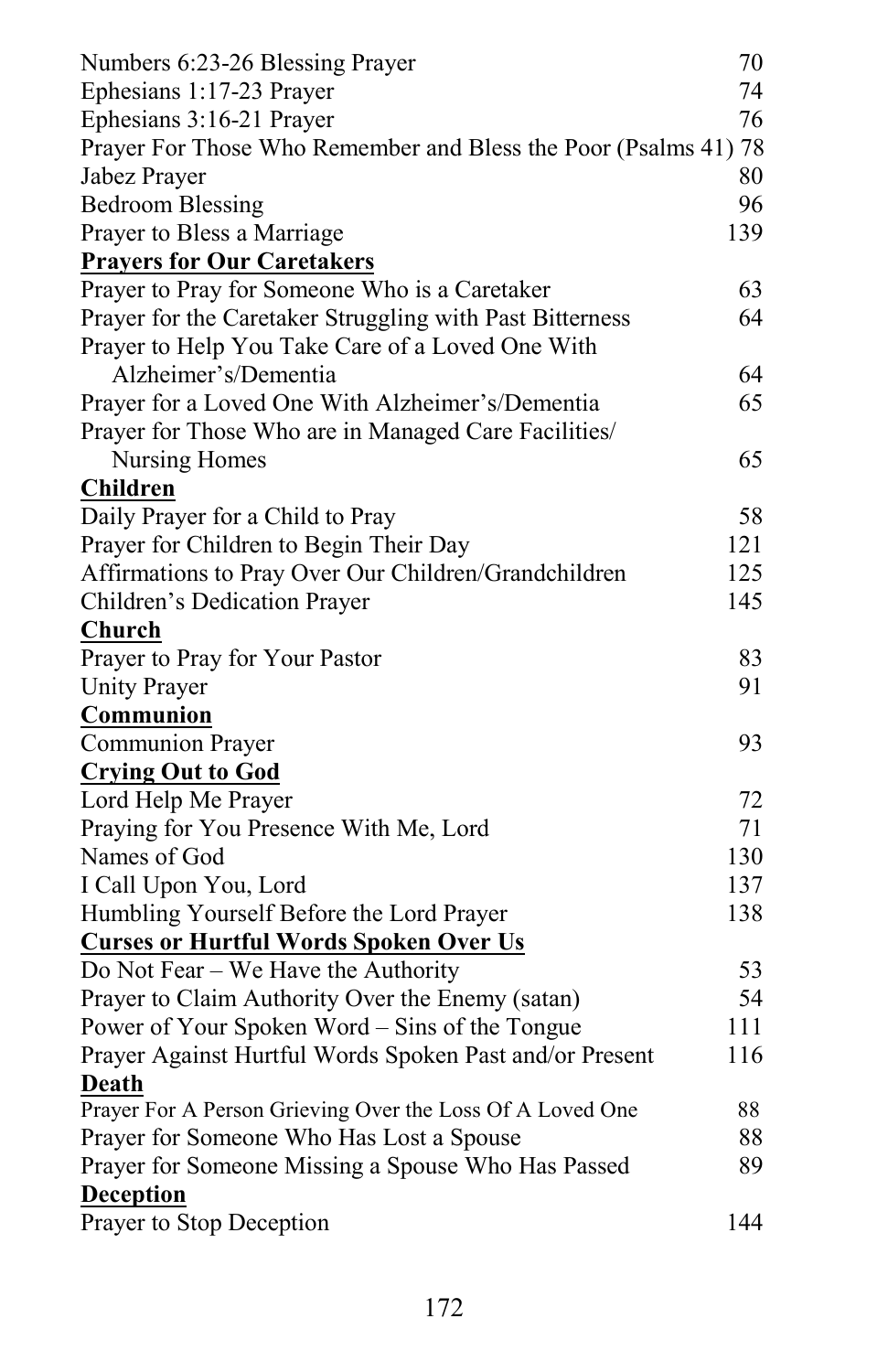| <b>Deliverance</b>                                            |     |
|---------------------------------------------------------------|-----|
| Do Not Fear We Have the Authority                             | 53  |
| Believers Scriptural Authority to War Against Powers          |     |
| and Principalities                                            | 53  |
| Prayer to Claim the Authority Over the Enemy                  | 54  |
| We Do Not Wrestle Against Flesh and Blood But Against.        | 55  |
| Anna's and Ashley's Prayer of Deliverance                     | 90  |
| <b>Releasing Guilt Prayer</b>                                 | 119 |
| Prayer From Addiction For the Believer                        | 137 |
| In A Pinch Prayer                                             | 149 |
| <b>Divorce</b>                                                |     |
| Prayer Against Hurtful Words Spoken Past and/or Present       | 116 |
| Repentance of any Wrong Words I have Spoken                   | 116 |
| Letting Go of Resentment & Bitterness Prayer                  | 120 |
| Prayer for Forgiveness for a Past Divorce                     | 143 |
| Prayer for Healing from Divorce                               | 143 |
| <b>Emergency Personnel</b>                                    |     |
| Prayer for Law Enforcement, Medical, & Firemen                | 84  |
| Fear of the Lord                                              |     |
| Working Out Your Salvation in Fear and Trembling              | 153 |
| <b>Finances</b>                                               |     |
| Remember to Bless the Poor - Psalm 41                         | 78  |
| God's Promise to Bless Me                                     | 118 |
| Prayer for Health/Body/Soul/Spirit/Blessings/Prosperity       | 123 |
| <b>Forgiveness</b>                                            |     |
| Forgiveness of Others Prayer                                  | 52  |
| Prayer for Freedom of Guilt of a Past Abortion                | 90  |
| Forgiveness Prayer                                            | 101 |
| I Receive Forgiveness and Cleansing For My Sins               | 117 |
| Prayer for Forgiveness for a Past Divorce                     | 143 |
| <b>Why Pray For Forgiveness and Repentance (Why Forgive?)</b> |     |
| Night Prayer                                                  | 95  |
| Forgiveness Prayer                                            | 101 |
| I Receive Forgiveness and Cleansing For My Sins               | 117 |
| <b>God's Word</b>                                             |     |
| Word of Provision Prayer                                      | 131 |
| Putting the Word of God Into Action                           | 153 |
| <b>Government (City)</b>                                      |     |
| Prayer to Pray for Your Judges to Have Wisdom                 | 82  |
| Law Enforcement, Emergency, Medical, Fireman                  | 84  |
| <b>Government (National)</b>                                  |     |
| Prayer for Israel                                             | 104 |
|                                                               |     |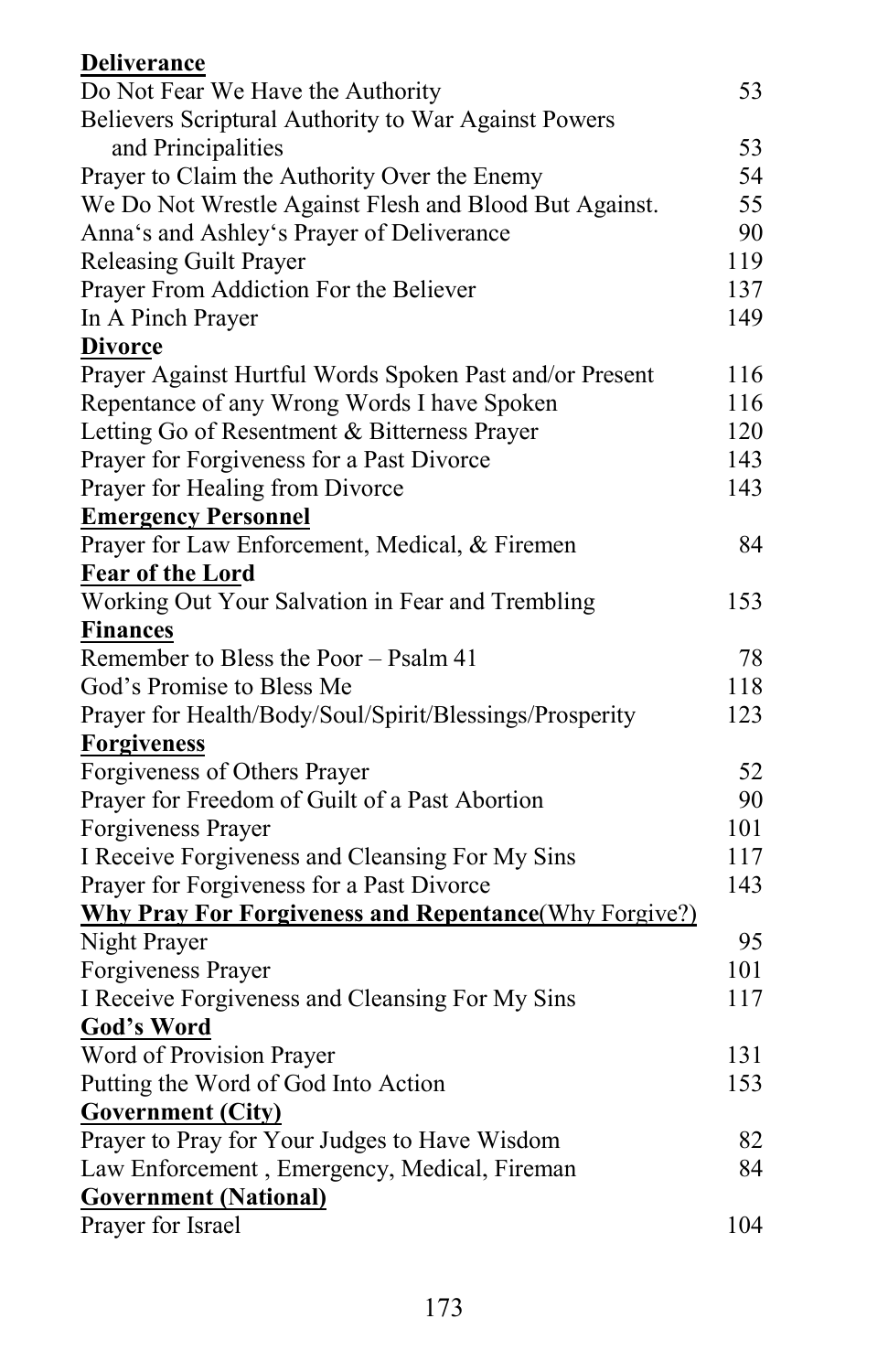| Prayer for America                                                    | 104 |
|-----------------------------------------------------------------------|-----|
| Members of the Armed Forces                                           | 105 |
| Prayer For Our President                                              | 107 |
| Prayer for World Leaders                                              | 108 |
| <b>Healing</b>                                                        |     |
| <b>Hospital Prayer</b>                                                | 83  |
| Physical Healing Paragraph                                            | 97  |
| <b>Healing Scriptures List</b>                                        | 97  |
| Physical Healing Prayer                                               | 99  |
| <b>Healing Affirmations</b>                                           | 128 |
| <b>Hearing God</b>                                                    |     |
| Prayer For Mind Cleansing and Clarity                                 | 71  |
| Prayer to Hear Only His Voice                                         | 81  |
| Hearing God's Voice Prayer                                            | 82  |
| Learning to Know His Voice                                            | 81  |
| <b>Prayers for Those Who are Incarcerated</b>                         |     |
| Prayer to Pray a Person Who is Incarcerated                           | 85  |
| Prayer to Help an Ex-Convict to Stay on the Right Path                | 86  |
| God's Paint Brush                                                     | 86  |
| Prayer Against the Loneliness of Being Incarcerated                   | 87  |
| <b>Inmates Prayer for Deliverance</b>                                 | 87  |
| <b>Knowing God</b>                                                    |     |
| Enter into His Presence for Prayer                                    | 48  |
| Daily Commitment to the Lord for His Will in Your Life                | 70  |
| Abiding In His Love Prayer                                            | 109 |
| Praise the Lord                                                       | 119 |
| Prayer to Know God's Divine Purpose for Your Life                     | 123 |
| Names of God                                                          | 130 |
| Prayer of Worship                                                     | 134 |
| I Will Worship You Lord                                               | 136 |
| I Call Upon You, Lord                                                 | 137 |
| Humbling Yourself Before the Lord Prayer                              | 138 |
| Fear of the Lord Working Out Your Salvation In Fear and Trembling 153 |     |
| Entering The Presence of God (The Holy of Holies)                     | 157 |
| <b>Military</b>                                                       |     |
| Prayer for Members of The Armed Forces                                | 105 |
| <b>Marriage</b>                                                       |     |
| Prayer Against Hurtful Words Spoken Past and/or Present               | 116 |
| Repentance of any Wrong Words I have Spoken                           | 116 |
| Knowing God's Plan for You Regarding Marriage                         | 138 |
| Prayer to Bless a Marriage                                            | 139 |
| Prayer to Strengthen a Restored Marriage                              | 140 |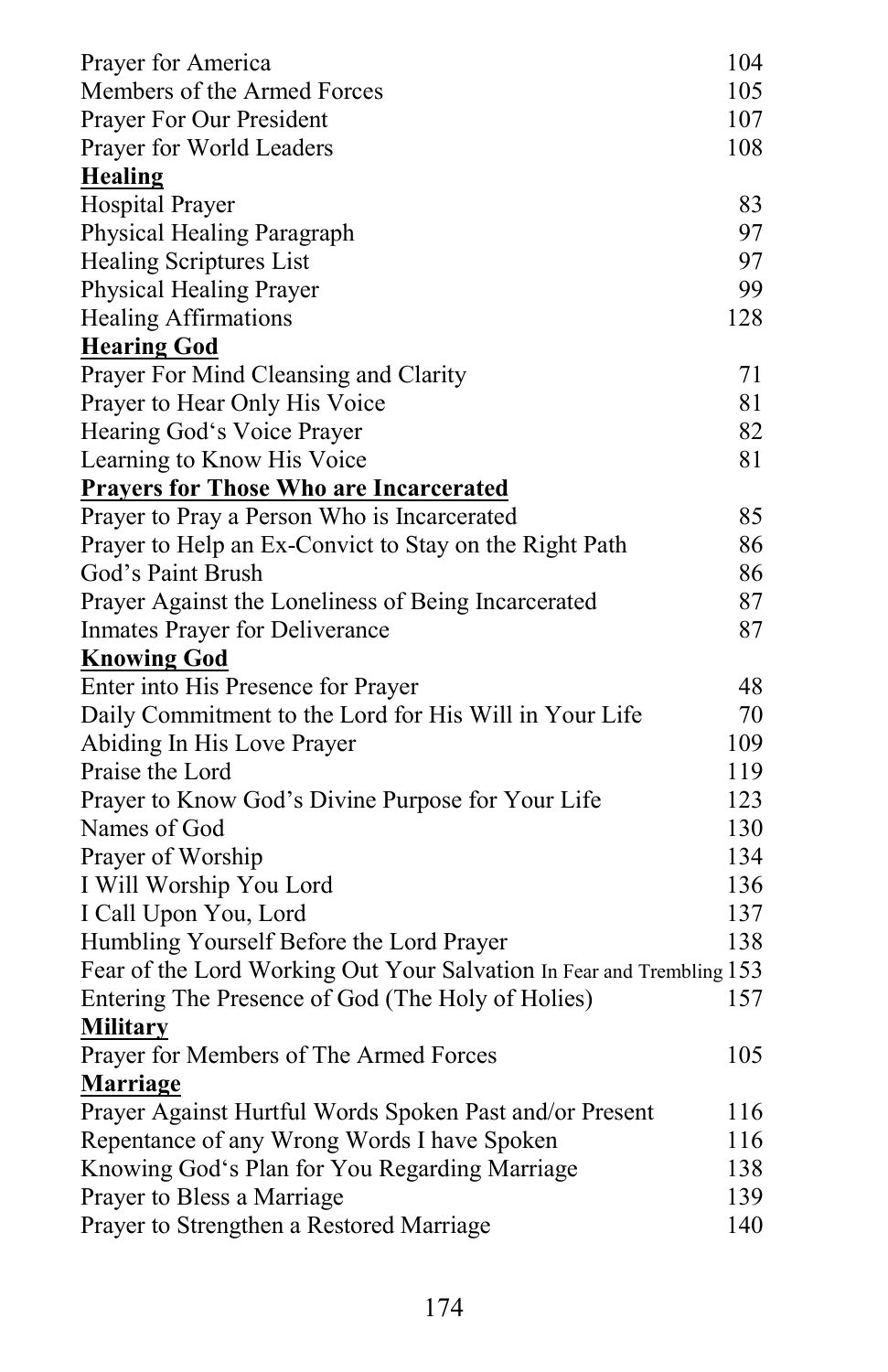| Prayer for Peace for a Troubled Marriage Prayer           | 141 |
|-----------------------------------------------------------|-----|
| Prayer for Husband and Wife to Pray to Strengthen a Rocky |     |
| Marriage                                                  | 140 |
| Prayer for Restoration of Marriages                       | 142 |
| <b>Missionaries</b>                                       |     |
| Prayer for Our Missionaries                               | 108 |
| <b>Night Time Prayers</b>                                 |     |
| Night Prayer                                              | 95  |
| <b>Bedroom Blessing</b>                                   | 96  |
| Pastor's                                                  |     |
| Prayer to Pray for Your Pastor                            | 83  |
| Prayer                                                    |     |
| The Lord's Principle of Prayer                            | 41  |
| Job 22:27-28 Prayer (Declare & Decree)                    | 110 |
| Confirmation By Two or Three Witnesses                    | 151 |
| Why Pray                                                  | 152 |
| Praying Against the Root Cause, Not the Symptom           | 152 |
| <b>Protection</b>                                         |     |
| Armor of God Prayer                                       | 67  |
| <b>Angels For Protection Prayer</b>                       | 67  |
| Psalm 91 Protection Prayer                                | 68  |
| <b>Traveling Mercies Prayer</b>                           | 92  |
| Hedge of Protection                                       | 92  |
| Keep Us from Harm Prayer                                  | 117 |
| <b>PRAYING THE PSALMS</b>                                 |     |
| Psalms 31 Prayer76 Psalms 32 Prayer77                     |     |
|                                                           |     |
| Psalms 51 Prayer78 Psalms 67 Prayer                       |     |
| Psalms 91 Prayer 68 Psalms 103 Prayer  80                 |     |
|                                                           |     |

### **Repentance**

| Why Pray For Forgiveness and Repentance (Why Forgive?) | 37  |
|--------------------------------------------------------|-----|
| True Repentance                                        | 100 |
| Repentance Prayer by Dr. Joe Wright                    | 100 |
| Resentment, Bitterness, & Anger                        |     |
| Repentance For A Wrong Attitude                        | 57  |
| Letting Go of Resentment & Bitterness Prayer           | 120 |
| Prayer to Help Against the Sin of Anger                | 145 |
| <b>Salvation</b>                                       |     |
| Are You Sure? You Can Know For Sure!                   | 6   |
| <b>Salvation Prayer</b>                                | 41  |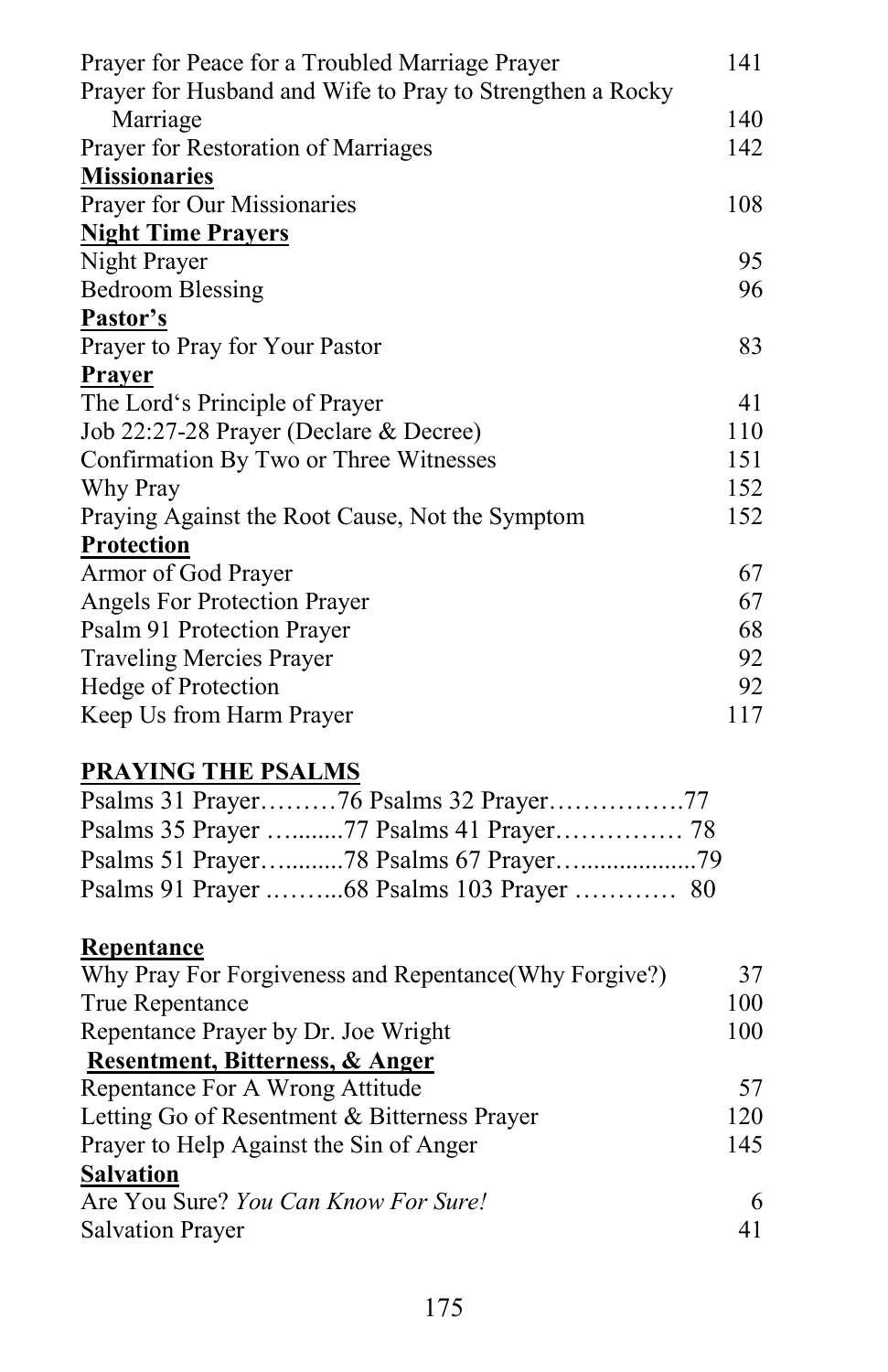| Prayer for Those Who Needs Salvation                   | 52  |
|--------------------------------------------------------|-----|
| Sanctification                                         |     |
| 1 Thessalonians 5:23-24 Prayer                         | 74  |
| Prayer for the Lost                                    | 109 |
| Working Out Your Salvation in Fear and Trembling       | 153 |
| <b>Strongholds</b>                                     |     |
| Prayer from Freedom from any Strongholds in Our Lives  | 94  |
| Prayer to Keep Strongholds from Me After They are Gone | 94  |
| <b>Sleep</b>                                           |     |
| Night Prayer                                           | 95  |
| <b>Bedroom Blessing</b>                                | 96  |
| <b>Teenagers</b>                                       |     |
| Prayer For Youth and Teenagers To Pray                 | 59  |
| Parent's Prayer For a Loved One That Is a Teenager     | 60  |
| Affirmations for Youth and Teenagers to Say            | 128 |
| <b>Un-forgiveness</b>                                  |     |
| Why Pray For Forgiveness and Repentance(Why Forgive?)  | 37  |
| Dangers of Un-forgiveness                              | 39  |
| Prayer for a Caretaker Struggling with Past Bitterness | 64  |
| Warfare                                                |     |
| Daily Warfare Prayer                                   | 51  |
| Believer's Scriptural Authority to War Against         |     |
| Powers and Principalities                              | 53  |
| Prayer to Claim Authority Over the Enemy (satan)       | 54  |
| Spiritual Warfare Prayer                               | 56  |
| Prayer for Binding and Loosing                         | 67  |
| Psalms 91 Warfare Prayer                               | 68  |
| Anna and Ashley's Deliverance Prayer                   | 90  |
| Pray for The Lord to Open the Gates                    | 144 |
| Do Not Give the Enemy Grounds to Attack                | 148 |
| In a Pinch Prayer (when things are flying around you!) | 149 |
| Wisdom                                                 |     |
| Asking for Wisdom                                      | 102 |
| Lord Give Me Wisdom Prayer                             | 103 |
| Job 22:27-28 Prayer                                    | 110 |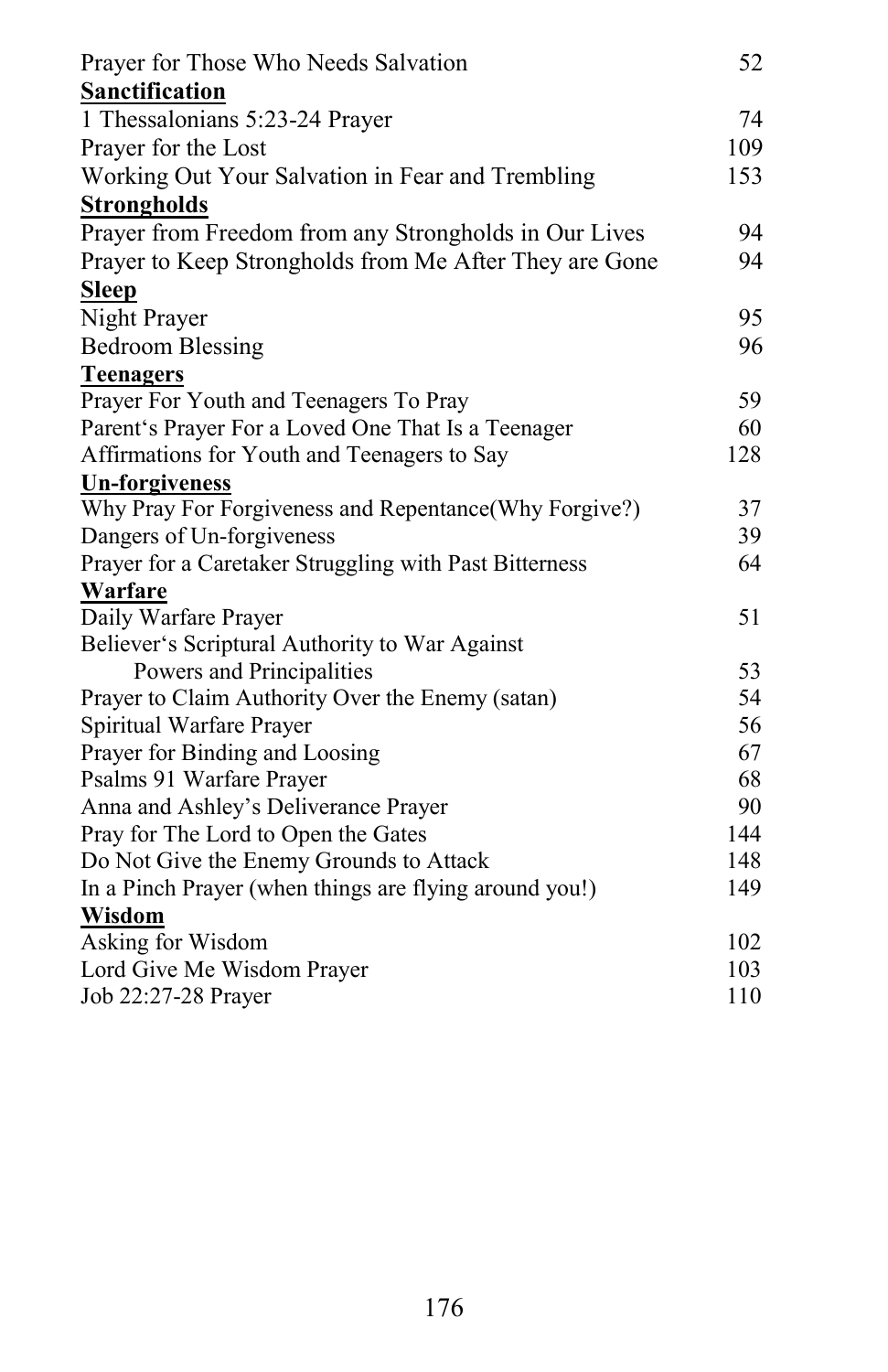**INTRODUCTION**: Some believe that as Christians we have to keep the Ten Commandments as a part of our salvation. We are under the new covenant of grace, yet New Testament teachings reveal that as born again believers, we should strive to do the things taught by the commandments because we should have a new nature, and have the laws of God written on our heart. However, we are 'justified by faith apart from works of the law.' Read Rom. 3:21-31. It teaches us that 'all have sinned and fall short of the glory of God.' We are justified as a gift by His grace through the redemption which is in Christ Jesus. Jesus said that the two commandments: 1) 'Love the Lord your God with all your heart, soul, and mind' & 2) 'Love your neighbor as yourself' are a summation of all the commandments. (Matt. 22:36-40) In other words, if we keep these two commandments, our thoughts and actions will not violate the others.

# **THE TEN COMMANDMENTS**

- 1. You shall have no other gods before Me.
- 2. You shall not make for yourself an idol or any likeness of what is in heaven above or on the earth beneath or in the water under the earth.
- 3. You shall not take the name of the Lord in vain.
- 4. Remember the Sabbath day, to keep it holy.
- 5. Honor your father and your mother.
- 6. You shall not murder
- 7. You shall not commit adultery.
- 8. You shall not steal.
- 9. You shall not bear false witness against your neighbor.
- 10. You shall not covet your neighbor's house; you shall not covet your neighbor's wife or his male servant or his female servant or his ox or his donkey or anything that belongs to your neighbor.